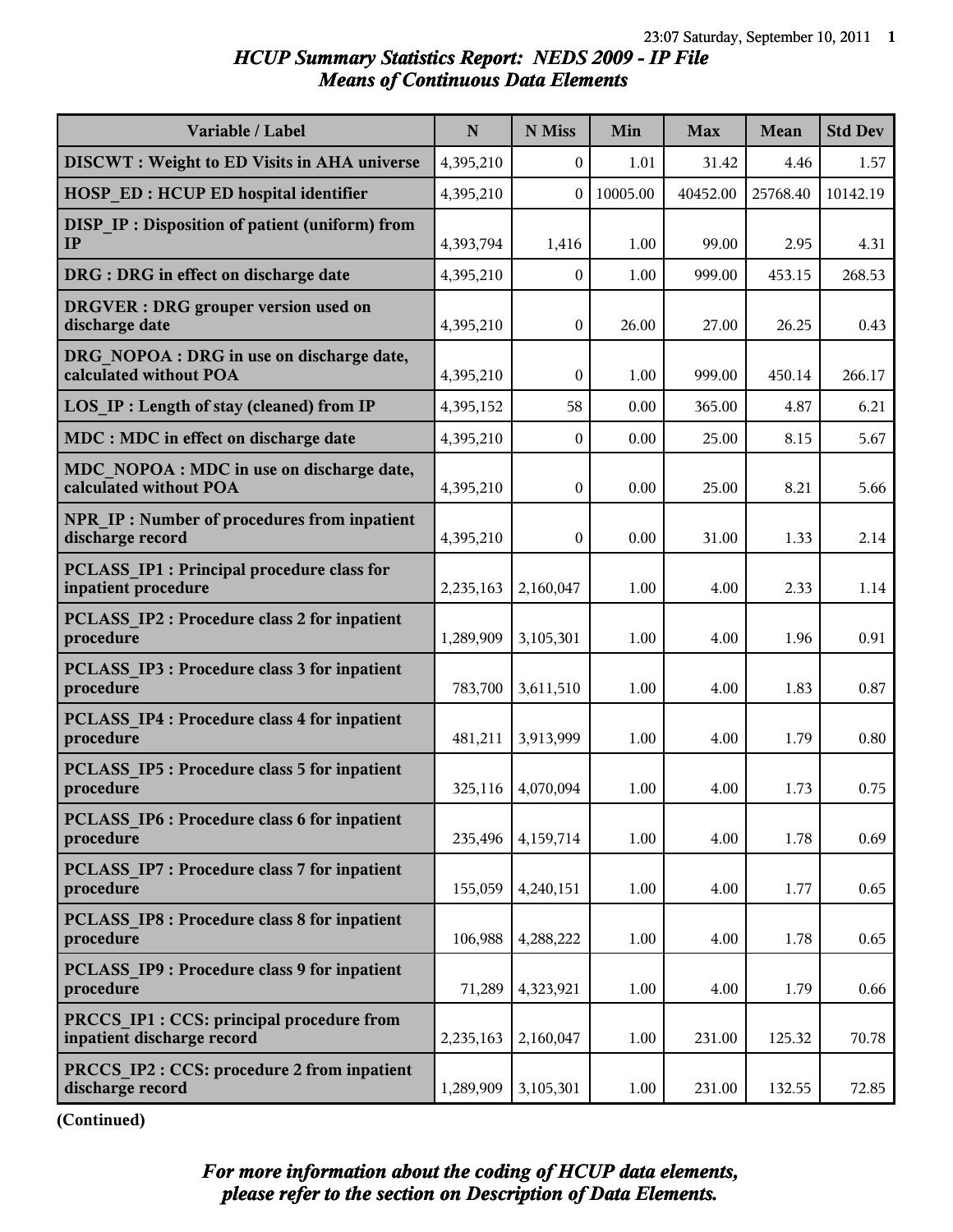# *HCUP Summary Statistics Report: NEDS 2009 - IP File Means of Continuous Data Elements*

| Variable / Label                                                       | N         | N Miss    | Min    | <b>Max</b> | Mean     | <b>Std Dev</b> |
|------------------------------------------------------------------------|-----------|-----------|--------|------------|----------|----------------|
| PRCCS IP3 : CCS: procedure 3 from inpatient<br>discharge record        | 783,700   | 3,611,510 | 1.00   | 231.00     | 127.48   | 75.77          |
| <b>PRCCS IP4 : CCS: procedure 4 from inpatient</b><br>discharge record | 481,211   | 3,913,999 | 1.00   | 231.00     | 131.25   | 76.10          |
| PRCCS IP5 : CCS: procedure 5 from inpatient<br>discharge record        | 325,116   | 4,070,094 | 1.00   | 231.00     | 127.65   | 77.46          |
| PRCCS IP6 : CCS: procedure 6 from inpatient<br>discharge record        | 235,496   | 4,159,714 | 1.00   | 231.00     | 125.57   | 76.80          |
| PRCCS IP7 : CCS: procedure 7 from inpatient<br>discharge record        | 155,059   | 4,240,151 | 1.00   | 231.00     | 124.11   | 76.95          |
| PRCCS IP8 : CCS: procedure 8 from inpatient<br>discharge record        | 106,988   | 4,288,222 | 1.00   | 231.00     | 144.47   | 78.22          |
| <b>PRCCS IP9: CCS: procedure 9 from inpatient</b><br>discharge record  | 71,289    | 4,323,921 | 1.00   | 231.00     | 145.50   | 77.23          |
| TOTCHG IP: Total charge for ED and<br>inpatient services               | 4,305,498 | 89,712    | 100.00 | 1499436.0  | 33026.47 | 52377.28       |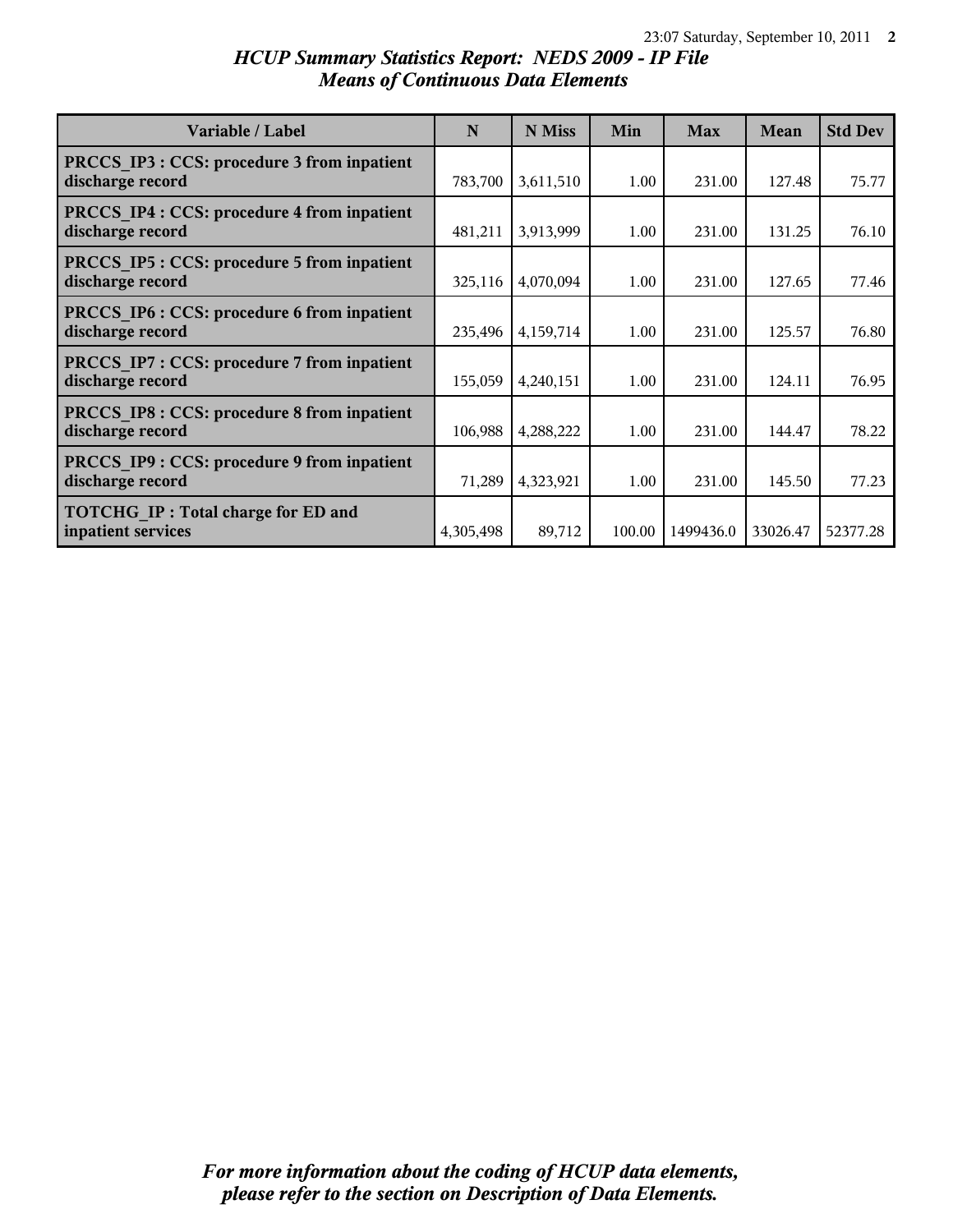| <b>DISP IP</b>                            | Frequency | Percent |
|-------------------------------------------|-----------|---------|
| $\therefore$ Missing                      | 1,014     | 0.02    |
| .A: Invalid                               | 402       | 0.01    |
| 1: Discharged to home or self care        | 2,828,659 | 64.36   |
| 2: Transfer: short-term hospital          | 123,920   | 2.82    |
| 5: Transfer: other type of facility       | 785,049   | 17.86   |
| 6: Home health care                       | 462,893   | 10.53   |
| 7: Against medical advice                 | 70,119    | 1.60    |
| 20: Died in hospital                      | 120,225   | 2.74    |
| 99: Discharged alive, destination unknown | 2,929     | 0.07    |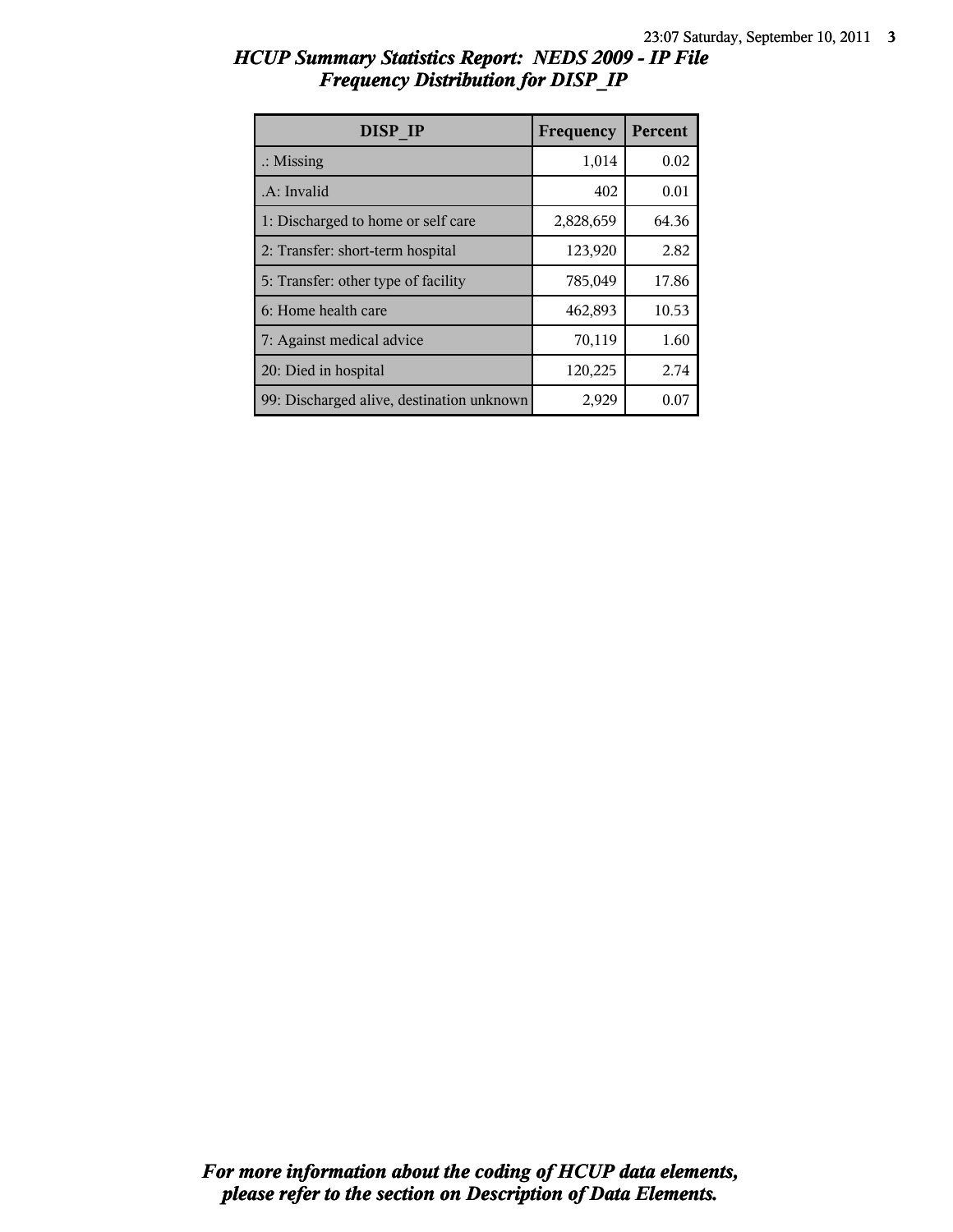| <b>DRG</b>                                                               | Frequency | Percent |
|--------------------------------------------------------------------------|-----------|---------|
| 1: HEART TRANSPLANT OR IMPLANT OF HEART ASSIST SYSTEM W MCC              | 89        | 0.00    |
| 2: HEART TRANSPLANT OR IMPLANT OF HEART ASSIST SYSTEM W/O MCC            | $\leq 10$ | $* * *$ |
| 3: ECMO OR TRACH W MV 96+ HRS OR PDX EXC FACE, MOUTH & NECK W MAJ O.R.   | 5,730     | 0.17    |
| 4: TRACH W MV 96+ HRS OR PDX EXC FACE, MOUTH & NECK W/O MAJ O.R.         | 6,221     | 0.19    |
| 5: LIVER TRANSPLANT W MCC OR INTESTINAL TRANSPLANT                       | 114       | 0.00    |
| 6: LIVER TRANSPLANT W/O MCC                                              | $\leq 10$ | $* * *$ |
| 7: LUNG TRANSPLANT                                                       | 19        | 0.00    |
| 8: SIMULTANEOUS PANCREAS/KIDNEY TRANSPLANT                               | $\leq 10$ | $* * *$ |
| 9: BONE MARROW TRANSPLANT                                                | 18        | 0.00    |
| <b>10: PANCREAS TRANSPLANT</b>                                           | $\leq 10$ | $***$   |
| 11: TRACHEOSTOMY FOR FACE, MOUTH & NECK DIAGNOSES W MCC                  | 224       | 0.01    |
| 12: TRACHEOSTOMY FOR FACE, MOUTH & NECK DIAGNOSES W CC                   | 216       | 0.01    |
| 13: TRACHEOSTOMY FOR FACE, MOUTH & NECK DIAGNOSES W/O CC/MCC             | 120       | 0.00    |
| 20: INTRACRANIAL VASCULAR PROCEDURES W PDX HEMORRHAGE W MCC              | 455       | 0.01    |
| 21: INTRACRANIAL VASCULAR PROCEDURES W PDX HEMORRHAGE W CC               | 233       | 0.01    |
| 22: INTRACRANIAL VASCULAR PROCEDURES W PDX HEMORRHAGE W/O CC/MCC         | 111       | 0.00    |
| 23: CRANIO W MAJOR DEV IMPL/ACUTE COMPLEX CNS PDX W MCC OR CHEMO IMPLANT | 1,557     | 0.05    |
| 24: CRANIO W MAJOR DEV IMPL/ACUTE COMPLEX CNS PDX W/O MCC                | 580       | 0.02    |
| 25: CRANIOTOMY & ENDOVASCULAR INTRACRANIAL PROCEDURES W MCC              | 2,890     | 0.09    |
| 26: CRANIOTOMY & ENDOVASCULAR INTRACRANIAL PROCEDURES W CC               | 2,076     | 0.06    |
| 27: CRANIOTOMY & ENDOVASCULAR INTRACRANIAL PROCEDURES W/O CC/MCC         | 1,758     | 0.05    |
| 28: SPINAL PROCEDURES W MCC                                              | 465       | 0.01    |
| 29: SPINAL PROCEDURES W CC OR SPINAL NEUROSTIMULATORS                    | 639       | 0.02    |
| 30: SPINAL PROCEDURES W/O CC/MCC                                         | 387       | 0.01    |
| 31: VENTRICULAR SHUNT PROCEDURES W MCC                                   | 420       | 0.01    |
| 32: VENTRICULAR SHUNT PROCEDURES W CC                                    | 735       | 0.02    |
| 33: VENTRICULAR SHUNT PROCEDURES W/O CC/MCC                              | 246       | 0.01    |
| 34: CAROTID ARTERY STENT PROCEDURE W MCC                                 | 79        | 0.00    |
| 35: CAROTID ARTERY STENT PROCEDURE W CC                                  | 81        | 0.00    |
| 36: CAROTID ARTERY STENT PROCEDURE W/O CC/MCC                            | 71        | 0.00    |
| 37: EXTRACRANIAL PROCEDURES W MCC                                        | 610       | 0.02    |
| 38: EXTRACRANIAL PROCEDURES W CC                                         | 770       | 0.02    |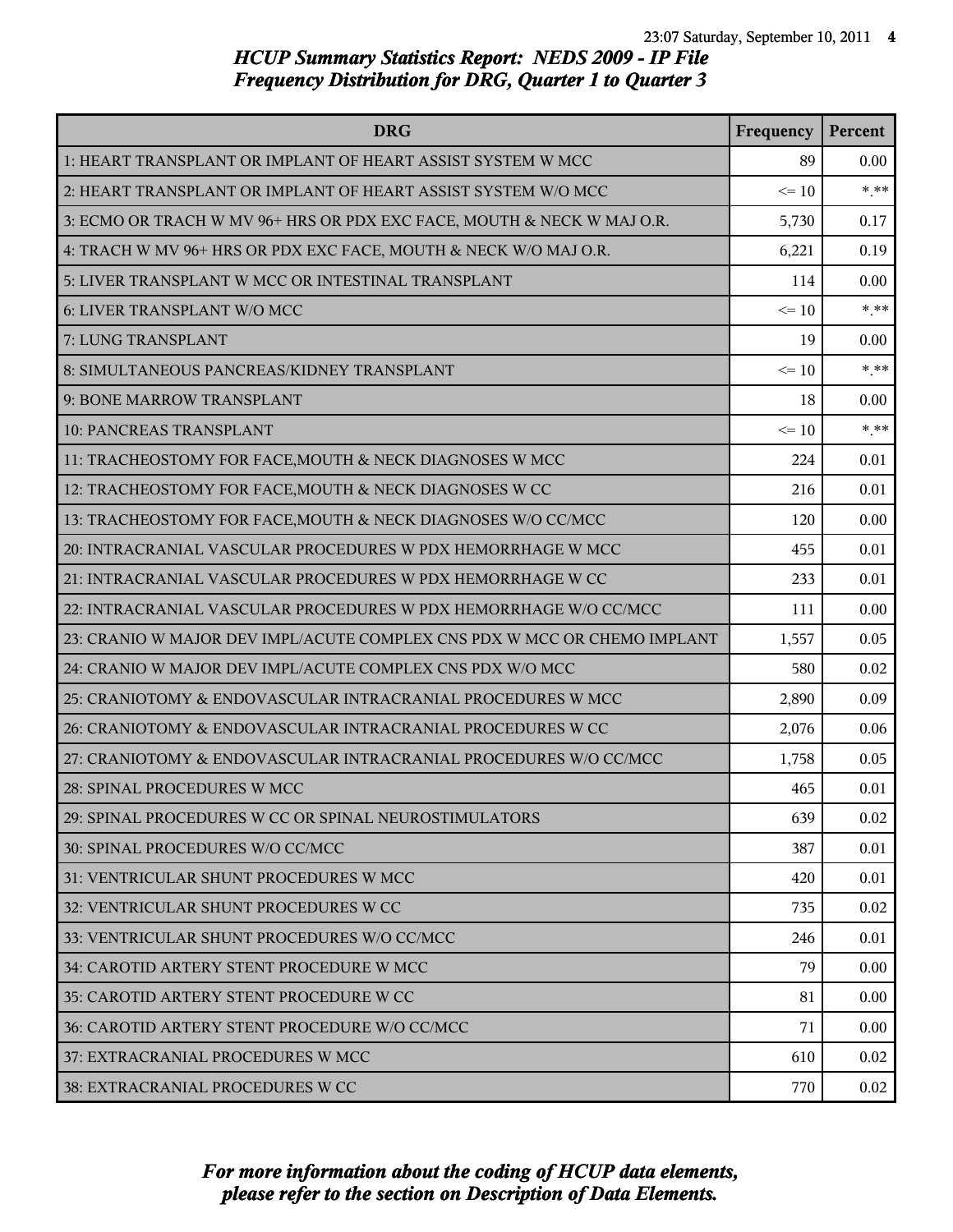| <b>DRG</b>                                                               | Frequency | Percent |
|--------------------------------------------------------------------------|-----------|---------|
| 39: EXTRACRANIAL PROCEDURES W/O CC/MCC                                   | 740       | 0.02    |
| 40: PERIPH/CRANIAL NERVE & OTHER NERV SYST PROC W MCC                    | 1,205     | 0.04    |
| 41: PERIPH/CRANIAL NERVE & OTHER NERV SYST PROC W CC OR PERIPH NEUROSTIM | 1,502     | 0.05    |
| 42: PERIPH/CRANIAL NERVE & OTHER NERV SYST PROC W/O CC/MCC               | 547       | 0.02    |
| 52: SPINAL DISORDERS & INJURIES W CC/MCC                                 | 416       | 0.01    |
| 53: SPINAL DISORDERS & INJURIES W/O CC/MCC                               | 311       | 0.01    |
| 54: NERVOUS SYSTEM NEOPLASMS W MCC                                       | 2,403     | 0.07    |
| 55: NERVOUS SYSTEM NEOPLASMS W/O MCC                                     | 3,957     | 0.12    |
| 56: DEGENERATIVE NERVOUS SYSTEM DISORDERS W MCC                          | 2,680     | 0.08    |
| 57: DEGENERATIVE NERVOUS SYSTEM DISORDERS W/O MCC                        | 11,361    | 0.35    |
| 58: MULTIPLE SCLEROSIS & CEREBELLAR ATAXIA W MCC                         | 260       | 0.01    |
| 59: MULTIPLE SCLEROSIS & CEREBELLAR ATAXIA W CC                          | 1,109     | 0.03    |
| 60: MULTIPLE SCLEROSIS & CEREBELLAR ATAXIA W/O CC/MCC                    | 1,662     | 0.05    |
| 61: ACUTE ISCHEMIC STROKE W USE OF THROMBOLYTIC AGENT W MCC              | 775       | 0.02    |
| 62: ACUTE ISCHEMIC STROKE W USE OF THROMBOLYTIC AGENT W CC               | 1,308     | 0.04    |
| 63: ACUTE ISCHEMIC STROKE W USE OF THROMBOLYTIC AGENT W/O CC/MCC         | 533       | 0.02    |
| 64: INTRACRANIAL HEMORRHAGE OR CEREBRAL INFARCTION W MCC                 | 17,625    | 0.54    |
| 65: INTRACRANIAL HEMORRHAGE OR CEREBRAL INFARCTION W CC                  | 27,925    | 0.85    |
| 66: INTRACRANIAL HEMORRHAGE OR CEREBRAL INFARCTION W/O CC/MCC            | 21,510    | 0.65    |
| 67: NONSPECIFIC CVA & PRECEREBRAL OCCLUSION W/O INFARCT W MCC            | 452       | 0.01    |
| 68: NONSPECIFIC CVA & PRECEREBRAL OCCLUSION W/O INFARCT W/O MCC          | 2,402     | 0.07    |
| 69: TRANSIENT ISCHEMIA                                                   | 28,589    | 0.87    |
| 70: NONSPECIFIC CEREBROVASCULAR DISORDERS W MCC                          | 3,119     | 0.09    |
| 71: NONSPECIFIC CEREBROVASCULAR DISORDERS W CC                           | 2,887     | 0.09    |
| 72: NONSPECIFIC CEREBROVASCULAR DISORDERS W/O CC/MCC                     | 1,740     | 0.05    |
| 73: CRANIAL & PERIPHERAL NERVE DISORDERS W MCC                           | 3,273     | 0.10    |
| 74: CRANIAL & PERIPHERAL NERVE DISORDERS W/O MCC                         | 10,975    | 0.33    |
| 75: VIRAL MENINGITIS W CC/MCC                                            | 1,186     | 0.04    |
| 76: VIRAL MENINGITIS W/O CC/MCC                                          | 3,058     | 0.09    |
| 77: HYPERTENSIVE ENCEPHALOPATHY W MCC                                    | 498       | 0.02    |
| 78: HYPERTENSIVE ENCEPHALOPATHY W CC                                     | 586       | 0.02    |
| 79: HYPERTENSIVE ENCEPHALOPATHY W/O CC/MCC                               | 296       | 0.01    |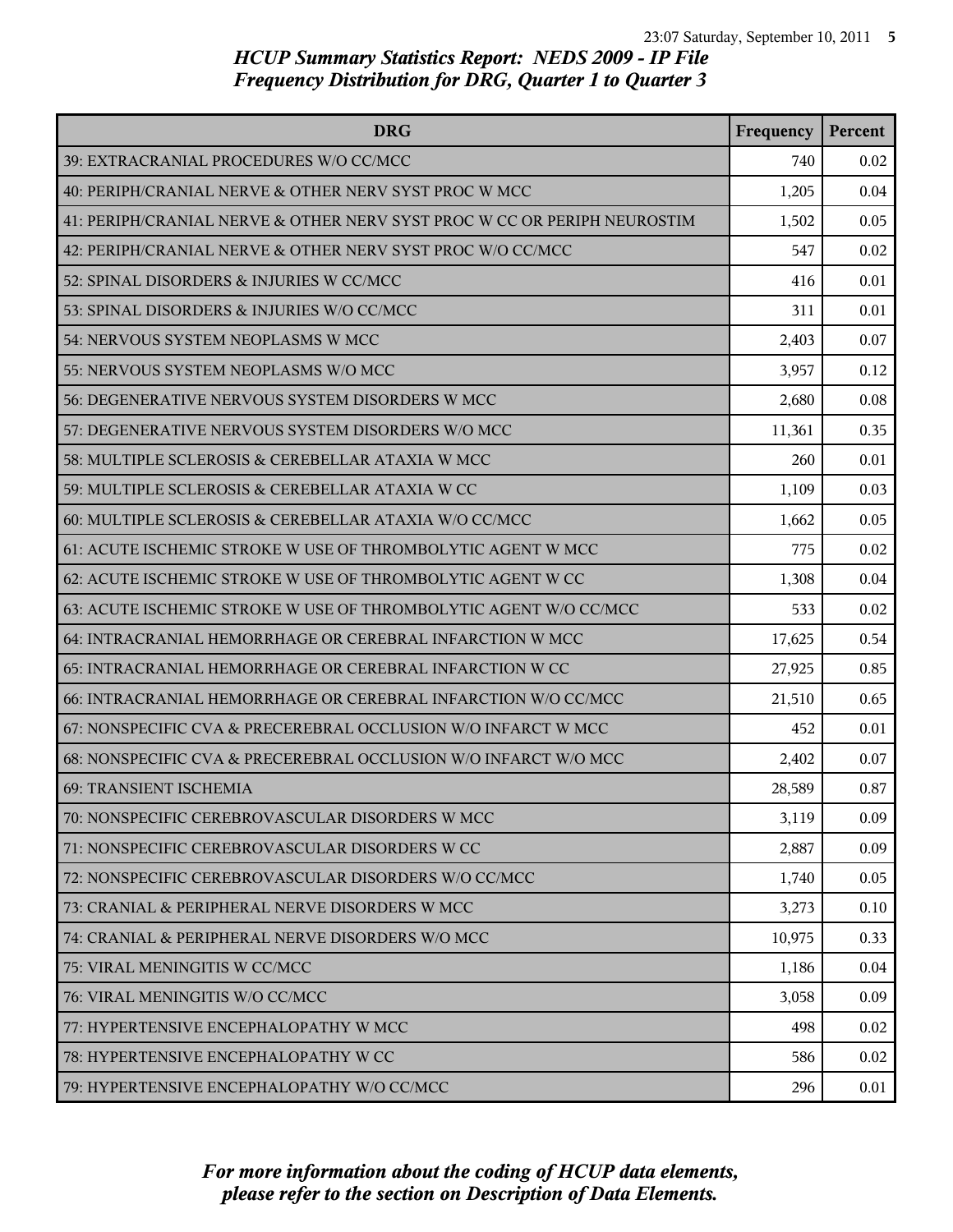| <b>DRG</b>                                                              | Frequency | Percent |
|-------------------------------------------------------------------------|-----------|---------|
| 80: NONTRAUMATIC STUPOR & COMA W MCC                                    | 553       | 0.02    |
| 81: NONTRAUMATIC STUPOR & COMA W/O MCC                                  | 1,923     | 0.06    |
| 82: TRAUMATIC STUPOR & COMA, COMA >1 HR W MCC                           | 999       | 0.03    |
| 83: TRAUMATIC STUPOR & COMA, COMA >1 HR W CC                            | 889       | 0.03    |
| 84: TRAUMATIC STUPOR & COMA, COMA >1 HR W/O CC/MCC                      | 1,810     | 0.05    |
| 85: TRAUMATIC STUPOR & COMA, COMA <1 HR W MCC                           | 2,147     | 0.07    |
| 86: TRAUMATIC STUPOR & COMA, COMA <1 HR W CC                            | 3,662     | 0.11    |
| 87: TRAUMATIC STUPOR & COMA, COMA <1 HR W/O CC/MCC                      | 6,563     | 0.20    |
| 88: CONCUSSION W MCC                                                    | 475       | 0.01    |
| 89: CONCUSSION W CC                                                     | 1,569     | 0.05    |
| 90: CONCUSSION W/O CC/MCC                                               | 3,486     | 0.11    |
| 91: OTHER DISORDERS OF NERVOUS SYSTEM W MCC                             | 2,988     | 0.09    |
| 92: OTHER DISORDERS OF NERVOUS SYSTEM W CC                              | 5,240     | 0.16    |
| 93: OTHER DISORDERS OF NERVOUS SYSTEM W/O CC/MCC                        | 5,635     | 0.17    |
| 94: BACTERIAL & TUBERCULOUS INFECTIONS OF NERVOUS SYSTEM W MCC          | 616       | 0.02    |
| 95: BACTERIAL & TUBERCULOUS INFECTIONS OF NERVOUS SYSTEM W CC           | 504       | 0.02    |
| 96: BACTERIAL & TUBERCULOUS INFECTIONS OF NERVOUS SYSTEM W/O CC/MCC     | 553       | 0.02    |
| 97: NON-BACTERIAL INFECT OF NERVOUS SYS EXC VIRAL MENINGITIS W MCC      | 468       | 0.01    |
| 98: NON-BACTERIAL INFECT OF NERVOUS SYS EXC VIRAL MENINGITIS W CC       | 412       | 0.01    |
| 99: NON-BACTERIAL INFECT OF NERVOUS SYS EXC VIRAL MENINGITIS W/O CC/MCC | 561       | 0.02    |
| 100: SEIZURES W MCC                                                     | 7,324     | 0.22    |
| 101: SEIZURES W/O MCC                                                   | 27,164    | 0.83    |
| 102: HEADACHES W MCC                                                    | 696       | 0.02    |
| 103: HEADACHES W/O MCC                                                  | 10,490    | 0.32    |
| 113: ORBITAL PROCEDURES W CC/MCC                                        | 306       | 0.01    |
| 114: ORBITAL PROCEDURES W/O CC/MCC                                      | 273       | 0.01    |
| 115: EXTRAOCULAR PROCEDURES EXCEPT ORBIT                                | 278       | 0.01    |
| 116: INTRAOCULAR PROCEDURES W CC/MCC                                    | 96        | 0.00    |
| 117: INTRAOCULAR PROCEDURES W/O CC/MCC                                  | 225       | 0.01    |
| 121: ACUTE MAJOR EYE INFECTIONS W CC/MCC                                | 319       | 0.01    |
| 122: ACUTE MAJOR EYE INFECTIONS W/O CC/MCC                              | 611       | 0.02    |
| 123: NEUROLOGICAL EYE DISORDERS                                         | 1,248     | 0.04    |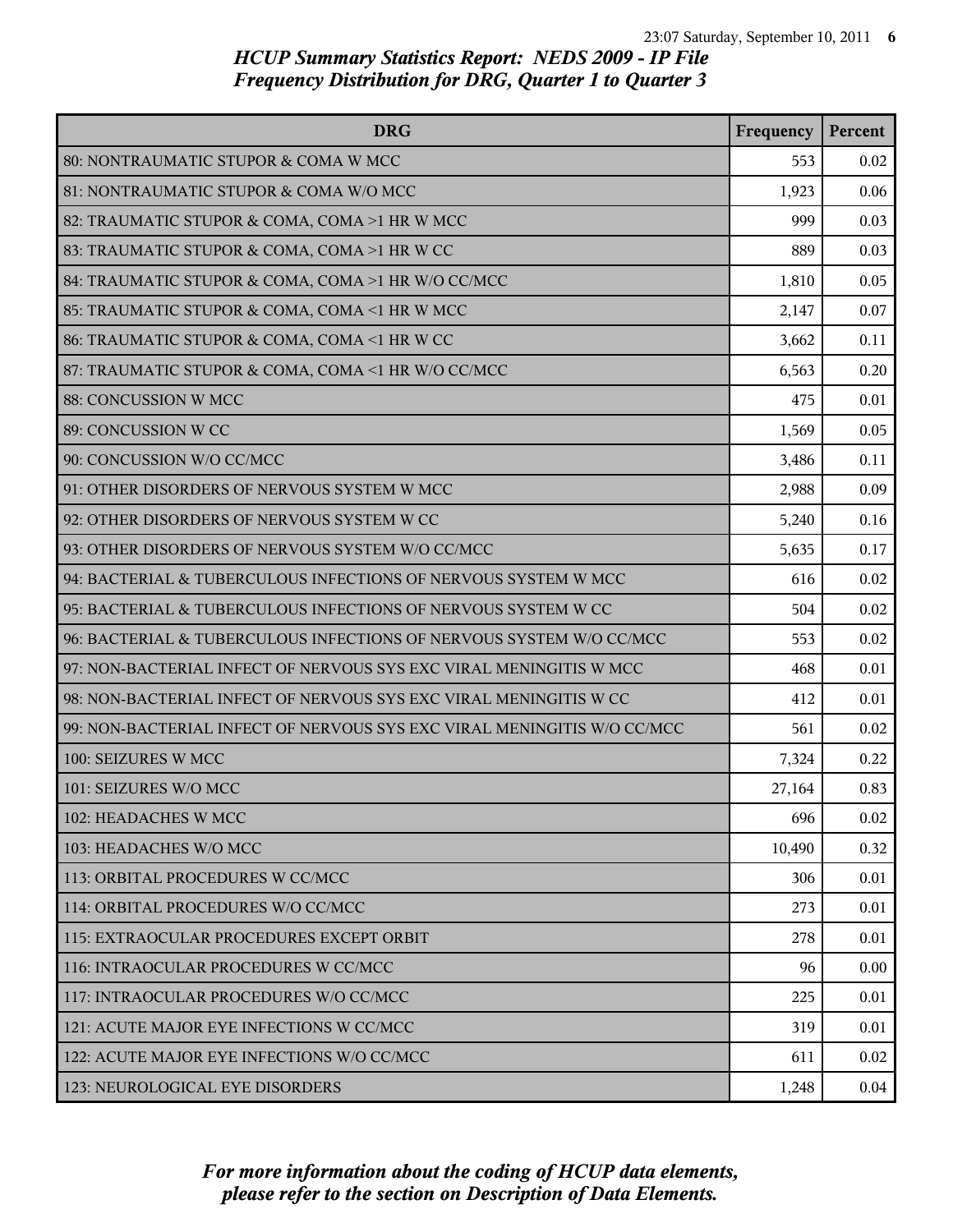| <b>DRG</b>                                                      | Frequency | Percent  |
|-----------------------------------------------------------------|-----------|----------|
| 124: OTHER DISORDERS OF THE EYE W MCC                           | 285       | 0.01     |
| 125: OTHER DISORDERS OF THE EYE W/O MCC                         | 2,240     | 0.07     |
| 129: MAJOR HEAD & NECK PROCEDURES W CC/MCC OR MAJOR DEVICE      | 18        | 0.00     |
| 130: MAJOR HEAD & NECK PROCEDURES W/O CC/MCC                    | 12        | 0.00     |
| 131: CRANIAL/FACIAL PROCEDURES W CC/MCC                         | 822       | 0.02     |
| 132: CRANIAL/FACIAL PROCEDURES W/O CC/MCC                       | 1,071     | 0.03     |
| 133: OTHER EAR, NOSE, MOUTH & THROAT O.R. PROCEDURES W CC/MCC   | 710       | 0.02     |
| 134: OTHER EAR, NOSE, MOUTH & THROAT O.R. PROCEDURES W/O CC/MCC | 1,487     | 0.05     |
| 135: SINUS & MASTOID PROCEDURES W CC/MCC                        | 99        | 0.00     |
| 136: SINUS & MASTOID PROCEDURES W/O CC/MCC                      | 45        | 0.00     |
| 137: MOUTH PROCEDURES W CC/MCC                                  | 434       | 0.01     |
| 138: MOUTH PROCEDURES W/O CC/MCC                                | 327       | 0.01     |
| 139: SALIVARY GLAND PROCEDURES                                  | 44        | 0.00     |
| 146: EAR, NOSE, MOUTH & THROAT MALIGNANCY W MCC                 | 249       | 0.01     |
| 147: EAR, NOSE, MOUTH & THROAT MALIGNANCY W CC                  | 367       | 0.01     |
| 148: EAR, NOSE, MOUTH & THROAT MALIGNANCY W/O CC/MCC            | 152       | 0.00     |
| 149: DYSEQUILIBRIUM                                             | 11,978    | 0.36     |
| 150: EPISTAXIS W MCC                                            | 355       | 0.01     |
| 151: EPISTAXIS W/O MCC                                          | 1,661     | 0.05     |
| 152: OTITIS MEDIA & URI W MCC                                   | 1,310     | 0.04     |
| 153: OTITIS MEDIA & URI W/O MCC                                 | 12,884    | 0.39     |
| l 154: NASAL TRAUMA & DEFORMITY W MCC                           | 823       | 0.03     |
| 155: NASAL TRAUMA & DEFORMITY W CC                              | 2,066     | 0.06     |
| 156: NASAL TRAUMA & DEFORMITY W/O CC/MCC                        | 2,352     | 0.07     |
| 157: DENTAL & ORAL DISEASES W MCC                               | 459       | 0.01     |
| 158: DENTAL & ORAL DISEASES W CC                                | 1,754     | 0.05     |
| 159: DENTAL & ORAL DISEASES W/O CC/MCC                          | 1,688     | 0.05     |
| 163: MAJOR CHEST PROCEDURES W MCC                               | 2,629     | $0.08\,$ |
| 164: MAJOR CHEST PROCEDURES W CC                                | 1,062     | 0.03     |
| 165: MAJOR CHEST PROCEDURES W/O CC/MCC                          | 633       | 0.02     |
| 166: OTHER RESP SYSTEM O.R. PROCEDURES W MCC                    | 6,000     | 0.18     |
| 167: OTHER RESP SYSTEM O.R. PROCEDURES W CC                     | 4,094     | 0.12     |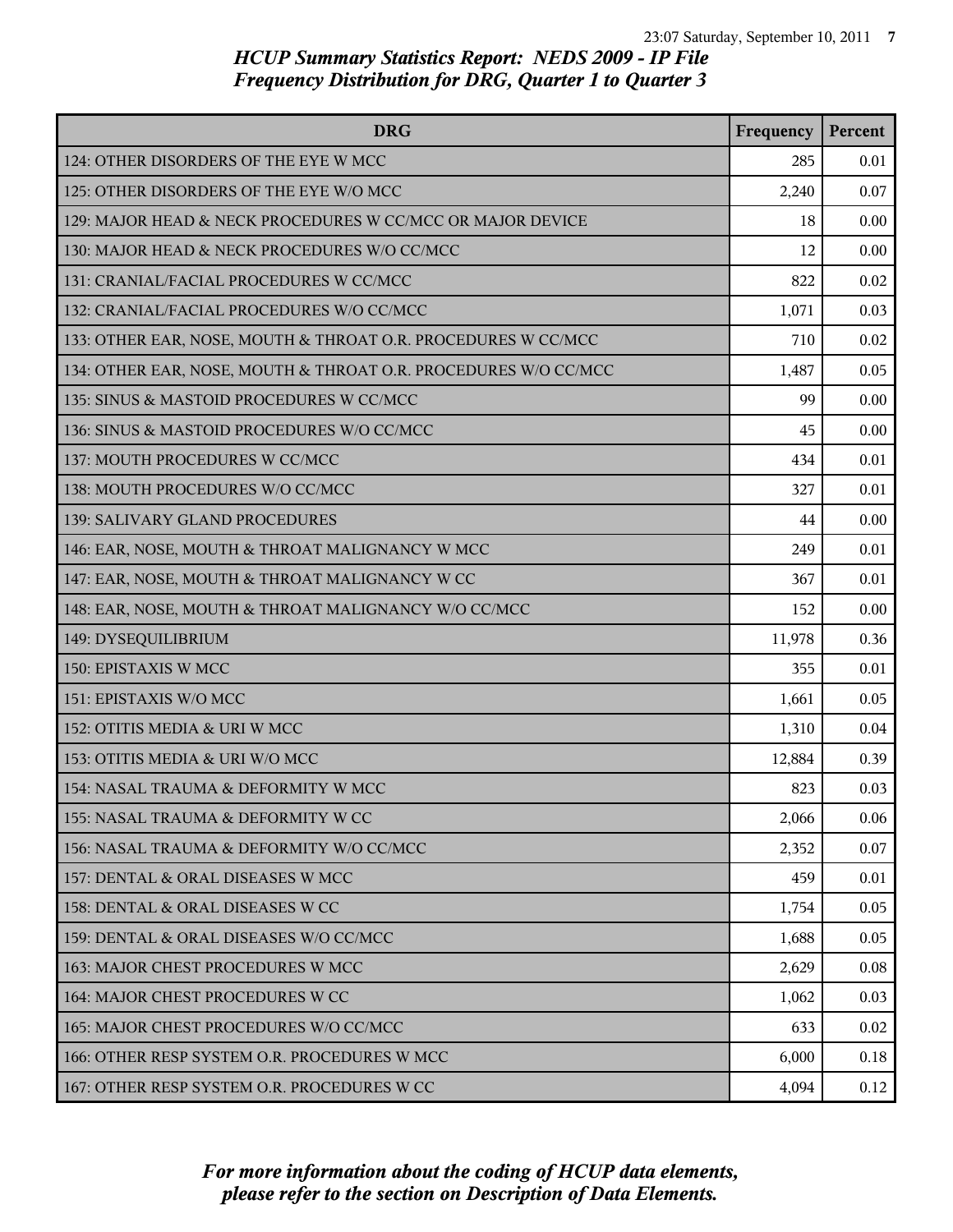| <b>DRG</b>                                             | Frequency | Percent |
|--------------------------------------------------------|-----------|---------|
| 168: OTHER RESP SYSTEM O.R. PROCEDURES W/O CC/MCC      | 921       | 0.03    |
| 175: PULMONARY EMBOLISM W MCC                          | 5,103     | 0.16    |
| 176: PULMONARY EMBOLISM W/O MCC                        | 13,938    | 0.42    |
| 177: RESPIRATORY INFECTIONS & INFLAMMATIONS W MCC      | 18,030    | 0.55    |
| 178: RESPIRATORY INFECTIONS & INFLAMMATIONS W CC       | 13,983    | 0.42    |
| 179: RESPIRATORY INFECTIONS & INFLAMMATIONS W/O CC/MCC | 4,518     | 0.14    |
| 180: RESPIRATORY NEOPLASMS W MCC                       | 5,709     | 0.17    |
| 181: RESPIRATORY NEOPLASMS W CC                        | 6,088     | 0.18    |
| 182: RESPIRATORY NEOPLASMS W/O CC/MCC                  | 760       | 0.02    |
| 183: MAJOR CHEST TRAUMA W MCC                          | 975       | 0.03    |
| 184: MAJOR CHEST TRAUMA W CC                           | 1,853     | 0.06    |
| 185: MAJOR CHEST TRAUMA W/O CC/MCC                     | 937       | 0.03    |
| 186: PLEURAL EFFUSION W MCC                            | 2,750     | 0.08    |
| 187: PLEURAL EFFUSION W CC                             | 2,411     | 0.07    |
| 188: PLEURAL EFFUSION W/O CC/MCC                       | 874       | 0.03    |
| 189: PULMONARY EDEMA & RESPIRATORY FAILURE             | 24,415    | 0.74    |
| 190: CHRONIC OBSTRUCTIVE PULMONARY DISEASE W MCC       | 37,623    | 1.14    |
| 191: CHRONIC OBSTRUCTIVE PULMONARY DISEASE W CC        | 35,489    | 1.08    |
| 192: CHRONIC OBSTRUCTIVE PULMONARY DISEASE W/O CC/MCC  | 41,426    | 1.26    |
| 193: SIMPLE PNEUMONIA & PLEURISY W MCC                 | 33,272    | 1.01    |
| 194: SIMPLE PNEUMONIA & PLEURISY W CC                  | 57,334    | 1.74    |
| 195: SIMPLE PNEUMONIA & PLEURISY W/O CC/MCC            | 37,585    | 1.14    |
| 196: INTERSTITIAL LUNG DISEASE W MCC                   | 1,867     | 0.06    |
| 197: INTERSTITIAL LUNG DISEASE W CC                    | 1,706     | 0.05    |
| 198: INTERSTITIAL LUNG DISEASE W/O CC/MCC              | 1,014     | 0.03    |
| 199: PNEUMOTHORAX W MCC                                | 1,218     | 0.04    |
| 200: PNEUMOTHORAX W CC                                 | 2,982     | 0.09    |
| 201: PNEUMOTHORAX W/O CC/MCC                           | 2,810     | 0.09    |
| 202: BRONCHITIS & ASTHMA W CC/MCC                      | 20,170    | 0.61    |
| 203: BRONCHITIS & ASTHMA W/O CC/MCC                    | 34,522    | 1.05    |
| 204: RESPIRATORY SIGNS & SYMPTOMS                      | 8,919     | 0.27    |
| 205: OTHER RESPIRATORY SYSTEM DIAGNOSES W MCC          | 2,200     | 0.07    |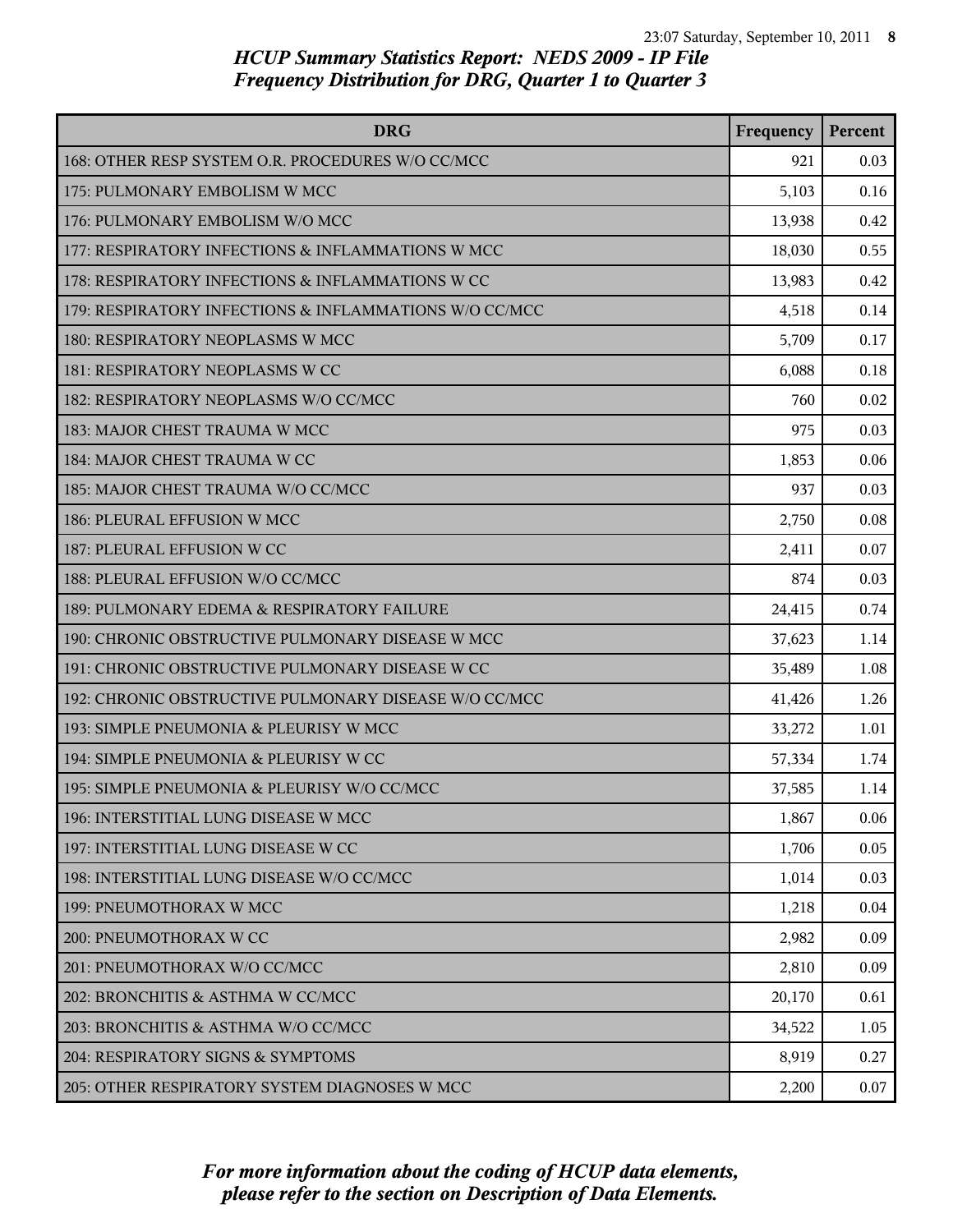| <b>DRG</b>                                                                          | Frequency | Percent |
|-------------------------------------------------------------------------------------|-----------|---------|
| 206: OTHER RESPIRATORY SYSTEM DIAGNOSES W/O MCC                                     | 7,620     | 0.23    |
| 207: RESPIRATORY SYSTEM DIAGNOSIS W VENTILATOR SUPPORT 96+ HOURS                    | 10,541    | 0.32    |
| 208: RESPIRATORY SYSTEM DIAGNOSIS W VENTILATOR SUPPORT <96 HOURS                    | 21,188    | 0.64    |
| 215: OTHER HEART ASSIST SYSTEM IMPLANT                                              | 35        | 0.00    |
| 216: CARDIAC VALVE & OTH MAJ CARDIOTHORACIC PROC W CARD CATH W MCC                  | 1,340     | 0.04    |
| 217: CARDIAC VALVE & OTH MAJ CARDIOTHORACIC PROC W CARD CATH W CC                   | 485       | 0.01    |
| 218: CARDIAC VALVE & OTH MAJ CARDIOTHORACIC PROC W CARD CATH W/O CC/MCC             | 98        | 0.00    |
| 219: CARDIAC VALVE & OTH MAJ CARDIOTHORACIC PROC W/O CARD CATH W MCC                | 450       | 0.01    |
| 220: CARDIAC VALVE & OTH MAJ CARDIOTHORACIC PROC W/O CARD CATH W CC                 | 187       | 0.01    |
| 221: CARDIAC VALVE & OTH MAJ CARDIOTHORACIC PROC W/O CARD CATH W/O CC/MCC           | 33        | 0.00    |
| 222: CARDIAC DEFIB IMPLANT W CARDIAC CATH W AMI/HF/SHOCK W MCC                      | 685       | 0.02    |
| 223: CARDIAC DEFIB IMPLANT W CARDIAC CATH W AMI/HF/SHOCK W/O MCC                    | 500       | 0.02    |
| 224: CARDIAC DEFIB IMPLANT W CARDIAC CATH W/O AMI/HF/SHOCK W MCC                    | 635       | 0.02    |
| 225: CARDIAC DEFIB IMPLANT W CARDIAC CATH W/O AMI/HF/SHOCK W/O MCC                  | 665       | 0.02    |
| 226: CARDIAC DEFIBRILLATOR IMPLANT W/O CARDIAC CATH W MCC                           | 1,241     | 0.04    |
| 227: CARDIAC DEFIBRILLATOR IMPLANT W/O CARDIAC CATH W/O MCC                         | 1,653     | 0.05    |
| 228: OTHER CARDIOTHORACIC PROCEDURES W MCC                                          | 262       | 0.01    |
| 229: OTHER CARDIOTHORACIC PROCEDURES W CC                                           | 152       | 0.00    |
| 230: OTHER CARDIOTHORACIC PROCEDURES W/O CC/MCC                                     | 45        | 0.00    |
| 231: CORONARY BYPASS W PTCA W MCC                                                   | 348       | 0.01    |
| 232: CORONARY BYPASS W PTCA W/O MCC                                                 | 332       | 0.01    |
| 233: CORONARY BYPASS W CARDIAC CATH W MCC                                           | 2,763     | 0.08    |
| 234: CORONARY BYPASS W CARDIAC CATH W/O MCC                                         | 3,765     | 0.11    |
| 235: CORONARY BYPASS W/O CARDIAC CATH W MCC                                         | 236       | 0.01    |
| 236: CORONARY BYPASS W/O CARDIAC CATH W/O MCC                                       | 384       | 0.01    |
| 237: MAJOR CARDIOVASC PROCEDURES W MCC OR THORACIC AORTIC ANUERYSM<br><b>REPAIR</b> | 3,983     | 0.12    |
| 238: MAJOR CARDIOVASC PROCEDURES W/O MCC                                            | 2,547     | 0.08    |
| 239: AMPUTATION FOR CIRC SYS DISORDERS EXC UPPER LIMB & TOE W MCC                   | 1,475     | 0.04    |
| 240: AMPUTATION FOR CIRC SYS DISORDERS EXC UPPER LIMB & TOE W CC                    | 1,075     | 0.03    |
| 241: AMPUTATION FOR CIRC SYS DISORDERS EXC UPPER LIMB & TOE W/O CC/MCC              | 114       | 0.00    |
| 242: PERMANENT CARDIAC PACEMAKER IMPLANT W MCC                                      | 4,199     | 0.13    |
| 243: PERMANENT CARDIAC PACEMAKER IMPLANT W CC                                       | 5,297     | 0.16    |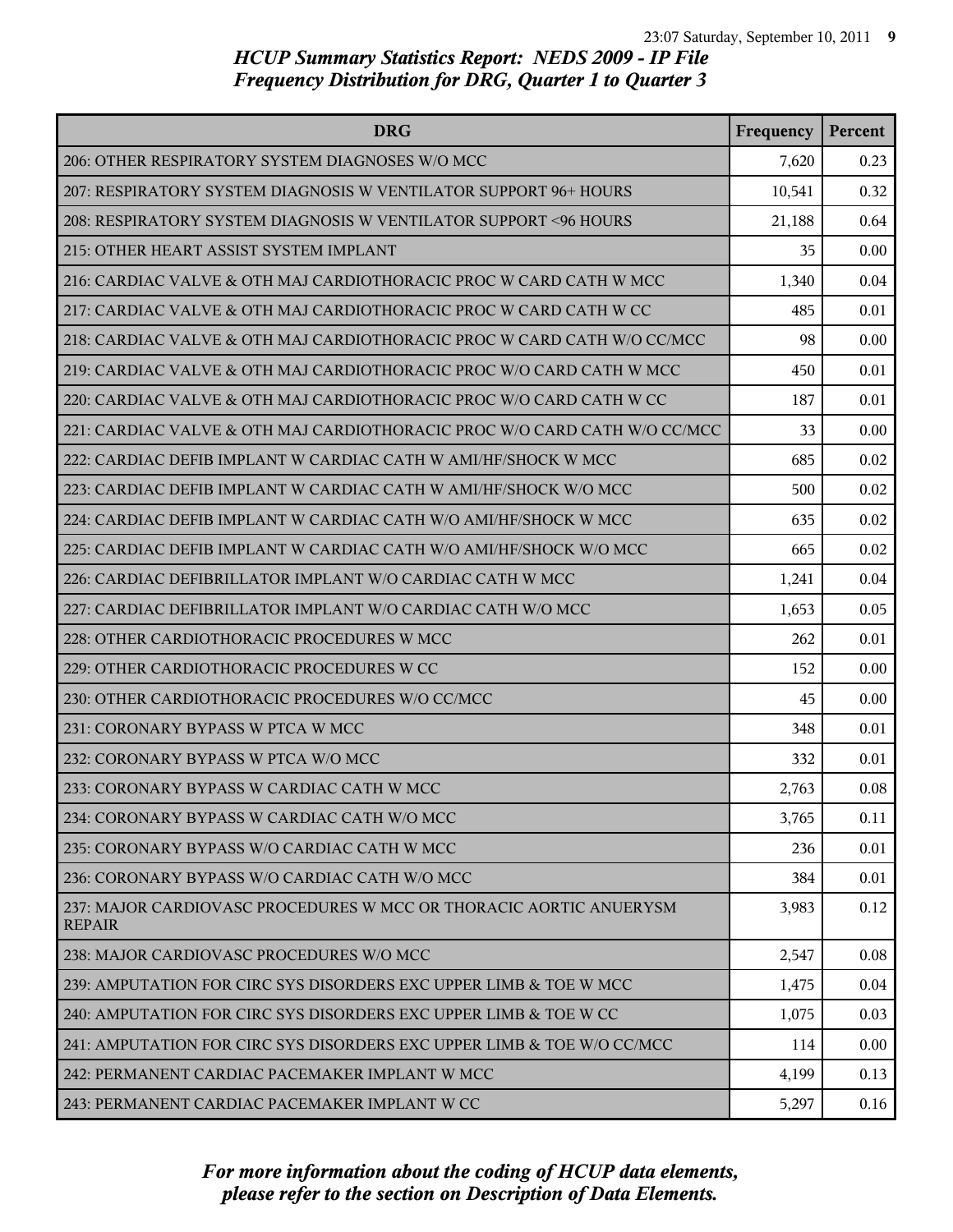| <b>DRG</b>                                                                | Frequency | Percent |
|---------------------------------------------------------------------------|-----------|---------|
| 244: PERMANENT CARDIAC PACEMAKER IMPLANT W/O CC/MCC                       | 5,582     | 0.17    |
| 245: AICD LEAD & GENERATOR PROCEDURES                                     | 319       | 0.01    |
| 246: PERC CARDIOVASC PROC W DRUG-ELUTING STENT W MCC OR 4+ VESSELS/STENTS | 6,035     | 0.18    |
| 247: PERC CARDIOVASC PROC W DRUG-ELUTING STENT W/O MCC                    | 23,217    | 0.71    |
| 248: PERC CARDIOVASC PROC W NON-DRUG-ELUTING STENT W MCC OR 4+ VES/STENTS | 2,996     | 0.09    |
| 249: PERC CARDIOVASC PROC W NON-DRUG-ELUTING STENT W/O MCC                | 8,827     | 0.27    |
| 250: PERC CARDIOVASC PROC W/O CORONARY ARTERY STENT OR AMI W MCC          | 1,599     | 0.05    |
| 251: PERC CARDIOVASC PROC W/O CORONARY ARTERY STENT OR AMI W/O MCC        | 4,712     | 0.14    |
| 252: OTHER VASCULAR PROCEDURES W MCC                                      | 6,273     | 0.19    |
| 253: OTHER VASCULAR PROCEDURES W CC                                       | 4,267     | 0.13    |
| 254: OTHER VASCULAR PROCEDURES W/O CC/MCC                                 | 1,789     | 0.05    |
| 255: UPPER LIMB & TOE AMPUTATION FOR CIRC SYSTEM DISORDERS W MCC          | 438       | 0.01    |
| 256: UPPER LIMB & TOE AMPUTATION FOR CIRC SYSTEM DISORDERS W CC           | 540       | 0.02    |
| 257: UPPER LIMB & TOE AMPUTATION FOR CIRC SYSTEM DISORDERS W/O CC/MCC     | 41        | 0.00    |
| 258: CARDIAC PACEMAKER DEVICE REPLACEMENT W MCC                           | 176       | 0.01    |
| 259: CARDIAC PACEMAKER DEVICE REPLACEMENT W/O MCC                         | 531       | 0.02    |
| 260: CARDIAC PACEMAKER REVISION EXCEPT DEVICE REPLACEMENT W MCC           | 275       | 0.01    |
| 261: CARDIAC PACEMAKER REVISION EXCEPT DEVICE REPLACEMENT W CC            | 347       | 0.01    |
| 262: CARDIAC PACEMAKER REVISION EXCEPT DEVICE REPLACEMENT W/O CC/MCC      | 214       | 0.01    |
| 263: VEIN LIGATION & STRIPPING                                            | 76        | 0.00    |
| 264: OTHER CIRCULATORY SYSTEM O.R. PROCEDURES                             | 3,445     | 0.10    |
| 265                                                                       | 141       | 0.00    |
| 280: ACUTE MYOCARDIAL INFARCTION, DISCHARGED ALIVE W MCC                  | 18,166    | 0.55    |
| 281: ACUTE MYOCARDIAL INFARCTION, DISCHARGED ALIVE W CC                   | 10,359    | 0.31    |
| 282: ACUTE MYOCARDIA INFARCTION, DISCHARGED ALIVE W/O CC/MCC              | 12,002    | 0.36    |
| 283: ACUTE MYOCARDIAL INFARCTION, EXPIRED W MCC                           | 2,918     | 0.09    |
| 284: ACUTE MYOCARDIAL INFARCTION, EXPIRED W CC                            | 482       | 0.01    |
| 285: ACUTE MYOCARDIAL INFARCTION, EXPIRED W/O CC/MCC                      | 282       | 0.01    |
| 286: CIRCULATORY DISORDERS EXCEPT AMI, W CARD CATH W MCC                  | 6,996     | 0.21    |
| 287: CIRCULATORY DISORDERS EXCEPT AMI, W CARD CATH W/O MCC                | 38,320    | 1.16    |
| 288: ACUTE & SUBACUTE ENDOCARDITIS W MCC                                  | 719       | 0.02    |
| 289: ACUTE & SUBACUTE ENDOCARDITIS W CC                                   | 301       | 0.01    |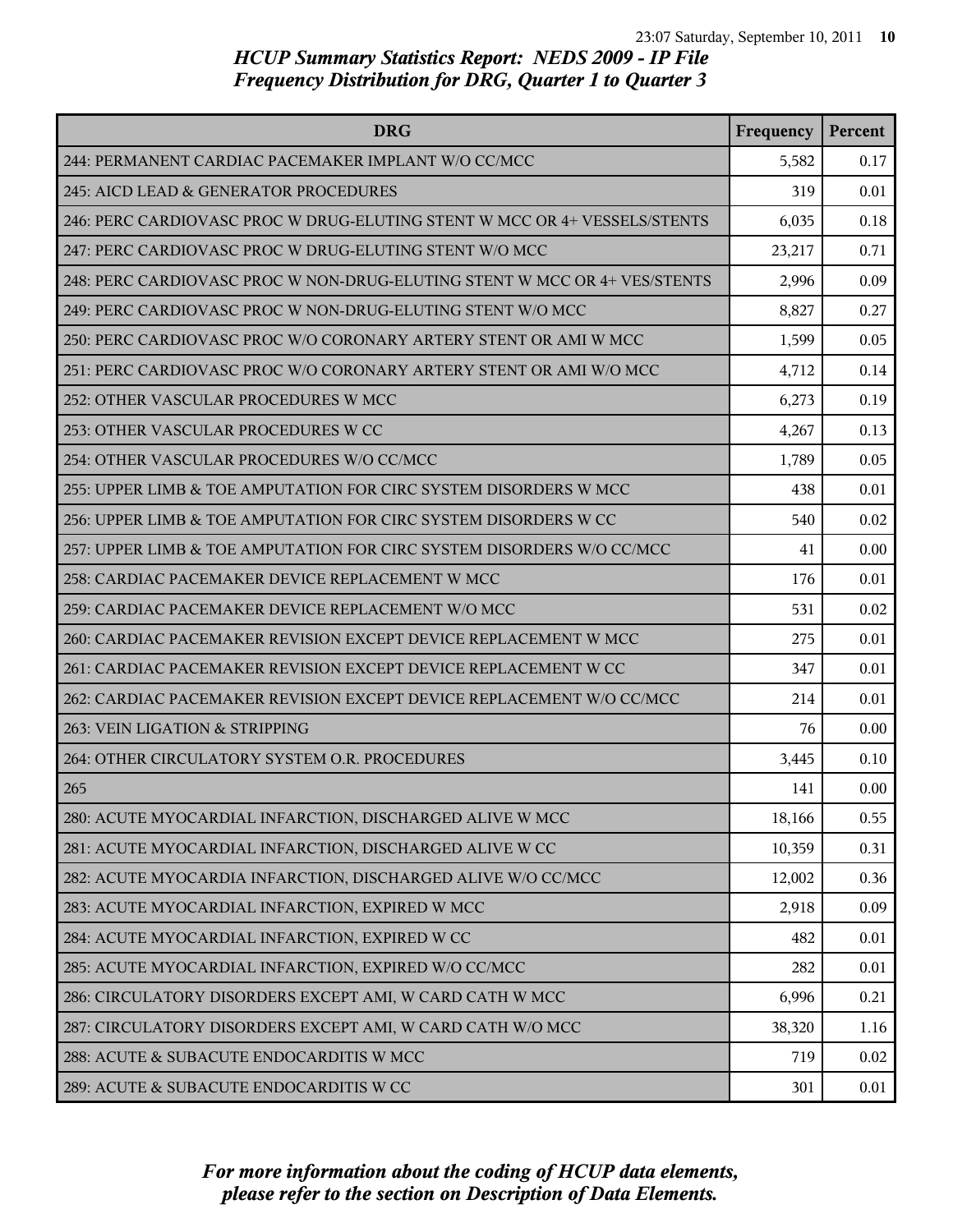| <b>DRG</b>                                                | Frequency | Percent |
|-----------------------------------------------------------|-----------|---------|
| 290: ACUTE & SUBACUTE ENDOCARDITIS W/O CC/MCC             | 87        | 0.00    |
| 291: HEART FAILURE & SHOCK W MCC                          | 53,779    | 1.63    |
| 292: HEART FAILURE & SHOCK W CC                           | 45,020    | 1.37    |
| 293: HEART FAILURE & SHOCK W/O CC/MCC                     | 29,105    | 0.88    |
| 294: DEEP VEIN THROMBOPHLEBITIS W CC/MCC                  | 349       | 0.01    |
| 295: DEEP VEIN THROMBOPHLEBITIS W/O CC/MCC                | 192       | 0.01    |
| 296: CARDIAC ARREST, UNEXPLAINED W MCC                    | 581       | 0.02    |
| 297: CARDIAC ARREST, UNEXPLAINED W CC                     | 150       | 0.00    |
| 298: CARDIAC ARREST, UNEXPLAINED W/O CC/MCC               | 98        | 0.00    |
| 299: PERIPHERAL VASCULAR DISORDERS W MCC                  | 6,483     | 0.20    |
| 300: PERIPHERAL VASCULAR DISORDERS W CC                   | 9,960     | 0.30    |
| 301: PERIPHERAL VASCULAR DISORDERS W/O CC/MCC             | 7,906     | 0.24    |
| 302: ATHEROSCLEROSIS W MCC                                | 2,405     | 0.07    |
| 303: ATHEROSCLEROSIS W/O MCC                              | 15,790    | 0.48    |
| 304: HYPERTENSION W MCC                                   | 1,568     | 0.05    |
| 305: HYPERTENSION W/O MCC                                 | 15,076    | 0.46    |
| 306: CARDIAC CONGENITAL & VALVULAR DISORDERS W MCC        | 665       | 0.02    |
| 307: CARDIAC CONGENITAL & VALVULAR DISORDERS W/O MCC      | 1,432     | 0.04    |
| 308: CARDIAC ARRHYTHMIA & CONDUCTION DISORDERS W MCC      | 15,928    | 0.48    |
| 309: CARDIAC ARRHYTHMIA & CONDUCTION DISORDERS W CC       | 23,020    | 0.70    |
| 310: CARDIAC ARRHYTHMIA & CONDUCTION DISORDERS W/O CC/MCC | 38,988    | 1.18    |
| 311: ANGINA PECTORIS                                      | 6,982     | 0.21    |
| 312: SYNCOPE & COLLAPSE                                   | 51,566    | 1.57    |
| 313: CHEST PAIN                                           | 88,230    | 2.68    |
| 314: OTHER CIRCULATORY SYSTEM DIAGNOSES W MCC             | 15,255    | 0.46    |
| 315: OTHER CIRCULATORY SYSTEM DIAGNOSES W CC              | 7,273     | 0.22    |
| 316: OTHER CIRCULATORY SYSTEM DIAGNOSES W/O CC/MCC        | 3,939     | 0.12    |
| 326: STOMACH, ESOPHAGEAL & DUODENAL PROC W MCC            | 2,712     | 0.08    |
| 327: STOMACH, ESOPHAGEAL & DUODENAL PROC W CC             | 1,408     | 0.04    |
| 328: STOMACH, ESOPHAGEAL & DUODENAL PROC W/O CC/MCC       | 1,444     | 0.04    |
| 329: MAJOR SMALL & LARGE BOWEL PROCEDURES W MCC           | 11,284    | 0.34    |
| 330: MAJOR SMALL & LARGE BOWEL PROCEDURES W CC            | 8,295     | 0.25    |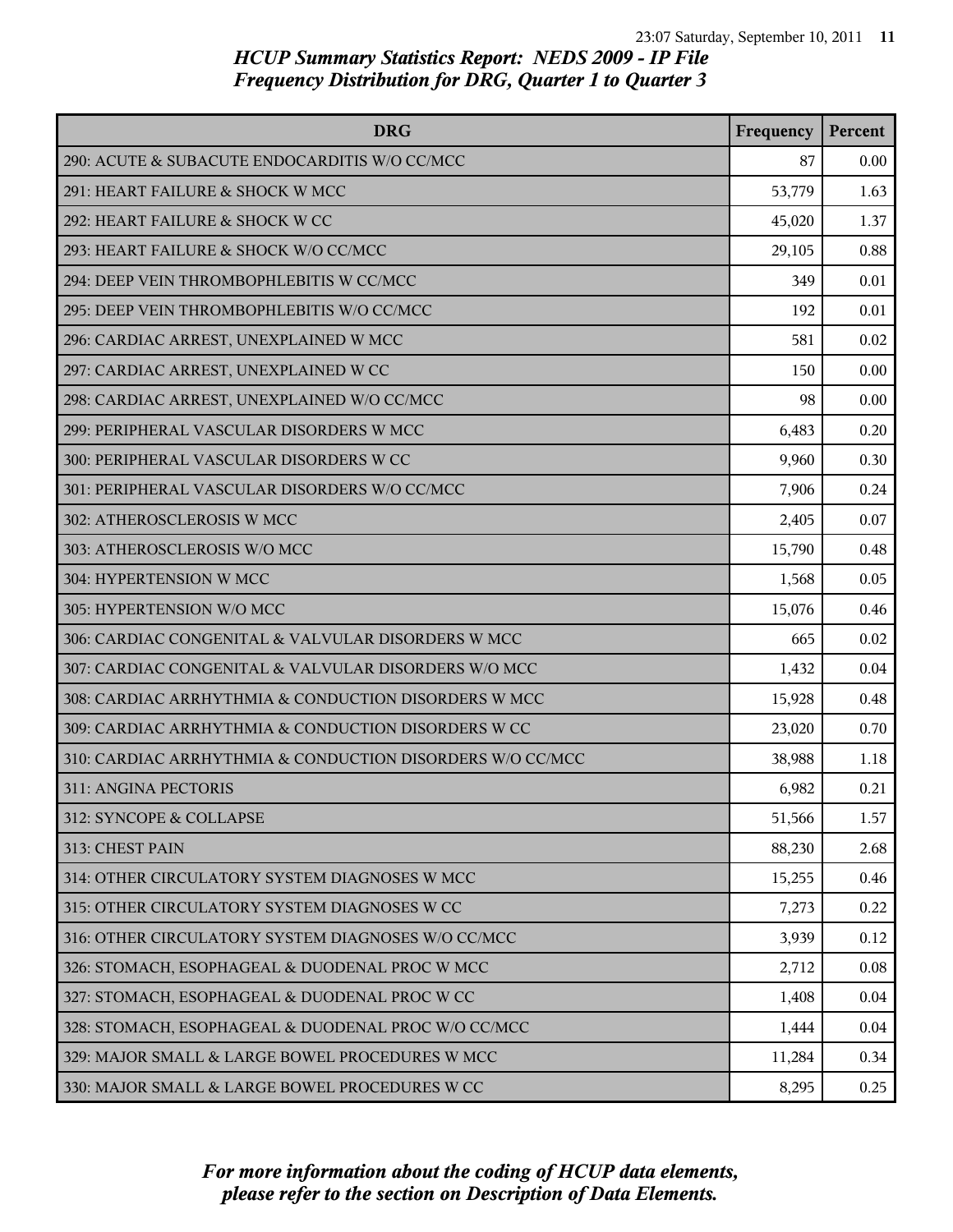| <b>DRG</b>                                                          | Frequency | Percent |
|---------------------------------------------------------------------|-----------|---------|
| 331: MAJOR SMALL & LARGE BOWEL PROCEDURES W/O CC/MCC                | 2,430     | 0.07    |
| 332: RECTAL RESECTION W MCC                                         | 170       | 0.01    |
| 333: RECTAL RESECTION W CC                                          | 187       | 0.01    |
| 334: RECTAL RESECTION W/O CC/MCC                                    | 55        | 0.00    |
| 335: PERITONEAL ADHESIOLYSIS W MCC                                  | 1,910     | 0.06    |
| 336: PERITONEAL ADHESIOLYSIS W CC                                   | 3,122     | 0.09    |
| 337: PERITONEAL ADHESIOLYSIS W/O CC/MCC                             | 2,633     | 0.08    |
| 338: APPENDECTOMY W COMPLICATED PRINCIPAL DIAG W MCC                | 791       | 0.02    |
| 339: APPENDECTOMY W COMPLICATED PRINCIPAL DIAG W CC                 | 2,530     | 0.08    |
| 340: APPENDECTOMY W COMPLICATED PRINCIPAL DIAG W/O CC/MCC           | 6,473     | 0.20    |
| 341: APPENDECTOMY W/O COMPLICATED PRINCIPAL DIAG W MCC              | 705       | 0.02    |
| 342: APPENDECTOMY W/O COMPLICATED PRINCIPAL DIAG W CC               | 3,138     | 0.10    |
| 343: APPENDECTOMY W/O COMPLICATED PRINCIPAL DIAG W/O CC/MCC         | 27,413    | 0.83    |
| 344: MINOR SMALL & LARGE BOWEL PROCEDURES W MCC                     | 122       | 0.00    |
| 345: MINOR SMALL & LARGE BOWEL PROCEDURES W CC                      | 184       | 0.01    |
| 346: MINOR SMALL & LARGE BOWEL PROCEDURES W/O CC/MCC                | 147       | 0.00    |
| 347: ANAL & STOMAL PROCEDURES W MCC                                 | 458       | 0.01    |
| 348: ANAL & STOMAL PROCEDURES W CC                                  | 1,272     | 0.04    |
| 349: ANAL & STOMAL PROCEDURES W/O CC/MCC                            | 2,155     | 0.07    |
| 350: INGUINAL & FEMORAL HERNIA PROCEDURES W MCC                     | 385       | 0.01    |
| 351: INGUINAL & FEMORAL HERNIA PROCEDURES W CC                      | 872       | 0.03    |
| 352: INGUINAL & FEMORAL HERNIA PROCEDURES W/O CC/MCC                | 1,717     | 0.05    |
| 353: HERNIA PROCEDURES EXCEPT INGUINAL & FEMORAL W MCC              | 577       | 0.02    |
| 354: HERNIA PROCEDURES EXCEPT INGUINAL & FEMORAL W CC               | 1,398     | 0.04    |
| 355: HERNIA PROCEDURES EXCEPT INGUINAL & FEMORAL W/O CC/MCC         | 1,871     | 0.06    |
| 356: OTHER DIGESTIVE SYSTEM O.R. PROCEDURES W MCC                   | 2,091     | 0.06    |
| 357: OTHER DIGESTIVE SYSTEM O.R. PROCEDURES W CC                    | 1,673     | 0.05    |
| 358: OTHER DIGESTIVE SYSTEM O.R. PROCEDURES W/O CC/MCC              | 847       | 0.03    |
| 368: MAJOR ESOPHAGEAL DISORDERS W MCC                               | 1,205     | 0.04    |
| 369: MAJOR ESOPHAGEAL DISORDERS W CC                                | 1,847     | 0.06    |
| 370: MAJOR ESOPHAGEAL DISORDERS W/O CC/MCC                          | 1,043     | 0.03    |
| 371: MAJOR GASTROINTESTINAL DISORDERS & PERITONEAL INFECTIONS W MCC | 7,910     | 0.24    |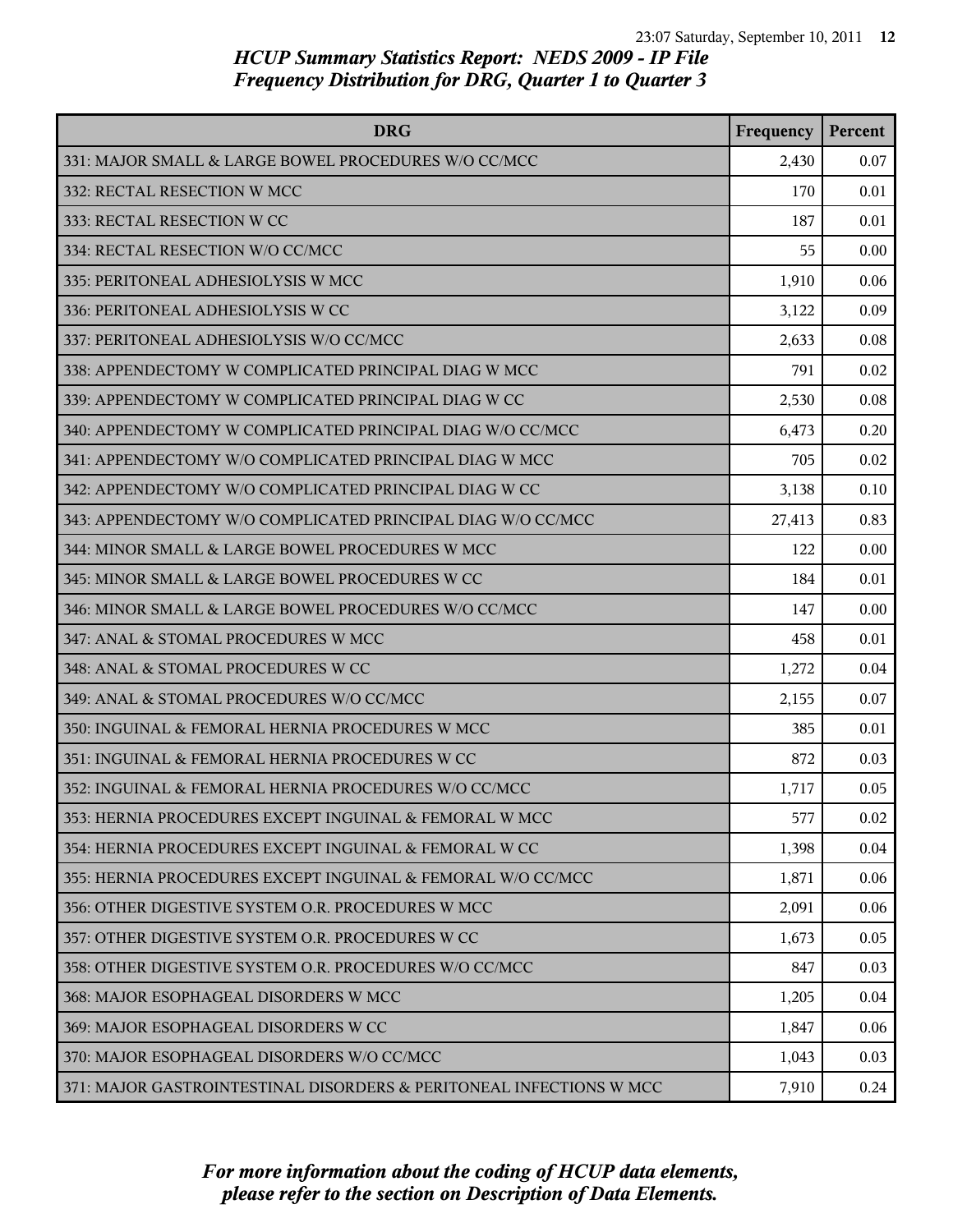| <b>DRG</b>                                                               | Frequency | Percent |
|--------------------------------------------------------------------------|-----------|---------|
| 372: MAJOR GASTROINTESTINAL DISORDERS & PERITONEAL INFECTIONS W CC       | 7,977     | 0.24    |
| 373: MAJOR GASTROINTESTINAL DISORDERS & PERITONEAL INFECTIONS W/O CC/MCC | 5,230     | 0.16    |
| 374: DIGESTIVE MALIGNANCY W MCC                                          | 2,443     | 0.07    |
| 375: DIGESTIVE MALIGNANCY W CC                                           | 4,319     | 0.13    |
| 376: DIGESTIVE MALIGNANCY W/O CC/MCC                                     | 665       | 0.02    |
| 377: G.I. HEMORRHAGE W MCC                                               | 16,674    | 0.51    |
| 378: G.I. HEMORRHAGE W CC                                                | 31,952    | 0.97    |
| 379: G.I. HEMORRHAGE W/O CC/MCC                                          | 17,714    | 0.54    |
| 380: COMPLICATED PEPTIC ULCER W MCC                                      | 1,035     | 0.03    |
| 381: COMPLICATED PEPTIC ULCER W CC                                       | 1,627     | 0.05    |
| 382: COMPLICATED PEPTIC ULCER W/O CC/MCC                                 | 1,175     | 0.04    |
| 383: UNCOMPLICATED PEPTIC ULCER W MCC                                    | 498       | 0.02    |
| 384: UNCOMPLICATED PEPTIC ULCER W/O MCC                                  | 2,924     | 0.09    |
| 385: INFLAMMATORY BOWEL DISEASE W MCC                                    | 1,322     | 0.04    |
| 386: INFLAMMATORY BOWEL DISEASE W CC                                     | 4,974     | 0.15    |
| 387: INFLAMMATORY BOWEL DISEASE W/O CC/MCC                               | 4,349     | 0.13    |
| 388: G.I. OBSTRUCTION W MCC                                              | 6,487     | 0.20    |
| 389: G.I. OBSTRUCTION W CC                                               | 13,756    | 0.42    |
| 390: G.I. OBSTRUCTION W/O CC/MCC                                         | 16,661    | 0.51    |
| 391: ESOPHAGITIS, GASTROENT & MISC DIGEST DISORDERS W MCC                | 18,291    | 0.56    |
| 392: ESOPHAGITIS, GASTROENT & MISC DIGEST DISORDERS W/O MCC              | 112,801   | 3.43    |
| 393: OTHER DIGESTIVE SYSTEM DIAGNOSES W MCC                              | 7,091     | 0.22    |
| 394: OTHER DIGESTIVE SYSTEM DIAGNOSES W CC                               | 14,231    | 0.43    |
| 395: OTHER DIGESTIVE SYSTEM DIAGNOSES W/O CC/MCC                         | 9,441     | 0.29    |
| 405: PANCREAS, LIVER & SHUNT PROCEDURES W MCC                            | 729       | 0.02    |
| 406: PANCREAS, LIVER & SHUNT PROCEDURES W CC                             | 305       | 0.01    |
| 407: PANCREAS, LIVER & SHUNT PROCEDURES W/O CC/MCC                       | 120       | 0.00    |
| 408: BILIARY TRACT PROC EXCEPT ONLY CHOLECYST W OR W/O C.D.E. W MCC      | 326       | 0.01    |
| 409: BILIARY TRACT PROC EXCEPT ONLY CHOLECYST W OR W/O C.D.E. W CC       | 241       | 0.01    |
| 410: BILIARY TRACT PROC EXCEPT ONLY CHOLECYST W OR W/O C.D.E. W/O CC/MCC | 122       | 0.00    |
| 411: CHOLECYSTECTOMY W C.D.E. W MCC                                      | 209       | 0.01    |
| 412: CHOLECYSTECTOMY W C.D.E. W CC                                       | 201       | 0.01    |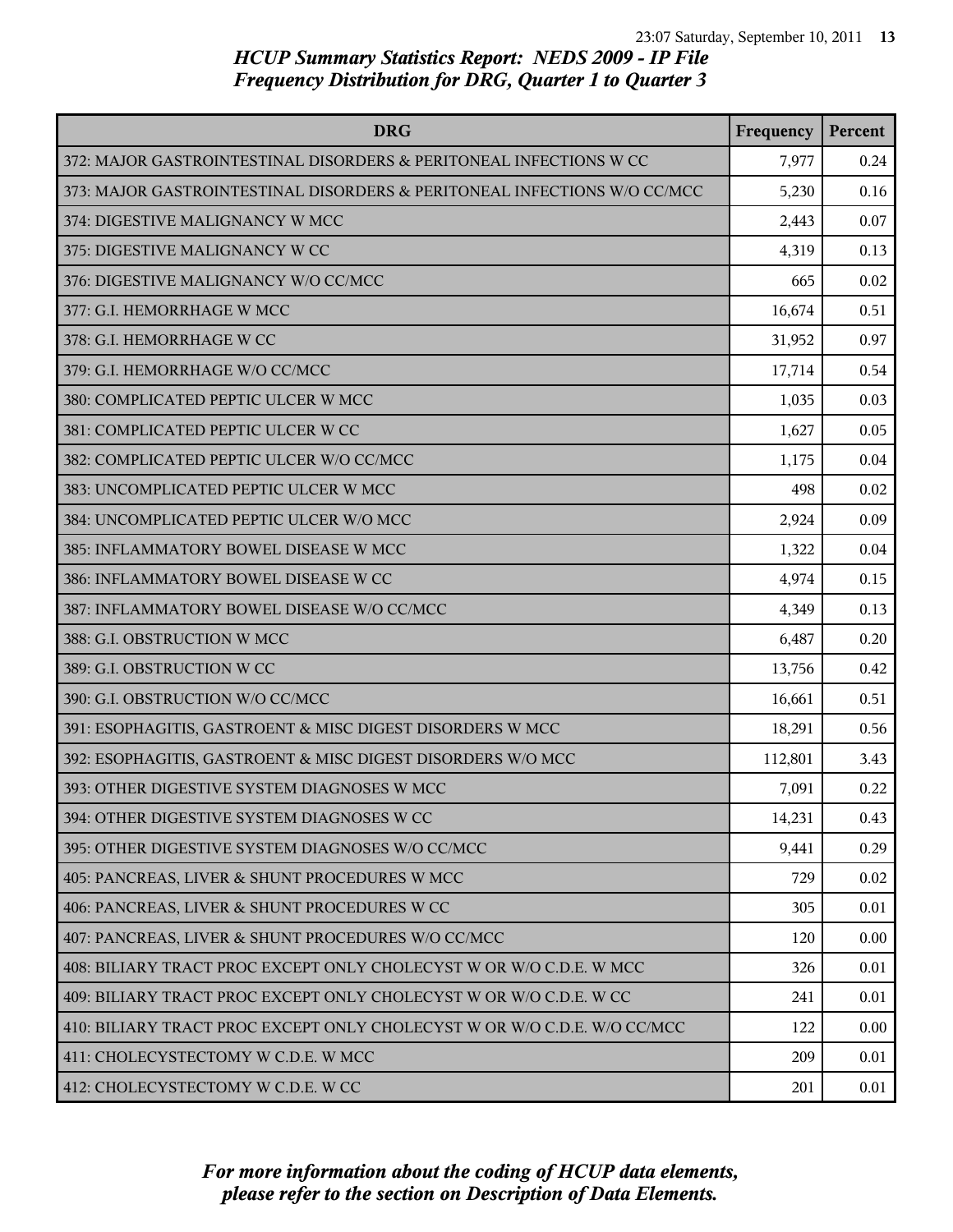| <b>DRG</b>                                                         | Frequency | Percent |
|--------------------------------------------------------------------|-----------|---------|
| 413: CHOLECYSTECTOMY W C.D.E. W/O CC/MCC                           | 235       | 0.01    |
| 414: CHOLECYSTECTOMY EXCEPT BY LAPAROSCOPE W/O C.D.E. W MCC        | 1,238     | 0.04    |
| 415: CHOLECYSTECTOMY EXCEPT BY LAPAROSCOPE W/O C.D.E. W CC         | 1,385     | 0.04    |
| 416: CHOLECYSTECTOMY EXCEPT BY LAPAROSCOPE W/O C.D.E. W/O CC/MCC   | 1,230     | 0.04    |
| 417: LAPAROSCOPIC CHOLECYSTECTOMY W/O C.D.E. W MCC                 | 7,257     | 0.22    |
| 418: LAPAROSCOPIC CHOLECYSTECTOMY W/O C.D.E. W CC                  | 11,264    | 0.34    |
| 419: LAPAROSCOPIC CHOLECYSTECTOMY W/O C.D.E. W/O CC/MCC            | 22,984    | 0.70    |
| 420: HEPATOBILIARY DIAGNOSTIC PROCEDURES W MCC                     | 178       | 0.01    |
| 421: HEPATOBILIARY DIAGNOSTIC PROCEDURES W CC                      | 136       | 0.00    |
| 422: HEPATOBILIARY DIAGNOSTIC PROCEDURES W/O CC/MCC                | 63        | 0.00    |
| 423: OTHER HEPATOBILIARY OR PANCREAS O.R. PROCEDURES W MCC         | 384       | 0.01    |
| 424: OTHER HEPATOBILIARY OR PANCREAS O.R. PROCEDURES W CC          | 147       | 0.00    |
| 425: OTHER HEPATOBILIARY OR PANCREAS O.R. PROCEDURES W/O CC/MCC    | 22        | 0.00    |
| 432: CIRRHOSIS & ALCOHOLIC HEPATITIS W MCC                         | 6,903     | 0.21    |
| 433: CIRRHOSIS & ALCOHOLIC HEPATITIS W CC                          | 4,295     | 0.13    |
| 434: CIRRHOSIS & ALCOHOLIC HEPATITIS W/O CC/MCC                    | 372       | 0.01    |
| 435: MALIGNANCY OF HEPATOBILIARY SYSTEM OR PANCREAS W MCC          | 3,144     | 0.10    |
| 436: MALIGNANCY OF HEPATOBILIARY SYSTEM OR PANCREAS W CC           | 2,842     | 0.09    |
| 437: MALIGNANCY OF HEPATOBILIARY SYSTEM OR PANCREAS W/O CC/MCC     | 518       | 0.02    |
| 438: DISORDERS OF PANCREAS EXCEPT MALIGNANCY W MCC                 | 7,584     | 0.23    |
| 439: DISORDERS OF PANCREAS EXCEPT MALIGNANCY W CC                  | 13,867    | 0.42    |
| 440: DISORDERS OF PANCREAS EXCEPT MALIGNANCY W/O CC/MCC            | 17,074    | 0.52    |
| 441: DISORDERS OF LIVER EXCEPT MALIG, CIRR, ALC HEPA W MCC         | 6,526     | 0.20    |
| 442: DISORDERS OF LIVER EXCEPT MALIG, CIRR, ALC HEPA W CC          | 6,339     | 0.19    |
| 443: DISORDERS OF LIVER EXCEPT MALIG, CIRR, ALC HEPA W/O CC/MCC    | 2,889     | 0.09    |
| 444: DISORDERS OF THE BILIARY TRACT W MCC                          | 4,167     | 0.13    |
| 445: DISORDERS OF THE BILIARY TRACT W CC                           | 5,198     | 0.16    |
| 446: DISORDERS OF THE BILIARY TRACT W/O CC/MCC                     | 6,842     | 0.21    |
| 453: COMBINED ANTERIOR/POSTERIOR SPINAL FUSION W MCC               | 109       | 0.00    |
| 454: COMBINED ANTERIOR/POSTERIOR SPINAL FUSION W CC                | 96        | 0.00    |
| 455: COMBINED ANTERIOR/POSTERIOR SPINAL FUSION W/O CC/MCC          | 51        | 0.00    |
| 456: SPINAL FUS EXC CERV W SPINAL CURV/MALIG/INFEC OR 9+ FUS W MCC | 108       | 0.00    |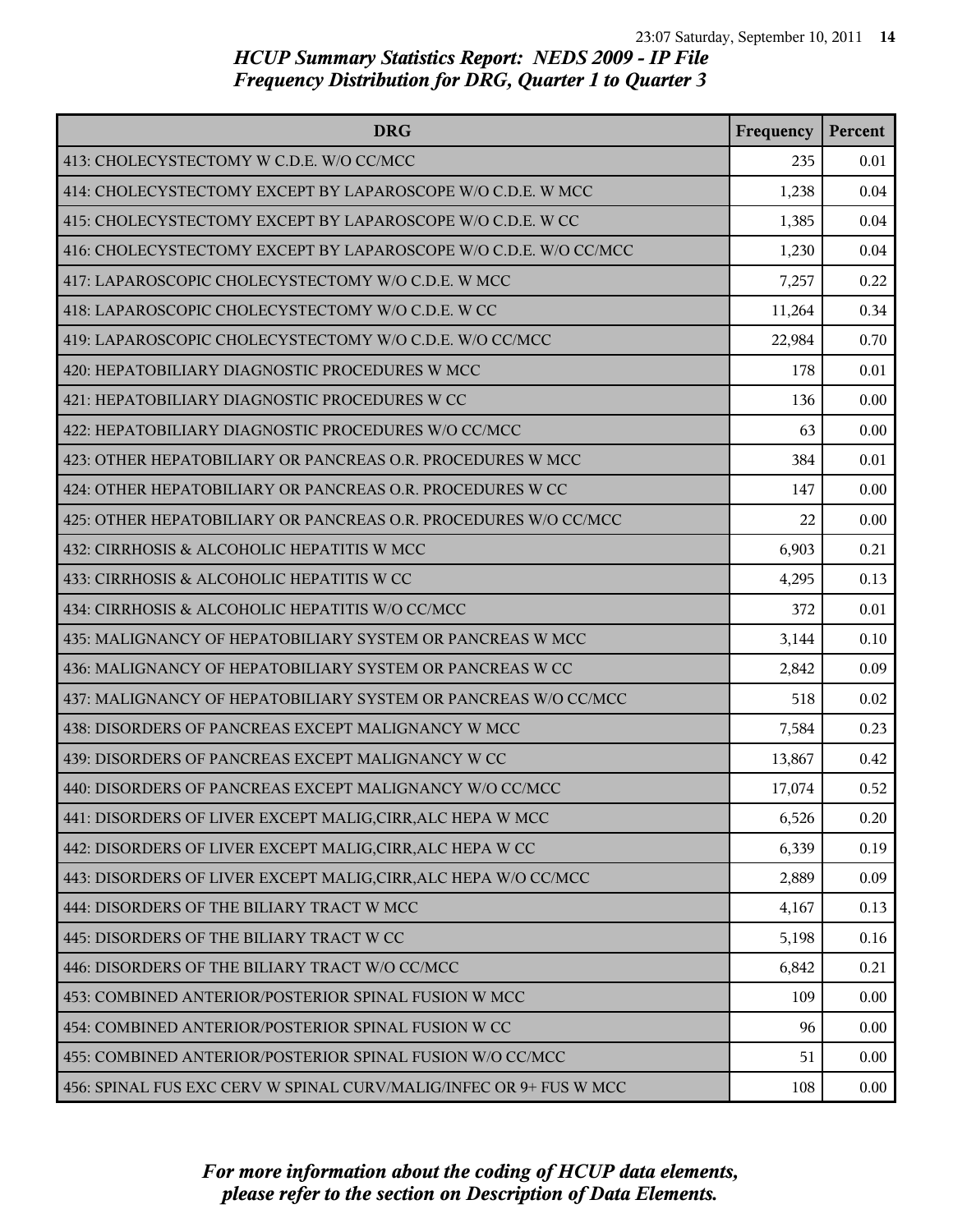| <b>DRG</b>                                                                | Frequency | Percent |
|---------------------------------------------------------------------------|-----------|---------|
| 457: SPINAL FUS EXC CERV W SPINAL CURV/MALIG/INFEC OR 9+ FUS W CC         | 142       | 0.00    |
| 458: SPINAL FUS EXC CERV W SPINAL CURV/MALIG/INFEC OR 9+ FUS W/O CC/MCC   | 18        | 0.00    |
| 459: SPINAL FUSION EXCEPT CERVICAL W MCC                                  | 263       | 0.01    |
| 460: SPINAL FUSION EXCEPT CERVICAL W/O MCC                                | 1,086     | 0.03    |
| 461: BILATERAL OR MULTIPLE MAJOR JOINT PROCS OF LOWER EXTREMITY W MCC     | 54        | 0.00    |
| 462: BILATERAL OR MULTIPLE MAJOR JOINT PROCS OF LOWER EXTREMITY W/O MCC   | 148       | 0.00    |
| 463: WND DEBRID & SKN GRFT EXC HAND, FOR MUSCULO-CONN TISS DIS W MCC      | 859       | 0.03    |
| 464: WND DEBRID & SKN GRFT EXC HAND, FOR MUSCULO-CONN TISS DIS W CC       | 1,361     | 0.04    |
| 465: WND DEBRID & SKN GRFT EXC HAND, FOR MUSCULO-CONN TISS DIS W/O CC/MCC | 540       | 0.02    |
| 466: REVISION OF HIP OR KNEE REPLACEMENT W MCC                            | 303       | 0.01    |
| 467: REVISION OF HIP OR KNEE REPLACEMENT W CC                             | 638       | 0.02    |
| 468: REVISION OF HIP OR KNEE REPLACEMENT W/O CC/MCC                       | 287       | 0.01    |
| 469: MAJOR JOINT REPLACEMENT OR REATTACHMENT OF LOWER EXTREMITY W MCC     | 3,557     | 0.11    |
| 470: MAJOR JOINT REPLACEMENT OR REATTACHMENT OF LOWER EXTREMITY W/O MCC   | 11,735    | 0.36    |
| 471: CERVICAL SPINAL FUSION W MCC                                         | 319       | 0.01    |
| 472: CERVICAL SPINAL FUSION W CC                                          | 482       | 0.01    |
| 473: CERVICAL SPINAL FUSION W/O CC/MCC                                    | 639       | 0.02    |
| 474: AMPUTATION FOR MUSCULOSKELETAL SYS & CONN TISSUE DIS W MCC           | 375       | 0.01    |
| 475: AMPUTATION FOR MUSCULOSKELETAL SYS & CONN TISSUE DIS W CC            | 357       | 0.01    |
| 476: AMPUTATION FOR MUSCULOSKELETAL SYS & CONN TISSUE DIS W/O CC/MCC      | 46        | 0.00    |
| 477: BIOPSIES OF MUSCULOSKELETAL SYSTEM & CONNECTIVE TISSUE W MCC         | 594       | 0.02    |
| 478: BIOPSIES OF MUSCULOSKELETAL SYSTEM & CONNECTIVE TISSUE W CC          | 1,443     | 0.04    |
| 479: BIOPSIES OF MUSCULOSKELETAL SYSTEM & CONNECTIVE TISSUE W/O CC/MCC    | 759       | 0.02    |
| 480: HIP & FEMUR PROCEDURES EXCEPT MAJOR JOINT W MCC                      | 6,708     | 0.20    |
| 481: HIP & FEMUR PROCEDURES EXCEPT MAJOR JOINT W CC                       | 16,137    | 0.49    |
| 482: HIP & FEMUR PROCEDURES EXCEPT MAJOR JOINT W/O CC/MCC                 | 9,888     | 0.30    |
| 483: MAJOR JOINT & LIMB REATTACHMENT PROC OF UPPER EXTREMITY W CC/MCC     | 371       | 0.01    |
| 484: MAJOR JOINT & LIMB REATTACHMENT PROC OF UPPER EXTREMITY W/O CC/MCC   | 240       | 0.01    |
| 485: KNEE PROCEDURES W PDX OF INFECTION W MCC                             | 251       | 0.01    |
| 486: KNEE PROCEDURES W PDX OF INFECTION W CC                              | 395       | 0.01    |
| 487: KNEE PROCEDURES W PDX OF INFECTION W/O CC/MCC                        | 282       | 0.01    |
| 488: KNEE PROCEDURES W/O PDX OF INFECTION W CC/MCC                        | 407       | 0.01    |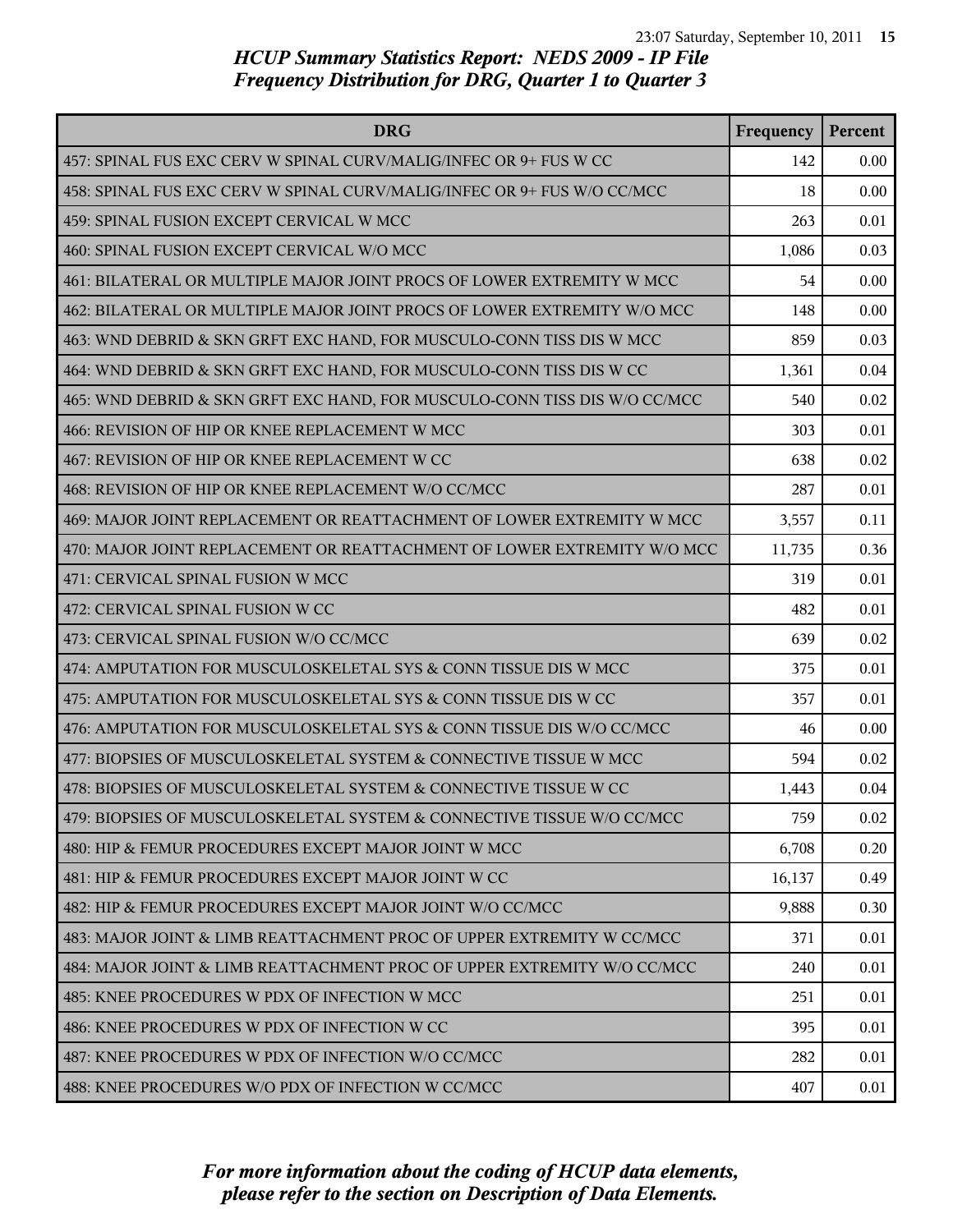| <b>DRG</b>                                                                | Frequency | Percent |
|---------------------------------------------------------------------------|-----------|---------|
| 489: KNEE PROCEDURES W/O PDX OF INFECTION W/O CC/MCC                      | 456       | 0.01    |
| 490: BACK & NECK PROC EXC SPINAL FUSION W CC/MCC OR DISC DEVICE/NEUROSTIM | 1,114     | 0.03    |
| 491: BACK & NECK PROC EXC SPINAL FUSION W/O CC/MCC                        | 1,543     | 0.05    |
| 492: LOWER EXTREM & HUMER PROC EXCEPT HIP, FOOT, FEMUR W MCC              | 1,613     | 0.05    |
| 493: LOWER EXTREM & HUMER PROC EXCEPT HIP, FOOT, FEMUR W CC               | 5,160     | 0.16    |
| 494: LOWER EXTREM & HUMER PROC EXCEPT HIP, FOOT, FEMUR W/O CC/MCC         | 13,954    | 0.42    |
| 495: LOCAL EXCISION & REMOVAL INT FIX DEVICES EXC HIP & FEMUR W MCC       | 335       | 0.01    |
| 496: LOCAL EXCISION & REMOVAL INT FIX DEVICES EXC HIP & FEMUR W CC        | 663       | 0.02    |
| 497: LOCAL EXCISION & REMOVAL INT FIX DEVICES EXC HIP & FEMUR W/O CC/MCC  | 416       | 0.01    |
| 498: LOCAL EXCISION & REMOVAL INT FIX DEVICES OF HIP & FEMUR W CC/MCC     | 166       | 0.01    |
| 499: LOCAL EXCISION & REMOVAL INT FIX DEVICES OF HIP & FEMUR W/O CC/MCC   | 39        | 0.00    |
| 500: SOFT TISSUE PROCEDURES W MCC                                         | 493       | 0.01    |
| 501: SOFT TISSUE PROCEDURES W CC                                          | 1,427     | 0.04    |
| 502: SOFT TISSUE PROCEDURES W/O CC/MCC                                    | 1,235     | 0.04    |
| 503: FOOT PROCEDURES W MCC                                                | 199       | 0.01    |
| 504: FOOT PROCEDURES W CC                                                 | 517       | 0.02    |
| 505: FOOT PROCEDURES W/O CC/MCC                                           | 726       | 0.02    |
| 506: MAJOR THUMB OR JOINT PROCEDURES                                      | 284       | 0.01    |
| 507: MAJOR SHOULDER OR ELBOW JOINT PROCEDURES W CC/MCC                    | 136       | 0.00    |
| 508: MAJOR SHOULDER OR ELBOW JOINT PROCEDURES W/O CC/MCC                  | 111       | 0.00    |
| 509: ARTHROSCOPY                                                          | 30        | 0.00    |
| 510: SHOULDER, ELBOW OR FOREARM PROC, EXC MAJOR JOINT PROC W MCC          | 293       | 0.01    |
| 511: SHOULDER, ELBOW OR FOREARM PROC, EXC MAJOR JOINT PROC W CC           | 1,121     | 0.03    |
| 512: SHOULDER, ELBOW OR FOREARM PROC, EXC MAJOR JOINT PROC W/O CC/MCC     | 3,197     | 0.10    |
| 513: HAND OR WRIST PROC, EXCEPT MAJOR THUMB OR JOINT PROC W CC/MCC        | 820       | 0.02    |
| 514: HAND OR WRIST PROC, EXCEPT MAJOR THUMB OR JOINT PROC W/O CC/MCC      | 1,018     | 0.03    |
| 515: OTHER MUSCULOSKELET SYS & CONN TISS O.R. PROC W MCC                  | 951       | 0.03    |
| 516: OTHER MUSCULOSKELET SYS & CONN TISS O.R. PROC W CC                   | 1,980     | 0.06    |
| 517: OTHER MUSCULOSKELET SYS & CONN TISS O.R. PROC W/O CC/MCC             | 1,527     | 0.05    |
| 533: FRACTURES OF FEMUR W MCC                                             | 199       | 0.01    |
| 534: FRACTURES OF FEMUR W/O MCC                                           | 1,289     | 0.04    |
| 535: FRACTURES OF HIP & PELVIS W MCC                                      | 1,919     | 0.06    |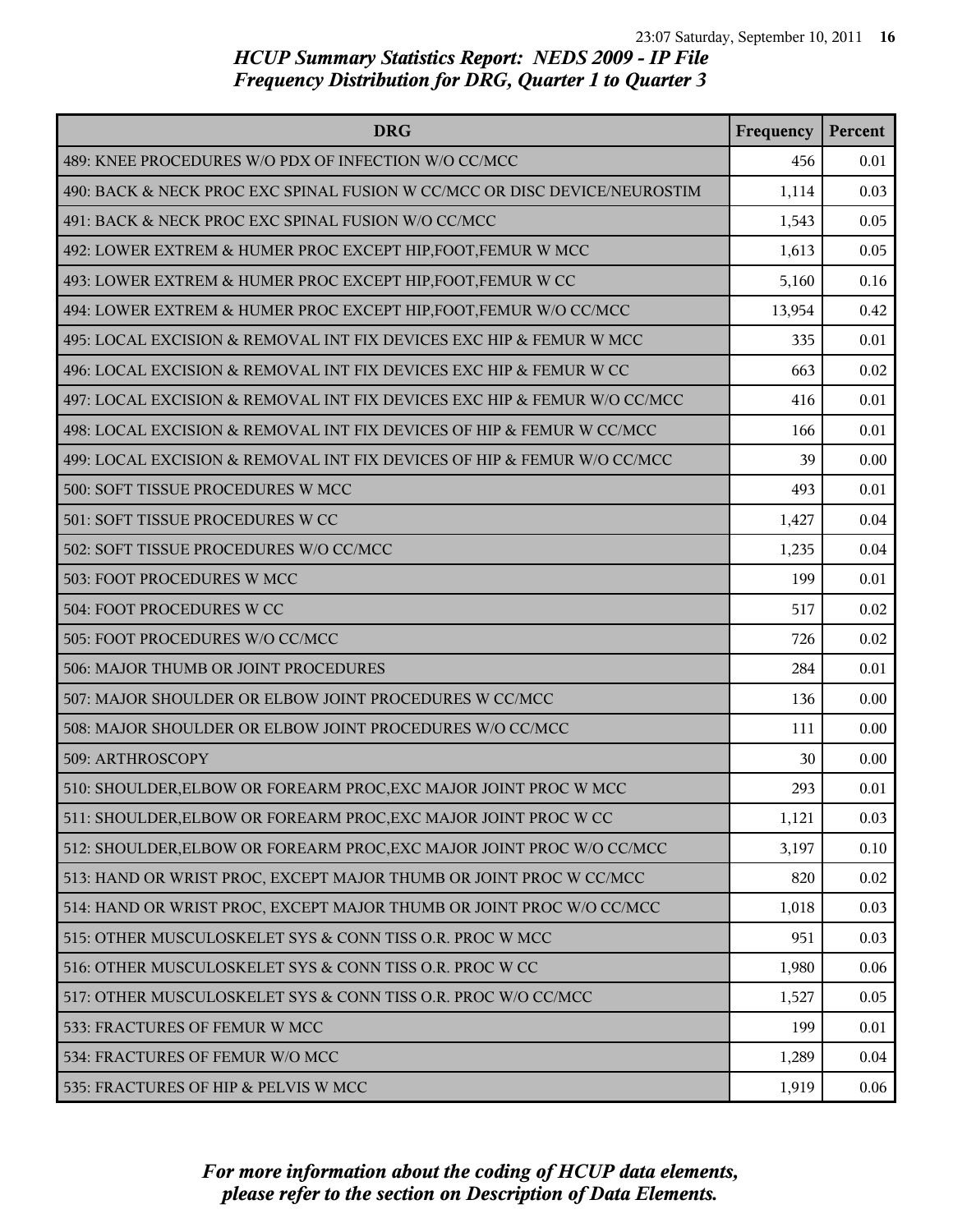| <b>DRG</b>                                                               | Frequency | Percent |
|--------------------------------------------------------------------------|-----------|---------|
| 536: FRACTURES OF HIP & PELVIS W/O MCC                                   | 7,684     | 0.23    |
| 537: SPRAINS, STRAINS, & DISLOCATIONS OF HIP, PELVIS & THIGH W CC/MCC    | 241       | 0.01    |
| 538: SPRAINS, STRAINS, & DISLOCATIONS OF HIP, PELVIS & THIGH W/O CC/MCC  | 292       | 0.01    |
| 539: OSTEOMYELITIS W MCC                                                 | 769       | 0.02    |
| 540: OSTEOMYELITIS W CC                                                  | 1,052     | 0.03    |
| 541: OSTEOMYELITIS W/O CC/MCC                                            | 473       | 0.01    |
| 542: PATHOLOGICAL FRACTURES & MUSCULOSKELET & CONN TISS MALIG W MCC      | 1,631     | 0.05    |
| 543: PATHOLOGICAL FRACTURES & MUSCULOSKELET & CONN TISS MALIG W CC       | 3,599     | 0.11    |
| 544: PATHOLOGICAL FRACTURES & MUSCULOSKELET & CONN TISS MALIG W/O CC/MCC | 1,475     | 0.04    |
| 545: CONNECTIVE TISSUE DISORDERS W MCC                                   | 1,464     | 0.04    |
| 546: CONNECTIVE TISSUE DISORDERS W CC                                    | 1,911     | 0.06    |
| 547: CONNECTIVE TISSUE DISORDERS W/O CC/MCC                              | 1,656     | 0.05    |
| 548: SEPTIC ARTHRITIS W MCC                                              | 171       | 0.01    |
| 549: SEPTIC ARTHRITIS W CC                                               | 383       | 0.01    |
| 550: SEPTIC ARTHRITIS W/O CC/MCC                                         | 290       | 0.01    |
| 551: MEDICAL BACK PROBLEMS W MCC                                         | 3,391     | 0.10    |
| 552: MEDICAL BACK PROBLEMS W/O MCC                                       | 24,507    | 0.74    |
| 553: BONE DISEASES & ARTHROPATHIES W MCC                                 | 1,026     | 0.03    |
| 554: BONE DISEASES & ARTHROPATHIES W/O MCC                               | 4,054     | 0.12    |
| 555: SIGNS & SYMPTOMS OF MUSCULOSKELETAL SYSTEM & CONN TISSUE W MCC      | 837       | 0.03    |
| 556: SIGNS & SYMPTOMS OF MUSCULOSKELETAL SYSTEM & CONN TISSUE W/O MCC    | 6,049     | 0.18    |
| 557: TENDONITIS, MYOSITIS & BURSITIS W MCC                               | 2,107     | 0.06    |
| 558: TENDONITIS, MYOSITIS & BURSITIS W/O MCC                             | 5,713     | 0.17    |
| 559: AFTERCARE, MUSCULOSKELETAL SYSTEM & CONNECTIVE TISSUE W MCC         | 465       | 0.01    |
| 560: AFTERCARE, MUSCULOSKELETAL SYSTEM & CONNECTIVE TISSUE W CC          | 1,020     | 0.03    |
| 561: AFTERCARE, MUSCULOSKELETAL SYSTEM & CONNECTIVE TISSUE W/O CC/MCC    | 1,210     | 0.04    |
| 562: FX, SPRN, STRN & DISL EXCEPT FEMUR, HIP, PELVIS & THIGH W MCC       | 1,838     | 0.06    |
| 563: FX, SPRN, STRN & DISL EXCEPT FEMUR, HIP, PELVIS & THIGH W/O MCC     | 11,661    | 0.35    |
| 564: OTHER MUSCULOSKELETAL SYS & CONNECTIVE TISSUE DIAGNOSES W MCC       | 478       | 0.01    |
| 565: OTHER MUSCULOSKELETAL SYS & CONNECTIVE TISSUE DIAGNOSES W CC        | 1,157     | 0.04    |
| 566: OTHER MUSCULOSKELETAL SYS & CONNECTIVE TISSUE DIAGNOSES W/O CC/MCC  | 771       | 0.02    |
| 573: SKIN GRAFT &/OR DEBRID FOR SKN ULCER OR CELLULITIS W MCC            | 1,057     | 0.03    |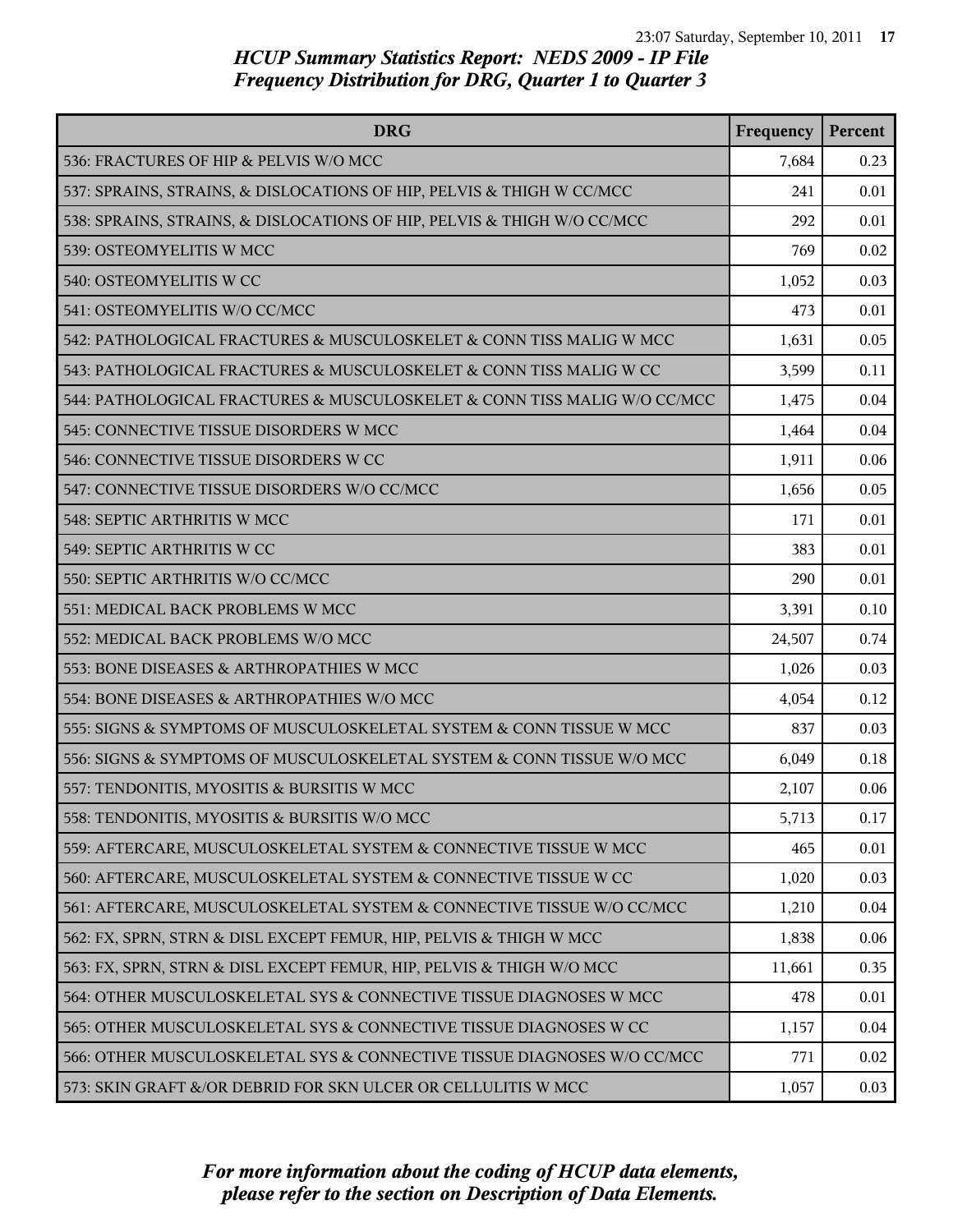| <b>DRG</b>                                                              | Frequency | Percent |
|-------------------------------------------------------------------------|-----------|---------|
| 574: SKIN GRAFT &/OR DEBRID FOR SKN ULCER OR CELLULITIS W CC            | 1,931     | 0.06    |
| 575: SKIN GRAFT &/OR DEBRID FOR SKN ULCER OR CELLULITIS W/O CC/MCC      | 1,477     | 0.04    |
| 576: SKIN GRAFT &/OR DEBRID EXC FOR SKIN ULCER OR CELLULITIS W MCC      | 134       | 0.00    |
| 577: SKIN GRAFT &/OR DEBRID EXC FOR SKIN ULCER OR CELLULITIS W CC       | 274       | 0.01    |
| 578: SKIN GRAFT &/OR DEBRID EXC FOR SKIN ULCER OR CELLULITIS W/O CC/MCC | 318       | 0.01    |
| 579: OTHER SKIN, SUBCUT TISS & BREAST PROC W MCC                        | 992       | 0.03    |
| 580: OTHER SKIN, SUBCUT TISS & BREAST PROC W CC                         | 2,159     | 0.07    |
| 581: OTHER SKIN, SUBCUT TISS & BREAST PROC W/O CC/MCC                   | 2,195     | 0.07    |
| 582: MASTECTOMY FOR MALIGNANCY W CC/MCC                                 | 44        | 0.00    |
| 583: MASTECTOMY FOR MALIGNANCY W/O CC/MCC                               | 25        | 0.00    |
| 584: BREAST BIOPSY, LOCAL EXCISION & OTHER BREAST PROCEDURES W CC/MCC   | 130       | 0.00    |
| 585: BREAST BIOPSY, LOCAL EXCISION & OTHER BREAST PROCEDURES W/O CC/MCC | 191       | 0.01    |
| 592: SKIN ULCERS W MCC                                                  | 895       | 0.03    |
| 593: SKIN ULCERS W CC                                                   | 2,235     | 0.07    |
| 594: SKIN ULCERS W/O CC/MCC                                             | 337       | 0.01    |
| 595: MAJOR SKIN DISORDERS W MCC                                         | 410       | 0.01    |
| 596: MAJOR SKIN DISORDERS W/O MCC                                       | 1,512     | 0.05    |
| 597: MALIGNANT BREAST DISORDERS W MCC                                   | 217       | 0.01    |
| 598: MALIGNANT BREAST DISORDERS W CC                                    | 432       | 0.01    |
| 599: MALIGNANT BREAST DISORDERS W/O CC/MCC                              | 72        | 0.00    |
| 600: NON-MALIGNANT BREAST DISORDERS W CC/MCC                            | 370       | 0.01    |
| 601: NON-MALIGNANT BREAST DISORDERS W/O CC/MCC                          | 922       | 0.03    |
| 602: CELLULITIS W MCC                                                   | 8,812     | 0.27    |
| 603: CELLULITIS W/O MCC                                                 | 59,867    | 1.82    |
| 604: TRAUMA TO THE SKIN, SUBCUT TISS & BREAST W MCC                     | 1,119     | 0.03    |
| 605: TRAUMA TO THE SKIN, SUBCUT TISS & BREAST W/O MCC                   | 9,179     | 0.28    |
| 606: MINOR SKIN DISORDERS W MCC                                         | 623       | 0.02    |
| 607: MINOR SKIN DISORDERS W/O MCC                                       | 3,433     | 0.10    |
| 614: ADRENAL & PITUITARY PROCEDURES W CC/MCC                            | 103       | 0.00    |
| 615: ADRENAL & PITUITARY PROCEDURES W/O CC/MCC                          | 46        | 0.00    |
| 616: AMPUTAT OF LOWER LIMB FOR ENDOCRINE, NUTRIT, & METABOL DIS W MCC   | 393       | 0.01    |
| 617: AMPUTAT OF LOWER LIMB FOR ENDOCRINE, NUTRIT, & METABOL DIS W CC    | 1,448     | 0.04    |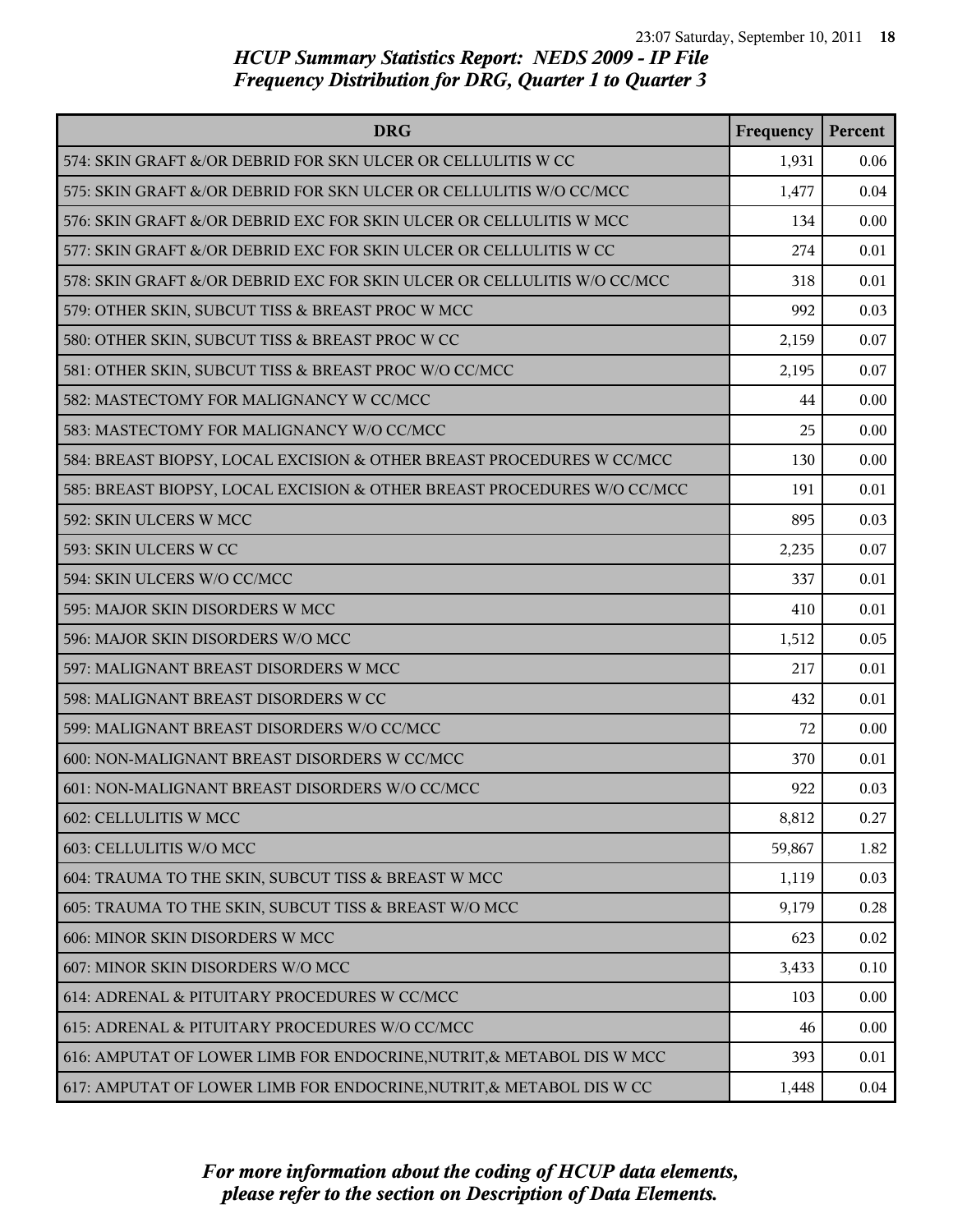| <b>DRG</b>                                                                 | Frequency | Percent |
|----------------------------------------------------------------------------|-----------|---------|
| 618: AMPUTAT OF LOWER LIMB FOR ENDOCRINE, NUTRIT, & METABOL DIS W/O CC/MCC | 22        | 0.00    |
| 619: O.R. PROCEDURES FOR OBESITY W MCC                                     | 12        | 0.00    |
| 620: O.R. PROCEDURES FOR OBESITY W CC                                      | 28        | 0.00    |
| 621: O.R. PROCEDURES FOR OBESITY W/O CC/MCC                                | 41        | 0.00    |
| 622: SKIN GRAFTS & WOUND DEBRID FOR ENDOC, NUTRIT & METAB DIS W MCC        | 282       | 0.01    |
| 623: SKIN GRAFTS & WOUND DEBRID FOR ENDOC, NUTRIT & METAB DIS W CC         | 695       | 0.02    |
| 624: SKIN GRAFTS & WOUND DEBRID FOR ENDOC, NUTRIT & METAB DIS W/O CC/MCC   | 74        | 0.00    |
| 625: THYROID, PARATHYROID & THYROGLOSSAL PROCEDURES W MCC                  | 67        | 0.00    |
| 626: THYROID, PARATHYROID & THYROGLOSSAL PROCEDURES W CC                   | 72        | 0.00    |
| 627: THYROID, PARATHYROID & THYROGLOSSAL PROCEDURES W/O CC/MCC             | 138       | 0.00    |
| 628: OTHER ENDOCRINE, NUTRIT & METAB O.R. PROC W MCC                       | 736       | 0.02    |
| 629: OTHER ENDOCRINE, NUTRIT & METAB O.R. PROC W CC                        | 978       | 0.03    |
| 630: OTHER ENDOCRINE, NUTRIT & METAB O.R. PROC W/O CC/MCC                  | 60        | 0.00    |
| 637: DIABETES W MCC                                                        | 11,406    | 0.35    |
| 638: DIABETES W CC                                                         | 19,471    | 0.59    |
| 639: DIABETES W/O CC/MCC                                                   | 19,717    | 0.60    |
| 640: NUTRITIONAL & MISC METABOLIC DISORDERS W MCC                          | 19,091    | 0.58    |
| 641: NUTRITIONAL & MISC METABOLIC DISORDERS W/O MCC                        | 51,704    | 1.57    |
| 642: INBORN ERRORS OF METABOLISM                                           | 739       | 0.02    |
| 643: ENDOCRINE DISORDERS W MCC                                             | 1,995     | 0.06    |
| 644: ENDOCRINE DISORDERS W CC                                              | 3,466     | 0.11    |
| 645: ENDOCRINE DISORDERS W/O CC/MCC                                        | 2,543     | 0.08    |
| <b>652: KIDNEY TRANSPLANT</b>                                              | 60        | 0.00    |
| 653: MAJOR BLADDER PROCEDURES W MCC                                        | 87        | 0.00    |
| 654: MAJOR BLADDER PROCEDURES W CC                                         | 84        | 0.00    |
| 655: MAJOR BLADDER PROCEDURES W/O CC/MCC                                   | 11        | 0.00    |
| 656: KIDNEY & URETER PROCEDURES FOR NEOPLASM W MCC                         | 266       | 0.01    |
| 657: KIDNEY & URETER PROCEDURES FOR NEOPLASM W CC                          | 155       | 0.00    |
| 658: KIDNEY & URETER PROCEDURES FOR NEOPLASM W/O CC/MCC                    | 50        | 0.00    |
| 659: KIDNEY & URETER PROCEDURES FOR NON-NEOPLASM W MCC                     | 845       | 0.03    |
| 660: KIDNEY & URETER PROCEDURES FOR NON-NEOPLASM W CC                      | 1,071     | 0.03    |
| 661: KIDNEY & URETER PROCEDURES FOR NON-NEOPLASM W/O CC/MCC                | 194       | 0.01    |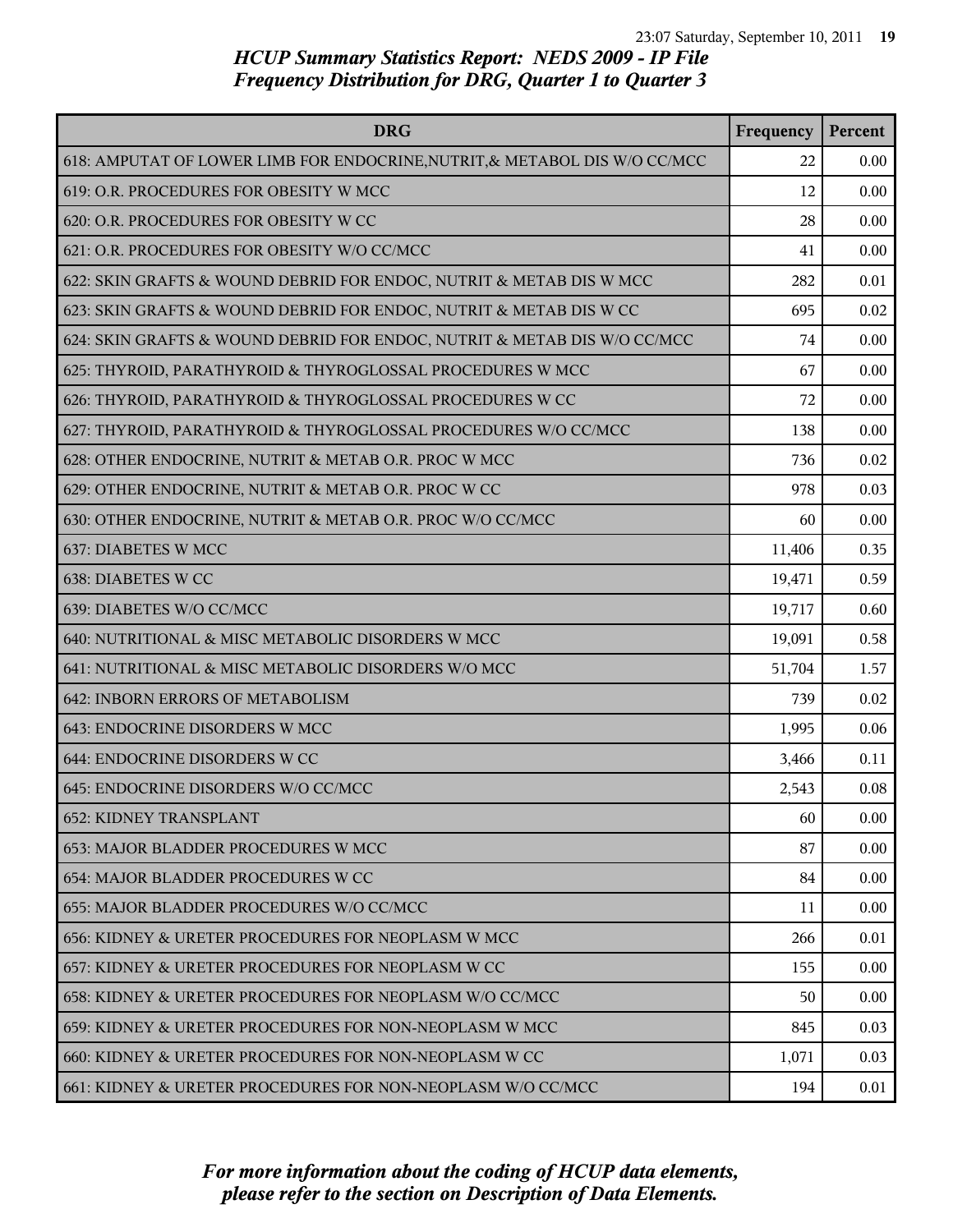| <b>DRG</b>                                              | Frequency | Percent |
|---------------------------------------------------------|-----------|---------|
| 662: MINOR BLADDER PROCEDURES W MCC                     | 154       | 0.00    |
| 663: MINOR BLADDER PROCEDURES W CC                      | 198       | 0.01    |
| 664: MINOR BLADDER PROCEDURES W/O CC/MCC                | 96        | 0.00    |
| 665: PROSTATECTOMY W MCC                                | 130       | 0.00    |
| <b>666: PROSTATECTOMY W CC</b>                          | 228       | 0.01    |
| 667: PROSTATECTOMY W/O CC/MCC                           | 110       | 0.00    |
| 668: TRANSURETHRAL PROCEDURES W MCC                     | 1,328     | 0.04    |
| 669: TRANSURETHRAL PROCEDURES W CC                      | 4,721     | 0.14    |
| 670: TRANSURETHRAL PROCEDURES W/O CC/MCC                | 1,916     | 0.06    |
| 671: URETHRAL PROCEDURES W CC/MCC                       | 106       | 0.00    |
| 672: URETHRAL PROCEDURES W/O CC/MCC                     | 45        | 0.00    |
| 673: OTHER KIDNEY & URINARY TRACT PROCEDURES W MCC      | 2,047     | 0.06    |
| 674: OTHER KIDNEY & URINARY TRACT PROCEDURES W CC       | 1,363     | 0.04    |
| 675: OTHER KIDNEY & URINARY TRACT PROCEDURES W/O CC/MCC | 156       | 0.00    |
| <b>682: RENAL FAILURE W MCC</b>                         | 24,771    | 0.75    |
| 683: RENAL FAILURE W CC                                 | 30,072    | 0.91    |
| 684: RENAL FAILURE W/O CC/MCC                           | 8,534     | 0.26    |
| <b>685: ADMIT FOR RENAL DIALYSIS</b>                    | 287       | 0.01    |
| 686: KIDNEY & URINARY TRACT NEOPLASMS W MCC             | 443       | 0.01    |
| 687: KIDNEY & URINARY TRACT NEOPLASMS W CC              | 644       | 0.02    |
| 688: KIDNEY & URINARY TRACT NEOPLASMS W/O CC/MCC        | 177       | 0.01    |
| 689: KIDNEY & URINARY TRACT INFECTIONS W MCC            | 21,069    | 0.64    |
| 690: KIDNEY & URINARY TRACT INFECTIONS W/O MCC          | 59,315    | 1.80    |
| 691: URINARY STONES W ESW LITHOTRIPSY W CC/MCC          | 550       | 0.02    |
| 692: URINARY STONES W ESW LITHOTRIPSY W/O CC/MCC        | 241       | 0.01    |
| 693: URINARY STONES W/O ESW LITHOTRIPSY W MCC           | 1,582     | 0.05    |
| 694: URINARY STONES W/O ESW LITHOTRIPSY W/O MCC         | 11,476    | 0.35    |
| 695: KIDNEY & URINARY TRACT SIGNS & SYMPTOMS W MCC      | 364       | 0.01    |
| 696: KIDNEY & URINARY TRACT SIGNS & SYMPTOMS W/O MCC    | 2,915     | 0.09    |
| <b>697: URETHRAL STRICTURE</b>                          | 134       | 0.00    |
| 698: OTHER KIDNEY & URINARY TRACT DIAGNOSES W MCC       | 6,549     | 0.20    |
| 699: OTHER KIDNEY & URINARY TRACT DIAGNOSES W CC        | 6,296     | 0.19    |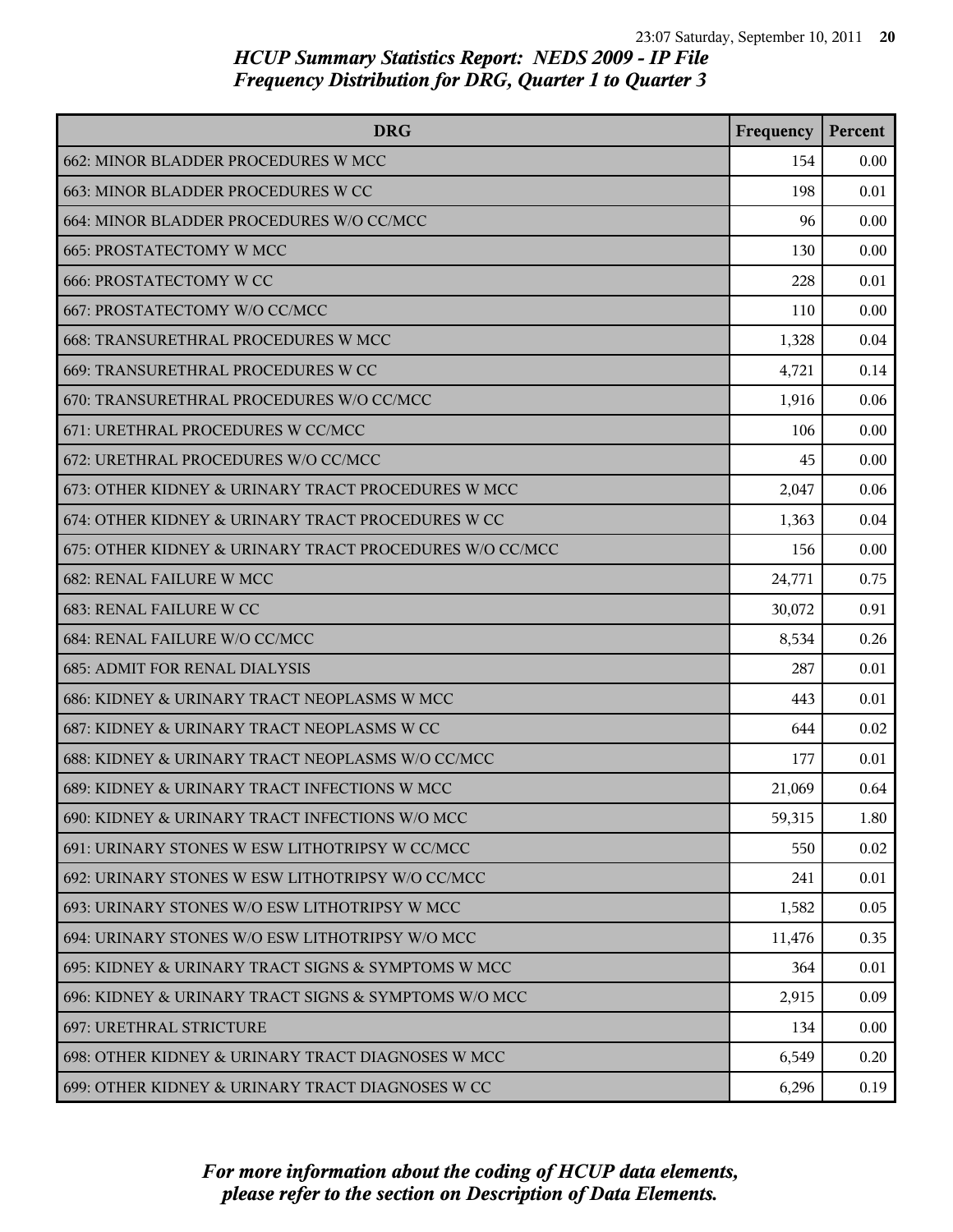| <b>DRG</b>                                                              | Frequency | Percent  |
|-------------------------------------------------------------------------|-----------|----------|
| 700: OTHER KIDNEY & URINARY TRACT DIAGNOSES W/O CC/MCC                  | 2,703     | 0.08     |
| 707: MAJOR MALE PELVIC PROCEDURES W CC/MCC                              | 40        | 0.00     |
| 708: MAJOR MALE PELVIC PROCEDURES W/O CC/MCC                            | 35        | 0.00     |
| 709: PENIS PROCEDURES W CC/MCC                                          | 131       | 0.00     |
| 710: PENIS PROCEDURES W/O CC/MCC                                        | 166       | 0.01     |
| 711: TESTES PROCEDURES W CC/MCC                                         | 204       | 0.01     |
| 712: TESTES PROCEDURES W/O CC/MCC                                       | 435       | 0.01     |
| 713: TRANSURETHRAL PROSTATECTOMY W CC/MCC                               | 541       | 0.02     |
| 714: TRANSURETHRAL PROSTATECTOMY W/O CC/MCC                             | 218       | 0.01     |
| 715: OTHER MALE REPRODUCTIVE SYSTEM O.R. PROC FOR MALIGNANCY W CC/MCC   | 74        | 0.00     |
| 716: OTHER MALE REPRODUCTIVE SYSTEM O.R. PROC FOR MALIGNANCY W/O CC/MCC | $\leq 10$ | $*$ $**$ |
| 717: OTHER MALE REPRODUCTIVE SYSTEM O.R. PROC EXC MALIGNANCY W CC/MCC   | 161       | 0.00     |
| 718: OTHER MALE REPRODUCTIVE SYSTEM O.R. PROC EXC MALIGNANCY W/O CC/MCC | 71        | 0.00     |
| 722: MALIGNANCY, MALE REPRODUCTIVE SYSTEM W MCC                         | 215       | 0.01     |
| 723: MALIGNANCY, MALE REPRODUCTIVE SYSTEM W CC                          | 322       | 0.01     |
| 724: MALIGNANCY, MALE REPRODUCTIVE SYSTEM W/O CC/MCC                    | 58        | 0.00     |
| 725: BENIGN PROSTATIC HYPERTROPHY W MCC                                 | 360       | 0.01     |
| 726: BENIGN PROSTATIC HYPERTROPHY W/O MCC                               | 783       | 0.02     |
| 727: INFLAMMATION OF THE MALE REPRODUCTIVE SYSTEM W MCC                 | 648       | 0.02     |
| 728: INFLAMMATION OF THE MALE REPRODUCTIVE SYSTEM W/O MCC               | 2,748     | 0.08     |
| 729: OTHER MALE REPRODUCTIVE SYSTEM DIAGNOSES W CC/MCC                  | 291       | 0.01     |
| 730: OTHER MALE REPRODUCTIVE SYSTEM DIAGNOSES W/O CC/MCC                | 249       | 0.01     |
| 734: PELVIC EVISCERATION, RAD HYSTERECTOMY & RAD VULVECTOMY W CC/MCC    | 54        | 0.00     |
| 735: PELVIC EVISCERATION, RAD HYSTERECTOMY & RAD VULVECTOMY W/O CC/MCC  | 12        | 0.00     |
| 736: UTERINE & ADNEXA PROC FOR OVARIAN OR ADNEXAL MALIGNANCY W MCC      | 95        | 0.00     |
| 737: UTERINE & ADNEXA PROC FOR OVARIAN OR ADNEXAL MALIGNANCY W CC       | 159       | 0.00     |
| 738: UTERINE & ADNEXA PROC FOR OVARIAN OR ADNEXAL MALIGNANCY W/O CC/MCC | 56        | 0.00     |
| 739: UTERINE, ADNEXA PROC FOR NON-OVARIAN/ADNEXAL MALIG W MCC           | 41        | 0.00     |
| 740: UTERINE, ADNEXA PROC FOR NON-OVARIAN/ADNEXAL MALIG W CC            | 74        | 0.00     |
| 741: UTERINE, ADNEXA PROC FOR NON-OVARIAN/ADNEXAL MALIG W/O CC/MCC      | 40        | 0.00     |
| 742: UTERINE & ADNEXA PROC FOR NON-MALIGNANCY W CC/MCC                  | 1,796     | 0.05     |
| 743: UTERINE & ADNEXA PROC FOR NON-MALIGNANCY W/O CC/MCC                | 2,531     | 0.08     |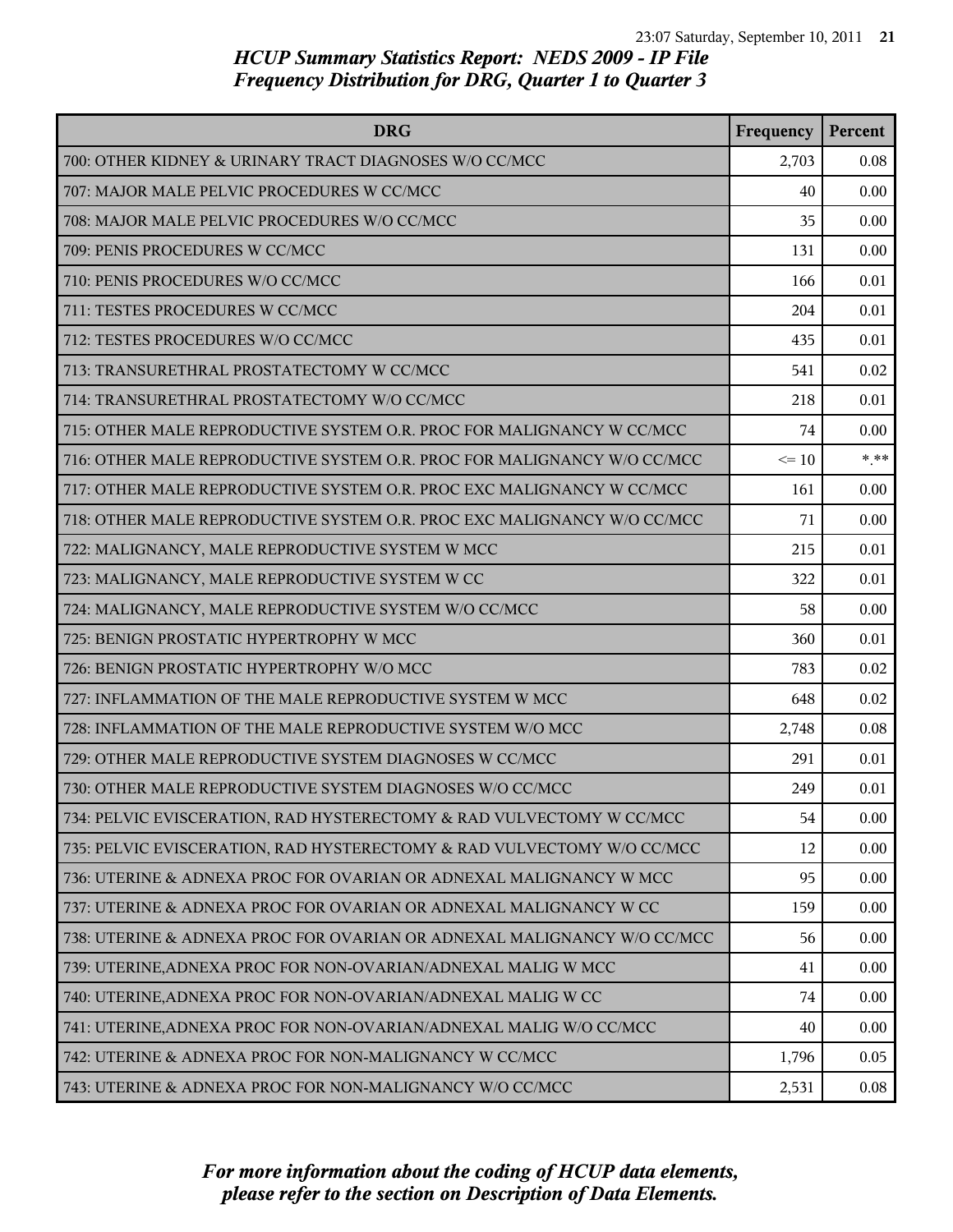| <b>DRG</b>                                                             | Frequency | Percent |
|------------------------------------------------------------------------|-----------|---------|
| 744: D&C, CONIZATION, LAPARASCOPY & TUBAL INTERRUPTION W CC/MCC        | 629       | 0.02    |
| 745: D&C, CONIZATION, LAPARASCOPY & TUBAL INTERRUPTION W/O CC/MCC      | 757       | 0.02    |
| 746: VAGINA, CERVIX & VULVA PROCEDURES W CC/MCC                        | 333       | 0.01    |
| 747: VAGINA, CERVIX & VULVA PROCEDURES W/O CC/MCC                      | 515       | 0.02    |
| 748: FEMALE REPRODUCTIVE SYSTEM RECONSTRUCTIVE PROCEDURES              | 45        | 0.00    |
| 749: OTHER FEMALE REPRODUCTIVE SYSTEM O.R. PROCEDURES W CC/MCC         | 209       | 0.01    |
| 750: OTHER FEMALE REPRODUCTIVE SYSTEM O.R. PROCEDURES W/O CC/MCC       | 155       | 0.00    |
| 754: MALIGNANCY, FEMALE REPRODUCTIVE SYSTEM W MCC                      | 388       | 0.01    |
| 755: MALIGNANCY, FEMALE REPRODUCTIVE SYSTEM W CC                       | 863       | 0.03    |
| 756: MALIGNANCY, FEMALE REPRODUCTIVE SYSTEM W/O CC/MCC                 | 168       | 0.01    |
| 757: INFECTIONS, FEMALE REPRODUCTIVE SYSTEM W MCC                      | 479       | 0.01    |
| 758: INFECTIONS, FEMALE REPRODUCTIVE SYSTEM W CC                       | 1,083     | 0.03    |
| 759: INFECTIONS, FEMALE REPRODUCTIVE SYSTEM W/O CC/MCC                 | 2,045     | 0.06    |
| 760: MENSTRUAL & OTHER FEMALE REPRODUCTIVE SYSTEM DISORDERS W CC/MCC   | 1,675     | 0.05    |
| 761: MENSTRUAL & OTHER FEMALE REPRODUCTIVE SYSTEM DISORDERS W/O CC/MCC | 2,809     | 0.09    |
| 765: CESAREAN SECTION W CC/MCC                                         | 6,216     | 0.19    |
| 766: CESAREAN SECTION W/O CC/MCC                                       | 8,494     | 0.26    |
| 767: VAGINAL DELIVERY W STERILIZATION &/OR D&C                         | 1,207     | 0.04    |
| 768: VAGINAL DELIVERY W O.R. PROC EXCEPT STERIL &/OR D&C               | 22        | 0.00    |
| 769: POSTPARTUM & POST ABORTION DIAGNOSES W O.R. PROCEDURE             | 1,436     | 0.04    |
| 770: ABORTION W D&C, ASPIRATION CURETTAGE OR HYSTEROTOMY               | 1,989     | 0.06    |
| 774: VAGINAL DELIVERY W COMPLICATING DIAGNOSES                         | 5,119     | 0.16    |
| 775: VAGINAL DELIVERY W/O COMPLICATING DIAGNOSES                       | 29,938    | 0.91    |
| 776: POSTPARTUM & POST ABORTION DIAGNOSES W/O O.R. PROCEDURE           | 5,610     | 0.17    |
| 777: ECTOPIC PREGNANCY                                                 | 3,452     | 0.10    |
| 778: THREATENED ABORTION                                               | 1,689     | 0.05    |
| 779: ABORTION W/O D&C                                                  | 1,308     | 0.04    |
| 780: FALSE LABOR                                                       | 183       | 0.01    |
| 781: OTHER ANTEPARTUM DIAGNOSES W MEDICAL COMPLICATIONS                | 14,475    | 0.44    |
| 782: OTHER ANTEPARTUM DIAGNOSES W/O MEDICAL COMPLICATIONS              | 1,267     | 0.04    |
| 789: NEONATES, DIED OR TRANSFERRED TO ANOTHER ACUTE CARE FACILITY      | 234       | 0.01    |
| 790: EXTREME IMMATURITY OR RESPIRATORY DISTRESS SYNDROME, NEONATE      | 105       | 0.00    |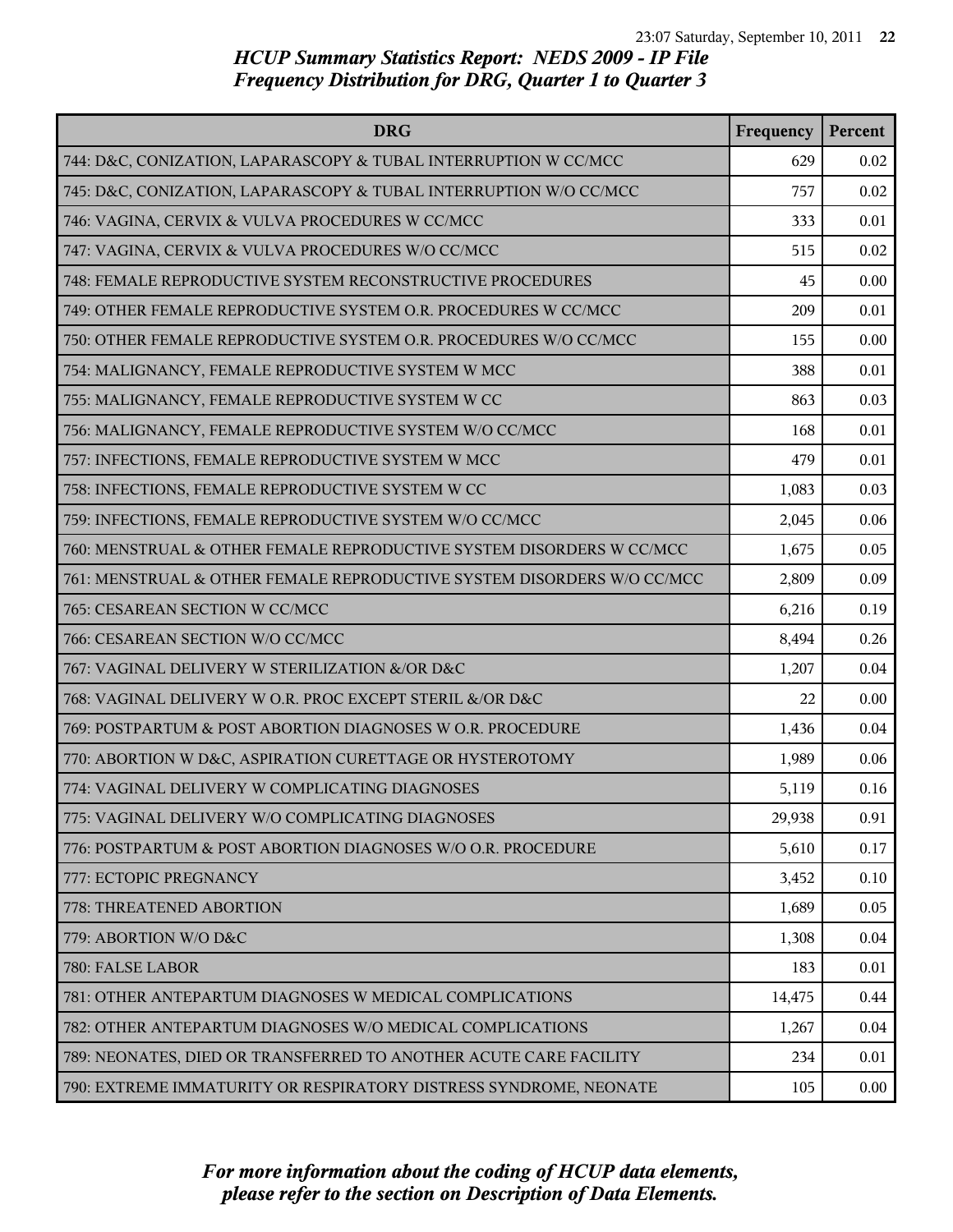| <b>DRG</b>                                                                | Frequency | Percent |
|---------------------------------------------------------------------------|-----------|---------|
| 791: PREMATURITY W MAJOR PROBLEMS                                         | 121       | 0.00    |
| 792: PREMATURITY W/O MAJOR PROBLEMS                                       | 139       | 0.00    |
| 793: FULL TERM NEONATE W MAJOR PROBLEMS                                   | 2,334     | 0.07    |
| 794: NEONATE W OTHER SIGNIFICANT PROBLEMS                                 | 2,480     | 0.08    |
| 795: NORMAL NEWBORN                                                       | 1,000     | 0.03    |
| 799: SPLENECTOMY W MCC                                                    | 171       | 0.01    |
| 800: SPLENECTOMY W CC                                                     | 138       | 0.00    |
| 801: SPLENECTOMY W/O CC/MCC                                               | 118       | 0.00    |
| 802: OTHER O.R. PROC OF THE BLOOD & BLOOD FORMING ORGANS W MCC            | 265       | 0.01    |
| 803: OTHER O.R. PROC OF THE BLOOD & BLOOD FORMING ORGANS W CC             | 258       | 0.01    |
| 804: OTHER O.R. PROC OF THE BLOOD & BLOOD FORMING ORGANS W/O CC/MCC       | 208       | 0.01    |
| 808: MAJOR HEMATOL/IMMUN DIAG EXC SICKLE CELL CRISIS & COAGUL W MCC       | 2,279     | 0.07    |
| 809: MAJOR HEMATOL/IMMUN DIAG EXC SICKLE CELL CRISIS & COAGUL W CC        | 4,095     | 0.12    |
| 810: MAJOR HEMATOL/IMMUN DIAG EXC SICKLE CELL CRISIS & COAGUL W/O CC/MCC  | 1,016     | 0.03    |
| 811: RED BLOOD CELL DISORDERS W MCC                                       | 9,385     | 0.29    |
| 812: RED BLOOD CELL DISORDERS W/O MCC                                     | 32,919    | 1.00    |
| 813: COAGULATION DISORDERS                                                | 3,948     | 0.12    |
| 814: RETICULOENDOTHELIAL & IMMUNITY DISORDERS W MCC                       | 604       | 0.02    |
| 815: RETICULOENDOTHELIAL & IMMUNITY DISORDERS W CC                        | 1,419     | 0.04    |
| 816: RETICULOENDOTHELIAL & IMMUNITY DISORDERS W/O CC/MCC                  | 1,573     | 0.05    |
| 820: LYMPHOMA & LEUKEMIA W MAJOR O.R. PROCEDURE W MCC                     | 283       | 0.01    |
| 821: LYMPHOMA & LEUKEMIA W MAJOR O.R. PROCEDURE W CC                      | 181       | 0.01    |
| 822: LYMPHOMA & LEUKEMIA W MAJOR O.R. PROCEDURE W/O CC/MCC                | 60        | 0.00    |
| 823: LYMPHOMA & NON-ACUTE LEUKEMIA W OTHER O.R. PROC W MCC                | 520       | 0.02    |
| 824: LYMPHOMA & NON-ACUTE LEUKEMIA W OTHER O.R. PROC W CC                 | 519       | 0.02    |
| 825: LYMPHOMA & NON-ACUTE LEUKEMIA W OTHER O.R. PROC W/O CC/MCC           | 248       | 0.01    |
| 826: MYELOPROLIF DISORD OR POORLY DIFF NEOPL W MAJ O.R. PROC W MCC        | 106       | 0.00    |
| 827: MYELOPROLIF DISORD OR POORLY DIFF NEOPL W MAJ O.R. PROC W CC         | 79        | 0.00    |
| 828: MYELOPROLIF DISORD OR POORLY DIFF NEOPL W MAJ O.R. PROC W/O CC/MCC   | 22        | 0.00    |
| 829: MYELOPROLIF DISORD OR POORLY DIFF NEOPL W OTHER O.R. PROC W CC/MCC   | 211       | 0.01    |
| 830: MYELOPROLIF DISORD OR POORLY DIFF NEOPL W OTHER O.R. PROC W/O CC/MCC | 27        | 0.00    |
| 834: ACUTE LEUKEMIA W/O MAJOR O.R. PROCEDURE W MCC                        | 959       | 0.03    |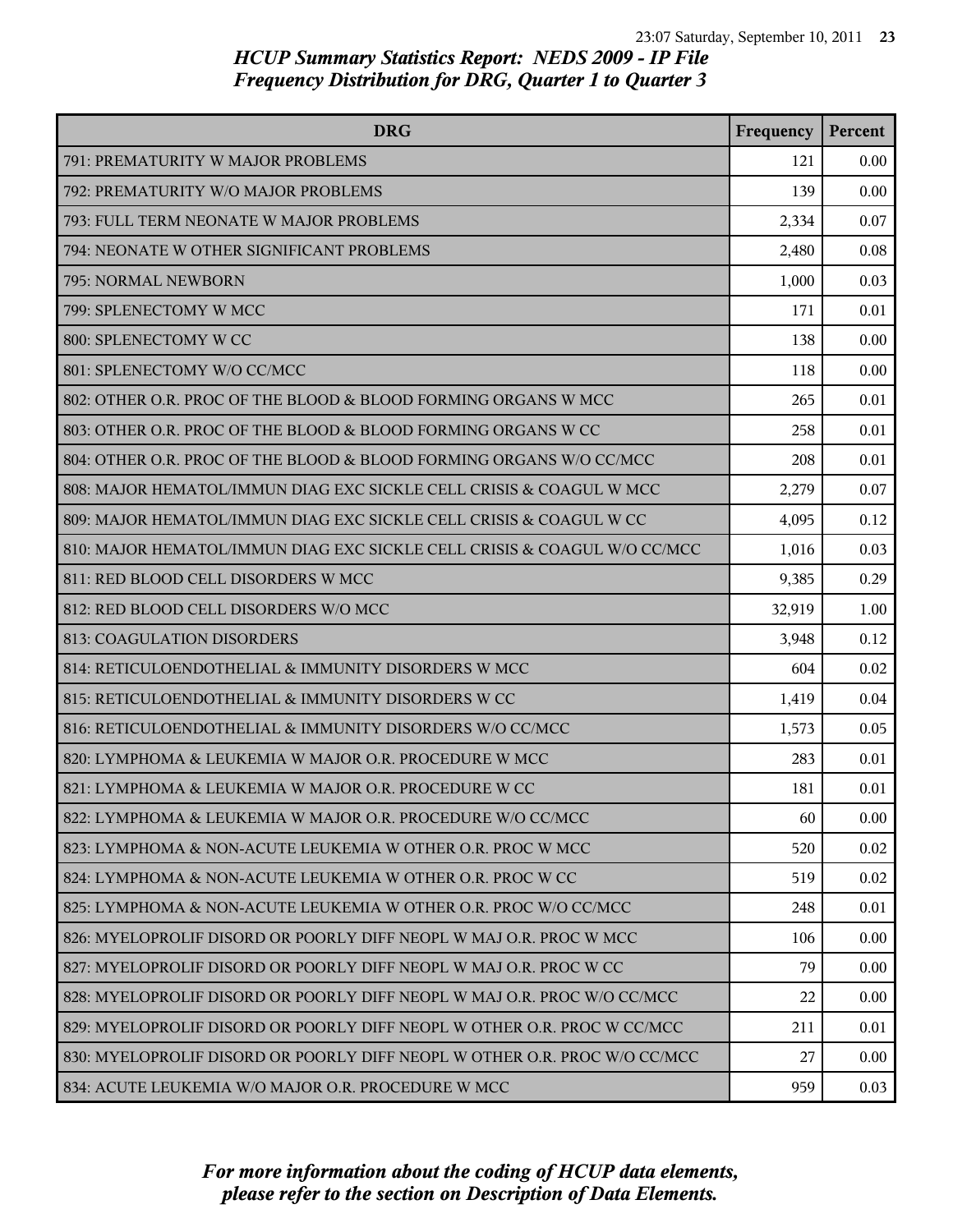| <b>DRG</b>                                                             | Frequency | Percent |
|------------------------------------------------------------------------|-----------|---------|
| 835: ACUTE LEUKEMIA W/O MAJOR O.R. PROCEDURE W CC                      | 647       | 0.02    |
| 836: ACUTE LEUKEMIA W/O MAJOR O.R. PROCEDURE W/O CC/MCC                | 445       | 0.01    |
| 837: CHEMO W ACUTE LEUKEMIA AS SDX OR W HIGH DOSE CHEMO AGENT W MCC    | 15        | 0.00    |
| 838: CHEMO W ACUTE LEUKEMIA AS SDX W CC OR HIGH DOSE CHEMO AGENT       | 18        | 0.00    |
| 839: CHEMO W ACUTE LEUKEMIA AS SDX W/O CC/MCC                          | 19        | 0.00    |
| 840: LYMPHOMA & NON-ACUTE LEUKEMIA W MCC                               | 2,084     | 0.06    |
| 841: LYMPHOMA & NON-ACUTE LEUKEMIA W CC                                | 1,773     | 0.05    |
| 842: LYMPHOMA & NON-ACUTE LEUKEMIA W/O CC/MCC                          | 859       | 0.03    |
| 843: OTHER MYELOPROLIF DIS OR POORLY DIFF NEOPL DIAG W MCC             | 479       | 0.01    |
| 844: OTHER MYELOPROLIF DIS OR POORLY DIFF NEOPL DIAG W CC              | 703       | 0.02    |
| 845: OTHER MYELOPROLIF DIS OR POORLY DIFF NEOPL DIAG W/O CC/MCC        | 228       | 0.01    |
| 846: CHEMOTHERAPY W/O ACUTE LEUKEMIA AS SECONDARY DIAGNOSIS W MCC      | 42        | 0.00    |
| 847: CHEMOTHERAPY W/O ACUTE LEUKEMIA AS SECONDARY DIAGNOSIS W CC       | 247       | 0.01    |
| 848: CHEMOTHERAPY W/O ACUTE LEUKEMIA AS SECONDARY DIAGNOSIS W/O CC/MCC | 37        | 0.00    |
| 849: RADIOTHERAPY                                                      | 30        | 0.00    |
| 853: INFECTIOUS & PARASITIC DISEASES W O.R. PROCEDURE W MCC            | 11,075    | 0.34    |
| 854: INFECTIOUS & PARASITIC DISEASES W O.R. PROCEDURE W CC             | 1,744     | 0.05    |
| 855: INFECTIOUS & PARASITIC DISEASES W O.R. PROCEDURE W/O CC/MCC       | 124       | 0.00    |
| 856: POSTOPERATIVE OR POST-TRAUMATIC INFECTIONS W O.R. PROC W MCC      | 1,410     | 0.04    |
| 857: POSTOPERATIVE OR POST-TRAUMATIC INFECTIONS W O.R. PROC W CC       | 1,820     | 0.06    |
| 858: POSTOPERATIVE OR POST-TRAUMATIC INFECTIONS W O.R. PROC W/O CC/MCC | 469       | 0.01    |
| 862: POSTOPERATIVE & POST-TRAUMATIC INFECTIONS W MCC                   | 3,235     | 0.10    |
| 863: POSTOPERATIVE & POST-TRAUMATIC INFECTIONS W/O MCC                 | 7,101     | 0.22    |
| 864: FEVER OF UNKNOWN ORIGIN                                           | 8,841     | 0.27    |
| 865: VIRAL ILLNESS W MCC                                               | 1,035     | 0.03    |
| 866: VIRAL ILLNESS W/O MCC                                             | 6,365     | 0.19    |
| 867: OTHER INFECTIOUS & PARASITIC DISEASES DIAGNOSES W MCC             | 1,634     | 0.05    |
| 868: OTHER INFECTIOUS & PARASITIC DISEASES DIAGNOSES W CC              | 1,037     | 0.03    |
| 869: OTHER INFECTIOUS & PARASITIC DISEASES DIAGNOSES W/O CC/MCC        | 751       | 0.02    |
| 870: SEPTICEMIA W MV 96+ HOURS                                         | 7,168     | 0.22    |
| 871: SEPTICEMIA W/O MV 96+ HOURS W MCC                                 | 71,186    | 2.16    |
| 872: SEPTICEMIA W/O MV 96+ HOURS W/O MCC                               | 21,952    | 0.67    |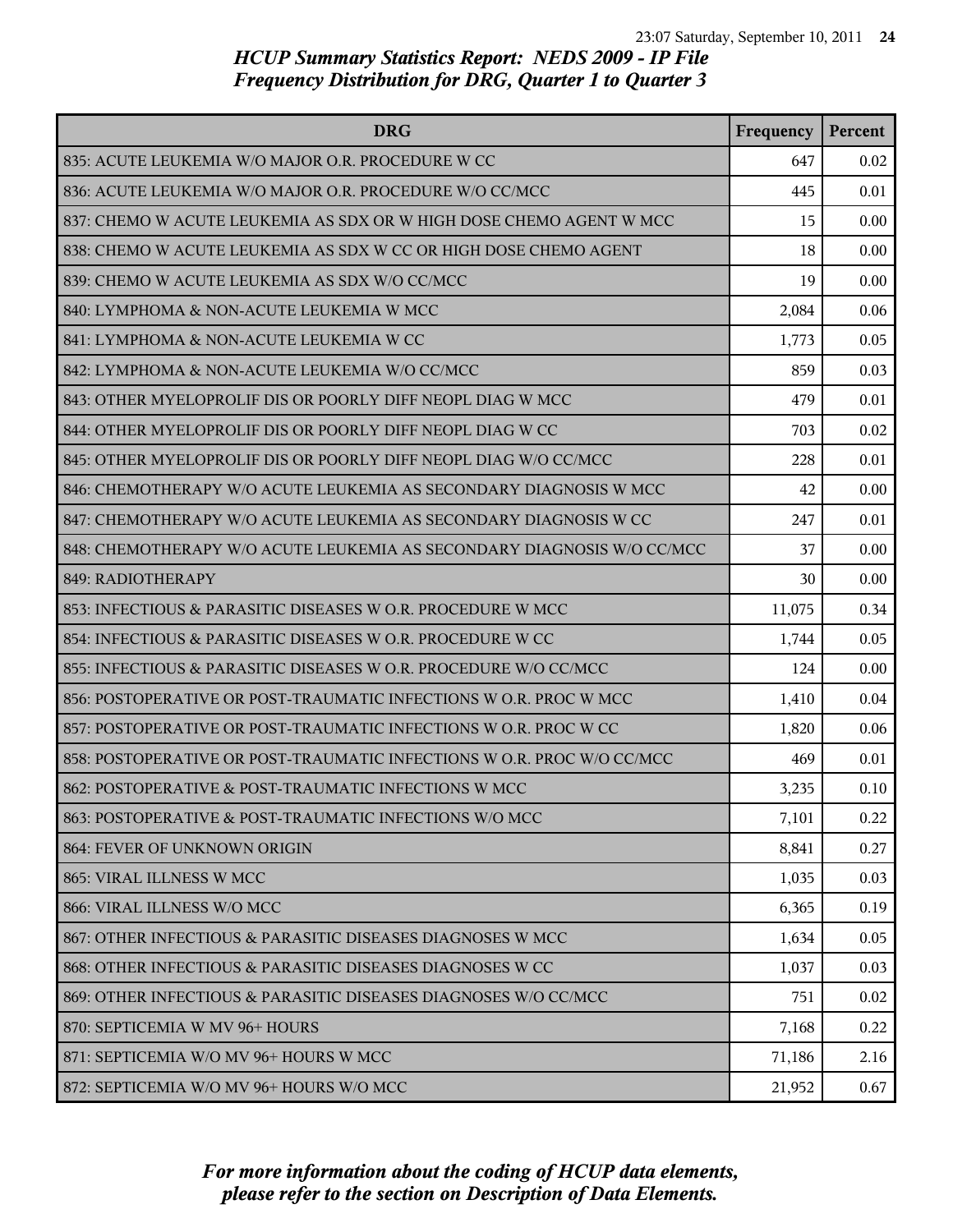| <b>DRG</b>                                                               | Frequency | Percent |
|--------------------------------------------------------------------------|-----------|---------|
| 876: O.R. PROCEDURE W PRINCIPAL DIAGNOSES OF MENTAL ILLNESS              | 242       | 0.01    |
| 880: ACUTE ADJUSTMENT REACTION & PSYCHOSOCIAL DYSFUNCTION                | 5,266     | 0.16    |
| 881: DEPRESSIVE NEUROSES                                                 | 12,277    | 0.37    |
| 882: NEUROSES EXCEPT DEPRESSIVE                                          | 4,701     | 0.14    |
| 883: DISORDERS OF PERSONALITY & IMPULSE CONTROL                          | 1,171     | 0.04    |
| 884: ORGANIC DISTURBANCES & MENTAL RETARDATION                           | 5,951     | 0.18    |
| 885: PSYCHOSES                                                           | 117,422   | 3.57    |
| 886: BEHAVIORAL & DEVELOPMENTAL DISORDERS                                | 1,923     | 0.06    |
| 887: OTHER MENTAL DISORDER DIAGNOSES                                     | 219       | 0.01    |
| 894: ALCOHOL/DRUG ABUSE OR DEPENDENCE, LEFT AMA                          | 5,324     | 0.16    |
| 895: ALCOHOL/DRUG ABUSE OR DEPENDENCE W REHABILITATION THERAPY           | 1,769     | 0.05    |
| 896: ALCOHOL/DRUG ABUSE OR DEPENDENCE W/O REHABILITATION THERAPY W MCC   | 5,022     | 0.15    |
| 897: ALCOHOL/DRUG ABUSE OR DEPENDENCE W/O REHABILITATION THERAPY W/O MCC | 38,935    | 1.18    |
| 901: WOUND DEBRIDEMENTS FOR INJURIES W MCC                               | 198       | 0.01    |
| 902: WOUND DEBRIDEMENTS FOR INJURIES W CC                                | 397       | 0.01    |
| 903: WOUND DEBRIDEMENTS FOR INJURIES W/O CC/MCC                          | 285       | 0.01    |
| 904: SKIN GRAFTS FOR INJURIES W CC/MCC                                   | 289       | 0.01    |
| 905: SKIN GRAFTS FOR INJURIES W/O CC/MCC                                 | 93        | 0.00    |
| 906: HAND PROCEDURES FOR INJURIES                                        | 985       | 0.03    |
| 907: OTHER O.R. PROCEDURES FOR INJURIES W MCC                            | 2,052     | 0.06    |
| 908: OTHER O.R. PROCEDURES FOR INJURIES W CC                             | 2,106     | 0.06    |
| 909: OTHER O.R. PROCEDURES FOR INJURIES W/O CC/MCC                       | 1,877     | 0.06    |
| 913: TRAUMATIC INJURY W MCC                                              | 353       | 0.01    |
| 914: TRAUMATIC INJURY W/O MCC                                            | 3,267     | 0.10    |
| 915: ALLERGIC REACTIONS W MCC                                            | 661       | 0.02    |
| 916: ALLERGIC REACTIONS W/O MCC                                          | 3,165     | 0.10    |
| 917: POISONING & TOXIC EFFECTS OF DRUGS W MCC                            | 13,127    | 0.40    |
| 918: POISONING & TOXIC EFFECTS OF DRUGS W/O MCC                          | 30,160    | 0.92    |
| 919: COMPLICATIONS OF TREATMENT W MCC                                    | 2,915     | 0.09    |
| 920: COMPLICATIONS OF TREATMENT W CC                                     | 4,212     | 0.13    |
| 921: COMPLICATIONS OF TREATMENT W/O CC/MCC                               | 2,934     | 0.09    |
| 922: OTHER INJURY, POISONING & TOXIC EFFECT DIAG W MCC                   | 901       | 0.03    |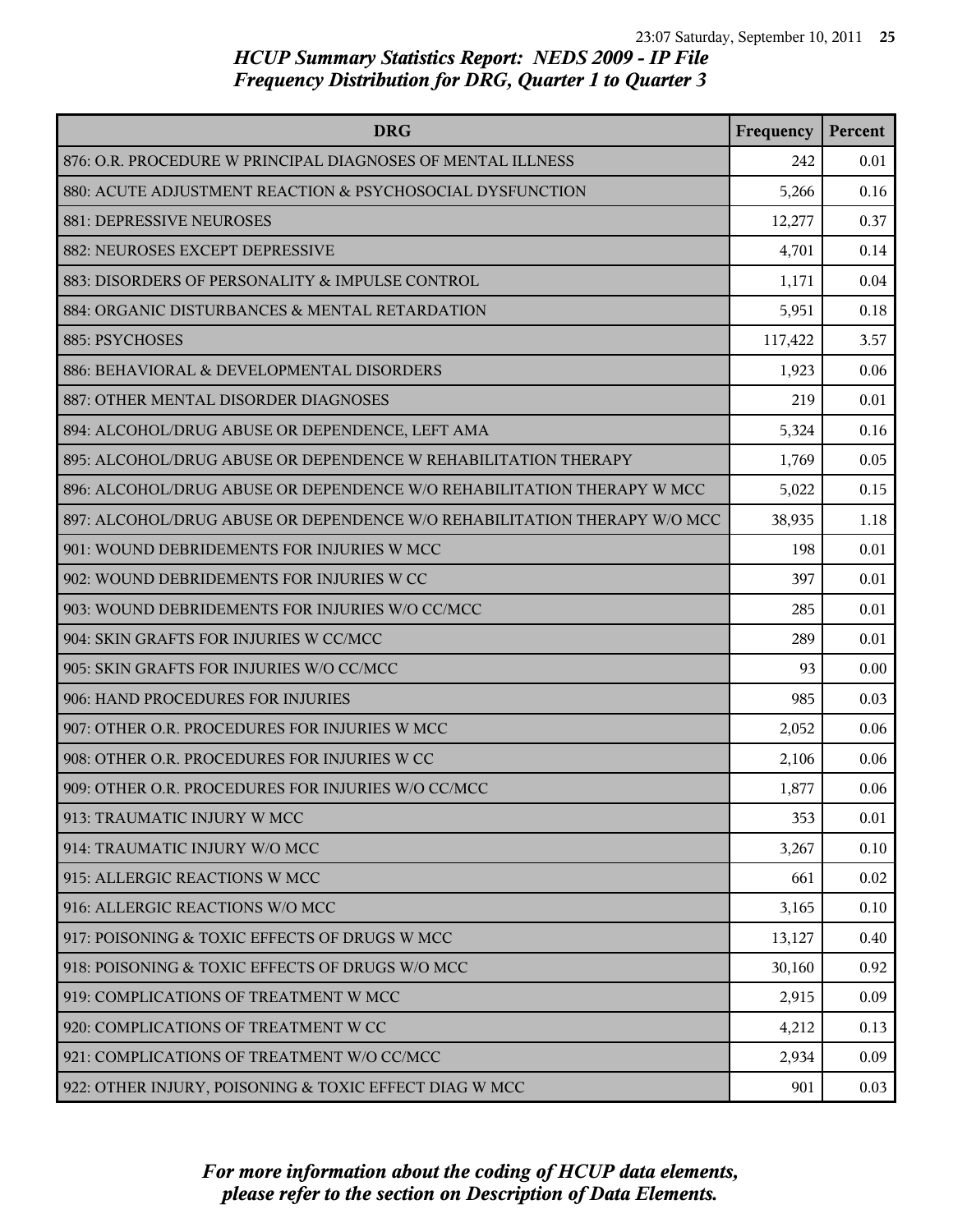| <b>DRG</b>                                                               | Frequency | Percent |
|--------------------------------------------------------------------------|-----------|---------|
| 923: OTHER INJURY, POISONING & TOXIC EFFECT DIAG W/O MCC                 | 2,141     | 0.07    |
| 927: EXTENSIVE BURNS OR FULL THICKNESS BURNS W MV 96+ HRS W SKIN GRAFT   | 93        | 0.00    |
| 928: FULL THICKNESS BURN W SKIN GRAFT OR INHAL INJ W CC/MCC              | 298       | 0.01    |
| 929: FULL THICKNESS BURN W SKIN GRAFT OR INHAL INJ W/O CC/MCC            | 146       | 0.00    |
| 933: EXTENSIVE BURNS OR FULL THICKNESS BURNS W MV 96+ HRS W/O SKIN GRAFT | 33        | 0.00    |
| 934: FULL THICKNESS BURN W/O SKIN GRFT OR INHAL INJ                      | 304       | 0.01    |
| 935: NON-EXTENSIVE BURNS                                                 | 1,665     | 0.05    |
| 939: O.R. PROC W DIAGNOSES OF OTHER CONTACT W HEALTH SERVICES W MCC      | 122       | 0.00    |
| 940: O.R. PROC W DIAGNOSES OF OTHER CONTACT W HEALTH SERVICES W CC       | 202       | 0.01    |
| 941: O.R. PROC W DIAGNOSES OF OTHER CONTACT W HEALTH SERVICES W/O CC/MCC | 78        | 0.00    |
| 945: REHABILITATION W CC/MCC                                             | 436       | 0.01    |
| 946: REHABILITATION W/O CC/MCC                                           | 192       | 0.01    |
| 947: SIGNS & SYMPTOMS W MCC                                              | 3,885     | 0.12    |
| 948: SIGNS & SYMPTOMS W/O MCC                                            | 16,506    | 0.50    |
| 949: AFTERCARE W CC/MCC                                                  | 80        | 0.00    |
| 950: AFTERCARE W/O CC/MCC                                                | 47        | 0.00    |
| 951: OTHER FACTORS INFLUENCING HEALTH STATUS                             | 708       | 0.02    |
| 955: CRANIOTOMY FOR MULTIPLE SIGNIFICANT TRAUMA                          | 403       | 0.01    |
| 956: LIMB REATTACHMENT, HIP & FEMUR PROC FOR MULTIPLE SIGNIFICANT TRAUMA | 1,840     | 0.06    |
| 957: OTHER O.R. PROCEDURES FOR MULTIPLE SIGNIFICANT TRAUMA W MCC         | 1,603     | 0.05    |
| 958: OTHER O.R. PROCEDURES FOR MULTIPLE SIGNIFICANT TRAUMA W CC          | 1,597     | 0.05    |
| 959: OTHER O.R. PROCEDURES FOR MULTIPLE SIGNIFICANT TRAUMA W/O CC/MCC    | 605       | 0.02    |
| 963: OTHER MULTIPLE SIGNIFICANT TRAUMA W MCC                             | 864       | 0.03    |
| 964: OTHER MULTIPLE SIGNIFICANT TRAUMA W CC                              | 1,760     | 0.05    |
| 965: OTHER MULTIPLE SIGNIFICANT TRAUMA W/O CC/MCC                        | 928       | 0.03    |
| 969: HIV W EXTENSIVE O.R. PROCEDURE W MCC                                | 289       | 0.01    |
| 970: HIV W EXTENSIVE O.R. PROCEDURE W/O MCC                              | 42        | 0.00    |
| 974: HIV W MAJOR RELATED CONDITION W MCC                                 | 3,402     | 0.10    |
| 975: HIV W MAJOR RELATED CONDITION W CC                                  | 2,635     | 0.08    |
| 976: HIV W MAJOR RELATED CONDITION W/O CC/MCC                            | 1,336     | 0.04    |
| 977: HIV W OR W/O OTHER RELATED CONDITION                                | 1,865     | 0.06    |
| 981: EXTENSIVE O.R. PROCEDURE UNRELATED TO PRINCIPAL DIAGNOSIS W MCC     | 6,330     | 0.19    |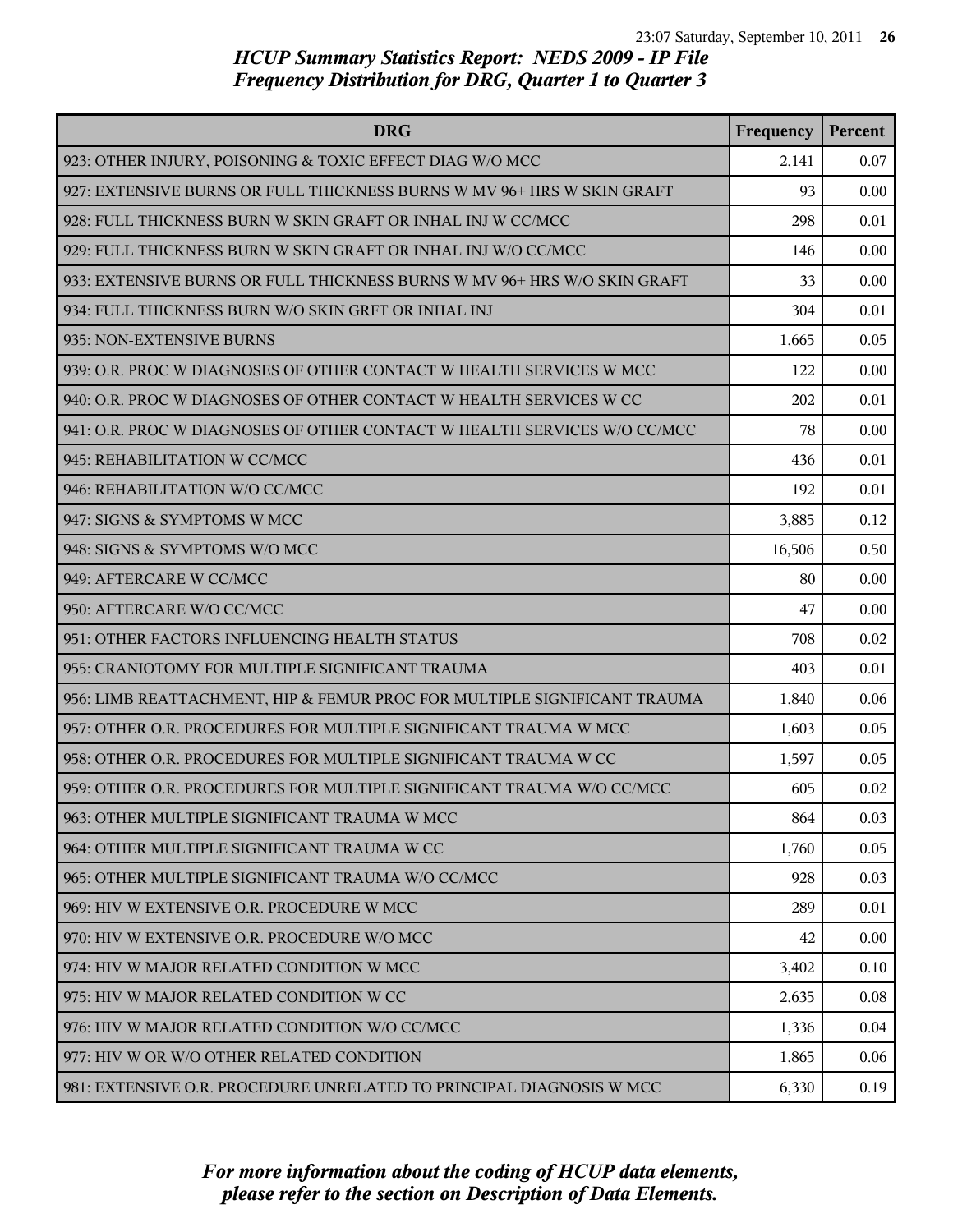| <b>DRG</b>                                                                | Frequency | Percent |
|---------------------------------------------------------------------------|-----------|---------|
| 982: EXTENSIVE O.R. PROCEDURE UNRELATED TO PRINCIPAL DIAGNOSIS W CC       | 3,865     | 0.12    |
| 983: EXTENSIVE O.R. PROCEDURE UNRELATED TO PRINCIPAL DIAGNOSIS W/O CC/MCC | 1,130     | 0.03    |
| 984: PROSTATIC O.R. PROCEDURE UNRELATED TO PRINCIPAL DIAGNOSIS W MCC      | 146       | 0.00    |
| 985: PROSTATIC O.R. PROCEDURE UNRELATED TO PRINCIPAL DIAGNOSIS W CC       | 142       | 0.00    |
| 986: PROSTATIC O.R. PROCEDURE UNRELATED TO PRINCIPAL DIAGNOSIS W/O CC/MCC | 60        | 0.00    |
| 987: NON-EXTENSIVE O.R. PROC UNRELATED TO PRINCIPAL DIAGNOSIS W MCC       | 2,079     | 0.06    |
| 988: NON-EXTENSIVE O.R. PROC UNRELATED TO PRINCIPAL DIAGNOSIS W CC        | 2,221     | 0.07    |
| 989: NON-EXTENSIVE O.R. PROC UNRELATED TO PRINCIPAL DIAGNOSIS W/O CC/MCC  | 1,062     | 0.03    |
| 998: PRINCIPAL DIAGNOSIS INVALID AS DISCHARGE DIAGNOSIS                   | $\leq 10$ | * **    |
| 999: UNGROUPABLE                                                          | 21,262    | 0.65    |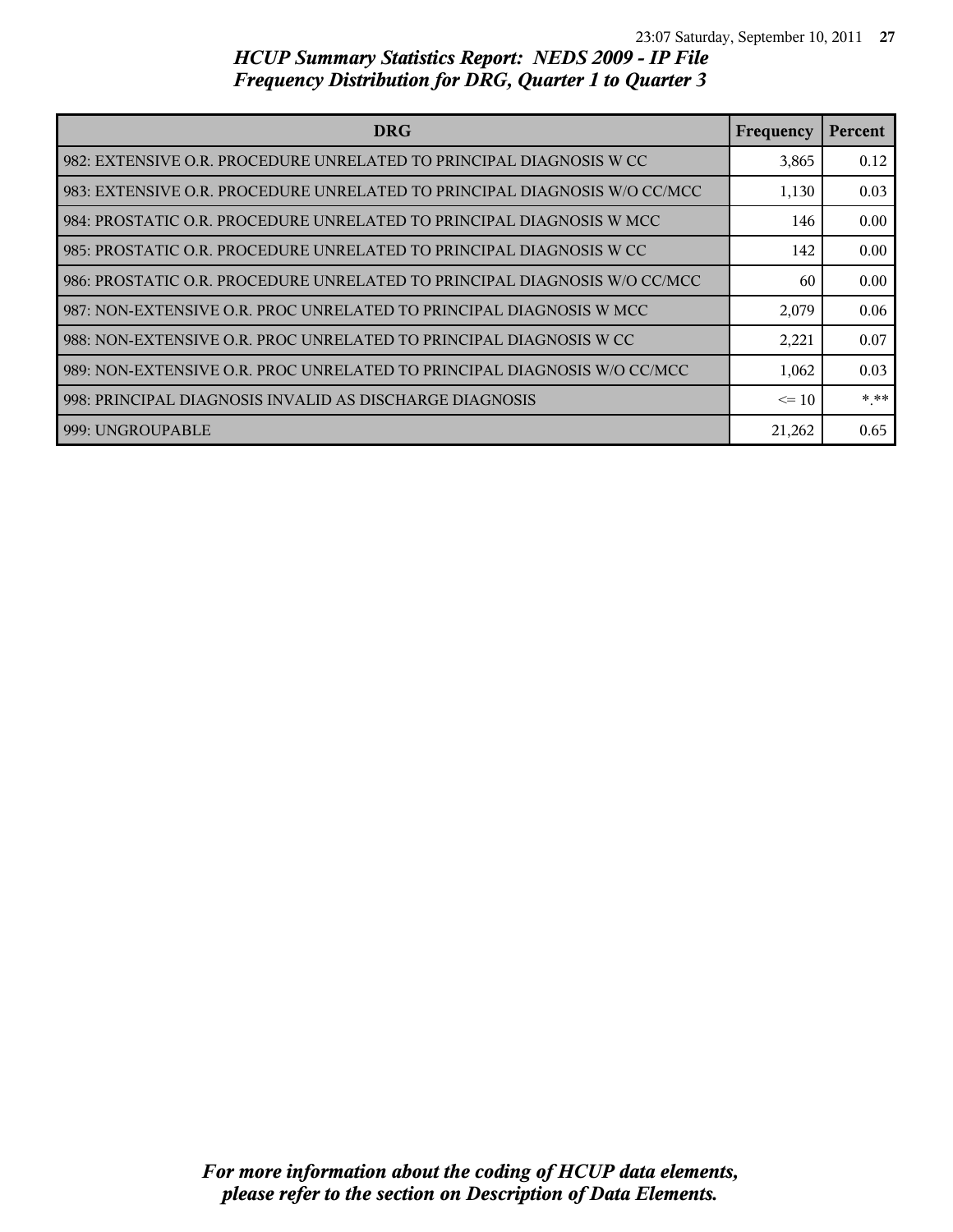| <b>DRG</b>                                                               | Frequency | Percent |
|--------------------------------------------------------------------------|-----------|---------|
| 1: HEART TRANSPLANT OR IMPLANT OF HEART ASSIST SYSTEM W MCC              | 28        | 0.00    |
| 2: HEART TRANSPLANT OR IMPLANT OF HEART ASSIST SYSTEM W/O MCC            | $\leq 10$ | $***$   |
| 3: ECMO OR TRACH W MV 96+ HRS OR PDX EXC FACE, MOUTH & NECK W MAJ O.R.   | 1,940     | 0.18    |
| 4: TRACH W MV 96+ HRS OR PDX EXC FACE, MOUTH & NECK W/O MAJ O.R.         | 2,242     | 0.21    |
| 5: LIVER TRANSPLANT W MCC OR INTESTINAL TRANSPLANT                       | 42        | 0.00    |
| 6: LIVER TRANSPLANT W/O MCC                                              | $\leq 10$ | $*$ **  |
| 7: LUNG TRANSPLANT                                                       | $\leq 10$ | $***$   |
| 8: SIMULTANEOUS PANCREAS/KIDNEY TRANSPLANT                               | $\leq 10$ | $* * *$ |
| 9: BONE MARROW TRANSPLANT                                                | $\leq 10$ | $***$   |
| 11: TRACHEOSTOMY FOR FACE, MOUTH & NECK DIAGNOSES W MCC                  | 81        | 0.01    |
| 12: TRACHEOSTOMY FOR FACE, MOUTH & NECK DIAGNOSES W CC                   | 59        | 0.01    |
| 13: TRACHEOSTOMY FOR FACE, MOUTH & NECK DIAGNOSES W/O CC/MCC             | 37        | 0.00    |
| 20: INTRACRANIAL VASCULAR PROCEDURES W PDX HEMORRHAGE W MCC              | 190       | 0.02    |
| 21: INTRACRANIAL VASCULAR PROCEDURES W PDX HEMORRHAGE W CC               | 79        | 0.01    |
| 22: INTRACRANIAL VASCULAR PROCEDURES W PDX HEMORRHAGE W/O CC/MCC         | 30        | 0.00    |
| 23: CRANIO W MAJOR DEV IMPL/ACUTE COMPLEX CNS PDX W MCC OR CHEMO IMPLANT | 547       | 0.05    |
| 24: CRANIO W MAJOR DEV IMPL/ACUTE COMPLEX CNS PDX W/O MCC                | 186       | 0.02    |
| 25: CRANIOTOMY & ENDOVASCULAR INTRACRANIAL PROCEDURES W MCC              | 970       | 0.09    |
| 26: CRANIOTOMY & ENDOVASCULAR INTRACRANIAL PROCEDURES W CC               | 711       | 0.07    |
| 27: CRANIOTOMY & ENDOVASCULAR INTRACRANIAL PROCEDURES W/O CC/MCC         | 548       | 0.05    |
| 28: SPINAL PROCEDURES W MCC                                              | 199       | 0.02    |
| 29: SPINAL PROCEDURES W CC OR SPINAL NEUROSTIMULATORS                    | 222       | 0.02    |
| 30: SPINAL PROCEDURES W/O CC/MCC                                         | 106       | 0.01    |
| 31: VENTRICULAR SHUNT PROCEDURES W MCC                                   | 131       | 0.01    |
| 32: VENTRICULAR SHUNT PROCEDURES W CC                                    | 247       | 0.02    |
| 33: VENTRICULAR SHUNT PROCEDURES W/O CC/MCC                              | 107       | 0.01    |
| 34: CAROTID ARTERY STENT PROCEDURE W MCC                                 | 22        | 0.00    |
| 35: CAROTID ARTERY STENT PROCEDURE W CC                                  | 23        | 0.00    |
| 36: CAROTID ARTERY STENT PROCEDURE W/O CC/MCC                            | 21        | 0.00    |
| 37: EXTRACRANIAL PROCEDURES W MCC                                        | 198       | 0.02    |
| 38: EXTRACRANIAL PROCEDURES W CC                                         | 227       | 0.02    |
| 39: EXTRACRANIAL PROCEDURES W/O CC/MCC                                   | 219       | 0.02    |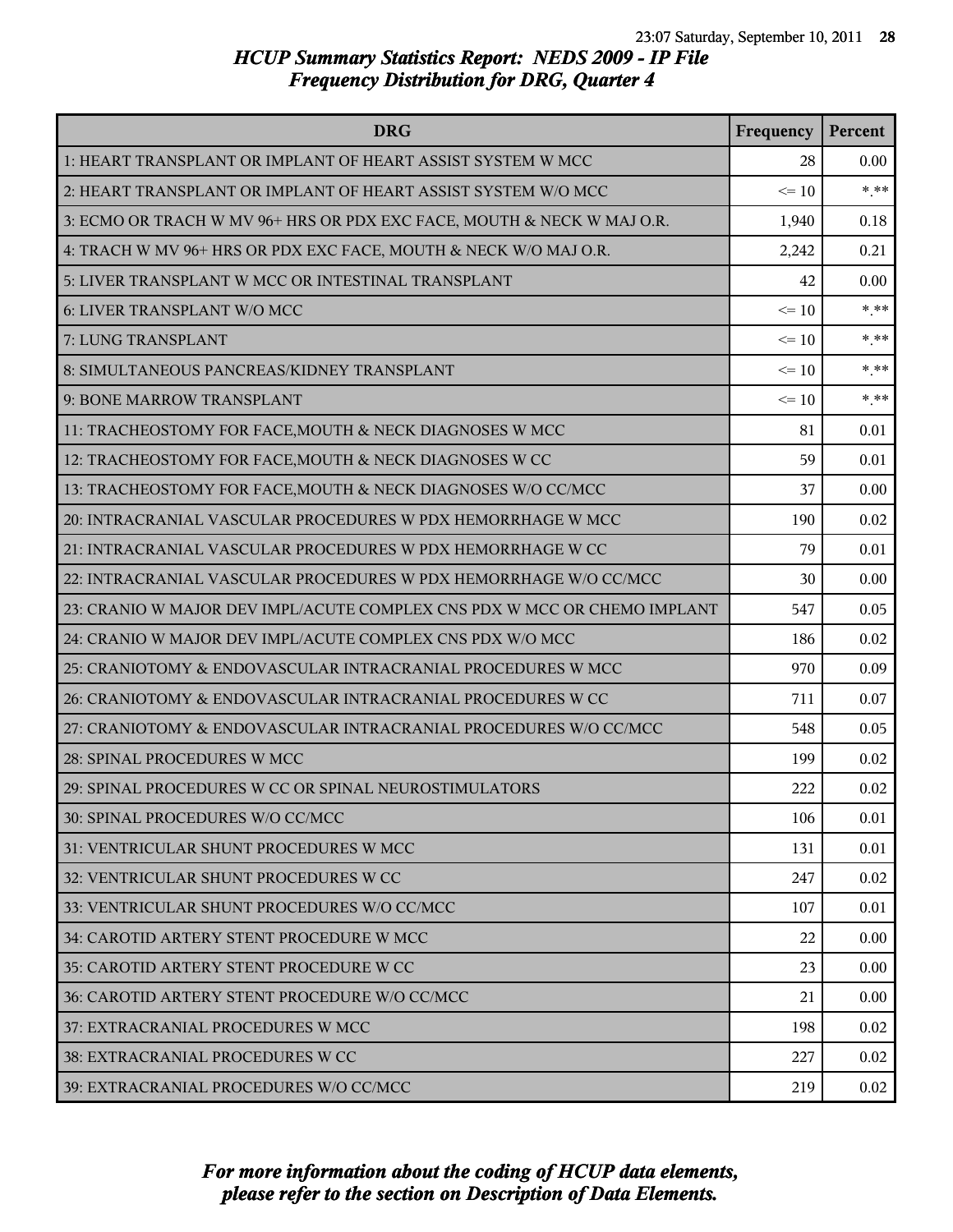| <b>DRG</b>                                                               | Frequency | Percent |
|--------------------------------------------------------------------------|-----------|---------|
| 40: PERIPH/CRANIAL NERVE & OTHER NERV SYST PROC W MCC                    | 461       | 0.04    |
| 41: PERIPH/CRANIAL NERVE & OTHER NERV SYST PROC W CC OR PERIPH NEUROSTIM | 561       | 0.05    |
| 42: PERIPH/CRANIAL NERVE & OTHER NERV SYST PROC W/O CC/MCC               | 156       | 0.01    |
| 52: SPINAL DISORDERS & INJURIES W CC/MCC                                 | 116       | 0.01    |
| 53: SPINAL DISORDERS & INJURIES W/O CC/MCC                               | 91        | 0.01    |
| 54: NERVOUS SYSTEM NEOPLASMS W MCC                                       | 828       | 0.08    |
| 55: NERVOUS SYSTEM NEOPLASMS W/O MCC                                     | 1,302     | 0.12    |
| 56: DEGENERATIVE NERVOUS SYSTEM DISORDERS W MCC                          | 959       | 0.09    |
| 57: DEGENERATIVE NERVOUS SYSTEM DISORDERS W/O MCC                        | 3,520     | 0.32    |
| 58: MULTIPLE SCLEROSIS & CEREBELLAR ATAXIA W MCC                         | 90        | 0.01    |
| 59: MULTIPLE SCLEROSIS & CEREBELLAR ATAXIA W CC                          | 333       | 0.03    |
| 60: MULTIPLE SCLEROSIS & CEREBELLAR ATAXIA W/O CC/MCC                    | 516       | 0.05    |
| 61: ACUTE ISCHEMIC STROKE W USE OF THROMBOLYTIC AGENT W MCC              | 293       | 0.03    |
| 62: ACUTE ISCHEMIC STROKE W USE OF THROMBOLYTIC AGENT W CC               | 459       | 0.04    |
| 63: ACUTE ISCHEMIC STROKE W USE OF THROMBOLYTIC AGENT W/O CC/MCC         | 200       | 0.02    |
| 64: INTRACRANIAL HEMORRHAGE OR CEREBRAL INFARCTION W MCC                 | 6,039     | 0.55    |
| 65: INTRACRANIAL HEMORRHAGE OR CEREBRAL INFARCTION W CC                  | 9,540     | 0.87    |
| 66: INTRACRANIAL HEMORRHAGE OR CEREBRAL INFARCTION W/O CC/MCC            | 6,926     | 0.64    |
| 67: NONSPECIFIC CVA & PRECEREBRAL OCCLUSION W/O INFARCT W MCC            | 138       | 0.01    |
| 68: NONSPECIFIC CVA & PRECEREBRAL OCCLUSION W/O INFARCT W/O MCC          | 723       | 0.07    |
| <b>69: TRANSIENT ISCHEMIA</b>                                            | 8,921     | 0.82    |
| 70: NONSPECIFIC CEREBROVASCULAR DISORDERS W MCC                          | 1,163     | 0.11    |
| 71: NONSPECIFIC CEREBROVASCULAR DISORDERS W CC                           | 1,001     | 0.09    |
| 72: NONSPECIFIC CEREBROVASCULAR DISORDERS W/O CC/MCC                     | 645       | 0.06    |
| 73: CRANIAL & PERIPHERAL NERVE DISORDERS W MCC                           | 1,159     | 0.11    |
| 74: CRANIAL & PERIPHERAL NERVE DISORDERS W/O MCC                         | 3,583     | 0.33    |
| 75: VIRAL MENINGITIS W CC/MCC                                            | 352       | 0.03    |
| 76: VIRAL MENINGITIS W/O CC/MCC                                          | 790       | 0.07    |
| 77: HYPERTENSIVE ENCEPHALOPATHY W MCC                                    | 174       | 0.02    |
| 78: HYPERTENSIVE ENCEPHALOPATHY W CC                                     | 181       | 0.02    |
| 79: HYPERTENSIVE ENCEPHALOPATHY W/O CC/MCC                               | 90        | 0.01    |
| 80: NONTRAUMATIC STUPOR & COMA W MCC                                     | 179       | 0.02    |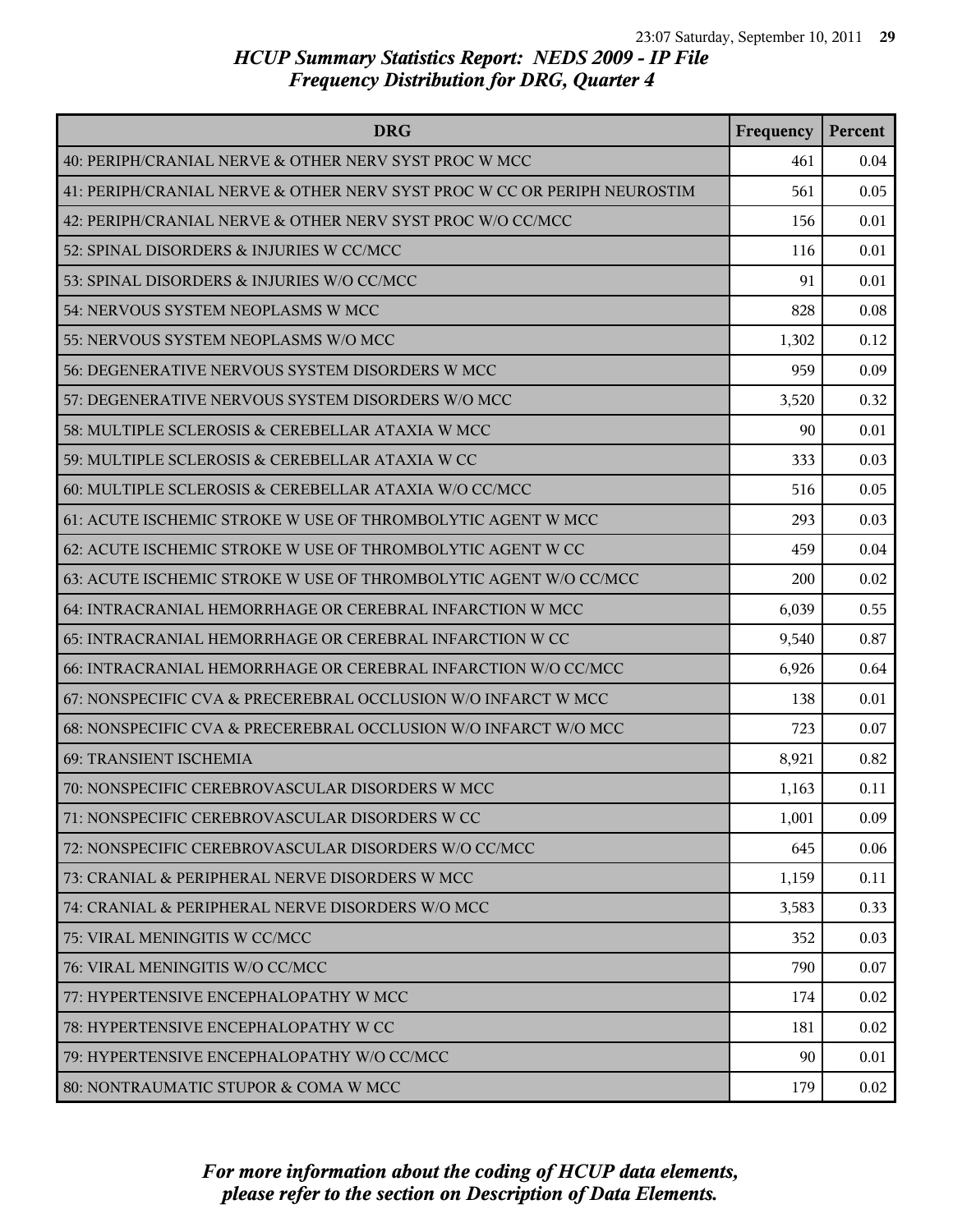| <b>DRG</b>                                                              | Frequency | Percent |
|-------------------------------------------------------------------------|-----------|---------|
| 81: NONTRAUMATIC STUPOR & COMA W/O MCC                                  | 571       | 0.05    |
| 82: TRAUMATIC STUPOR & COMA, COMA >1 HR W MCC                           | 372       | 0.03    |
| 83: TRAUMATIC STUPOR & COMA, COMA >1 HR W CC                            | 325       | 0.03    |
| 84: TRAUMATIC STUPOR & COMA, COMA >1 HR W/O CC/MCC                      | 632       | 0.06    |
| 85: TRAUMATIC STUPOR & COMA, COMA <1 HR W MCC                           | 762       | 0.07    |
| 86: TRAUMATIC STUPOR & COMA, COMA <1 HR W CC                            | 1,236     | 0.11    |
| 87: TRAUMATIC STUPOR & COMA, COMA <1 HR W/O CC/MCC                      | 2,230     | 0.20    |
| 88: CONCUSSION W MCC                                                    | 150       | 0.01    |
| 89: CONCUSSION W CC                                                     | 451       | 0.04    |
| 90: CONCUSSION W/O CC/MCC                                               | 1,090     | 0.10    |
| 91: OTHER DISORDERS OF NERVOUS SYSTEM W MCC                             | 962       | 0.09    |
| 92: OTHER DISORDERS OF NERVOUS SYSTEM W CC                              | 1,630     | 0.15    |
| 93: OTHER DISORDERS OF NERVOUS SYSTEM W/O CC/MCC                        | 1,711     | 0.16    |
| 94: BACTERIAL & TUBERCULOUS INFECTIONS OF NERVOUS SYSTEM W MCC          | 229       | 0.02    |
| 95: BACTERIAL & TUBERCULOUS INFECTIONS OF NERVOUS SYSTEM W CC           | 177       | 0.02    |
| 96: BACTERIAL & TUBERCULOUS INFECTIONS OF NERVOUS SYSTEM W/O CC/MCC     | 207       | 0.02    |
| 97: NON-BACTERIAL INFECT OF NERVOUS SYS EXC VIRAL MENINGITIS W MCC      | 167       | 0.02    |
| 98: NON-BACTERIAL INFECT OF NERVOUS SYS EXC VIRAL MENINGITIS W CC       | 169       | 0.02    |
| 99: NON-BACTERIAL INFECT OF NERVOUS SYS EXC VIRAL MENINGITIS W/O CC/MCC | 179       | 0.02    |
| 100: SEIZURES W MCC                                                     | 2,644     | 0.24    |
| 101: SEIZURES W/O MCC                                                   | 8,856     | 0.81    |
| 102: HEADACHES W MCC                                                    | 236       | 0.02    |
| 103: HEADACHES W/O MCC                                                  | 3,193     | 0.29    |
| 113: ORBITAL PROCEDURES W CC/MCC                                        | 97        | 0.01    |
| 114: ORBITAL PROCEDURES W/O CC/MCC                                      | 93        | 0.01    |
| 115: EXTRAOCULAR PROCEDURES EXCEPT ORBIT                                | 83        | 0.01    |
| 116: INTRAOCULAR PROCEDURES W CC/MCC                                    | 28        | 0.00    |
| 117: INTRAOCULAR PROCEDURES W/O CC/MCC                                  | 46        | 0.00    |
| 121: ACUTE MAJOR EYE INFECTIONS W CC/MCC                                | 79        | 0.01    |
| 122: ACUTE MAJOR EYE INFECTIONS W/O CC/MCC                              | 184       | 0.02    |
| 123: NEUROLOGICAL EYE DISORDERS                                         | 432       | 0.04    |
| 124: OTHER DISORDERS OF THE EYE W MCC                                   | 116       | 0.01    |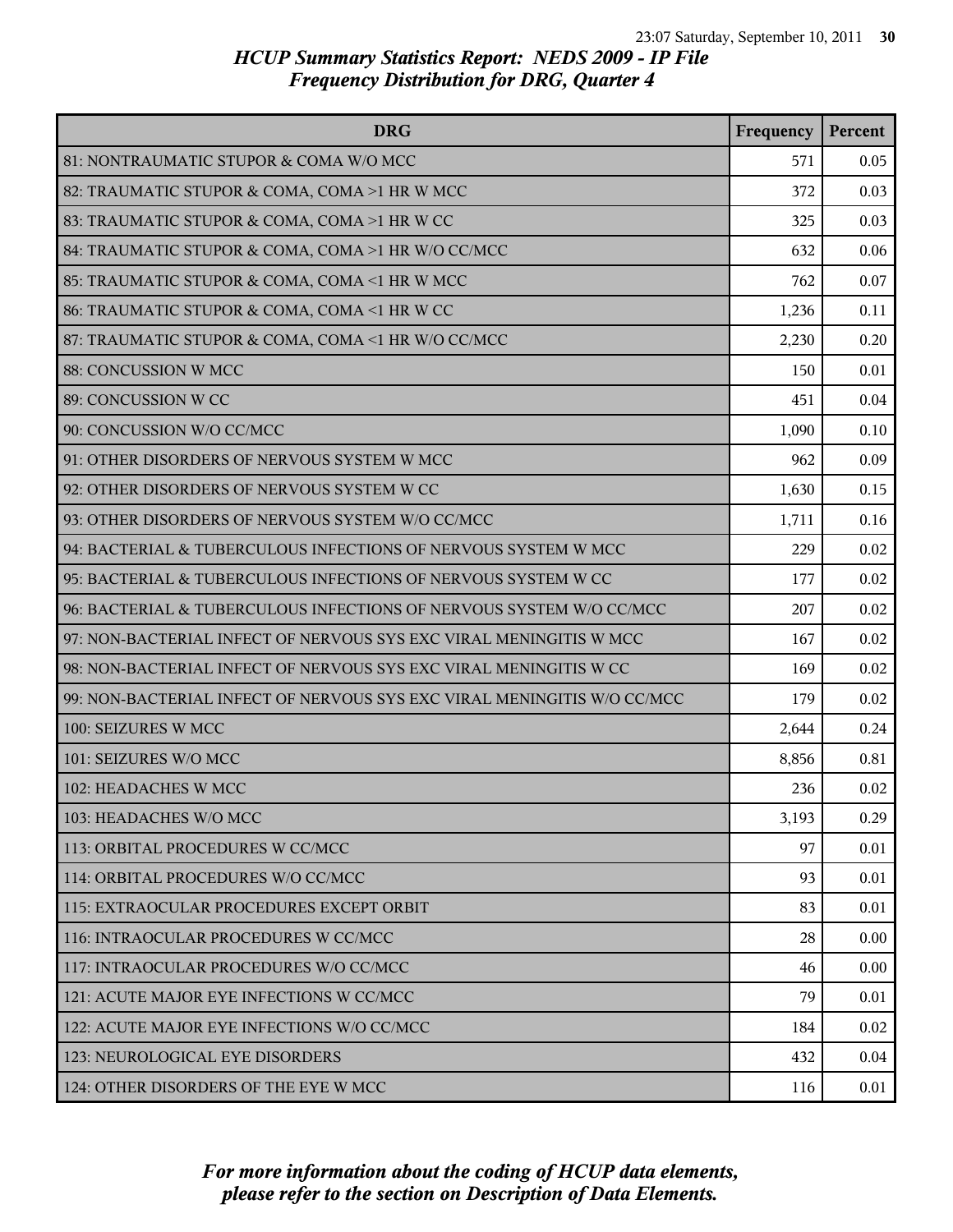| <b>DRG</b>                                                      | Frequency | Percent |
|-----------------------------------------------------------------|-----------|---------|
| 125: OTHER DISORDERS OF THE EYE W/O MCC                         | 650       | 0.06    |
| 129: MAJOR HEAD & NECK PROCEDURES W CC/MCC OR MAJOR DEVICE      | $\leq 10$ | $* * *$ |
| 130: MAJOR HEAD & NECK PROCEDURES W/O CC/MCC                    | $\leq 10$ | $***$   |
| 131: CRANIAL/FACIAL PROCEDURES W CC/MCC                         | 301       | 0.03    |
| 132: CRANIAL/FACIAL PROCEDURES W/O CC/MCC                       | 339       | 0.03    |
| 133: OTHER EAR, NOSE, MOUTH & THROAT O.R. PROCEDURES W CC/MCC   | 241       | 0.02    |
| 134: OTHER EAR, NOSE, MOUTH & THROAT O.R. PROCEDURES W/O CC/MCC | 443       | 0.04    |
| 135: SINUS & MASTOID PROCEDURES W CC/MCC                        | 30        | 0.00    |
| 136: SINUS & MASTOID PROCEDURES W/O CC/MCC                      | 18        | 0.00    |
| 137: MOUTH PROCEDURES W CC/MCC                                  | 164       | 0.02    |
| 138: MOUTH PROCEDURES W/O CC/MCC                                | 121       | 0.01    |
| 139: SALIVARY GLAND PROCEDURES                                  | 18        | 0.00    |
| 146: EAR, NOSE, MOUTH & THROAT MALIGNANCY W MCC                 | 79        | 0.01    |
| 147: EAR, NOSE, MOUTH & THROAT MALIGNANCY W CC                  | 110       | 0.01    |
| 148: EAR, NOSE, MOUTH & THROAT MALIGNANCY W/O CC/MCC            | 44        | 0.00    |
| 149: DYSEQUILIBRIUM                                             | 3,653     | 0.33    |
| 150: EPISTAXIS W MCC                                            | 167       | 0.02    |
| 151: EPISTAXIS W/O MCC                                          | 556       | 0.05    |
| 152: OTITIS MEDIA & URI W MCC                                   | 1,068     | 0.10    |
| 153: OTITIS MEDIA & URI W/O MCC                                 | 7,343     | 0.67    |
| 154: OTHER EAR, NOSE, MOUTH & THROAT DIAGNOSES W MCC            | 220       | 0.02    |
| 155: OTHER EAR, NOSE, MOUTH & THROAT DIAGNOSES W CC             | 637       | 0.06    |
| 156: OTHER EAR, NOSE, MOUTH & THROAT DIAGNOSES W/O CC/MCC       | 655       | 0.06    |
| 157: DENTAL & ORAL DISEASES W MCC                               | 177       | 0.02    |
| 158: DENTAL & ORAL DISEASES W CC                                | 613       | 0.06    |
| 159: DENTAL & ORAL DISEASES W/O CC/MCC                          | 546       | 0.05    |
| 163: MAJOR CHEST PROCEDURES W MCC                               | 927       | 0.08    |
| 164: MAJOR CHEST PROCEDURES W CC                                | 339       | 0.03    |
| 165: MAJOR CHEST PROCEDURES W/O CC/MCC                          | 224       | 0.02    |
| 166: OTHER RESP SYSTEM O.R. PROCEDURES W MCC                    | 1,884     | 0.17    |
| 167: OTHER RESP SYSTEM O.R. PROCEDURES W CC                     | 1,249     | 0.11    |
| 168: OTHER RESP SYSTEM O.R. PROCEDURES W/O CC/MCC               | 244       | 0.02    |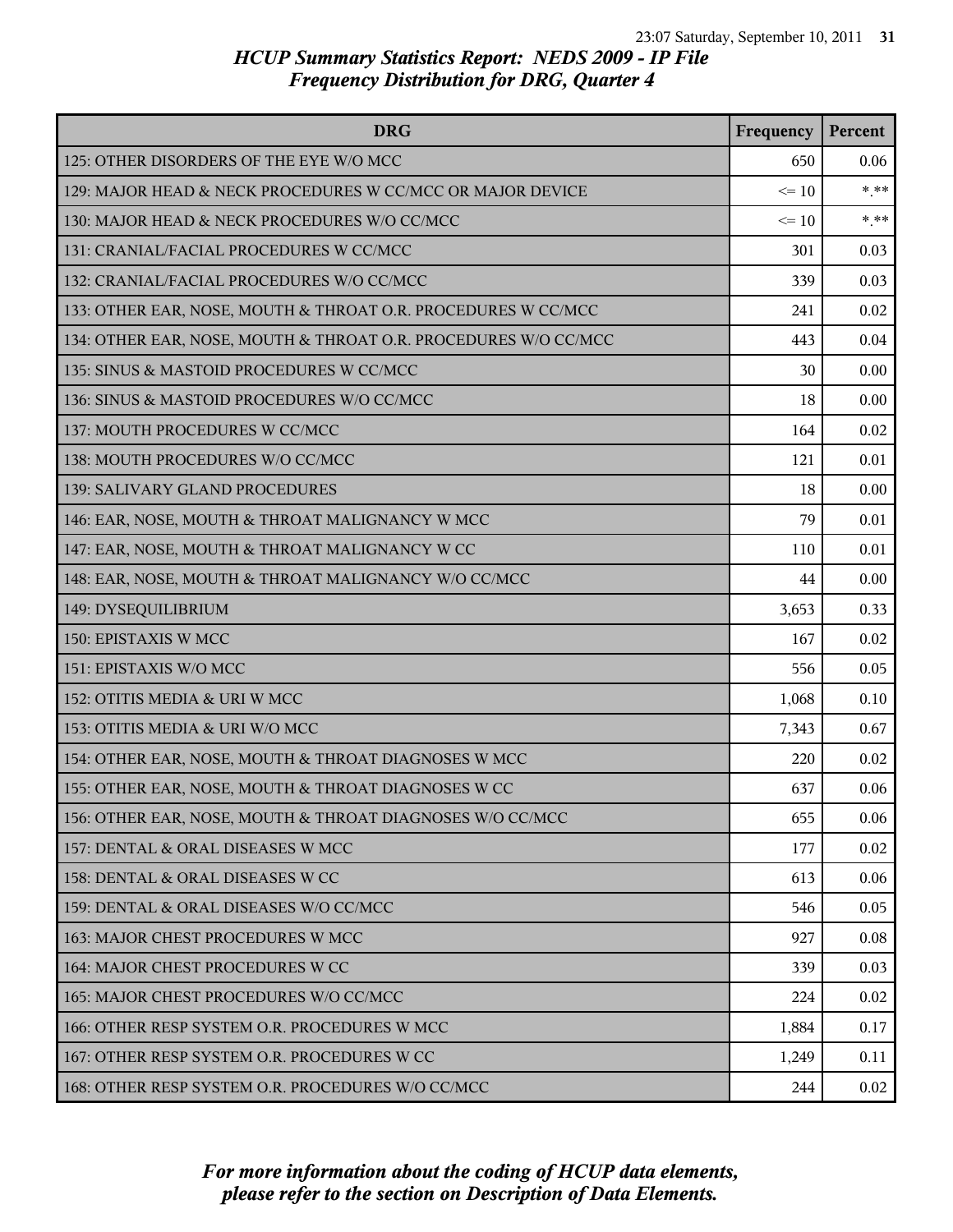| <b>DRG</b>                                             | Frequency | Percent |
|--------------------------------------------------------|-----------|---------|
| 175: PULMONARY EMBOLISM W MCC                          | 1,862     | 0.17    |
| 176: PULMONARY EMBOLISM W/O MCC                        | 4,623     | 0.42    |
| 177: RESPIRATORY INFECTIONS & INFLAMMATIONS W MCC      | 5,950     | 0.55    |
| 178: RESPIRATORY INFECTIONS & INFLAMMATIONS W CC       | 4,354     | 0.40    |
| 179: RESPIRATORY INFECTIONS & INFLAMMATIONS W/O CC/MCC | 1,342     | 0.12    |
| 180: RESPIRATORY NEOPLASMS W MCC                       | 1,932     | 0.18    |
| 181: RESPIRATORY NEOPLASMS W CC                        | 1,851     | 0.17    |
| 182: RESPIRATORY NEOPLASMS W/O CC/MCC                  | 240       | 0.02    |
| 183: MAJOR CHEST TRAUMA W MCC                          | 344       | 0.03    |
| 184: MAJOR CHEST TRAUMA W CC                           | 634       | 0.06    |
| 185: MAJOR CHEST TRAUMA W/O CC/MCC                     | 332       | 0.03    |
| 186: PLEURAL EFFUSION W MCC                            | 1,003     | 0.09    |
| 187: PLEURAL EFFUSION W CC                             | 778       | 0.07    |
| 188: PLEURAL EFFUSION W/O CC/MCC                       | 282       | 0.03    |
| 189: PULMONARY EDEMA & RESPIRATORY FAILURE             | 8,743     | 0.80    |
| 190: CHRONIC OBSTRUCTIVE PULMONARY DISEASE W MCC       | 13,191    | 1.21    |
| 191: CHRONIC OBSTRUCTIVE PULMONARY DISEASE W CC        | 11,723    | 1.07    |
| 192: CHRONIC OBSTRUCTIVE PULMONARY DISEASE W/O CC/MCC  | 14,076    | 1.29    |
| 193: SIMPLE PNEUMONIA & PLEURISY W MCC                 | 13,223    | 1.21    |
| 194: SIMPLE PNEUMONIA & PLEURISY W CC                  | 21,410    | 1.96    |
| 195: SIMPLE PNEUMONIA & PLEURISY W/O CC/MCC            | 14,991    | 1.37    |
| 196: INTERSTITIAL LUNG DISEASE W MCC                   | 644       | 0.06    |
| 197: INTERSTITIAL LUNG DISEASE W CC                    | 556       | 0.05    |
| 198: INTERSTITIAL LUNG DISEASE W/O CC/MCC              | 325       | 0.03    |
| 199: PNEUMOTHORAX W MCC                                | 413       | 0.04    |
| 200: PNEUMOTHORAX W CC                                 | 1,007     | 0.09    |
| 201: PNEUMOTHORAX W/O CC/MCC                           | 912       | 0.08    |
| 202: BRONCHITIS & ASTHMA W CC/MCC                      | 7,857     | 0.72    |
| 203: BRONCHITIS & ASTHMA W/O CC/MCC                    | 13,731    | 1.26    |
| 204: RESPIRATORY SIGNS & SYMPTOMS                      | 2,817     | 0.26    |
| 205: OTHER RESPIRATORY SYSTEM DIAGNOSES W MCC          | 784       | 0.07    |
| 206: OTHER RESPIRATORY SYSTEM DIAGNOSES W/O MCC        | 2,450     | 0.22    |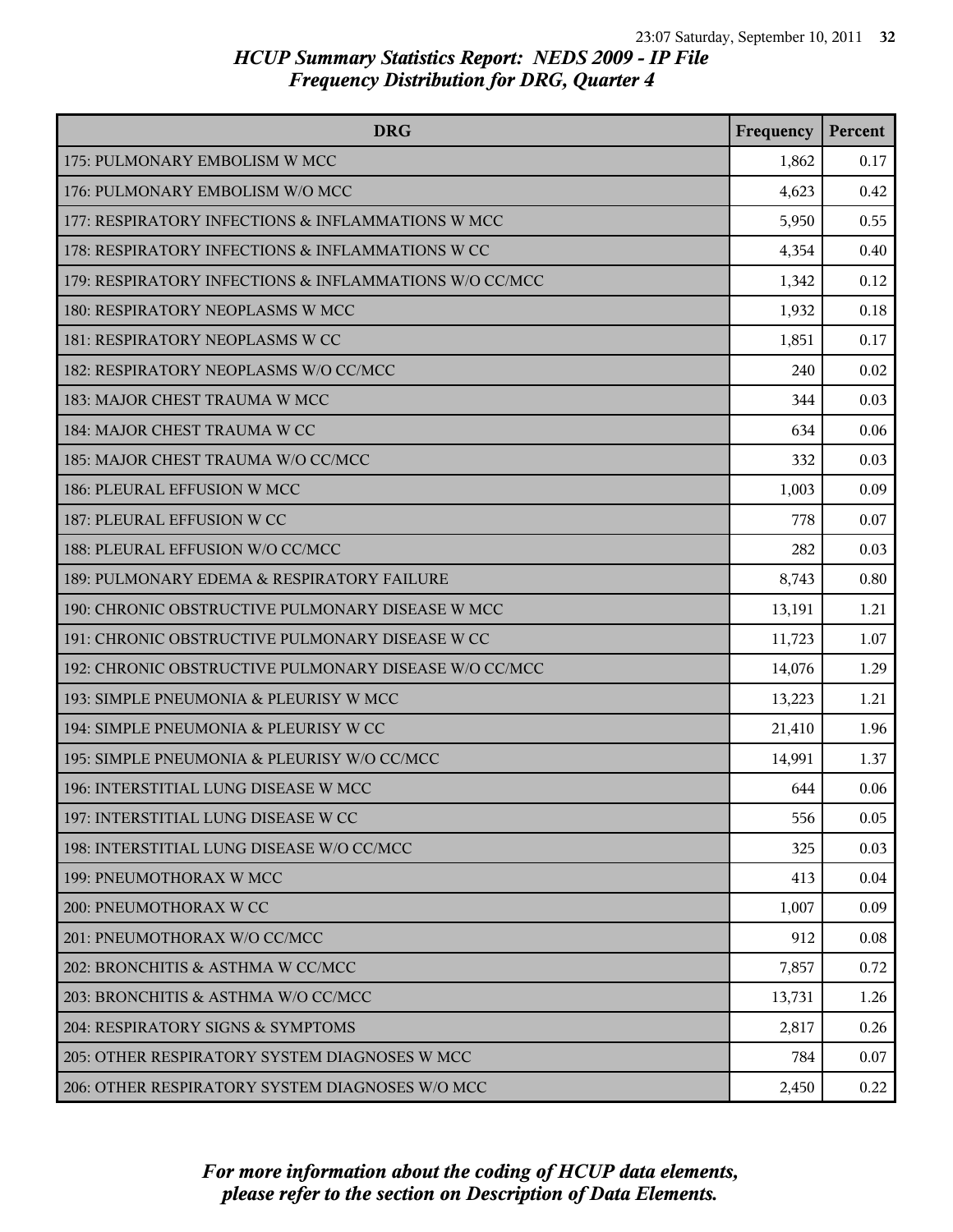| <b>DRG</b>                                                                          | Frequency | Percent |
|-------------------------------------------------------------------------------------|-----------|---------|
| 207: RESPIRATORY SYSTEM DIAGNOSIS W VENTILATOR SUPPORT 96+ HOURS                    | 3,751     | 0.34    |
| 208: RESPIRATORY SYSTEM DIAGNOSIS W VENTILATOR SUPPORT <96 HOURS                    | 7,533     | 0.69    |
| 215: OTHER HEART ASSIST SYSTEM IMPLANT                                              | $\leq 10$ | $***$   |
| 216: CARDIAC VALVE & OTH MAJ CARDIOTHORACIC PROC W CARD CATH W MCC                  | 418       | 0.04    |
| 217: CARDIAC VALVE & OTH MAJ CARDIOTHORACIC PROC W CARD CATH W CC                   | 140       | 0.01    |
| 218: CARDIAC VALVE & OTH MAJ CARDIOTHORACIC PROC W CARD CATH W/O CC/MCC             | 22        | 0.00    |
| 219: CARDIAC VALVE & OTH MAJ CARDIOTHORACIC PROC W/O CARD CATH W MCC                | 166       | 0.02    |
| 220: CARDIAC VALVE & OTH MAJ CARDIOTHORACIC PROC W/O CARD CATH W CC                 | 56        | 0.01    |
| 221: CARDIAC VALVE & OTH MAJ CARDIOTHORACIC PROC W/O CARD CATH W/O CC/MCC           | 15        | 0.00    |
| 222: CARDIAC DEFIB IMPLANT W CARDIAC CATH W AMI/HF/SHOCK W MCC                      | 209       | 0.02    |
| 223: CARDIAC DEFIB IMPLANT W CARDIAC CATH W AMI/HF/SHOCK W/O MCC                    | 144       | 0.01    |
| 224: CARDIAC DEFIB IMPLANT W CARDIAC CATH W/O AMI/HF/SHOCK W MCC                    | 210       | 0.02    |
| 225: CARDIAC DEFIB IMPLANT W CARDIAC CATH W/O AMI/HF/SHOCK W/O MCC                  | 176       | 0.02    |
| 226: CARDIAC DEFIBRILLATOR IMPLANT W/O CARDIAC CATH W MCC                           | 411       | 0.04    |
| 227: CARDIAC DEFIBRILLATOR IMPLANT W/O CARDIAC CATH W/O MCC                         | 515       | 0.05    |
| 228: OTHER CARDIOTHORACIC PROCEDURES W MCC                                          | 72        | 0.01    |
| 229: OTHER CARDIOTHORACIC PROCEDURES W CC                                           | 47        | 0.00    |
| 230: OTHER CARDIOTHORACIC PROCEDURES W/O CC/MCC                                     | 12        | 0.00    |
| 231: CORONARY BYPASS W PTCA W MCC                                                   | 116       | 0.01    |
| 232: CORONARY BYPASS W PTCA W/O MCC                                                 | 89        | 0.01    |
| 233: CORONARY BYPASS W CARDIAC CATH W MCC                                           | 949       | 0.09    |
| 234: CORONARY BYPASS W CARDIAC CATH W/O MCC                                         | 1,138     | 0.10    |
| 235: CORONARY BYPASS W/O CARDIAC CATH W MCC                                         | 89        | 0.01    |
| 236: CORONARY BYPASS W/O CARDIAC CATH W/O MCC                                       | 122       | 0.01    |
| 237: MAJOR CARDIOVASC PROCEDURES W MCC OR THORACIC AORTIC ANEURYSM<br><b>REPAIR</b> | 1,388     | 0.13    |
| 238: MAJOR CARDIOVASC PROCEDURES W/O MCC                                            | 848       | 0.08    |
| 239: AMPUTATION FOR CIRC SYS DISORDERS EXC UPPER LIMB & TOE W MCC                   | 491       | 0.05    |
| 240: AMPUTATION FOR CIRC SYS DISORDERS EXC UPPER LIMB & TOE W CC                    | 324       | 0.03    |
| 241: AMPUTATION FOR CIRC SYS DISORDERS EXC UPPER LIMB & TOE W/O CC/MCC              | 29        | 0.00    |
| 242: PERMANENT CARDIAC PACEMAKER IMPLANT W MCC                                      | 1,400     | 0.13    |
| 243: PERMANENT CARDIAC PACEMAKER IMPLANT W CC                                       | 1,659     | 0.15    |
| 244: PERMANENT CARDIAC PACEMAKER IMPLANT W/O CC/MCC                                 | 1,757     | 0.16    |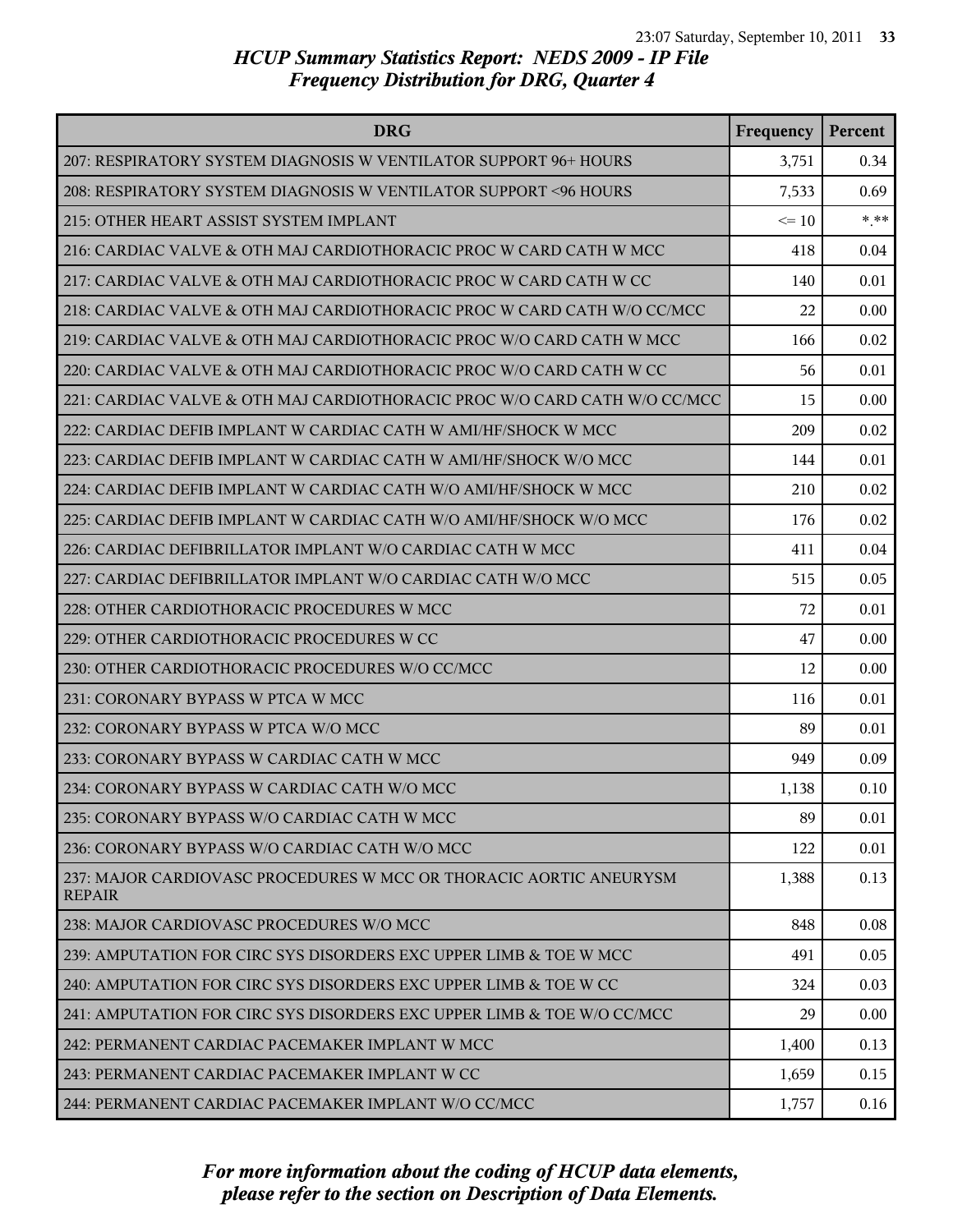| <b>DRG</b>                                                                | Frequency | Percent |
|---------------------------------------------------------------------------|-----------|---------|
| <b>245: AICD GENERATOR PROCEDURES</b>                                     | 123       | 0.01    |
| 246: PERC CARDIOVASC PROC W DRUG-ELUTING STENT W MCC OR 4+ VESSELS/STENTS | 2,223     | 0.20    |
| 247: PERC CARDIOVASC PROC W DRUG-ELUTING STENT W/O MCC                    | 7,750     | 0.71    |
| 248: PERC CARDIOVASC PROC W NON-DRUG-ELUTING STENT W MCC OR 4+ VES/STENTS | 1,075     | 0.10    |
| 249: PERC CARDIOVASC PROC W NON-DRUG-ELUTING STENT W/O MCC                | 2,895     | 0.27    |
| 250: PERC CARDIOVASC PROC W/O CORONARY ARTERY STENT W MCC                 | 567       | 0.05    |
| 251: PERC CARDIOVASC PROC W/O CORONARY ARTERY STENT W/O MCC               | 1,559     | 0.14    |
| 252: OTHER VASCULAR PROCEDURES W MCC                                      | 2,048     | 0.19    |
| 253: OTHER VASCULAR PROCEDURES W CC                                       | 1,303     | 0.12    |
| 254: OTHER VASCULAR PROCEDURES W/O CC/MCC                                 | 576       | 0.05    |
| 255: UPPER LIMB & TOE AMPUTATION FOR CIRC SYSTEM DISORDERS W MCC          | 120       | 0.01    |
| 256: UPPER LIMB & TOE AMPUTATION FOR CIRC SYSTEM DISORDERS W CC           | 184       | 0.02    |
| 257: UPPER LIMB & TOE AMPUTATION FOR CIRC SYSTEM DISORDERS W/O CC/MCC     | $\leq 10$ | $* * *$ |
| 258: CARDIAC PACEMAKER DEVICE REPLACEMENT W MCC                           | 58        | 0.01    |
| 259: CARDIAC PACEMAKER DEVICE REPLACEMENT W/O MCC                         | 150       | 0.01    |
| 260: CARDIAC PACEMAKER REVISION EXCEPT DEVICE REPLACEMENT W MCC           | 89        | 0.01    |
| 261: CARDIAC PACEMAKER REVISION EXCEPT DEVICE REPLACEMENT W CC            | 127       | 0.01    |
| 262: CARDIAC PACEMAKER REVISION EXCEPT DEVICE REPLACEMENT W/O CC/MCC      | 67        | 0.01    |
| 263: VEIN LIGATION & STRIPPING                                            | 21        | 0.00    |
| 264: OTHER CIRCULATORY SYSTEM O.R. PROCEDURES                             | 1,126     | 0.10    |
| <b>265: AICD LEAD PROCEDURES</b>                                          | 34        | 0.00    |
| 280: ACUTE MYOCARDIAL INFARCTION, DISCHARGED ALIVE W MCC                  | 6,226     | 0.57    |
| 281: ACUTE MYOCARDIAL INFARCTION, DISCHARGED ALIVE W CC                   | 3,420     | 0.31    |
| 282: ACUTE MYOCARDIAL INFARCTION, DISCHARGED ALIVE W/O CC/MCC             | 4,059     | 0.37    |
| 283: ACUTE MYOCARDIAL INFARCTION, EXPIRED W MCC                           | 1,047     | 0.10    |
| 284: ACUTE MYOCARDIAL INFARCTION, EXPIRED W CC                            | 141       | 0.01    |
| 285: ACUTE MYOCARDIAL INFARCTION, EXPIRED W/O CC/MCC                      | 96        | 0.01    |
| 286: CIRCULATORY DISORDERS EXCEPT AMI, W CARD CATH W MCC                  | 2,371     | 0.22    |
| 287: CIRCULATORY DISORDERS EXCEPT AMI, W CARD CATH W/O MCC                | 11,623    | 1.07    |
| 288: ACUTE & SUBACUTE ENDOCARDITIS W MCC                                  | 264       | 0.02    |
| 289: ACUTE & SUBACUTE ENDOCARDITIS W CC                                   | 93        | 0.01    |
| 290: ACUTE & SUBACUTE ENDOCARDITIS W/O CC/MCC                             | 28        | 0.00    |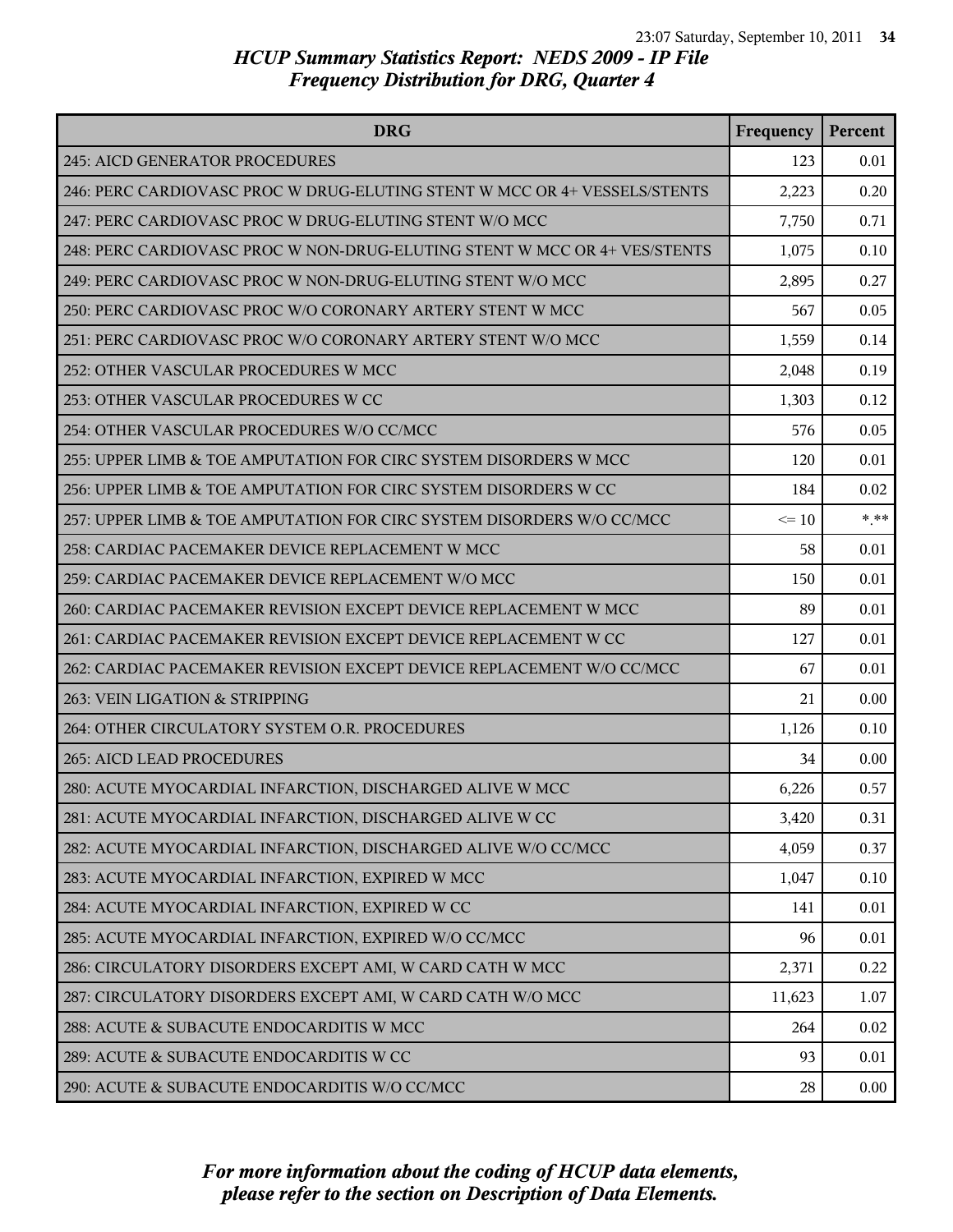| <b>DRG</b>                                                | Frequency | Percent |
|-----------------------------------------------------------|-----------|---------|
| 291: HEART FAILURE & SHOCK W MCC                          | 18,900    | 1.73    |
| 292: HEART FAILURE & SHOCK W CC                           | 14,646    | 1.34    |
| 293: HEART FAILURE & SHOCK W/O CC/MCC                     | 9,322     | 0.85    |
| 294: DEEP VEIN THROMBOPHLEBITIS W CC/MCC                  | 102       | 0.01    |
| 295: DEEP VEIN THROMBOPHLEBITIS W/O CC/MCC                | 45        | 0.00    |
| 296: CARDIAC ARREST, UNEXPLAINED W MCC                    | 205       | 0.02    |
| 297: CARDIAC ARREST, UNEXPLAINED W CC                     | 55        | 0.01    |
| 298: CARDIAC ARREST, UNEXPLAINED W/O CC/MCC               | 44        | 0.00    |
| 299: PERIPHERAL VASCULAR DISORDERS W MCC                  | 2,149     | 0.20    |
| 300: PERIPHERAL VASCULAR DISORDERS W CC                   | 3,186     | 0.29    |
| 301: PERIPHERAL VASCULAR DISORDERS W/O CC/MCC             | 2,425     | 0.22    |
| 302: ATHEROSCLEROSIS W MCC                                | 748       | 0.07    |
| 303: ATHEROSCLEROSIS W/O MCC                              | 4,595     | 0.42    |
| 304: HYPERTENSION W MCC                                   | 581       | 0.05    |
| 305: HYPERTENSION W/O MCC                                 | 4,868     | 0.45    |
| 306: CARDIAC CONGENITAL & VALVULAR DISORDERS W MCC        | 210       | 0.02    |
| 307: CARDIAC CONGENITAL & VALVULAR DISORDERS W/O MCC      | 463       | 0.04    |
| 308: CARDIAC ARRHYTHMIA & CONDUCTION DISORDERS W MCC      | 5,512     | 0.51    |
| 309: CARDIAC ARRHYTHMIA & CONDUCTION DISORDERS W CC       | 7,547     | 0.69    |
| 310: CARDIAC ARRHYTHMIA & CONDUCTION DISORDERS W/O CC/MCC | 12,891    | 1.18    |
| 311: ANGINA PECTORIS                                      | 2,035     | 0.19    |
| 312: SYNCOPE & COLLAPSE                                   | 17,131    | 1.57    |
| 313: CHEST PAIN                                           | 25,777    | 2.36    |
| 314: OTHER CIRCULATORY SYSTEM DIAGNOSES W MCC             | 5,040     | 0.46    |
| 315: OTHER CIRCULATORY SYSTEM DIAGNOSES W CC              | 2,210     | 0.20    |
| 316: OTHER CIRCULATORY SYSTEM DIAGNOSES W/O CC/MCC        | 1,274     | 0.12    |
| 326: STOMACH, ESOPHAGEAL & DUODENAL PROC W MCC            | 933       | 0.09    |
| 327: STOMACH, ESOPHAGEAL & DUODENAL PROC W CC             | 457       | 0.04    |
| 328: STOMACH, ESOPHAGEAL & DUODENAL PROC W/O CC/MCC       | 486       | 0.04    |
| 329: MAJOR SMALL & LARGE BOWEL PROCEDURES W MCC           | 3,687     | 0.34    |
| 330: MAJOR SMALL & LARGE BOWEL PROCEDURES W CC            | 2,642     | 0.24    |
| 331: MAJOR SMALL & LARGE BOWEL PROCEDURES W/O CC/MCC      | 799       | 0.07    |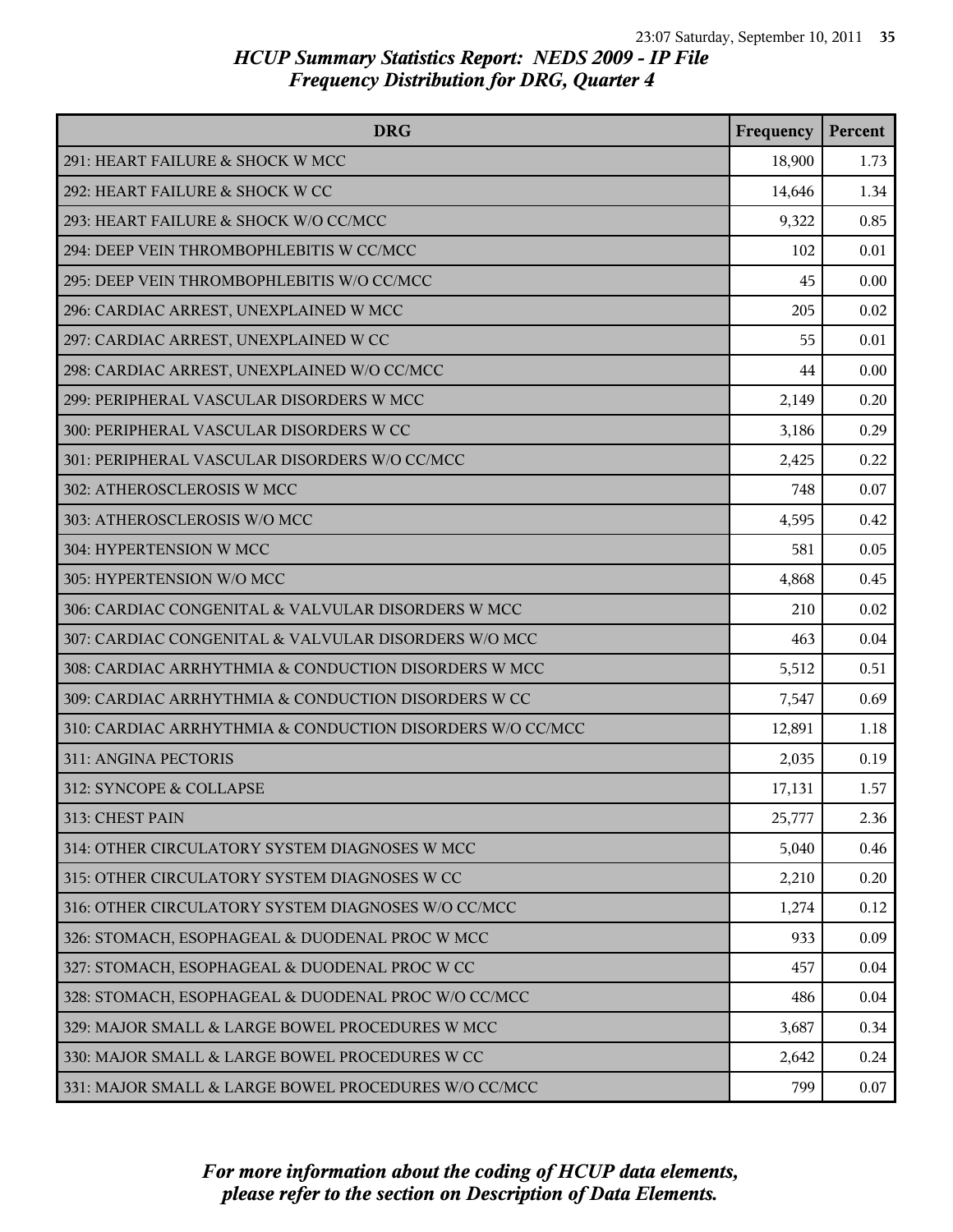| <b>DRG</b>                                                          | Frequency | Percent |
|---------------------------------------------------------------------|-----------|---------|
| 332: RECTAL RESECTION W MCC                                         | 45        | 0.00    |
| 333: RECTAL RESECTION W CC                                          | 66        | 0.01    |
| 334: RECTAL RESECTION W/O CC/MCC                                    | 14        | 0.00    |
| 335: PERITONEAL ADHESIOLYSIS W MCC                                  | 657       | 0.06    |
| 336: PERITONEAL ADHESIOLYSIS W CC                                   | 1,053     | 0.10    |
| 337: PERITONEAL ADHESIOLYSIS W/O CC/MCC                             | 847       | 0.08    |
| 338: APPENDECTOMY W COMPLICATED PRINCIPAL DIAG W MCC                | 288       | 0.03    |
| 339: APPENDECTOMY W COMPLICATED PRINCIPAL DIAG W CC                 | 803       | 0.07    |
| 340: APPENDECTOMY W COMPLICATED PRINCIPAL DIAG W/O CC/MCC           | 1,999     | 0.18    |
| 341: APPENDECTOMY W/O COMPLICATED PRINCIPAL DIAG W MCC              | 229       | 0.02    |
| 342: APPENDECTOMY W/O COMPLICATED PRINCIPAL DIAG W CC               | 984       | 0.09    |
| 343: APPENDECTOMY W/O COMPLICATED PRINCIPAL DIAG W/O CC/MCC         | 8,481     | 0.78    |
| 344: MINOR SMALL & LARGE BOWEL PROCEDURES W MCC                     | 43        | 0.00    |
| 345: MINOR SMALL & LARGE BOWEL PROCEDURES W CC                      | 66        | 0.01    |
| 346: MINOR SMALL & LARGE BOWEL PROCEDURES W/O CC/MCC                | 57        | 0.01    |
| 347: ANAL & STOMAL PROCEDURES W MCC                                 | 160       | 0.01    |
| 348: ANAL & STOMAL PROCEDURES W CC                                  | 460       | 0.04    |
| 349: ANAL & STOMAL PROCEDURES W/O CC/MCC                            | 700       | 0.06    |
| 350: INGUINAL & FEMORAL HERNIA PROCEDURES W MCC                     | 144       | 0.01    |
| 351: INGUINAL & FEMORAL HERNIA PROCEDURES W CC                      | 266       | 0.02    |
| 352: INGUINAL & FEMORAL HERNIA PROCEDURES W/O CC/MCC                | 571       | 0.05    |
| 353: HERNIA PROCEDURES EXCEPT INGUINAL & FEMORAL W MCC              | 217       | 0.02    |
| 354: HERNIA PROCEDURES EXCEPT INGUINAL & FEMORAL W CC               | 454       | 0.04    |
| 355: HERNIA PROCEDURES EXCEPT INGUINAL & FEMORAL W/O CC/MCC         | 610       | 0.06    |
| 356: OTHER DIGESTIVE SYSTEM O.R. PROCEDURES W MCC                   | 672       | 0.06    |
| 357: OTHER DIGESTIVE SYSTEM O.R. PROCEDURES W CC                    | 571       | 0.05    |
| 358: OTHER DIGESTIVE SYSTEM O.R. PROCEDURES W/O CC/MCC              | 310       | 0.03    |
| 368: MAJOR ESOPHAGEAL DISORDERS W MCC                               | 442       | 0.04    |
| 369: MAJOR ESOPHAGEAL DISORDERS W CC                                | 599       | 0.05    |
| 370: MAJOR ESOPHAGEAL DISORDERS W/O CC/MCC                          | 309       | 0.03    |
| 371: MAJOR GASTROINTESTINAL DISORDERS & PERITONEAL INFECTIONS W MCC | 2,520     | 0.23    |
| 372: MAJOR GASTROINTESTINAL DISORDERS & PERITONEAL INFECTIONS W CC  | 2,562     | 0.23    |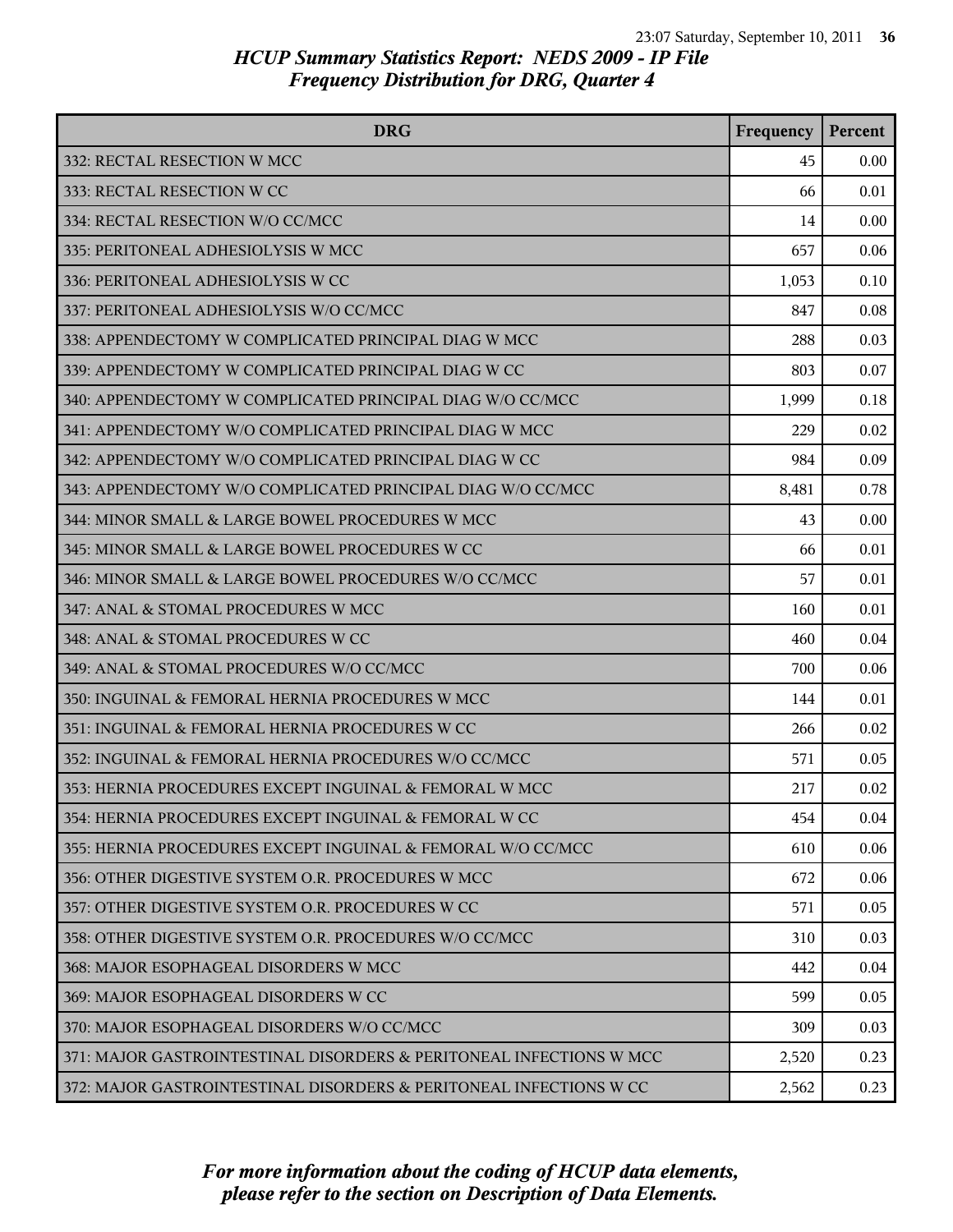| <b>DRG</b>                                                               | Frequency | Percent |
|--------------------------------------------------------------------------|-----------|---------|
| 373: MAJOR GASTROINTESTINAL DISORDERS & PERITONEAL INFECTIONS W/O CC/MCC | 1,626     | 0.15    |
| 374: DIGESTIVE MALIGNANCY W MCC                                          | 836       | 0.08    |
| 375: DIGESTIVE MALIGNANCY W CC                                           | 1,370     | 0.13    |
| 376: DIGESTIVE MALIGNANCY W/O CC/MCC                                     | 205       | 0.02    |
| 377: G.I. HEMORRHAGE W MCC                                               | 5,749     | 0.53    |
| 378: G.I. HEMORRHAGE W CC                                                | 10,616    | 0.97    |
| 379: G.I. HEMORRHAGE W/O CC/MCC                                          | 5,697     | 0.52    |
| 380: COMPLICATED PEPTIC ULCER W MCC                                      | 349       | 0.03    |
| 381: COMPLICATED PEPTIC ULCER W CC                                       | 500       | 0.05    |
| 382: COMPLICATED PEPTIC ULCER W/O CC/MCC                                 | 299       | 0.03    |
| 383: UNCOMPLICATED PEPTIC ULCER W MCC                                    | 183       | 0.02    |
| 384: UNCOMPLICATED PEPTIC ULCER W/O MCC                                  | 938       | 0.09    |
| 385: INFLAMMATORY BOWEL DISEASE W MCC                                    | 410       | 0.04    |
| 386: INFLAMMATORY BOWEL DISEASE W CC                                     | 1,544     | 0.14    |
| 387: INFLAMMATORY BOWEL DISEASE W/O CC/MCC                               | 1,301     | 0.12    |
| 388: G.I. OBSTRUCTION W MCC                                              | 2,169     | 0.20    |
| 389: G.I. OBSTRUCTION W CC                                               | 4,612     | 0.42    |
| 390: G.I. OBSTRUCTION W/O CC/MCC                                         | 5,519     | 0.51    |
| 391: ESOPHAGITIS, GASTROENT & MISC DIGEST DISORDERS W MCC                | 6,382     | 0.59    |
| 392: ESOPHAGITIS, GASTROENT & MISC DIGEST DISORDERS W/O MCC              | 35,684    | 3.27    |
| 393: OTHER DIGESTIVE SYSTEM DIAGNOSES W MCC                              | 2,451     | 0.22    |
| 394: OTHER DIGESTIVE SYSTEM DIAGNOSES W CC                               | 4,657     | 0.43    |
| 395: OTHER DIGESTIVE SYSTEM DIAGNOSES W/O CC/MCC                         | 3,002     | 0.28    |
| 405: PANCREAS, LIVER & SHUNT PROCEDURES W MCC                            | 248       | 0.02    |
| 406: PANCREAS, LIVER & SHUNT PROCEDURES W CC                             | 112       | 0.01    |
| 407: PANCREAS, LIVER & SHUNT PROCEDURES W/O CC/MCC                       | 34        | 0.00    |
| 408: BILIARY TRACT PROC EXCEPT ONLY CHOLECYST W OR W/O C.D.E. W MCC      | 96        | 0.01    |
| 409: BILIARY TRACT PROC EXCEPT ONLY CHOLECYST W OR W/O C.D.E. W CC       | 78        | 0.01    |
| 410: BILIARY TRACT PROC EXCEPT ONLY CHOLECYST W OR W/O C.D.E. W/O CC/MCC | 45        | 0.00    |
| 411: CHOLECYSTECTOMY W C.D.E. W MCC                                      | 55        | 0.01    |
| 412: CHOLECYSTECTOMY W C.D.E. W CC                                       | 67        | 0.01    |
| 413: CHOLECYSTECTOMY W C.D.E. W/O CC/MCC                                 | 76        | 0.01    |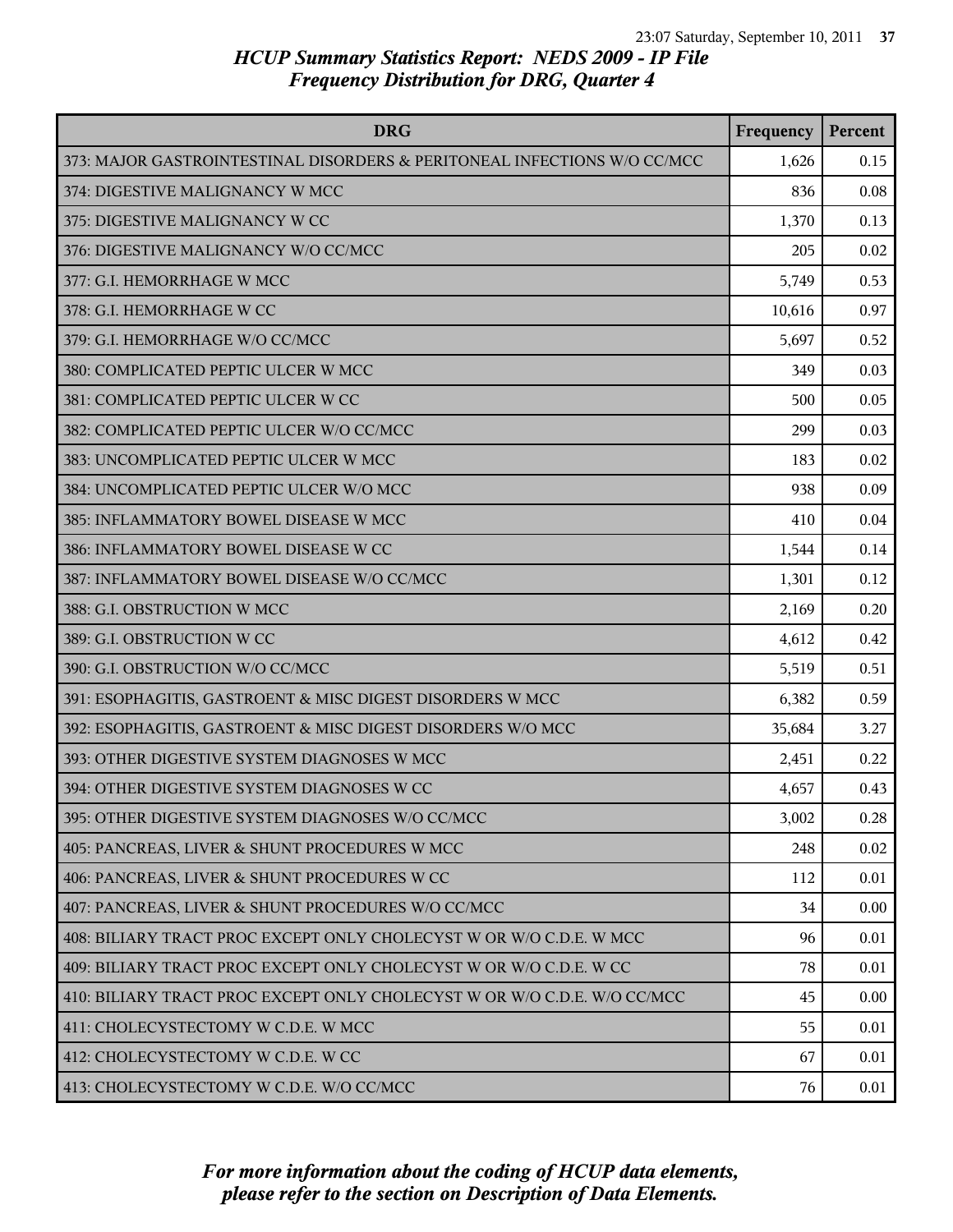| <b>DRG</b>                                                         | Frequency | Percent |
|--------------------------------------------------------------------|-----------|---------|
| 414: CHOLECYSTECTOMY EXCEPT BY LAPAROSCOPE W/O C.D.E. W MCC        | 358       | 0.03    |
| 415: CHOLECYSTECTOMY EXCEPT BY LAPAROSCOPE W/O C.D.E. W CC         | 427       | 0.04    |
| 416: CHOLECYSTECTOMY EXCEPT BY LAPAROSCOPE W/O C.D.E. W/O CC/MCC   | 431       | 0.04    |
| 417: LAPAROSCOPIC CHOLECYSTECTOMY W/O C.D.E. W MCC                 | 2,389     | 0.22    |
| 418: LAPAROSCOPIC CHOLECYSTECTOMY W/O C.D.E. W CC                  | 3,570     | 0.33    |
| 419: LAPAROSCOPIC CHOLECYSTECTOMY W/O C.D.E. W/O CC/MCC            | 7,767     | 0.71    |
| 420: HEPATOBILIARY DIAGNOSTIC PROCEDURES W MCC                     | 59        | 0.01    |
| 421: HEPATOBILIARY DIAGNOSTIC PROCEDURES W CC                      | 38        | 0.00    |
| 422: HEPATOBILIARY DIAGNOSTIC PROCEDURES W/O CC/MCC                | 15        | 0.00    |
| 423: OTHER HEPATOBILIARY OR PANCREAS O.R. PROCEDURES W MCC         | 133       | 0.01    |
| 424: OTHER HEPATOBILIARY OR PANCREAS O.R. PROCEDURES W CC          | 49        | 0.00    |
| 425: OTHER HEPATOBILIARY OR PANCREAS O.R. PROCEDURES W/O CC/MCC    | $\leq 10$ | $***$   |
| 432: CIRRHOSIS & ALCOHOLIC HEPATITIS W MCC                         | 2,142     | 0.20    |
| 433: CIRRHOSIS & ALCOHOLIC HEPATITIS W CC                          | 1,306     | 0.12    |
| 434: CIRRHOSIS & ALCOHOLIC HEPATITIS W/O CC/MCC                    | 94        | 0.01    |
| 435: MALIGNANCY OF HEPATOBILIARY SYSTEM OR PANCREAS W MCC          | 1,104     | 0.10    |
| 436: MALIGNANCY OF HEPATOBILIARY SYSTEM OR PANCREAS W CC           | 943       | 0.09    |
| 437: MALIGNANCY OF HEPATOBILIARY SYSTEM OR PANCREAS W/O CC/MCC     | 192       | 0.02    |
| 438: DISORDERS OF PANCREAS EXCEPT MALIGNANCY W MCC                 | 2,588     | 0.24    |
| 439: DISORDERS OF PANCREAS EXCEPT MALIGNANCY W CC                  | 4,689     | 0.43    |
| 440: DISORDERS OF PANCREAS EXCEPT MALIGNANCY W/O CC/MCC            | 5,597     | 0.51    |
| 441: DISORDERS OF LIVER EXCEPT MALIG, CIRR, ALC HEPA W MCC         | 2,438     | 0.22    |
| 442: DISORDERS OF LIVER EXCEPT MALIG, CIRR, ALC HEPA W CC          | 2,106     | 0.19    |
| 443: DISORDERS OF LIVER EXCEPT MALIG, CIRR, ALC HEPA W/O CC/MCC    | 863       | 0.08    |
| 444: DISORDERS OF THE BILIARY TRACT W MCC                          | 1,446     | 0.13    |
| 445: DISORDERS OF THE BILIARY TRACT W CC                           | 1,688     | 0.15    |
| 446: DISORDERS OF THE BILIARY TRACT W/O CC/MCC                     | 2,238     | 0.21    |
| 453: COMBINED ANTERIOR/POSTERIOR SPINAL FUSION W MCC               | 31        | 0.00    |
| 454: COMBINED ANTERIOR/POSTERIOR SPINAL FUSION W CC                | 28        | 0.00    |
| 455: COMBINED ANTERIOR/POSTERIOR SPINAL FUSION W/O CC/MCC          | 22        | 0.00    |
| 456: SPINAL FUS EXC CERV W SPINAL CURV/MALIG/INFEC OR 9+ FUS W MCC | 46        | 0.00    |
| 457: SPINAL FUS EXC CERV W SPINAL CURV/MALIG/INFEC OR 9+ FUS W CC  | 46        | 0.00    |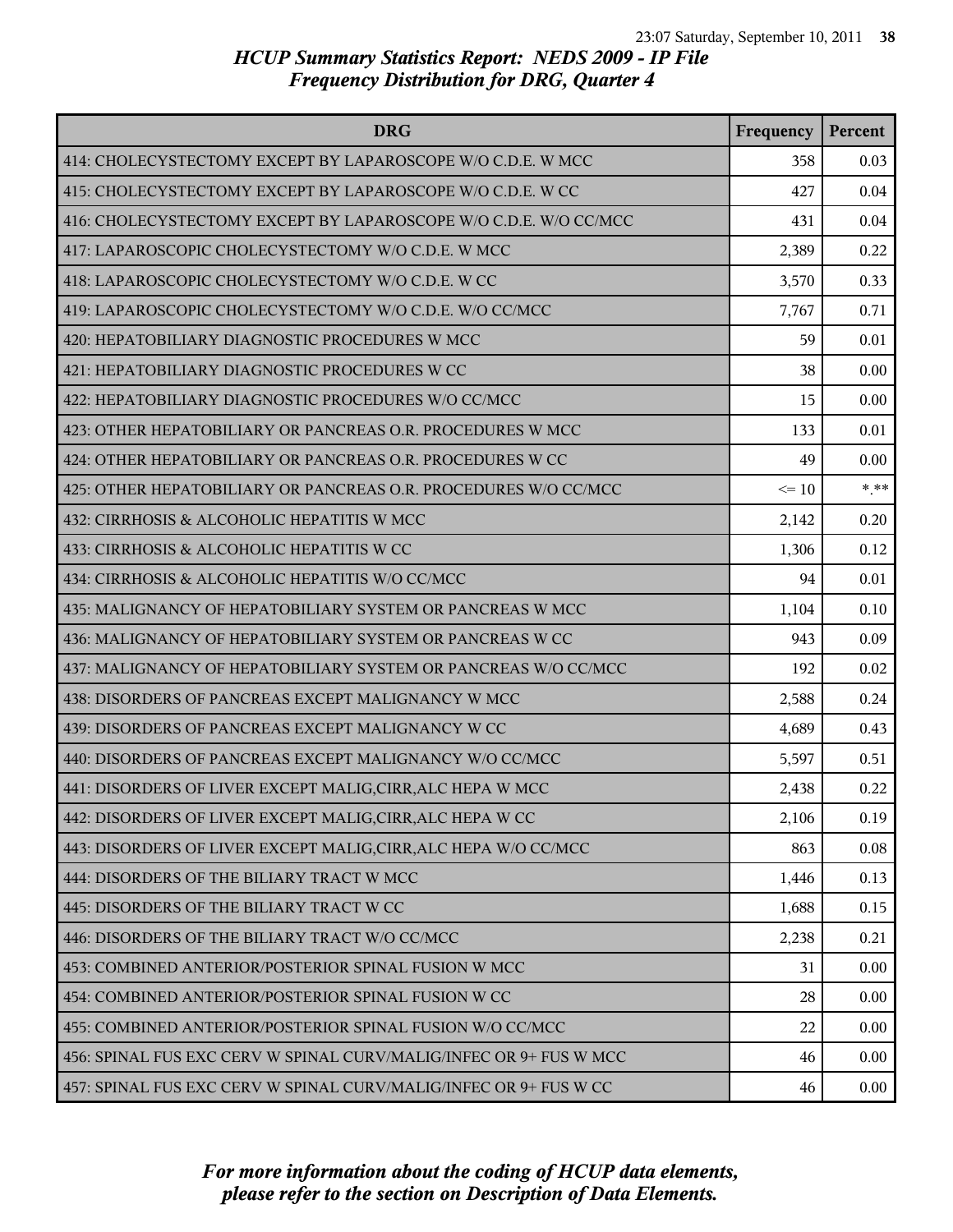| <b>DRG</b>                                                                | Frequency | Percent |
|---------------------------------------------------------------------------|-----------|---------|
| 458: SPINAL FUS EXC CERV W SPINAL CURV/MALIG/INFEC OR 9+ FUS W/O CC/MCC   | $\leq 10$ | $*.**$  |
| 459: SPINAL FUSION EXCEPT CERVICAL W MCC                                  | 80        | 0.01    |
| 460: SPINAL FUSION EXCEPT CERVICAL W/O MCC                                | 378       | 0.03    |
| 461: BILATERAL OR MULTIPLE MAJOR JOINT PROCS OF LOWER EXTREMITY W MCC     | 15        | 0.00    |
| 462: BILATERAL OR MULTIPLE MAJOR JOINT PROCS OF LOWER EXTREMITY W/O MCC   | 40        | 0.00    |
| 463: WND DEBRID & SKN GRFT EXC HAND, FOR MUSCULO-CONN TISS DIS W MCC      | 329       | 0.03    |
| 464: WND DEBRID & SKN GRFT EXC HAND, FOR MUSCULO-CONN TISS DIS W CC       | 494       | 0.05    |
| 465: WND DEBRID & SKN GRFT EXC HAND, FOR MUSCULO-CONN TISS DIS W/O CC/MCC | 165       | 0.02    |
| 466: REVISION OF HIP OR KNEE REPLACEMENT W MCC                            | 108       | 0.01    |
| 467: REVISION OF HIP OR KNEE REPLACEMENT W CC                             | 214       | 0.02    |
| 468: REVISION OF HIP OR KNEE REPLACEMENT W/O CC/MCC                       | 73        | 0.01    |
| 469: MAJOR JOINT REPLACEMENT OR REATTACHMENT OF LOWER EXTREMITY W MCC     | 1,291     | 0.12    |
| 470: MAJOR JOINT REPLACEMENT OR REATTACHMENT OF LOWER EXTREMITY W/O MCC   | 3,999     | 0.37    |
| 471: CERVICAL SPINAL FUSION W MCC                                         | 109       | 0.01    |
| 472: CERVICAL SPINAL FUSION W CC                                          | 160       | 0.01    |
| 473: CERVICAL SPINAL FUSION W/O CC/MCC                                    | 208       | 0.02    |
| 474: AMPUTATION FOR MUSCULOSKELETAL SYS & CONN TISSUE DIS W MCC           | 133       | 0.01    |
| 475: AMPUTATION FOR MUSCULOSKELETAL SYS & CONN TISSUE DIS W CC            | 95        | 0.01    |
| 476: AMPUTATION FOR MUSCULOSKELETAL SYS & CONN TISSUE DIS W/O CC/MCC      | 17        | 0.00    |
| 477: BIOPSIES OF MUSCULOSKELETAL SYSTEM & CONNECTIVE TISSUE W MCC         | 205       | 0.02    |
| 478: BIOPSIES OF MUSCULOSKELETAL SYSTEM & CONNECTIVE TISSUE W CC          | 417       | 0.04    |
| 479: BIOPSIES OF MUSCULOSKELETAL SYSTEM & CONNECTIVE TISSUE W/O CC/MCC    | 215       | 0.02    |
| 480: HIP & FEMUR PROCEDURES EXCEPT MAJOR JOINT W MCC                      | 2,329     | 0.21    |
| 481: HIP & FEMUR PROCEDURES EXCEPT MAJOR JOINT W CC                       | 5,574     | 0.51    |
| 482: HIP & FEMUR PROCEDURES EXCEPT MAJOR JOINT W/O CC/MCC                 | 3,141     | 0.29    |
| 483: MAJOR JOINT & LIMB REATTACHMENT PROC OF UPPER EXTREMITY W CC/MCC     | 153       | 0.01    |
| 484: MAJOR JOINT & LIMB REATTACHMENT PROC OF UPPER EXTREMITY W/O CC/MCC   | 109       | 0.01    |
| 485: KNEE PROCEDURES W PDX OF INFECTION W MCC                             | 76        | 0.01    |
| 486: KNEE PROCEDURES W PDX OF INFECTION W CC                              | 125       | 0.01    |
| 487: KNEE PROCEDURES W PDX OF INFECTION W/O CC/MCC                        | 90        | 0.01    |
| 488: KNEE PROCEDURES W/O PDX OF INFECTION W CC/MCC                        | 118       | 0.01    |
| 489: KNEE PROCEDURES W/O PDX OF INFECTION W/O CC/MCC                      | 155       | 0.01    |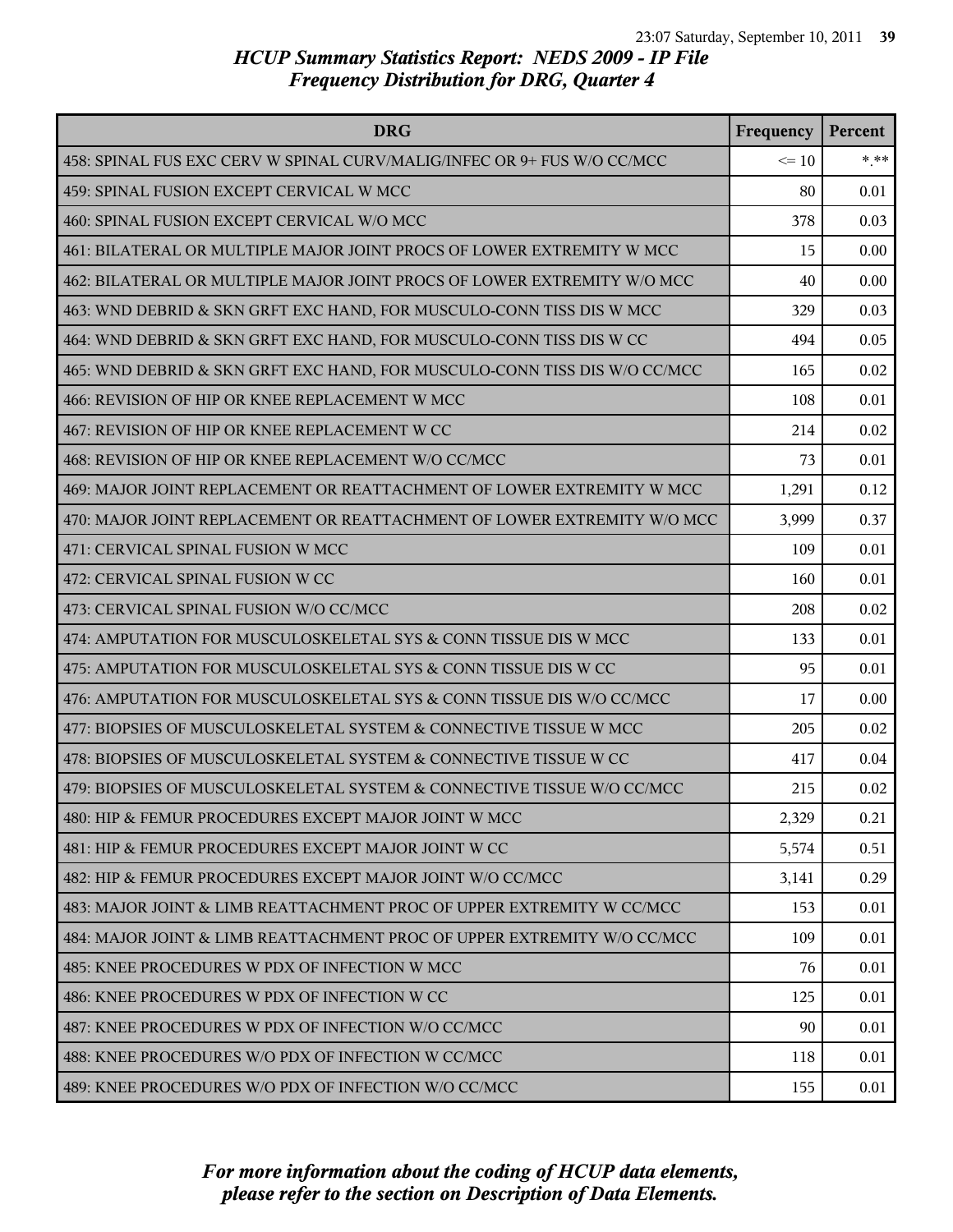| <b>DRG</b>                                                                | Frequency | Percent |
|---------------------------------------------------------------------------|-----------|---------|
| 490: BACK & NECK PROC EXC SPINAL FUSION W CC/MCC OR DISC DEVICE/NEUROSTIM | 325       | 0.03    |
| 491: BACK & NECK PROC EXC SPINAL FUSION W/O CC/MCC                        | 507       | 0.05    |
| 492: LOWER EXTREM & HUMER PROC EXCEPT HIP, FOOT, FEMUR W MCC              | 607       | 0.06    |
| 493: LOWER EXTREM & HUMER PROC EXCEPT HIP, FOOT, FEMUR W CC               | 1,753     | 0.16    |
| 494: LOWER EXTREM & HUMER PROC EXCEPT HIP, FOOT, FEMUR W/O CC/MCC         | 4,427     | 0.41    |
| 495: LOCAL EXCISION & REMOVAL INT FIX DEVICES EXC HIP & FEMUR W MCC       | 91        | 0.01    |
| 496: LOCAL EXCISION & REMOVAL INT FIX DEVICES EXC HIP & FEMUR W CC        | 228       | 0.02    |
| 497: LOCAL EXCISION & REMOVAL INT FIX DEVICES EXC HIP & FEMUR W/O CC/MCC  | 128       | 0.01    |
| 498: LOCAL EXCISION & REMOVAL INT FIX DEVICES OF HIP & FEMUR W CC/MCC     | 49        | 0.00    |
| 499: LOCAL EXCISION & REMOVAL INT FIX DEVICES OF HIP & FEMUR W/O CC/MCC   | 12        | 0.00    |
| 500: SOFT TISSUE PROCEDURES W MCC                                         | 172       | 0.02    |
| 501: SOFT TISSUE PROCEDURES W CC                                          | 442       | 0.04    |
| 502: SOFT TISSUE PROCEDURES W/O CC/MCC                                    | 380       | 0.03    |
| 503: FOOT PROCEDURES W MCC                                                | 51        | 0.00    |
| 504: FOOT PROCEDURES W CC                                                 | 172       | 0.02    |
| 505: FOOT PROCEDURES W/O CC/MCC                                           | 199       | 0.02    |
| 506: MAJOR THUMB OR JOINT PROCEDURES                                      | 88        | 0.01    |
| 507: MAJOR SHOULDER OR ELBOW JOINT PROCEDURES W CC/MCC                    | 38        | 0.00    |
| 508: MAJOR SHOULDER OR ELBOW JOINT PROCEDURES W/O CC/MCC                  | 31        | 0.00    |
| 509: ARTHROSCOPY                                                          | 13        | 0.00    |
| 510: SHOULDER, ELBOW OR FOREARM PROC, EXC MAJOR JOINT PROC W MCC          | 102       | 0.01    |
| 511: SHOULDER, ELBOW OR FOREARM PROC, EXC MAJOR JOINT PROC W CC           | 325       | 0.03    |
| 512: SHOULDER, ELBOW OR FOREARM PROC, EXC MAJOR JOINT PROC W/O CC/MCC     | 1,008     | 0.09    |
| 513: HAND OR WRIST PROC, EXCEPT MAJOR THUMB OR JOINT PROC W CC/MCC        | 245       | 0.02    |
| 514: HAND OR WRIST PROC, EXCEPT MAJOR THUMB OR JOINT PROC W/O CC/MCC      | 355       | 0.03    |
| 515: OTHER MUSCULOSKELET SYS & CONN TISS O.R. PROC W MCC                  | 316       | 0.03    |
| 516: OTHER MUSCULOSKELET SYS & CONN TISS O.R. PROC W CC                   | 620       | 0.06    |
| 517: OTHER MUSCULOSKELET SYS & CONN TISS O.R. PROC W/O CC/MCC             | 425       | 0.04    |
| 533: FRACTURES OF FEMUR W MCC                                             | 96        | 0.01    |
| 534: FRACTURES OF FEMUR W/O MCC                                           | 420       | 0.04    |
| 535: FRACTURES OF HIP & PELVIS W MCC                                      | 694       | 0.06    |
| 536: FRACTURES OF HIP & PELVIS W/O MCC                                    | 2,544     | 0.23    |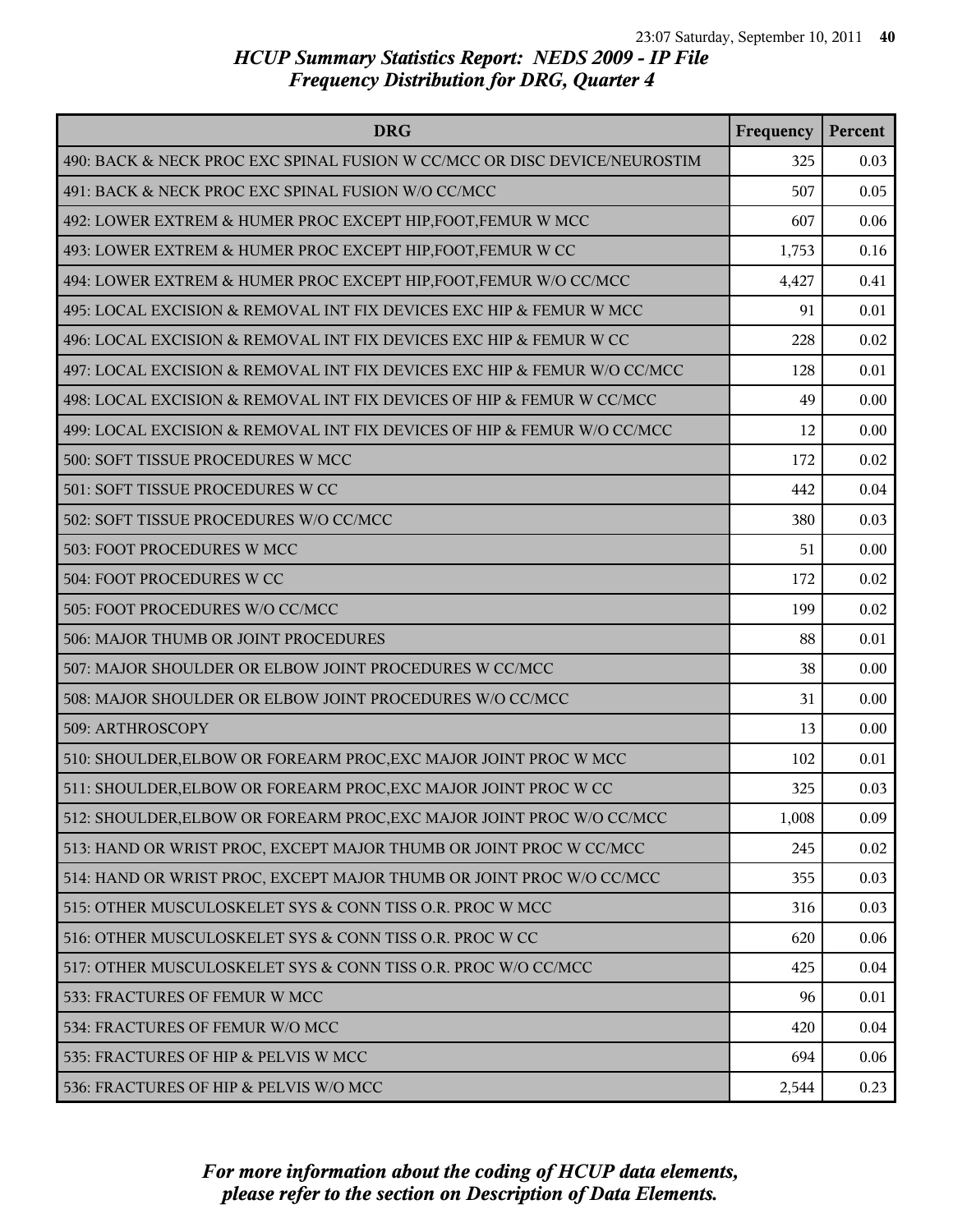| <b>DRG</b>                                                               | Frequency | Percent |
|--------------------------------------------------------------------------|-----------|---------|
| 537: SPRAINS, STRAINS, & DISLOCATIONS OF HIP, PELVIS & THIGH W CC/MCC    | 82        | 0.01    |
| 538: SPRAINS, STRAINS, & DISLOCATIONS OF HIP, PELVIS & THIGH W/O CC/MCC  | 91        | 0.01    |
| 539: OSTEOMYELITIS W MCC                                                 | 275       | 0.03    |
| 540: OSTEOMYELITIS W CC                                                  | 400       | 0.04    |
| 541: OSTEOMYELITIS W/O CC/MCC                                            | 148       | 0.01    |
| 542: PATHOLOGICAL FRACTURES & MUSCULOSKELET & CONN TISS MALIG W MCC      | 559       | 0.05    |
| 543: PATHOLOGICAL FRACTURES & MUSCULOSKELET & CONN TISS MALIG W CC       | 1,134     | 0.10    |
| 544: PATHOLOGICAL FRACTURES & MUSCULOSKELET & CONN TISS MALIG W/O CC/MCC | 403       | 0.04    |
| 545: CONNECTIVE TISSUE DISORDERS W MCC                                   | 466       | 0.04    |
| 546: CONNECTIVE TISSUE DISORDERS W CC                                    | 581       | 0.05    |
| 547: CONNECTIVE TISSUE DISORDERS W/O CC/MCC                              | 540       | 0.05    |
| 548: SEPTIC ARTHRITIS W MCC                                              | 81        | 0.01    |
| 549: SEPTIC ARTHRITIS W CC                                               | 105       | 0.01    |
| 550: SEPTIC ARTHRITIS W/O CC/MCC                                         | 95        | 0.01    |
| 551: MEDICAL BACK PROBLEMS W MCC                                         | 1,290     | 0.12    |
| 552: MEDICAL BACK PROBLEMS W/O MCC                                       | 8,015     | 0.73    |
| 553: BONE DISEASES & ARTHROPATHIES W MCC                                 | 390       | 0.04    |
| 554: BONE DISEASES & ARTHROPATHIES W/O MCC                               | 1,321     | 0.12    |
| 555: SIGNS & SYMPTOMS OF MUSCULOSKELETAL SYSTEM & CONN TISSUE W MCC      | 301       | 0.03    |
| 556: SIGNS & SYMPTOMS OF MUSCULOSKELETAL SYSTEM & CONN TISSUE W/O MCC    | 2,006     | 0.18    |
| 557: TENDONITIS, MYOSITIS & BURSITIS W MCC                               | 671       | 0.06    |
| 558: TENDONITIS, MYOSITIS & BURSITIS W/O MCC                             | 1,841     | 0.17    |
| 559: AFTERCARE, MUSCULOSKELETAL SYSTEM & CONNECTIVE TISSUE W MCC         | 145       | 0.01    |
| 560: AFTERCARE, MUSCULOSKELETAL SYSTEM & CONNECTIVE TISSUE W CC          | 331       | 0.03    |
| 561: AFTERCARE, MUSCULOSKELETAL SYSTEM & CONNECTIVE TISSUE W/O CC/MCC    | 413       | 0.04    |
| 562: FX, SPRN, STRN & DISL EXCEPT FEMUR, HIP, PELVIS & THIGH W MCC       | 693       | 0.06    |
| 563: FX, SPRN, STRN & DISL EXCEPT FEMUR, HIP, PELVIS & THIGH W/O MCC     | 3,683     | 0.34    |
| 564: OTHER MUSCULOSKELETAL SYS & CONNECTIVE TISSUE DIAGNOSES W MCC       | 164       | 0.02    |
| 565: OTHER MUSCULOSKELETAL SYS & CONNECTIVE TISSUE DIAGNOSES W CC        | 327       | 0.03    |
| 566: OTHER MUSCULOSKELETAL SYS & CONNECTIVE TISSUE DIAGNOSES W/O CC/MCC  | 233       | 0.02    |
| 573: SKIN GRAFT &/OR DEBRID FOR SKN ULCER OR CELLULITIS W MCC            | 338       | 0.03    |
| 574: SKIN GRAFT &/OR DEBRID FOR SKN ULCER OR CELLULITIS W CC             | 610       | 0.06    |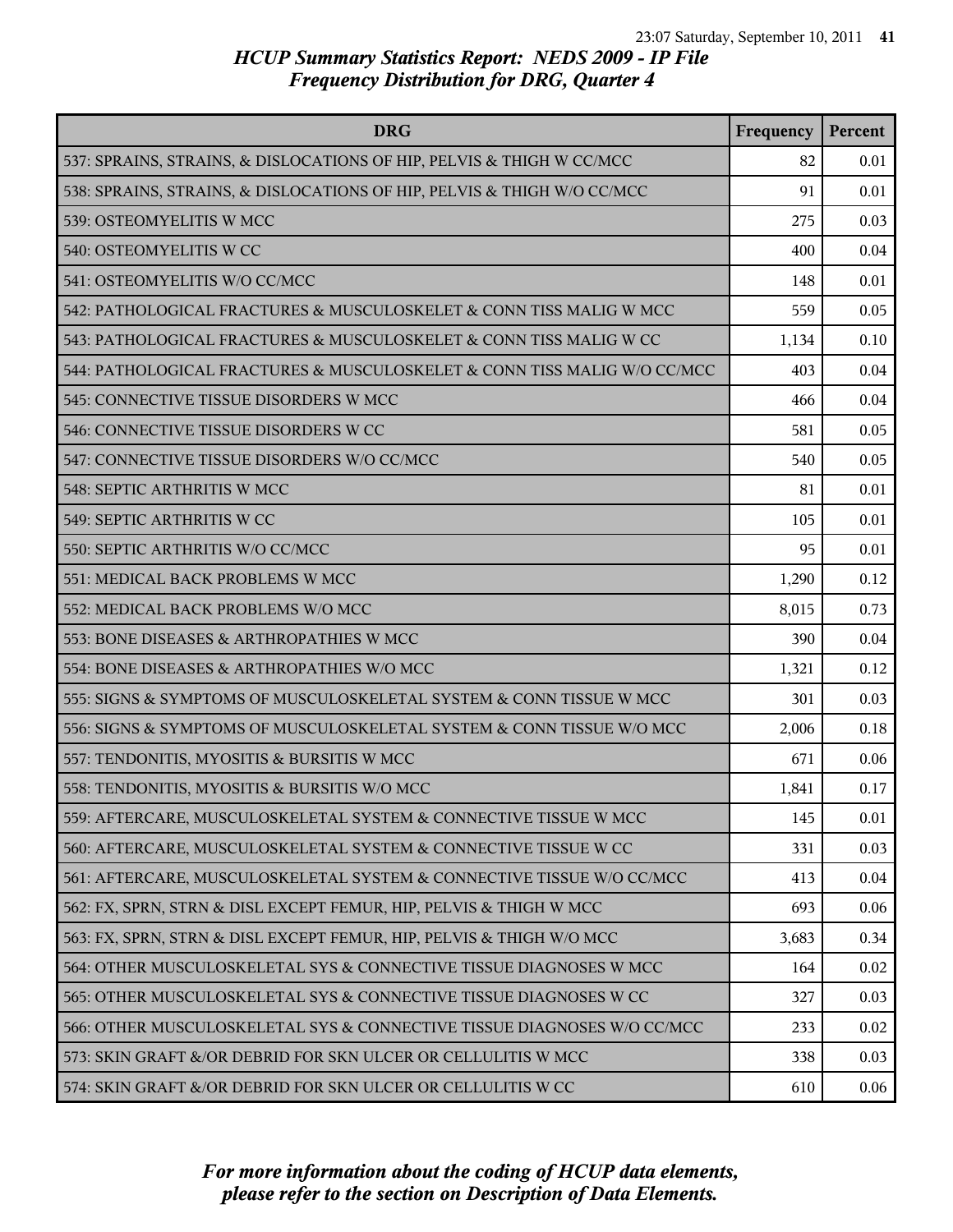| <b>DRG</b>                                                                 | Frequency | Percent |
|----------------------------------------------------------------------------|-----------|---------|
| 575: SKIN GRAFT &/OR DEBRID FOR SKN ULCER OR CELLULITIS W/O CC/MCC         | 471       | 0.04    |
| 576: SKIN GRAFT &/OR DEBRID EXC FOR SKIN ULCER OR CELLULITIS W MCC         | 43        | 0.00    |
| 577: SKIN GRAFT &/OR DEBRID EXC FOR SKIN ULCER OR CELLULITIS W CC          | 83        | 0.01    |
| 578: SKIN GRAFT &/OR DEBRID EXC FOR SKIN ULCER OR CELLULITIS W/O CC/MCC    | 87        | 0.01    |
| 579: OTHER SKIN, SUBCUT TISS & BREAST PROC W MCC                           | 356       | 0.03    |
| 580: OTHER SKIN, SUBCUT TISS & BREAST PROC W CC                            | 663       | 0.06    |
| 581: OTHER SKIN, SUBCUT TISS & BREAST PROC W/O CC/MCC                      | 727       | 0.07    |
| 582: MASTECTOMY FOR MALIGNANCY W CC/MCC                                    | 17        | 0.00    |
| 583: MASTECTOMY FOR MALIGNANCY W/O CC/MCC                                  | $\leq 10$ | $***$   |
| 584: BREAST BIOPSY, LOCAL EXCISION & OTHER BREAST PROCEDURES W CC/MCC      | 43        | 0.00    |
| 585: BREAST BIOPSY, LOCAL EXCISION & OTHER BREAST PROCEDURES W/O CC/MCC    | 59        | 0.01    |
| 592: SKIN ULCERS W MCC                                                     | 334       | 0.03    |
| 593: SKIN ULCERS W CC                                                      | 729       | 0.07    |
| 594: SKIN ULCERS W/O CC/MCC                                                | 112       | 0.01    |
| 595: MAJOR SKIN DISORDERS W MCC                                            | 139       | 0.01    |
| 596: MAJOR SKIN DISORDERS W/O MCC                                          | 529       | 0.05    |
| 597: MALIGNANT BREAST DISORDERS W MCC                                      | 70        | 0.01    |
| 598: MALIGNANT BREAST DISORDERS W CC                                       | 135       | 0.01    |
| 599: MALIGNANT BREAST DISORDERS W/O CC/MCC                                 | 23        | 0.00    |
| 600: NON-MALIGNANT BREAST DISORDERS W CC/MCC                               | 126       | 0.01    |
| 601: NON-MALIGNANT BREAST DISORDERS W/O CC/MCC                             | 306       | 0.03    |
| 602: CELLULITIS W MCC                                                      | 2,966     | 0.27    |
| 603: CELLULITIS W/O MCC                                                    | 18,440    | 1.69    |
| 604: TRAUMA TO THE SKIN, SUBCUT TISS & BREAST W MCC                        | 387       | 0.04    |
| 605: TRAUMA TO THE SKIN, SUBCUT TISS & BREAST W/O MCC                      | 2,869     | 0.26    |
| 606: MINOR SKIN DISORDERS W MCC                                            | 209       | 0.02    |
| 607: MINOR SKIN DISORDERS W/O MCC                                          | 1,030     | 0.09    |
| 614: ADRENAL & PITUITARY PROCEDURES W CC/MCC                               | 30        | 0.00    |
| 615: ADRENAL & PITUITARY PROCEDURES W/O CC/MCC                             | 17        | 0.00    |
| 616: AMPUTAT OF LOWER LIMB FOR ENDOCRINE, NUTRIT, & METABOL DIS W MCC      | 131       | 0.01    |
| 617: AMPUTAT OF LOWER LIMB FOR ENDOCRINE, NUTRIT, & METABOL DIS W CC       | 459       | 0.04    |
| 618: AMPUTAT OF LOWER LIMB FOR ENDOCRINE, NUTRIT, & METABOL DIS W/O CC/MCC | 12        | 0.00    |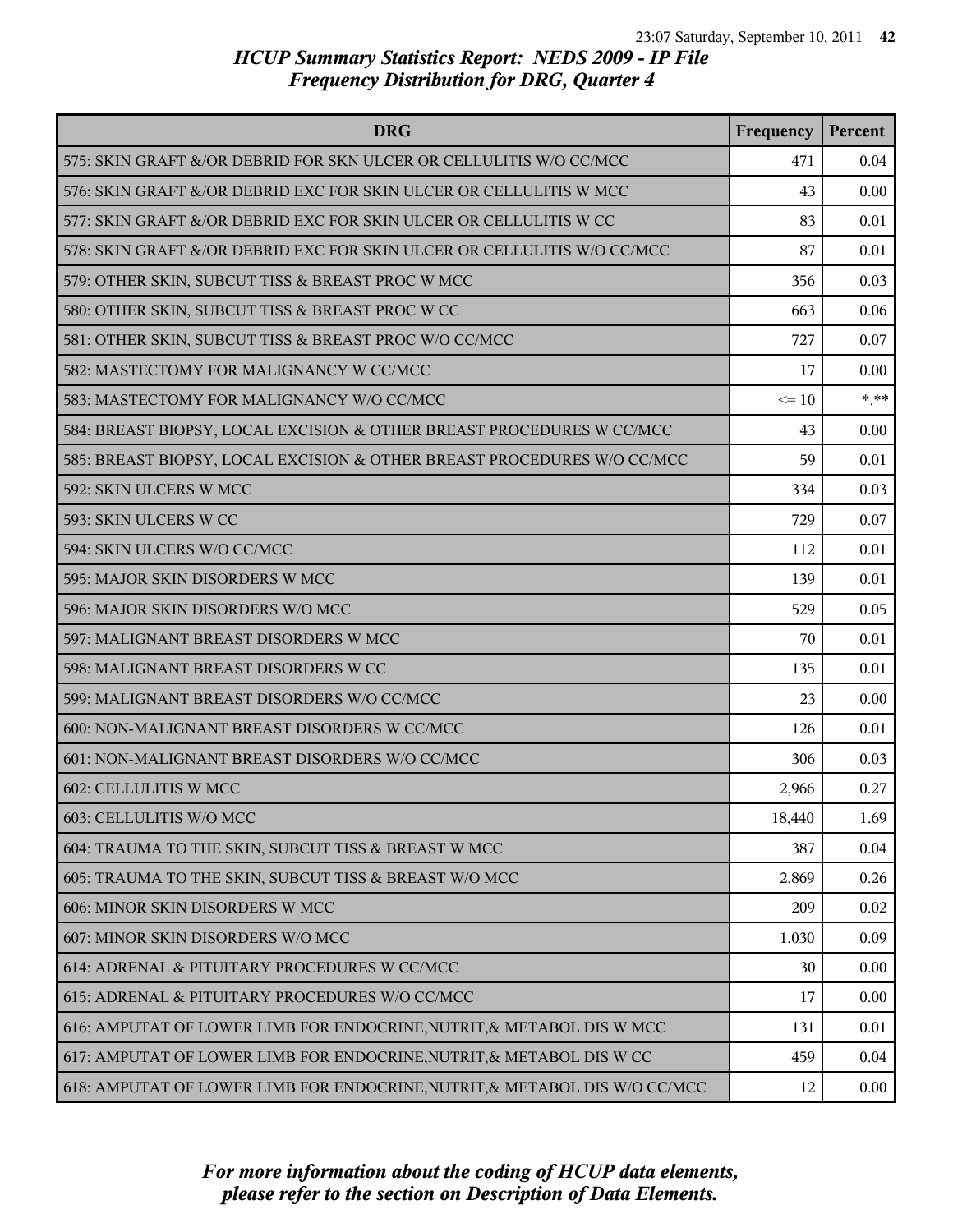| <b>DRG</b>                                                               | Frequency | Percent |
|--------------------------------------------------------------------------|-----------|---------|
| 619: O.R. PROCEDURES FOR OBESITY W MCC                                   | $\leq 10$ | $* * *$ |
| 620: O.R. PROCEDURES FOR OBESITY W CC                                    | $\leq 10$ | $***$   |
| 621: O.R. PROCEDURES FOR OBESITY W/O CC/MCC                              | 17        | 0.00    |
| 622: SKIN GRAFTS & WOUND DEBRID FOR ENDOC, NUTRIT & METAB DIS W MCC      | 110       | 0.01    |
| 623: SKIN GRAFTS & WOUND DEBRID FOR ENDOC, NUTRIT & METAB DIS W CC       | 257       | 0.02    |
| 624: SKIN GRAFTS & WOUND DEBRID FOR ENDOC, NUTRIT & METAB DIS W/O CC/MCC | 28        | 0.00    |
| 625: THYROID, PARATHYROID & THYROGLOSSAL PROCEDURES W MCC                | 23        | 0.00    |
| 626: THYROID, PARATHYROID & THYROGLOSSAL PROCEDURES W CC                 | 17        | 0.00    |
| 627: THYROID, PARATHYROID & THYROGLOSSAL PROCEDURES W/O CC/MCC           | 45        | 0.00    |
| 628: OTHER ENDOCRINE, NUTRIT & METAB O.R. PROC W MCC                     | 260       | 0.02    |
| 629: OTHER ENDOCRINE, NUTRIT & METAB O.R. PROC W CC                      | 329       | 0.03    |
| 630: OTHER ENDOCRINE, NUTRIT & METAB O.R. PROC W/O CC/MCC                | 23        | 0.00    |
| 637: DIABETES W MCC                                                      | 4,197     | 0.38    |
| 638: DIABETES W CC                                                       | 6,364     | 0.58    |
| 639: DIABETES W/O CC/MCC                                                 | 6,379     | 0.58    |
| 640: NUTRITIONAL & MISC METABOLIC DISORDERS W MCC                        | 6,630     | 0.61    |
| 641: NUTRITIONAL & MISC METABOLIC DISORDERS W/O MCC                      | 13,516    | 1.24    |
| 642: INBORN ERRORS OF METABOLISM                                         | 210       | 0.02    |
| 643: ENDOCRINE DISORDERS W MCC                                           | 617       | 0.06    |
| 644: ENDOCRINE DISORDERS W CC                                            | 1,038     | 0.10    |
| 645: ENDOCRINE DISORDERS W/O CC/MCC                                      | 755       | 0.07    |
| <b>652: KIDNEY TRANSPLANT</b>                                            | 17        | 0.00    |
| 653: MAJOR BLADDER PROCEDURES W MCC                                      | 31        | 0.00    |
| 654: MAJOR BLADDER PROCEDURES W CC                                       | 22        | 0.00    |
| 655: MAJOR BLADDER PROCEDURES W/O CC/MCC                                 | $\leq 10$ | $*$ **  |
| 656: KIDNEY & URETER PROCEDURES FOR NEOPLASM W MCC                       | 102       | 0.01    |
| 657: KIDNEY & URETER PROCEDURES FOR NEOPLASM W CC                        | 43        | 0.00    |
| 658: KIDNEY & URETER PROCEDURES FOR NEOPLASM W/O CC/MCC                  | 19        | 0.00    |
| 659: KIDNEY & URETER PROCEDURES FOR NON-NEOPLASM W MCC                   | 305       | 0.03    |
| 660: KIDNEY & URETER PROCEDURES FOR NON-NEOPLASM W CC                    | 340       | 0.03    |
| 661: KIDNEY & URETER PROCEDURES FOR NON-NEOPLASM W/O CC/MCC              | 78        | 0.01    |
| 662: MINOR BLADDER PROCEDURES W MCC                                      | 56        | 0.01    |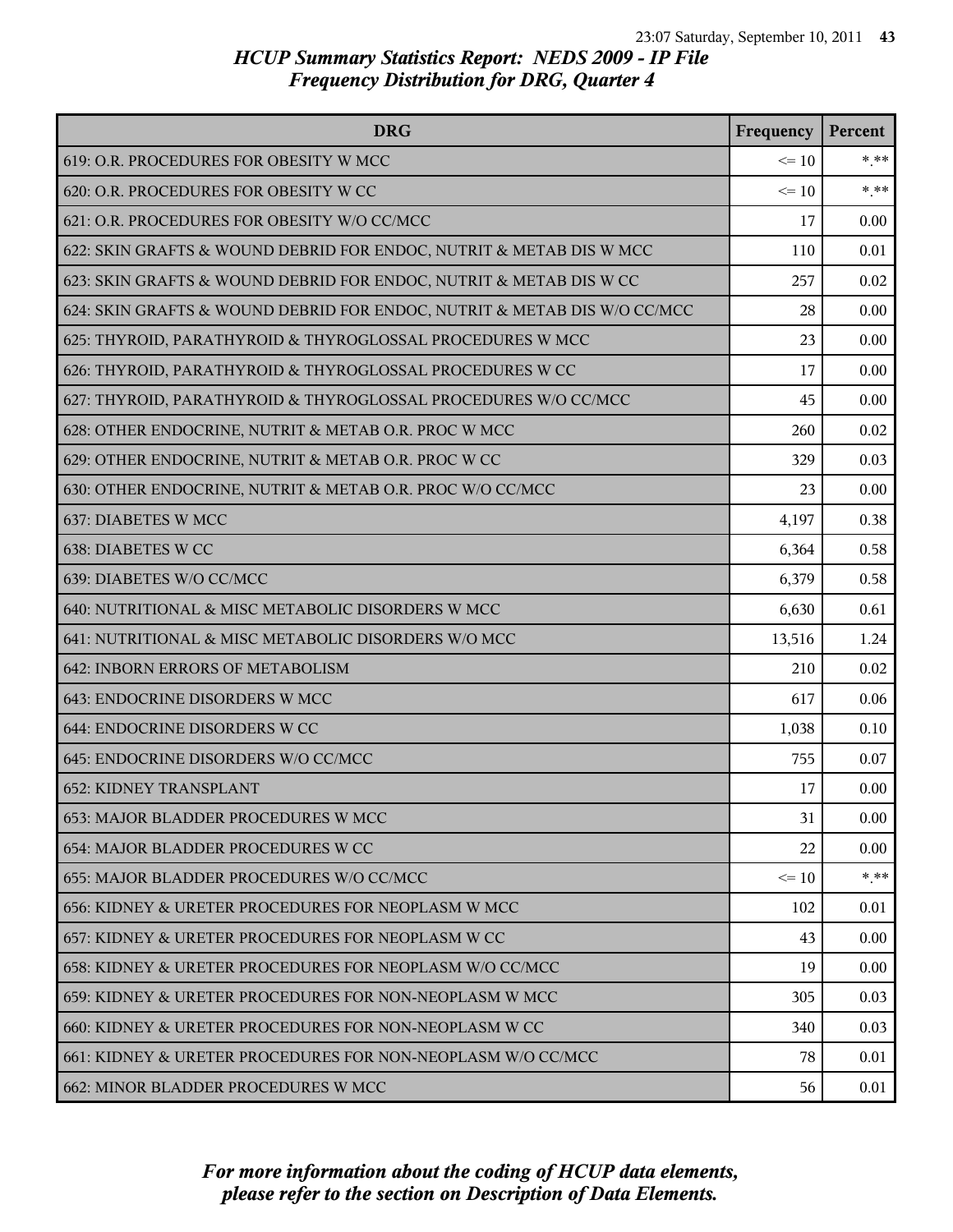| <b>DRG</b>                                              | Frequency | Percent |
|---------------------------------------------------------|-----------|---------|
| 663: MINOR BLADDER PROCEDURES W CC                      | 69        | 0.01    |
| 664: MINOR BLADDER PROCEDURES W/O CC/MCC                | 32        | 0.00    |
| 665: PROSTATECTOMY W MCC                                | 56        | 0.01    |
| <b>666: PROSTATECTOMY W CC</b>                          | 86        | 0.01    |
| 667: PROSTATECTOMY W/O CC/MCC                           | 32        | 0.00    |
| 668: TRANSURETHRAL PROCEDURES W MCC                     | 451       | 0.04    |
| 669: TRANSURETHRAL PROCEDURES W CC                      | 1,506     | 0.14    |
| 670: TRANSURETHRAL PROCEDURES W/O CC/MCC                | 621       | 0.06    |
| 671: URETHRAL PROCEDURES W CC/MCC                       | 37        | 0.00    |
| 672: URETHRAL PROCEDURES W/O CC/MCC                     | 13        | 0.00    |
| 673: OTHER KIDNEY & URINARY TRACT PROCEDURES W MCC      | 643       | 0.06    |
| 674: OTHER KIDNEY & URINARY TRACT PROCEDURES W CC       | 442       | 0.04    |
| 675: OTHER KIDNEY & URINARY TRACT PROCEDURES W/O CC/MCC | 53        | 0.00    |
| <b>682: RENAL FAILURE W MCC</b>                         | 8,460     | 0.78    |
| 683: RENAL FAILURE W CC                                 | 8,419     | 0.77    |
| 684: RENAL FAILURE W/O CC/MCC                           | 2,433     | 0.22    |
| <b>685: ADMIT FOR RENAL DIALYSIS</b>                    | 200       | 0.02    |
| 686: KIDNEY & URINARY TRACT NEOPLASMS W MCC             | 135       | 0.01    |
| 687: KIDNEY & URINARY TRACT NEOPLASMS W CC              | 207       | 0.02    |
| 688: KIDNEY & URINARY TRACT NEOPLASMS W/O CC/MCC        | 42        | 0.00    |
| 689: KIDNEY & URINARY TRACT INFECTIONS W MCC            | 7,357     | 0.67    |
| 690: KIDNEY & URINARY TRACT INFECTIONS W/O MCC          | 18,881    | 1.73    |
| 691: URINARY STONES W ESW LITHOTRIPSY W CC/MCC          | 178       | 0.02    |
| 692: URINARY STONES W ESW LITHOTRIPSY W/O CC/MCC        | 79        | 0.01    |
| 693: URINARY STONES W/O ESW LITHOTRIPSY W MCC           | 564       | 0.05    |
| 694: URINARY STONES W/O ESW LITHOTRIPSY W/O MCC         | 3,564     | 0.33    |
| 695: KIDNEY & URINARY TRACT SIGNS & SYMPTOMS W MCC      | 148       | 0.01    |
| 696: KIDNEY & URINARY TRACT SIGNS & SYMPTOMS W/O MCC    | 918       | 0.08    |
| <b>697: URETHRAL STRICTURE</b>                          | 52        | 0.00    |
| 698: OTHER KIDNEY & URINARY TRACT DIAGNOSES W MCC       | 2,334     | 0.21    |
| 699: OTHER KIDNEY & URINARY TRACT DIAGNOSES W CC        | 1,983     | 0.18    |
| 700: OTHER KIDNEY & URINARY TRACT DIAGNOSES W/O CC/MCC  | 789       | 0.07    |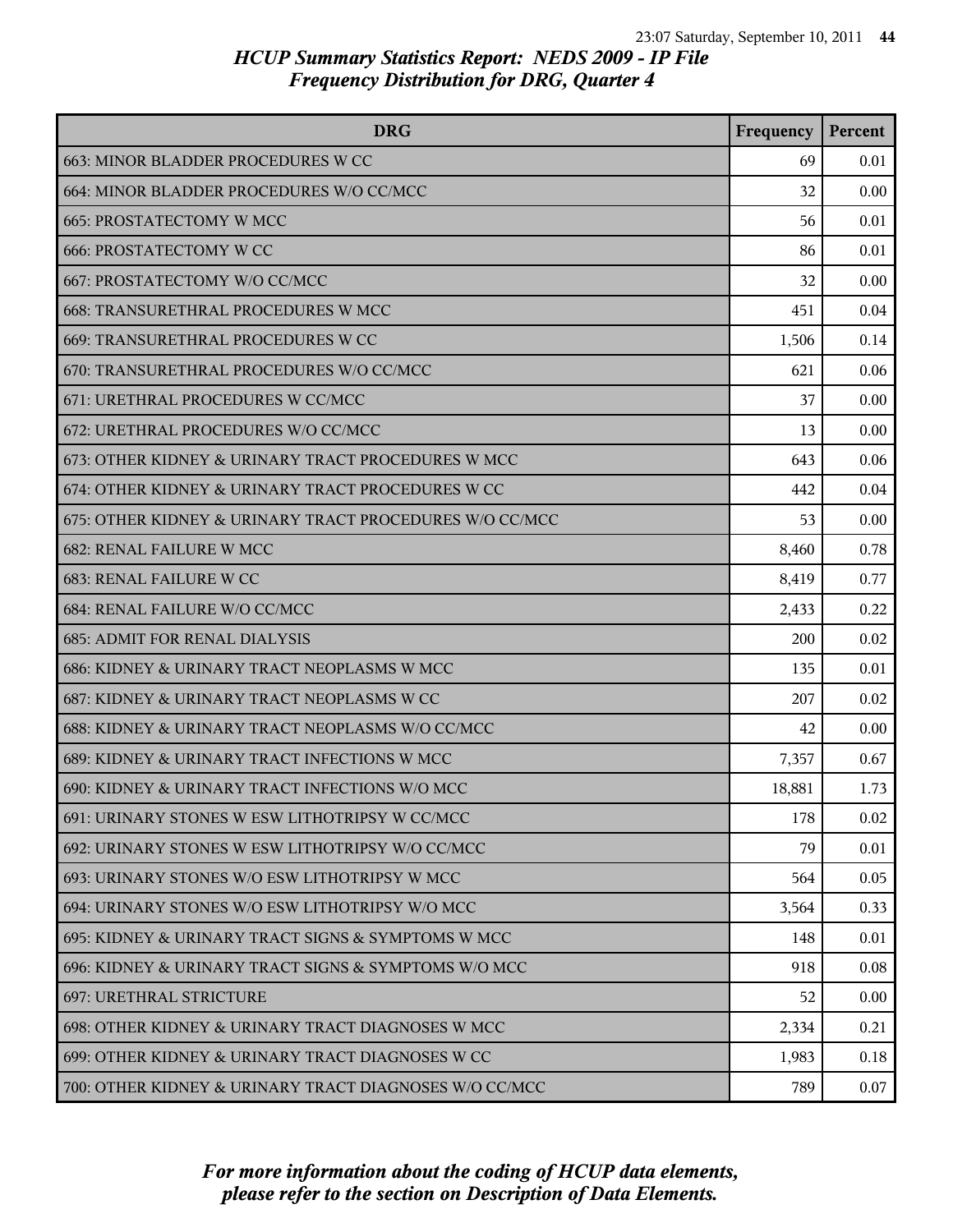| <b>DRG</b>                                                              | Frequency | Percent  |
|-------------------------------------------------------------------------|-----------|----------|
| 707: MAJOR MALE PELVIC PROCEDURES W CC/MCC                              | $\leq 10$ | $* * *$  |
| 708: MAJOR MALE PELVIC PROCEDURES W/O CC/MCC                            | 15        | 0.00     |
| 709: PENIS PROCEDURES W CC/MCC                                          | 49        | 0.00     |
| 710: PENIS PROCEDURES W/O CC/MCC                                        | 54        | 0.00     |
| 711: TESTES PROCEDURES W CC/MCC                                         | 66        | 0.01     |
| 712: TESTES PROCEDURES W/O CC/MCC                                       | 143       | 0.01     |
| 713: TRANSURETHRAL PROSTATECTOMY W CC/MCC                               | 161       | 0.01     |
| 714: TRANSURETHRAL PROSTATECTOMY W/O CC/MCC                             | 91        | 0.01     |
| 715: OTHER MALE REPRODUCTIVE SYSTEM O.R. PROC FOR MALIGNANCY W CC/MCC   | 25        | $0.00\,$ |
| 716: OTHER MALE REPRODUCTIVE SYSTEM O.R. PROC FOR MALIGNANCY W/O CC/MCC | $\leq 10$ | $* * *$  |
| 717: OTHER MALE REPRODUCTIVE SYSTEM O.R. PROC EXC MALIGNANCY W CC/MCC   | 73        | 0.01     |
| 718: OTHER MALE REPRODUCTIVE SYSTEM O.R. PROC EXC MALIGNANCY W/O CC/MCC | 17        | 0.00     |
| 722: MALIGNANCY, MALE REPRODUCTIVE SYSTEM W MCC                         | 71        | 0.01     |
| 723: MALIGNANCY, MALE REPRODUCTIVE SYSTEM W CC                          | 117       | 0.01     |
| 724: MALIGNANCY, MALE REPRODUCTIVE SYSTEM W/O CC/MCC                    | 19        | 0.00     |
| 725: BENIGN PROSTATIC HYPERTROPHY W MCC                                 | 158       | 0.01     |
| 726: BENIGN PROSTATIC HYPERTROPHY W/O MCC                               | 252       | 0.02     |
| 727: INFLAMMATION OF THE MALE REPRODUCTIVE SYSTEM W MCC                 | 226       | 0.02     |
| 728: INFLAMMATION OF THE MALE REPRODUCTIVE SYSTEM W/O MCC               | 943       | 0.09     |
| 729: OTHER MALE REPRODUCTIVE SYSTEM DIAGNOSES W CC/MCC                  | 91        | 0.01     |
| 730: OTHER MALE REPRODUCTIVE SYSTEM DIAGNOSES W/O CC/MCC                | 61        | 0.01     |
| 734: PELVIC EVISCERATION, RAD HYSTERECTOMY & RAD VULVECTOMY W CC/MCC    | 24        | 0.00     |
| 735: PELVIC EVISCERATION, RAD HYSTERECTOMY & RAD VULVECTOMY W/O CC/MCC  | $\leq 10$ | * **     |
| 736: UTERINE & ADNEXA PROC FOR OVARIAN OR ADNEXAL MALIGNANCY W MCC      | 26        | 0.00     |
| 737: UTERINE & ADNEXA PROC FOR OVARIAN OR ADNEXAL MALIGNANCY W CC       | 43        | 0.00     |
| 738: UTERINE & ADNEXA PROC FOR OVARIAN OR ADNEXAL MALIGNANCY W/O CC/MCC | $\leq 10$ | $*$ $**$ |
| 739: UTERINE, ADNEXA PROC FOR NON-OVARIAN/ADNEXAL MALIG W MCC           | 16        | 0.00     |
| 740: UTERINE, ADNEXA PROC FOR NON-OVARIAN/ADNEXAL MALIG W CC            | 28        | 0.00     |
| 741: UTERINE, ADNEXA PROC FOR NON-OVARIAN/ADNEXAL MALIG W/O CC/MCC      | 21        | 0.00     |
| 742: UTERINE & ADNEXA PROC FOR NON-MALIGNANCY W CC/MCC                  | 604       | 0.06     |
| 743: UTERINE & ADNEXA PROC FOR NON-MALIGNANCY W/O CC/MCC                | 806       | 0.07     |
| 744: D&C, CONIZATION, LAPAROSCOPY & TUBAL INTERRUPTION W CC/MCC         | 201       | 0.02     |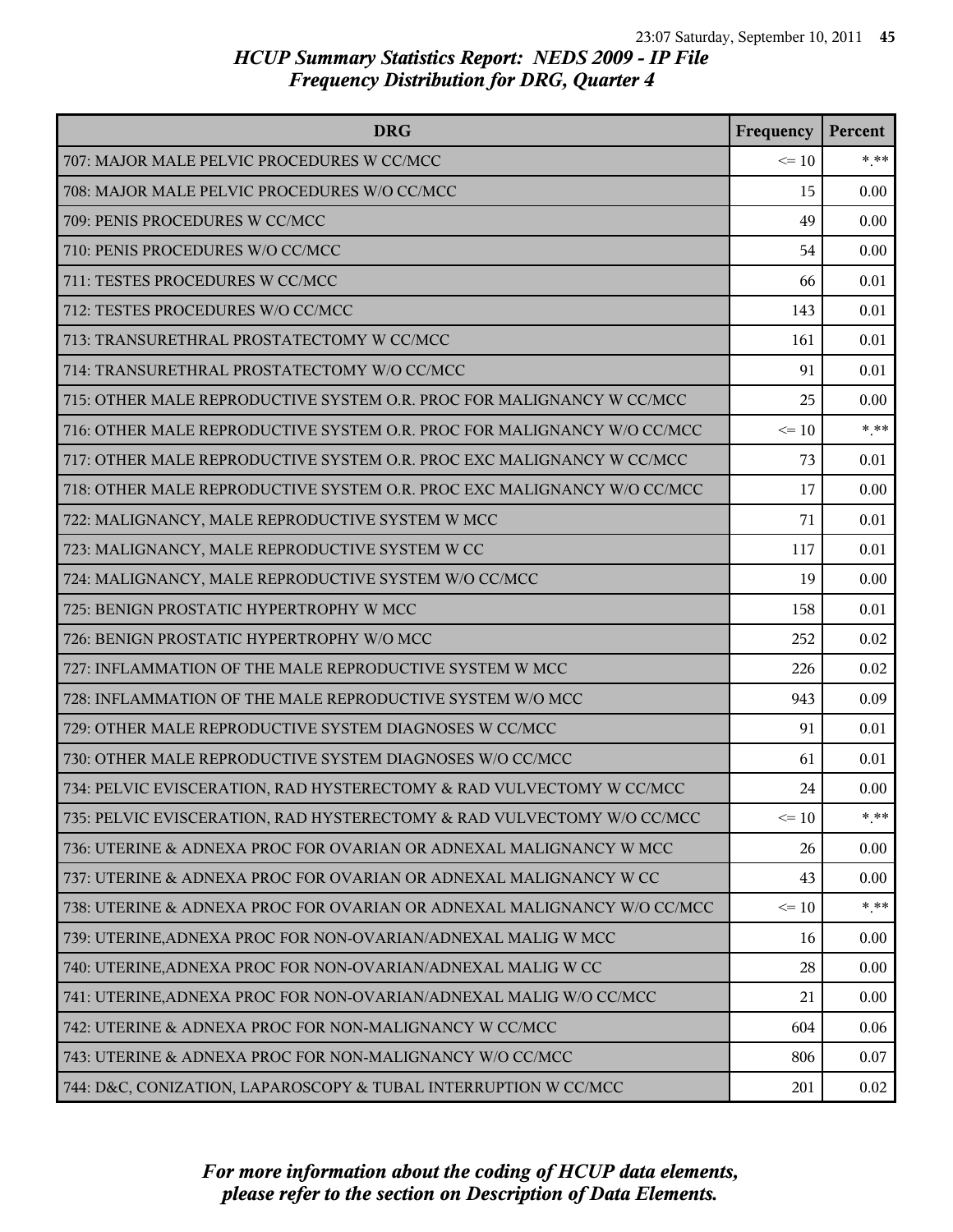| <b>DRG</b>                                                             | Frequency | Percent |
|------------------------------------------------------------------------|-----------|---------|
| 745: D&C, CONIZATION, LAPAROSCOPY & TUBAL INTERRUPTION W/O CC/MCC      | 254       | 0.02    |
| 746: VAGINA, CERVIX & VULVA PROCEDURES W CC/MCC                        | 111       | 0.01    |
| 747: VAGINA, CERVIX & VULVA PROCEDURES W/O CC/MCC                      | 178       | 0.02    |
| 748: FEMALE REPRODUCTIVE SYSTEM RECONSTRUCTIVE PROCEDURES              | 13        | 0.00    |
| 749: OTHER FEMALE REPRODUCTIVE SYSTEM O.R. PROCEDURES W CC/MCC         | 84        | 0.01    |
| 750: OTHER FEMALE REPRODUCTIVE SYSTEM O.R. PROCEDURES W/O CC/MCC       | 43        | 0.00    |
| 754: MALIGNANCY, FEMALE REPRODUCTIVE SYSTEM W MCC                      | 135       | 0.01    |
| 755: MALIGNANCY, FEMALE REPRODUCTIVE SYSTEM W CC                       | 280       | 0.03    |
| 756: MALIGNANCY, FEMALE REPRODUCTIVE SYSTEM W/O CC/MCC                 | 41        | 0.00    |
| 757: INFECTIONS, FEMALE REPRODUCTIVE SYSTEM W MCC                      | 155       | 0.01    |
| 758: INFECTIONS, FEMALE REPRODUCTIVE SYSTEM W CC                       | 326       | 0.03    |
| 759: INFECTIONS, FEMALE REPRODUCTIVE SYSTEM W/O CC/MCC                 | 643       | 0.06    |
| 760: MENSTRUAL & OTHER FEMALE REPRODUCTIVE SYSTEM DISORDERS W CC/MCC   | 538       | 0.05    |
| 761: MENSTRUAL & OTHER FEMALE REPRODUCTIVE SYSTEM DISORDERS W/O CC/MCC | 907       | 0.08    |
| 765: CESAREAN SECTION W CC/MCC                                         | 2,314     | 0.21    |
| 766: CESAREAN SECTION W/O CC/MCC                                       | 3,090     | 0.28    |
| 767: VAGINAL DELIVERY W STERILIZATION &/OR D&C                         | 393       | 0.04    |
| 768: VAGINAL DELIVERY W O.R. PROC EXCEPT STERIL &/OR D&C               | $\leq 10$ | $***$   |
| 769: POSTPARTUM & POST ABORTION DIAGNOSES WO.R. PROCEDURE              | 483       | 0.04    |
| 770: ABORTION W D&C, ASPIRATION CURETTAGE OR HYSTEROTOMY               | 552       | 0.05    |
| 774: VAGINAL DELIVERY W COMPLICATING DIAGNOSES                         | 1,694     | 0.16    |
| 775: VAGINAL DELIVERY W/O COMPLICATING DIAGNOSES                       | 10,486    | 0.96    |
| 776: POSTPARTUM & POST ABORTION DIAGNOSES W/O O.R. PROCEDURE           | 1,811     | 0.17    |
| 777: ECTOPIC PREGNANCY                                                 | 1,145     | 0.10    |
| 778: THREATENED ABORTION                                               | 595       | 0.05    |
| 779: ABORTION W/O D&C                                                  | 414       | 0.04    |
| 780: FALSE LABOR                                                       | 49        | 0.00    |
| 781: OTHER ANTEPARTUM DIAGNOSES W MEDICAL COMPLICATIONS                | 4,859     | 0.45    |
| 782: OTHER ANTEPARTUM DIAGNOSES W/O MEDICAL COMPLICATIONS              | 395       | 0.04    |
| 789: NEONATES, DIED OR TRANSFERRED TO ANOTHER ACUTE CARE FACILITY      | 67        | 0.01    |
| 790: EXTREME IMMATURITY OR RESPIRATORY DISTRESS SYNDROME, NEONATE      | 31        | 0.00    |
| 791: PREMATURITY W MAJOR PROBLEMS                                      | 35        | 0.00    |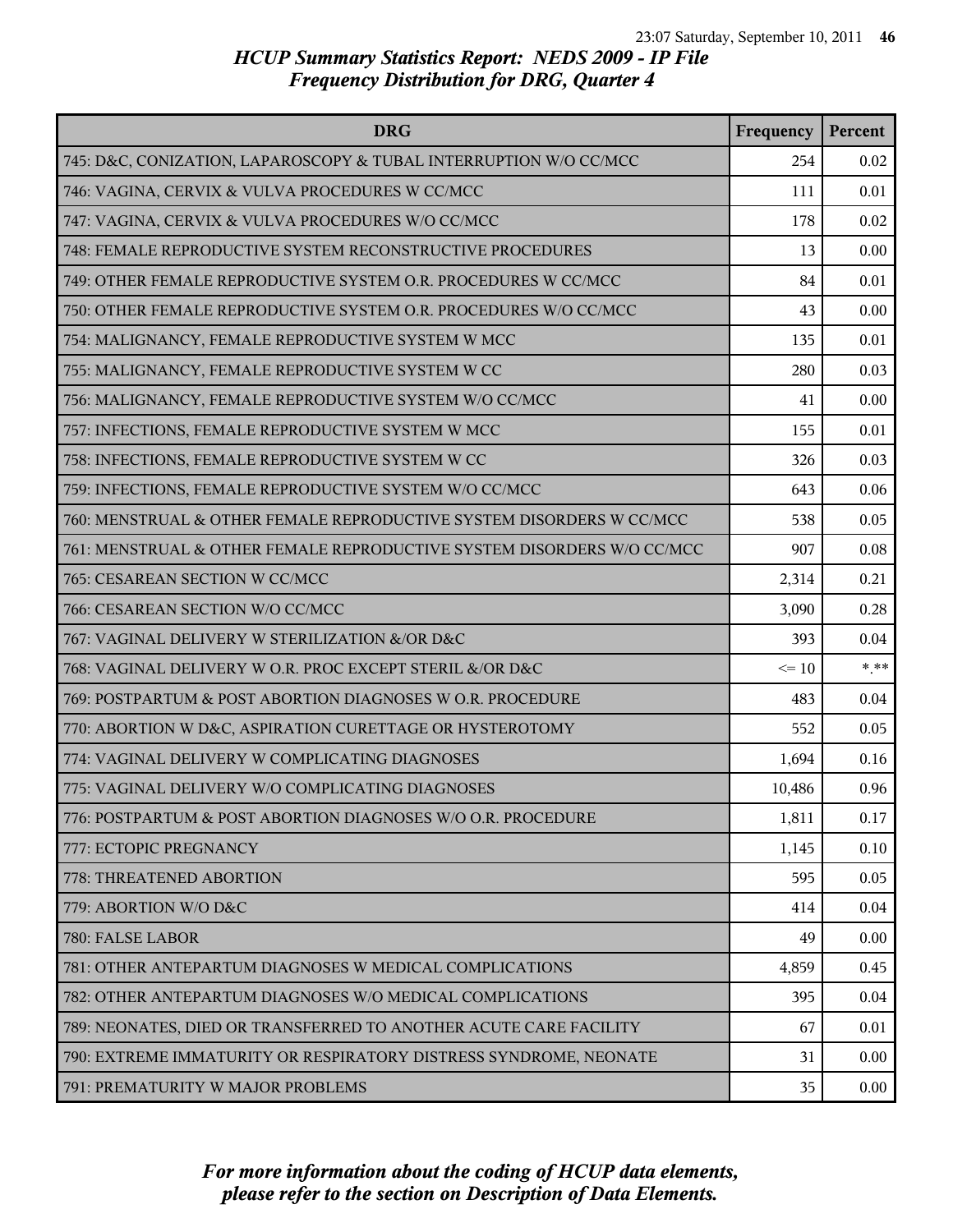| <b>DRG</b>                                                                | Frequency | Percent |
|---------------------------------------------------------------------------|-----------|---------|
| 792: PREMATURITY W/O MAJOR PROBLEMS                                       | 43        | 0.00    |
| 793: FULL TERM NEONATE W MAJOR PROBLEMS                                   | 725       | 0.07    |
| 794: NEONATE W OTHER SIGNIFICANT PROBLEMS                                 | 751       | 0.07    |
| 795: NORMAL NEWBORN                                                       | 326       | 0.03    |
| 799: SPLENECTOMY W MCC                                                    | 67        | 0.01    |
| 800: SPLENECTOMY W CC                                                     | 50        | 0.00    |
| 801: SPLENECTOMY W/O CC/MCC                                               | 20        | 0.00    |
| 802: OTHER O.R. PROC OF THE BLOOD & BLOOD FORMING ORGANS W MCC            | 79        | 0.01    |
| 803: OTHER O.R. PROC OF THE BLOOD & BLOOD FORMING ORGANS W CC             | 79        | 0.01    |
| 804: OTHER O.R. PROC OF THE BLOOD & BLOOD FORMING ORGANS W/O CC/MCC       | 64        | 0.01    |
| 808: MAJOR HEMATOL/IMMUN DIAG EXC SICKLE CELL CRISIS & COAGUL W MCC       | 795       | 0.07    |
| 809: MAJOR HEMATOL/IMMUN DIAG EXC SICKLE CELL CRISIS & COAGUL W CC        | 1,289     | 0.12    |
| 810: MAJOR HEMATOL/IMMUN DIAG EXC SICKLE CELL CRISIS & COAGUL W/O CC/MCC  | 340       | 0.03    |
| 811: RED BLOOD CELL DISORDERS W MCC                                       | 3,220     | 0.30    |
| 812: RED BLOOD CELL DISORDERS W/O MCC                                     | 10,838    | 0.99    |
| 813: COAGULATION DISORDERS                                                | 1,214     | 0.11    |
| 814: RETICULOENDOTHELIAL & IMMUNITY DISORDERS W MCC                       | 206       | 0.02    |
| 815: RETICULOENDOTHELIAL & IMMUNITY DISORDERS W CC                        | 473       | 0.04    |
| 816: RETICULOENDOTHELIAL & IMMUNITY DISORDERS W/O CC/MCC                  | 456       | 0.04    |
| 820: LYMPHOMA & LEUKEMIA W MAJOR O.R. PROCEDURE W MCC                     | 71        | 0.01    |
| 821: LYMPHOMA & LEUKEMIA W MAJOR O.R. PROCEDURE W CC                      | 64        | 0.01    |
| 822: LYMPHOMA & LEUKEMIA W MAJOR O.R. PROCEDURE W/O CC/MCC                | 14        | 0.00    |
| 823: LYMPHOMA & NON-ACUTE LEUKEMIA W OTHER O.R. PROC W MCC                | 159       | 0.01    |
| 824: LYMPHOMA & NON-ACUTE LEUKEMIA W OTHER O.R. PROC W CC                 | 152       | 0.01    |
| 825: LYMPHOMA & NON-ACUTE LEUKEMIA W OTHER O.R. PROC W/O CC/MCC           | 86        | 0.01    |
| 826: MYELOPROLIF DISORD OR POORLY DIFF NEOPL W MAJ O.R. PROC W MCC        | 27        | 0.00    |
| 827: MYELOPROLIF DISORD OR POORLY DIFF NEOPL W MAJ O.R. PROC W CC         | 32        | 0.00    |
| 828: MYELOPROLIF DISORD OR POORLY DIFF NEOPL W MAJ O.R. PROC W/O CC/MCC   | $\leq 10$ | * **    |
| 829: MYELOPROLIF DISORD OR POORLY DIFF NEOPL W OTHER O.R. PROC W CC/MCC   | 67        | 0.01    |
| 830: MYELOPROLIF DISORD OR POORLY DIFF NEOPL W OTHER O.R. PROC W/O CC/MCC | 13        | 0.00    |
| 834: ACUTE LEUKEMIA W/O MAJOR O.R. PROCEDURE W MCC                        | 324       | 0.03    |
| 835: ACUTE LEUKEMIA W/O MAJOR O.R. PROCEDURE W CC                         | 224       | 0.02    |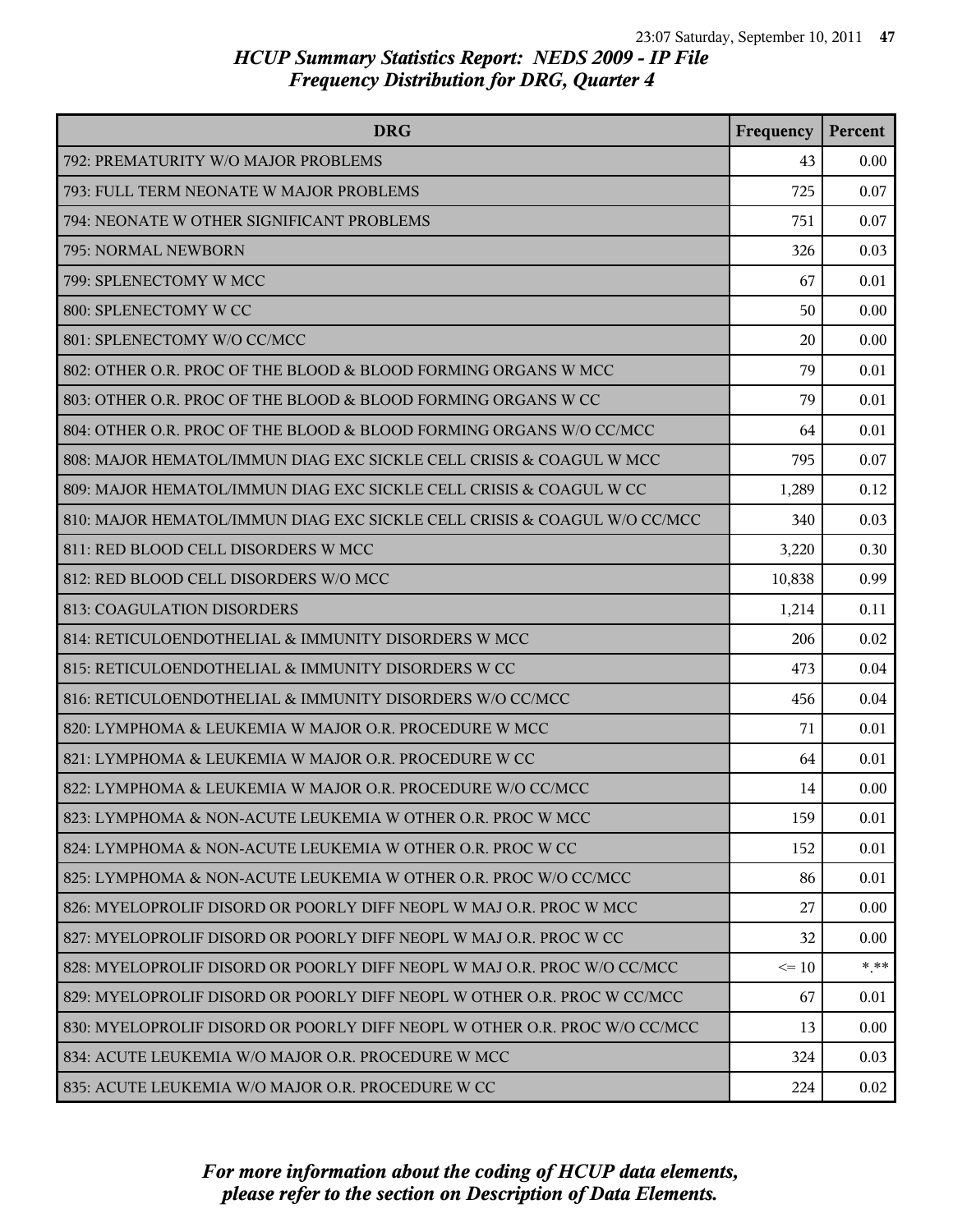| <b>DRG</b>                                                             | Frequency | Percent  |
|------------------------------------------------------------------------|-----------|----------|
| 836: ACUTE LEUKEMIA W/O MAJOR O.R. PROCEDURE W/O CC/MCC                | 142       | 0.01     |
| 837: CHEMO W ACUTE LEUKEMIA AS SDX OR W HIGH DOSE CHEMO AGENT W MCC    | $\leq 10$ | $*$ $**$ |
| 838: CHEMO W ACUTE LEUKEMIA AS SDX W CC OR HIGH DOSE CHEMO AGENT       | $\leq 10$ | $* * *$  |
| 839: CHEMO W ACUTE LEUKEMIA AS SDX W/O CC/MCC                          | $\leq 10$ | * **     |
| 840: LYMPHOMA & NON-ACUTE LEUKEMIA W MCC                               | 692       | 0.06     |
| 841: LYMPHOMA & NON-ACUTE LEUKEMIA W CC                                | 598       | 0.05     |
| 842: LYMPHOMA & NON-ACUTE LEUKEMIA W/O CC/MCC                          | 288       | 0.03     |
| 843: OTHER MYELOPROLIF DIS OR POORLY DIFF NEOPL DIAG W MCC             | 155       | 0.01     |
| 844: OTHER MYELOPROLIF DIS OR POORLY DIFF NEOPL DIAG W CC              | 220       | 0.02     |
| 845: OTHER MYELOPROLIF DIS OR POORLY DIFF NEOPL DIAG W/O CC/MCC        | 66        | 0.01     |
| 846: CHEMOTHERAPY W/O ACUTE LEUKEMIA AS SECONDARY DIAGNOSIS W MCC      | 11        | 0.00     |
| 847: CHEMOTHERAPY W/O ACUTE LEUKEMIA AS SECONDARY DIAGNOSIS W CC       | 39        | 0.00     |
| 848: CHEMOTHERAPY W/O ACUTE LEUKEMIA AS SECONDARY DIAGNOSIS W/O CC/MCC | $\leq 10$ | $* * *$  |
| 849: RADIOTHERAPY                                                      | $\leq 10$ | * **     |
| 853: INFECTIOUS & PARASITIC DISEASES W O.R. PROCEDURE W MCC            | 3,892     | 0.36     |
| 854: INFECTIOUS & PARASITIC DISEASES W O.R. PROCEDURE W CC             | 563       | 0.05     |
| 855: INFECTIOUS & PARASITIC DISEASES W O.R. PROCEDURE W/O CC/MCC       | 39        | 0.00     |
| 856: POSTOPERATIVE OR POST-TRAUMATIC INFECTIONS W O.R. PROC W MCC      | 505       | 0.05     |
| 857: POSTOPERATIVE OR POST-TRAUMATIC INFECTIONS W O.R. PROC W CC       | 552       | 0.05     |
| 858: POSTOPERATIVE OR POST-TRAUMATIC INFECTIONS W O.R. PROC W/O CC/MCC | 155       | 0.01     |
| 862: POSTOPERATIVE & POST-TRAUMATIC INFECTIONS W MCC                   | 1,125     | 0.10     |
| 863: POSTOPERATIVE & POST-TRAUMATIC INFECTIONS W/O MCC                 | 2,272     | 0.21     |
| <b>864: FEVER</b>                                                      | 2,586     | 0.24     |
| 865: VIRAL ILLNESS W MCC                                               | 409       | 0.04     |
| 866: VIRAL ILLNESS W/O MCC                                             | 2,179     | 0.20     |
| 867: OTHER INFECTIOUS & PARASITIC DISEASES DIAGNOSES W MCC             | 480       | 0.04     |
| 868: OTHER INFECTIOUS & PARASITIC DISEASES DIAGNOSES W CC              | 250       | 0.02     |
| 869: OTHER INFECTIOUS & PARASITIC DISEASES DIAGNOSES W/O CC/MCC        | 135       | 0.01     |
| 870: SEPTICEMIA OR SEVERE SEPSIS W MV 96+ HOURS                        | 2,594     | 0.24     |
| 871: SEPTICEMIA OR SEVERE SEPSIS W/O MV 96+ HOURS W MCC                | 26,418    | 2.42     |
| 872: SEPTICEMIA OR SEVERE SEPSIS W/O MV 96+ HOURS W/O MCC              | 7,267     | 0.67     |
| 876: O.R. PROCEDURE W PRINCIPAL DIAGNOSES OF MENTAL ILLNESS            | 110       | 0.01     |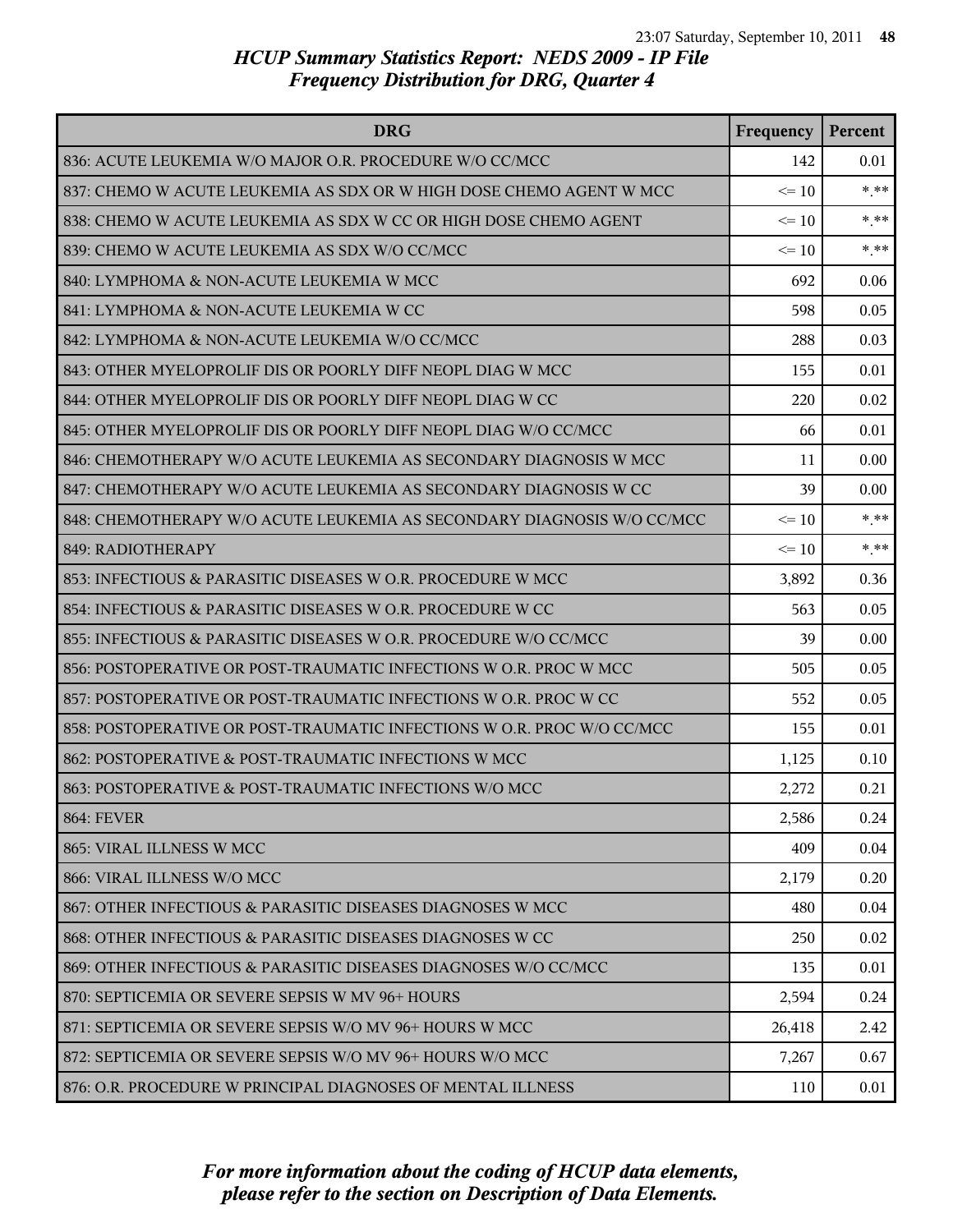| <b>DRG</b>                                                               | Frequency | Percent |
|--------------------------------------------------------------------------|-----------|---------|
| 880: ACUTE ADJUSTMENT REACTION & PSYCHOSOCIAL DYSFUNCTION                | 1,696     | 0.16    |
| 881: DEPRESSIVE NEUROSES                                                 | 3,962     | 0.36    |
| 882: NEUROSES EXCEPT DEPRESSIVE                                          | 1,397     | 0.13    |
| 883: DISORDERS OF PERSONALITY & IMPULSE CONTROL                          | 350       | 0.03    |
| 884: ORGANIC DISTURBANCES & MENTAL RETARDATION                           | 2,317     | 0.21    |
| 885: PSYCHOSES                                                           | 38,933    | 3.57    |
| 886: BEHAVIORAL & DEVELOPMENTAL DISORDERS                                | 621       | 0.06    |
| 887: OTHER MENTAL DISORDER DIAGNOSES                                     | 66        | 0.01    |
| 894: ALCOHOL/DRUG ABUSE OR DEPENDENCE, LEFT AMA                          | 1,593     | 0.15    |
| 895: ALCOHOL/DRUG ABUSE OR DEPENDENCE W REHABILITATION THERAPY           | 603       | 0.06    |
| 896: ALCOHOL/DRUG ABUSE OR DEPENDENCE W/O REHABILITATION THERAPY W MCC   | 1,639     | 0.15    |
| 897: ALCOHOL/DRUG ABUSE OR DEPENDENCE W/O REHABILITATION THERAPY W/O MCC | 11,982    | 1.10    |
| 901: WOUND DEBRIDEMENTS FOR INJURIES W MCC                               | 56        | 0.01    |
| 902: WOUND DEBRIDEMENTS FOR INJURIES W CC                                | 116       | 0.01    |
| 903: WOUND DEBRIDEMENTS FOR INJURIES W/O CC/MCC                          | 74        | 0.01    |
| 904: SKIN GRAFTS FOR INJURIES W CC/MCC                                   | 100       | 0.01    |
| 905: SKIN GRAFTS FOR INJURIES W/O CC/MCC                                 | 34        | 0.00    |
| 906: HAND PROCEDURES FOR INJURIES                                        | 307       | 0.03    |
| 907: OTHER O.R. PROCEDURES FOR INJURIES W MCC                            | 723       | 0.07    |
| 908: OTHER O.R. PROCEDURES FOR INJURIES W CC                             | 702       | 0.06    |
| 909: OTHER O.R. PROCEDURES FOR INJURIES W/O CC/MCC                       | 522       | 0.05    |
| 913: TRAUMATIC INJURY W MCC                                              | 123       | 0.01    |
| 914: TRAUMATIC INJURY W/O MCC                                            | 1,025     | 0.09    |
| 915: ALLERGIC REACTIONS W MCC                                            | 236       | 0.02    |
| 916: ALLERGIC REACTIONS W/O MCC                                          | 1,061     | 0.10    |
| 917: POISONING & TOXIC EFFECTS OF DRUGS W MCC                            | 4,418     | 0.41    |
| 918: POISONING & TOXIC EFFECTS OF DRUGS W/O MCC                          | 9,581     | 0.88    |
| 919: COMPLICATIONS OF TREATMENT W MCC                                    | 1,015     | 0.09    |
| 920: COMPLICATIONS OF TREATMENT W CC                                     | 1,345     | 0.12    |
| 921: COMPLICATIONS OF TREATMENT W/O CC/MCC                               | 900       | 0.08    |
| 922: OTHER INJURY, POISONING & TOXIC EFFECT DIAG W MCC                   | 207       | 0.02    |
| 923: OTHER INJURY, POISONING & TOXIC EFFECT DIAG W/O MCC                 | 544       | 0.05    |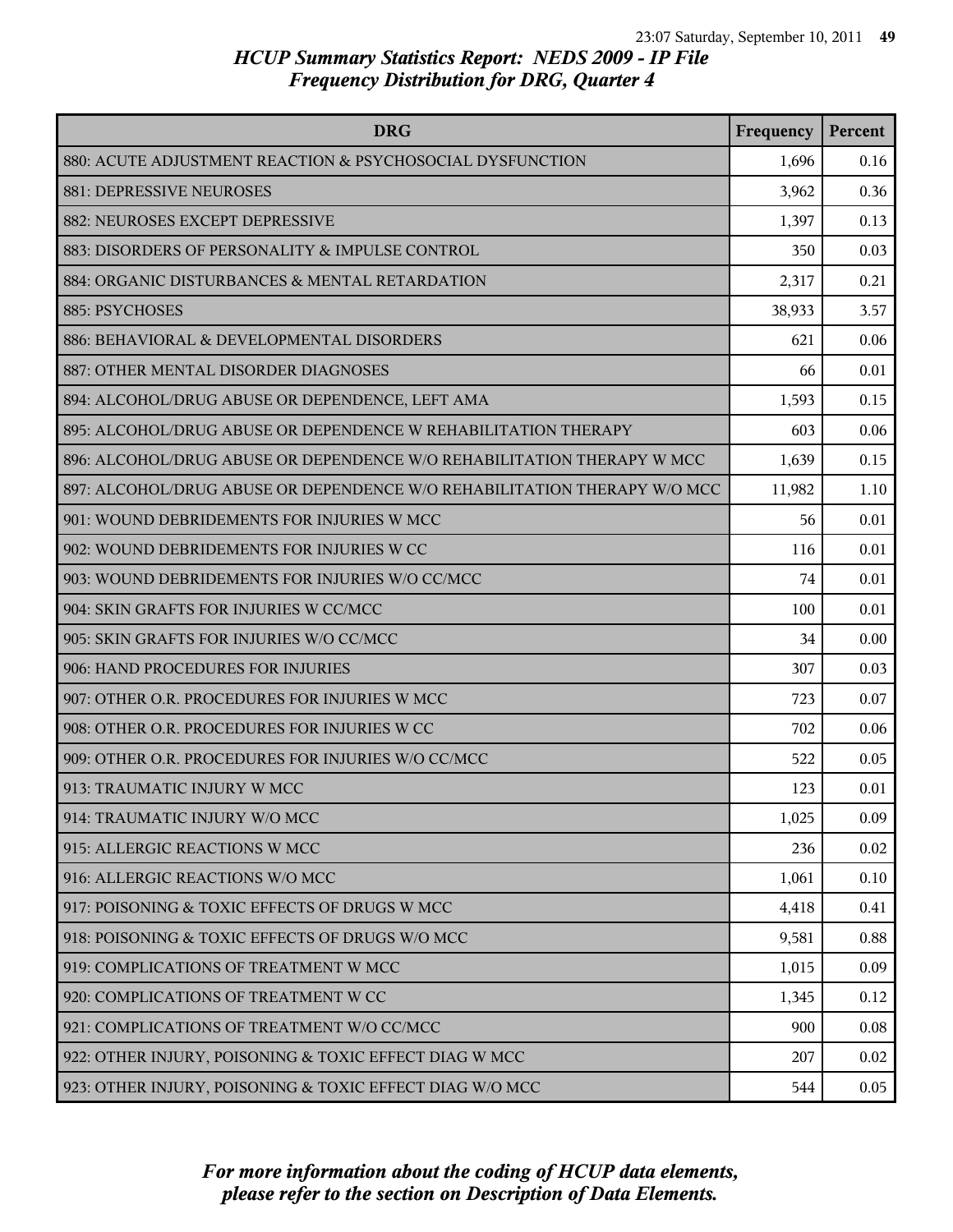| <b>DRG</b>                                                               | Frequency | Percent |
|--------------------------------------------------------------------------|-----------|---------|
| 927: EXTENSIVE BURNS OR FULL THICKNESS BURNS W MV 96+ HRS W SKIN GRAFT   | 30        | 0.00    |
| 928: FULL THICKNESS BURN W SKIN GRAFT OR INHAL INJ W CC/MCC              | 89        | 0.01    |
| 929: FULL THICKNESS BURN W SKIN GRAFT OR INHAL INJ W/O CC/MCC            | 73        | 0.01    |
| 933: EXTENSIVE BURNS OR FULL THICKNESS BURNS W MV 96+ HRS W/O SKIN GRAFT | $\leq 10$ | $***$   |
| 934: FULL THICKNESS BURN W/O SKIN GRFT OR INHAL INJ                      | 83        | 0.01    |
| 935: NON-EXTENSIVE BURNS                                                 | 484       | 0.04    |
| 939: O.R. PROC W DIAGNOSES OF OTHER CONTACT W HEALTH SERVICES W MCC      | 48        | 0.00    |
| 940: O.R. PROC W DIAGNOSES OF OTHER CONTACT W HEALTH SERVICES W CC       | 49        | 0.00    |
| 941: O.R. PROC W DIAGNOSES OF OTHER CONTACT W HEALTH SERVICES W/O CC/MCC | 19        | 0.00    |
| 945: REHABILITATION W CC/MCC                                             | 164       | 0.02    |
| 946: REHABILITATION W/O CC/MCC                                           | 57        | 0.01    |
| 947: SIGNS & SYMPTOMS W MCC                                              | 1,429     | 0.13    |
| 948: SIGNS & SYMPTOMS W/O MCC                                            | 5,462     | 0.50    |
| 949: AFTERCARE W CC/MCC                                                  | 20        | 0.00    |
| 950: AFTERCARE W/O CC/MCC                                                | $\leq 10$ | $* * *$ |
| 951: OTHER FACTORS INFLUENCING HEALTH STATUS                             | 884       | 0.08    |
| 955: CRANIOTOMY FOR MULTIPLE SIGNIFICANT TRAUMA                          | 143       | 0.01    |
| 956: LIMB REATTACHMENT, HIP & FEMUR PROC FOR MULTIPLE SIGNIFICANT TRAUMA | 618       | 0.06    |
| 957: OTHER O.R. PROCEDURES FOR MULTIPLE SIGNIFICANT TRAUMA W MCC         | 515       | 0.05    |
| 958: OTHER O.R. PROCEDURES FOR MULTIPLE SIGNIFICANT TRAUMA W CC          | 553       | 0.05    |
| 959: OTHER O.R. PROCEDURES FOR MULTIPLE SIGNIFICANT TRAUMA W/O CC/MCC    | 192       | 0.02    |
| 963: OTHER MULTIPLE SIGNIFICANT TRAUMA W MCC                             | 317       | 0.03    |
| 964: OTHER MULTIPLE SIGNIFICANT TRAUMA W CC                              | 616       | 0.06    |
| 965: OTHER MULTIPLE SIGNIFICANT TRAUMA W/O CC/MCC                        | 318       | 0.03    |
| 969: HIV W EXTENSIVE O.R. PROCEDURE W MCC                                | 103       | 0.01    |
| 970: HIV W EXTENSIVE O.R. PROCEDURE W/O MCC                              | 12        | 0.00    |
| 974: HIV W MAJOR RELATED CONDITION W MCC                                 | 1,111     | 0.10    |
| 975: HIV W MAJOR RELATED CONDITION W CC                                  | 789       | 0.07    |
| 976: HIV W MAJOR RELATED CONDITION W/O CC/MCC                            | 365       | 0.03    |
| 977: HIV W OR W/O OTHER RELATED CONDITION                                | 582       | 0.05    |
| 981: EXTENSIVE O.R. PROCEDURE UNRELATED TO PRINCIPAL DIAGNOSIS W MCC     | 2,094     | 0.19    |
| 982: EXTENSIVE O.R. PROCEDURE UNRELATED TO PRINCIPAL DIAGNOSIS W CC      | 1,182     | 0.11    |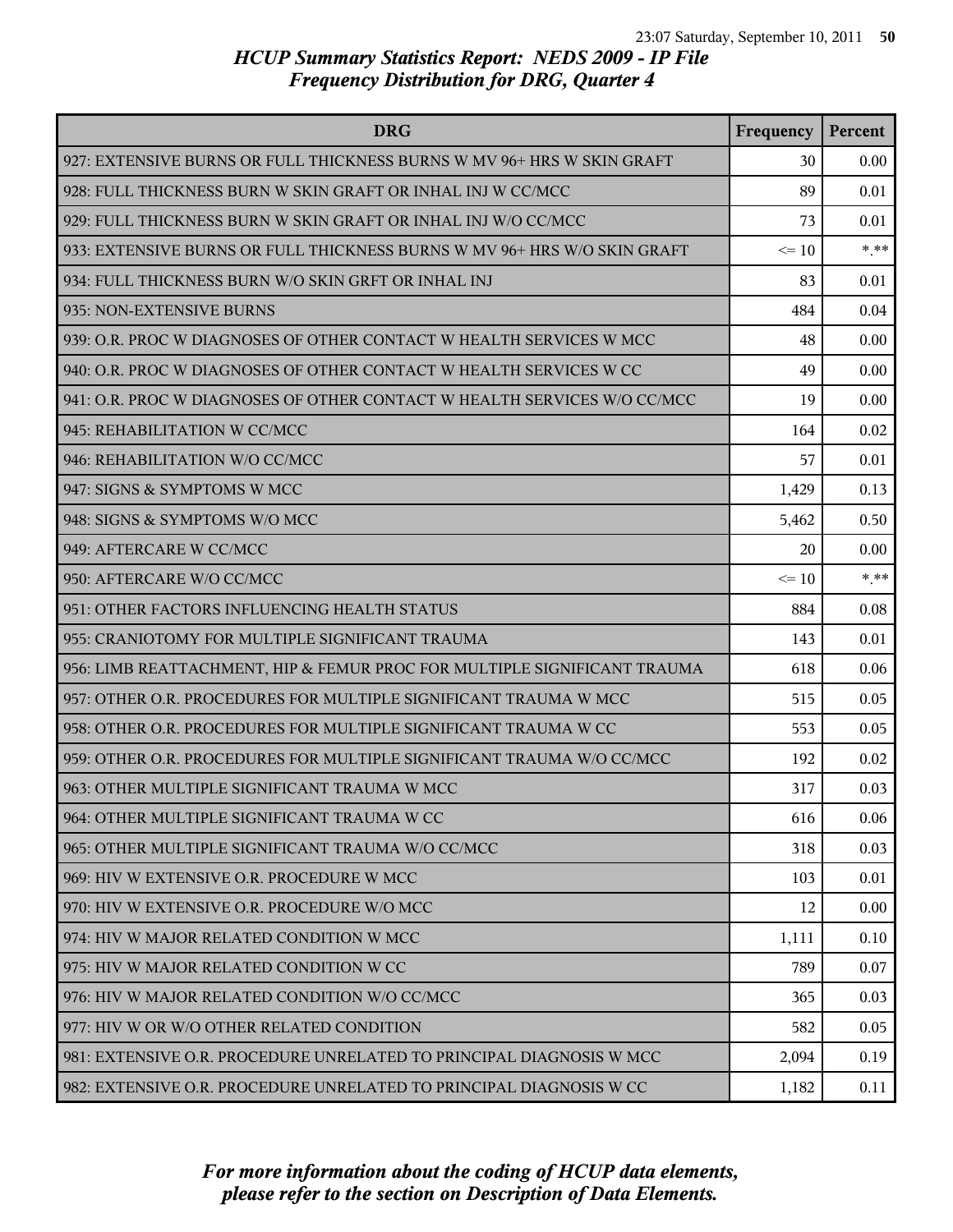| <b>DRG</b>                                                                | <b>Frequency</b> | Percent |
|---------------------------------------------------------------------------|------------------|---------|
| 983: EXTENSIVE O.R. PROCEDURE UNRELATED TO PRINCIPAL DIAGNOSIS W/O CC/MCC | 343              | 0.03    |
| 984: PROSTATIC O.R. PROCEDURE UNRELATED TO PRINCIPAL DIAGNOSIS W MCC      | 36               | 0.00    |
| 985: PROSTATIC O.R. PROCEDURE UNRELATED TO PRINCIPAL DIAGNOSIS W CC       | 36               | 0.00    |
| 986: PROSTATIC O.R. PROCEDURE UNRELATED TO PRINCIPAL DIAGNOSIS W/O CC/MCC | 19               | 0.00    |
| 987: NON-EXTENSIVE O.R. PROC UNRELATED TO PRINCIPAL DIAGNOSIS W MCC       | 684              | 0.06    |
| 988: NON-EXTENSIVE O.R. PROC UNRELATED TO PRINCIPAL DIAGNOSIS W CC        | 694              | 0.06    |
| 989: NON-EXTENSIVE O.R. PROC UNRELATED TO PRINCIPAL DIAGNOSIS W/O CC/MCC  | 293              | 0.03    |
| 998: PRINCIPAL DIAGNOSIS INVALID AS DISCHARGE DIAGNOSIS                   | $\leq$ 10        | $***$   |
| 999: UNGROUPABLE                                                          | 6,357            | 0.58    |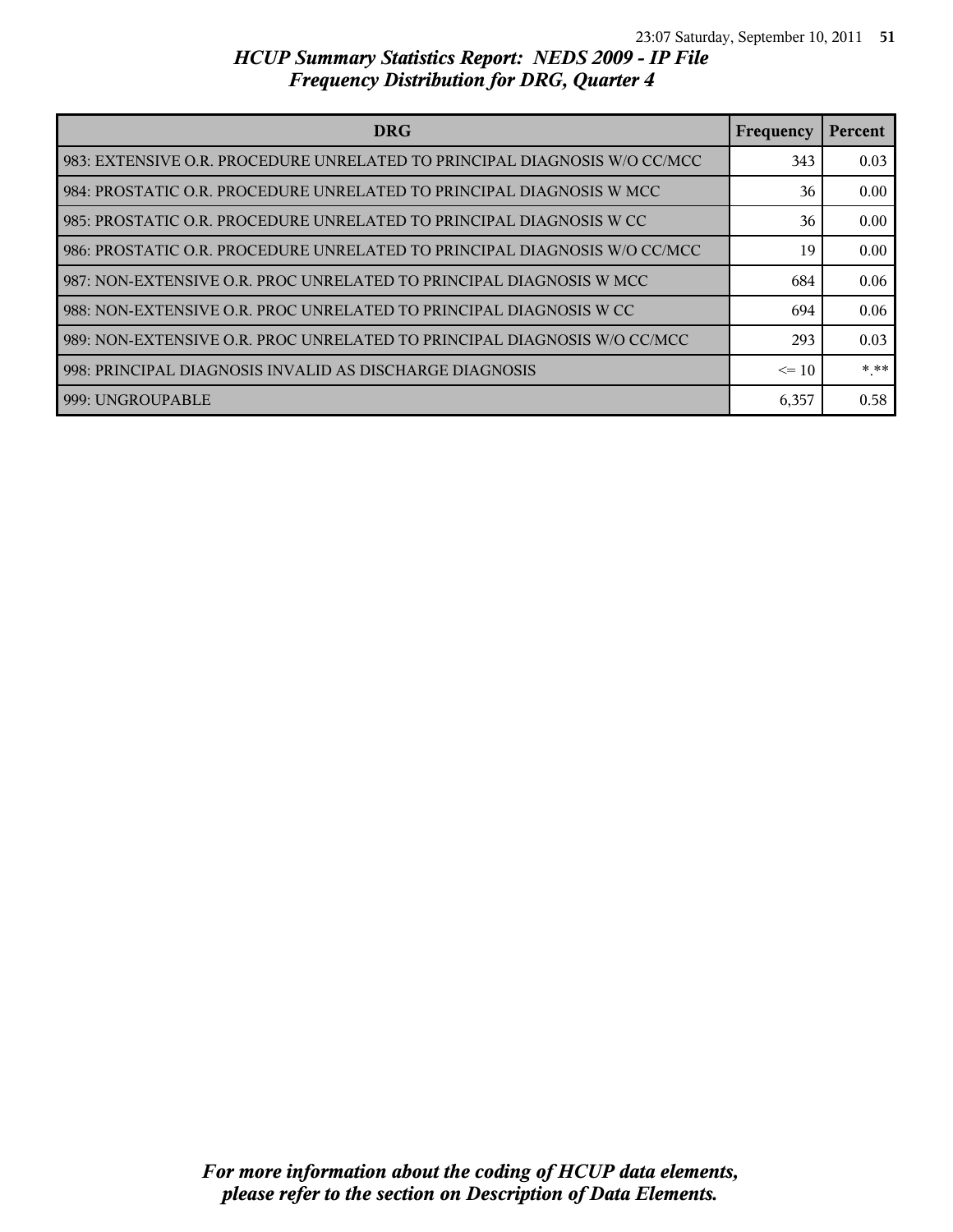| <b>DRGVER</b>            | <b>Frequency</b> | Percent |
|--------------------------|------------------|---------|
| 26: Effective 10/01/2008 | 3,304,607        | 75.19   |
| 27: Effective 10/01/2009 | 1,090,603        | 24.81   |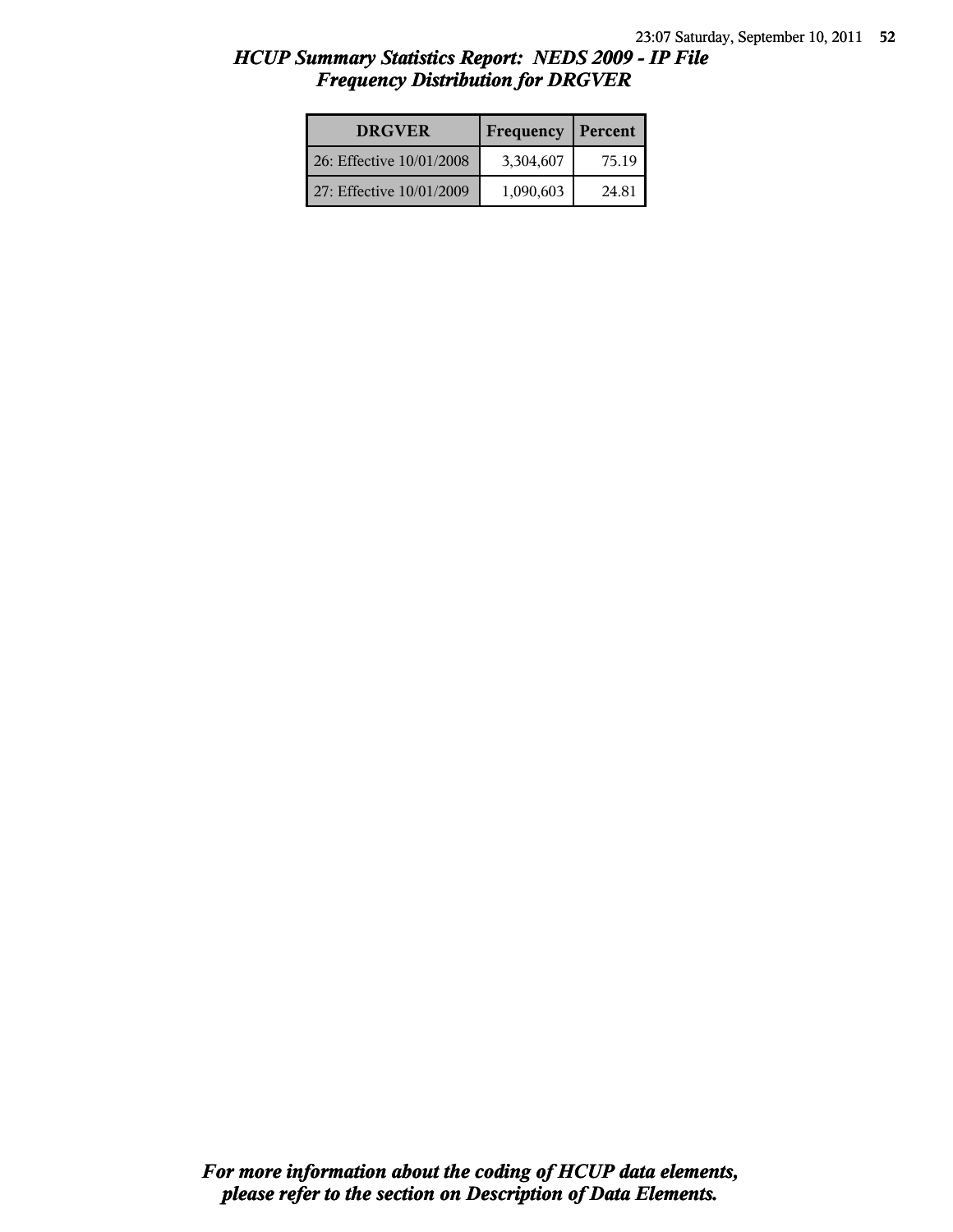| DRG NOPOA                                                                | Frequency | Percent |
|--------------------------------------------------------------------------|-----------|---------|
| 1: HEART TRANSPLANT OR IMPLANT OF HEART ASSIST SYSTEM W MCC              | 91        | 0.00    |
| 2: HEART TRANSPLANT OR IMPLANT OF HEART ASSIST SYSTEM W/O MCC            | $\leq 10$ | $***$   |
| 3: ECMO OR TRACH W MV 96+ HRS OR PDX EXC FACE, MOUTH & NECK W MAJ O.R.   | 6,089     | 0.18    |
| 4: TRACH W MV 96+ HRS OR PDX EXC FACE, MOUTH & NECK W/O MAJ O.R.         | 6,337     | 0.19    |
| 5: LIVER TRANSPLANT W MCC OR INTESTINAL TRANSPLANT                       | 115       | 0.00    |
| 6: LIVER TRANSPLANT W/O MCC                                              | $\leq 10$ | $***$   |
| 7: LUNG TRANSPLANT                                                       | 19        | 0.00    |
| 8: SIMULTANEOUS PANCREAS/KIDNEY TRANSPLANT                               | $\leq 10$ | $***$   |
| 9: BONE MARROW TRANSPLANT                                                | 18        | 0.00    |
| 10: PANCREAS TRANSPLANT                                                  | $\leq 10$ | $***$   |
| 11: TRACHEOSTOMY FOR FACE, MOUTH & NECK DIAGNOSES W MCC                  | 233       | 0.01    |
| 12: TRACHEOSTOMY FOR FACE, MOUTH & NECK DIAGNOSES W CC                   | 220       | 0.01    |
| 13: TRACHEOSTOMY FOR FACE, MOUTH & NECK DIAGNOSES W/O CC/MCC             | 120       | 0.00    |
| 20: INTRACRANIAL VASCULAR PROCEDURES W PDX HEMORRHAGE W MCC              | 456       | 0.01    |
| 21: INTRACRANIAL VASCULAR PROCEDURES W PDX HEMORRHAGE W CC               | 233       | 0.01    |
| 22: INTRACRANIAL VASCULAR PROCEDURES W PDX HEMORRHAGE W/O CC/MCC         | 111       | 0.00    |
| 23: CRANIO W MAJOR DEV IMPL/ACUTE COMPLEX CNS PDX W MCC OR CHEMO IMPLANT | 1,574     | 0.05    |
| 24: CRANIO W MAJOR DEV IMPL/ACUTE COMPLEX CNS PDX W/O MCC                | 582       | 0.02    |
| 25: CRANIOTOMY & ENDOVASCULAR INTRACRANIAL PROCEDURES W MCC              | 2,985     | 0.09    |
| 26: CRANIOTOMY & ENDOVASCULAR INTRACRANIAL PROCEDURES W CC               | 2,121     | 0.06    |
| 27: CRANIOTOMY & ENDOVASCULAR INTRACRANIAL PROCEDURES W/O CC/MCC         | 1,777     | 0.05    |
| 28: SPINAL PROCEDURES W MCC                                              | 478       | 0.01    |
| 29: SPINAL PROCEDURES W CC OR SPINAL NEUROSTIMULATORS                    | 664       | 0.02    |
| 30: SPINAL PROCEDURES W/O CC/MCC                                         | 389       | 0.01    |
| 31: VENTRICULAR SHUNT PROCEDURES W MCC                                   | 425       | 0.01    |
| 32: VENTRICULAR SHUNT PROCEDURES W CC                                    | 735       | 0.02    |
| 33: VENTRICULAR SHUNT PROCEDURES W/O CC/MCC                              | 246       | 0.01    |
| 34: CAROTID ARTERY STENT PROCEDURE W MCC                                 | 79        | 0.00    |
| 35: CAROTID ARTERY STENT PROCEDURE W CC                                  | 82        | 0.00    |
| 36: CAROTID ARTERY STENT PROCEDURE W/O CC/MCC                            | 71        | 0.00    |
| 37: EXTRACRANIAL PROCEDURES W MCC                                        | 613       | 0.02    |
| 38: EXTRACRANIAL PROCEDURES W CC                                         | 772       | 0.02    |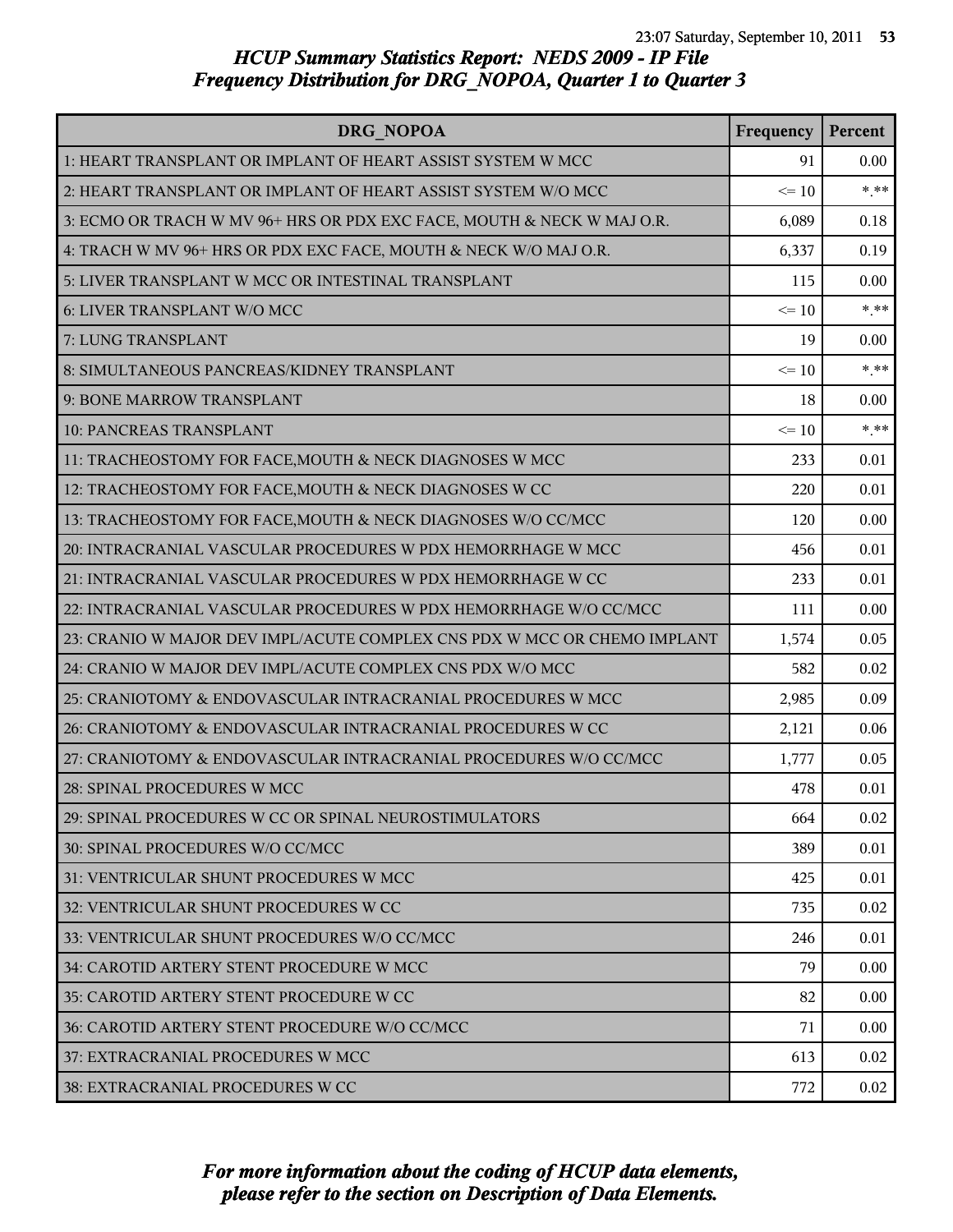| DRG NOPOA                                                                | Frequency | Percent |
|--------------------------------------------------------------------------|-----------|---------|
| 39: EXTRACRANIAL PROCEDURES W/O CC/MCC                                   | 740       | 0.02    |
| 40: PERIPH/CRANIAL NERVE & OTHER NERV SYST PROC W MCC                    | 1,239     | 0.04    |
| 41: PERIPH/CRANIAL NERVE & OTHER NERV SYST PROC W CC OR PERIPH NEUROSTIM | 1,524     | 0.05    |
| 42: PERIPH/CRANIAL NERVE & OTHER NERV SYST PROC W/O CC/MCC               | 551       | 0.02    |
| 52: SPINAL DISORDERS & INJURIES W CC/MCC                                 | 446       | 0.01    |
| 53: SPINAL DISORDERS & INJURIES W/O CC/MCC                               | 316       | 0.01    |
| 54: NERVOUS SYSTEM NEOPLASMS W MCC                                       | 2,414     | 0.07    |
| 55: NERVOUS SYSTEM NEOPLASMS W/O MCC                                     | 3,963     | 0.12    |
| 56: DEGENERATIVE NERVOUS SYSTEM DISORDERS W MCC                          | 2,714     | 0.08    |
| 57: DEGENERATIVE NERVOUS SYSTEM DISORDERS W/O MCC                        | 11,377    | 0.35    |
| 58: MULTIPLE SCLEROSIS & CEREBELLAR ATAXIA W MCC                         | 266       | 0.01    |
| 59: MULTIPLE SCLEROSIS & CEREBELLAR ATAXIA W CC                          | 1,115     | 0.03    |
| 60: MULTIPLE SCLEROSIS & CEREBELLAR ATAXIA W/O CC/MCC                    | 1,661     | 0.05    |
| 61: ACUTE ISCHEMIC STROKE W USE OF THROMBOLYTIC AGENT W MCC              | 776       | 0.02    |
| 62: ACUTE ISCHEMIC STROKE W USE OF THROMBOLYTIC AGENT W CC               | 1,308     | 0.04    |
| 63: ACUTE ISCHEMIC STROKE W USE OF THROMBOLYTIC AGENT W/O CC/MCC         | 532       | 0.02    |
| 64: INTRACRANIAL HEMORRHAGE OR CEREBRAL INFARCTION W MCC                 | 17,748    | 0.54    |
| 65: INTRACRANIAL HEMORRHAGE OR CEREBRAL INFARCTION W CC                  | 27,999    | 0.85    |
| 66: INTRACRANIAL HEMORRHAGE OR CEREBRAL INFARCTION W/O CC/MCC            | 21,502    | 0.65    |
| 67: NONSPECIFIC CVA & PRECEREBRAL OCCLUSION W/O INFARCT W MCC            | 453       | 0.01    |
| 68: NONSPECIFIC CVA & PRECEREBRAL OCCLUSION W/O INFARCT W/O MCC          | 2,406     | 0.07    |
| 69: TRANSIENT ISCHEMIA                                                   | 28,610    | 0.87    |
| 70: NONSPECIFIC CEREBROVASCULAR DISORDERS W MCC                          | 3,157     | 0.10    |
| 71: NONSPECIFIC CEREBROVASCULAR DISORDERS W CC                           | 2,895     | 0.09    |
| 72: NONSPECIFIC CEREBROVASCULAR DISORDERS W/O CC/MCC                     | 1,739     | 0.05    |
| 73: CRANIAL & PERIPHERAL NERVE DISORDERS W MCC                           | 3,297     | 0.10    |
| 74: CRANIAL & PERIPHERAL NERVE DISORDERS W/O MCC                         | 11,017    | 0.33    |
| 75: VIRAL MENINGITIS W CC/MCC                                            | 1,186     | 0.04    |
| 76: VIRAL MENINGITIS W/O CC/MCC                                          | 3,058     | 0.09    |
| 77: HYPERTENSIVE ENCEPHALOPATHY W MCC                                    | 508       | 0.02    |
| 78: HYPERTENSIVE ENCEPHALOPATHY W CC                                     | 591       | 0.02    |
| 79: HYPERTENSIVE ENCEPHALOPATHY W/O CC/MCC                               | 296       | 0.01    |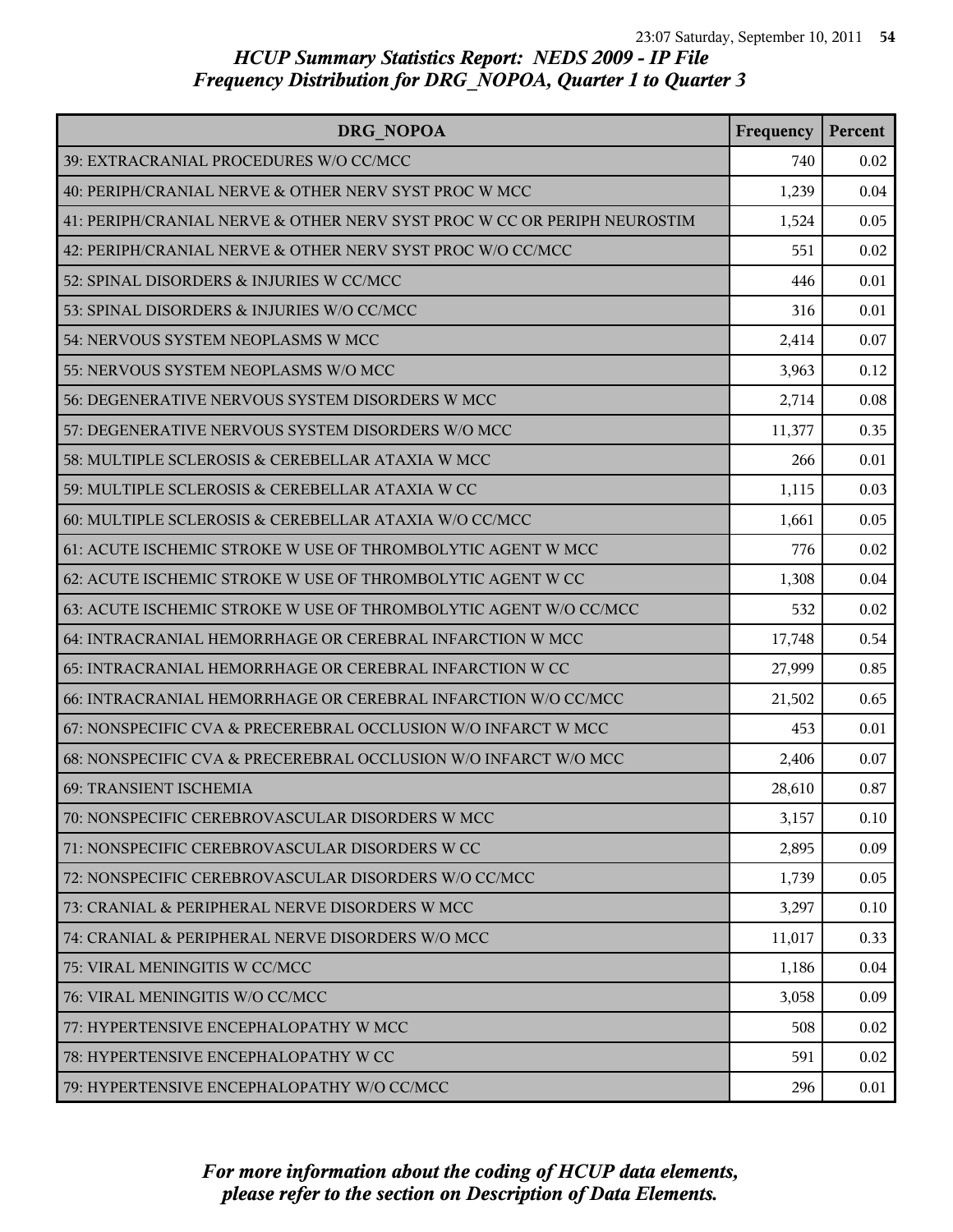| DRG NOPOA                                                               | Frequency | Percent |
|-------------------------------------------------------------------------|-----------|---------|
| 80: NONTRAUMATIC STUPOR & COMA W MCC                                    | 562       | 0.02    |
| 81: NONTRAUMATIC STUPOR & COMA W/O MCC                                  | 1,931     | 0.06    |
| 82: TRAUMATIC STUPOR & COMA, COMA >1 HR W MCC                           | 1,099     | 0.03    |
| 83: TRAUMATIC STUPOR & COMA, COMA >1 HR W CC                            | 1,013     | 0.03    |
| 84: TRAUMATIC STUPOR & COMA, COMA >1 HR W/O CC/MCC                      | 1,889     | 0.06    |
| 85: TRAUMATIC STUPOR & COMA, COMA <1 HR W MCC                           | 2,286     | 0.07    |
| 86: TRAUMATIC STUPOR & COMA, COMA <1 HR W CC                            | 3,928     | 0.12    |
| 87: TRAUMATIC STUPOR & COMA, COMA <1 HR W/O CC/MCC                      | 6,726     | 0.20    |
| 88: CONCUSSION W MCC                                                    | 505       | 0.02    |
| 89: CONCUSSION W CC                                                     | 1,726     | 0.05    |
| 90: CONCUSSION W/O CC/MCC                                               | 3,501     | 0.11    |
| 91: OTHER DISORDERS OF NERVOUS SYSTEM W MCC                             | 3,015     | 0.09    |
| 92: OTHER DISORDERS OF NERVOUS SYSTEM W CC                              | 5,255     | 0.16    |
| 93: OTHER DISORDERS OF NERVOUS SYSTEM W/O CC/MCC                        | 5,634     | 0.17    |
| 94: BACTERIAL & TUBERCULOUS INFECTIONS OF NERVOUS SYSTEM W MCC          | 623       | 0.02    |
| 95: BACTERIAL & TUBERCULOUS INFECTIONS OF NERVOUS SYSTEM W CC           | 506       | 0.02    |
| 96: BACTERIAL & TUBERCULOUS INFECTIONS OF NERVOUS SYSTEM W/O CC/MCC     | 552       | 0.02    |
| 97: NON-BACTERIAL INFECT OF NERVOUS SYS EXC VIRAL MENINGITIS W MCC      | 471       | 0.01    |
| 98: NON-BACTERIAL INFECT OF NERVOUS SYS EXC VIRAL MENINGITIS W CC       | 414       | 0.01    |
| 99: NON-BACTERIAL INFECT OF NERVOUS SYS EXC VIRAL MENINGITIS W/O CC/MCC | 561       | 0.02    |
| 100: SEIZURES W MCC                                                     | 7,408     | 0.23    |
| 101: SEIZURES W/O MCC                                                   | 27,232    | 0.83    |
| 102: HEADACHES W MCC                                                    | 700       | 0.02    |
| 103: HEADACHES W/O MCC                                                  | 10,493    | 0.32    |
| 113: ORBITAL PROCEDURES W CC/MCC                                        | 322       | 0.01    |
| 114: ORBITAL PROCEDURES W/O CC/MCC                                      | 274       | 0.01    |
| 115: EXTRAOCULAR PROCEDURES EXCEPT ORBIT                                | 283       | 0.01    |
| 116: INTRAOCULAR PROCEDURES W CC/MCC                                    | 105       | 0.00    |
| 117: INTRAOCULAR PROCEDURES W/O CC/MCC                                  | 224       | 0.01    |
| 121: ACUTE MAJOR EYE INFECTIONS W CC/MCC                                | 320       | 0.01    |
| 122: ACUTE MAJOR EYE INFECTIONS W/O CC/MCC                              | 611       | 0.02    |
| 123: NEUROLOGICAL EYE DISORDERS                                         | 1,248     | 0.04    |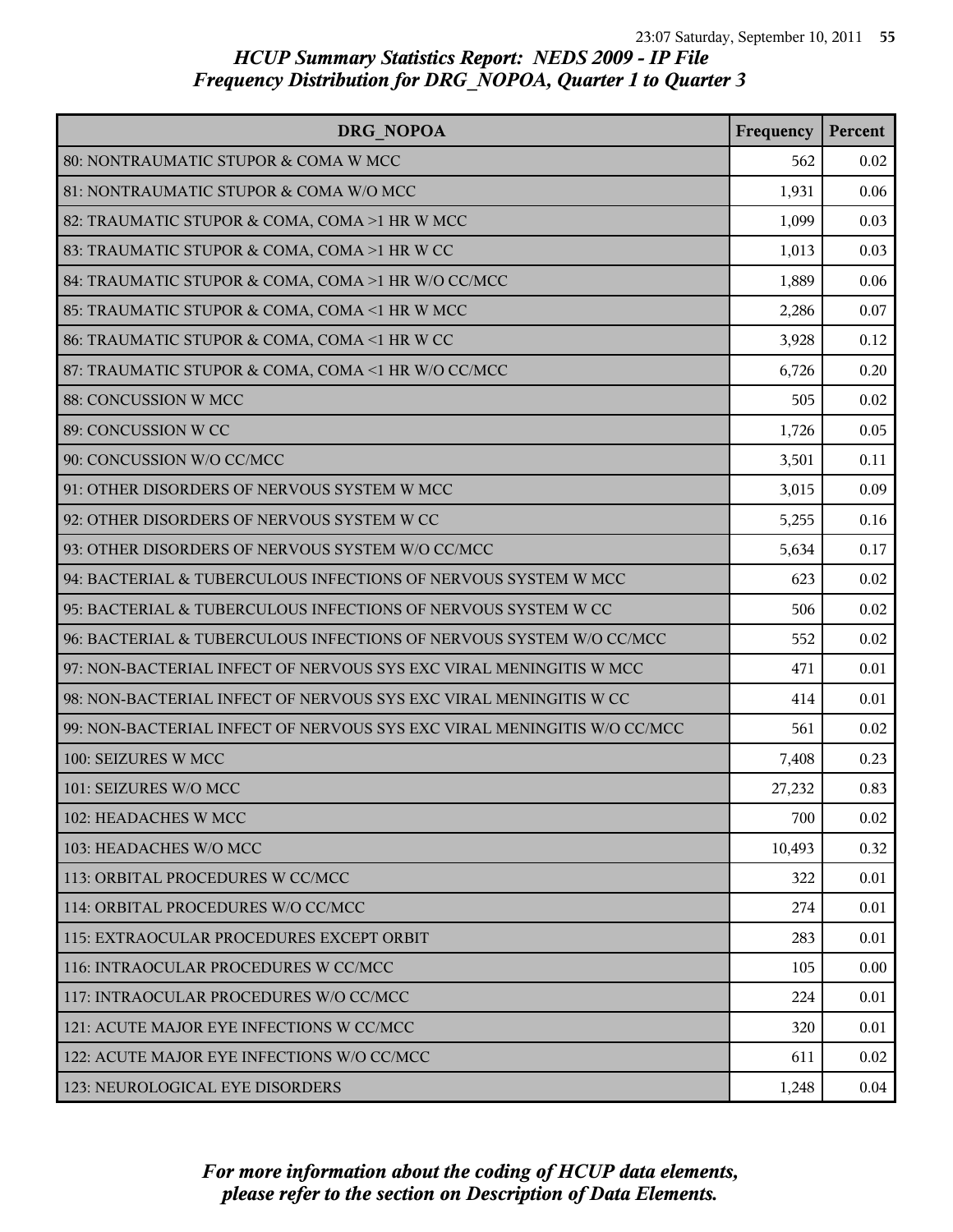| DRG NOPOA                                                       | Frequency | Percent  |
|-----------------------------------------------------------------|-----------|----------|
| 124: OTHER DISORDERS OF THE EYE W MCC                           | 290       | 0.01     |
| 125: OTHER DISORDERS OF THE EYE W/O MCC                         | 2,257     | 0.07     |
| 129: MAJOR HEAD & NECK PROCEDURES W CC/MCC OR MAJOR DEVICE      | 18        | 0.00     |
| 130: MAJOR HEAD & NECK PROCEDURES W/O CC/MCC                    | 12        | 0.00     |
| 131: CRANIAL/FACIAL PROCEDURES W CC/MCC                         | 937       | 0.03     |
| 132: CRANIAL/FACIAL PROCEDURES W/O CC/MCC                       | 1,146     | 0.03     |
| 133: OTHER EAR, NOSE, MOUTH & THROAT O.R. PROCEDURES W CC/MCC   | 720       | 0.02     |
| 134: OTHER EAR, NOSE, MOUTH & THROAT O.R. PROCEDURES W/O CC/MCC | 1,486     | 0.05     |
| 135: SINUS & MASTOID PROCEDURES W CC/MCC                        | 99        | 0.00     |
| 136: SINUS & MASTOID PROCEDURES W/O CC/MCC                      | 45        | 0.00     |
| 137: MOUTH PROCEDURES W CC/MCC                                  | 440       | 0.01     |
| 138: MOUTH PROCEDURES W/O CC/MCC                                | 327       | 0.01     |
| 139: SALIVARY GLAND PROCEDURES                                  | 44        | 0.00     |
| 146: EAR, NOSE, MOUTH & THROAT MALIGNANCY W MCC                 | 251       | 0.01     |
| 147: EAR, NOSE, MOUTH & THROAT MALIGNANCY W CC                  | 366       | 0.01     |
| 148: EAR, NOSE, MOUTH & THROAT MALIGNANCY W/O CC/MCC            | 152       | 0.00     |
| 149: DYSEQUILIBRIUM                                             | 11,989    | 0.36     |
| 150: EPISTAXIS W MCC                                            | 357       | 0.01     |
| 151: EPISTAXIS W/O MCC                                          | 1,664     | 0.05     |
| 152: OTITIS MEDIA & URI W MCC                                   | 1,319     | 0.04     |
| 153: OTITIS MEDIA & URI W/O MCC                                 | 12,886    | 0.39     |
| 154: NASAL TRAUMA & DEFORMITY W MCC                             | 839       | 0.03     |
| 155: NASAL TRAUMA & DEFORMITY W CC                              | 2,143     | 0.07     |
| 156: NASAL TRAUMA & DEFORMITY W/O CC/MCC                        | 2,351     | 0.07     |
| 157: DENTAL & ORAL DISEASES W MCC                               | 490       | 0.01     |
| l 158: DENTAL & ORAL DISEASES W CC                              | 1,815     | 0.06     |
| 159: DENTAL & ORAL DISEASES W/O CC/MCC                          | 1,704     | 0.05     |
| 163: MAJOR CHEST PROCEDURES W MCC                               | 2,652     | $0.08\,$ |
| 164: MAJOR CHEST PROCEDURES W CC                                | 1,071     | 0.03     |
| 165: MAJOR CHEST PROCEDURES W/O CC/MCC                          | 633       | 0.02     |
| 166: OTHER RESP SYSTEM O.R. PROCEDURES W MCC                    | 6,093     | 0.19     |
| 167: OTHER RESP SYSTEM O.R. PROCEDURES W CC                     | 4,111     | 0.12     |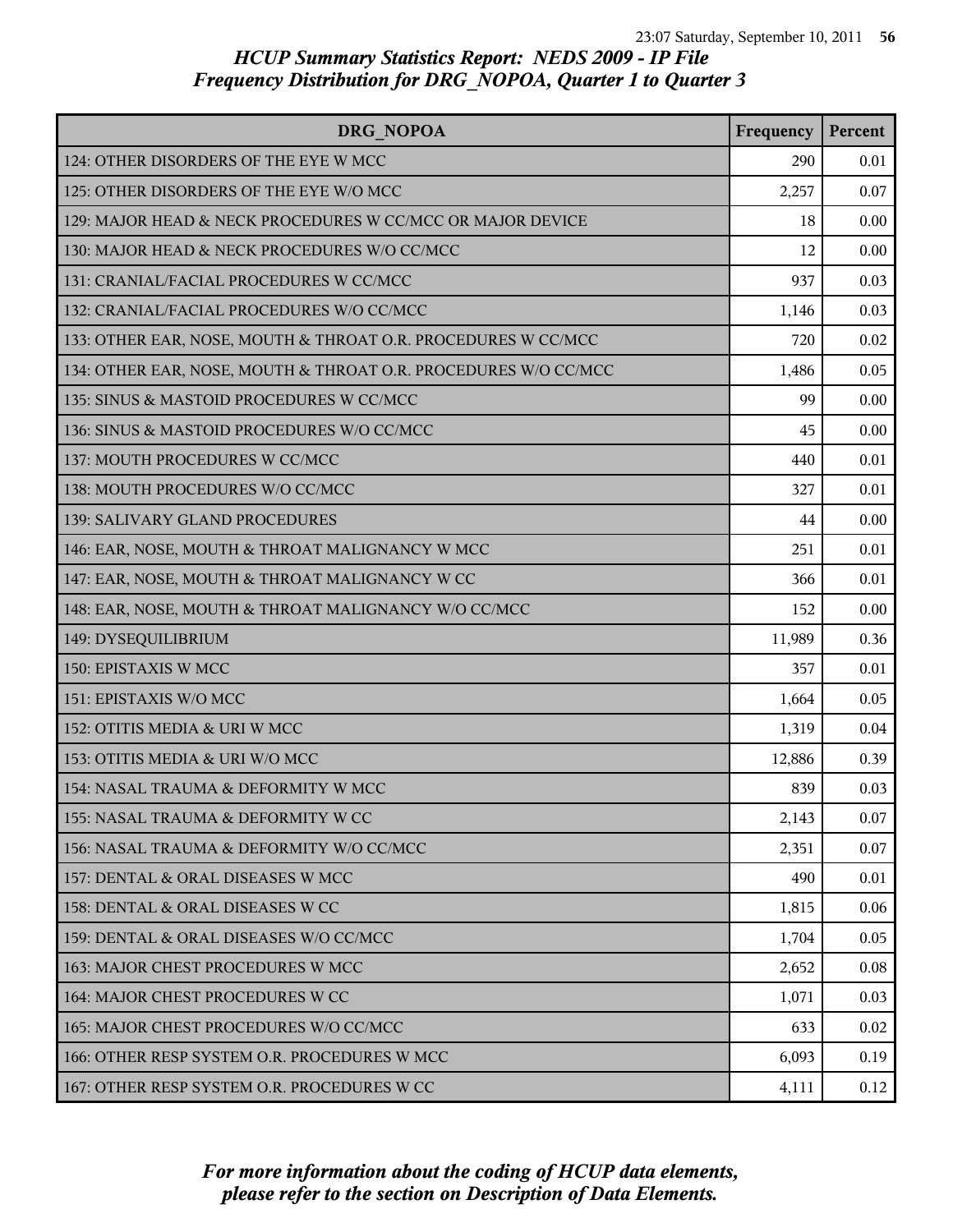| DRG NOPOA                                              | Frequency | Percent |
|--------------------------------------------------------|-----------|---------|
| 168: OTHER RESP SYSTEM O.R. PROCEDURES W/O CC/MCC      | 921       | 0.03    |
| 175: PULMONARY EMBOLISM W MCC                          | 5,131     | 0.16    |
| 176: PULMONARY EMBOLISM W/O MCC                        | 13,963    | 0.42    |
| 177: RESPIRATORY INFECTIONS & INFLAMMATIONS W MCC      | 18,351    | 0.56    |
| 178: RESPIRATORY INFECTIONS & INFLAMMATIONS W CC       | 14,034    | 0.43    |
| 179: RESPIRATORY INFECTIONS & INFLAMMATIONS W/O CC/MCC | 4,517     | 0.14    |
| 180: RESPIRATORY NEOPLASMS W MCC                       | 5,724     | 0.17    |
| 181: RESPIRATORY NEOPLASMS W CC                        | 6,094     | 0.19    |
| 182: RESPIRATORY NEOPLASMS W/O CC/MCC                  | 760       | 0.02    |
| 183: MAJOR CHEST TRAUMA W MCC                          | 1,044     | 0.03    |
| 184: MAJOR CHEST TRAUMA W CC                           | 2,034     | 0.06    |
| 185: MAJOR CHEST TRAUMA W/O CC/MCC                     | 940       | 0.03    |
| 186: PLEURAL EFFUSION W MCC                            | 2,769     | 0.08    |
| 187: PLEURAL EFFUSION W CC                             | 2,426     | 0.07    |
| 188: PLEURAL EFFUSION W/O CC/MCC                       | 874       | 0.03    |
| 189: PULMONARY EDEMA & RESPIRATORY FAILURE             | 24,531    | 0.75    |
| 190: CHRONIC OBSTRUCTIVE PULMONARY DISEASE W MCC       | 37,739    | 1.15    |
| 191: CHRONIC OBSTRUCTIVE PULMONARY DISEASE W CC        | 35,596    | 1.08    |
| 192: CHRONIC OBSTRUCTIVE PULMONARY DISEASE W/O CC/MCC  | 41,418    | 1.26    |
| 193: SIMPLE PNEUMONIA & PLEURISY W MCC                 | 33,577    | 1.02    |
| 194: SIMPLE PNEUMONIA & PLEURISY W CC                  | 57,476    | 1.75    |
| 195: SIMPLE PNEUMONIA & PLEURISY W/O CC/MCC            | 37,575    | 1.14    |
| 196: INTERSTITIAL LUNG DISEASE W MCC                   | 1,874     | 0.06    |
| 197: INTERSTITIAL LUNG DISEASE W CC                    | 1,709     | 0.05    |
| 198: INTERSTITIAL LUNG DISEASE W/O CC/MCC              | 1,014     | 0.03    |
| 199: PNEUMOTHORAX W MCC                                | 1,310     | 0.04    |
| 200: PNEUMOTHORAX W CC                                 | 3,426     | 0.10    |
| 201: PNEUMOTHORAX W/O CC/MCC                           | 2,809     | 0.09    |
| 202: BRONCHITIS & ASTHMA W CC/MCC                      | 20,204    | 0.61    |
| 203: BRONCHITIS & ASTHMA W/O CC/MCC                    | 34,522    | 1.05    |
| 204: RESPIRATORY SIGNS & SYMPTOMS                      | 8,928     | 0.27    |
| 205: OTHER RESPIRATORY SYSTEM DIAGNOSES W MCC          | 2,232     | 0.07    |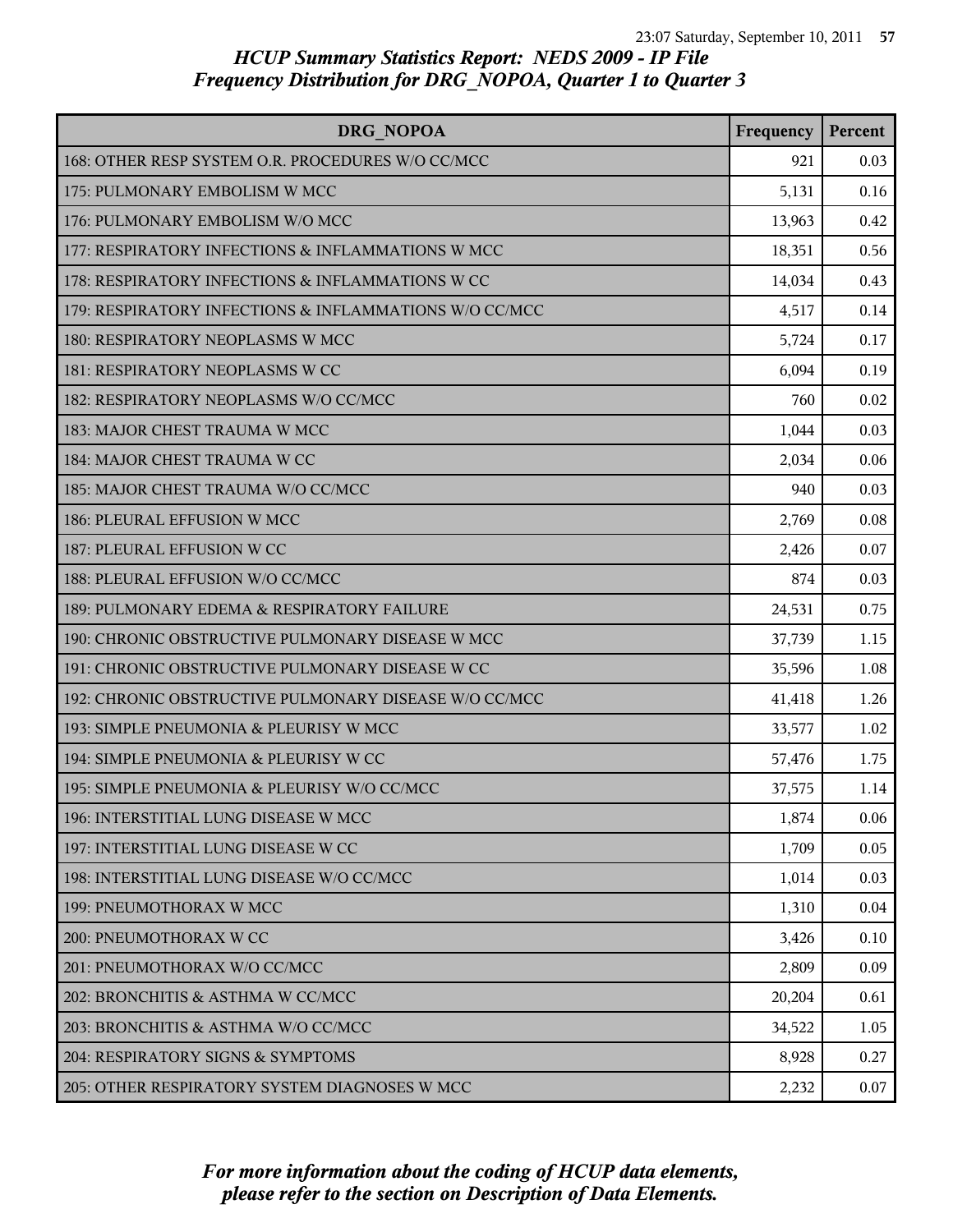| DRG NOPOA                                                                           | Frequency | Percent |
|-------------------------------------------------------------------------------------|-----------|---------|
| 206: OTHER RESPIRATORY SYSTEM DIAGNOSES W/O MCC                                     | 7,697     | 0.23    |
| 207: RESPIRATORY SYSTEM DIAGNOSIS W VENTILATOR SUPPORT 96+ HOURS                    | 10,657    | 0.32    |
| 208: RESPIRATORY SYSTEM DIAGNOSIS W VENTILATOR SUPPORT <96 HOURS                    | 21,374    | 0.65    |
| 215: OTHER HEART ASSIST SYSTEM IMPLANT                                              | 35        | 0.00    |
| 216: CARDIAC VALVE & OTH MAJ CARDIOTHORACIC PROC W CARD CATH W MCC                  | 1,345     | 0.04    |
| 217: CARDIAC VALVE & OTH MAJ CARDIOTHORACIC PROC W CARD CATH W CC                   | 487       | 0.01    |
| 218: CARDIAC VALVE & OTH MAJ CARDIOTHORACIC PROC W CARD CATH W/O CC/MCC             | 98        | 0.00    |
| 219: CARDIAC VALVE & OTH MAJ CARDIOTHORACIC PROC W/O CARD CATH W MCC                | 450       | 0.01    |
| 220: CARDIAC VALVE & OTH MAJ CARDIOTHORACIC PROC W/O CARD CATH W CC                 | 187       | 0.01    |
| 221: CARDIAC VALVE & OTH MAJ CARDIOTHORACIC PROC W/O CARD CATH W/O CC/MCC           | 33        | 0.00    |
| 222: CARDIAC DEFIB IMPLANT W CARDIAC CATH W AMI/HF/SHOCK W MCC                      | 686       | 0.02    |
| 223: CARDIAC DEFIB IMPLANT W CARDIAC CATH W AMI/HF/SHOCK W/O MCC                    | 500       | 0.02    |
| 224: CARDIAC DEFIB IMPLANT W CARDIAC CATH W/O AMI/HF/SHOCK W MCC                    | 641       | 0.02    |
| 225: CARDIAC DEFIB IMPLANT W CARDIAC CATH W/O AMI/HF/SHOCK W/O MCC                  | 667       | 0.02    |
| 226: CARDIAC DEFIBRILLATOR IMPLANT W/O CARDIAC CATH W MCC                           | 1,245     | 0.04    |
| 227: CARDIAC DEFIBRILLATOR IMPLANT W/O CARDIAC CATH W/O MCC                         | 1,656     | 0.05    |
| 228: OTHER CARDIOTHORACIC PROCEDURES W MCC                                          | 263       | 0.01    |
| 229: OTHER CARDIOTHORACIC PROCEDURES W CC                                           | 152       | 0.00    |
| 230: OTHER CARDIOTHORACIC PROCEDURES W/O CC/MCC                                     | 45        | 0.00    |
| 231: CORONARY BYPASS W PTCA W MCC                                                   | 352       | 0.01    |
| 232: CORONARY BYPASS W PTCA W/O MCC                                                 | 332       | 0.01    |
| 233: CORONARY BYPASS W CARDIAC CATH W MCC                                           | 2,778     | 0.08    |
| 234: CORONARY BYPASS W CARDIAC CATH W/O MCC                                         | 3,765     | 0.11    |
| 235: CORONARY BYPASS W/O CARDIAC CATH W MCC                                         | 237       | 0.01    |
| 236: CORONARY BYPASS W/O CARDIAC CATH W/O MCC                                       | 384       | 0.01    |
| 237: MAJOR CARDIOVASC PROCEDURES W MCC OR THORACIC AORTIC ANUERYSM<br><b>REPAIR</b> | 4,003     | 0.12    |
| 238: MAJOR CARDIOVASC PROCEDURES W/O MCC                                            | 2,551     | 0.08    |
| 239: AMPUTATION FOR CIRC SYS DISORDERS EXC UPPER LIMB & TOE W MCC                   | 1,505     | 0.05    |
| 240: AMPUTATION FOR CIRC SYS DISORDERS EXC UPPER LIMB & TOE W CC                    | 1,073     | 0.03    |
| 241: AMPUTATION FOR CIRC SYS DISORDERS EXC UPPER LIMB & TOE W/O CC/MCC              | 114       | 0.00    |
| 242: PERMANENT CARDIAC PACEMAKER IMPLANT W MCC                                      | 4,241     | 0.13    |
| 243: PERMANENT CARDIAC PACEMAKER IMPLANT W CC                                       | 5,332     | 0.16    |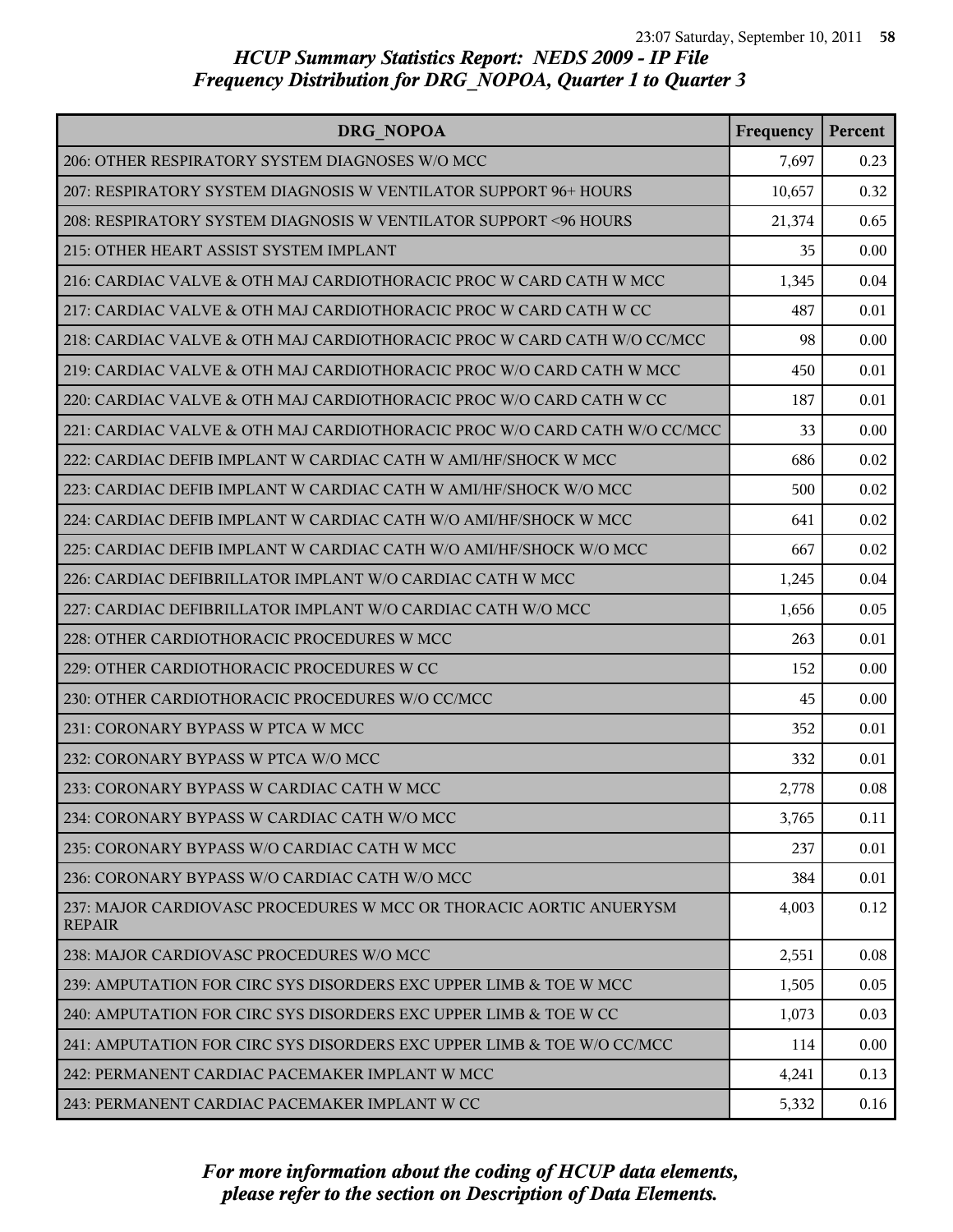| DRG NOPOA                                                                 | Frequency | Percent |
|---------------------------------------------------------------------------|-----------|---------|
| 244: PERMANENT CARDIAC PACEMAKER IMPLANT W/O CC/MCC                       | 5,581     | 0.17    |
| 245: AICD LEAD & GENERATOR PROCEDURES                                     | 320       | 0.01    |
| 246: PERC CARDIOVASC PROC W DRUG-ELUTING STENT W MCC OR 4+ VESSELS/STENTS | 6,059     | 0.18    |
| 247: PERC CARDIOVASC PROC W DRUG-ELUTING STENT W/O MCC                    | 23,217    | 0.71    |
| 248: PERC CARDIOVASC PROC W NON-DRUG-ELUTING STENT W MCC OR 4+ VES/STENTS | 3,009     | 0.09    |
| 249: PERC CARDIOVASC PROC W NON-DRUG-ELUTING STENT W/O MCC                | 8,828     | 0.27    |
| 250: PERC CARDIOVASC PROC W/O CORONARY ARTERY STENT OR AMI W MCC          | 1,610     | 0.05    |
| 251: PERC CARDIOVASC PROC W/O CORONARY ARTERY STENT OR AMI W/O MCC        | 4,716     | 0.14    |
| 252: OTHER VASCULAR PROCEDURES W MCC                                      | 6,312     | 0.19    |
| 253: OTHER VASCULAR PROCEDURES W CC                                       | 4,270     | 0.13    |
| 254: OTHER VASCULAR PROCEDURES W/O CC/MCC                                 | 1,788     | 0.05    |
| 255: UPPER LIMB & TOE AMPUTATION FOR CIRC SYSTEM DISORDERS W MCC          | 440       | 0.01    |
| 256: UPPER LIMB & TOE AMPUTATION FOR CIRC SYSTEM DISORDERS W CC           | 540       | 0.02    |
| 257: UPPER LIMB & TOE AMPUTATION FOR CIRC SYSTEM DISORDERS W/O CC/MCC     | 41        | 0.00    |
| 258: CARDIAC PACEMAKER DEVICE REPLACEMENT W MCC                           | 176       | 0.01    |
| 259: CARDIAC PACEMAKER DEVICE REPLACEMENT W/O MCC                         | 531       | 0.02    |
| 260: CARDIAC PACEMAKER REVISION EXCEPT DEVICE REPLACEMENT W MCC           | 279       | 0.01    |
| 261: CARDIAC PACEMAKER REVISION EXCEPT DEVICE REPLACEMENT W CC            | 349       | 0.01    |
| 262: CARDIAC PACEMAKER REVISION EXCEPT DEVICE REPLACEMENT W/O CC/MCC      | 214       | 0.01    |
| 263: VEIN LIGATION & STRIPPING                                            | 77        | 0.00    |
| 264: OTHER CIRCULATORY SYSTEM O.R. PROCEDURES                             | 3,477     | 0.11    |
| 265                                                                       | 141       | 0.00    |
| 280: ACUTE MYOCARDIAL INFARCTION, DISCHARGED ALIVE W MCC                  | 18,317    | 0.56    |
| 281: ACUTE MYOCARDIAL INFARCTION, DISCHARGED ALIVE W CC                   | 10,383    | 0.32    |
| 282: ACUTE MYOCARDIA INFARCTION, DISCHARGED ALIVE W/O CC/MCC              | 12,002    | 0.36    |
| 283: ACUTE MYOCARDIAL INFARCTION, EXPIRED W MCC                           | 2,950     | 0.09    |
| 284: ACUTE MYOCARDIAL INFARCTION, EXPIRED W CC                            | 486       | 0.01    |
| 285: ACUTE MYOCARDIAL INFARCTION, EXPIRED W/O CC/MCC                      | 282       | 0.01    |
| 286: CIRCULATORY DISORDERS EXCEPT AMI, W CARD CATH W MCC                  | 7,017     | 0.21    |
| 287: CIRCULATORY DISORDERS EXCEPT AMI, W CARD CATH W/O MCC                | 38,334    | 1.16    |
| 288: ACUTE & SUBACUTE ENDOCARDITIS W MCC                                  | 730       | 0.02    |
| 289: ACUTE & SUBACUTE ENDOCARDITIS W CC                                   | 301       | 0.01    |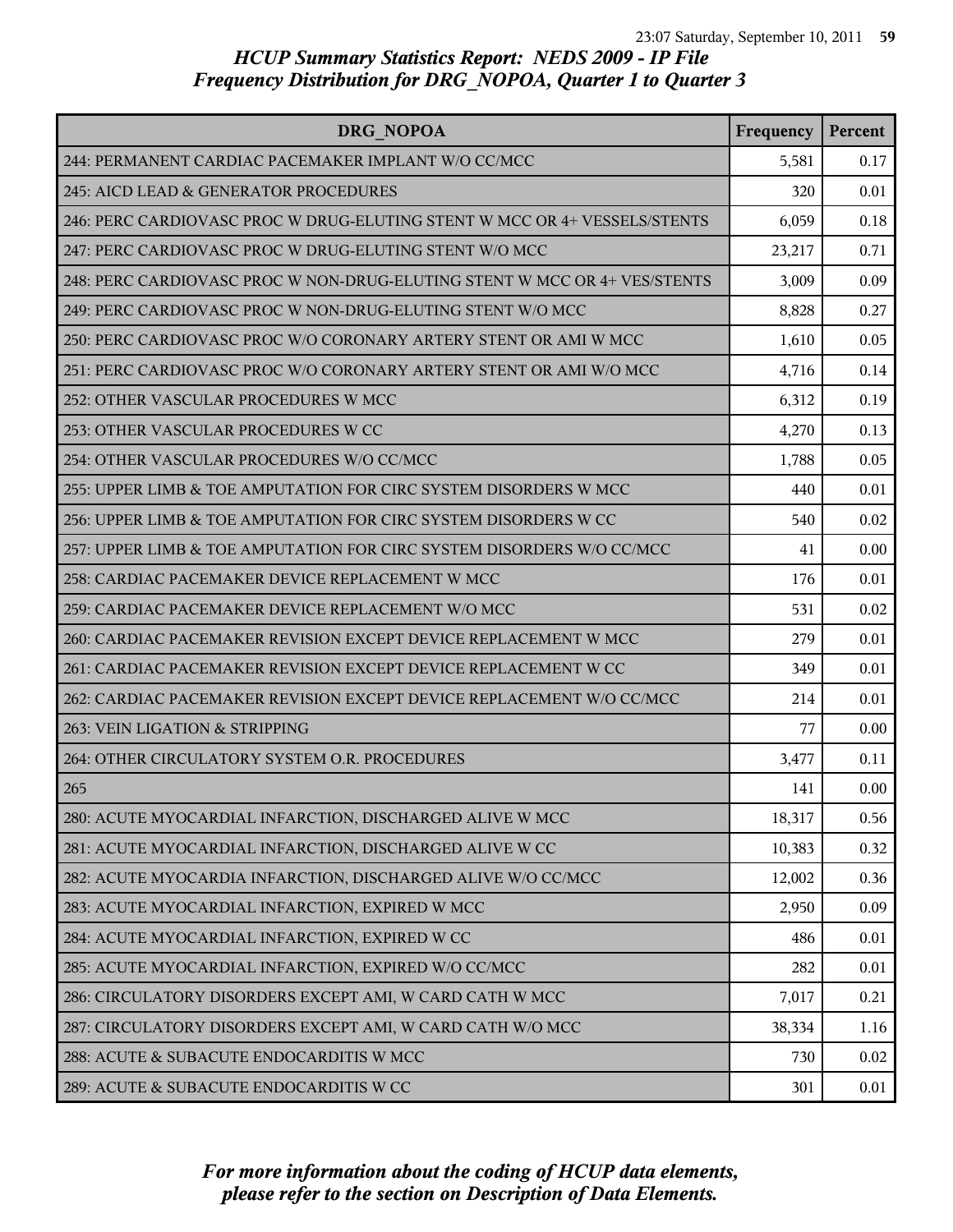| DRG NOPOA                                                 | Frequency | Percent  |
|-----------------------------------------------------------|-----------|----------|
| 290: ACUTE & SUBACUTE ENDOCARDITIS W/O CC/MCC             | 87        | $0.00\,$ |
| 291: HEART FAILURE & SHOCK W MCC                          | 53,997    | 1.64     |
| 292: HEART FAILURE & SHOCK W CC                           | 45,093    | 1.37     |
| 293: HEART FAILURE & SHOCK W/O CC/MCC                     | 29,095    | 0.88     |
| 294: DEEP VEIN THROMBOPHLEBITIS W CC/MCC                  | 349       | 0.01     |
| 295: DEEP VEIN THROMBOPHLEBITIS W/O CC/MCC                | 192       | 0.01     |
| 296: CARDIAC ARREST, UNEXPLAINED W MCC                    | 586       | 0.02     |
| 297: CARDIAC ARREST, UNEXPLAINED W CC                     | 151       | 0.00     |
| 298: CARDIAC ARREST, UNEXPLAINED W/O CC/MCC               | 98        | 0.00     |
| 299: PERIPHERAL VASCULAR DISORDERS W MCC                  | 6,535     | 0.20     |
| 300: PERIPHERAL VASCULAR DISORDERS W CC                   | 9,979     | 0.30     |
| 301: PERIPHERAL VASCULAR DISORDERS W/O CC/MCC             | 7,902     | 0.24     |
| 302: ATHEROSCLEROSIS W MCC                                | 2,415     | 0.07     |
| 303: ATHEROSCLEROSIS W/O MCC                              | 15,794    | 0.48     |
| 304: HYPERTENSION W MCC                                   | 1,578     | 0.05     |
| 305: HYPERTENSION W/O MCC                                 | 15,081    | 0.46     |
| 306: CARDIAC CONGENITAL & VALVULAR DISORDERS W MCC        | 669       | 0.02     |
| 307: CARDIAC CONGENITAL & VALVULAR DISORDERS W/O MCC      | 1,436     | 0.04     |
| 308: CARDIAC ARRHYTHMIA & CONDUCTION DISORDERS W MCC      | 16,015    | 0.49     |
| 309: CARDIAC ARRHYTHMIA & CONDUCTION DISORDERS W CC       | 23,114    | 0.70     |
| 310: CARDIAC ARRHYTHMIA & CONDUCTION DISORDERS W/O CC/MCC | 38,984    | 1.18     |
| 311: ANGINA PECTORIS                                      | 6,986     | 0.21     |
| 312: SYNCOPE & COLLAPSE                                   | 51,820    | 1.57     |
| 313: CHEST PAIN                                           | 88,268    | 2.68     |
| 314: OTHER CIRCULATORY SYSTEM DIAGNOSES W MCC             | 15,378    | 0.47     |
| 315: OTHER CIRCULATORY SYSTEM DIAGNOSES W CC              | 7,300     | 0.22     |
| 316: OTHER CIRCULATORY SYSTEM DIAGNOSES W/O CC/MCC        | 3,937     | 0.12     |
| 326: STOMACH, ESOPHAGEAL & DUODENAL PROC W MCC            | 2,729     | 0.08     |
| 327: STOMACH, ESOPHAGEAL & DUODENAL PROC W CC             | 1,410     | 0.04     |
| 328: STOMACH, ESOPHAGEAL & DUODENAL PROC W/O CC/MCC       | 1,444     | 0.04     |
| 329: MAJOR SMALL & LARGE BOWEL PROCEDURES W MCC           | 11,359    | 0.35     |
| 330: MAJOR SMALL & LARGE BOWEL PROCEDURES W CC            | 8,315     | 0.25     |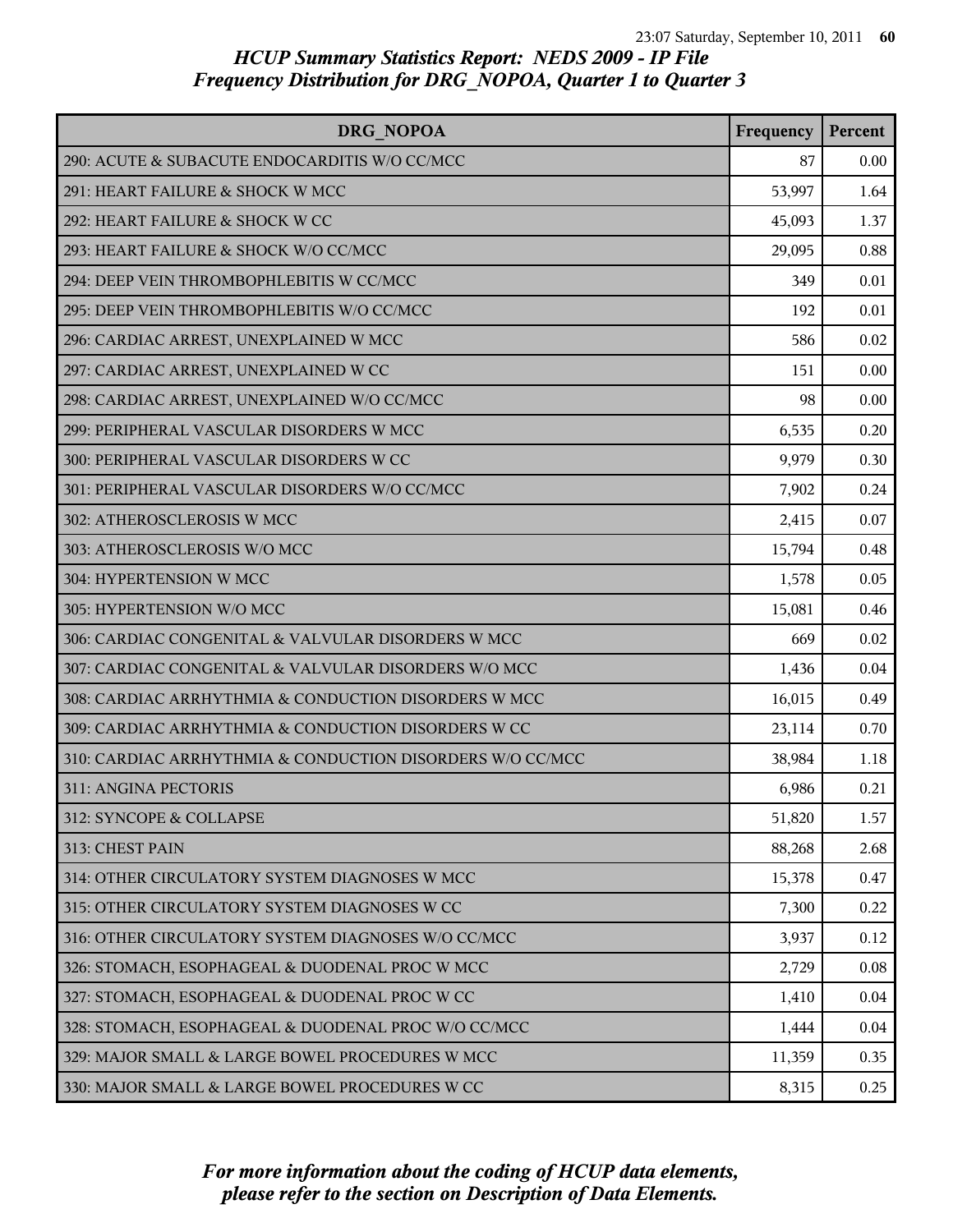| DRG NOPOA                                                           | Frequency | Percent |
|---------------------------------------------------------------------|-----------|---------|
| 331: MAJOR SMALL & LARGE BOWEL PROCEDURES W/O CC/MCC                | 2,428     | 0.07    |
| 332: RECTAL RESECTION W MCC                                         | 171       | 0.01    |
| 333: RECTAL RESECTION W CC                                          | 187       | 0.01    |
| 334: RECTAL RESECTION W/O CC/MCC                                    | 55        | 0.00    |
| 335: PERITONEAL ADHESIOLYSIS W MCC                                  | 1,925     | 0.06    |
| 336: PERITONEAL ADHESIOLYSIS W CC                                   | 3,124     | 0.09    |
| 337: PERITONEAL ADHESIOLYSIS W/O CC/MCC                             | 2,633     | 0.08    |
| 338: APPENDECTOMY W COMPLICATED PRINCIPAL DIAG W MCC                | 791       | 0.02    |
| 339: APPENDECTOMY W COMPLICATED PRINCIPAL DIAG W CC                 | 2,531     | 0.08    |
| 340: APPENDECTOMY W COMPLICATED PRINCIPAL DIAG W/O CC/MCC           | 6,472     | 0.20    |
| 341: APPENDECTOMY W/O COMPLICATED PRINCIPAL DIAG W MCC              | 708       | 0.02    |
| 342: APPENDECTOMY W/O COMPLICATED PRINCIPAL DIAG W CC               | 3,140     | 0.10    |
| 343: APPENDECTOMY W/O COMPLICATED PRINCIPAL DIAG W/O CC/MCC         | 27,410    | 0.83    |
| 344: MINOR SMALL & LARGE BOWEL PROCEDURES W MCC                     | 122       | 0.00    |
| 345: MINOR SMALL & LARGE BOWEL PROCEDURES W CC                      | 184       | 0.01    |
| 346: MINOR SMALL & LARGE BOWEL PROCEDURES W/O CC/MCC                | 147       | 0.00    |
| 347: ANAL & STOMAL PROCEDURES W MCC                                 | 466       | 0.01    |
| 348: ANAL & STOMAL PROCEDURES W CC                                  | 1,272     | 0.04    |
| 349: ANAL & STOMAL PROCEDURES W/O CC/MCC                            | 2,155     | 0.07    |
| 350: INGUINAL & FEMORAL HERNIA PROCEDURES W MCC                     | 387       | 0.01    |
| 351: INGUINAL & FEMORAL HERNIA PROCEDURES W CC                      | 872       | 0.03    |
| 352: INGUINAL & FEMORAL HERNIA PROCEDURES W/O CC/MCC                | 1,717     | 0.05    |
| 353: HERNIA PROCEDURES EXCEPT INGUINAL & FEMORAL W MCC              | 580       | 0.02    |
| 354: HERNIA PROCEDURES EXCEPT INGUINAL & FEMORAL W CC               | 1,399     | 0.04    |
| 355: HERNIA PROCEDURES EXCEPT INGUINAL & FEMORAL W/O CC/MCC         | 1,871     | 0.06    |
| 356: OTHER DIGESTIVE SYSTEM O.R. PROCEDURES W MCC                   | 2,121     | 0.06    |
| 357: OTHER DIGESTIVE SYSTEM O.R. PROCEDURES W CC                    | 1,675     | 0.05    |
| 358: OTHER DIGESTIVE SYSTEM O.R. PROCEDURES W/O CC/MCC              | 847       | 0.03    |
| 368: MAJOR ESOPHAGEAL DISORDERS W MCC                               | 1,228     | 0.04    |
| 369: MAJOR ESOPHAGEAL DISORDERS W CC                                | 1,848     | 0.06    |
| 370: MAJOR ESOPHAGEAL DISORDERS W/O CC/MCC                          | 1,042     | 0.03    |
| 371: MAJOR GASTROINTESTINAL DISORDERS & PERITONEAL INFECTIONS W MCC | 7,984     | 0.24    |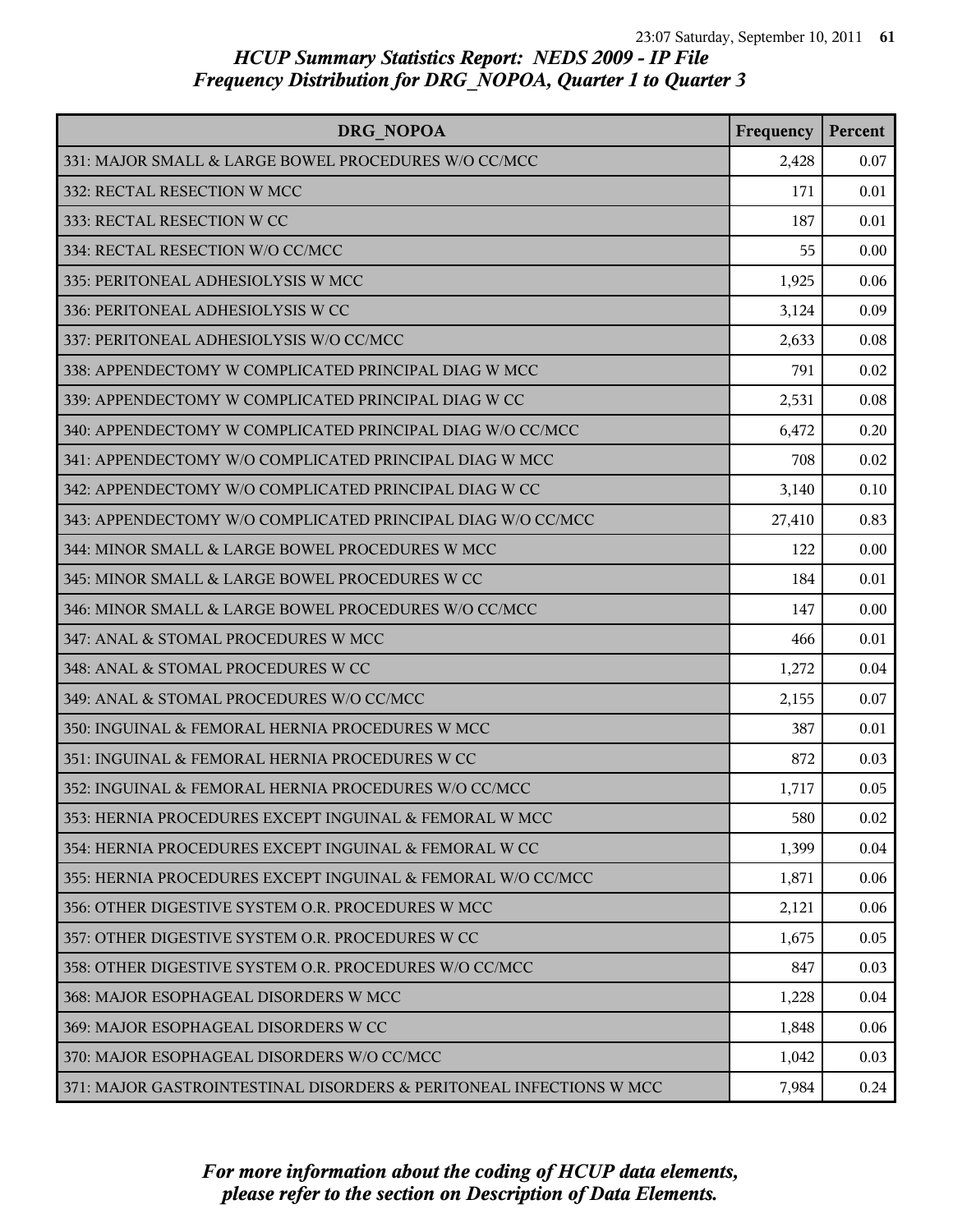| DRG NOPOA                                                                | Frequency | Percent |
|--------------------------------------------------------------------------|-----------|---------|
| 372: MAJOR GASTROINTESTINAL DISORDERS & PERITONEAL INFECTIONS W CC       | 7,999     | 0.24    |
| 373: MAJOR GASTROINTESTINAL DISORDERS & PERITONEAL INFECTIONS W/O CC/MCC | 5,230     | 0.16    |
| 374: DIGESTIVE MALIGNANCY W MCC                                          | 2,459     | 0.07    |
| 375: DIGESTIVE MALIGNANCY W CC                                           | 4,322     | 0.13    |
| 376: DIGESTIVE MALIGNANCY W/O CC/MCC                                     | 664       | 0.02    |
| 377: G.I. HEMORRHAGE W MCC                                               | 16,841    | 0.51    |
| 378: G.I. HEMORRHAGE W CC                                                | 32,005    | 0.97    |
| 379: G.I. HEMORRHAGE W/O CC/MCC                                          | 17,711    | 0.54    |
| 380: COMPLICATED PEPTIC ULCER W MCC                                      | 1,049     | 0.03    |
| 381: COMPLICATED PEPTIC ULCER W CC                                       | 1,630     | 0.05    |
| 382: COMPLICATED PEPTIC ULCER W/O CC/MCC                                 | 1,175     | 0.04    |
| 383: UNCOMPLICATED PEPTIC ULCER W MCC                                    | 502       | 0.02    |
| 384: UNCOMPLICATED PEPTIC ULCER W/O MCC                                  | 2,926     | 0.09    |
| 385: INFLAMMATORY BOWEL DISEASE W MCC                                    | 1,328     | 0.04    |
| 386: INFLAMMATORY BOWEL DISEASE W CC                                     | 4,977     | 0.15    |
| 387: INFLAMMATORY BOWEL DISEASE W/O CC/MCC                               | 4,347     | 0.13    |
| 388: G.I. OBSTRUCTION W MCC                                              | 6,552     | 0.20    |
| 389: G.I. OBSTRUCTION W CC                                               | 13,781    | 0.42    |
| 390: G.I. OBSTRUCTION W/O CC/MCC                                         | 16,658    | 0.51    |
| 391: ESOPHAGITIS, GASTROENT & MISC DIGEST DISORDERS W MCC                | 18,416    | 0.56    |
| 392: ESOPHAGITIS, GASTROENT & MISC DIGEST DISORDERS W/O MCC              | 112,846   | 3.43    |
| 393: OTHER DIGESTIVE SYSTEM DIAGNOSES W MCC                              | 7,158     | 0.22    |
| 394: OTHER DIGESTIVE SYSTEM DIAGNOSES W CC                               | 14,261    | 0.43    |
| 395: OTHER DIGESTIVE SYSTEM DIAGNOSES W/O CC/MCC                         | 9,441     | 0.29    |
| 405: PANCREAS, LIVER & SHUNT PROCEDURES W MCC                            | 732       | 0.02    |
| 406: PANCREAS, LIVER & SHUNT PROCEDURES W CC                             | 307       | 0.01    |
| 407: PANCREAS, LIVER & SHUNT PROCEDURES W/O CC/MCC                       | 120       | 0.00    |
| 408: BILIARY TRACT PROC EXCEPT ONLY CHOLECYST W OR W/O C.D.E. W MCC      | 328       | 0.01    |
| 409: BILIARY TRACT PROC EXCEPT ONLY CHOLECYST W OR W/O C.D.E. W CC       | 242       | 0.01    |
| 410: BILIARY TRACT PROC EXCEPT ONLY CHOLECYST W OR W/O C.D.E. W/O CC/MCC | 122       | 0.00    |
| 411: CHOLECYSTECTOMY W C.D.E. W MCC                                      | 209       | 0.01    |
| 412: CHOLECYSTECTOMY W C.D.E. W CC                                       | 201       | 0.01    |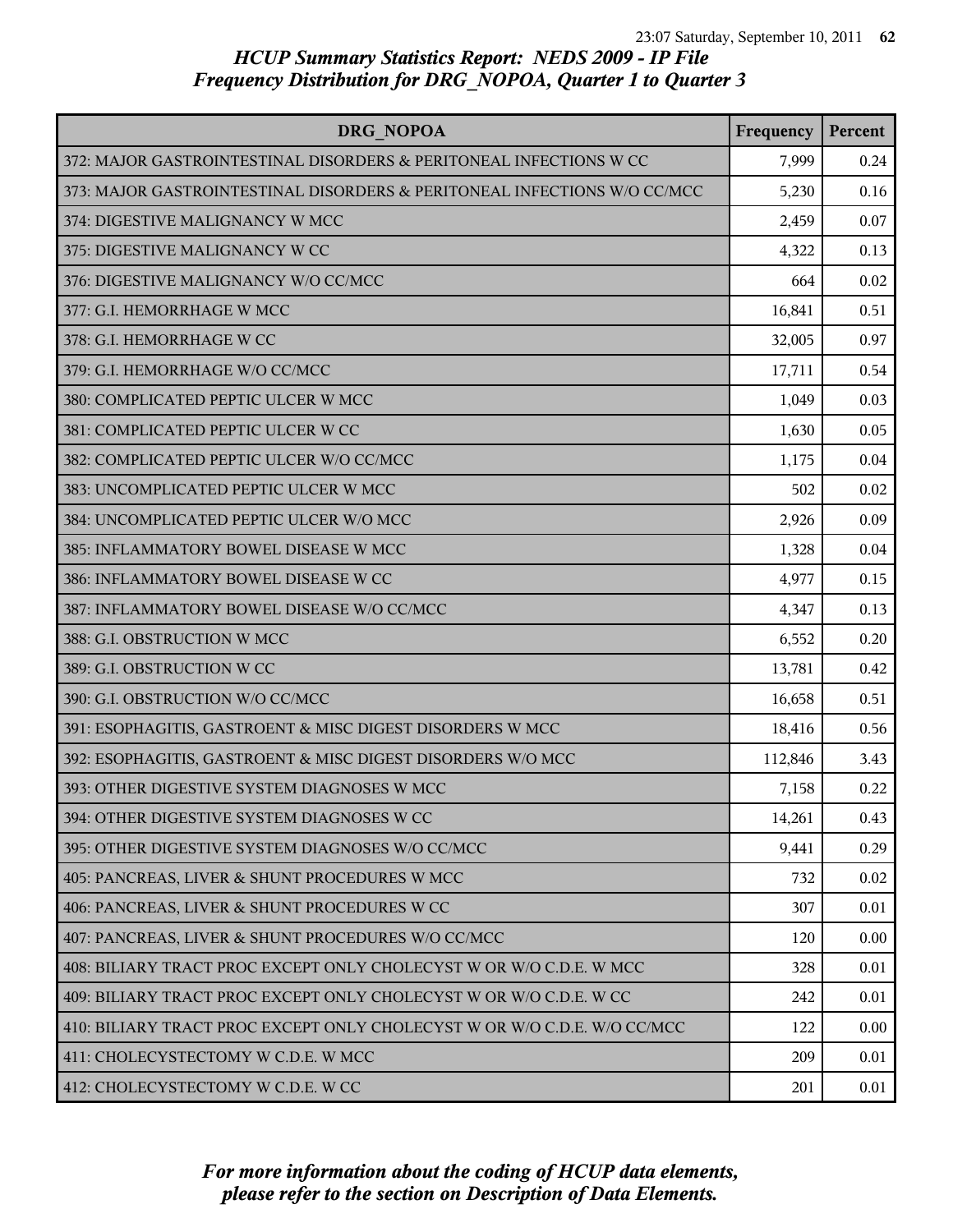| DRG NOPOA                                                          | Frequency | Percent |
|--------------------------------------------------------------------|-----------|---------|
| 413: CHOLECYSTECTOMY W C.D.E. W/O CC/MCC                           | 235       | 0.01    |
| 414: CHOLECYSTECTOMY EXCEPT BY LAPAROSCOPE W/O C.D.E. W MCC        | 1,244     | 0.04    |
| 415: CHOLECYSTECTOMY EXCEPT BY LAPAROSCOPE W/O C.D.E. W CC         | 1,387     | 0.04    |
| 416: CHOLECYSTECTOMY EXCEPT BY LAPAROSCOPE W/O C.D.E. W/O CC/MCC   | 1,229     | 0.04    |
| 417: LAPAROSCOPIC CHOLECYSTECTOMY W/O C.D.E. W MCC                 | 7,285     | 0.22    |
| 418: LAPAROSCOPIC CHOLECYSTECTOMY W/O C.D.E. W CC                  | 11,270    | 0.34    |
| 419: LAPAROSCOPIC CHOLECYSTECTOMY W/O C.D.E. W/O CC/MCC            | 22,983    | 0.70    |
| 420: HEPATOBILIARY DIAGNOSTIC PROCEDURES W MCC                     | 179       | 0.01    |
| 421: HEPATOBILIARY DIAGNOSTIC PROCEDURES W CC                      | 136       | 0.00    |
| 422: HEPATOBILIARY DIAGNOSTIC PROCEDURES W/O CC/MCC                | 63        | 0.00    |
| 423: OTHER HEPATOBILIARY OR PANCREAS O.R. PROCEDURES W MCC         | 390       | 0.01    |
| 424: OTHER HEPATOBILIARY OR PANCREAS O.R. PROCEDURES W CC          | 148       | 0.00    |
| 425: OTHER HEPATOBILIARY OR PANCREAS O.R. PROCEDURES W/O CC/MCC    | 22        | 0.00    |
| 432: CIRRHOSIS & ALCOHOLIC HEPATITIS W MCC                         | 6,917     | 0.21    |
| 433: CIRRHOSIS & ALCOHOLIC HEPATITIS W CC                          | 4,302     | 0.13    |
| 434: CIRRHOSIS & ALCOHOLIC HEPATITIS W/O CC/MCC                    | 372       | 0.01    |
| 435: MALIGNANCY OF HEPATOBILIARY SYSTEM OR PANCREAS W MCC          | 3,152     | 0.10    |
| 436: MALIGNANCY OF HEPATOBILIARY SYSTEM OR PANCREAS W CC           | 2,847     | 0.09    |
| 437: MALIGNANCY OF HEPATOBILIARY SYSTEM OR PANCREAS W/O CC/MCC     | 518       | 0.02    |
| 438: DISORDERS OF PANCREAS EXCEPT MALIGNANCY W MCC                 | 7,718     | 0.23    |
| 439: DISORDERS OF PANCREAS EXCEPT MALIGNANCY W CC                  | 13,877    | 0.42    |
| 440: DISORDERS OF PANCREAS EXCEPT MALIGNANCY W/O CC/MCC            | 17,071    | 0.52    |
| 441: DISORDERS OF LIVER EXCEPT MALIG, CIRR, ALC HEPA W MCC         | 6,555     | 0.20    |
| 442: DISORDERS OF LIVER EXCEPT MALIG, CIRR, ALC HEPA W CC          | 6,375     | 0.19    |
| 443: DISORDERS OF LIVER EXCEPT MALIG, CIRR, ALC HEPA W/O CC/MCC    | 2,889     | 0.09    |
| 444: DISORDERS OF THE BILIARY TRACT W MCC                          | 4,185     | 0.13    |
| 445: DISORDERS OF THE BILIARY TRACT W CC                           | 5,198     | 0.16    |
| 446: DISORDERS OF THE BILIARY TRACT W/O CC/MCC                     | 6,842     | 0.21    |
| 453: COMBINED ANTERIOR/POSTERIOR SPINAL FUSION W MCC               | 112       | 0.00    |
| 454: COMBINED ANTERIOR/POSTERIOR SPINAL FUSION W CC                | 102       | 0.00    |
| 455: COMBINED ANTERIOR/POSTERIOR SPINAL FUSION W/O CC/MCC          | 53        | 0.00    |
| 456: SPINAL FUS EXC CERV W SPINAL CURV/MALIG/INFEC OR 9+ FUS W MCC | 110       | 0.00    |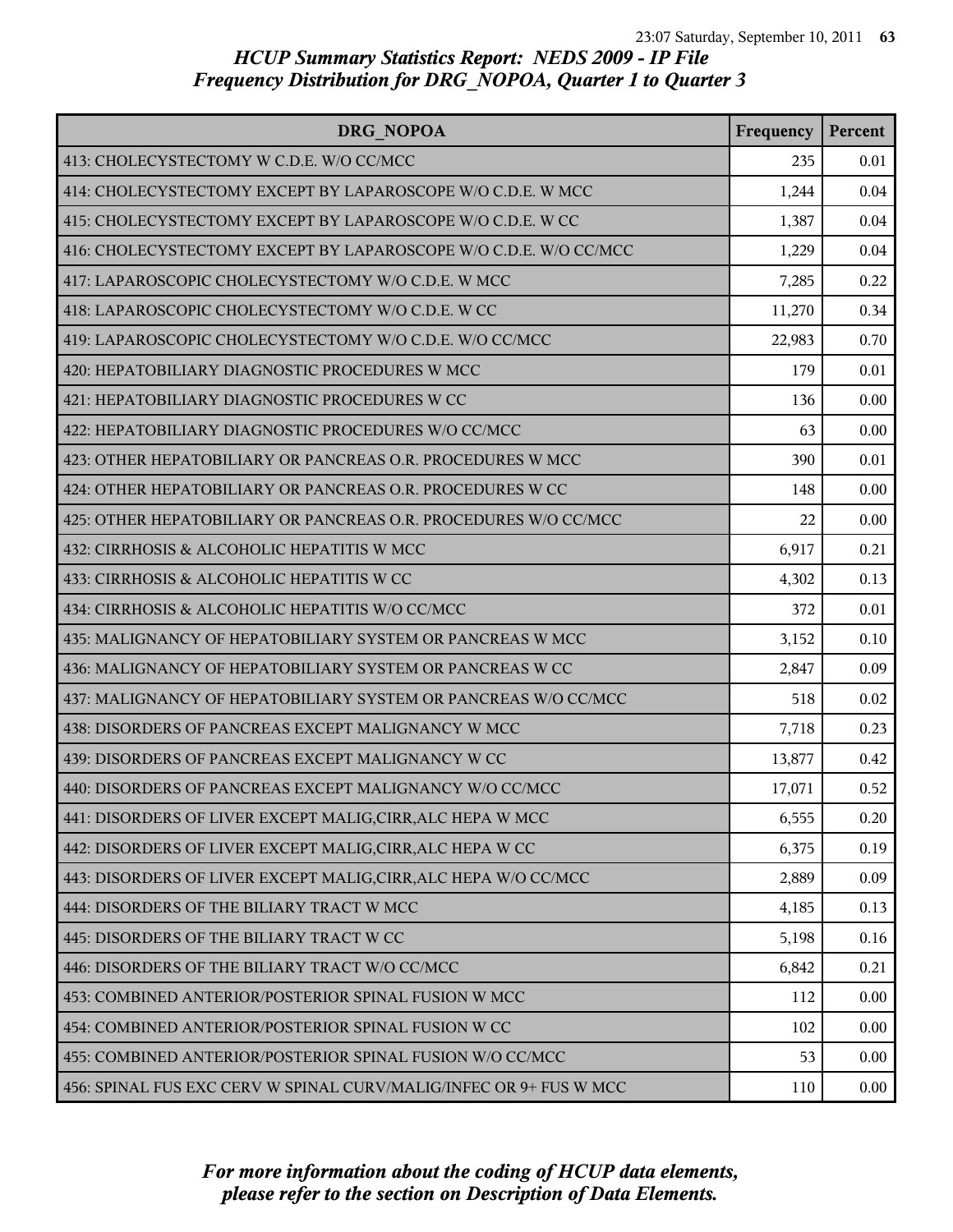| DRG NOPOA                                                                 | Frequency | Percent |
|---------------------------------------------------------------------------|-----------|---------|
| 457: SPINAL FUS EXC CERV W SPINAL CURV/MALIG/INFEC OR 9+ FUS W CC         | 142       | 0.00    |
| 458: SPINAL FUS EXC CERV W SPINAL CURV/MALIG/INFEC OR 9+ FUS W/O CC/MCC   | 18        | 0.00    |
| 459: SPINAL FUSION EXCEPT CERVICAL W MCC                                  | 291       | 0.01    |
| 460: SPINAL FUSION EXCEPT CERVICAL W/O MCC                                | 1,128     | 0.03    |
| 461: BILATERAL OR MULTIPLE MAJOR JOINT PROCS OF LOWER EXTREMITY W MCC     | 62        | 0.00    |
| 462: BILATERAL OR MULTIPLE MAJOR JOINT PROCS OF LOWER EXTREMITY W/O MCC   | 151       | 0.00    |
| 463: WND DEBRID & SKN GRFT EXC HAND, FOR MUSCULO-CONN TISS DIS W MCC      | 932       | 0.03    |
| 464: WND DEBRID & SKN GRFT EXC HAND, FOR MUSCULO-CONN TISS DIS W CC       | 1,413     | 0.04    |
| 465: WND DEBRID & SKN GRFT EXC HAND, FOR MUSCULO-CONN TISS DIS W/O CC/MCC | 544       | 0.02    |
| 466: REVISION OF HIP OR KNEE REPLACEMENT W MCC                            | 322       | 0.01    |
| 467: REVISION OF HIP OR KNEE REPLACEMENT W CC                             | 649       | 0.02    |
| 468: REVISION OF HIP OR KNEE REPLACEMENT W/O CC/MCC                       | 288       | 0.01    |
| 469: MAJOR JOINT REPLACEMENT OR REATTACHMENT OF LOWER EXTREMITY W MCC     | 3,682     | 0.11    |
| 470: MAJOR JOINT REPLACEMENT OR REATTACHMENT OF LOWER EXTREMITY W/O MCC   | 11,829    | 0.36    |
| 471: CERVICAL SPINAL FUSION W MCC                                         | 339       | 0.01    |
| 472: CERVICAL SPINAL FUSION W CC                                          | 521       | 0.02    |
| 473: CERVICAL SPINAL FUSION W/O CC/MCC                                    | 661       | 0.02    |
| 474: AMPUTATION FOR MUSCULOSKELETAL SYS & CONN TISSUE DIS W MCC           | 386       | 0.01    |
| 475: AMPUTATION FOR MUSCULOSKELETAL SYS & CONN TISSUE DIS W CC            | 362       | 0.01    |
| 476: AMPUTATION FOR MUSCULOSKELETAL SYS & CONN TISSUE DIS W/O CC/MCC      | 46        | 0.00    |
| 477: BIOPSIES OF MUSCULOSKELETAL SYSTEM & CONNECTIVE TISSUE W MCC         | 616       | 0.02    |
| 478: BIOPSIES OF MUSCULOSKELETAL SYSTEM & CONNECTIVE TISSUE W CC          | 1,466     | 0.04    |
| 479: BIOPSIES OF MUSCULOSKELETAL SYSTEM & CONNECTIVE TISSUE W/O CC/MCC    | 759       | 0.02    |
| 480: HIP & FEMUR PROCEDURES EXCEPT MAJOR JOINT W MCC                      | 6,967     | 0.21    |
| 481: HIP & FEMUR PROCEDURES EXCEPT MAJOR JOINT W CC                       | 16,613    | 0.50    |
| 482: HIP & FEMUR PROCEDURES EXCEPT MAJOR JOINT W/O CC/MCC                 | 9,945     | 0.30    |
| 483: MAJOR JOINT & LIMB REATTACHMENT PROC OF UPPER EXTREMITY W CC/MCC     | 408       | 0.01    |
| 484: MAJOR JOINT & LIMB REATTACHMENT PROC OF UPPER EXTREMITY W/O CC/MCC   | 246       | 0.01    |
| 485: KNEE PROCEDURES W PDX OF INFECTION W MCC                             | 253       | 0.01    |
| 486: KNEE PROCEDURES W PDX OF INFECTION W CC                              | 394       | 0.01    |
| 487: KNEE PROCEDURES W PDX OF INFECTION W/O CC/MCC                        | 282       | 0.01    |
| 488: KNEE PROCEDURES W/O PDX OF INFECTION W CC/MCC                        | 439       | 0.01    |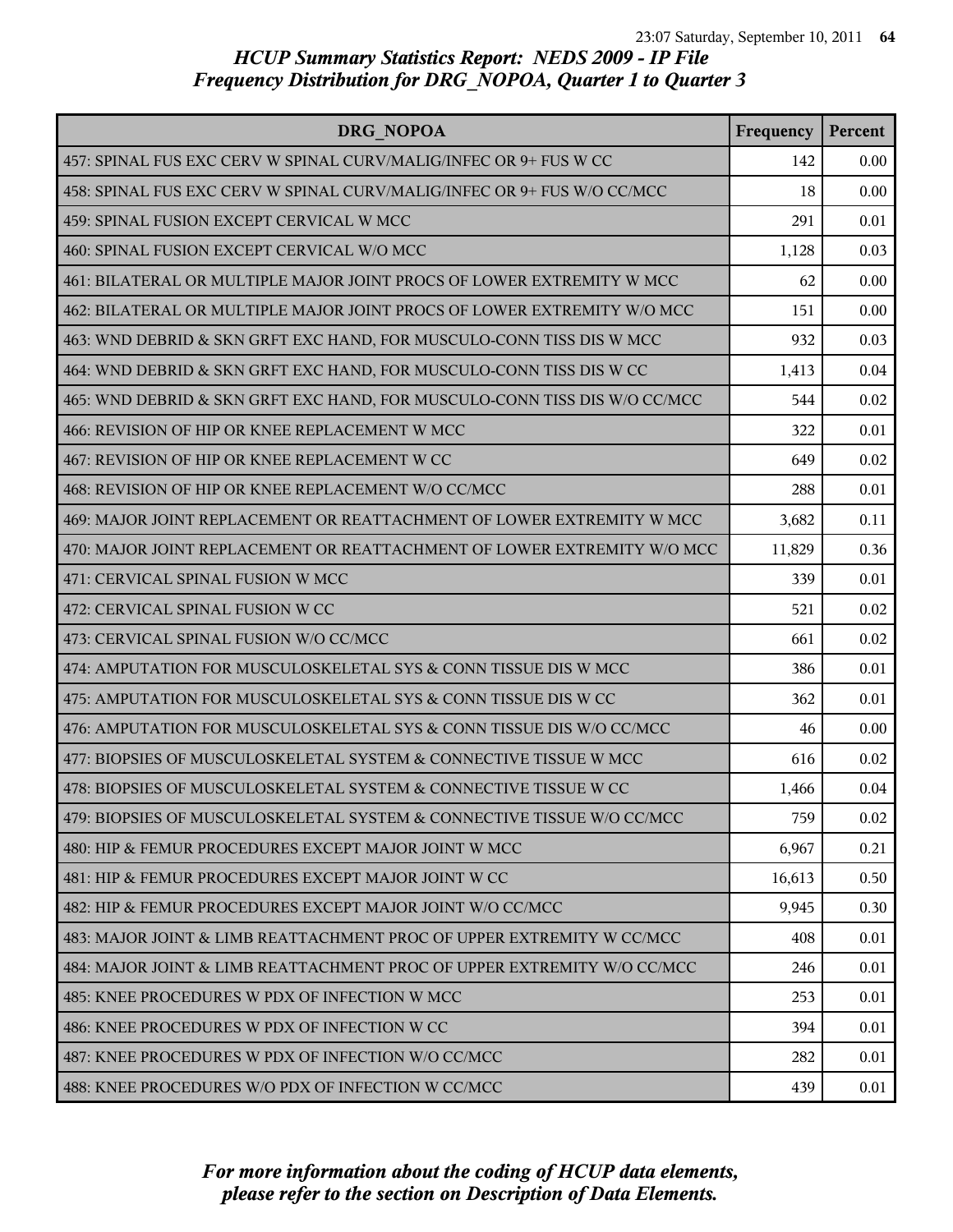| DRG NOPOA                                                                 | Frequency | Percent |
|---------------------------------------------------------------------------|-----------|---------|
| 489: KNEE PROCEDURES W/O PDX OF INFECTION W/O CC/MCC                      | 458       | 0.01    |
| 490: BACK & NECK PROC EXC SPINAL FUSION W CC/MCC OR DISC DEVICE/NEUROSTIM | 1,135     | 0.03    |
| 491: BACK & NECK PROC EXC SPINAL FUSION W/O CC/MCC                        | 1,548     | 0.05    |
| 492: LOWER EXTREM & HUMER PROC EXCEPT HIP, FOOT, FEMUR W MCC              | 1,732     | 0.05    |
| 493: LOWER EXTREM & HUMER PROC EXCEPT HIP, FOOT, FEMUR W CC               | 5,565     | 0.17    |
| 494: LOWER EXTREM & HUMER PROC EXCEPT HIP, FOOT, FEMUR W/O CC/MCC         | 13,990    | 0.43    |
| 495: LOCAL EXCISION & REMOVAL INT FIX DEVICES EXC HIP & FEMUR W MCC       | 345       | 0.01    |
| 496: LOCAL EXCISION & REMOVAL INT FIX DEVICES EXC HIP & FEMUR W CC        | 670       | 0.02    |
| 497: LOCAL EXCISION & REMOVAL INT FIX DEVICES EXC HIP & FEMUR W/O CC/MCC  | 416       | 0.01    |
| 498: LOCAL EXCISION & REMOVAL INT FIX DEVICES OF HIP & FEMUR W CC/MCC     | 168       | 0.01    |
| 499: LOCAL EXCISION & REMOVAL INT FIX DEVICES OF HIP & FEMUR W/O CC/MCC   | 39        | 0.00    |
| 500: SOFT TISSUE PROCEDURES W MCC                                         | 516       | 0.02    |
| 501: SOFT TISSUE PROCEDURES W CC                                          | 1,439     | 0.04    |
| 502: SOFT TISSUE PROCEDURES W/O CC/MCC                                    | 1,238     | 0.04    |
| 503: FOOT PROCEDURES W MCC                                                | 207       | 0.01    |
| 504: FOOT PROCEDURES W CC                                                 | 541       | 0.02    |
| 505: FOOT PROCEDURES W/O CC/MCC                                           | 726       | 0.02    |
| 506: MAJOR THUMB OR JOINT PROCEDURES                                      | 286       | 0.01    |
| 507: MAJOR SHOULDER OR ELBOW JOINT PROCEDURES W CC/MCC                    | 146       | 0.00    |
| 508: MAJOR SHOULDER OR ELBOW JOINT PROCEDURES W/O CC/MCC                  | 111       | 0.00    |
| 509: ARTHROSCOPY                                                          | 30        | 0.00    |
| 510: SHOULDER, ELBOW OR FOREARM PROC, EXC MAJOR JOINT PROC W MCC          | 328       | 0.01    |
| 511: SHOULDER, ELBOW OR FOREARM PROC, EXC MAJOR JOINT PROC W CC           | 1,263     | 0.04    |
| 512: SHOULDER, ELBOW OR FOREARM PROC, EXC MAJOR JOINT PROC W/O CC/MCC     | 3,234     | 0.10    |
| 513: HAND OR WRIST PROC, EXCEPT MAJOR THUMB OR JOINT PROC W CC/MCC        | 859       | 0.03    |
| 514: HAND OR WRIST PROC, EXCEPT MAJOR THUMB OR JOINT PROC W/O CC/MCC      | 1,020     | 0.03    |
| 515: OTHER MUSCULOSKELET SYS & CONN TISS O.R. PROC W MCC                  | 1,007     | 0.03    |
| 516: OTHER MUSCULOSKELET SYS & CONN TISS O.R. PROC W CC                   | 2,104     | 0.06    |
| 517: OTHER MUSCULOSKELET SYS & CONN TISS O.R. PROC W/O CC/MCC             | 1,536     | 0.05    |
| 533: FRACTURES OF FEMUR W MCC                                             | 215       | 0.01    |
| 534: FRACTURES OF FEMUR W/O MCC                                           | 1,301     | 0.04    |
| 535: FRACTURES OF HIP & PELVIS W MCC                                      | 2,071     | 0.06    |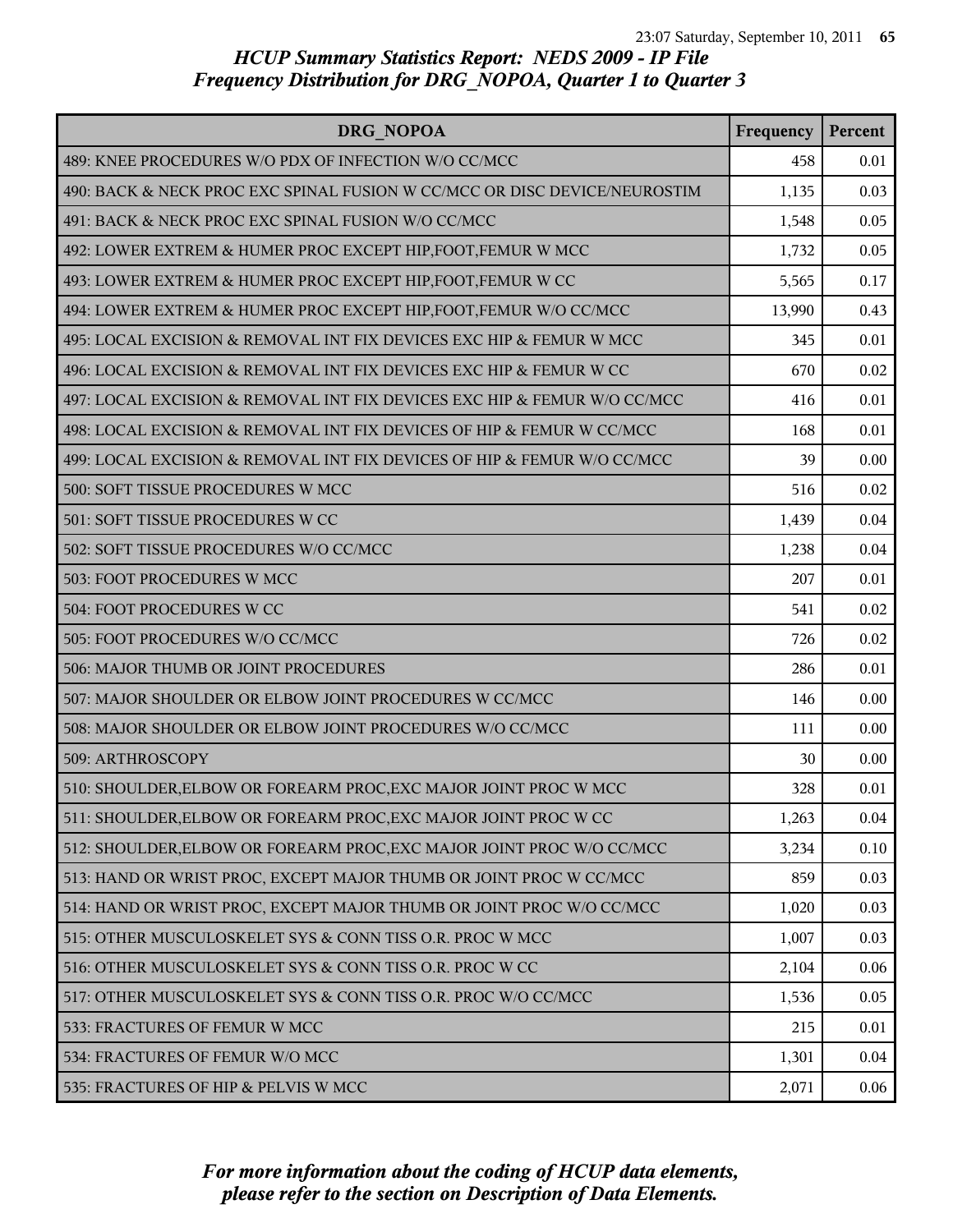| DRG NOPOA                                                                | Frequency | Percent |
|--------------------------------------------------------------------------|-----------|---------|
| 536: FRACTURES OF HIP & PELVIS W/O MCC                                   | 7,969     | 0.24    |
| 537: SPRAINS, STRAINS, & DISLOCATIONS OF HIP, PELVIS & THIGH W CC/MCC    | 249       | 0.01    |
| 538: SPRAINS, STRAINS, & DISLOCATIONS OF HIP, PELVIS & THIGH W/O CC/MCC  | 295       | 0.01    |
| 539: OSTEOMYELITIS W MCC                                                 | 831       | 0.03    |
| 540: OSTEOMYELITIS W CC                                                  | 1,056     | 0.03    |
| 541: OSTEOMYELITIS W/O CC/MCC                                            | 473       | 0.01    |
| 542: PATHOLOGICAL FRACTURES & MUSCULOSKELET & CONN TISS MALIG W MCC      | 1,654     | 0.05    |
| 543: PATHOLOGICAL FRACTURES & MUSCULOSKELET & CONN TISS MALIG W CC       | 3,627     | 0.11    |
| 544: PATHOLOGICAL FRACTURES & MUSCULOSKELET & CONN TISS MALIG W/O CC/MCC | 1,475     | 0.04    |
| 545: CONNECTIVE TISSUE DISORDERS W MCC                                   | 1,473     | 0.04    |
| 546: CONNECTIVE TISSUE DISORDERS W CC                                    | 1,913     | 0.06    |
| 547: CONNECTIVE TISSUE DISORDERS W/O CC/MCC                              | 1,656     | 0.05    |
| 548: SEPTIC ARTHRITIS W MCC                                              | 174       | 0.01    |
| 549: SEPTIC ARTHRITIS W CC                                               | 384       | 0.01    |
| 550: SEPTIC ARTHRITIS W/O CC/MCC                                         | 289       | 0.01    |
| 551: MEDICAL BACK PROBLEMS W MCC                                         | 3,559     | 0.11    |
| 552: MEDICAL BACK PROBLEMS W/O MCC                                       | 25,043    | 0.76    |
| 553: BONE DISEASES & ARTHROPATHIES W MCC                                 | 1,030     | 0.03    |
| 554: BONE DISEASES & ARTHROPATHIES W/O MCC                               | 4,064     | 0.12    |
| 555: SIGNS & SYMPTOMS OF MUSCULOSKELETAL SYSTEM & CONN TISSUE W MCC      | 846       | 0.03    |
| 556: SIGNS & SYMPTOMS OF MUSCULOSKELETAL SYSTEM & CONN TISSUE W/O MCC    | 6,060     | 0.18    |
| 557: TENDONITIS, MYOSITIS & BURSITIS W MCC                               | 2,140     | 0.07    |
| 558: TENDONITIS, MYOSITIS & BURSITIS W/O MCC                             | 5,737     | 0.17    |
| 559: AFTERCARE, MUSCULOSKELETAL SYSTEM & CONNECTIVE TISSUE W MCC         | 478       | 0.01    |
| 560: AFTERCARE, MUSCULOSKELETAL SYSTEM & CONNECTIVE TISSUE W CC          | 1,029     | 0.03    |
| 561: AFTERCARE, MUSCULOSKELETAL SYSTEM & CONNECTIVE TISSUE W/O CC/MCC    | 1,209     | 0.04    |
| 562: FX, SPRN, STRN & DISL EXCEPT FEMUR, HIP, PELVIS & THIGH W MCC       | 1,977     | 0.06    |
| 563: FX, SPRN, STRN & DISL EXCEPT FEMUR, HIP, PELVIS & THIGH W/O MCC     | 11,916    | 0.36    |
| 564: OTHER MUSCULOSKELETAL SYS & CONNECTIVE TISSUE DIAGNOSES W MCC       | 504       | 0.02    |
| 565: OTHER MUSCULOSKELETAL SYS & CONNECTIVE TISSUE DIAGNOSES W CC        | 1,232     | 0.04    |
| 566: OTHER MUSCULOSKELETAL SYS & CONNECTIVE TISSUE DIAGNOSES W/O CC/MCC  | 771       | 0.02    |
| 573: SKIN GRAFT &/OR DEBRID FOR SKN ULCER OR CELLULITIS W MCC            | 1,133     | 0.03    |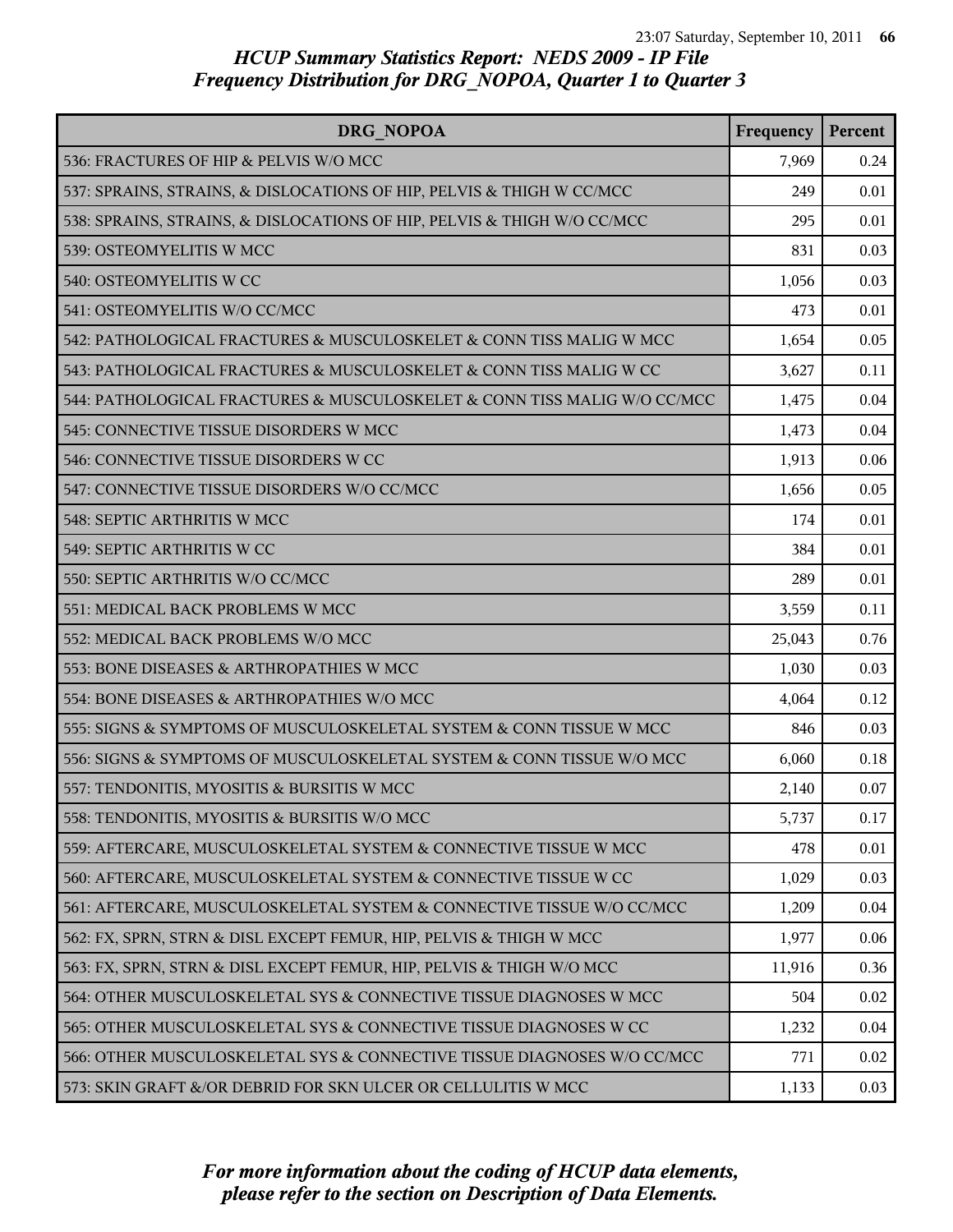| DRG NOPOA                                                               | Frequency | Percent |
|-------------------------------------------------------------------------|-----------|---------|
| 574: SKIN GRAFT &/OR DEBRID FOR SKN ULCER OR CELLULITIS W CC            | 1,990     | 0.06    |
| 575: SKIN GRAFT &/OR DEBRID FOR SKN ULCER OR CELLULITIS W/O CC/MCC      | 1,482     | 0.05    |
| 576: SKIN GRAFT &/OR DEBRID EXC FOR SKIN ULCER OR CELLULITIS W MCC      | 142       | 0.00    |
| 577: SKIN GRAFT &/OR DEBRID EXC FOR SKIN ULCER OR CELLULITIS W CC       | 286       | 0.01    |
| 578: SKIN GRAFT &/OR DEBRID EXC FOR SKIN ULCER OR CELLULITIS W/O CC/MCC | 318       | 0.01    |
| 579: OTHER SKIN, SUBCUT TISS & BREAST PROC W MCC                        | 1,032     | 0.03    |
| 580: OTHER SKIN, SUBCUT TISS & BREAST PROC W CC                         | 2,189     | 0.07    |
| 581: OTHER SKIN, SUBCUT TISS & BREAST PROC W/O CC/MCC                   | 2,197     | 0.07    |
| 582: MASTECTOMY FOR MALIGNANCY W CC/MCC                                 | 44        | 0.00    |
| 583: MASTECTOMY FOR MALIGNANCY W/O CC/MCC                               | 25        | 0.00    |
| 584: BREAST BIOPSY, LOCAL EXCISION & OTHER BREAST PROCEDURES W CC/MCC   | 130       | 0.00    |
| 585: BREAST BIOPSY, LOCAL EXCISION & OTHER BREAST PROCEDURES W/O CC/MCC | 191       | 0.01    |
| 592: SKIN ULCERS W MCC                                                  | 952       | 0.03    |
| 593: SKIN ULCERS W CC                                                   | 2,311     | 0.07    |
| 594: SKIN ULCERS W/O CC/MCC                                             | 346       | 0.01    |
| 595: MAJOR SKIN DISORDERS W MCC                                         | 415       | 0.01    |
| 596: MAJOR SKIN DISORDERS W/O MCC                                       | 1,513     | 0.05    |
| 597: MALIGNANT BREAST DISORDERS W MCC                                   | 218       | 0.01    |
| 598: MALIGNANT BREAST DISORDERS W CC                                    | 432       | 0.01    |
| 599: MALIGNANT BREAST DISORDERS W/O CC/MCC                              | 72        | 0.00    |
| 600: NON-MALIGNANT BREAST DISORDERS W CC/MCC                            | 373       | 0.01    |
| 601: NON-MALIGNANT BREAST DISORDERS W/O CC/MCC                          | 922       | 0.03    |
| 602: CELLULITIS W MCC                                                   | 8,940     | 0.27    |
| 603: CELLULITIS W/O MCC                                                 | 59,898    | 1.82    |
| 604: TRAUMA TO THE SKIN, SUBCUT TISS & BREAST W MCC                     | 1,143     | 0.03    |
| 605: TRAUMA TO THE SKIN, SUBCUT TISS & BREAST W/O MCC                   | 9,233     | 0.28    |
| 606: MINOR SKIN DISORDERS W MCC                                         | 630       | 0.02    |
| 607: MINOR SKIN DISORDERS W/O MCC                                       | 3,432     | 0.10    |
| 614: ADRENAL & PITUITARY PROCEDURES W CC/MCC                            | 103       | 0.00    |
| 615: ADRENAL & PITUITARY PROCEDURES W/O CC/MCC                          | 46        | 0.00    |
| 616: AMPUTAT OF LOWER LIMB FOR ENDOCRINE, NUTRIT, & METABOL DIS W MCC   | 400       | 0.01    |
| 617: AMPUTAT OF LOWER LIMB FOR ENDOCRINE, NUTRIT, & METABOL DIS W CC    | 1,449     | 0.04    |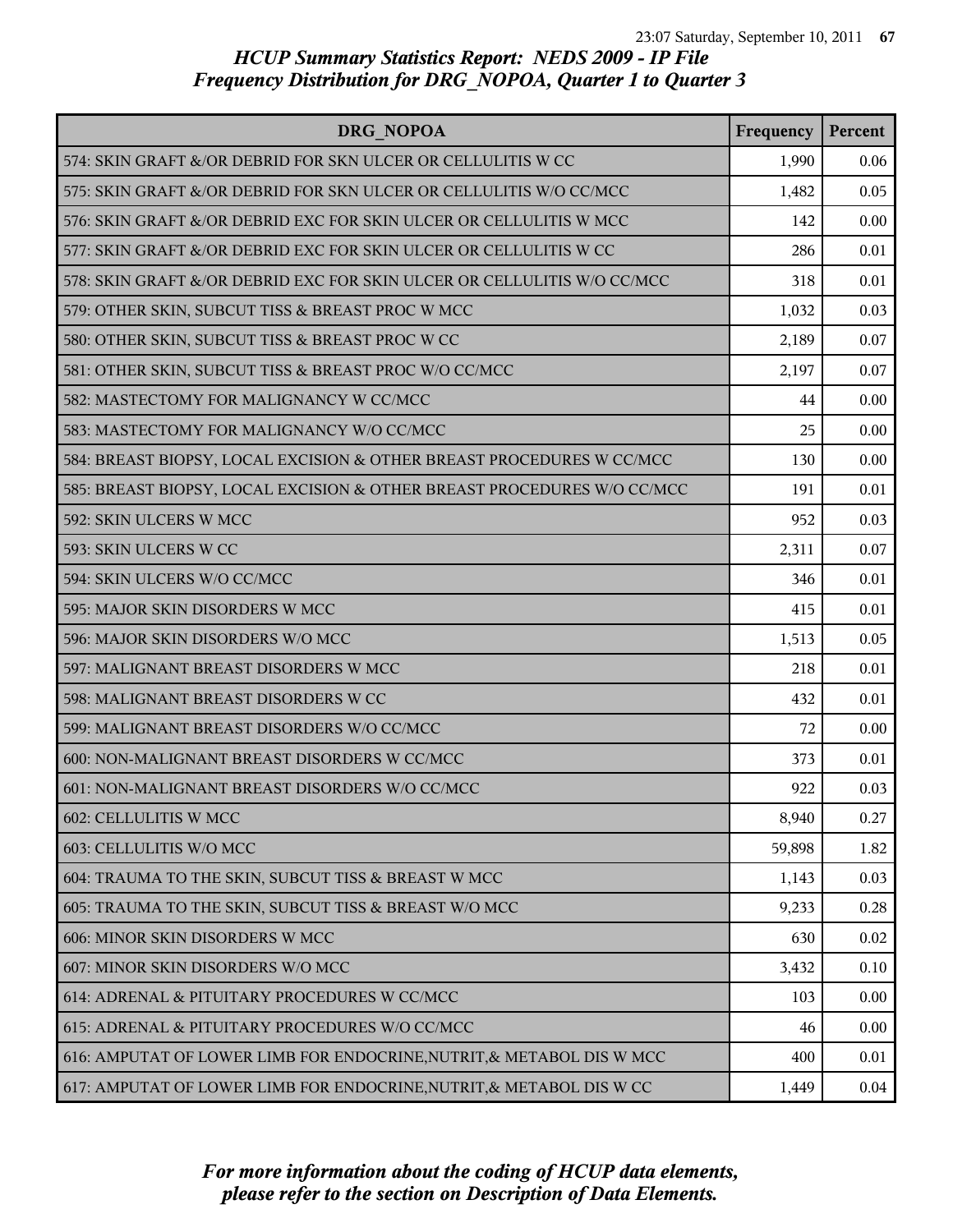| DRG NOPOA                                                                  | Frequency | Percent |
|----------------------------------------------------------------------------|-----------|---------|
| 618: AMPUTAT OF LOWER LIMB FOR ENDOCRINE, NUTRIT, & METABOL DIS W/O CC/MCC | 22        | 0.00    |
| 619: O.R. PROCEDURES FOR OBESITY W MCC                                     | 12        | 0.00    |
| 620: O.R. PROCEDURES FOR OBESITY W CC                                      | 28        | 0.00    |
| 621: O.R. PROCEDURES FOR OBESITY W/O CC/MCC                                | 41        | 0.00    |
| 622: SKIN GRAFTS & WOUND DEBRID FOR ENDOC, NUTRIT & METAB DIS W MCC        | 301       | 0.01    |
| 623: SKIN GRAFTS & WOUND DEBRID FOR ENDOC, NUTRIT & METAB DIS W CC         | 695       | 0.02    |
| 624: SKIN GRAFTS & WOUND DEBRID FOR ENDOC, NUTRIT & METAB DIS W/O CC/MCC   | 74        | 0.00    |
| 625: THYROID, PARATHYROID & THYROGLOSSAL PROCEDURES W MCC                  | 67        | 0.00    |
| 626: THYROID, PARATHYROID & THYROGLOSSAL PROCEDURES W CC                   | 72        | 0.00    |
| 627: THYROID, PARATHYROID & THYROGLOSSAL PROCEDURES W/O CC/MCC             | 138       | 0.00    |
| 628: OTHER ENDOCRINE, NUTRIT & METAB O.R. PROC W MCC                       | 758       | 0.02    |
| 629: OTHER ENDOCRINE, NUTRIT & METAB O.R. PROC W CC                        | 976       | 0.03    |
| 630: OTHER ENDOCRINE, NUTRIT & METAB O.R. PROC W/O CC/MCC                  | 59        | 0.00    |
| 637: DIABETES W MCC                                                        | 11,486    | 0.35    |
| 638: DIABETES W CC                                                         | 19,520    | 0.59    |
| 639: DIABETES W/O CC/MCC                                                   | 19,723    | 0.60    |
| 640: NUTRITIONAL & MISC METABOLIC DISORDERS W MCC                          | 19,266    | 0.59    |
| 641: NUTRITIONAL & MISC METABOLIC DISORDERS W/O MCC                        | 51,783    | 1.57    |
| 642: INBORN ERRORS OF METABOLISM                                           | 739       | 0.02    |
| 643: ENDOCRINE DISORDERS W MCC                                             | 2,018     | 0.06    |
| 644: ENDOCRINE DISORDERS W CC                                              | 3,480     | 0.11    |
| 645: ENDOCRINE DISORDERS W/O CC/MCC                                        | 2,542     | 0.08    |
| <b>652: KIDNEY TRANSPLANT</b>                                              | 60        | 0.00    |
| 653: MAJOR BLADDER PROCEDURES W MCC                                        | 88        | 0.00    |
| 654: MAJOR BLADDER PROCEDURES W CC                                         | 84        | 0.00    |
| 655: MAJOR BLADDER PROCEDURES W/O CC/MCC                                   | 11        | 0.00    |
| 656: KIDNEY & URETER PROCEDURES FOR NEOPLASM W MCC                         | 267       | 0.01    |
| 657: KIDNEY & URETER PROCEDURES FOR NEOPLASM W CC                          | 155       | 0.00    |
| 658: KIDNEY & URETER PROCEDURES FOR NEOPLASM W/O CC/MCC                    | 50        | 0.00    |
| 659: KIDNEY & URETER PROCEDURES FOR NON-NEOPLASM W MCC                     | 852       | 0.03    |
| 660: KIDNEY & URETER PROCEDURES FOR NON-NEOPLASM W CC                      | 1,071     | 0.03    |
| 661: KIDNEY & URETER PROCEDURES FOR NON-NEOPLASM W/O CC/MCC                | 194       | 0.01    |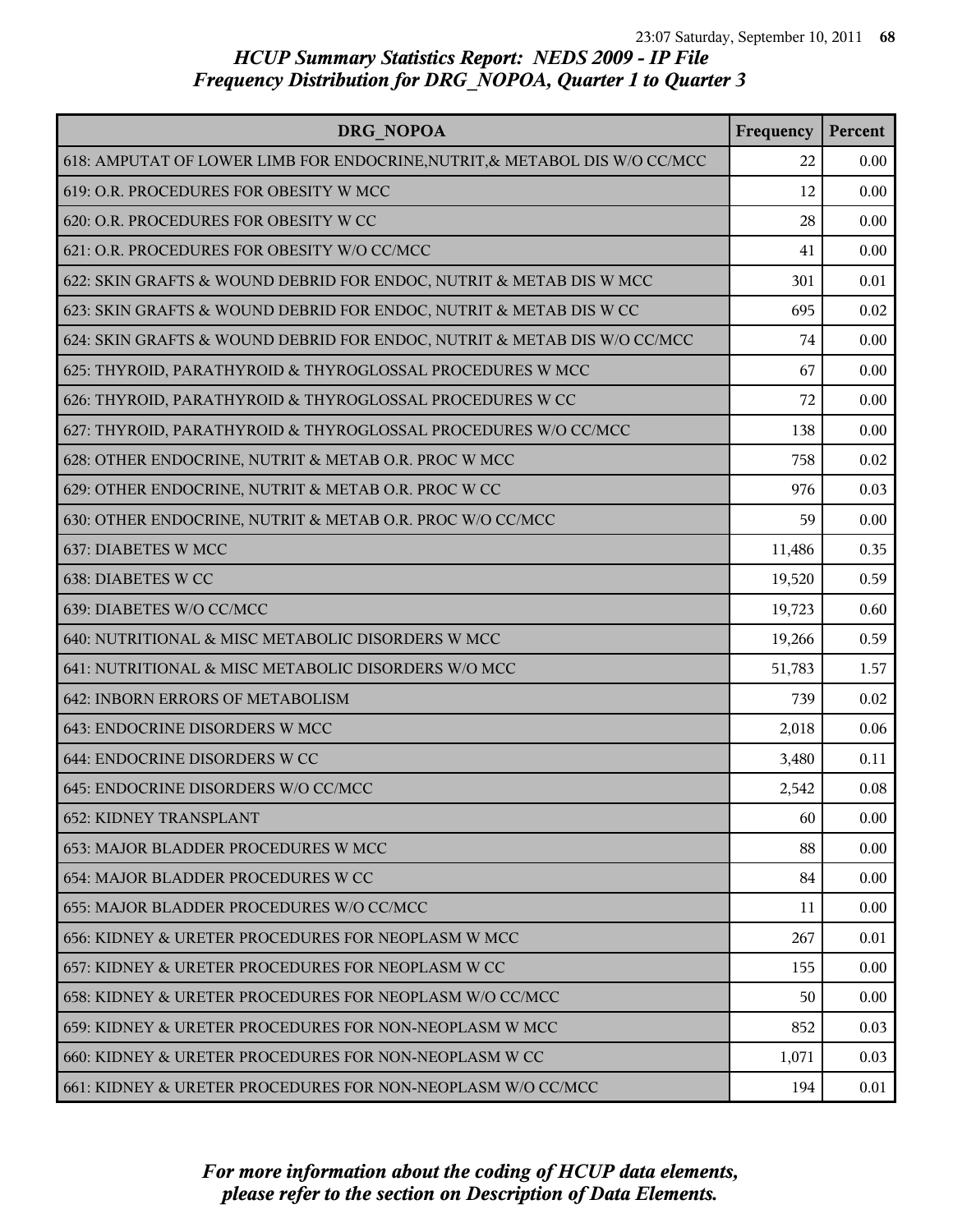| DRG NOPOA                                               | Frequency | Percent |
|---------------------------------------------------------|-----------|---------|
| 662: MINOR BLADDER PROCEDURES W MCC                     | 156       | 0.00    |
| 663: MINOR BLADDER PROCEDURES W CC                      | 198       | 0.01    |
| 664: MINOR BLADDER PROCEDURES W/O CC/MCC                | 96        | 0.00    |
| 665: PROSTATECTOMY W MCC                                | 130       | 0.00    |
| <b>666: PROSTATECTOMY W CC</b>                          | 228       | 0.01    |
| 667: PROSTATECTOMY W/O CC/MCC                           | 110       | 0.00    |
| 668: TRANSURETHRAL PROCEDURES W MCC                     | 1,336     | 0.04    |
| 669: TRANSURETHRAL PROCEDURES W CC                      | 4,725     | 0.14    |
| 670: TRANSURETHRAL PROCEDURES W/O CC/MCC                | 1,915     | 0.06    |
| 671: URETHRAL PROCEDURES W CC/MCC                       | 107       | 0.00    |
| 672: URETHRAL PROCEDURES W/O CC/MCC                     | 45        | 0.00    |
| 673: OTHER KIDNEY & URINARY TRACT PROCEDURES W MCC      | 2,086     | 0.06    |
| 674: OTHER KIDNEY & URINARY TRACT PROCEDURES W CC       | 1,367     | 0.04    |
| 675: OTHER KIDNEY & URINARY TRACT PROCEDURES W/O CC/MCC | 156       | 0.00    |
| <b>682: RENAL FAILURE W MCC</b>                         | 25,205    | 0.77    |
| 683: RENAL FAILURE W CC                                 | 30,146    | 0.92    |
| 684: RENAL FAILURE W/O CC/MCC                           | 8,532     | 0.26    |
| <b>685: ADMIT FOR RENAL DIALYSIS</b>                    | 287       | 0.01    |
| 686: KIDNEY & URINARY TRACT NEOPLASMS W MCC             | 444       | 0.01    |
| 687: KIDNEY & URINARY TRACT NEOPLASMS W CC              | 644       | 0.02    |
| 688: KIDNEY & URINARY TRACT NEOPLASMS W/O CC/MCC        | 177       | 0.01    |
| 689: KIDNEY & URINARY TRACT INFECTIONS W MCC            | 21,385    | 0.65    |
| 690: KIDNEY & URINARY TRACT INFECTIONS W/O MCC          | 59,392    | 1.80    |
| 691: URINARY STONES W ESW LITHOTRIPSY W CC/MCC          | 550       | 0.02    |
| 692: URINARY STONES W ESW LITHOTRIPSY W/O CC/MCC        | 241       | 0.01    |
| 693: URINARY STONES W/O ESW LITHOTRIPSY W MCC           | 1,588     | 0.05    |
| 694: URINARY STONES W/O ESW LITHOTRIPSY W/O MCC         | 11,480    | 0.35    |
| 695: KIDNEY & URINARY TRACT SIGNS & SYMPTOMS W MCC      | 370       | 0.01    |
| 696: KIDNEY & URINARY TRACT SIGNS & SYMPTOMS W/O MCC    | 2,920     | 0.09    |
| 697: URETHRAL STRICTURE                                 | 135       | 0.00    |
| 698: OTHER KIDNEY & URINARY TRACT DIAGNOSES W MCC       | 6,768     | 0.21    |
| 699: OTHER KIDNEY & URINARY TRACT DIAGNOSES W CC        | 6,329     | 0.19    |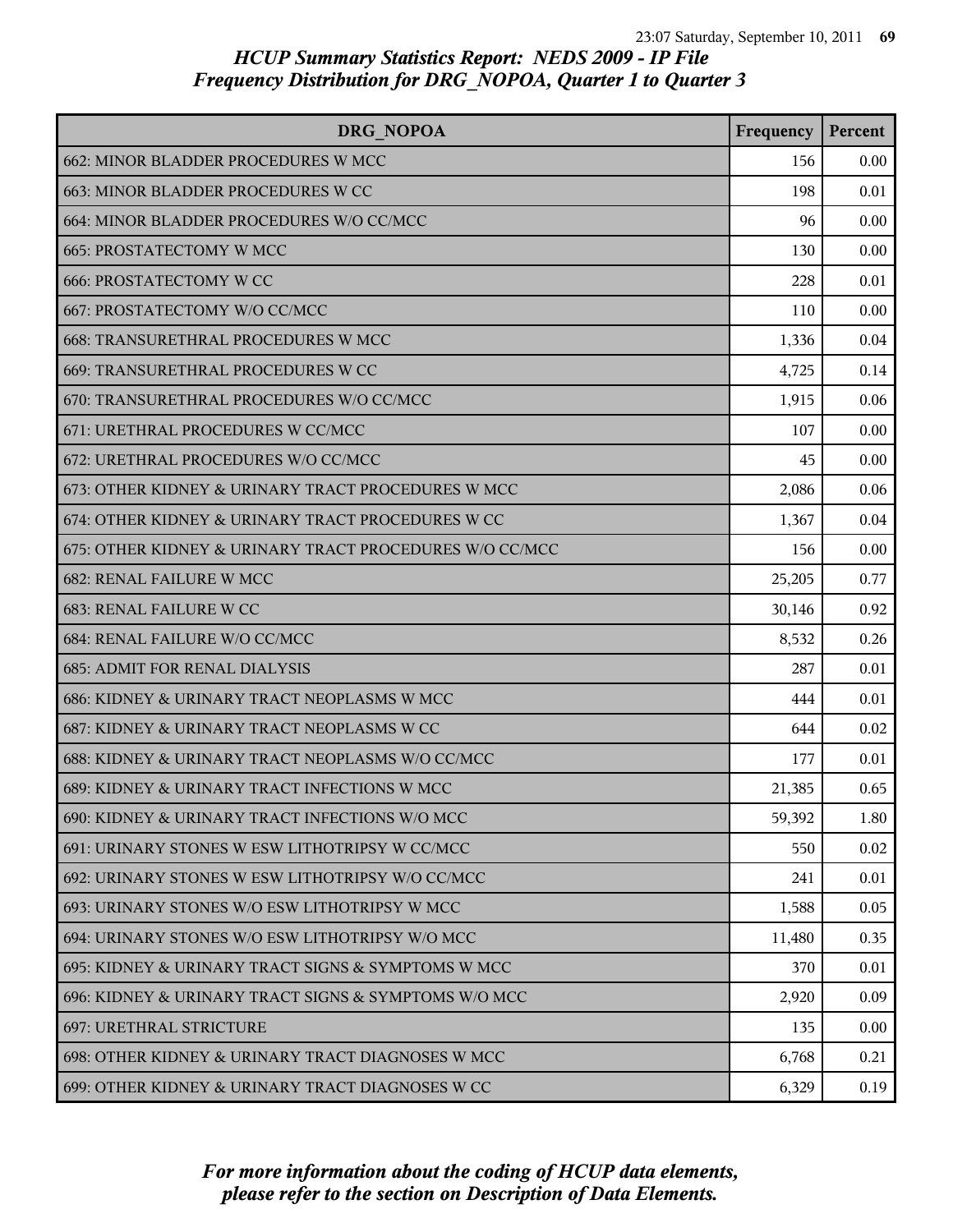| DRG NOPOA                                                               | Frequency | Percent |
|-------------------------------------------------------------------------|-----------|---------|
| 700: OTHER KIDNEY & URINARY TRACT DIAGNOSES W/O CC/MCC                  | 2,704     | 0.08    |
| 707: MAJOR MALE PELVIC PROCEDURES W CC/MCC                              | 41        | 0.00    |
| 708: MAJOR MALE PELVIC PROCEDURES W/O CC/MCC                            | 35        | 0.00    |
| 709: PENIS PROCEDURES W CC/MCC                                          | 133       | 0.00    |
| 710: PENIS PROCEDURES W/O CC/MCC                                        | 166       | 0.01    |
| 711: TESTES PROCEDURES W CC/MCC                                         | 207       | 0.01    |
| 712: TESTES PROCEDURES W/O CC/MCC                                       | 435       | 0.01    |
| 713: TRANSURETHRAL PROSTATECTOMY W CC/MCC                               | 542       | 0.02    |
| 714: TRANSURETHRAL PROSTATECTOMY W/O CC/MCC                             | 218       | 0.01    |
| 715: OTHER MALE REPRODUCTIVE SYSTEM O.R. PROC FOR MALIGNANCY W CC/MCC   | 74        | 0.00    |
| 716: OTHER MALE REPRODUCTIVE SYSTEM O.R. PROC FOR MALIGNANCY W/O CC/MCC | $\leq 10$ | $***$   |
| 717: OTHER MALE REPRODUCTIVE SYSTEM O.R. PROC EXC MALIGNANCY W CC/MCC   | 163       | 0.00    |
| 718: OTHER MALE REPRODUCTIVE SYSTEM O.R. PROC EXC MALIGNANCY W/O CC/MCC | 71        | 0.00    |
| 722: MALIGNANCY, MALE REPRODUCTIVE SYSTEM W MCC                         | 217       | 0.01    |
| 723: MALIGNANCY, MALE REPRODUCTIVE SYSTEM W CC                          | 323       | 0.01    |
| 724: MALIGNANCY, MALE REPRODUCTIVE SYSTEM W/O CC/MCC                    | 58        | 0.00    |
| 725: BENIGN PROSTATIC HYPERTROPHY W MCC                                 | 361       | 0.01    |
| 726: BENIGN PROSTATIC HYPERTROPHY W/O MCC                               | 784       | 0.02    |
| 727: INFLAMMATION OF THE MALE REPRODUCTIVE SYSTEM W MCC                 | 661       | 0.02    |
| 728: INFLAMMATION OF THE MALE REPRODUCTIVE SYSTEM W/O MCC               | 2,751     | 0.08    |
| 729: OTHER MALE REPRODUCTIVE SYSTEM DIAGNOSES W CC/MCC                  | 292       | 0.01    |
| 730: OTHER MALE REPRODUCTIVE SYSTEM DIAGNOSES W/O CC/MCC                | 249       | 0.01    |
| 734: PELVIC EVISCERATION, RAD HYSTERECTOMY & RAD VULVECTOMY W CC/MCC    | 54        | 0.00    |
| 735: PELVIC EVISCERATION, RAD HYSTERECTOMY & RAD VULVECTOMY W/O CC/MCC  | 12        | 0.00    |
| 736: UTERINE & ADNEXA PROC FOR OVARIAN OR ADNEXAL MALIGNANCY W MCC      | 96        | 0.00    |
| 737: UTERINE & ADNEXA PROC FOR OVARIAN OR ADNEXAL MALIGNANCY W CC       | 159       | 0.00    |
| 738: UTERINE & ADNEXA PROC FOR OVARIAN OR ADNEXAL MALIGNANCY W/O CC/MCC | 56        | 0.00    |
| 739: UTERINE, ADNEXA PROC FOR NON-OVARIAN/ADNEXAL MALIG W MCC           | 41        | 0.00    |
| 740: UTERINE, ADNEXA PROC FOR NON-OVARIAN/ADNEXAL MALIG W CC            | 74        | 0.00    |
| 741: UTERINE, ADNEXA PROC FOR NON-OVARIAN/ADNEXAL MALIG W/O CC/MCC      | 40        | 0.00    |
| 742: UTERINE & ADNEXA PROC FOR NON-MALIGNANCY W CC/MCC                  | 1,799     | 0.05    |
| 743: UTERINE & ADNEXA PROC FOR NON-MALIGNANCY W/O CC/MCC                | 2,531     | 0.08    |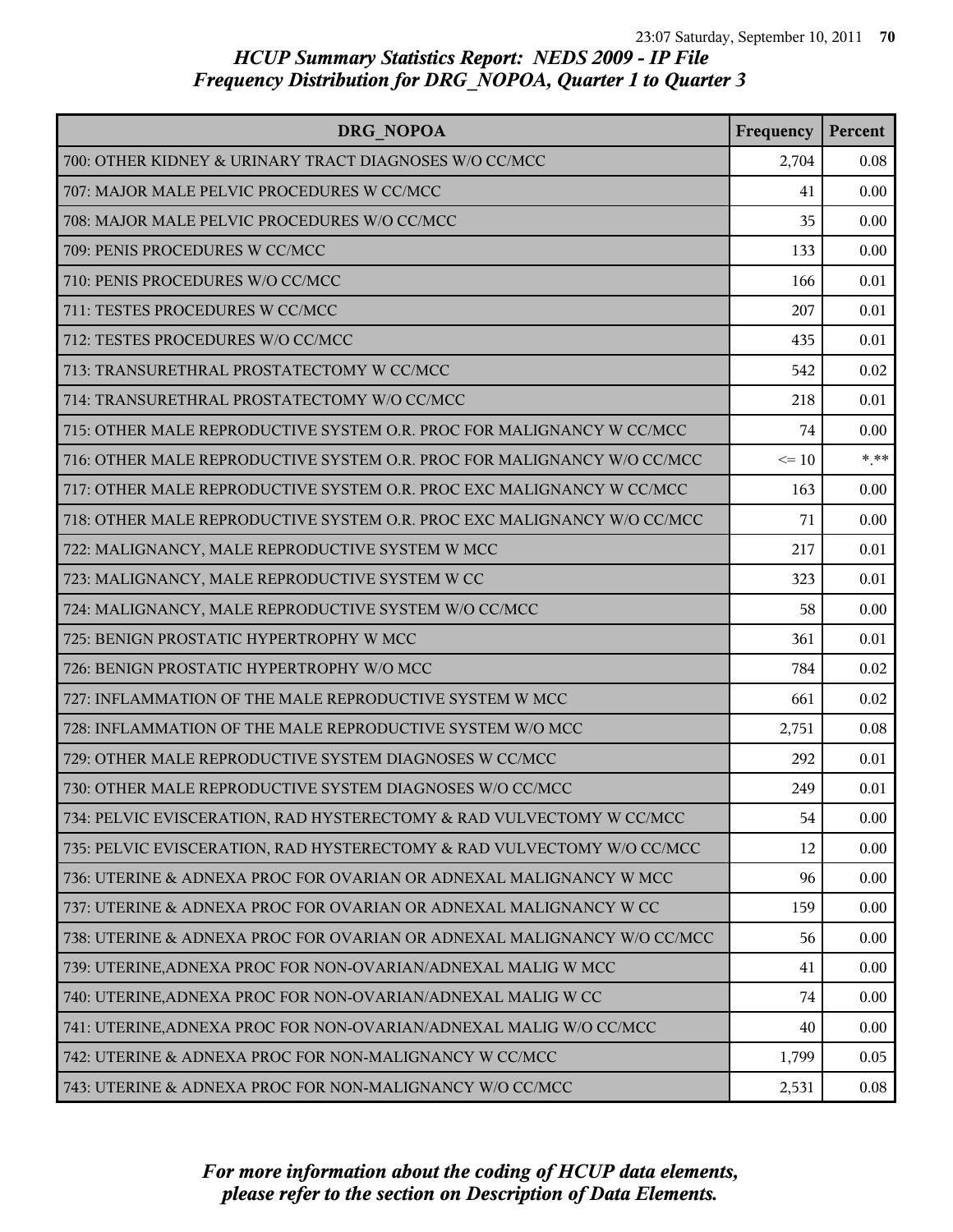| DRG NOPOA                                                              | Frequency | Percent |
|------------------------------------------------------------------------|-----------|---------|
| 744: D&C, CONIZATION, LAPARASCOPY & TUBAL INTERRUPTION W CC/MCC        | 630       | 0.02    |
| 745: D&C, CONIZATION, LAPARASCOPY & TUBAL INTERRUPTION W/O CC/MCC      | 757       | 0.02    |
| 746: VAGINA, CERVIX & VULVA PROCEDURES W CC/MCC                        | 334       | 0.01    |
| 747: VAGINA, CERVIX & VULVA PROCEDURES W/O CC/MCC                      | 515       | 0.02    |
| 748: FEMALE REPRODUCTIVE SYSTEM RECONSTRUCTIVE PROCEDURES              | 45        | 0.00    |
| 749: OTHER FEMALE REPRODUCTIVE SYSTEM O.R. PROCEDURES W CC/MCC         | 211       | 0.01    |
| 750: OTHER FEMALE REPRODUCTIVE SYSTEM O.R. PROCEDURES W/O CC/MCC       | 155       | 0.00    |
| 754: MALIGNANCY, FEMALE REPRODUCTIVE SYSTEM W MCC                      | 388       | 0.01    |
| 755: MALIGNANCY, FEMALE REPRODUCTIVE SYSTEM W CC                       | 864       | 0.03    |
| 756: MALIGNANCY, FEMALE REPRODUCTIVE SYSTEM W/O CC/MCC                 | 168       | 0.01    |
| 757: INFECTIONS, FEMALE REPRODUCTIVE SYSTEM W MCC                      | 488       | 0.01    |
| 758: INFECTIONS, FEMALE REPRODUCTIVE SYSTEM W CC                       | 1,085     | 0.03    |
| 759: INFECTIONS, FEMALE REPRODUCTIVE SYSTEM W/O CC/MCC                 | 2,045     | 0.06    |
| 760: MENSTRUAL & OTHER FEMALE REPRODUCTIVE SYSTEM DISORDERS W CC/MCC   | 1,675     | 0.05    |
| 761: MENSTRUAL & OTHER FEMALE REPRODUCTIVE SYSTEM DISORDERS W/O CC/MCC | 2,809     | 0.09    |
| 765: CESAREAN SECTION W CC/MCC                                         | 6,217     | 0.19    |
| 766: CESAREAN SECTION W/O CC/MCC                                       | 8,494     | 0.26    |
| 767: VAGINAL DELIVERY W STERILIZATION &/OR D&C                         | 1,207     | 0.04    |
| 768: VAGINAL DELIVERY W O.R. PROC EXCEPT STERIL &/OR D&C               | 22        | 0.00    |
| 769: POSTPARTUM & POST ABORTION DIAGNOSES W O.R. PROCEDURE             | 1,436     | 0.04    |
| 770: ABORTION W D&C, ASPIRATION CURETTAGE OR HYSTEROTOMY               | 1,990     | 0.06    |
| 774: VAGINAL DELIVERY W COMPLICATING DIAGNOSES                         | 5,121     | 0.16    |
| 775: VAGINAL DELIVERY W/O COMPLICATING DIAGNOSES                       | 29,938    | 0.91    |
| 776: POSTPARTUM & POST ABORTION DIAGNOSES W/O O.R. PROCEDURE           | 5,619     | 0.17    |
| 777: ECTOPIC PREGNANCY                                                 | 3,452     | 0.10    |
| 778: THREATENED ABORTION                                               | 1,689     | 0.05    |
| 779: ABORTION W/O D&C                                                  | 1,308     | 0.04    |
| 780: FALSE LABOR                                                       | 183       | 0.01    |
| 781: OTHER ANTEPARTUM DIAGNOSES W MEDICAL COMPLICATIONS                | 14,536    | 0.44    |
| 782: OTHER ANTEPARTUM DIAGNOSES W/O MEDICAL COMPLICATIONS              | 1,268     | 0.04    |
| 789: NEONATES, DIED OR TRANSFERRED TO ANOTHER ACUTE CARE FACILITY      | 234       | 0.01    |
| 790: EXTREME IMMATURITY OR RESPIRATORY DISTRESS SYNDROME, NEONATE      | 105       | 0.00    |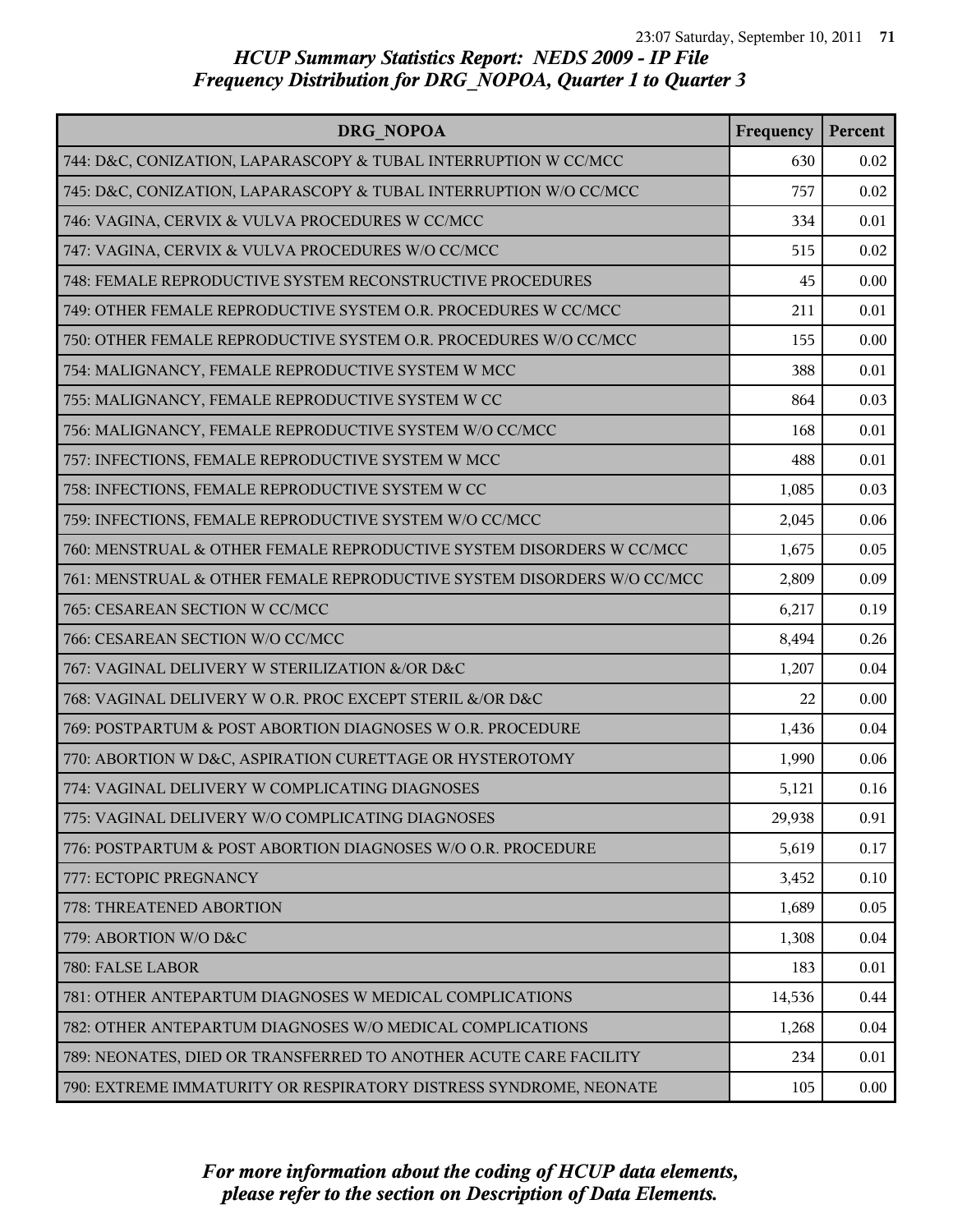| DRG NOPOA                                                                 | Frequency | Percent  |
|---------------------------------------------------------------------------|-----------|----------|
| 791: PREMATURITY W MAJOR PROBLEMS                                         | 121       | $0.00\,$ |
| 792: PREMATURITY W/O MAJOR PROBLEMS                                       | 139       | 0.00     |
| 793: FULL TERM NEONATE W MAJOR PROBLEMS                                   | 2,334     | 0.07     |
| 794: NEONATE W OTHER SIGNIFICANT PROBLEMS                                 | 2,481     | 0.08     |
| 795: NORMAL NEWBORN                                                       | 1,000     | 0.03     |
| 799: SPLENECTOMY W MCC                                                    | 176       | 0.01     |
| 800: SPLENECTOMY W CC                                                     | 143       | 0.00     |
| 801: SPLENECTOMY W/O CC/MCC                                               | 118       | 0.00     |
| 802: OTHER O.R. PROC OF THE BLOOD & BLOOD FORMING ORGANS W MCC            | 272       | 0.01     |
| 803: OTHER O.R. PROC OF THE BLOOD & BLOOD FORMING ORGANS W CC             | 257       | 0.01     |
| 804: OTHER O.R. PROC OF THE BLOOD & BLOOD FORMING ORGANS W/O CC/MCC       | 208       | 0.01     |
| 808: MAJOR HEMATOL/IMMUN DIAG EXC SICKLE CELL CRISIS & COAGUL W MCC       | 2,296     | 0.07     |
| 809: MAJOR HEMATOL/IMMUN DIAG EXC SICKLE CELL CRISIS & COAGUL W CC        | 4,099     | 0.12     |
| 810: MAJOR HEMATOL/IMMUN DIAG EXC SICKLE CELL CRISIS & COAGUL W/O CC/MCC  | 1,016     | 0.03     |
| 811: RED BLOOD CELL DISORDERS W MCC                                       | 9,467     | 0.29     |
| 812: RED BLOOD CELL DISORDERS W/O MCC                                     | 32,954    | 1.00     |
| 813: COAGULATION DISORDERS                                                | 3,958     | 0.12     |
| 814: RETICULOENDOTHELIAL & IMMUNITY DISORDERS W MCC                       | 614       | 0.02     |
| 815: RETICULOENDOTHELIAL & IMMUNITY DISORDERS W CC                        | 1,456     | 0.04     |
| 816: RETICULOENDOTHELIAL & IMMUNITY DISORDERS W/O CC/MCC                  | 1,572     | 0.05     |
| 820: LYMPHOMA & LEUKEMIA W MAJOR O.R. PROCEDURE W MCC                     | 285       | 0.01     |
| 821: LYMPHOMA & LEUKEMIA W MAJOR O.R. PROCEDURE W CC                      | 181       | 0.01     |
| 822: LYMPHOMA & LEUKEMIA W MAJOR O.R. PROCEDURE W/O CC/MCC                | 60        | 0.00     |
| 823: LYMPHOMA & NON-ACUTE LEUKEMIA W OTHER O.R. PROC W MCC                | 522       | 0.02     |
| 824: LYMPHOMA & NON-ACUTE LEUKEMIA W OTHER O.R. PROC W CC                 | 517       | 0.02     |
| 825: LYMPHOMA & NON-ACUTE LEUKEMIA W OTHER O.R. PROC W/O CC/MCC           | 248       | 0.01     |
| 826: MYELOPROLIF DISORD OR POORLY DIFF NEOPL W MAJ O.R. PROC W MCC        | 106       | 0.00     |
| 827: MYELOPROLIF DISORD OR POORLY DIFF NEOPL W MAJ O.R. PROC W CC         | 79        | 0.00     |
| 828: MYELOPROLIF DISORD OR POORLY DIFF NEOPL W MAJ O.R. PROC W/O CC/MCC   | 22        | 0.00     |
| 829: MYELOPROLIF DISORD OR POORLY DIFF NEOPL W OTHER O.R. PROC W CC/MCC   | 211       | 0.01     |
| 830: MYELOPROLIF DISORD OR POORLY DIFF NEOPL W OTHER O.R. PROC W/O CC/MCC | 27        | 0.00     |
| 834: ACUTE LEUKEMIA W/O MAJOR O.R. PROCEDURE W MCC                        | 966       | 0.03     |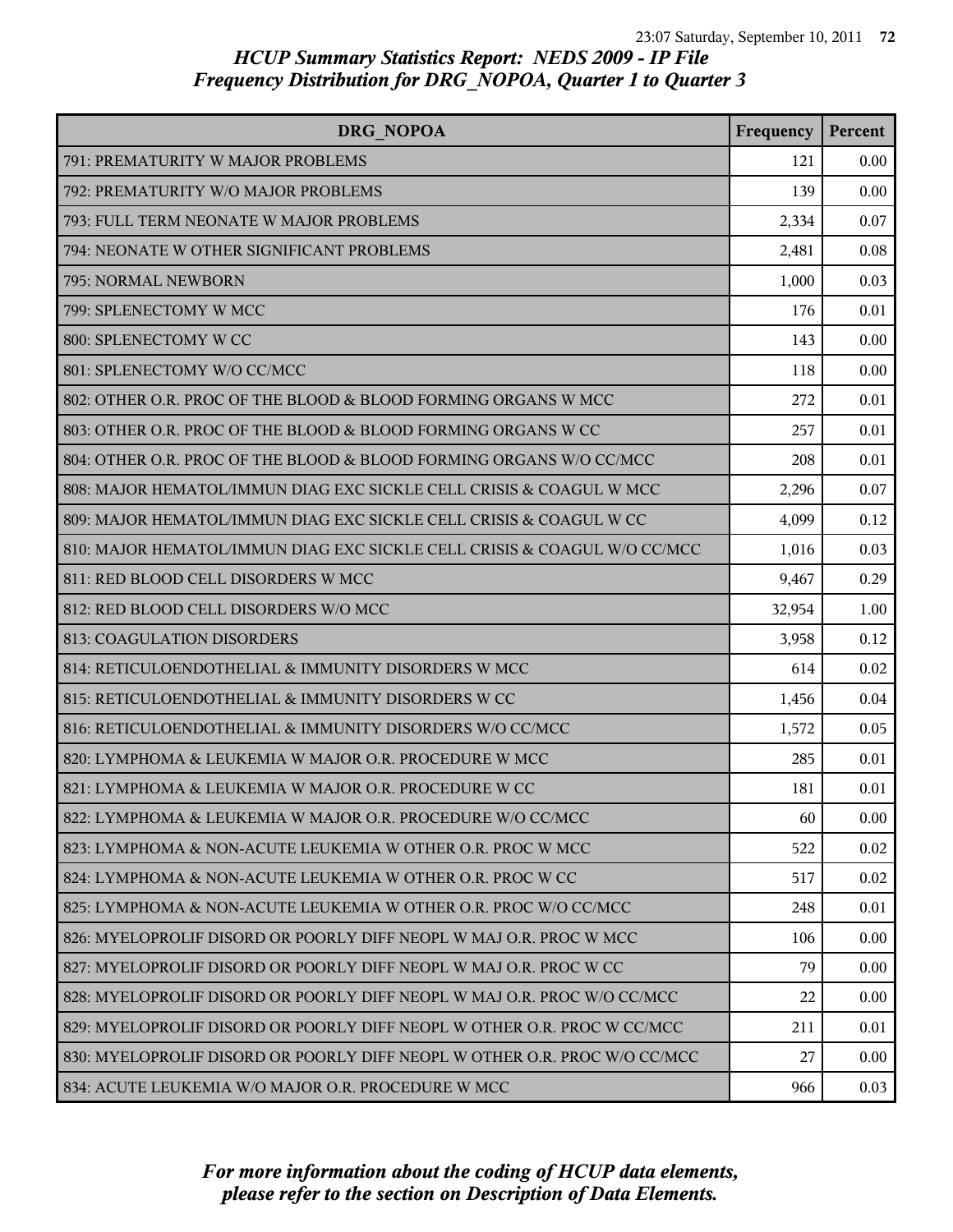| DRG NOPOA                                                              | Frequency | Percent |
|------------------------------------------------------------------------|-----------|---------|
| 835: ACUTE LEUKEMIA W/O MAJOR O.R. PROCEDURE W CC                      | 650       | 0.02    |
| 836: ACUTE LEUKEMIA W/O MAJOR O.R. PROCEDURE W/O CC/MCC                | 444       | 0.01    |
| 837: CHEMO W ACUTE LEUKEMIA AS SDX OR W HIGH DOSE CHEMO AGENT W MCC    | 15        | 0.00    |
| 838: CHEMO W ACUTE LEUKEMIA AS SDX W CC OR HIGH DOSE CHEMO AGENT       | 18        | 0.00    |
| 839: CHEMO W ACUTE LEUKEMIA AS SDX W/O CC/MCC                          | 19        | 0.00    |
| 840: LYMPHOMA & NON-ACUTE LEUKEMIA W MCC                               | 2,096     | 0.06    |
| 841: LYMPHOMA & NON-ACUTE LEUKEMIA W CC                                | 1,780     | 0.05    |
| 842: LYMPHOMA & NON-ACUTE LEUKEMIA W/O CC/MCC                          | 858       | 0.03    |
| 843: OTHER MYELOPROLIF DIS OR POORLY DIFF NEOPL DIAG W MCC             | 481       | 0.01    |
| 844: OTHER MYELOPROLIF DIS OR POORLY DIFF NEOPL DIAG W CC              | 703       | 0.02    |
| 845: OTHER MYELOPROLIF DIS OR POORLY DIFF NEOPL DIAG W/O CC/MCC        | 228       | 0.01    |
| 846: CHEMOTHERAPY W/O ACUTE LEUKEMIA AS SECONDARY DIAGNOSIS W MCC      | 42        | 0.00    |
| 847: CHEMOTHERAPY W/O ACUTE LEUKEMIA AS SECONDARY DIAGNOSIS W CC       | 247       | 0.01    |
| 848: CHEMOTHERAPY W/O ACUTE LEUKEMIA AS SECONDARY DIAGNOSIS W/O CC/MCC | 37        | 0.00    |
| 849: RADIOTHERAPY                                                      | 30        | 0.00    |
| 853: INFECTIOUS & PARASITIC DISEASES W O.R. PROCEDURE W MCC            | 11,488    | 0.35    |
| 854: INFECTIOUS & PARASITIC DISEASES W O.R. PROCEDURE W CC             | 1,740     | 0.05    |
| 855: INFECTIOUS & PARASITIC DISEASES W O.R. PROCEDURE W/O CC/MCC       | 123       | 0.00    |
| 856: POSTOPERATIVE OR POST-TRAUMATIC INFECTIONS W O.R. PROC W MCC      | 1,418     | 0.04    |
| 857: POSTOPERATIVE OR POST-TRAUMATIC INFECTIONS W O.R. PROC W CC       | 1,823     | 0.06    |
| 858: POSTOPERATIVE OR POST-TRAUMATIC INFECTIONS W O.R. PROC W/O CC/MCC | 469       | 0.01    |
| 862: POSTOPERATIVE & POST-TRAUMATIC INFECTIONS W MCC                   | 3,251     | 0.10    |
| 863: POSTOPERATIVE & POST-TRAUMATIC INFECTIONS W/O MCC                 | 7,108     | 0.22    |
| 864: FEVER OF UNKNOWN ORIGIN                                           | 8,865     | 0.27    |
| 865: VIRAL ILLNESS W MCC                                               | 1,039     | 0.03    |
| 866: VIRAL ILLNESS W/O MCC                                             | 6,367     | 0.19    |
| 867: OTHER INFECTIOUS & PARASITIC DISEASES DIAGNOSES W MCC             | 1,649     | 0.05    |
| 868: OTHER INFECTIOUS & PARASITIC DISEASES DIAGNOSES W CC              | 1,038     | 0.03    |
| 869: OTHER INFECTIOUS & PARASITIC DISEASES DIAGNOSES W/O CC/MCC        | 751       | 0.02    |
| 870: SEPTICEMIA W MV 96+ HOURS                                         | 7,251     | 0.22    |
| 871: SEPTICEMIA W/O MV 96+ HOURS W MCC                                 | 72,351    | 2.20    |
| 872: SEPTICEMIA W/O MV 96+ HOURS W/O MCC                               | 21,979    | 0.67    |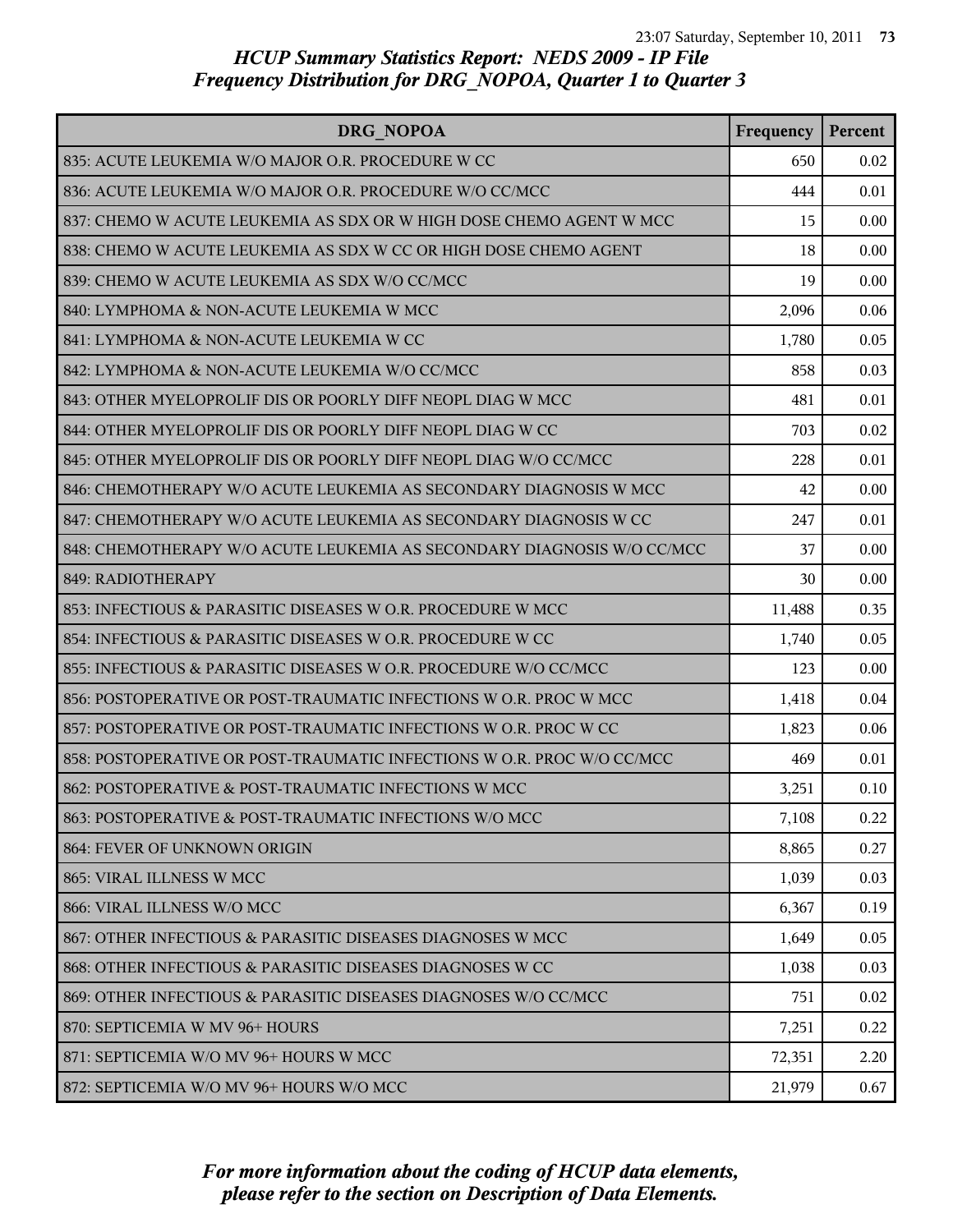| DRG NOPOA                                                                | Frequency | Percent |
|--------------------------------------------------------------------------|-----------|---------|
| 876: O.R. PROCEDURE W PRINCIPAL DIAGNOSES OF MENTAL ILLNESS              | 246       | 0.01    |
| 880: ACUTE ADJUSTMENT REACTION & PSYCHOSOCIAL DYSFUNCTION                | 5,270     | 0.16    |
| 881: DEPRESSIVE NEUROSES                                                 | 12,296    | 0.37    |
| 882: NEUROSES EXCEPT DEPRESSIVE                                          | 4,704     | 0.14    |
| 883: DISORDERS OF PERSONALITY & IMPULSE CONTROL                          | 1,173     | 0.04    |
| 884: ORGANIC DISTURBANCES & MENTAL RETARDATION                           | 5,974     | 0.18    |
| 885: PSYCHOSES                                                           | 117,518   | 3.57    |
| 886: BEHAVIORAL & DEVELOPMENTAL DISORDERS                                | 1,924     | 0.06    |
| 887: OTHER MENTAL DISORDER DIAGNOSES                                     | 219       | 0.01    |
| 894: ALCOHOL/DRUG ABUSE OR DEPENDENCE, LEFT AMA                          | 5,330     | 0.16    |
| 895: ALCOHOL/DRUG ABUSE OR DEPENDENCE W REHABILITATION THERAPY           | 1,771     | 0.05    |
| 896: ALCOHOL/DRUG ABUSE OR DEPENDENCE W/O REHABILITATION THERAPY W MCC   | 5,082     | 0.15    |
| 897: ALCOHOL/DRUG ABUSE OR DEPENDENCE W/O REHABILITATION THERAPY W/O MCC | 38,985    | 1.18    |
| 901: WOUND DEBRIDEMENTS FOR INJURIES W MCC                               | 213       | 0.01    |
| 902: WOUND DEBRIDEMENTS FOR INJURIES W CC                                | 404       | 0.01    |
| 903: WOUND DEBRIDEMENTS FOR INJURIES W/O CC/MCC                          | 285       | 0.01    |
| 904: SKIN GRAFTS FOR INJURIES W CC/MCC                                   | 314       | 0.01    |
| 905: SKIN GRAFTS FOR INJURIES W/O CC/MCC                                 | 93        | 0.00    |
| 906: HAND PROCEDURES FOR INJURIES                                        | 1,032     | 0.03    |
| 907: OTHER O.R. PROCEDURES FOR INJURIES W MCC                            | 2,103     | 0.06    |
| 908: OTHER O.R. PROCEDURES FOR INJURIES W CC                             | 2,140     | 0.07    |
| 909: OTHER O.R. PROCEDURES FOR INJURIES W/O CC/MCC                       | 1,877     | 0.06    |
| 913: TRAUMATIC INJURY W MCC                                              | 359       | 0.01    |
| 914: TRAUMATIC INJURY W/O MCC                                            | 3,302     | 0.10    |
| 915: ALLERGIC REACTIONS W MCC                                            | 663       | 0.02    |
| 916: ALLERGIC REACTIONS W/O MCC                                          | 3,165     | 0.10    |
| 917: POISONING & TOXIC EFFECTS OF DRUGS W MCC                            | 13,183    | 0.40    |
| 918: POISONING & TOXIC EFFECTS OF DRUGS W/O MCC                          | 30,185    | 0.92    |
| 919: COMPLICATIONS OF TREATMENT W MCC                                    | 2,987     | 0.09    |
| 920: COMPLICATIONS OF TREATMENT W CC                                     | 4,218     | 0.13    |
| 921: COMPLICATIONS OF TREATMENT W/O CC/MCC                               | 2,934     | 0.09    |
| 922: OTHER INJURY, POISONING & TOXIC EFFECT DIAG W MCC                   | 941       | 0.03    |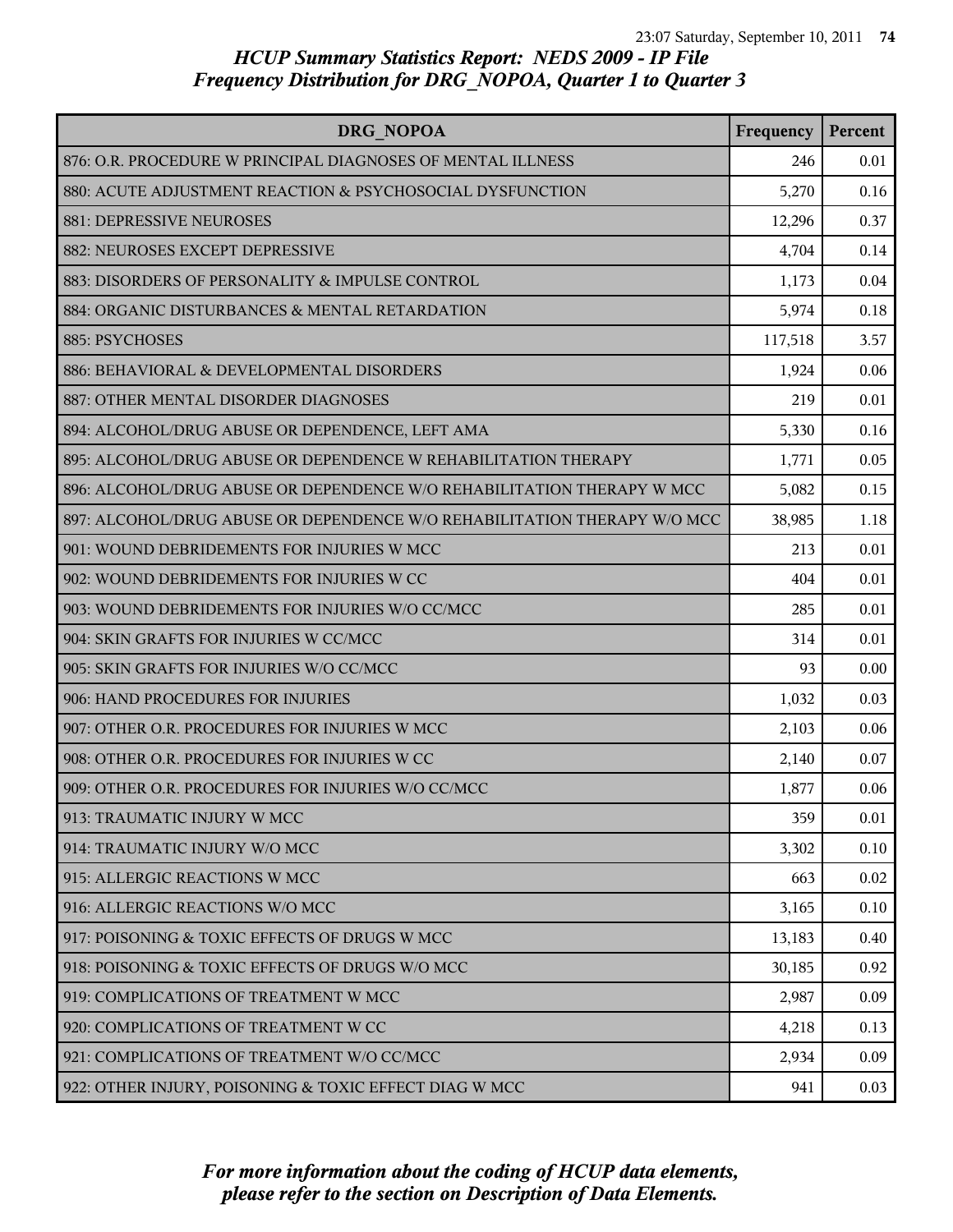| DRG NOPOA                                                                | Frequency | Percent |
|--------------------------------------------------------------------------|-----------|---------|
| 923: OTHER INJURY, POISONING & TOXIC EFFECT DIAG W/O MCC                 | 2,172     | 0.07    |
| 927: EXTENSIVE BURNS OR FULL THICKNESS BURNS W MV 96+ HRS W SKIN GRAFT   | 130       | 0.00    |
| 928: FULL THICKNESS BURN W SKIN GRAFT OR INHAL INJ W CC/MCC              | 371       | 0.01    |
| 929: FULL THICKNESS BURN W SKIN GRAFT OR INHAL INJ W/O CC/MCC            | 190       | 0.01    |
| 933: EXTENSIVE BURNS OR FULL THICKNESS BURNS W MV 96+ HRS W/O SKIN GRAFT | 46        | 0.00    |
| 934: FULL THICKNESS BURN W/O SKIN GRFT OR INHAL INJ                      | 330       | 0.01    |
| 935: NON-EXTENSIVE BURNS                                                 | 1,712     | 0.05    |
| 939: O.R. PROC W DIAGNOSES OF OTHER CONTACT W HEALTH SERVICES W MCC      | 128       | 0.00    |
| 940: O.R. PROC W DIAGNOSES OF OTHER CONTACT W HEALTH SERVICES W CC       | 208       | 0.01    |
| 941: O.R. PROC W DIAGNOSES OF OTHER CONTACT W HEALTH SERVICES W/O CC/MCC | 78        | 0.00    |
| 945: REHABILITATION W CC/MCC                                             | 443       | 0.01    |
| 946: REHABILITATION W/O CC/MCC                                           | 191       | 0.01    |
| 947: SIGNS & SYMPTOMS W MCC                                              | 3,922     | 0.12    |
| 948: SIGNS & SYMPTOMS W/O MCC                                            | 16,551    | 0.50    |
| 949: AFTERCARE W CC/MCC                                                  | 81        | 0.00    |
| 950: AFTERCARE W/O CC/MCC                                                | 47        | 0.00    |
| 951: OTHER FACTORS INFLUENCING HEALTH STATUS                             | 709       | 0.02    |
| 955: CRANIOTOMY FOR MULTIPLE SIGNIFICANT TRAUMA                          | 488       | 0.01    |
| 956: LIMB REATTACHMENT, HIP & FEMUR PROC FOR MULTIPLE SIGNIFICANT TRAUMA | 2,229     | 0.07    |
| 957: OTHER O.R. PROCEDURES FOR MULTIPLE SIGNIFICANT TRAUMA W MCC         | 1,885     | 0.06    |
| 958: OTHER O.R. PROCEDURES FOR MULTIPLE SIGNIFICANT TRAUMA W CC          | 1,934     | 0.06    |
| 959: OTHER O.R. PROCEDURES FOR MULTIPLE SIGNIFICANT TRAUMA W/O CC/MCC    | 637       | 0.02    |
| 963: OTHER MULTIPLE SIGNIFICANT TRAUMA W MCC                             | 1,082     | 0.03    |
| 964: OTHER MULTIPLE SIGNIFICANT TRAUMA W CC                              | 2,234     | 0.07    |
| 965: OTHER MULTIPLE SIGNIFICANT TRAUMA W/O CC/MCC                        | 1,053     | 0.03    |
| 969: HIV W EXTENSIVE O.R. PROCEDURE W MCC                                | 292       | 0.01    |
| 970: HIV W EXTENSIVE O.R. PROCEDURE W/O MCC                              | 41        | 0.00    |
| 974: HIV W MAJOR RELATED CONDITION W MCC                                 | 3,428     | 0.10    |
| 975: HIV W MAJOR RELATED CONDITION W CC                                  | 2,636     | 0.08    |
| 976: HIV W MAJOR RELATED CONDITION W/O CC/MCC                            | 1,335     | 0.04    |
| 977: HIV W OR W/O OTHER RELATED CONDITION                                | 1,868     | 0.06    |
| 981: EXTENSIVE O.R. PROCEDURE UNRELATED TO PRINCIPAL DIAGNOSIS W MCC     | 6,615     | 0.20    |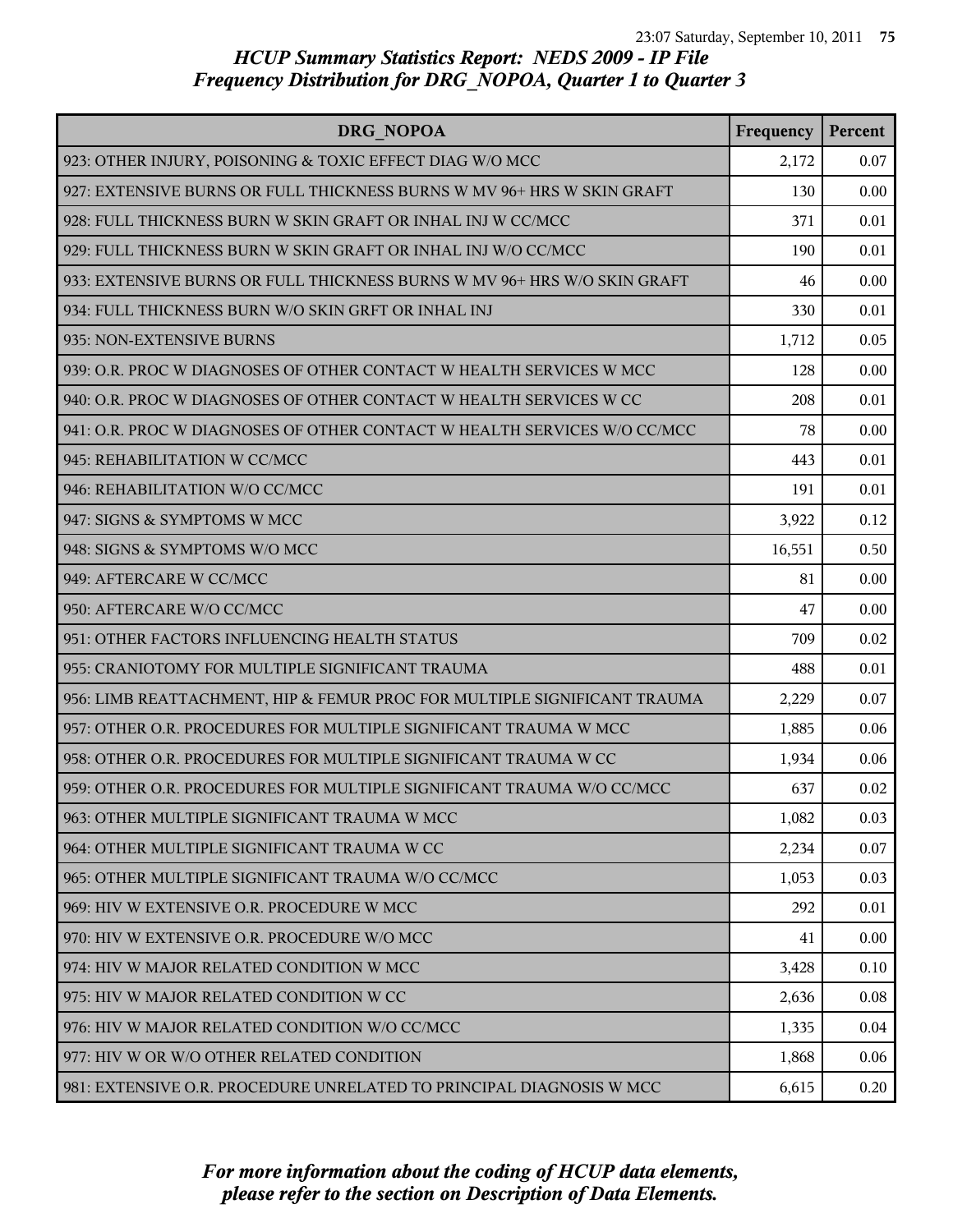| DRG NOPOA                                                                 | Frequency | Percent |
|---------------------------------------------------------------------------|-----------|---------|
| 982: EXTENSIVE O.R. PROCEDURE UNRELATED TO PRINCIPAL DIAGNOSIS W CC       | 3,933     | 0.12    |
| 983: EXTENSIVE O.R. PROCEDURE UNRELATED TO PRINCIPAL DIAGNOSIS W/O CC/MCC | 1,120     | 0.03    |
| 984: PROSTATIC O.R. PROCEDURE UNRELATED TO PRINCIPAL DIAGNOSIS W MCC      | 147       | 0.00    |
| 985: PROSTATIC O.R. PROCEDURE UNRELATED TO PRINCIPAL DIAGNOSIS W CC       | 144       | 0.00    |
| 986: PROSTATIC O.R. PROCEDURE UNRELATED TO PRINCIPAL DIAGNOSIS W/O CC/MCC | 60        | 0.00    |
| 987: NON-EXTENSIVE O.R. PROC UNRELATED TO PRINCIPAL DIAGNOSIS W MCC       | 2,131     | 0.06    |
| 988: NON-EXTENSIVE O.R. PROC UNRELATED TO PRINCIPAL DIAGNOSIS W CC        | 2,249     | 0.07    |
| 989: NON-EXTENSIVE O.R. PROC UNRELATED TO PRINCIPAL DIAGNOSIS W/O CC/MCC  | 1,067     | 0.03    |
| 998: PRINCIPAL DIAGNOSIS INVALID AS DISCHARGE DIAGNOSIS                   | $\leq$ 10 | * **    |
| 999: UNGROUPABLE                                                          | 318       | 0.01    |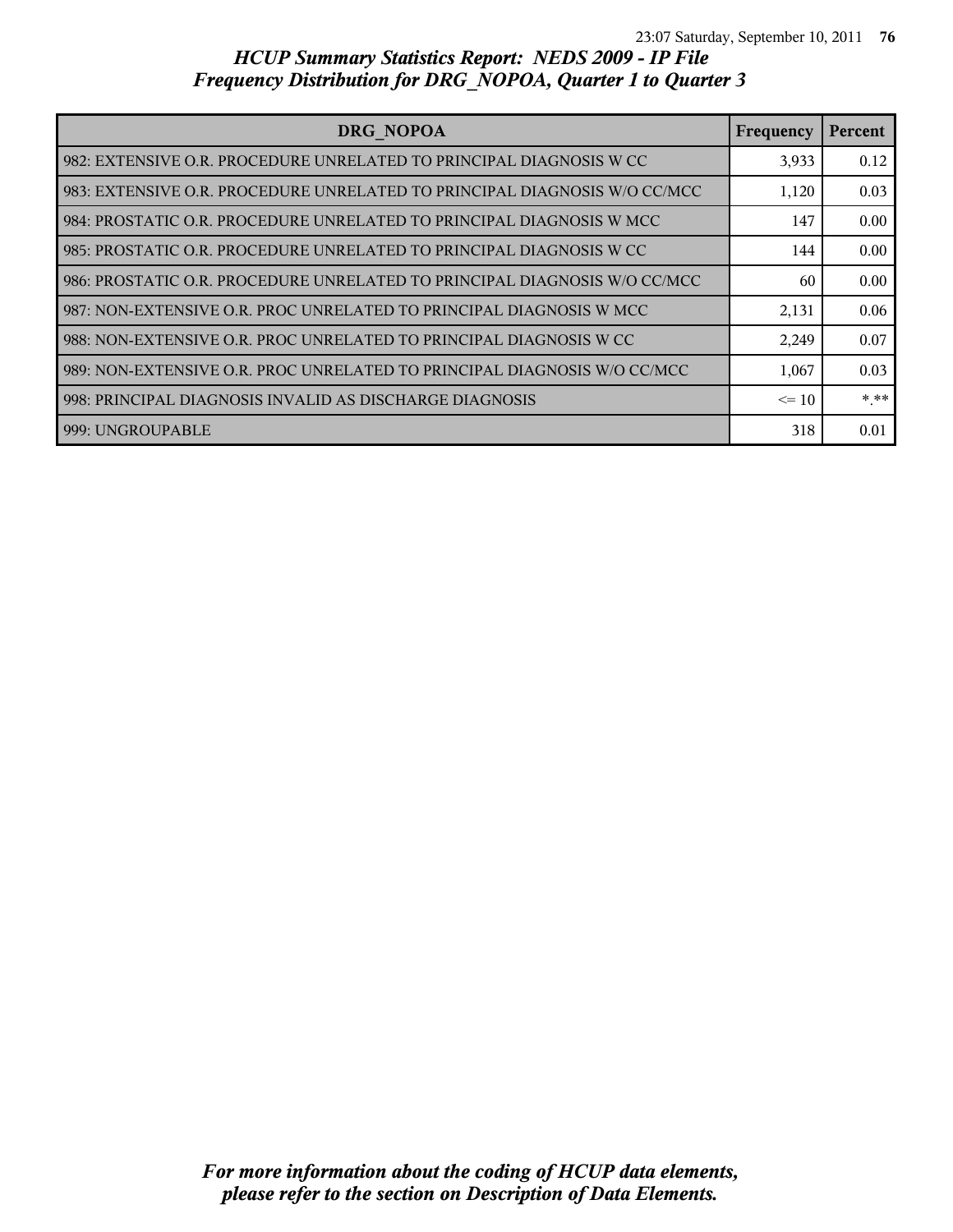| DRG NOPOA                                                                | Frequency | Percent |
|--------------------------------------------------------------------------|-----------|---------|
| 1: HEART TRANSPLANT OR IMPLANT OF HEART ASSIST SYSTEM W MCC              | 29        | 0.00    |
| 2: HEART TRANSPLANT OR IMPLANT OF HEART ASSIST SYSTEM W/O MCC            | $\leq 10$ | $***$   |
| 3: ECMO OR TRACH W MV 96+ HRS OR PDX EXC FACE, MOUTH & NECK W MAJ O.R.   | 2,045     | 0.19    |
| 4: TRACH W MV 96+ HRS OR PDX EXC FACE, MOUTH & NECK W/O MAJ O.R.         | 2,288     | 0.21    |
| 5: LIVER TRANSPLANT W MCC OR INTESTINAL TRANSPLANT                       | 42        | 0.00    |
| 6: LIVER TRANSPLANT W/O MCC                                              | $\leq 10$ | $***$   |
| 7: LUNG TRANSPLANT                                                       | $\leq 10$ | $* * *$ |
| 8: SIMULTANEOUS PANCREAS/KIDNEY TRANSPLANT                               | $\leq 10$ | $***$   |
| 9: BONE MARROW TRANSPLANT                                                | $\leq 10$ | $***$   |
| 11: TRACHEOSTOMY FOR FACE, MOUTH & NECK DIAGNOSES W MCC                  | 84        | 0.01    |
| 12: TRACHEOSTOMY FOR FACE, MOUTH & NECK DIAGNOSES W CC                   | 61        | 0.01    |
| 13: TRACHEOSTOMY FOR FACE, MOUTH & NECK DIAGNOSES W/O CC/MCC             | 37        | 0.00    |
| 20: INTRACRANIAL VASCULAR PROCEDURES W PDX HEMORRHAGE W MCC              | 190       | 0.02    |
| 21: INTRACRANIAL VASCULAR PROCEDURES W PDX HEMORRHAGE W CC               | 79        | 0.01    |
| 22: INTRACRANIAL VASCULAR PROCEDURES W PDX HEMORRHAGE W/O CC/MCC         | 30        | 0.00    |
| 23: CRANIO W MAJOR DEV IMPL/ACUTE COMPLEX CNS PDX W MCC OR CHEMO IMPLANT | 550       | 0.05    |
| 24: CRANIO W MAJOR DEV IMPL/ACUTE COMPLEX CNS PDX W/O MCC                | 187       | 0.02    |
| 25: CRANIOTOMY & ENDOVASCULAR INTRACRANIAL PROCEDURES W MCC              | 986       | 0.09    |
| 26: CRANIOTOMY & ENDOVASCULAR INTRACRANIAL PROCEDURES W CC               | 719       | 0.07    |
| 27: CRANIOTOMY & ENDOVASCULAR INTRACRANIAL PROCEDURES W/O CC/MCC         | 547       | 0.05    |
| 28: SPINAL PROCEDURES W MCC                                              | 204       | 0.02    |
| 29: SPINAL PROCEDURES W CC OR SPINAL NEUROSTIMULATORS                    | 229       | 0.02    |
| 30: SPINAL PROCEDURES W/O CC/MCC                                         | 106       | 0.01    |
| 31: VENTRICULAR SHUNT PROCEDURES W MCC                                   | 131       | 0.01    |
| 32: VENTRICULAR SHUNT PROCEDURES W CC                                    | 247       | 0.02    |
| 33: VENTRICULAR SHUNT PROCEDURES W/O CC/MCC                              | 107       | 0.01    |
| 34: CAROTID ARTERY STENT PROCEDURE W MCC                                 | 22        | 0.00    |
| 35: CAROTID ARTERY STENT PROCEDURE W CC                                  | 23        | 0.00    |
| 36: CAROTID ARTERY STENT PROCEDURE W/O CC/MCC                            | 21        | 0.00    |
| 37: EXTRACRANIAL PROCEDURES W MCC                                        | 199       | 0.02    |
| 38: EXTRACRANIAL PROCEDURES W CC                                         | 227       | 0.02    |
| 39: EXTRACRANIAL PROCEDURES W/O CC/MCC                                   | 219       | 0.02    |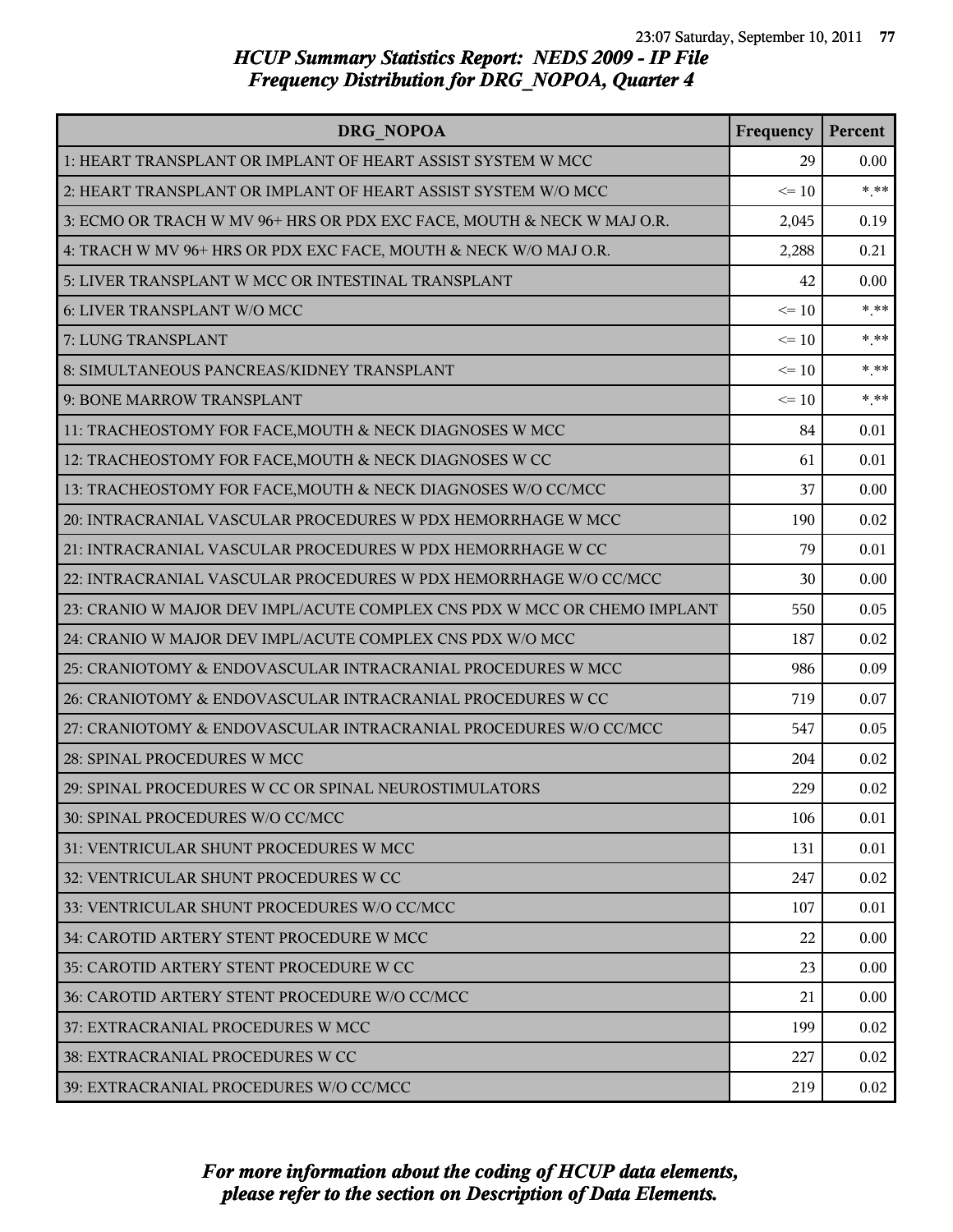| DRG NOPOA                                                                | Frequency  | Percent |
|--------------------------------------------------------------------------|------------|---------|
| 40: PERIPH/CRANIAL NERVE & OTHER NERV SYST PROC W MCC                    | 467        | 0.04    |
| 41: PERIPH/CRANIAL NERVE & OTHER NERV SYST PROC W CC OR PERIPH NEUROSTIM | 562        | 0.05    |
| 42: PERIPH/CRANIAL NERVE & OTHER NERV SYST PROC W/O CC/MCC               | 156        | 0.01    |
| 52: SPINAL DISORDERS & INJURIES W CC/MCC                                 | 120        | 0.01    |
| 53: SPINAL DISORDERS & INJURIES W/O CC/MCC                               | 91         | 0.01    |
| 54: NERVOUS SYSTEM NEOPLASMS W MCC                                       | 834        | 0.08    |
| 55: NERVOUS SYSTEM NEOPLASMS W/O MCC                                     | 1,305      | 0.12    |
| 56: DEGENERATIVE NERVOUS SYSTEM DISORDERS W MCC                          | 966        | 0.09    |
| 57: DEGENERATIVE NERVOUS SYSTEM DISORDERS W/O MCC                        | 3,529      | 0.32    |
| 58: MULTIPLE SCLEROSIS & CEREBELLAR ATAXIA W MCC                         | 95         | 0.01    |
| 59: MULTIPLE SCLEROSIS & CEREBELLAR ATAXIA W CC                          | 333        | 0.03    |
| 60: MULTIPLE SCLEROSIS & CEREBELLAR ATAXIA W/O CC/MCC                    | 516        | 0.05    |
| 61: ACUTE ISCHEMIC STROKE W USE OF THROMBOLYTIC AGENT W MCC              | 295        | 0.03    |
| 62: ACUTE ISCHEMIC STROKE W USE OF THROMBOLYTIC AGENT W CC               | 459        | 0.04    |
| 63: ACUTE ISCHEMIC STROKE W USE OF THROMBOLYTIC AGENT W/O CC/MCC         | <b>200</b> | 0.02    |
| 64: INTRACRANIAL HEMORRHAGE OR CEREBRAL INFARCTION W MCC                 | 6,093      | 0.56    |
| 65: INTRACRANIAL HEMORRHAGE OR CEREBRAL INFARCTION W CC                  | 9,563      | 0.88    |
| 66: INTRACRANIAL HEMORRHAGE OR CEREBRAL INFARCTION W/O CC/MCC            | 6,922      | 0.63    |
| 67: NONSPECIFIC CVA & PRECEREBRAL OCCLUSION W/O INFARCT W MCC            | 140        | 0.01    |
| 68: NONSPECIFIC CVA & PRECEREBRAL OCCLUSION W/O INFARCT W/O MCC          | 724        | 0.07    |
| 69: TRANSIENT ISCHEMIA                                                   | 8,933      | 0.82    |
| 70: NONSPECIFIC CEREBROVASCULAR DISORDERS W MCC                          | 1,176      | 0.11    |
| 71: NONSPECIFIC CEREBROVASCULAR DISORDERS W CC                           | 1,001      | 0.09    |
| 72: NONSPECIFIC CEREBROVASCULAR DISORDERS W/O CC/MCC                     | 645        | 0.06    |
| 73: CRANIAL & PERIPHERAL NERVE DISORDERS W MCC                           | 1,168      | 0.11    |
| 74: CRANIAL & PERIPHERAL NERVE DISORDERS W/O MCC                         | 3,587      | 0.33    |
| 75: VIRAL MENINGITIS W CC/MCC                                            | 352        | 0.03    |
| 76: VIRAL MENINGITIS W/O CC/MCC                                          | 790        | 0.07    |
| 77: HYPERTENSIVE ENCEPHALOPATHY W MCC                                    | 176        | 0.02    |
| 78: HYPERTENSIVE ENCEPHALOPATHY W CC                                     | 181        | 0.02    |
| 79: HYPERTENSIVE ENCEPHALOPATHY W/O CC/MCC                               | 90         | 0.01    |
| 80: NONTRAUMATIC STUPOR & COMA W MCC                                     | 183        | 0.02    |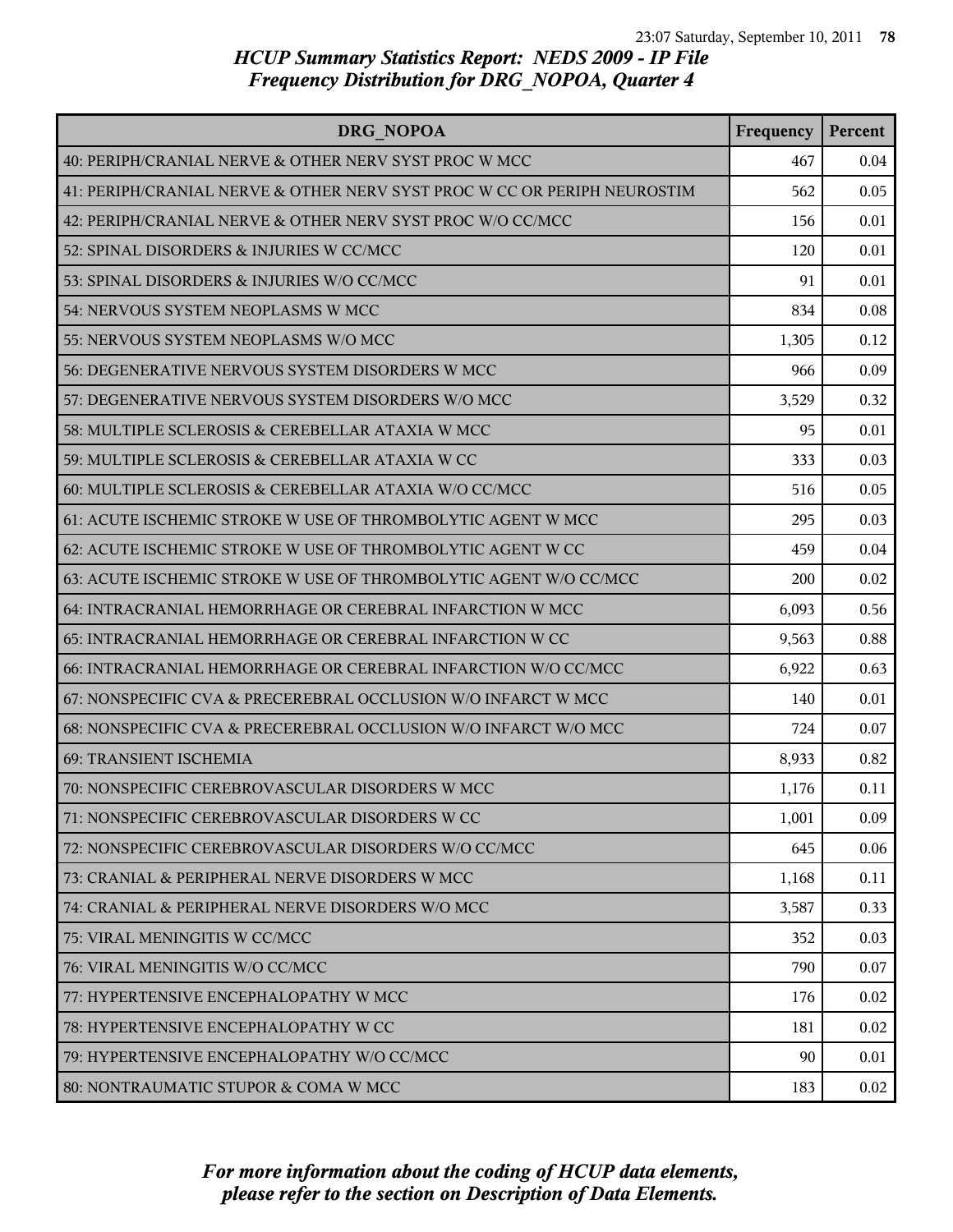| DRG NOPOA                                                               | Frequency | Percent |
|-------------------------------------------------------------------------|-----------|---------|
| 81: NONTRAUMATIC STUPOR & COMA W/O MCC                                  | 572       | 0.05    |
| 82: TRAUMATIC STUPOR & COMA, COMA >1 HR W MCC                           | 385       | 0.04    |
| 83: TRAUMATIC STUPOR & COMA, COMA >1 HR W CC                            | 361       | 0.03    |
| 84: TRAUMATIC STUPOR & COMA, COMA >1 HR W/O CC/MCC                      | 632       | 0.06    |
| 85: TRAUMATIC STUPOR & COMA, COMA <1 HR W MCC                           | 782       | 0.07    |
| 86: TRAUMATIC STUPOR & COMA, COMA <1 HR W CC                            | 1,307     | 0.12    |
| 87: TRAUMATIC STUPOR & COMA, COMA <1 HR W/O CC/MCC                      | 2,229     | 0.20    |
| 88: CONCUSSION W MCC                                                    | 154       | 0.01    |
| 89: CONCUSSION W CC                                                     | 494       | 0.05    |
| 90: CONCUSSION W/O CC/MCC                                               | 1,090     | 0.10    |
| 91: OTHER DISORDERS OF NERVOUS SYSTEM W MCC                             | 971       | 0.09    |
| 92: OTHER DISORDERS OF NERVOUS SYSTEM W CC                              | 1,638     | 0.15    |
| 93: OTHER DISORDERS OF NERVOUS SYSTEM W/O CC/MCC                        | 1,711     | 0.16    |
| 94: BACTERIAL & TUBERCULOUS INFECTIONS OF NERVOUS SYSTEM W MCC          | 230       | 0.02    |
| 95: BACTERIAL & TUBERCULOUS INFECTIONS OF NERVOUS SYSTEM W CC           | 177       | 0.02    |
| 96: BACTERIAL & TUBERCULOUS INFECTIONS OF NERVOUS SYSTEM W/O CC/MCC     | 207       | 0.02    |
| 97: NON-BACTERIAL INFECT OF NERVOUS SYS EXC VIRAL MENINGITIS W MCC      | 168       | 0.02    |
| 98: NON-BACTERIAL INFECT OF NERVOUS SYS EXC VIRAL MENINGITIS W CC       | 169       | 0.02    |
| 99: NON-BACTERIAL INFECT OF NERVOUS SYS EXC VIRAL MENINGITIS W/O CC/MCC | 179       | 0.02    |
| 100: SEIZURES W MCC                                                     | 2,671     | 0.24    |
| 101: SEIZURES W/O MCC                                                   | 8,870     | 0.81    |
| 102: HEADACHES W MCC                                                    | 237       | 0.02    |
| 103: HEADACHES W/O MCC                                                  | 3,195     | 0.29    |
| 113: ORBITAL PROCEDURES W CC/MCC                                        | 99        | 0.01    |
| 114: ORBITAL PROCEDURES W/O CC/MCC                                      | 93        | 0.01    |
| 115: EXTRAOCULAR PROCEDURES EXCEPT ORBIT                                | 87        | 0.01    |
| 116: INTRAOCULAR PROCEDURES W CC/MCC                                    | 28        | 0.00    |
| 117: INTRAOCULAR PROCEDURES W/O CC/MCC                                  | 46        | 0.00    |
| 121: ACUTE MAJOR EYE INFECTIONS W CC/MCC                                | 80        | 0.01    |
| 122: ACUTE MAJOR EYE INFECTIONS W/O CC/MCC                              | 184       | 0.02    |
| 123: NEUROLOGICAL EYE DISORDERS                                         | 433       | 0.04    |
| 124: OTHER DISORDERS OF THE EYE W MCC                                   | 121       | 0.01    |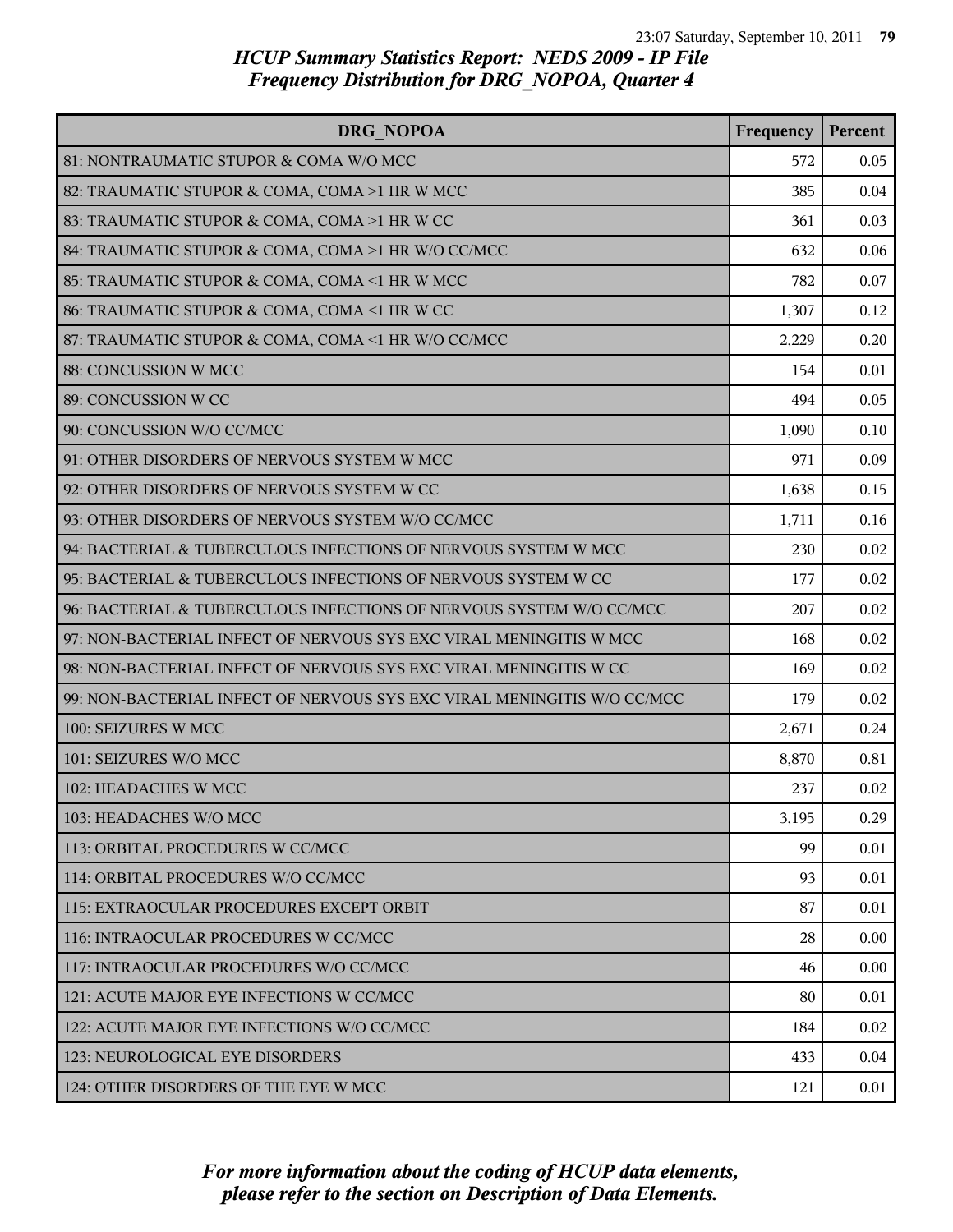| DRG NOPOA                                                       | Frequency | Percent |
|-----------------------------------------------------------------|-----------|---------|
| 125: OTHER DISORDERS OF THE EYE W/O MCC                         | 653       | 0.06    |
| 129: MAJOR HEAD & NECK PROCEDURES W CC/MCC OR MAJOR DEVICE      | $\leq$ 10 | $***$   |
| 130: MAJOR HEAD & NECK PROCEDURES W/O CC/MCC                    | $\leq 10$ | $***$   |
| 131: CRANIAL/FACIAL PROCEDURES W CC/MCC                         | 337       | 0.03    |
| 132: CRANIAL/FACIAL PROCEDURES W/O CC/MCC                       | 339       | 0.03    |
| 133: OTHER EAR, NOSE, MOUTH & THROAT O.R. PROCEDURES W CC/MCC   | 244       | 0.02    |
| 134: OTHER EAR, NOSE, MOUTH & THROAT O.R. PROCEDURES W/O CC/MCC | 442       | 0.04    |
| 135: SINUS & MASTOID PROCEDURES W CC/MCC                        | 30        | 0.00    |
| 136: SINUS & MASTOID PROCEDURES W/O CC/MCC                      | 18        | 0.00    |
| 137: MOUTH PROCEDURES W CC/MCC                                  | 165       | 0.02    |
| 138: MOUTH PROCEDURES W/O CC/MCC                                | 121       | 0.01    |
| 139: SALIVARY GLAND PROCEDURES                                  | 18        | 0.00    |
| 146: EAR, NOSE, MOUTH & THROAT MALIGNANCY W MCC                 | 79        | 0.01    |
| 147: EAR, NOSE, MOUTH & THROAT MALIGNANCY W CC                  | 110       | 0.01    |
| 148: EAR, NOSE, MOUTH & THROAT MALIGNANCY W/O CC/MCC            | 44        | 0.00    |
| 149: DYSEQUILIBRIUM                                             | 3,657     | 0.34    |
| 150: EPISTAXIS W MCC                                            | 167       | 0.02    |
| 151: EPISTAXIS W/O MCC                                          | 557       | 0.05    |
| 152: OTITIS MEDIA & URI W MCC                                   | 1,080     | 0.10    |
| 153: OTITIS MEDIA & URI W/O MCC                                 | 7,345     | 0.67    |
| 154: OTHER EAR, NOSE, MOUTH & THROAT DIAGNOSES W MCC            | 226       | 0.02    |
| 155: OTHER EAR, NOSE, MOUTH & THROAT DIAGNOSES W CC             | 654       | 0.06    |
| 156: OTHER EAR, NOSE, MOUTH & THROAT DIAGNOSES W/O CC/MCC       | 655       | 0.06    |
| 157: DENTAL & ORAL DISEASES W MCC                               | 181       | 0.02    |
| 158: DENTAL & ORAL DISEASES W CC                                | 636       | 0.06    |
| 159: DENTAL & ORAL DISEASES W/O CC/MCC                          | 545       | 0.05    |
| 163: MAJOR CHEST PROCEDURES W MCC                               | 937       | 0.09    |
| 164: MAJOR CHEST PROCEDURES W CC                                | 340       | 0.03    |
| 165: MAJOR CHEST PROCEDURES W/O CC/MCC                          | 224       | 0.02    |
| 166: OTHER RESP SYSTEM O.R. PROCEDURES W MCC                    | 1,917     | 0.18    |
| 167: OTHER RESP SYSTEM O.R. PROCEDURES W CC                     | 1,258     | 0.12    |
| 168: OTHER RESP SYSTEM O.R. PROCEDURES W/O CC/MCC               | 244       | 0.02    |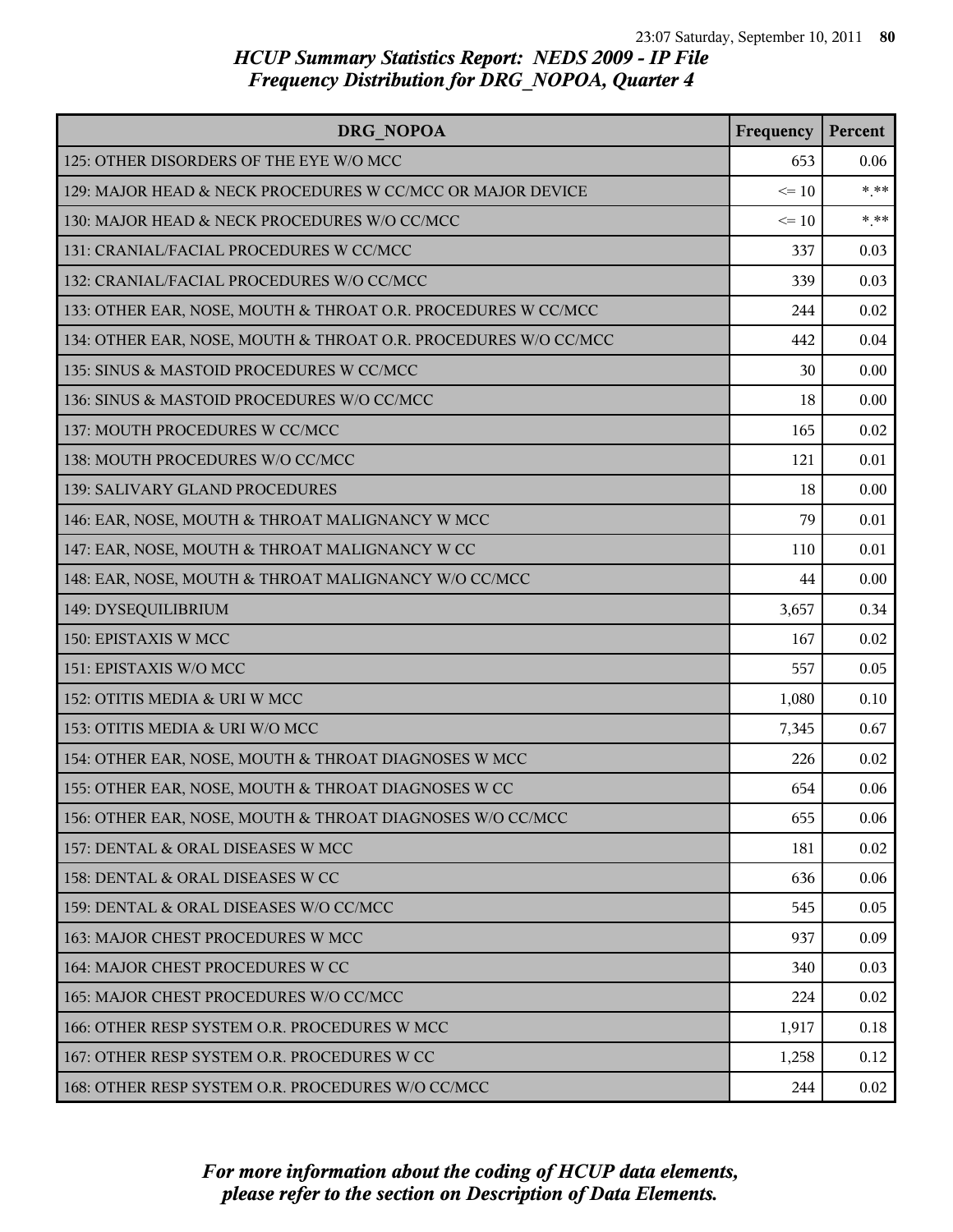| DRG NOPOA                                              | Frequency | Percent |
|--------------------------------------------------------|-----------|---------|
| 175: PULMONARY EMBOLISM W MCC                          | 1,875     | 0.17    |
| 176: PULMONARY EMBOLISM W/O MCC                        | 4,624     | 0.42    |
| 177: RESPIRATORY INFECTIONS & INFLAMMATIONS W MCC      | 6,029     | 0.55    |
| 178: RESPIRATORY INFECTIONS & INFLAMMATIONS W CC       | 4,367     | 0.40    |
| 179: RESPIRATORY INFECTIONS & INFLAMMATIONS W/O CC/MCC | 1,342     | 0.12    |
| 180: RESPIRATORY NEOPLASMS W MCC                       | 1,939     | 0.18    |
| 181: RESPIRATORY NEOPLASMS W CC                        | 1,851     | 0.17    |
| 182: RESPIRATORY NEOPLASMS W/O CC/MCC                  | 240       | 0.02    |
| 183: MAJOR CHEST TRAUMA W MCC                          | 363       | 0.03    |
| 184: MAJOR CHEST TRAUMA W CC                           | 692       | 0.06    |
| 185: MAJOR CHEST TRAUMA W/O CC/MCC                     | 332       | 0.03    |
| 186: PLEURAL EFFUSION W MCC                            | 1,009     | 0.09    |
| 187: PLEURAL EFFUSION W CC                             | 783       | 0.07    |
| 188: PLEURAL EFFUSION W/O CC/MCC                       | 282       | 0.03    |
| 189: PULMONARY EDEMA & RESPIRATORY FAILURE             | 8,775     | 0.80    |
| 190: CHRONIC OBSTRUCTIVE PULMONARY DISEASE W MCC       | 13,215    | 1.21    |
| 191: CHRONIC OBSTRUCTIVE PULMONARY DISEASE W CC        | 11,748    | 1.08    |
| 192: CHRONIC OBSTRUCTIVE PULMONARY DISEASE W/O CC/MCC  | 14,075    | 1.29    |
| 193: SIMPLE PNEUMONIA & PLEURISY W MCC                 | 13,325    | 1.22    |
| 194: SIMPLE PNEUMONIA & PLEURISY W CC                  | 21,470    | 1.97    |
| 195: SIMPLE PNEUMONIA & PLEURISY W/O CC/MCC            | 14,990    | 1.37    |
| 196: INTERSTITIAL LUNG DISEASE W MCC                   | 646       | 0.06    |
| 197: INTERSTITIAL LUNG DISEASE W CC                    | 558       | 0.05    |
| 198: INTERSTITIAL LUNG DISEASE W/O CC/MCC              | 325       | 0.03    |
| 199: PNEUMOTHORAX W MCC                                | 448       | 0.04    |
| 200: PNEUMOTHORAX W CC                                 | 1,136     | 0.10    |
| 201: PNEUMOTHORAX W/O CC/MCC                           | 912       | 0.08    |
| 202: BRONCHITIS & ASTHMA W CC/MCC                      | 7,869     | 0.72    |
| 203: BRONCHITIS & ASTHMA W/O CC/MCC                    | 13,731    | 1.26    |
| 204: RESPIRATORY SIGNS & SYMPTOMS                      | 2,822     | 0.26    |
| 205: OTHER RESPIRATORY SYSTEM DIAGNOSES W MCC          | 796       | 0.07    |
| 206: OTHER RESPIRATORY SYSTEM DIAGNOSES W/O MCC        | 2,479     | 0.23    |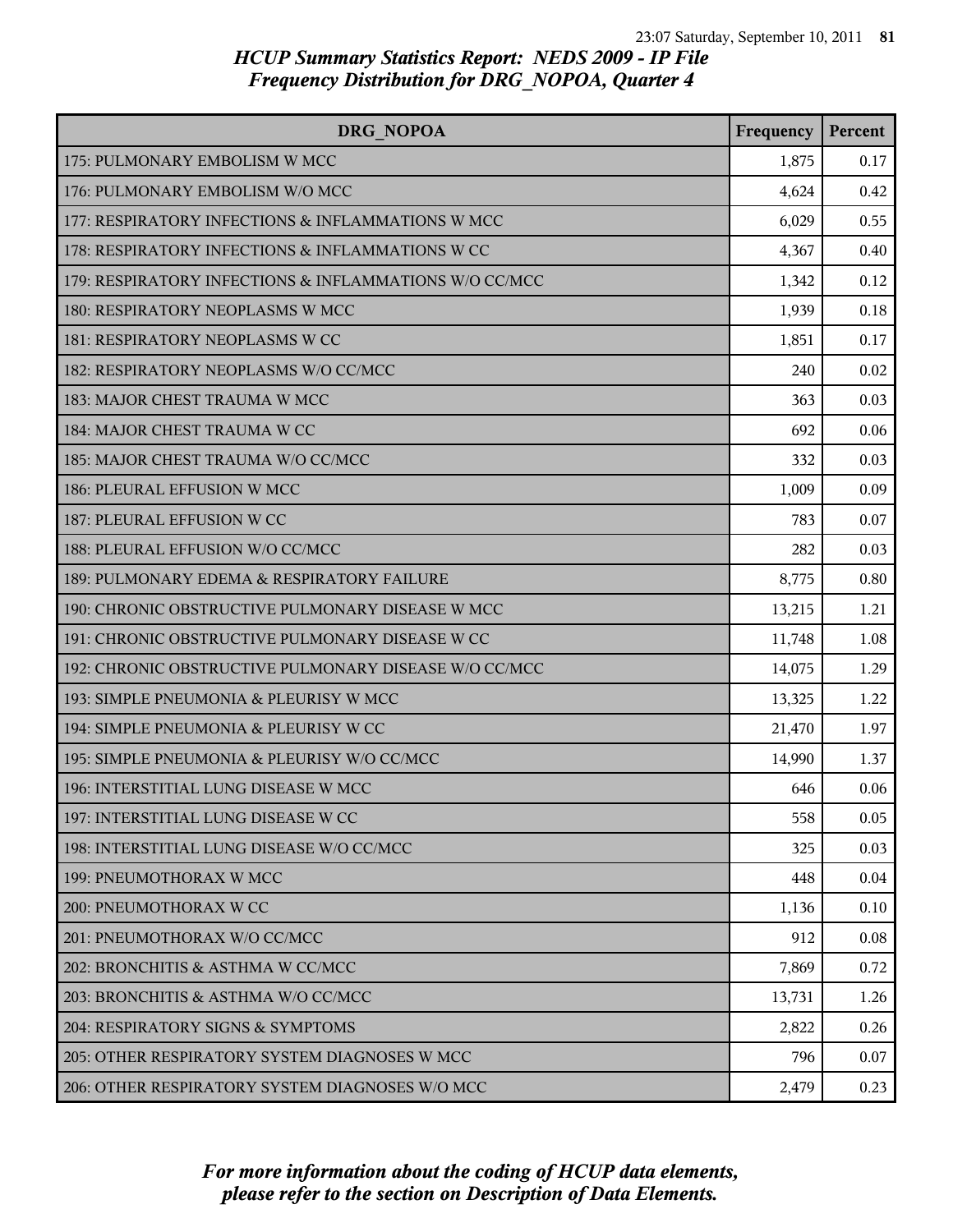| DRG NOPOA                                                                           | Frequency | Percent |
|-------------------------------------------------------------------------------------|-----------|---------|
| 207: RESPIRATORY SYSTEM DIAGNOSIS W VENTILATOR SUPPORT 96+ HOURS                    | 3,790     | 0.35    |
| 208: RESPIRATORY SYSTEM DIAGNOSIS W VENTILATOR SUPPORT <96 HOURS                    | 7,597     | 0.70    |
| 215: OTHER HEART ASSIST SYSTEM IMPLANT                                              | $\leq 10$ | $***$   |
| 216: CARDIAC VALVE & OTH MAJ CARDIOTHORACIC PROC W CARD CATH W MCC                  | 420       | 0.04    |
| 217: CARDIAC VALVE & OTH MAJ CARDIOTHORACIC PROC W CARD CATH W CC                   | 140       | 0.01    |
| 218: CARDIAC VALVE & OTH MAJ CARDIOTHORACIC PROC W CARD CATH W/O CC/MCC             | 22        | 0.00    |
| 219: CARDIAC VALVE & OTH MAJ CARDIOTHORACIC PROC W/O CARD CATH W MCC                | 167       | 0.02    |
| 220: CARDIAC VALVE & OTH MAJ CARDIOTHORACIC PROC W/O CARD CATH W CC                 | 56        | 0.01    |
| 221: CARDIAC VALVE & OTH MAJ CARDIOTHORACIC PROC W/O CARD CATH W/O CC/MCC           | 15        | 0.00    |
| 222: CARDIAC DEFIB IMPLANT W CARDIAC CATH W AMI/HF/SHOCK W MCC                      | 209       | 0.02    |
| 223: CARDIAC DEFIB IMPLANT W CARDIAC CATH W AMI/HF/SHOCK W/O MCC                    | 144       | 0.01    |
| 224: CARDIAC DEFIB IMPLANT W CARDIAC CATH W/O AMI/HF/SHOCK W MCC                    | 213       | 0.02    |
| 225: CARDIAC DEFIB IMPLANT W CARDIAC CATH W/O AMI/HF/SHOCK W/O MCC                  | 176       | 0.02    |
| 226: CARDIAC DEFIBRILLATOR IMPLANT W/O CARDIAC CATH W MCC                           | 413       | 0.04    |
| 227: CARDIAC DEFIBRILLATOR IMPLANT W/O CARDIAC CATH W/O MCC                         | 516       | 0.05    |
| 228: OTHER CARDIOTHORACIC PROCEDURES W MCC                                          | 72        | 0.01    |
| 229: OTHER CARDIOTHORACIC PROCEDURES W CC                                           | 47        | 0.00    |
| 230: OTHER CARDIOTHORACIC PROCEDURES W/O CC/MCC                                     | 12        | 0.00    |
| 231: CORONARY BYPASS W PTCA W MCC                                                   | 116       | 0.01    |
| 232: CORONARY BYPASS W PTCA W/O MCC                                                 | 89        | 0.01    |
| 233: CORONARY BYPASS W CARDIAC CATH W MCC                                           | 953       | 0.09    |
| 234: CORONARY BYPASS W CARDIAC CATH W/O MCC                                         | 1,138     | 0.10    |
| 235: CORONARY BYPASS W/O CARDIAC CATH W MCC                                         | 89        | 0.01    |
| 236: CORONARY BYPASS W/O CARDIAC CATH W/O MCC                                       | 122       | 0.01    |
| 237: MAJOR CARDIOVASC PROCEDURES W MCC OR THORACIC AORTIC ANEURYSM<br><b>REPAIR</b> | 1,395     | 0.13    |
| 238: MAJOR CARDIOVASC PROCEDURES W/O MCC                                            | 848       | 0.08    |
| 239: AMPUTATION FOR CIRC SYS DISORDERS EXC UPPER LIMB & TOE W MCC                   | 496       | 0.05    |
| 240: AMPUTATION FOR CIRC SYS DISORDERS EXC UPPER LIMB & TOE W CC                    | 324       | 0.03    |
| 241: AMPUTATION FOR CIRC SYS DISORDERS EXC UPPER LIMB & TOE W/O CC/MCC              | 29        | 0.00    |
| 242: PERMANENT CARDIAC PACEMAKER IMPLANT W MCC                                      | 1,410     | 0.13    |
| 243: PERMANENT CARDIAC PACEMAKER IMPLANT W CC                                       | 1,668     | 0.15    |
| 244: PERMANENT CARDIAC PACEMAKER IMPLANT W/O CC/MCC                                 | 1,757     | 0.16    |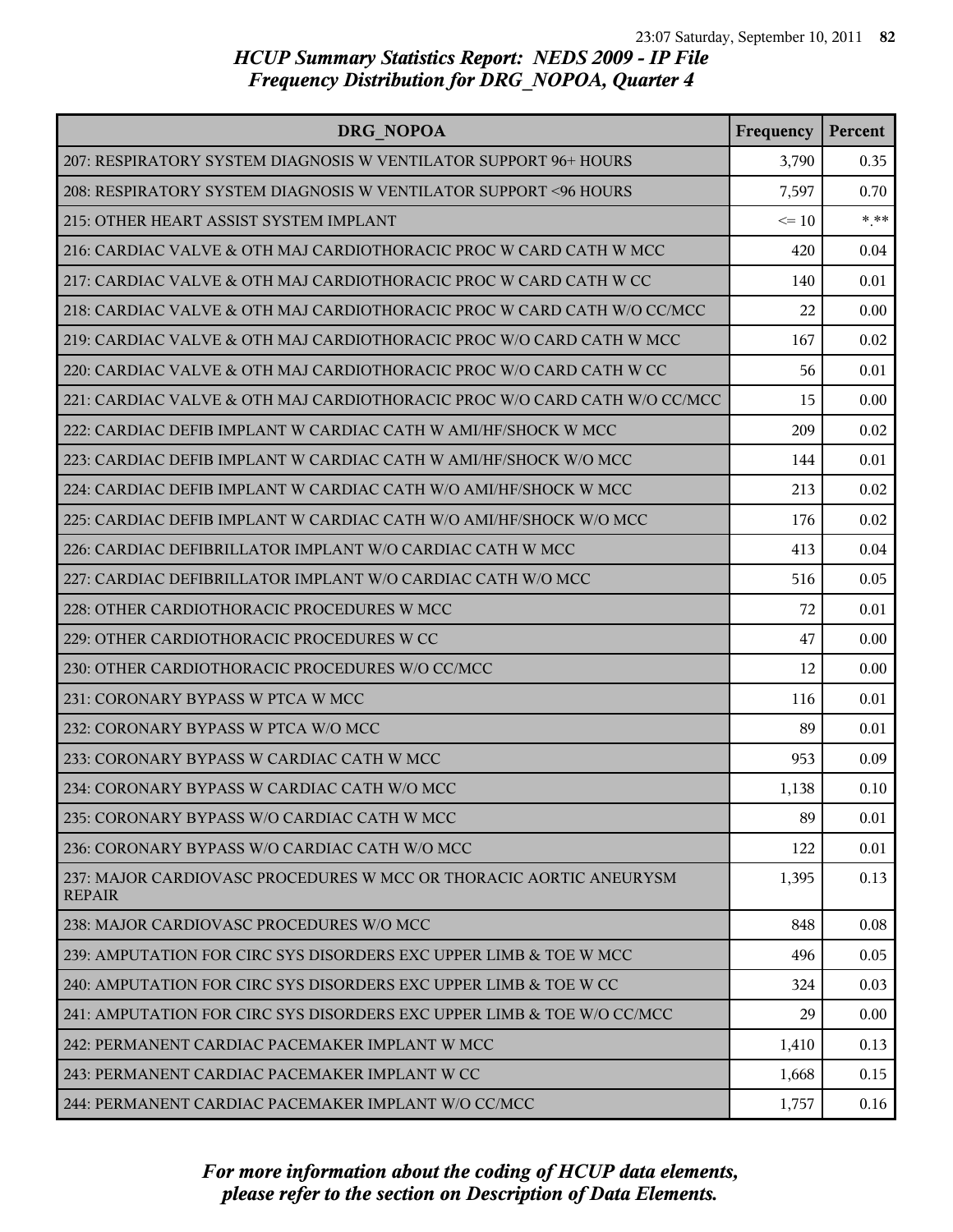| DRG NOPOA                                                                 | Frequency | Percent |
|---------------------------------------------------------------------------|-----------|---------|
| 245: AICD GENERATOR PROCEDURES                                            | 123       | 0.01    |
| 246: PERC CARDIOVASC PROC W DRUG-ELUTING STENT W MCC OR 4+ VESSELS/STENTS | 2,228     | 0.20    |
| 247: PERC CARDIOVASC PROC W DRUG-ELUTING STENT W/O MCC                    | 7,751     | 0.71    |
| 248: PERC CARDIOVASC PROC W NON-DRUG-ELUTING STENT W MCC OR 4+ VES/STENTS | 1,081     | 0.10    |
| 249: PERC CARDIOVASC PROC W NON-DRUG-ELUTING STENT W/O MCC                | 2,900     | 0.27    |
| 250: PERC CARDIOVASC PROC W/O CORONARY ARTERY STENT W MCC                 | 570       | 0.05    |
| 251: PERC CARDIOVASC PROC W/O CORONARY ARTERY STENT W/O MCC               | 1,559     | 0.14    |
| 252: OTHER VASCULAR PROCEDURES W MCC                                      | 2,061     | 0.19    |
| 253: OTHER VASCULAR PROCEDURES W CC                                       | 1,306     | 0.12    |
| 254: OTHER VASCULAR PROCEDURES W/O CC/MCC                                 | 575       | 0.05    |
| 255: UPPER LIMB & TOE AMPUTATION FOR CIRC SYSTEM DISORDERS W MCC          | 122       | 0.01    |
| 256: UPPER LIMB & TOE AMPUTATION FOR CIRC SYSTEM DISORDERS W CC           | 184       | 0.02    |
| 257: UPPER LIMB & TOE AMPUTATION FOR CIRC SYSTEM DISORDERS W/O CC/MCC     | $\leq 10$ | $* * *$ |
| 258: CARDIAC PACEMAKER DEVICE REPLACEMENT W MCC                           | 58        | 0.01    |
| 259: CARDIAC PACEMAKER DEVICE REPLACEMENT W/O MCC                         | 150       | 0.01    |
| 260: CARDIAC PACEMAKER REVISION EXCEPT DEVICE REPLACEMENT W MCC           | 89        | 0.01    |
| 261: CARDIAC PACEMAKER REVISION EXCEPT DEVICE REPLACEMENT W CC            | 128       | 0.01    |
| 262: CARDIAC PACEMAKER REVISION EXCEPT DEVICE REPLACEMENT W/O CC/MCC      | 67        | 0.01    |
| 263: VEIN LIGATION & STRIPPING                                            | 21        | 0.00    |
| 264: OTHER CIRCULATORY SYSTEM O.R. PROCEDURES                             | 1,136     | 0.10    |
| <b>265: AICD LEAD PROCEDURES</b>                                          | 34        | 0.00    |
| 280: ACUTE MYOCARDIAL INFARCTION, DISCHARGED ALIVE W MCC                  | 6,273     | 0.58    |
| 281: ACUTE MYOCARDIAL INFARCTION, DISCHARGED ALIVE W CC                   | 3,426     | 0.31    |
| 282: ACUTE MYOCARDIAL INFARCTION, DISCHARGED ALIVE W/O CC/MCC             | 4,058     | 0.37    |
| 283: ACUTE MYOCARDIAL INFARCTION, EXPIRED W MCC                           | 1,056     | 0.10    |
| 284: ACUTE MYOCARDIAL INFARCTION, EXPIRED W CC                            | 141       | 0.01    |
| 285: ACUTE MYOCARDIAL INFARCTION, EXPIRED W/O CC/MCC                      | 96        | 0.01    |
| 286: CIRCULATORY DISORDERS EXCEPT AMI, W CARD CATH W MCC                  | 2,379     | 0.22    |
| 287: CIRCULATORY DISORDERS EXCEPT AMI, W CARD CATH W/O MCC                | 11,630    | 1.07    |
| 288: ACUTE & SUBACUTE ENDOCARDITIS W MCC                                  | 265       | 0.02    |
| 289: ACUTE & SUBACUTE ENDOCARDITIS W CC                                   | 93        | 0.01    |
| 290: ACUTE & SUBACUTE ENDOCARDITIS W/O CC/MCC                             | 28        | 0.00    |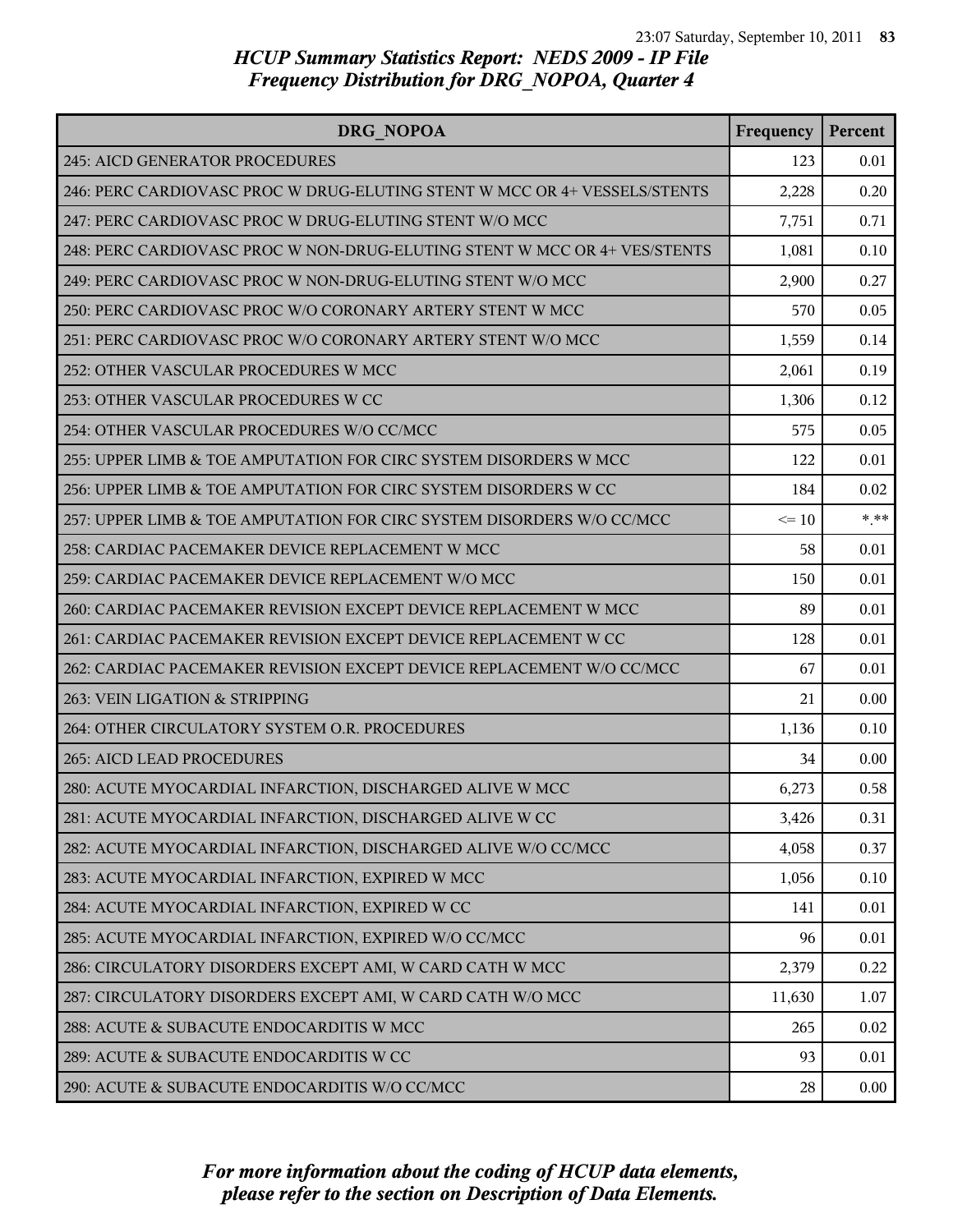| DRG NOPOA                                                 | Frequency | Percent |
|-----------------------------------------------------------|-----------|---------|
| 291: HEART FAILURE & SHOCK W MCC                          | 18,974    | 1.74    |
| 292: HEART FAILURE & SHOCK W CC                           | 14,664    | 1.34    |
| 293: HEART FAILURE & SHOCK W/O CC/MCC                     | 9,320     | 0.85    |
| 294: DEEP VEIN THROMBOPHLEBITIS W CC/MCC                  | 102       | 0.01    |
| 295: DEEP VEIN THROMBOPHLEBITIS W/O CC/MCC                | 45        | 0.00    |
| 296: CARDIAC ARREST, UNEXPLAINED W MCC                    | 205       | 0.02    |
| 297: CARDIAC ARREST, UNEXPLAINED W CC                     | 55        | 0.01    |
| 298: CARDIAC ARREST, UNEXPLAINED W/O CC/MCC               | 44        | 0.00    |
| 299: PERIPHERAL VASCULAR DISORDERS W MCC                  | 2,157     | 0.20    |
| 300: PERIPHERAL VASCULAR DISORDERS W CC                   | 3,197     | 0.29    |
| 301: PERIPHERAL VASCULAR DISORDERS W/O CC/MCC             | 2,424     | 0.22    |
| 302: ATHEROSCLEROSIS W MCC                                | 749       | 0.07    |
| 303: ATHEROSCLEROSIS W/O MCC                              | 4,596     | 0.42    |
| 304: HYPERTENSION W MCC                                   | 585       | 0.05    |
| 305: HYPERTENSION W/O MCC                                 | 4,871     | 0.45    |
| 306: CARDIAC CONGENITAL & VALVULAR DISORDERS W MCC        | 212       | 0.02    |
| 307: CARDIAC CONGENITAL & VALVULAR DISORDERS W/O MCC      | 465       | 0.04    |
| 308: CARDIAC ARRHYTHMIA & CONDUCTION DISORDERS W MCC      | 5,549     | 0.51    |
| 309: CARDIAC ARRHYTHMIA & CONDUCTION DISORDERS W CC       | 7,587     | 0.70    |
| 310: CARDIAC ARRHYTHMIA & CONDUCTION DISORDERS W/O CC/MCC | 12,889    | 1.18    |
| 311: ANGINA PECTORIS                                      | 2,035     | 0.19    |
| 312: SYNCOPE & COLLAPSE                                   | 17,218    | 1.58    |
| 313: CHEST PAIN                                           | 25,790    | 2.36    |
| 314: OTHER CIRCULATORY SYSTEM DIAGNOSES W MCC             | 5,088     | 0.47    |
| 315: OTHER CIRCULATORY SYSTEM DIAGNOSES W CC              | 2,218     | 0.20    |
| 316: OTHER CIRCULATORY SYSTEM DIAGNOSES W/O CC/MCC        | 1,274     | 0.12    |
| 326: STOMACH, ESOPHAGEAL & DUODENAL PROC W MCC            | 942       | 0.09    |
| 327: STOMACH, ESOPHAGEAL & DUODENAL PROC W CC             | 461       | 0.04    |
| 328: STOMACH, ESOPHAGEAL & DUODENAL PROC W/O CC/MCC       | 486       | 0.04    |
| 329: MAJOR SMALL & LARGE BOWEL PROCEDURES W MCC           | 3,716     | 0.34    |
| 330: MAJOR SMALL & LARGE BOWEL PROCEDURES W CC            | 2,647     | 0.24    |
| 331: MAJOR SMALL & LARGE BOWEL PROCEDURES W/O CC/MCC      | 799       | 0.07    |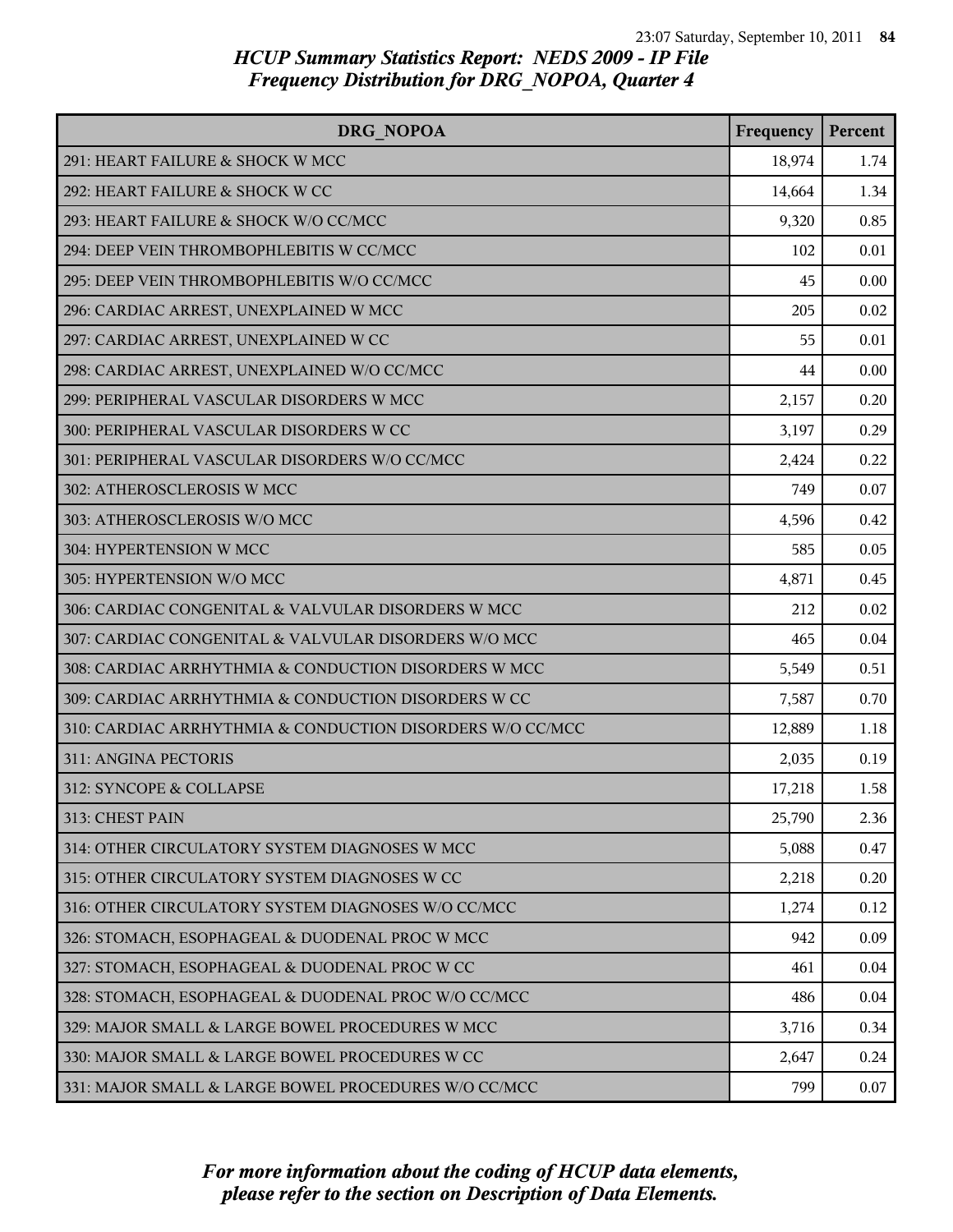| DRG NOPOA                                                           | Frequency | Percent |
|---------------------------------------------------------------------|-----------|---------|
| 332: RECTAL RESECTION W MCC                                         | 46        | 0.00    |
| 333: RECTAL RESECTION W CC                                          | 66        | 0.01    |
| 334: RECTAL RESECTION W/O CC/MCC                                    | 14        | 0.00    |
| 335: PERITONEAL ADHESIOLYSIS W MCC                                  | 663       | 0.06    |
| 336: PERITONEAL ADHESIOLYSIS W CC                                   | 1,054     | 0.10    |
| 337: PERITONEAL ADHESIOLYSIS W/O CC/MCC                             | 846       | 0.08    |
| 338: APPENDECTOMY W COMPLICATED PRINCIPAL DIAG W MCC                | 289       | 0.03    |
| 339: APPENDECTOMY W COMPLICATED PRINCIPAL DIAG W CC                 | 804       | 0.07    |
| 340: APPENDECTOMY W COMPLICATED PRINCIPAL DIAG W/O CC/MCC           | 1,998     | 0.18    |
| 341: APPENDECTOMY W/O COMPLICATED PRINCIPAL DIAG W MCC              | 231       | 0.02    |
| 342: APPENDECTOMY W/O COMPLICATED PRINCIPAL DIAG W CC               | 984       | 0.09    |
| 343: APPENDECTOMY W/O COMPLICATED PRINCIPAL DIAG W/O CC/MCC         | 8,480     | 0.78    |
| 344: MINOR SMALL & LARGE BOWEL PROCEDURES W MCC                     | 43        | 0.00    |
| 345: MINOR SMALL & LARGE BOWEL PROCEDURES W CC                      | 66        | 0.01    |
| 346: MINOR SMALL & LARGE BOWEL PROCEDURES W/O CC/MCC                | 57        | 0.01    |
| 347: ANAL & STOMAL PROCEDURES W MCC                                 | 161       | 0.01    |
| 348: ANAL & STOMAL PROCEDURES W CC                                  | 460       | 0.04    |
| 349: ANAL & STOMAL PROCEDURES W/O CC/MCC                            | 700       | 0.06    |
| 350: INGUINAL & FEMORAL HERNIA PROCEDURES W MCC                     | 144       | 0.01    |
| 351: INGUINAL & FEMORAL HERNIA PROCEDURES W CC                      | 266       | 0.02    |
| 352: INGUINAL & FEMORAL HERNIA PROCEDURES W/O CC/MCC                | 571       | 0.05    |
| 353: HERNIA PROCEDURES EXCEPT INGUINAL & FEMORAL W MCC              | 219       | 0.02    |
| 354: HERNIA PROCEDURES EXCEPT INGUINAL & FEMORAL W CC               | 454       | 0.04    |
| 355: HERNIA PROCEDURES EXCEPT INGUINAL & FEMORAL W/O CC/MCC         | 610       | 0.06    |
| 356: OTHER DIGESTIVE SYSTEM O.R. PROCEDURES W MCC                   | 679       | 0.06    |
| 357: OTHER DIGESTIVE SYSTEM O.R. PROCEDURES W CC                    | 573       | 0.05    |
| 358: OTHER DIGESTIVE SYSTEM O.R. PROCEDURES W/O CC/MCC              | 310       | 0.03    |
| 368: MAJOR ESOPHAGEAL DISORDERS W MCC                               | 445       | 0.04    |
| 369: MAJOR ESOPHAGEAL DISORDERS W CC                                | 600       | 0.06    |
| 370: MAJOR ESOPHAGEAL DISORDERS W/O CC/MCC                          | 309       | 0.03    |
| 371: MAJOR GASTROINTESTINAL DISORDERS & PERITONEAL INFECTIONS W MCC | 2,545     | 0.23    |
| 372: MAJOR GASTROINTESTINAL DISORDERS & PERITONEAL INFECTIONS W CC  | 2,566     | 0.24    |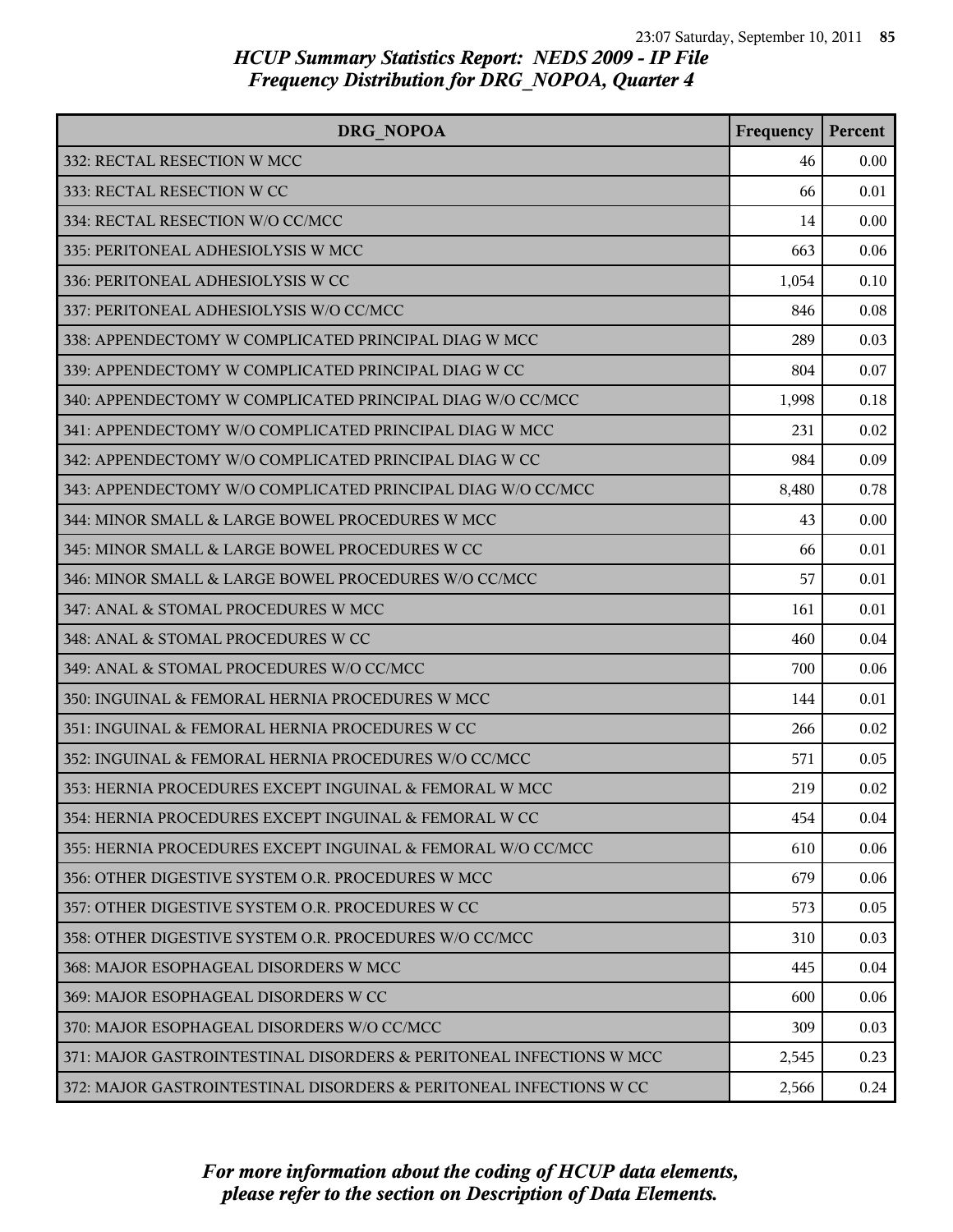| <b>DRG NOPOA</b>                                                         | Frequency | Percent  |
|--------------------------------------------------------------------------|-----------|----------|
| 373: MAJOR GASTROINTESTINAL DISORDERS & PERITONEAL INFECTIONS W/O CC/MCC | 1,626     | 0.15     |
| 374: DIGESTIVE MALIGNANCY W MCC                                          | 839       | 0.08     |
| 375: DIGESTIVE MALIGNANCY W CC                                           | 1,372     | 0.13     |
| 376: DIGESTIVE MALIGNANCY W/O CC/MCC                                     | 205       | 0.02     |
| 377: G.I. HEMORRHAGE W MCC                                               | 5,817     | 0.53     |
| 378: G.I. HEMORRHAGE W CC                                                | 10,630    | 0.97     |
| 379: G.I. HEMORRHAGE W/O CC/MCC                                          | 5,695     | 0.52     |
| 380: COMPLICATED PEPTIC ULCER W MCC                                      | 354       | 0.03     |
| 381: COMPLICATED PEPTIC ULCER W CC                                       | 501       | 0.05     |
| 382: COMPLICATED PEPTIC ULCER W/O CC/MCC                                 | 299       | 0.03     |
| 383: UNCOMPLICATED PEPTIC ULCER W MCC                                    | 184       | 0.02     |
| 384: UNCOMPLICATED PEPTIC ULCER W/O MCC                                  | 939       | 0.09     |
| 385: INFLAMMATORY BOWEL DISEASE W MCC                                    | 411       | 0.04     |
| 386: INFLAMMATORY BOWEL DISEASE W CC                                     | 1,545     | 0.14     |
| 387: INFLAMMATORY BOWEL DISEASE W/O CC/MCC                               | 1,301     | 0.12     |
| 388: G.I. OBSTRUCTION W MCC                                              | 2,194     | 0.20     |
| 389: G.I. OBSTRUCTION W CC                                               | 4,616     | 0.42     |
| 390: G.I. OBSTRUCTION W/O CC/MCC                                         | 5,519     | 0.51     |
| 391: ESOPHAGITIS, GASTROENT & MISC DIGEST DISORDERS W MCC                | 6,435     | 0.59     |
| 392: ESOPHAGITIS, GASTROENT & MISC DIGEST DISORDERS W/O MCC              | 35,696    | 3.27     |
| 393: OTHER DIGESTIVE SYSTEM DIAGNOSES W MCC                              | 2,470     | 0.23     |
| 394: OTHER DIGESTIVE SYSTEM DIAGNOSES W CC                               | 4,662     | 0.43     |
| 395: OTHER DIGESTIVE SYSTEM DIAGNOSES W/O CC/MCC                         | 3,000     | 0.28     |
| 405: PANCREAS, LIVER & SHUNT PROCEDURES W MCC                            | 249       | 0.02     |
| 406: PANCREAS, LIVER & SHUNT PROCEDURES W CC                             | 112       | 0.01     |
| 407: PANCREAS, LIVER & SHUNT PROCEDURES W/O CC/MCC                       | 34        | 0.00     |
| 408: BILIARY TRACT PROC EXCEPT ONLY CHOLECYST W OR W/O C.D.E. W MCC      | 97        | 0.01     |
| 409: BILIARY TRACT PROC EXCEPT ONLY CHOLECYST W OR W/O C.D.E. W CC       | 78        | 0.01     |
| 410: BILIARY TRACT PROC EXCEPT ONLY CHOLECYST W OR W/O C.D.E. W/O CC/MCC | 45        | $0.00\,$ |
| 411: CHOLECYSTECTOMY W C.D.E. W MCC                                      | 55        | 0.01     |
| 412: CHOLECYSTECTOMY W C.D.E. W CC                                       | 67        | 0.01     |
| 413: CHOLECYSTECTOMY W C.D.E. W/O CC/MCC                                 | 76        | 0.01     |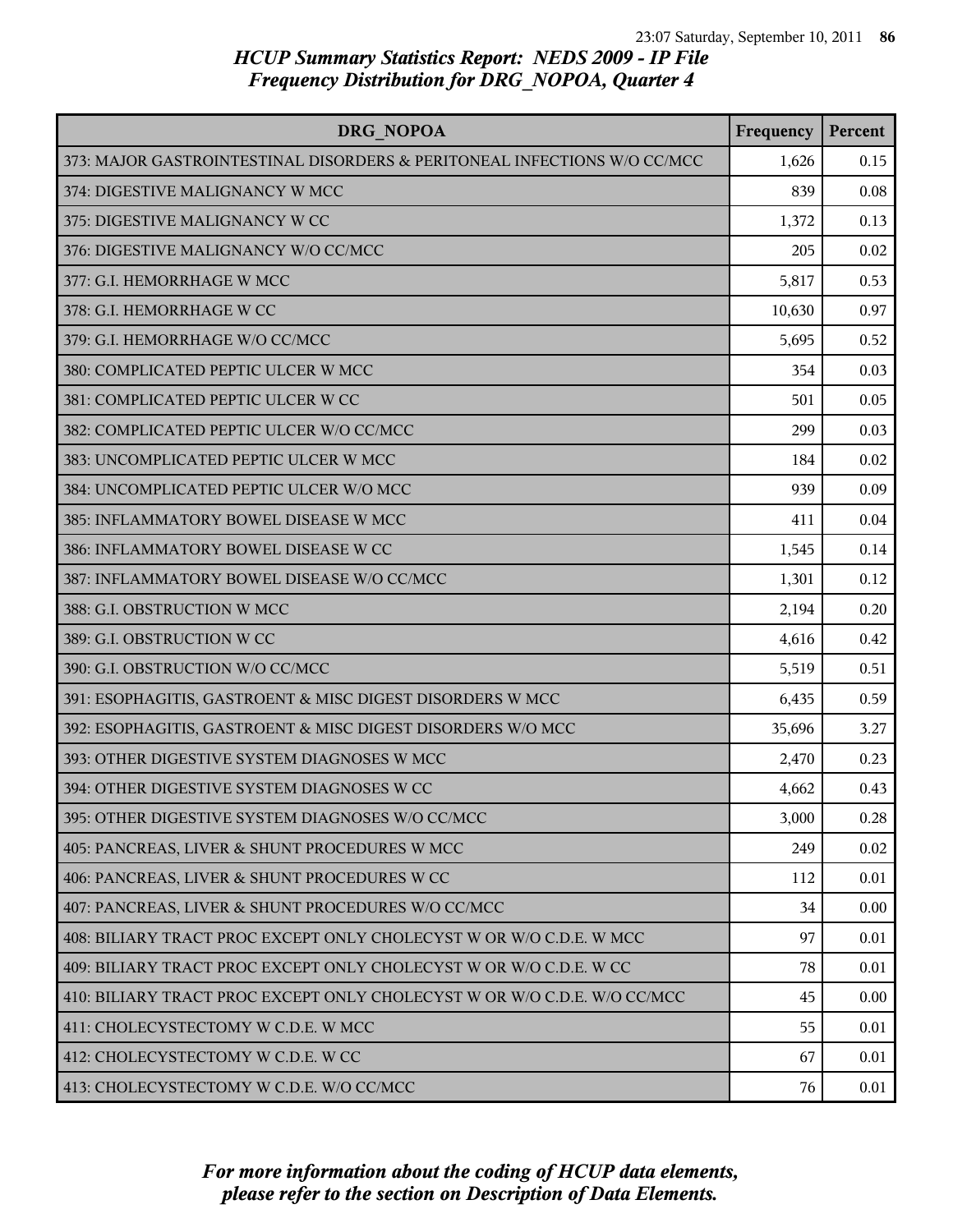| DRG NOPOA                                                          | Frequency | Percent |
|--------------------------------------------------------------------|-----------|---------|
| 414: CHOLECYSTECTOMY EXCEPT BY LAPAROSCOPE W/O C.D.E. W MCC        | 360       | 0.03    |
| 415: CHOLECYSTECTOMY EXCEPT BY LAPAROSCOPE W/O C.D.E. W CC         | 427       | 0.04    |
| 416: CHOLECYSTECTOMY EXCEPT BY LAPAROSCOPE W/O C.D.E. W/O CC/MCC   | 431       | 0.04    |
| 417: LAPAROSCOPIC CHOLECYSTECTOMY W/O C.D.E. W MCC                 | 2,397     | 0.22    |
| 418: LAPAROSCOPIC CHOLECYSTECTOMY W/O C.D.E. W CC                  | 3,573     | 0.33    |
| 419: LAPAROSCOPIC CHOLECYSTECTOMY W/O C.D.E. W/O CC/MCC            | 7,766     | 0.71    |
| 420: HEPATOBILIARY DIAGNOSTIC PROCEDURES W MCC                     | 59        | 0.01    |
| 421: HEPATOBILIARY DIAGNOSTIC PROCEDURES W CC                      | 39        | 0.00    |
| 422: HEPATOBILIARY DIAGNOSTIC PROCEDURES W/O CC/MCC                | 15        | 0.00    |
| 423: OTHER HEPATOBILIARY OR PANCREAS O.R. PROCEDURES W MCC         | 135       | 0.01    |
| 424: OTHER HEPATOBILIARY OR PANCREAS O.R. PROCEDURES W CC          | 49        | 0.00    |
| 425: OTHER HEPATOBILIARY OR PANCREAS O.R. PROCEDURES W/O CC/MCC    | $\leq 10$ | $***$   |
| 432: CIRRHOSIS & ALCOHOLIC HEPATITIS W MCC                         | 2,148     | 0.20    |
| 433: CIRRHOSIS & ALCOHOLIC HEPATITIS W CC                          | 1,308     | 0.12    |
| 434: CIRRHOSIS & ALCOHOLIC HEPATITIS W/O CC/MCC                    | 94        | 0.01    |
| 435: MALIGNANCY OF HEPATOBILIARY SYSTEM OR PANCREAS W MCC          | 1,106     | 0.10    |
| 436: MALIGNANCY OF HEPATOBILIARY SYSTEM OR PANCREAS W CC           | 943       | 0.09    |
| 437: MALIGNANCY OF HEPATOBILIARY SYSTEM OR PANCREAS W/O CC/MCC     | 192       | 0.02    |
| 438: DISORDERS OF PANCREAS EXCEPT MALIGNANCY W MCC                 | 2,638     | 0.24    |
| 439: DISORDERS OF PANCREAS EXCEPT MALIGNANCY W CC                  | 4,691     | 0.43    |
| 440: DISORDERS OF PANCREAS EXCEPT MALIGNANCY W/O CC/MCC            | 5,597     | 0.51    |
| 441: DISORDERS OF LIVER EXCEPT MALIG, CIRR, ALC HEPA W MCC         | 2,447     | 0.22    |
| 442: DISORDERS OF LIVER EXCEPT MALIG, CIRR, ALC HEPA W CC          | 2,113     | 0.19    |
| 443: DISORDERS OF LIVER EXCEPT MALIG, CIRR, ALC HEPA W/O CC/MCC    | 863       | 0.08    |
| 444: DISORDERS OF THE BILIARY TRACT W MCC                          | 1,449     | 0.13    |
| 445: DISORDERS OF THE BILIARY TRACT W CC                           | 1,690     | 0.15    |
| 446: DISORDERS OF THE BILIARY TRACT W/O CC/MCC                     | 2,238     | 0.21    |
| 453: COMBINED ANTERIOR/POSTERIOR SPINAL FUSION W MCC               | 32        | 0.00    |
| 454: COMBINED ANTERIOR/POSTERIOR SPINAL FUSION W CC                | 30        | 0.00    |
| 455: COMBINED ANTERIOR/POSTERIOR SPINAL FUSION W/O CC/MCC          | 22        | 0.00    |
| 456: SPINAL FUS EXC CERV W SPINAL CURV/MALIG/INFEC OR 9+ FUS W MCC | 47        | 0.00    |
| 457: SPINAL FUS EXC CERV W SPINAL CURV/MALIG/INFEC OR 9+ FUS W CC  | 47        | 0.00    |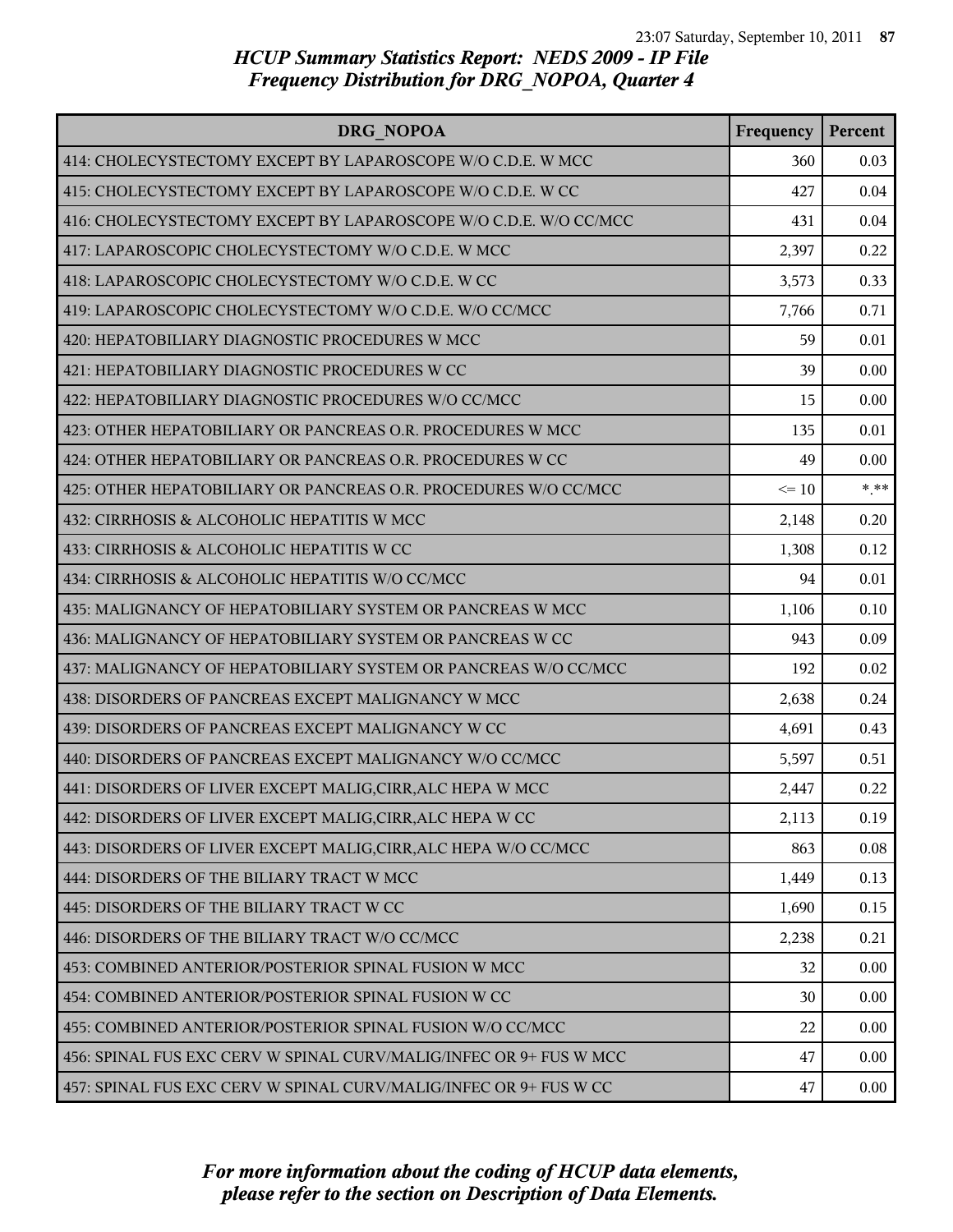| DRG NOPOA                                                                 | Frequency | Percent |
|---------------------------------------------------------------------------|-----------|---------|
| 458: SPINAL FUS EXC CERV W SPINAL CURV/MALIG/INFEC OR 9+ FUS W/O CC/MCC   | $\leq 10$ | $***$   |
| 459: SPINAL FUSION EXCEPT CERVICAL W MCC                                  | 88        | 0.01    |
| 460: SPINAL FUSION EXCEPT CERVICAL W/O MCC                                | 392       | 0.04    |
| 461: BILATERAL OR MULTIPLE MAJOR JOINT PROCS OF LOWER EXTREMITY W MCC     | 17        | 0.00    |
| 462: BILATERAL OR MULTIPLE MAJOR JOINT PROCS OF LOWER EXTREMITY W/O MCC   | 40        | 0.00    |
| 463: WND DEBRID & SKN GRFT EXC HAND, FOR MUSCULO-CONN TISS DIS W MCC      | 344       | 0.03    |
| 464: WND DEBRID & SKN GRFT EXC HAND, FOR MUSCULO-CONN TISS DIS W CC       | 502       | 0.05    |
| 465: WND DEBRID & SKN GRFT EXC HAND, FOR MUSCULO-CONN TISS DIS W/O CC/MCC | 165       | 0.02    |
| 466: REVISION OF HIP OR KNEE REPLACEMENT W MCC                            | 113       | 0.01    |
| 467: REVISION OF HIP OR KNEE REPLACEMENT W CC                             | 214       | 0.02    |
| 468: REVISION OF HIP OR KNEE REPLACEMENT W/O CC/MCC                       | 73        | 0.01    |
| 469: MAJOR JOINT REPLACEMENT OR REATTACHMENT OF LOWER EXTREMITY W MCC     | 1,340     | 0.12    |
| 470: MAJOR JOINT REPLACEMENT OR REATTACHMENT OF LOWER EXTREMITY W/O MCC   | 4,022     | 0.37    |
| 471: CERVICAL SPINAL FUSION W MCC                                         | 115       | 0.01    |
| 472: CERVICAL SPINAL FUSION W CC                                          | 167       | 0.02    |
| 473: CERVICAL SPINAL FUSION W/O CC/MCC                                    | 208       | 0.02    |
| 474: AMPUTATION FOR MUSCULOSKELETAL SYS & CONN TISSUE DIS W MCC           | 141       | 0.01    |
| 475: AMPUTATION FOR MUSCULOSKELETAL SYS & CONN TISSUE DIS W CC            | 96        | 0.01    |
| 476: AMPUTATION FOR MUSCULOSKELETAL SYS & CONN TISSUE DIS W/O CC/MCC      | 17        | 0.00    |
| 477: BIOPSIES OF MUSCULOSKELETAL SYSTEM & CONNECTIVE TISSUE W MCC         | 213       | 0.02    |
| 478: BIOPSIES OF MUSCULOSKELETAL SYSTEM & CONNECTIVE TISSUE W CC          | 421       | 0.04    |
| 479: BIOPSIES OF MUSCULOSKELETAL SYSTEM & CONNECTIVE TISSUE W/O CC/MCC    | 215       | 0.02    |
| 480: HIP & FEMUR PROCEDURES EXCEPT MAJOR JOINT W MCC                      | 2,403     | 0.22    |
| 481: HIP & FEMUR PROCEDURES EXCEPT MAJOR JOINT W CC                       | 5,673     | 0.52    |
| 482: HIP & FEMUR PROCEDURES EXCEPT MAJOR JOINT W/O CC/MCC                 | 3,138     | 0.29    |
| 483: MAJOR JOINT & LIMB REATTACHMENT PROC OF UPPER EXTREMITY W CC/MCC     | 163       | 0.01    |
| 484: MAJOR JOINT & LIMB REATTACHMENT PROC OF UPPER EXTREMITY W/O CC/MCC   | 109       | 0.01    |
| 485: KNEE PROCEDURES W PDX OF INFECTION W MCC                             | 76        | 0.01    |
| 486: KNEE PROCEDURES W PDX OF INFECTION W CC                              | 125       | 0.01    |
| 487: KNEE PROCEDURES W PDX OF INFECTION W/O CC/MCC                        | 90        | 0.01    |
| 488: KNEE PROCEDURES W/O PDX OF INFECTION W CC/MCC                        | 128       | 0.01    |
| 489: KNEE PROCEDURES W/O PDX OF INFECTION W/O CC/MCC                      | 155       | 0.01    |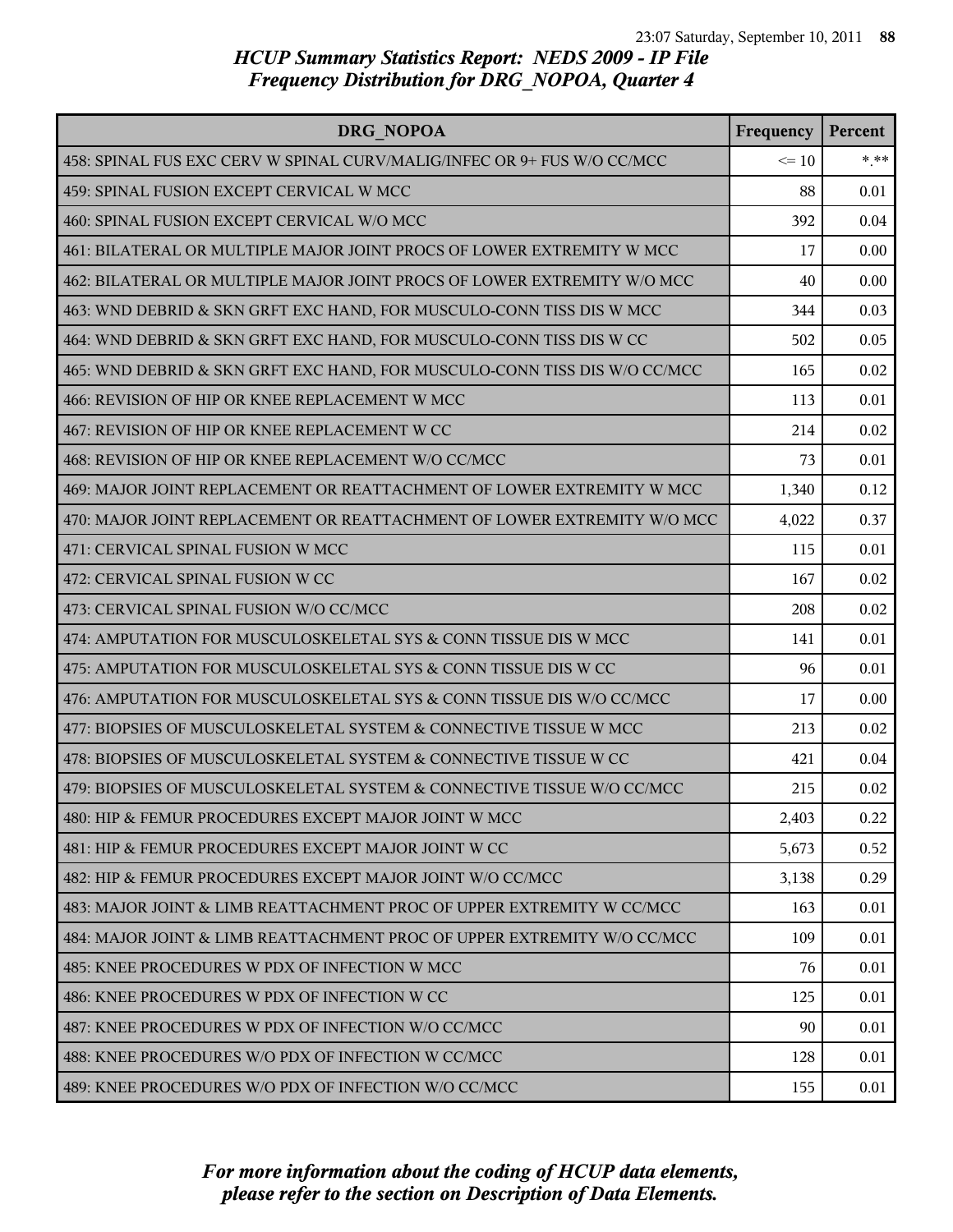| DRG NOPOA                                                                 | Frequency | Percent |
|---------------------------------------------------------------------------|-----------|---------|
| 490: BACK & NECK PROC EXC SPINAL FUSION W CC/MCC OR DISC DEVICE/NEUROSTIM | 332       | 0.03    |
| 491: BACK & NECK PROC EXC SPINAL FUSION W/O CC/MCC                        | 507       | 0.05    |
| 492: LOWER EXTREM & HUMER PROC EXCEPT HIP, FOOT, FEMUR W MCC              | 636       | 0.06    |
| 493: LOWER EXTREM & HUMER PROC EXCEPT HIP, FOOT, FEMUR W CC               | 1,860     | 0.17    |
| 494: LOWER EXTREM & HUMER PROC EXCEPT HIP, FOOT, FEMUR W/O CC/MCC         | 4,424     | 0.41    |
| 495: LOCAL EXCISION & REMOVAL INT FIX DEVICES EXC HIP & FEMUR W MCC       | 97        | 0.01    |
| 496: LOCAL EXCISION & REMOVAL INT FIX DEVICES EXC HIP & FEMUR W CC        | 233       | 0.02    |
| 497: LOCAL EXCISION & REMOVAL INT FIX DEVICES EXC HIP & FEMUR W/O CC/MCC  | 127       | 0.01    |
| 498: LOCAL EXCISION & REMOVAL INT FIX DEVICES OF HIP & FEMUR W CC/MCC     | 49        | 0.00    |
| 499: LOCAL EXCISION & REMOVAL INT FIX DEVICES OF HIP & FEMUR W/O CC/MCC   | 12        | 0.00    |
| 500: SOFT TISSUE PROCEDURES W MCC                                         | 178       | 0.02    |
| 501: SOFT TISSUE PROCEDURES W CC                                          | 450       | 0.04    |
| 502: SOFT TISSUE PROCEDURES W/O CC/MCC                                    | 380       | 0.03    |
| 503: FOOT PROCEDURES W MCC                                                | 51        | 0.00    |
| 504: FOOT PROCEDURES W CC                                                 | 178       | 0.02    |
| 505: FOOT PROCEDURES W/O CC/MCC                                           | 199       | 0.02    |
| 506: MAJOR THUMB OR JOINT PROCEDURES                                      | 88        | 0.01    |
| 507: MAJOR SHOULDER OR ELBOW JOINT PROCEDURES W CC/MCC                    | 38        | 0.00    |
| 508: MAJOR SHOULDER OR ELBOW JOINT PROCEDURES W/O CC/MCC                  | 31        | 0.00    |
| 509: ARTHROSCOPY                                                          | 13        | 0.00    |
| 510: SHOULDER, ELBOW OR FOREARM PROC, EXC MAJOR JOINT PROC W MCC          | 120       | 0.01    |
| 511: SHOULDER, ELBOW OR FOREARM PROC, EXC MAJOR JOINT PROC W CC           | 360       | 0.03    |
| 512: SHOULDER, ELBOW OR FOREARM PROC, EXC MAJOR JOINT PROC W/O CC/MCC     | 1,008     | 0.09    |
| 513: HAND OR WRIST PROC, EXCEPT MAJOR THUMB OR JOINT PROC W CC/MCC        | 258       | 0.02    |
| 514: HAND OR WRIST PROC, EXCEPT MAJOR THUMB OR JOINT PROC W/O CC/MCC      | 355       | 0.03    |
| 515: OTHER MUSCULOSKELET SYS & CONN TISS O.R. PROC W MCC                  | 332       | 0.03    |
| 516: OTHER MUSCULOSKELET SYS & CONN TISS O.R. PROC W CC                   | 661       | 0.06    |
| 517: OTHER MUSCULOSKELET SYS & CONN TISS O.R. PROC W/O CC/MCC             | 425       | 0.04    |
| 533: FRACTURES OF FEMUR W MCC                                             | 101       | 0.01    |
| 534: FRACTURES OF FEMUR W/O MCC                                           | 423       | 0.04    |
| 535: FRACTURES OF HIP & PELVIS W MCC                                      | 751       | 0.07    |
| 536: FRACTURES OF HIP & PELVIS W/O MCC                                    | 2,620     | 0.24    |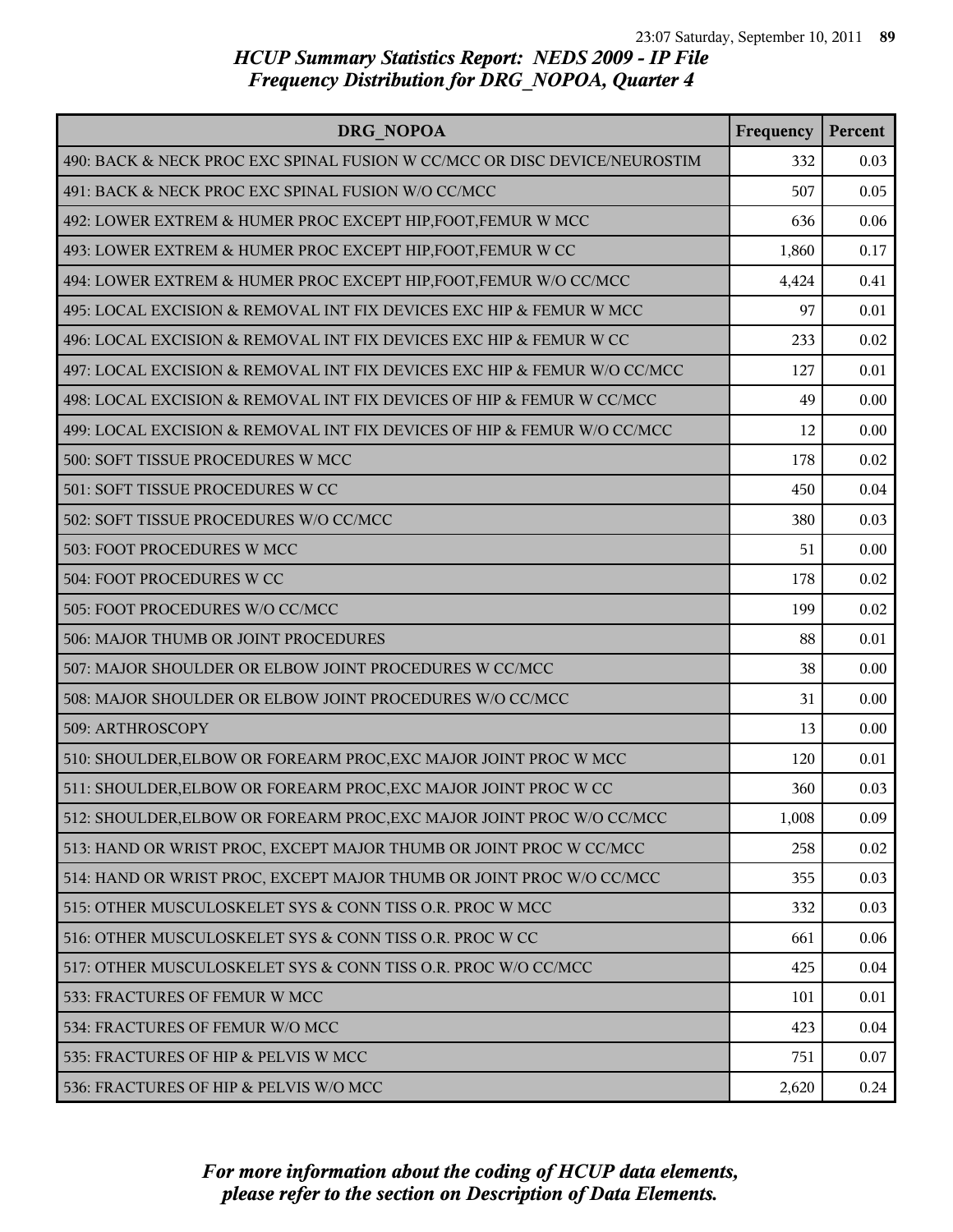| DRG NOPOA                                                                | Frequency | Percent |
|--------------------------------------------------------------------------|-----------|---------|
| 537: SPRAINS, STRAINS, & DISLOCATIONS OF HIP, PELVIS & THIGH W CC/MCC    | 86        | 0.01    |
| 538: SPRAINS, STRAINS, & DISLOCATIONS OF HIP, PELVIS & THIGH W/O CC/MCC  | 91        | 0.01    |
| 539: OSTEOMYELITIS W MCC                                                 | 293       | 0.03    |
| 540: OSTEOMYELITIS W CC                                                  | 402       | 0.04    |
| 541: OSTEOMYELITIS W/O CC/MCC                                            | 148       | 0.01    |
| 542: PATHOLOGICAL FRACTURES & MUSCULOSKELET & CONN TISS MALIG W MCC      | 572       | 0.05    |
| 543: PATHOLOGICAL FRACTURES & MUSCULOSKELET & CONN TISS MALIG W CC       | 1,145     | 0.10    |
| 544: PATHOLOGICAL FRACTURES & MUSCULOSKELET & CONN TISS MALIG W/O CC/MCC | 403       | 0.04    |
| 545: CONNECTIVE TISSUE DISORDERS W MCC                                   | 470       | 0.04    |
| 546: CONNECTIVE TISSUE DISORDERS W CC                                    | 581       | 0.05    |
| 547: CONNECTIVE TISSUE DISORDERS W/O CC/MCC                              | 540       | 0.05    |
| 548: SEPTIC ARTHRITIS W MCC                                              | 81        | 0.01    |
| 549: SEPTIC ARTHRITIS W CC                                               | 106       | 0.01    |
| 550: SEPTIC ARTHRITIS W/O CC/MCC                                         | 95        | 0.01    |
| 551: MEDICAL BACK PROBLEMS W MCC                                         | 1,358     | 0.12    |
| 552: MEDICAL BACK PROBLEMS W/O MCC                                       | 8,192     | 0.75    |
| 553: BONE DISEASES & ARTHROPATHIES W MCC                                 | 394       | 0.04    |
| 554: BONE DISEASES & ARTHROPATHIES W/O MCC                               | 1,324     | 0.12    |
| 555: SIGNS & SYMPTOMS OF MUSCULOSKELETAL SYSTEM & CONN TISSUE W MCC      | 302       | 0.03    |
| 556: SIGNS & SYMPTOMS OF MUSCULOSKELETAL SYSTEM & CONN TISSUE W/O MCC    | 2,015     | 0.18    |
| 557: TENDONITIS, MYOSITIS & BURSITIS W MCC                               | 680       | 0.06    |
| 558: TENDONITIS, MYOSITIS & BURSITIS W/O MCC                             | 1,853     | 0.17    |
| 559: AFTERCARE, MUSCULOSKELETAL SYSTEM & CONNECTIVE TISSUE W MCC         | 152       | 0.01    |
| 560: AFTERCARE, MUSCULOSKELETAL SYSTEM & CONNECTIVE TISSUE W CC          | 333       | 0.03    |
| 561: AFTERCARE, MUSCULOSKELETAL SYSTEM & CONNECTIVE TISSUE W/O CC/MCC    | 413       | 0.04    |
| 562: FX, SPRN, STRN & DISL EXCEPT FEMUR, HIP, PELVIS & THIGH W MCC       | 728       | 0.07    |
| 563: FX, SPRN, STRN & DISL EXCEPT FEMUR, HIP, PELVIS & THIGH W/O MCC     | 3,760     | 0.34    |
| 564: OTHER MUSCULOSKELETAL SYS & CONNECTIVE TISSUE DIAGNOSES W MCC       | 180       | 0.02    |
| 565: OTHER MUSCULOSKELETAL SYS & CONNECTIVE TISSUE DIAGNOSES W CC        | 337       | 0.03    |
| 566: OTHER MUSCULOSKELETAL SYS & CONNECTIVE TISSUE DIAGNOSES W/O CC/MCC  | 233       | 0.02    |
| 573: SKIN GRAFT &/OR DEBRID FOR SKN ULCER OR CELLULITIS W MCC            | 346       | 0.03    |
| 574: SKIN GRAFT &/OR DEBRID FOR SKN ULCER OR CELLULITIS W CC             | 613       | 0.06    |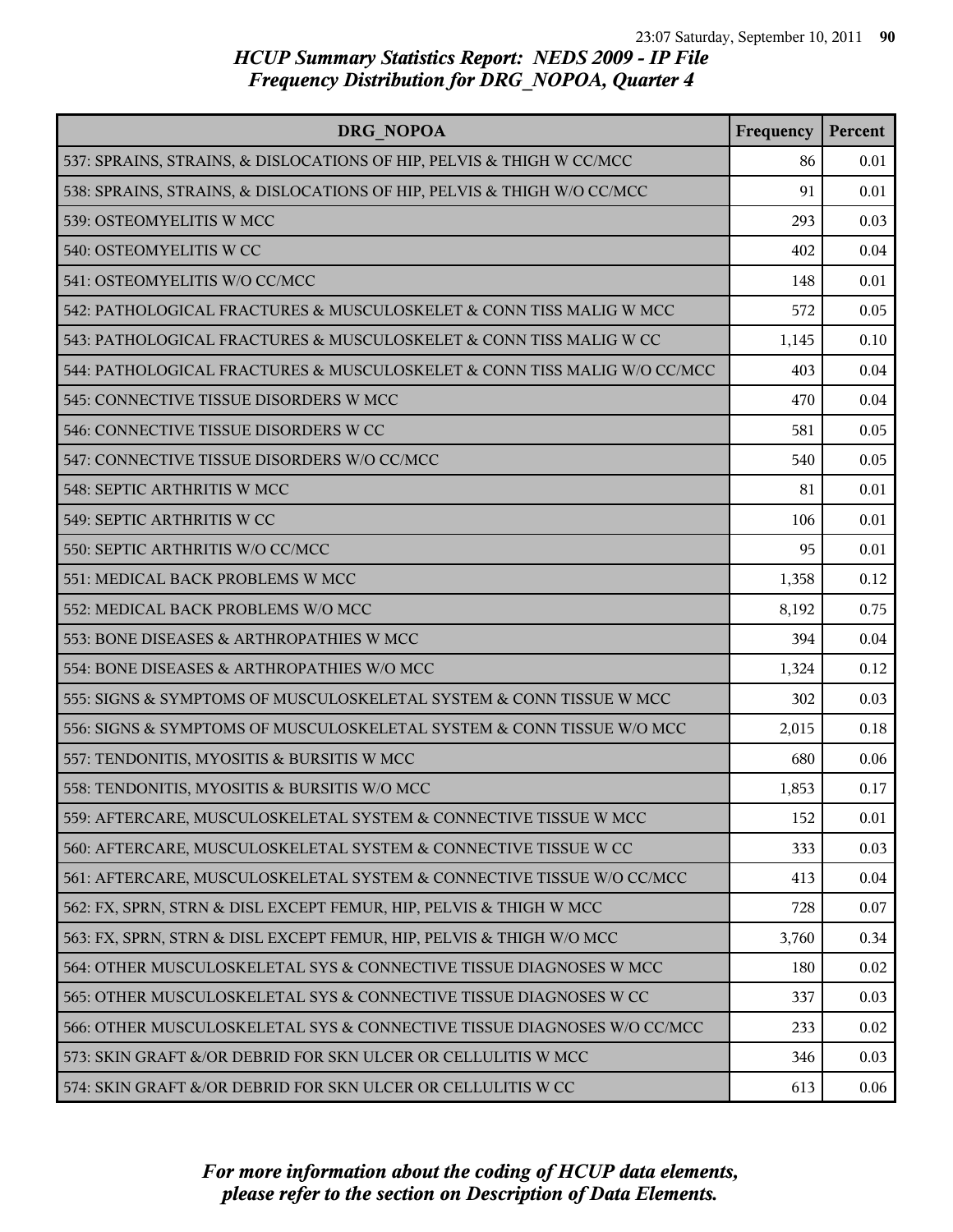| DRG NOPOA                                                                  | Frequency | Percent |
|----------------------------------------------------------------------------|-----------|---------|
| 575: SKIN GRAFT &/OR DEBRID FOR SKN ULCER OR CELLULITIS W/O CC/MCC         | 471       | 0.04    |
| 576: SKIN GRAFT &/OR DEBRID EXC FOR SKIN ULCER OR CELLULITIS W MCC         | 44        | 0.00    |
| 577: SKIN GRAFT &/OR DEBRID EXC FOR SKIN ULCER OR CELLULITIS W CC          | 85        | 0.01    |
| 578: SKIN GRAFT &/OR DEBRID EXC FOR SKIN ULCER OR CELLULITIS W/O CC/MCC    | 87        | 0.01    |
| 579: OTHER SKIN, SUBCUT TISS & BREAST PROC W MCC                           | 366       | 0.03    |
| 580: OTHER SKIN, SUBCUT TISS & BREAST PROC W CC                            | 669       | 0.06    |
| 581: OTHER SKIN, SUBCUT TISS & BREAST PROC W/O CC/MCC                      | 727       | 0.07    |
| 582: MASTECTOMY FOR MALIGNANCY W CC/MCC                                    | 17        | 0.00    |
| 583: MASTECTOMY FOR MALIGNANCY W/O CC/MCC                                  | $\leq 10$ | $* * *$ |
| 584: BREAST BIOPSY, LOCAL EXCISION & OTHER BREAST PROCEDURES W CC/MCC      | 43        | 0.00    |
| 585: BREAST BIOPSY, LOCAL EXCISION & OTHER BREAST PROCEDURES W/O CC/MCC    | 59        | 0.01    |
| 592: SKIN ULCERS W MCC                                                     | 335       | 0.03    |
| 593: SKIN ULCERS W CC                                                      | 731       | 0.07    |
| 594: SKIN ULCERS W/O CC/MCC                                                | 112       | 0.01    |
| 595: MAJOR SKIN DISORDERS W MCC                                            | 140       | 0.01    |
| 596: MAJOR SKIN DISORDERS W/O MCC                                          | 529       | 0.05    |
| 597: MALIGNANT BREAST DISORDERS W MCC                                      | 70        | 0.01    |
| 598: MALIGNANT BREAST DISORDERS W CC                                       | 135       | 0.01    |
| 599: MALIGNANT BREAST DISORDERS W/O CC/MCC                                 | 23        | 0.00    |
| 600: NON-MALIGNANT BREAST DISORDERS W CC/MCC                               | 126       | 0.01    |
| 601: NON-MALIGNANT BREAST DISORDERS W/O CC/MCC                             | 306       | 0.03    |
| 602: CELLULITIS W MCC                                                      | 3,010     | 0.28    |
| 603: CELLULITIS W/O MCC                                                    | 18,449    | 1.69    |
| 604: TRAUMA TO THE SKIN, SUBCUT TISS & BREAST W MCC                        | 396       | 0.04    |
| 605: TRAUMA TO THE SKIN, SUBCUT TISS & BREAST W/O MCC                      | 2,876     | 0.26    |
| 606: MINOR SKIN DISORDERS W MCC                                            | 210       | 0.02    |
| 607: MINOR SKIN DISORDERS W/O MCC                                          | 1,030     | 0.09    |
| 614: ADRENAL & PITUITARY PROCEDURES W CC/MCC                               | 31        | 0.00    |
| 615: ADRENAL & PITUITARY PROCEDURES W/O CC/MCC                             | 16        | 0.00    |
| 616: AMPUTAT OF LOWER LIMB FOR ENDOCRINE, NUTRIT, & METABOL DIS W MCC      | 138       | 0.01    |
| 617: AMPUTAT OF LOWER LIMB FOR ENDOCRINE, NUTRIT, & METABOL DIS W CC       | 459       | 0.04    |
| 618: AMPUTAT OF LOWER LIMB FOR ENDOCRINE, NUTRIT, & METABOL DIS W/O CC/MCC | 12        | 0.00    |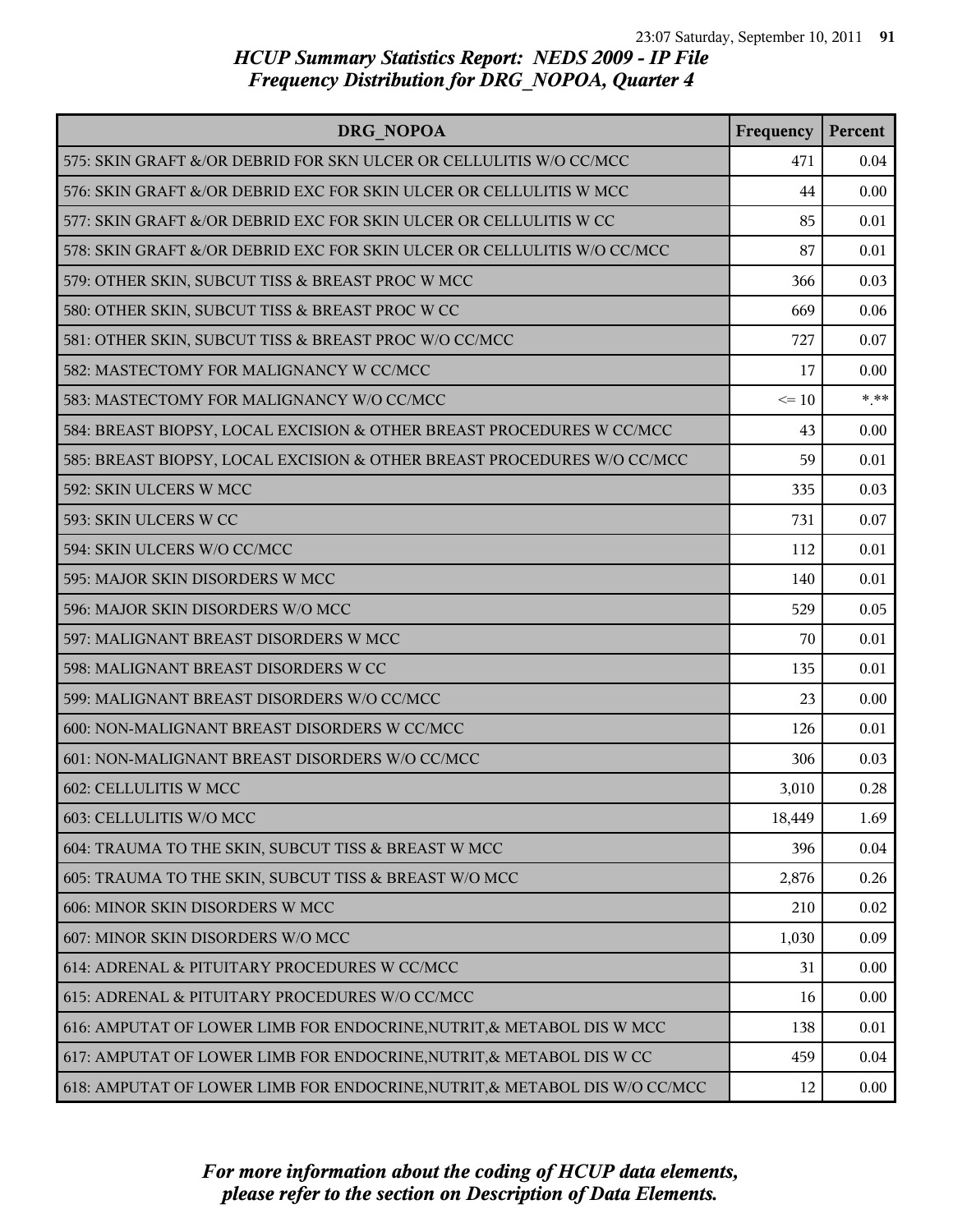| <b>DRG NOPOA</b>                                                         | Frequency | Percent  |
|--------------------------------------------------------------------------|-----------|----------|
| 619: O.R. PROCEDURES FOR OBESITY W MCC                                   | $\leq 10$ | $*$ $**$ |
| 620: O.R. PROCEDURES FOR OBESITY W CC                                    | $\leq 10$ | $* * *$  |
| 621: O.R. PROCEDURES FOR OBESITY W/O CC/MCC                              | 17        | 0.00     |
| 622: SKIN GRAFTS & WOUND DEBRID FOR ENDOC, NUTRIT & METAB DIS W MCC      | 119       | 0.01     |
| 623: SKIN GRAFTS & WOUND DEBRID FOR ENDOC, NUTRIT & METAB DIS W CC       | 258       | 0.02     |
| 624: SKIN GRAFTS & WOUND DEBRID FOR ENDOC, NUTRIT & METAB DIS W/O CC/MCC | 28        | 0.00     |
| 625: THYROID, PARATHYROID & THYROGLOSSAL PROCEDURES W MCC                | 23        | 0.00     |
| 626: THYROID, PARATHYROID & THYROGLOSSAL PROCEDURES W CC                 | 17        | 0.00     |
| 627: THYROID, PARATHYROID & THYROGLOSSAL PROCEDURES W/O CC/MCC           | 45        | 0.00     |
| 628: OTHER ENDOCRINE, NUTRIT & METAB O.R. PROC W MCC                     | 266       | 0.02     |
| 629: OTHER ENDOCRINE, NUTRIT & METAB O.R. PROC W CC                      | 329       | 0.03     |
| 630: OTHER ENDOCRINE, NUTRIT & METAB O.R. PROC W/O CC/MCC                | 23        | 0.00     |
| 637: DIABETES W MCC                                                      | 4,218     | 0.39     |
| 638: DIABETES W CC                                                       | 6,375     | 0.58     |
| 639: DIABETES W/O CC/MCC                                                 | 6,379     | 0.58     |
| 640: NUTRITIONAL & MISC METABOLIC DISORDERS W MCC                        | 6,698     | 0.61     |
| 641: NUTRITIONAL & MISC METABOLIC DISORDERS W/O MCC                      | 13,536    | 1.24     |
| 642: INBORN ERRORS OF METABOLISM                                         | 212       | 0.02     |
| 643: ENDOCRINE DISORDERS W MCC                                           | 627       | 0.06     |
| 644: ENDOCRINE DISORDERS W CC                                            | 1,040     | 0.10     |
| 645: ENDOCRINE DISORDERS W/O CC/MCC                                      | 755       | 0.07     |
| 652: KIDNEY TRANSPLANT                                                   | 17        | 0.00     |
| 653: MAJOR BLADDER PROCEDURES W MCC                                      | 31        | 0.00     |
| 654: MAJOR BLADDER PROCEDURES W CC                                       | 22        | 0.00     |
| 655: MAJOR BLADDER PROCEDURES W/O CC/MCC                                 | $\leq$ 10 | $*$ **   |
| 656: KIDNEY & URETER PROCEDURES FOR NEOPLASM W MCC                       | 102       | 0.01     |
| 657: KIDNEY & URETER PROCEDURES FOR NEOPLASM W CC                        | 43        | 0.00     |
| 658: KIDNEY & URETER PROCEDURES FOR NEOPLASM W/O CC/MCC                  | 19        | 0.00     |
| 659: KIDNEY & URETER PROCEDURES FOR NON-NEOPLASM W MCC                   | 310       | 0.03     |
| 660: KIDNEY & URETER PROCEDURES FOR NON-NEOPLASM W CC                    | 340       | 0.03     |
| 661: KIDNEY & URETER PROCEDURES FOR NON-NEOPLASM W/O CC/MCC              | 78        | 0.01     |
| 662: MINOR BLADDER PROCEDURES W MCC                                      | 56        | 0.01     |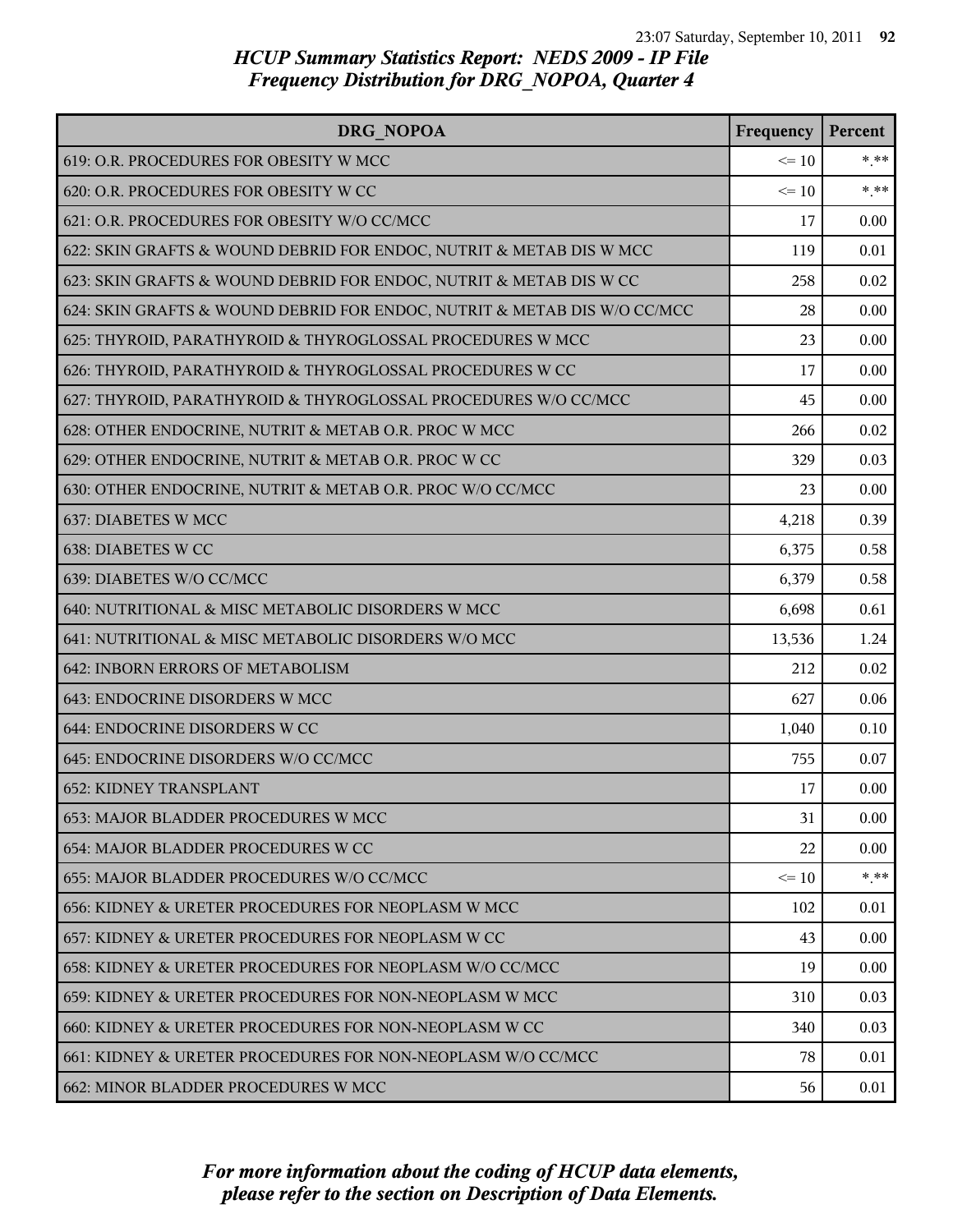| DRG NOPOA                                               | Frequency | Percent |
|---------------------------------------------------------|-----------|---------|
| 663: MINOR BLADDER PROCEDURES W CC                      | 69        | 0.01    |
| 664: MINOR BLADDER PROCEDURES W/O CC/MCC                | 32        | 0.00    |
| 665: PROSTATECTOMY W MCC                                | 56        | 0.01    |
| <b>666: PROSTATECTOMY W CC</b>                          | 87        | 0.01    |
| 667: PROSTATECTOMY W/O CC/MCC                           | 32        | 0.00    |
| 668: TRANSURETHRAL PROCEDURES W MCC                     | 453       | 0.04    |
| 669: TRANSURETHRAL PROCEDURES W CC                      | 1,506     | 0.14    |
| 670: TRANSURETHRAL PROCEDURES W/O CC/MCC                | 621       | 0.06    |
| 671: URETHRAL PROCEDURES W CC/MCC                       | 37        | 0.00    |
| 672: URETHRAL PROCEDURES W/O CC/MCC                     | 13        | 0.00    |
| 673: OTHER KIDNEY & URINARY TRACT PROCEDURES W MCC      | 658       | 0.06    |
| 674: OTHER KIDNEY & URINARY TRACT PROCEDURES W CC       | 444       | 0.04    |
| 675: OTHER KIDNEY & URINARY TRACT PROCEDURES W/O CC/MCC | 53        | 0.00    |
| 682: RENAL FAILURE W MCC                                | 8,601     | 0.79    |
| 683: RENAL FAILURE W CC                                 | 8,442     | 0.77    |
| 684: RENAL FAILURE W/O CC/MCC                           | 2,431     | 0.22    |
| <b>685: ADMIT FOR RENAL DIALYSIS</b>                    | 200       | 0.02    |
| 686: KIDNEY & URINARY TRACT NEOPLASMS W MCC             | 135       | 0.01    |
| 687: KIDNEY & URINARY TRACT NEOPLASMS W CC              | 207       | 0.02    |
| 688: KIDNEY & URINARY TRACT NEOPLASMS W/O CC/MCC        | 42        | 0.00    |
| 689: KIDNEY & URINARY TRACT INFECTIONS W MCC            | 7,460     | 0.68    |
| 690: KIDNEY & URINARY TRACT INFECTIONS W/O MCC          | 18,912    | 1.73    |
| 691: URINARY STONES W ESW LITHOTRIPSY W CC/MCC          | 178       | 0.02    |
| 692: URINARY STONES W ESW LITHOTRIPSY W/O CC/MCC        | 79        | 0.01    |
| 693: URINARY STONES W/O ESW LITHOTRIPSY W MCC           | 565       | 0.05    |
| 694: URINARY STONES W/O ESW LITHOTRIPSY W/O MCC         | 3,564     | 0.33    |
| 695: KIDNEY & URINARY TRACT SIGNS & SYMPTOMS W MCC      | 151       | 0.01    |
| 696: KIDNEY & URINARY TRACT SIGNS & SYMPTOMS W/O MCC    | 918       | 0.08    |
| 697: URETHRAL STRICTURE                                 | 53        | 0.00    |
| 698: OTHER KIDNEY & URINARY TRACT DIAGNOSES W MCC       | 2,409     | 0.22    |
| 699: OTHER KIDNEY & URINARY TRACT DIAGNOSES W CC        | 1,991     | 0.18    |
| 700: OTHER KIDNEY & URINARY TRACT DIAGNOSES W/O CC/MCC  | 789       | 0.07    |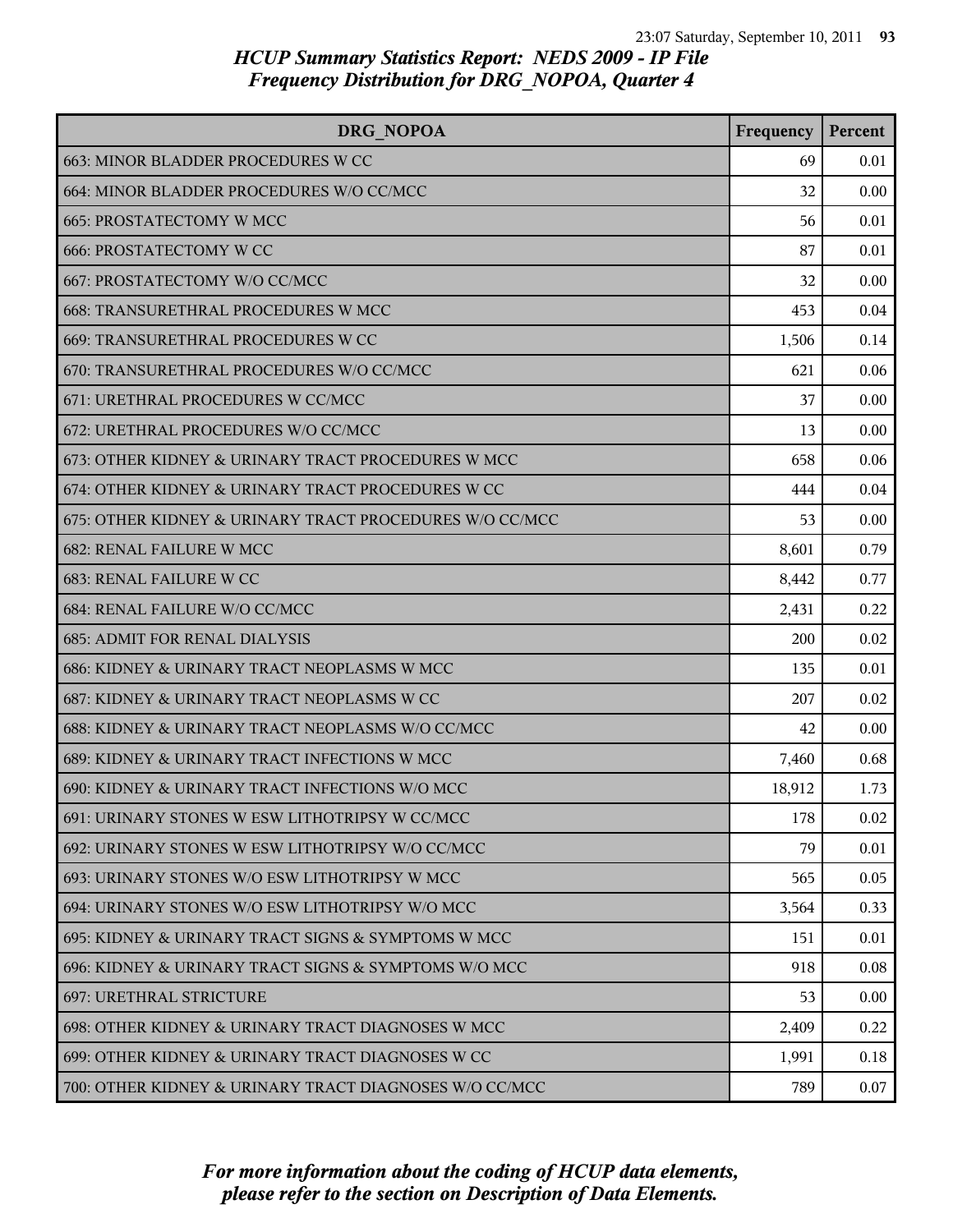| DRG NOPOA                                                               | Frequency | Percent |
|-------------------------------------------------------------------------|-----------|---------|
| 707: MAJOR MALE PELVIC PROCEDURES W CC/MCC                              | $\leq 10$ | $*.**$  |
| 708: MAJOR MALE PELVIC PROCEDURES W/O CC/MCC                            | 15        | 0.00    |
| 709: PENIS PROCEDURES W CC/MCC                                          | 49        | 0.00    |
| 710: PENIS PROCEDURES W/O CC/MCC                                        | 54        | 0.00    |
| 711: TESTES PROCEDURES W CC/MCC                                         | 67        | 0.01    |
| 712: TESTES PROCEDURES W/O CC/MCC                                       | 143       | 0.01    |
| 713: TRANSURETHRAL PROSTATECTOMY W CC/MCC                               | 161       | 0.01    |
| 714: TRANSURETHRAL PROSTATECTOMY W/O CC/MCC                             | 91        | 0.01    |
| 715: OTHER MALE REPRODUCTIVE SYSTEM O.R. PROC FOR MALIGNANCY W CC/MCC   | 25        | 0.00    |
| 716: OTHER MALE REPRODUCTIVE SYSTEM O.R. PROC FOR MALIGNANCY W/O CC/MCC | $\leq 10$ | $***$   |
| 717: OTHER MALE REPRODUCTIVE SYSTEM O.R. PROC EXC MALIGNANCY W CC/MCC   | 75        | 0.01    |
| 718: OTHER MALE REPRODUCTIVE SYSTEM O.R. PROC EXC MALIGNANCY W/O CC/MCC | 17        | 0.00    |
| 722: MALIGNANCY, MALE REPRODUCTIVE SYSTEM W MCC                         | 71        | 0.01    |
| 723: MALIGNANCY, MALE REPRODUCTIVE SYSTEM W CC                          | 118       | 0.01    |
| 724: MALIGNANCY, MALE REPRODUCTIVE SYSTEM W/O CC/MCC                    | 19        | 0.00    |
| 725: BENIGN PROSTATIC HYPERTROPHY W MCC                                 | 158       | 0.01    |
| 726: BENIGN PROSTATIC HYPERTROPHY W/O MCC                               | 252       | 0.02    |
| 727: INFLAMMATION OF THE MALE REPRODUCTIVE SYSTEM W MCC                 | 229       | 0.02    |
| 728: INFLAMMATION OF THE MALE REPRODUCTIVE SYSTEM W/O MCC               | 943       | 0.09    |
| 729: OTHER MALE REPRODUCTIVE SYSTEM DIAGNOSES W CC/MCC                  | 91        | 0.01    |
| 730: OTHER MALE REPRODUCTIVE SYSTEM DIAGNOSES W/O CC/MCC                | 61        | 0.01    |
| 734: PELVIC EVISCERATION, RAD HYSTERECTOMY & RAD VULVECTOMY W CC/MCC    | 25        | 0.00    |
| 735: PELVIC EVISCERATION, RAD HYSTERECTOMY & RAD VULVECTOMY W/O CC/MCC  | $\leq 10$ | $*$ **  |
| 736: UTERINE & ADNEXA PROC FOR OVARIAN OR ADNEXAL MALIGNANCY W MCC      | 26        | 0.00    |
| 737: UTERINE & ADNEXA PROC FOR OVARIAN OR ADNEXAL MALIGNANCY W CC       | 43        | 0.00    |
| 738: UTERINE & ADNEXA PROC FOR OVARIAN OR ADNEXAL MALIGNANCY W/O CC/MCC | $\leq 10$ | $* * *$ |
| 739: UTERINE, ADNEXA PROC FOR NON-OVARIAN/ADNEXAL MALIG W MCC           | 16        | 0.00    |
| 740: UTERINE, ADNEXA PROC FOR NON-OVARIAN/ADNEXAL MALIG W CC            | 28        | 0.00    |
| 741: UTERINE, ADNEXA PROC FOR NON-OVARIAN/ADNEXAL MALIG W/O CC/MCC      | 21        | 0.00    |
| 742: UTERINE & ADNEXA PROC FOR NON-MALIGNANCY W CC/MCC                  | 604       | 0.06    |
| 743: UTERINE & ADNEXA PROC FOR NON-MALIGNANCY W/O CC/MCC                | 806       | 0.07    |
| 744: D&C, CONIZATION, LAPAROSCOPY & TUBAL INTERRUPTION W CC/MCC         | 202       | 0.02    |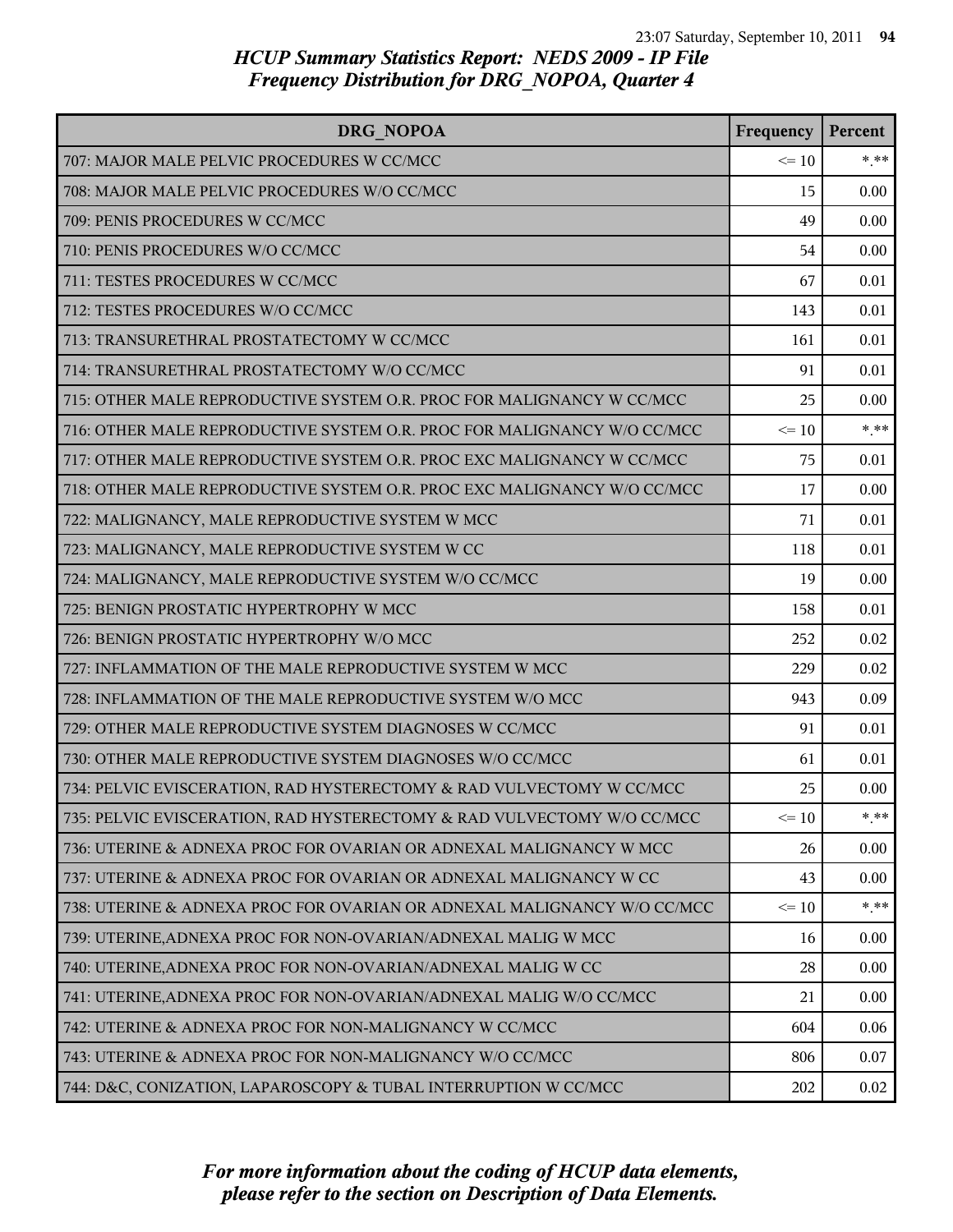| DRG NOPOA                                                              | Frequency | Percent |
|------------------------------------------------------------------------|-----------|---------|
| 745: D&C, CONIZATION, LAPAROSCOPY & TUBAL INTERRUPTION W/O CC/MCC      | 253       | 0.02    |
| 746: VAGINA, CERVIX & VULVA PROCEDURES W CC/MCC                        | 114       | 0.01    |
| 747: VAGINA, CERVIX & VULVA PROCEDURES W/O CC/MCC                      | 177       | 0.02    |
| 748: FEMALE REPRODUCTIVE SYSTEM RECONSTRUCTIVE PROCEDURES              | 13        | 0.00    |
| 749: OTHER FEMALE REPRODUCTIVE SYSTEM O.R. PROCEDURES W CC/MCC         | 84        | 0.01    |
| 750: OTHER FEMALE REPRODUCTIVE SYSTEM O.R. PROCEDURES W/O CC/MCC       | 43        | 0.00    |
| 754: MALIGNANCY, FEMALE REPRODUCTIVE SYSTEM W MCC                      | 136       | 0.01    |
| 755: MALIGNANCY, FEMALE REPRODUCTIVE SYSTEM W CC                       | 280       | 0.03    |
| 756: MALIGNANCY, FEMALE REPRODUCTIVE SYSTEM W/O CC/MCC                 | 41        | 0.00    |
| 757: INFECTIONS, FEMALE REPRODUCTIVE SYSTEM W MCC                      | 160       | 0.01    |
| 758: INFECTIONS, FEMALE REPRODUCTIVE SYSTEM W CC                       | 327       | 0.03    |
| 759: INFECTIONS, FEMALE REPRODUCTIVE SYSTEM W/O CC/MCC                 | 643       | 0.06    |
| 760: MENSTRUAL & OTHER FEMALE REPRODUCTIVE SYSTEM DISORDERS W CC/MCC   | 538       | 0.05    |
| 761: MENSTRUAL & OTHER FEMALE REPRODUCTIVE SYSTEM DISORDERS W/O CC/MCC | 907       | 0.08    |
| 765: CESAREAN SECTION W CC/MCC                                         | 2,317     | 0.21    |
| 766: CESAREAN SECTION W/O CC/MCC                                       | 3,089     | 0.28    |
| 767: VAGINAL DELIVERY W STERILIZATION &/OR D&C                         | 393       | 0.04    |
| 768: VAGINAL DELIVERY W O.R. PROC EXCEPT STERIL &/OR D&C               | $\leq 10$ | $***$   |
| 769: POSTPARTUM & POST ABORTION DIAGNOSES W O.R. PROCEDURE             | 486       | 0.04    |
| 770: ABORTION W D&C, ASPIRATION CURETTAGE OR HYSTEROTOMY               | 552       | 0.05    |
| 774: VAGINAL DELIVERY W COMPLICATING DIAGNOSES                         | 1,695     | 0.16    |
| 775: VAGINAL DELIVERY W/O COMPLICATING DIAGNOSES                       | 10,486    | 0.96    |
| 776: POSTPARTUM & POST ABORTION DIAGNOSES W/O O.R. PROCEDURE           | 1,812     | 0.17    |
| 777: ECTOPIC PREGNANCY                                                 | 1,145     | 0.10    |
| 778: THREATENED ABORTION                                               | 595       | 0.05    |
| 779: ABORTION W/O D&C                                                  | 414       | 0.04    |
| 780: FALSE LABOR                                                       | 49        | 0.00    |
| 781: OTHER ANTEPARTUM DIAGNOSES W MEDICAL COMPLICATIONS                | 4,874     | 0.45    |
| 782: OTHER ANTEPARTUM DIAGNOSES W/O MEDICAL COMPLICATIONS              | 395       | 0.04    |
| 789: NEONATES, DIED OR TRANSFERRED TO ANOTHER ACUTE CARE FACILITY      | 67        | 0.01    |
| 790: EXTREME IMMATURITY OR RESPIRATORY DISTRESS SYNDROME, NEONATE      | 31        | 0.00    |
| 791: PREMATURITY W MAJOR PROBLEMS                                      | 35        | 0.00    |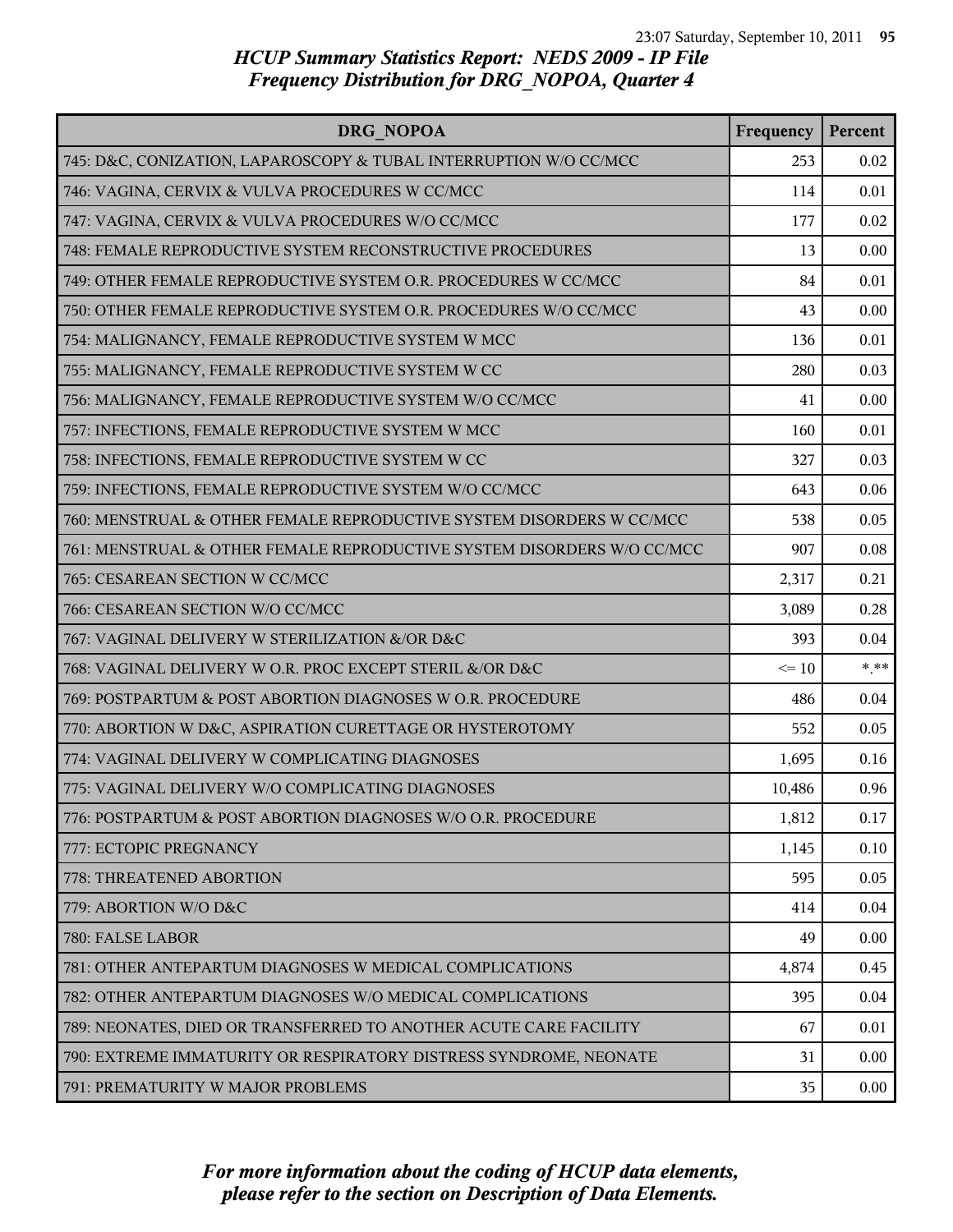| DRG NOPOA                                                                 | Frequency | Percent |
|---------------------------------------------------------------------------|-----------|---------|
| 792: PREMATURITY W/O MAJOR PROBLEMS                                       | 43        | 0.00    |
| 793: FULL TERM NEONATE W MAJOR PROBLEMS                                   | 725       | 0.07    |
| 794: NEONATE W OTHER SIGNIFICANT PROBLEMS                                 | 752       | 0.07    |
| 795: NORMAL NEWBORN                                                       | 326       | 0.03    |
| 799: SPLENECTOMY W MCC                                                    | 69        | 0.01    |
| 800: SPLENECTOMY W CC                                                     | 50        | 0.00    |
| 801: SPLENECTOMY W/O CC/MCC                                               | 20        | 0.00    |
| 802: OTHER O.R. PROC OF THE BLOOD & BLOOD FORMING ORGANS W MCC            | 81        | 0.01    |
| 803: OTHER O.R. PROC OF THE BLOOD & BLOOD FORMING ORGANS W CC             | 79        | 0.01    |
| 804: OTHER O.R. PROC OF THE BLOOD & BLOOD FORMING ORGANS W/O CC/MCC       | 64        | 0.01    |
| 808: MAJOR HEMATOL/IMMUN DIAG EXC SICKLE CELL CRISIS & COAGUL W MCC       | 800       | 0.07    |
| 809: MAJOR HEMATOL/IMMUN DIAG EXC SICKLE CELL CRISIS & COAGUL W CC        | 1,292     | 0.12    |
| 810: MAJOR HEMATOL/IMMUN DIAG EXC SICKLE CELL CRISIS & COAGUL W/O CC/MCC  | 340       | 0.03    |
| 811: RED BLOOD CELL DISORDERS W MCC                                       | 3,242     | 0.30    |
| 812: RED BLOOD CELL DISORDERS W/O MCC                                     | 10,843    | 0.99    |
| 813: COAGULATION DISORDERS                                                | 1,218     | 0.11    |
| 814: RETICULOENDOTHELIAL & IMMUNITY DISORDERS W MCC                       | 208       | 0.02    |
| 815: RETICULOENDOTHELIAL & IMMUNITY DISORDERS W CC                        | 482       | 0.04    |
| 816: RETICULOENDOTHELIAL & IMMUNITY DISORDERS W/O CC/MCC                  | 456       | 0.04    |
| 820: LYMPHOMA & LEUKEMIA W MAJOR O.R. PROCEDURE W MCC                     | 71        | 0.01    |
| 821: LYMPHOMA & LEUKEMIA W MAJOR O.R. PROCEDURE W CC                      | 64        | 0.01    |
| 822: LYMPHOMA & LEUKEMIA W MAJOR O.R. PROCEDURE W/O CC/MCC                | 14        | 0.00    |
| 823: LYMPHOMA & NON-ACUTE LEUKEMIA W OTHER O.R. PROC W MCC                | 161       | 0.01    |
| 824: LYMPHOMA & NON-ACUTE LEUKEMIA W OTHER O.R. PROC W CC                 | 152       | 0.01    |
| 825: LYMPHOMA & NON-ACUTE LEUKEMIA W OTHER O.R. PROC W/O CC/MCC           | 86        | 0.01    |
| 826: MYELOPROLIF DISORD OR POORLY DIFF NEOPL W MAJ O.R. PROC W MCC        | 27        | 0.00    |
| 827: MYELOPROLIF DISORD OR POORLY DIFF NEOPL W MAJ O.R. PROC W CC         | 32        | 0.00    |
| 828: MYELOPROLIF DISORD OR POORLY DIFF NEOPL W MAJ O.R. PROC W/O CC/MCC   | $\leq 10$ | $* * *$ |
| 829: MYELOPROLIF DISORD OR POORLY DIFF NEOPL W OTHER O.R. PROC W CC/MCC   | 67        | 0.01    |
| 830: MYELOPROLIF DISORD OR POORLY DIFF NEOPL W OTHER O.R. PROC W/O CC/MCC | 13        | 0.00    |
| 834: ACUTE LEUKEMIA W/O MAJOR O.R. PROCEDURE W MCC                        | 327       | 0.03    |
| 835: ACUTE LEUKEMIA W/O MAJOR O.R. PROCEDURE W CC                         | 225       | 0.02    |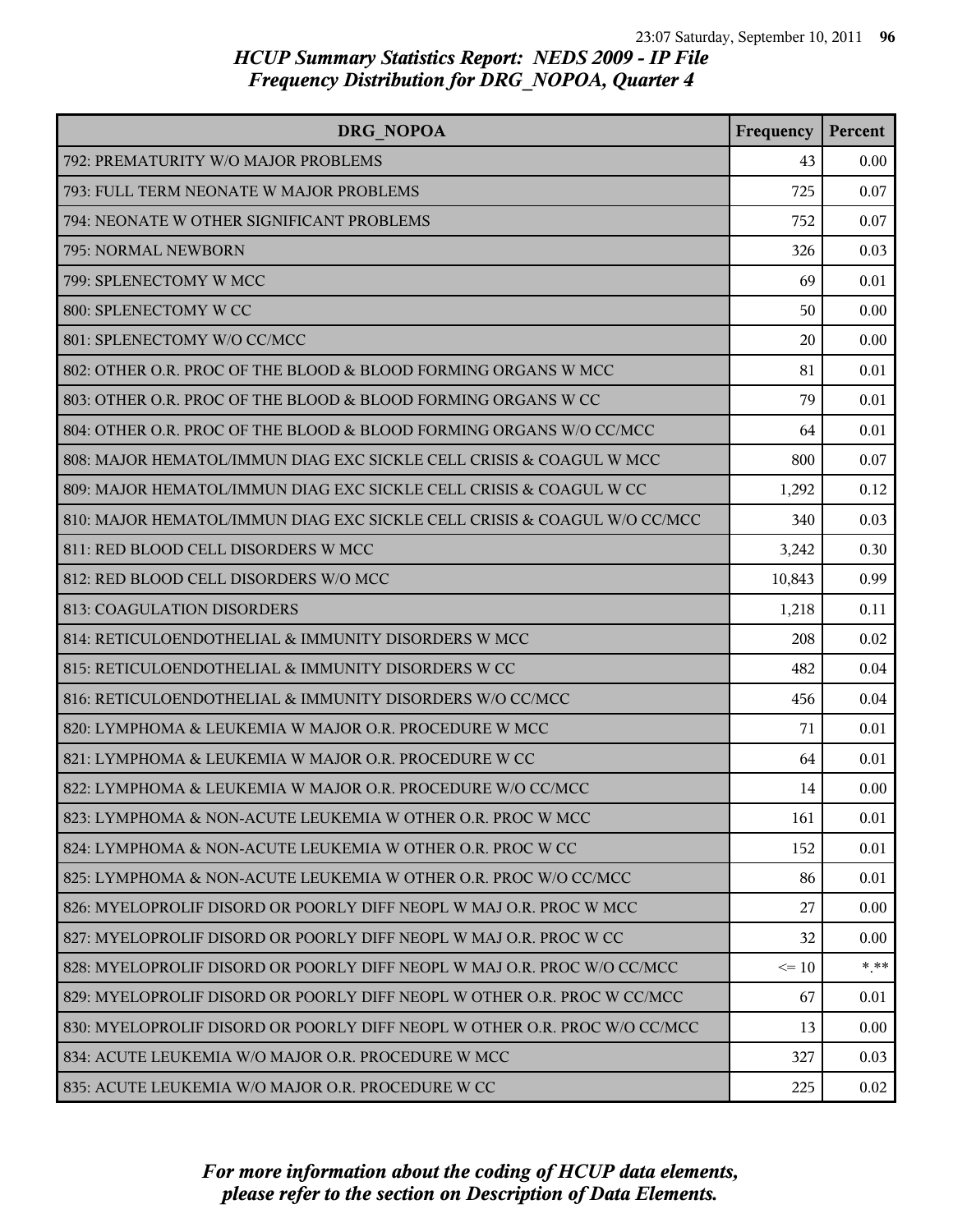| DRG NOPOA                                                              | Frequency | Percent |
|------------------------------------------------------------------------|-----------|---------|
| 836: ACUTE LEUKEMIA W/O MAJOR O.R. PROCEDURE W/O CC/MCC                | 142       | 0.01    |
| 837: CHEMO W ACUTE LEUKEMIA AS SDX OR W HIGH DOSE CHEMO AGENT W MCC    | $\leq 10$ | $***$   |
| 838: CHEMO W ACUTE LEUKEMIA AS SDX W CC OR HIGH DOSE CHEMO AGENT       | $\leq 10$ | $* * *$ |
| 839: CHEMO W ACUTE LEUKEMIA AS SDX W/O CC/MCC                          | $\leq 10$ | $* * *$ |
| 840: LYMPHOMA & NON-ACUTE LEUKEMIA W MCC                               | 698       | 0.06    |
| 841: LYMPHOMA & NON-ACUTE LEUKEMIA W CC                                | 599       | 0.05    |
| 842: LYMPHOMA & NON-ACUTE LEUKEMIA W/O CC/MCC                          | 288       | 0.03    |
| 843: OTHER MYELOPROLIF DIS OR POORLY DIFF NEOPL DIAG W MCC             | 157       | 0.01    |
| 844: OTHER MYELOPROLIF DIS OR POORLY DIFF NEOPL DIAG W CC              | 220       | 0.02    |
| 845: OTHER MYELOPROLIF DIS OR POORLY DIFF NEOPL DIAG W/O CC/MCC        | 66        | 0.01    |
| 846: CHEMOTHERAPY W/O ACUTE LEUKEMIA AS SECONDARY DIAGNOSIS W MCC      | 11        | 0.00    |
| 847: CHEMOTHERAPY W/O ACUTE LEUKEMIA AS SECONDARY DIAGNOSIS W CC       | 39        | 0.00    |
| 848: CHEMOTHERAPY W/O ACUTE LEUKEMIA AS SECONDARY DIAGNOSIS W/O CC/MCC | $\leq 10$ | $***$   |
| 849: RADIOTHERAPY                                                      | $\leq 10$ | $* * *$ |
| 853: INFECTIOUS & PARASITIC DISEASES W O.R. PROCEDURE W MCC            | 4,013     | 0.37    |
| 854: INFECTIOUS & PARASITIC DISEASES W O.R. PROCEDURE W CC             | 566       | 0.05    |
| 855: INFECTIOUS & PARASITIC DISEASES W O.R. PROCEDURE W/O CC/MCC       | 39        | 0.00    |
| 856: POSTOPERATIVE OR POST-TRAUMATIC INFECTIONS W O.R. PROC W MCC      | 510       | 0.05    |
| 857: POSTOPERATIVE OR POST-TRAUMATIC INFECTIONS W O.R. PROC W CC       | 552       | 0.05    |
| 858: POSTOPERATIVE OR POST-TRAUMATIC INFECTIONS W O.R. PROC W/O CC/MCC | 155       | 0.01    |
| 862: POSTOPERATIVE & POST-TRAUMATIC INFECTIONS W MCC                   | 1,129     | 0.10    |
| 863: POSTOPERATIVE & POST-TRAUMATIC INFECTIONS W/O MCC                 | 2,272     | 0.21    |
| <b>864: FEVER</b>                                                      | 2,592     | 0.24    |
| 865: VIRAL ILLNESS W MCC                                               | 409       | 0.04    |
| 866: VIRAL ILLNESS W/O MCC                                             | 2,180     | 0.20    |
| 867: OTHER INFECTIOUS & PARASITIC DISEASES DIAGNOSES W MCC             | 484       | 0.04    |
| 868: OTHER INFECTIOUS & PARASITIC DISEASES DIAGNOSES W CC              | 251       | 0.02    |
| 869: OTHER INFECTIOUS & PARASITIC DISEASES DIAGNOSES W/O CC/MCC        | 135       | 0.01    |
| 870: SEPTICEMIA OR SEVERE SEPSIS W MV 96+ HOURS                        | 2,640     | 0.24    |
| 871: SEPTICEMIA OR SEVERE SEPSIS W/O MV 96+ HOURS W MCC                | 26,814    | 2.46    |
| 872: SEPTICEMIA OR SEVERE SEPSIS W/O MV 96+ HOURS W/O MCC              | 7,288     | 0.67    |
| 876: O.R. PROCEDURE W PRINCIPAL DIAGNOSES OF MENTAL ILLNESS            | 111       | 0.01    |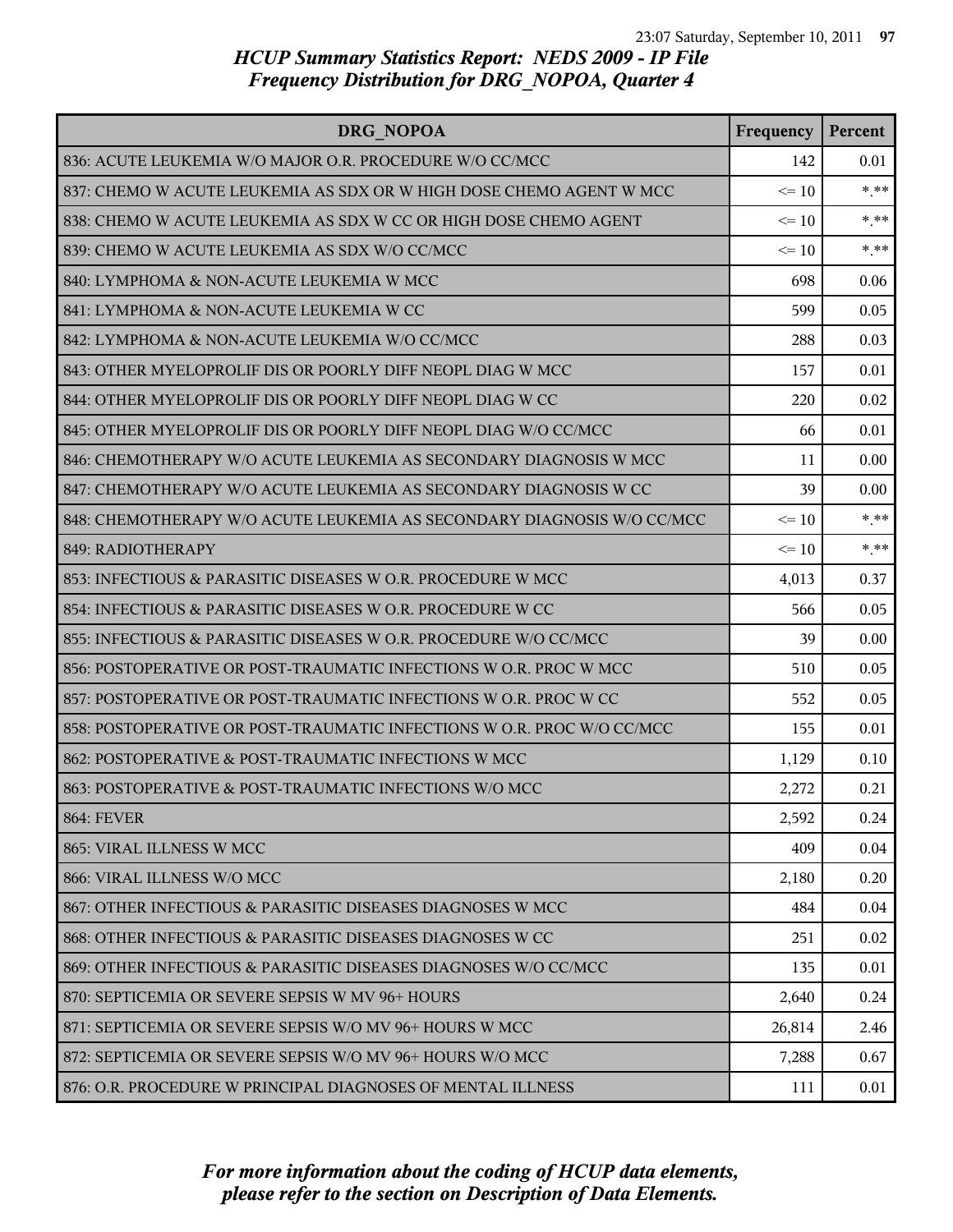| DRG NOPOA                                                                | Frequency | Percent |
|--------------------------------------------------------------------------|-----------|---------|
| 880: ACUTE ADJUSTMENT REACTION & PSYCHOSOCIAL DYSFUNCTION                | 1,697     | 0.16    |
| 881: DEPRESSIVE NEUROSES                                                 | 3,966     | 0.36    |
| 882: NEUROSES EXCEPT DEPRESSIVE                                          | 1,398     | 0.13    |
| 883: DISORDERS OF PERSONALITY & IMPULSE CONTROL                          | 350       | 0.03    |
| 884: ORGANIC DISTURBANCES & MENTAL RETARDATION                           | 2,317     | 0.21    |
| 885: PSYCHOSES                                                           | 38,957    | 3.57    |
| 886: BEHAVIORAL & DEVELOPMENTAL DISORDERS                                | 621       | 0.06    |
| 887: OTHER MENTAL DISORDER DIAGNOSES                                     | 66        | 0.01    |
| 894: ALCOHOL/DRUG ABUSE OR DEPENDENCE, LEFT AMA                          | 1,594     | 0.15    |
| 895: ALCOHOL/DRUG ABUSE OR DEPENDENCE W REHABILITATION THERAPY           | 604       | 0.06    |
| 896: ALCOHOL/DRUG ABUSE OR DEPENDENCE W/O REHABILITATION THERAPY W MCC   | 1,656     | 0.15    |
| 897: ALCOHOL/DRUG ABUSE OR DEPENDENCE W/O REHABILITATION THERAPY W/O MCC | 12,006    | 1.10    |
| 901: WOUND DEBRIDEMENTS FOR INJURIES W MCC                               | 58        | 0.01    |
| 902: WOUND DEBRIDEMENTS FOR INJURIES W CC                                | 121       | 0.01    |
| 903: WOUND DEBRIDEMENTS FOR INJURIES W/O CC/MCC                          | 74        | 0.01    |
| 904: SKIN GRAFTS FOR INJURIES W CC/MCC                                   | 103       | 0.01    |
| 905: SKIN GRAFTS FOR INJURIES W/O CC/MCC                                 | 34        | 0.00    |
| 906: HAND PROCEDURES FOR INJURIES                                        | 325       | 0.03    |
| 907: OTHER O.R. PROCEDURES FOR INJURIES W MCC                            | 735       | 0.07    |
| 908: OTHER O.R. PROCEDURES FOR INJURIES W CC                             | 717       | 0.07    |
| 909: OTHER O.R. PROCEDURES FOR INJURIES W/O CC/MCC                       | 521       | 0.05    |
| 913: TRAUMATIC INJURY W MCC                                              | 126       | 0.01    |
| 914: TRAUMATIC INJURY W/O MCC                                            | 1,029     | 0.09    |
| 915: ALLERGIC REACTIONS W MCC                                            | 236       | 0.02    |
| 916: ALLERGIC REACTIONS W/O MCC                                          | 1,062     | 0.10    |
| 917: POISONING & TOXIC EFFECTS OF DRUGS W MCC                            | 4,443     | 0.41    |
| 918: POISONING & TOXIC EFFECTS OF DRUGS W/O MCC                          | 9,591     | 0.88    |
| 919: COMPLICATIONS OF TREATMENT W MCC                                    | 1,037     | 0.10    |
| 920: COMPLICATIONS OF TREATMENT W CC                                     | 1,346     | 0.12    |
| 921: COMPLICATIONS OF TREATMENT W/O CC/MCC                               | 900       | 0.08    |
| 922: OTHER INJURY, POISONING & TOXIC EFFECT DIAG W MCC                   | 220       | 0.02    |
| 923: OTHER INJURY, POISONING & TOXIC EFFECT DIAG W/O MCC                 | 550       | 0.05    |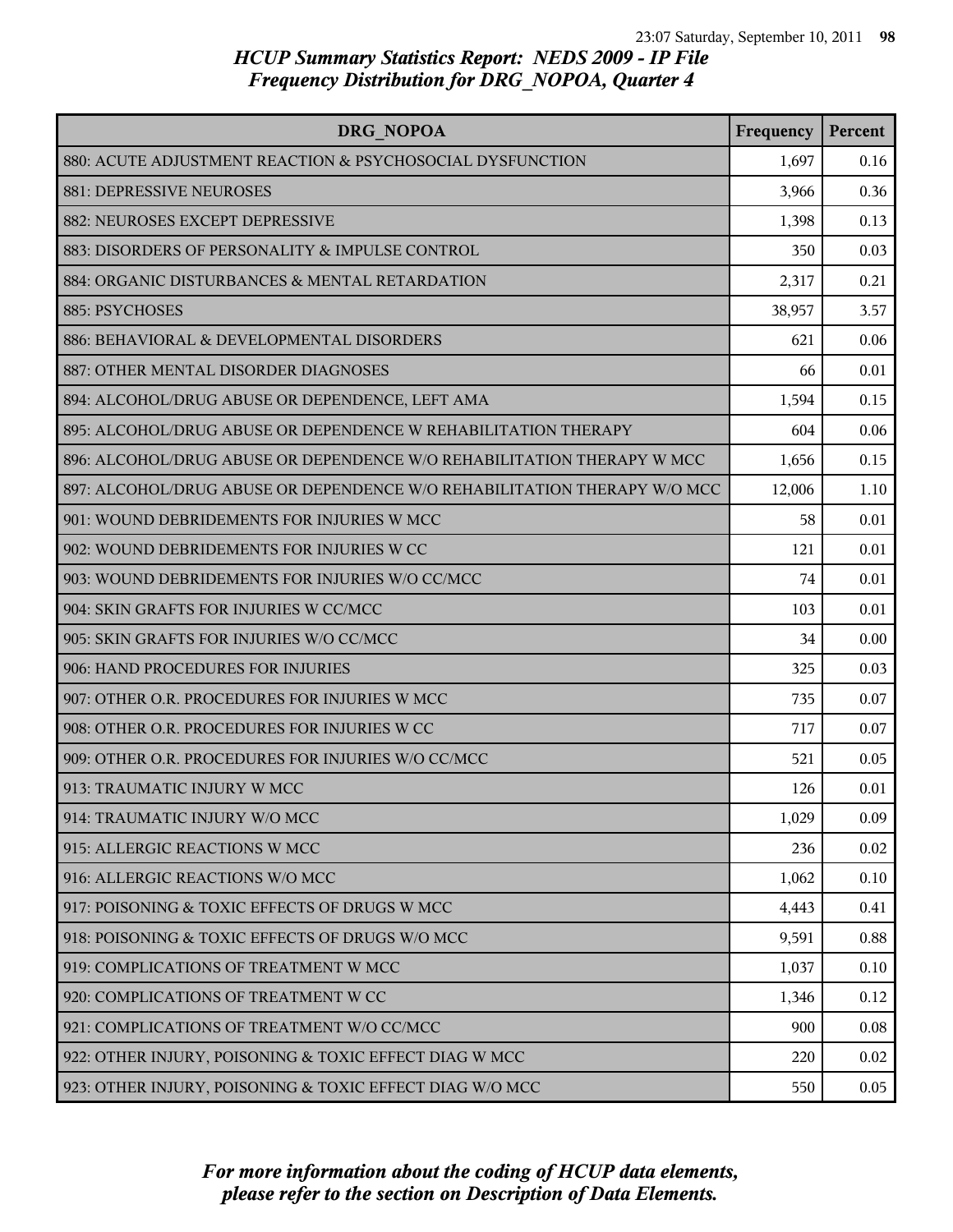| DRG NOPOA                                                                | Frequency | Percent |
|--------------------------------------------------------------------------|-----------|---------|
| 927: EXTENSIVE BURNS OR FULL THICKNESS BURNS W MV 96+ HRS W SKIN GRAFT   | 40        | 0.00    |
| 928: FULL THICKNESS BURN W SKIN GRAFT OR INHAL INJ W CC/MCC              | 103       | 0.01    |
| 929: FULL THICKNESS BURN W SKIN GRAFT OR INHAL INJ W/O CC/MCC            | 78        | 0.01    |
| 933: EXTENSIVE BURNS OR FULL THICKNESS BURNS W MV 96+ HRS W/O SKIN GRAFT | 12        | 0.00    |
| 934: FULL THICKNESS BURN W/O SKIN GRFT OR INHAL INJ                      | 92        | 0.01    |
| 935: NON-EXTENSIVE BURNS                                                 | 498       | 0.05    |
| 939: O.R. PROC W DIAGNOSES OF OTHER CONTACT W HEALTH SERVICES W MCC      | 49        | 0.00    |
| 940: O.R. PROC W DIAGNOSES OF OTHER CONTACT W HEALTH SERVICES W CC       | 50        | 0.00    |
| 941: O.R. PROC W DIAGNOSES OF OTHER CONTACT W HEALTH SERVICES W/O CC/MCC | 19        | 0.00    |
| 945: REHABILITATION W CC/MCC                                             | 168       | 0.02    |
| 946: REHABILITATION W/O CC/MCC                                           | 57        | 0.01    |
| 947: SIGNS & SYMPTOMS W MCC                                              | 1,451     | 0.13    |
| 948: SIGNS & SYMPTOMS W/O MCC                                            | 5,481     | 0.50    |
| 949: AFTERCARE W CC/MCC                                                  | 20        | 0.00    |
| 950: AFTERCARE W/O CC/MCC                                                | $\leq 10$ | $* * *$ |
| 951: OTHER FACTORS INFLUENCING HEALTH STATUS                             | 885       | 0.08    |
| 955: CRANIOTOMY FOR MULTIPLE SIGNIFICANT TRAUMA                          | 173       | 0.02    |
| 956: LIMB REATTACHMENT, HIP & FEMUR PROC FOR MULTIPLE SIGNIFICANT TRAUMA | 760       | 0.07    |
| 957: OTHER O.R. PROCEDURES FOR MULTIPLE SIGNIFICANT TRAUMA W MCC         | 611       | 0.06    |
| 958: OTHER O.R. PROCEDURES FOR MULTIPLE SIGNIFICANT TRAUMA W CC          | 661       | 0.06    |
| 959: OTHER O.R. PROCEDURES FOR MULTIPLE SIGNIFICANT TRAUMA W/O CC/MCC    | 201       | 0.02    |
| 963: OTHER MULTIPLE SIGNIFICANT TRAUMA W MCC                             | 378       | 0.03    |
| 964: OTHER MULTIPLE SIGNIFICANT TRAUMA W CC                              | 768       | 0.07    |
| 965: OTHER MULTIPLE SIGNIFICANT TRAUMA W/O CC/MCC                        | 351       | 0.03    |
| 969: HIV W EXTENSIVE O.R. PROCEDURE W MCC                                | 103       | 0.01    |
| 970: HIV W EXTENSIVE O.R. PROCEDURE W/O MCC                              | 12        | 0.00    |
| 974: HIV W MAJOR RELATED CONDITION W MCC                                 | 1,123     | 0.10    |
| 975: HIV W MAJOR RELATED CONDITION W CC                                  | 790       | 0.07    |
| 976: HIV W MAJOR RELATED CONDITION W/O CC/MCC                            | 365       | 0.03    |
| 977: HIV W OR W/O OTHER RELATED CONDITION                                | 582       | 0.05    |
| 981: EXTENSIVE O.R. PROCEDURE UNRELATED TO PRINCIPAL DIAGNOSIS W MCC     | 2,197     | 0.20    |
| 982: EXTENSIVE O.R. PROCEDURE UNRELATED TO PRINCIPAL DIAGNOSIS W CC      | 1,190     | 0.11    |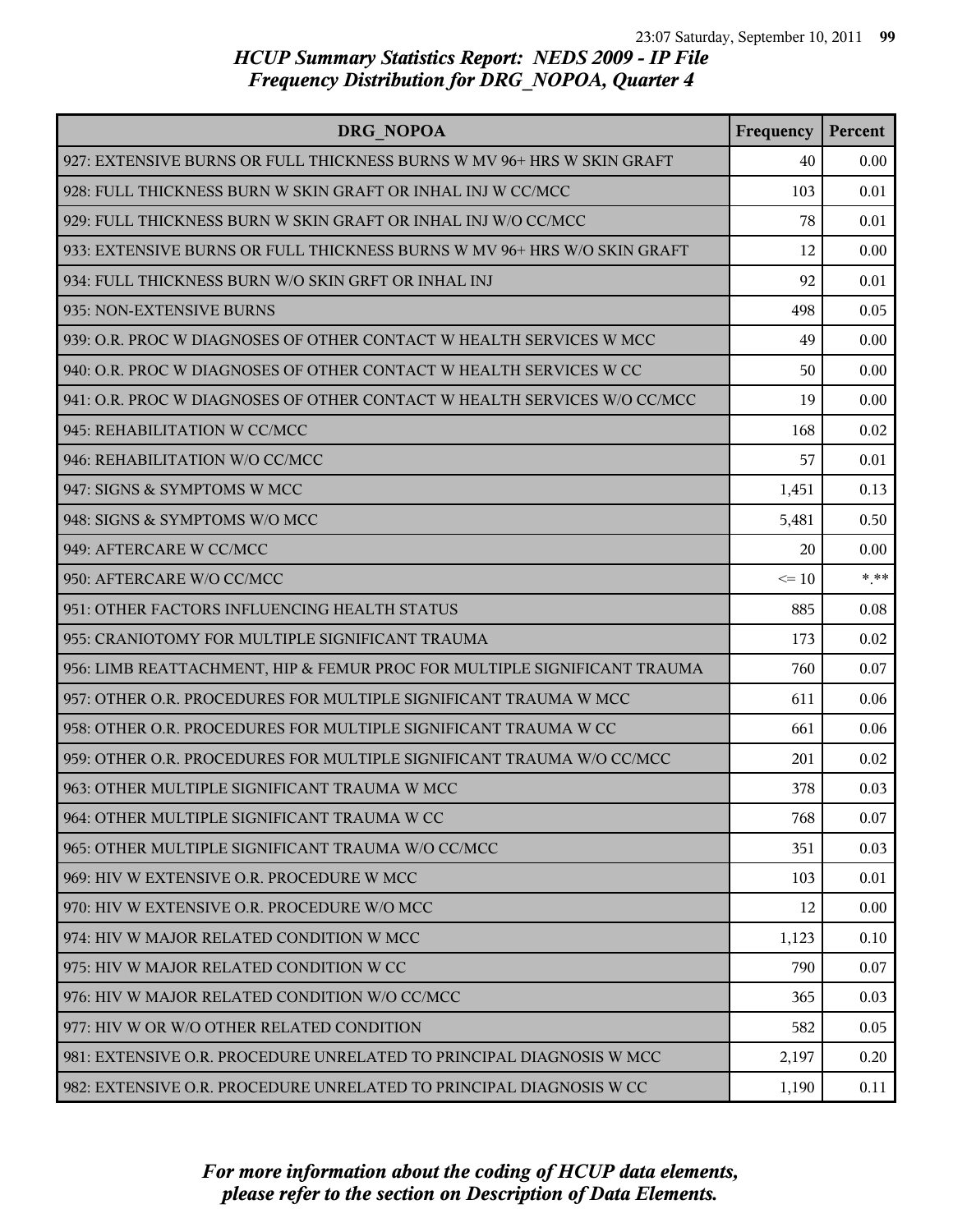| DRG NOPOA                                                                   | Frequency | Percent |
|-----------------------------------------------------------------------------|-----------|---------|
| l 983: EXTENSIVE O.R. PROCEDURE UNRELATED TO PRINCIPAL DIAGNOSIS W/O CC/MCC | 336       | 0.03    |
| 984: PROSTATIC O.R. PROCEDURE UNRELATED TO PRINCIPAL DIAGNOSIS W MCC        | 36        | 0.00    |
| 985: PROSTATIC O.R. PROCEDURE UNRELATED TO PRINCIPAL DIAGNOSIS W CC         | 36        | 0.00    |
| l 986: PROSTATIC O.R. PROCEDURE UNRELATED TO PRINCIPAL DIAGNOSIS W/O CC/MCC | 19        | 0.00    |
| 987: NON-EXTENSIVE O.R. PROC UNRELATED TO PRINCIPAL DIAGNOSIS W MCC         | 700       | 0.06    |
| l 988: NON-EXTENSIVE O.R. PROC UNRELATED TO PRINCIPAL DIAGNOSIS W CC        | 699       | 0.06    |
| 989: NON-EXTENSIVE O.R. PROC UNRELATED TO PRINCIPAL DIAGNOSIS W/O CC/MCC    | 293       | 0.03    |
| 998: PRINCIPAL DIAGNOSIS INVALID AS DISCHARGE DIAGNOSIS                     | $\leq 10$ | $* * *$ |
| 999: UNGROUPABLE                                                            | 125       | 0.01    |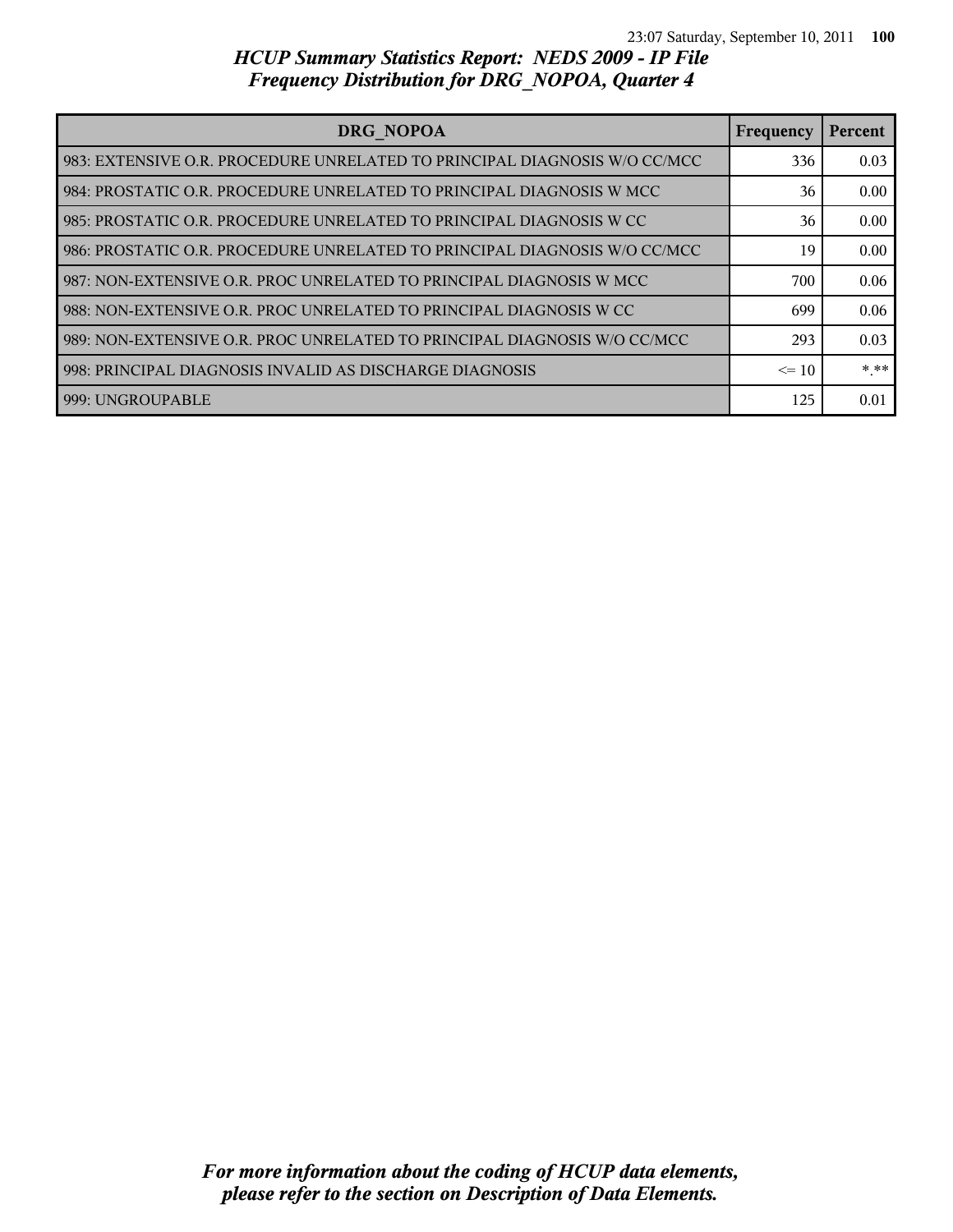### *HCUP Summary Statistics Report: NEDS 2009 - IP File Frequency Distribution for HCUPFILE*

| <b>HCUPFILE</b>   Frequency   Percent |           |        |
|---------------------------------------|-----------|--------|
| <b>SID</b>                            | 4,395,210 | 100.00 |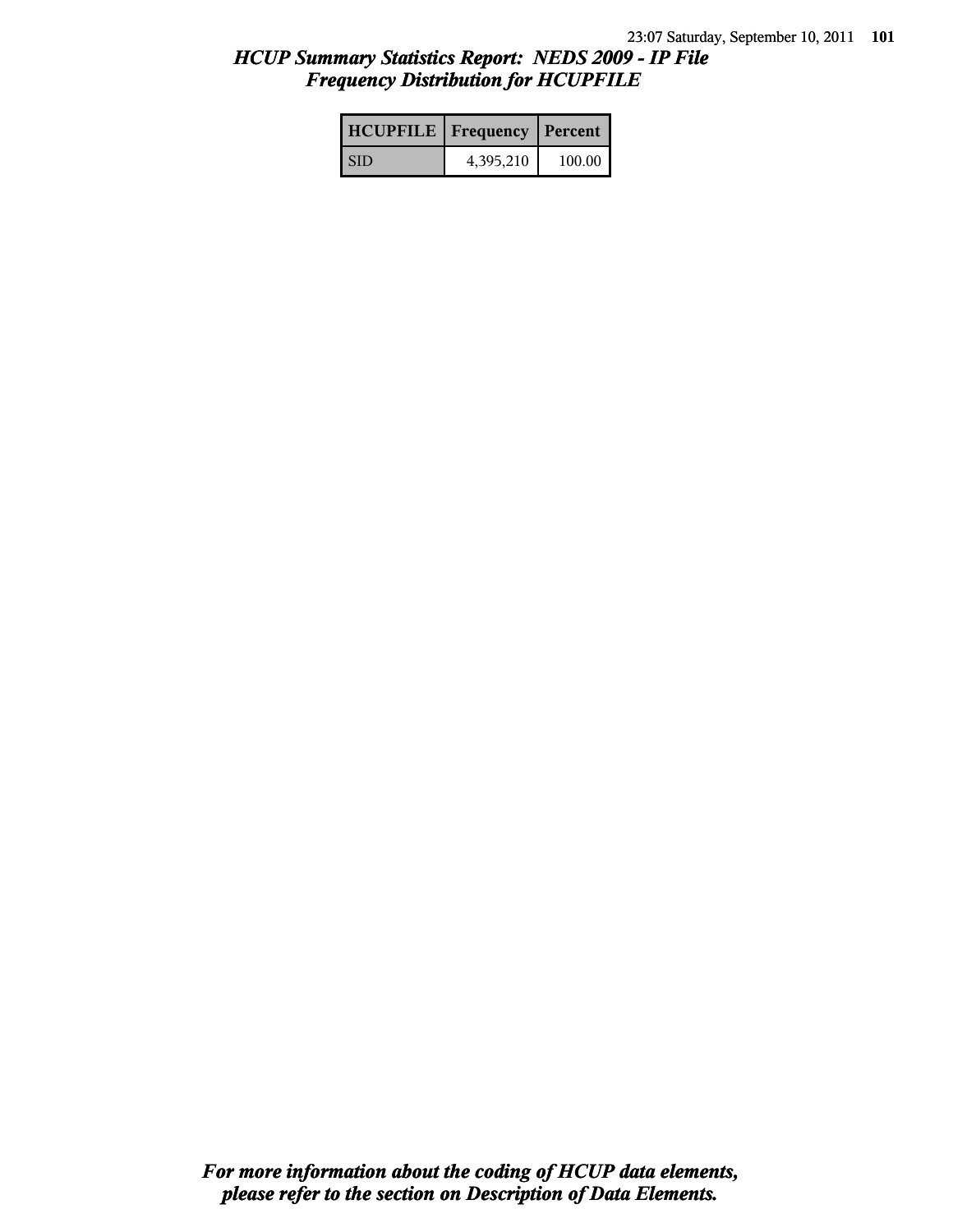### *HCUP Summary Statistics Report: NEDS 2009 - IP File Frequency Distribution for LOS\_IP*

| <b>LOS IP</b>       | Frequency | Percent |
|---------------------|-----------|---------|
| .C: Inconsistent    | 58        | 0.00    |
| 0 days              | 112,522   | 2.56    |
| $1$ day             | 643,753   | 14.65   |
| 2 days              | 847,964   | 19.29   |
| 3 days              | 733,391   | 16.69   |
| 4 days              | 523,838   | 11.92   |
| 5 days              | 369,399   | 8.40    |
| 6 days              | 265,472   | 6.04    |
| 7 days              | 196,728   | 4.48    |
| 8 days              | 141,052   | 3.21    |
| 9 days              | 103,499   | 2.35    |
| 10 days             | 79,820    | 1.82    |
| $11 -$<br>30 days   | 343,225   | 7.81    |
| $31 -$<br>60 days   | 28,534    | 0.65    |
| $61 -$<br>90 days   | 3,939     | 0.09    |
| $91 -$<br>120 days  | 1,119     | 0.03    |
| 150 days<br>$121 -$ | 433       | 0.01    |
| $151 -$<br>180 days | 164       | 0.00    |
| 181 - 210 days      | 120       | 0.00    |
| 211 - 240 days      | 72        | 0.00    |
| 241 - 270 days      | 52        | 0.00    |
| 271 - 300 days      | 24        | 0.00    |
| 301 - 330 days      | 16        | 0.00    |
| $331 -$<br>365 days | 16        | 0.00    |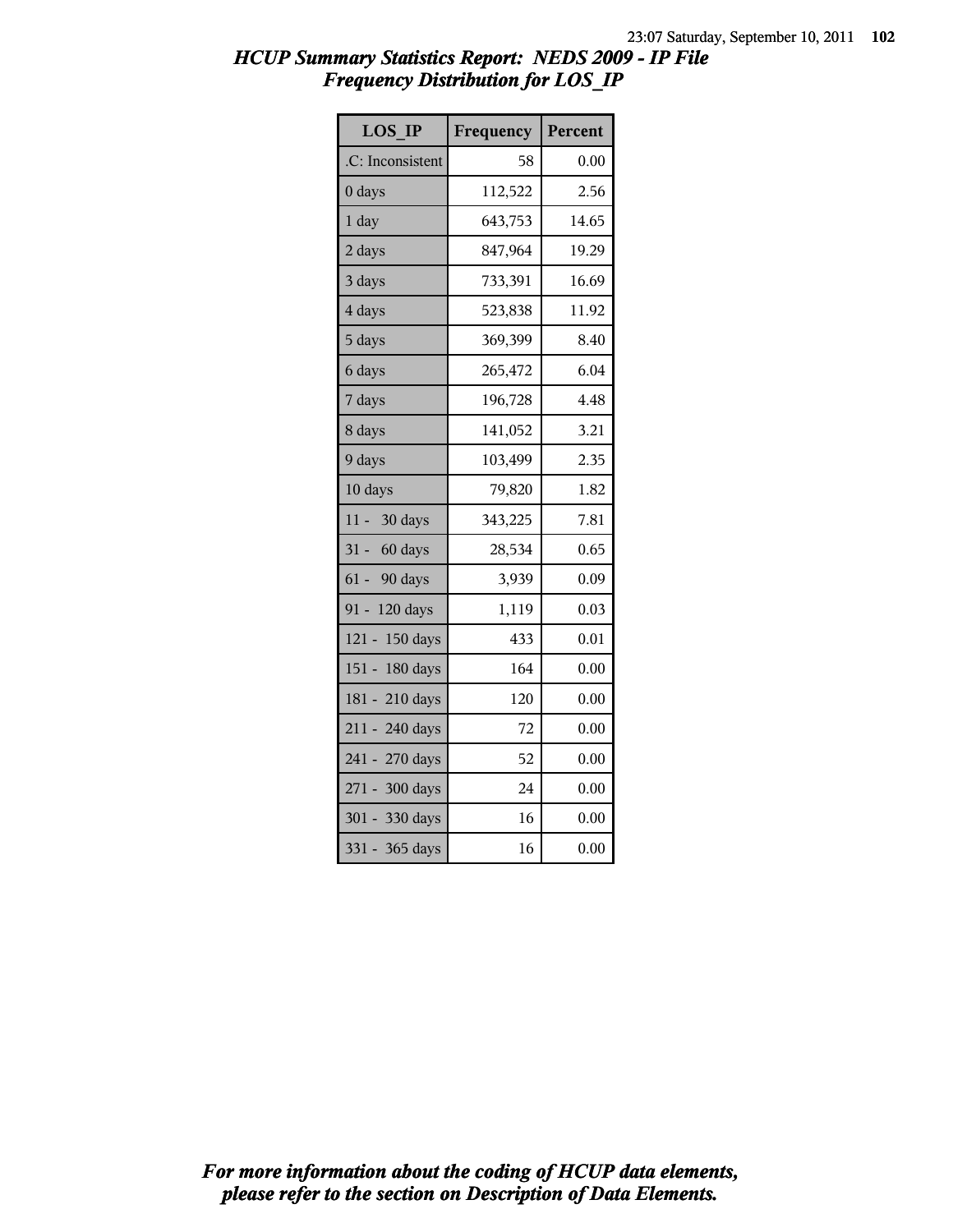### *HCUP Summary Statistics Report: NEDS 2009 - IP File Frequency Distribution for MDC*

| <b>MDC</b>                                                                            | Frequency | Percent |
|---------------------------------------------------------------------------------------|-----------|---------|
| 0: PRINCIPAL DX CAN NOT BE ASSIGNED TO MDC                                            | 27,640    | 0.63    |
| 1: DISEASES & DISORDERS OF THE NERVOUS SYSTEM                                         | 349,439   | 7.95    |
| 2: DISEASES & DISORDERS OF THE EYE                                                    | 7,831     | 0.18    |
| 3: DISEASES & DISORDERS OF THE EAR, NOSE, MOUTH & THROAT                              | 62,182    | 1.41    |
| 4: DISEASES & DISORDERS OF THE RESPIRATORY SYSTEM                                     | 658,786   | 14.99   |
| 5: DISEASES & DISORDERS OF THE CIRCULATORY SYSTEM                                     | 851,549   | 19.37   |
| 6: DISEASES & DISORDERS OF THE DIGESTIVE SYSTEM                                       | 545,073   | 12.40   |
| 7: DISEASES & DISORDERS OF THE HEPATOBILIARY SYSTEM & PANCREAS                        | 184,517   | 4.20    |
| 8: DISEASES & DISORDERS OF THE MUSCULOSKELETAL SYSTEM & CONN TISSUE                   | 262,045   | 5.96    |
| 9: DISEASES & DISORDERS OF THE SKIN, SUBCUTANEOUS TISSUE & BREAST                     | 135,429   | 3.08    |
| 10: ENDOCRINE, NUTRITIONAL & METABOLIC DISEASES & DISORDERS                           | 179,013   | 4.07    |
| 11: DISEASES & DISORDERS OF THE KIDNEY & URINARY TRACT                                | 258,071   | 5.87    |
| 12: DISEASES & DISORDERS OF THE MALE REPRODUCTIVE SYSTEM                              | 10,607    | 0.24    |
| 13: DISEASES & DISORDERS OF THE FEMALE REPRODUCTIVE SYSTEM                            | 22,878    | 0.52    |
| 14: PREGNANCY, CHILDBIRTH & THE PUERPERIUM                                            | 110,949   | 2.52    |
| 15: NEWBORNS & OTHER NEONATES WITH CONDTN ORIG IN PERINATAL PERIOD                    | 8,406     | 0.19    |
| 16: DISEASES & DISORDERS OF BLOOD, BLOOD FORMING ORGANS, IMMUNOLOG DISORD             | 79,069    | 1.80    |
| 17: MYELOPROLIFERATIVE DISEASES & DISORDERS, POORLY DIFFERENTIATED<br><b>NEOPLASM</b> | 14,434    | 0.33    |
| 18: INFECTIOUS & PARASITIC DISEASES, SYSTEMIC OR UNSPECIFIED SITES                    | 201,276   | 4.58    |
| 19: MENTAL DISEASES & DISORDERS                                                       | 199,749   | 4.54    |
| 20: ALCOHOL/DRUG USE & ALCOHOL/DRUG INDUCED ORGANIC MENTAL DISORDERS                  | 68,194    | 1.55    |
| 21: INJURIES, POISONINGS & TOXIC EFFECTS OF DRUGS                                     | 96,696    | 2.20    |
| 22: BURNS                                                                             | 3,384     | 0.08    |
| 23: FACTORS INFLUENCING HLTH STAT & OTHR CONTACTS WITH HLTH SERVCS                    | 30,487    | 0.69    |
| 24: MULTIPLE SIGNIFICANT TRAUMA                                                       | 12,912    | 0.29    |
| 25: HUMAN IMMUNODEFICIENCY VIRUS INFECTIONS                                           | 14,594    | 0.33    |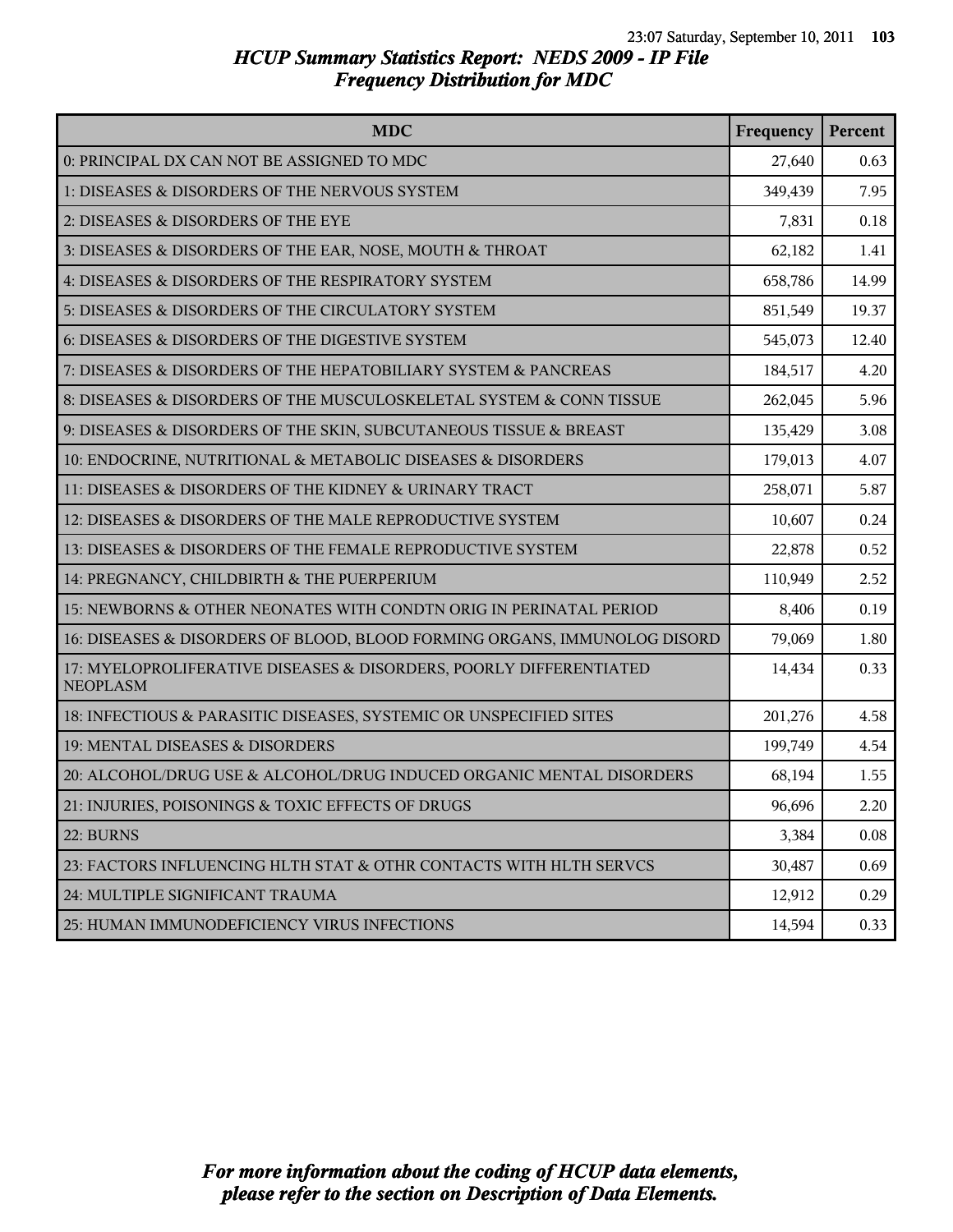| <b>MDC NOPOA</b>                                                                      | Frequency | Percent |
|---------------------------------------------------------------------------------------|-----------|---------|
| 0: PRINCIPAL DX CAN NOT BE ASSIGNED TO MDC                                            | 464       | 0.01    |
| 1: DISEASES & DISORDERS OF THE NERVOUS SYSTEM                                         | 352,345   | 8.02    |
| 2: DISEASES & DISORDERS OF THE EYE                                                    | 7,906     | 0.18    |
| 3: DISEASES & DISORDERS OF THE EAR, NOSE, MOUTH & THROAT                              | 62,762    | 1.43    |
| 4: DISEASES & DISORDERS OF THE RESPIRATORY SYSTEM                                     | 662,467   | 15.07   |
| 5: DISEASES & DISORDERS OF THE CIRCULATORY SYSTEM                                     | 853,748   | 19.42   |
| 6: DISEASES & DISORDERS OF THE DIGESTIVE SYSTEM                                       | 546,356   | 12.43   |
| 7: DISEASES & DISORDERS OF THE HEPATOBILIARY SYSTEM & PANCREAS                        | 184,948   | 4.21    |
| 8: DISEASES & DISORDERS OF THE MUSCULOSKELETAL SYSTEM & CONN TISSUE                   | 267,969   | 6.10    |
| 9: DISEASES & DISORDERS OF THE SKIN, SUBCUTANEOUS TISSUE & BREAST                     | 136,197   | 3.10    |
| 10: ENDOCRINE, NUTRITIONAL & METABOLIC DISEASES & DISORDERS                           | 179,669   | 4.09    |
| 11: DISEASES & DISORDERS OF THE KIDNEY & URINARY TRACT                                | 259,782   | 5.91    |
| 12: DISEASES & DISORDERS OF THE MALE REPRODUCTIVE SYSTEM                              | 10,646    | 0.24    |
| 13: DISEASES & DISORDERS OF THE FEMALE REPRODUCTIVE SYSTEM                            | 22,908    | 0.52    |
| 14: PREGNANCY, CHILDBIRTH & THE PUERPERIUM                                            | 111,049   | 2.53    |
| 15: NEWBORNS & OTHER NEONATES WITH CONDTN ORIG IN PERINATAL PERIOD                    | 8,408     | 0.19    |
| 16: DISEASES & DISORDERS OF BLOOD, BLOOD FORMING ORGANS, IMMUNOLOG DISORD             | 79,357    | 1.81    |
| 17: MYELOPROLIFERATIVE DISEASES & DISORDERS, POORLY DIFFERENTIATED<br><b>NEOPLASM</b> | 14,481    | 0.33    |
| 18: INFECTIOUS & PARASITIC DISEASES, SYSTEMIC OR UNSPECIFIED SITES                    | 203,688   | 4.63    |
| 19: MENTAL DISEASES & DISORDERS                                                       | 199,932   | 4.55    |
| 20: ALCOHOL/DRUG USE & ALCOHOL/DRUG INDUCED ORGANIC MENTAL DISORDERS                  | 68,364    | 1.56    |
| 21: INJURIES, POISONINGS & TOXIC EFFECTS OF DRUGS                                     | 97,303    | 2.21    |
| 22: BURNS                                                                             | 3,694     | 0.08    |
| 23: FACTORS INFLUENCING HLTH STAT & OTHR CONTACTS WITH HLTH SERVCS                    | 30,637    | 0.70    |
| 24: MULTIPLE SIGNIFICANT TRAUMA                                                       | 15,492    | 0.35    |
| 25: HUMAN IMMUNODEFICIENCY VIRUS INFECTIONS                                           | 14,638    | 0.33    |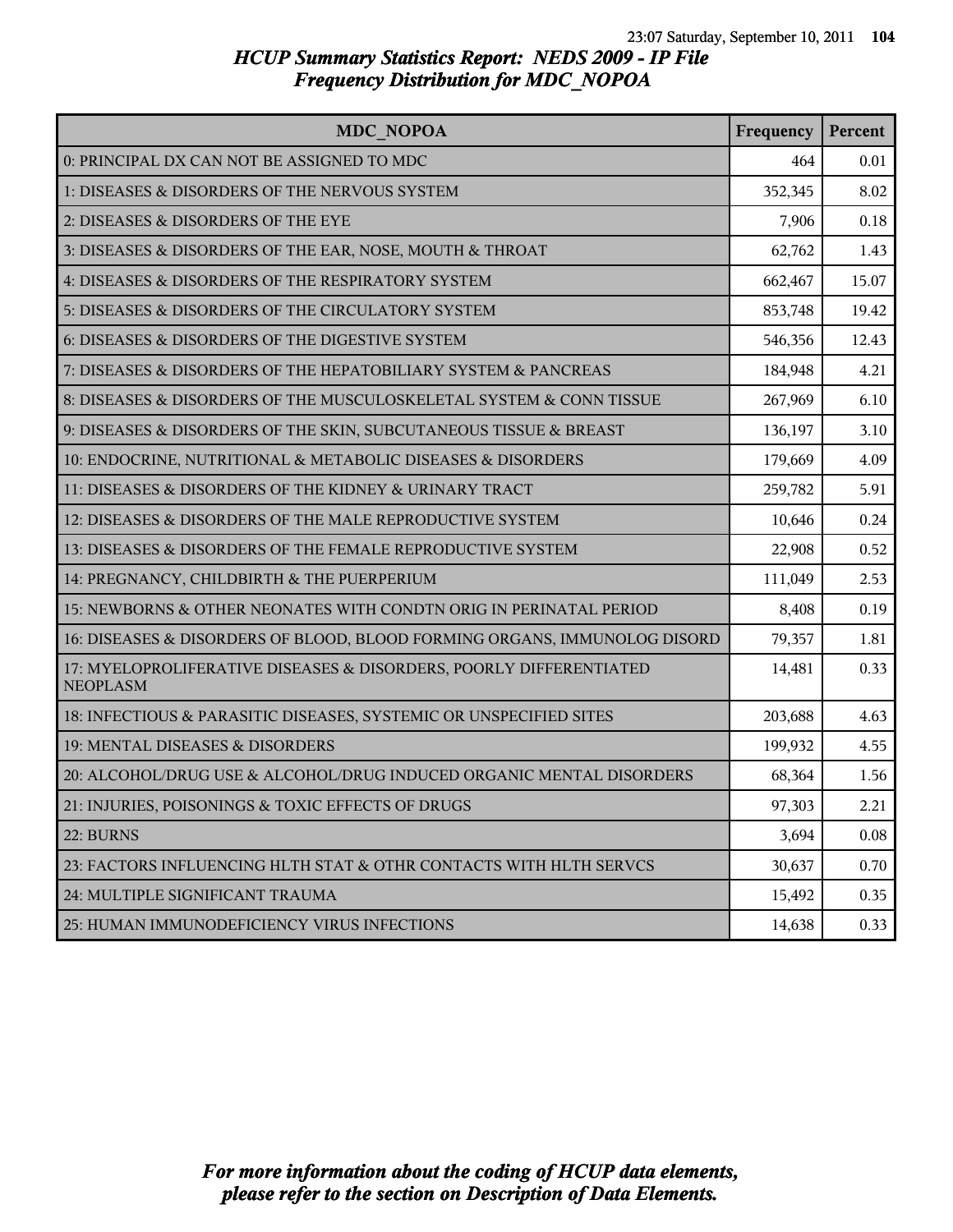### *HCUP Summary Statistics Report: NEDS 2009 - IP File Frequency Distribution for NPR\_IP*

| NPR IP         | Frequency | Percent |
|----------------|-----------|---------|
| $\theta$       | 2,159,793 | 49.14   |
| 1              | 945,307   | 21.51   |
| $\overline{2}$ | 506,222   | 11.52   |
| 3              | 302,467   | 6.88    |
| 4              | 156,097   | 3.55    |
| 5              | 89,626    | 2.04    |
| 6              | 80,439    | 1.83    |
| 7              | 48,079    | 1.09    |
| 8              | 35,714    | 0.81    |
| 9              | 23,367    | 0.53    |
| 10             | 14,664    | 0.33    |
| 11             | 8,649     | 0.20    |
| 12             | 7,148     | 0.16    |
| 13             | 4,687     | 0.11    |
| 14             | 3,275     | 0.07    |
| 15             | 4,582     | 0.10    |
| 16 or greater  | 5,094     | 0.12    |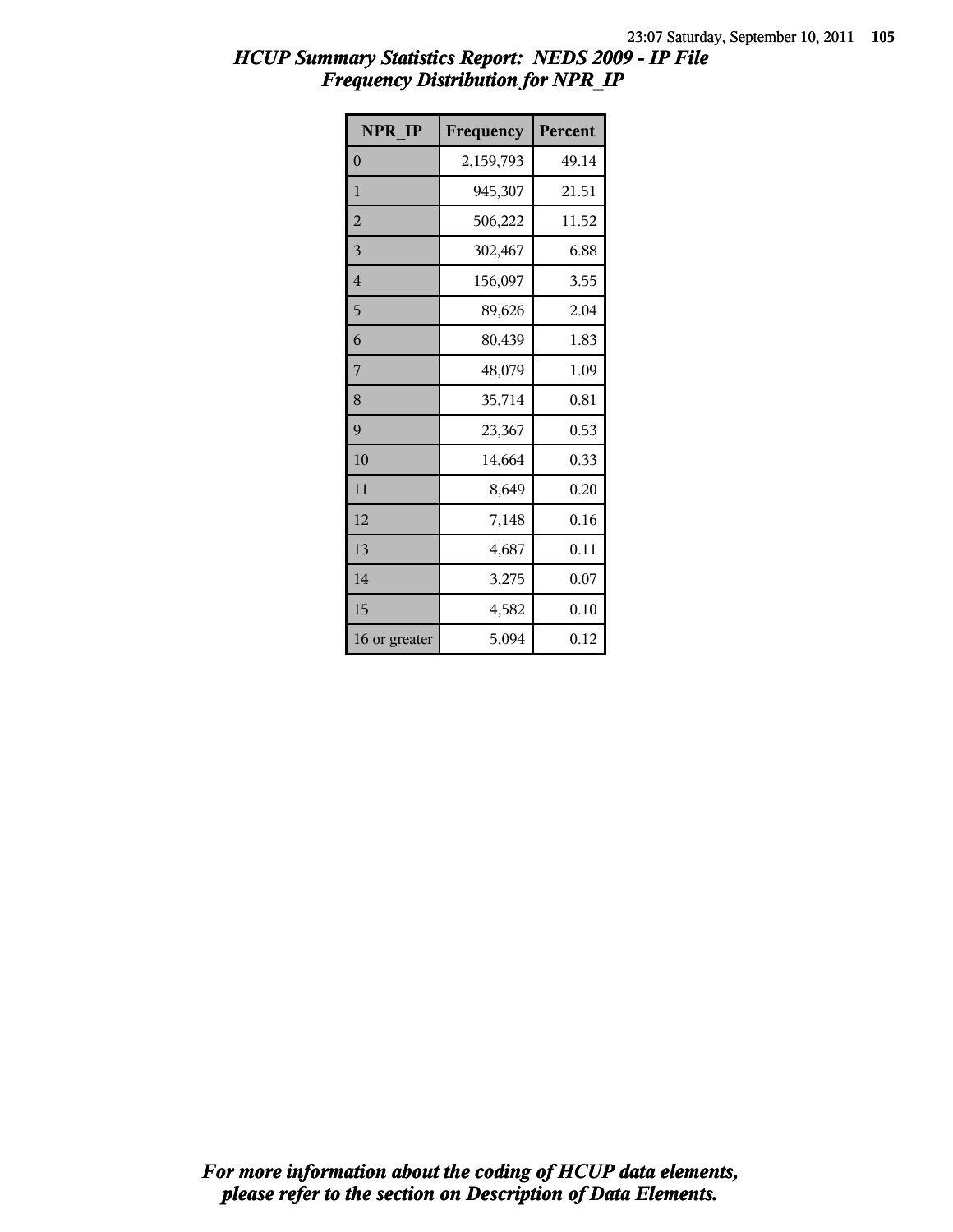#### *HCUP Summary Statistics Report: NEDS 2009 - IP File Frequency Distribution for PCLASS\_IP1*

| PCLASS IP1                                                       | Frequency | Percent |
|------------------------------------------------------------------|-----------|---------|
| $\therefore$ Missing                                             | 2,160,042 | 49.15   |
| .A: Invalid                                                      | $\leq 10$ | * **    |
| .C: Inconsistent                                                 | $\leq 10$ | $***$   |
| 1: Minor Diagnostic - Non-operating room diagnostic procedures   | 562,595   | 12.80   |
| 2: Minor Therapeutic - Non-operating room therapeutic procedures | 1,009,420 | 22.97   |
| 3: Major Diagnostic - Operating room diagnostic procedures       | 25,133    | 0.57    |
| 4: Major Therapeutic - Operating room therapeutic procedures     | 638,015   | 14.52   |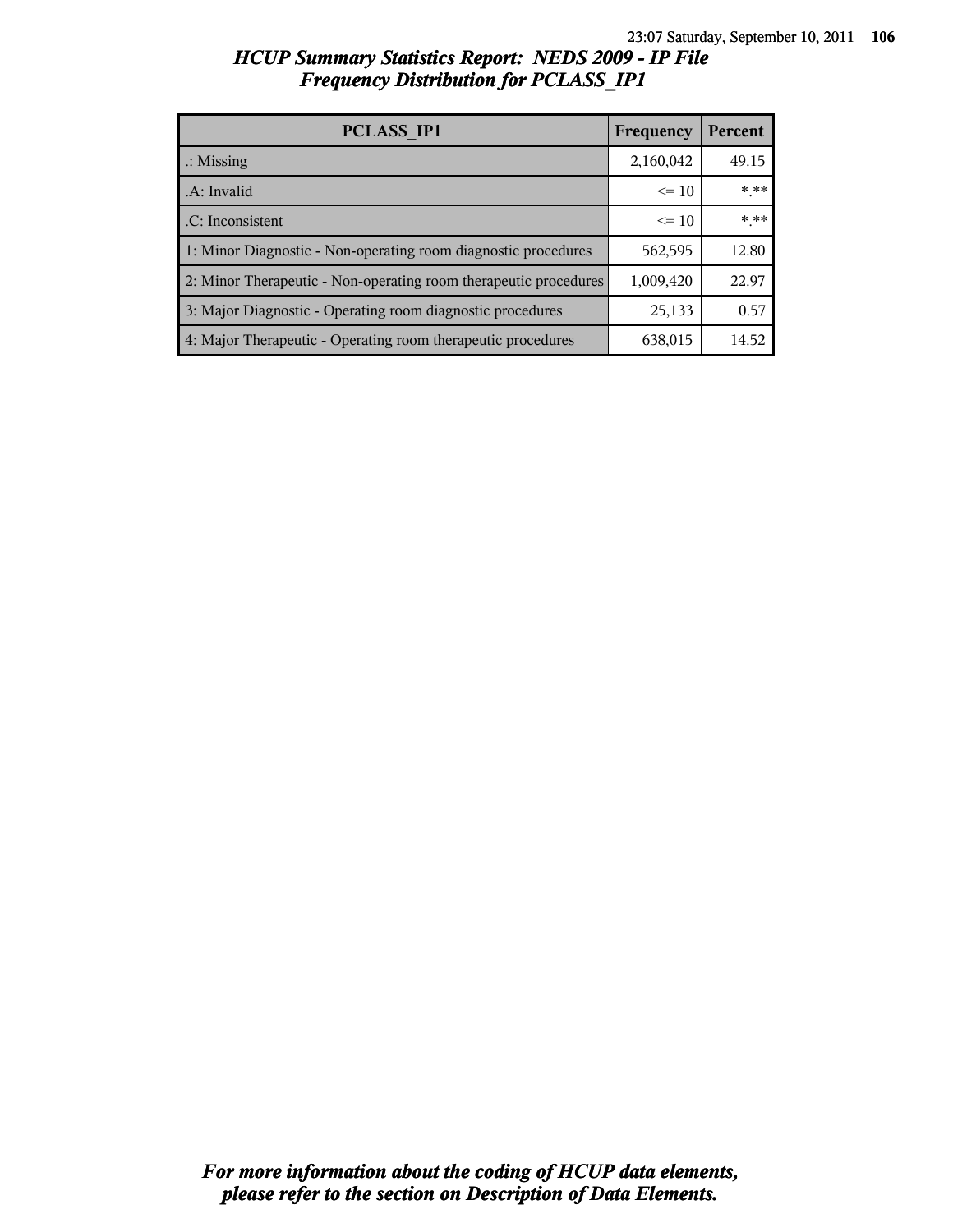### *HCUP Summary Statistics Report: NEDS 2009 - IP File Frequency Distribution for PRCCS\_IP1*

| PRCCS IP1                                                                     | Frequency | Percent  |
|-------------------------------------------------------------------------------|-----------|----------|
| $\therefore$ Missing                                                          | 2,160,042 | 49.15    |
| A: Invalid procedure                                                          | $\leq 10$ | $***$    |
| C: Inconsistent                                                               | $\leq 10$ | $***$    |
| 1: Incision and excision of CNS                                               | 10,240    | 0.23     |
| 2: Insertion; replacement; or removal of extracranial ventricular shunt       | 2,158     | 0.05     |
| 3: Laminectomy; excision intervertebral disc                                  | 4,802     | 0.11     |
| 4: Diagnostic spinal tap                                                      | 37,335    | 0.85     |
| 5: Insertion of catheter or spinal stimulator and injection into spinal canal | 4,796     | 0.11     |
| 6: Decompression peripheral nerve                                             | 197       | 0.00     |
| 7: Other diagnostic nervous system procedures                                 | 808       | 0.02     |
| 8: Other non-OR or closed therapeutic nervous system procedures               | 1,831     | 0.04     |
| 9: Other OR therapeutic nervous system procedures                             | 5,730     | 0.13     |
| 10: Thyroidectomy; partial or complete                                        | 327       | 0.01     |
| 11: Diagnostic endocrine procedures                                           | 623       | 0.01     |
| 12: Other therapeutic endocrine procedures                                    | 656       | 0.01     |
| 13: Corneal transplant                                                        | 20        | 0.00     |
| 14: Glaucoma procedures                                                       | 27        | 0.00     |
| 15: Lens and cataract procedures                                              | 52        | 0.00     |
| 16: Repair of retinal tear; detachment                                        | 57        | 0.00     |
| 17: Destruction of lesion of retina and choroid                               | 11        | 0.00     |
| 18: Diagnostic procedures on eye                                              | 69        | 0.00     |
| 19: Other therapeutic procedures on eyelids; conjunctiva; cornea              | 2,712     | 0.06     |
| 20: Other intraocular therapeutic procedures                                  | 224       | $0.01\,$ |
| 21: Other extraocular muscle and orbit therapeutic procedures                 | 545       | 0.01     |
| 22: Tympanoplasty                                                             | 15        | 0.00     |
| 23: Myringotomy                                                               | 329       | 0.01     |
| 24: Mastoidectomy                                                             | 40        | 0.00     |
| 25: Diagnostic procedures on ear                                              | 48        | 0.00     |
| 26: Other therapeutic ear procedures                                          | 885       | 0.02     |
| 27: Control of epistaxis                                                      | 3,435     | 0.08     |
| 28: Plastic procedures on nose                                                | 571       | 0.01     |
| 29: Dental procedures                                                         | 834       | 0.02     |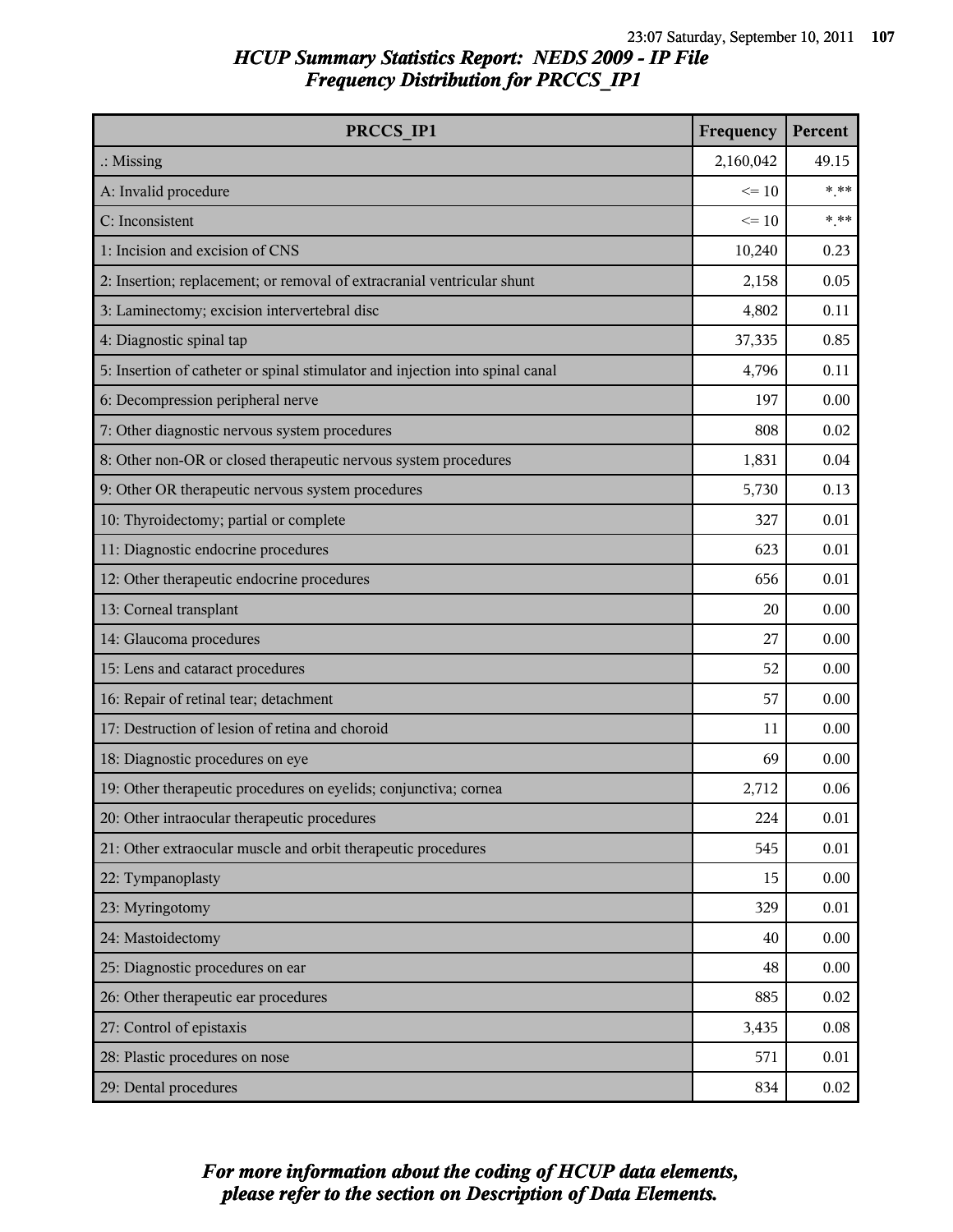### *HCUP Summary Statistics Report: NEDS 2009 - IP File Frequency Distribution for PRCCS\_IP1*

| PRCCS_IP1                                                                                        | Frequency | Percent |
|--------------------------------------------------------------------------------------------------|-----------|---------|
| 30: Tonsillectomy and/or adenoidectomy                                                           | 840       | 0.02    |
| 31: Diagnostic procedures on nose; mouth and pharynx                                             | 1,082     | 0.02    |
| 32: Other non-OR therapeutic procedures on nose; mouth and pharynx                               | 2,077     | 0.05    |
| 33: Other OR therapeutic procedures on nose; mouth and pharynx                                   | 4,117     | 0.09    |
| 34: Tracheostomy; temporary and permanent                                                        | 10,504    | 0.24    |
| 35: Tracheoscopy and laryngoscopy with biopsy                                                    | 2,739     | 0.06    |
| 36: Lobectomy or pneumonectomy                                                                   | 2,143     | 0.05    |
| 37: Diagnostic bronchoscopy and biopsy of bronchus                                               | 24,689    | 0.56    |
| 38: Other diagnostic procedures on lung and bronchus                                             | 660       | 0.02    |
| 39: Incision of pleura; thoracentesis; chest drainage                                            | 35,834    | 0.82    |
| 40: Other diagnostic procedures of respiratory tract and mediastinum                             | 1,823     | 0.04    |
| 41: Other non-OR therapeutic procedures on respiratory system                                    | 2,197     | 0.05    |
| 42: Other OR Rx procedures on respiratory system and mediastinum                                 | 5,404     | 0.12    |
| 43: Heart valve procedures                                                                       | 3,346     | 0.08    |
| 44: Coronary artery bypass graft (CABG)                                                          | 10,468    | 0.24    |
| 45: Percutaneous transluminal coronary angioplasty (PTCA)                                        | 60,426    | 1.37    |
| 46: Coronary thrombolysis                                                                        | $\leq 10$ | $***$   |
| 47: Diagnostic cardiac catheterization; coronary arteriography                                   | 83,360    | 1.90    |
| 48: Insertion; revision; replacement; removal of cardiac pacemaker or cardioverter/defibrillator | 33,739    | 0.77    |
| 49: Other OR heart procedures                                                                    | 9,489     | 0.22    |
| 50: Extracorporeal circulation auxiliary to open heart procedures                                | 146       | 0.00    |
| 51: Endarterectomy; vessel of head and neck                                                      | 2,446     | 0.06    |
| 52: Aortic resection; replacement or anastomosis                                                 | 1,503     | 0.03    |
| 53: Varicose vein stripping; lower limb                                                          | 43        | 0.00    |
| 54: Other vascular catheterization; not heart                                                    | 98,952    | 2.25    |
| 55: Peripheral vascular bypass                                                                   | 1,826     | 0.04    |
| 56: Other vascular bypass and shunt; not heart                                                   | 562       | 0.01    |
| 57: Creation; revision and removal of arteriovenous fistula or vessel-to-vessel cannula for di a | 4,848     | 0.11    |
| 58: Hemodialysis                                                                                 | 67,489    | 1.54    |
| 59: Other OR procedures on vessels of head and neck                                              | 2,265     | 0.05    |
| 60: Embolectomy and endarterectomy of lower limbs                                                | 1,488     | 0.03    |
| 61: Other OR procedures on vessels other than head and neck                                      | 33,585    | 0.76    |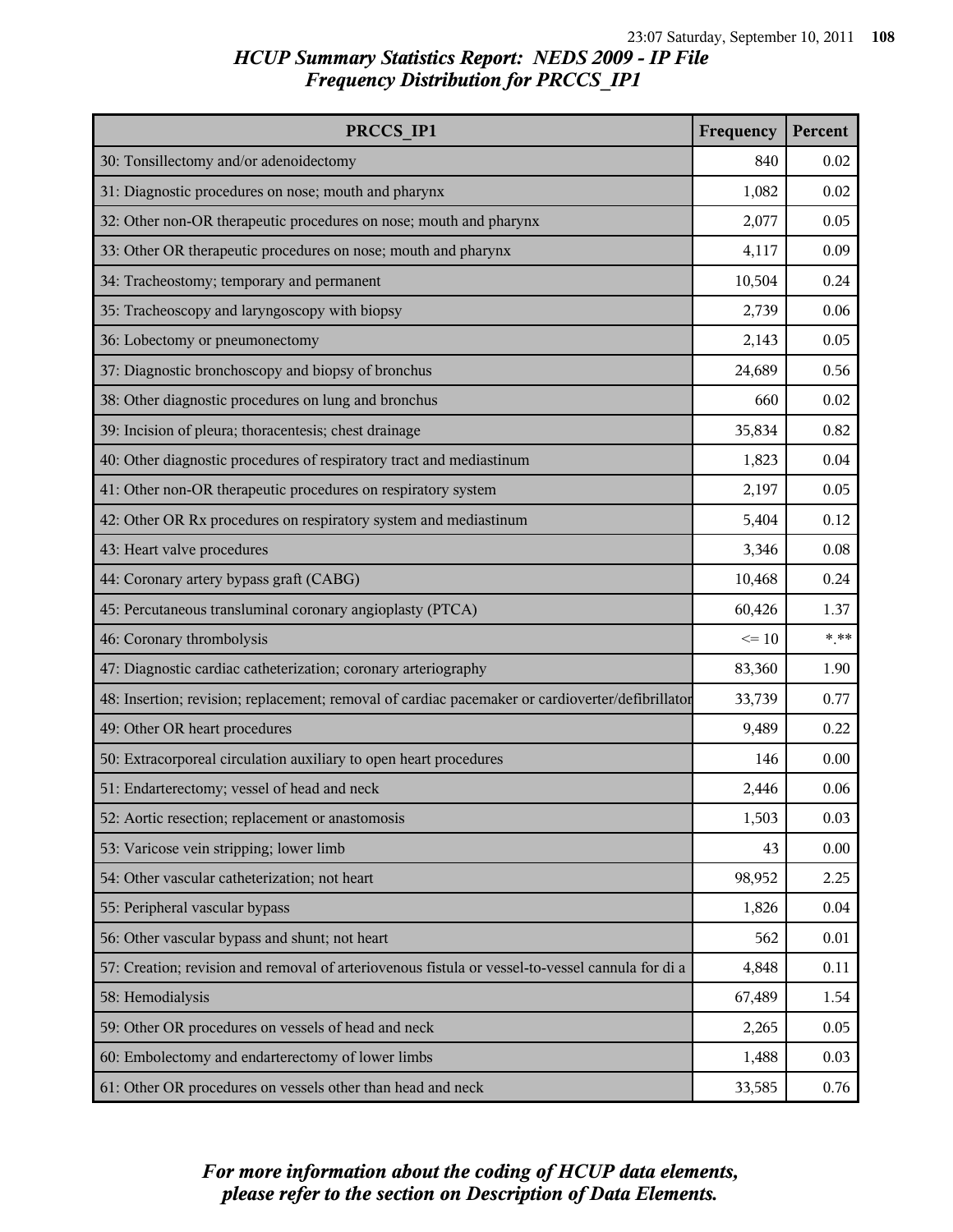| PRCCS IP1                                                     | Frequency | Percent |
|---------------------------------------------------------------|-----------|---------|
| 62: Other diagnostic cardiovascular procedures                | 2,899     | 0.07    |
| 63: Other non-OR therapeutic cardiovascular procedures        | 11,678    | 0.27    |
| 64: Bone marrow transplant                                    | 24        | 0.00    |
| 65: Bone marrow biopsy                                        | 5,289     | 0.12    |
| 66: Procedures on spleen                                      | 1,481     | 0.03    |
| 67: Other therapeutic procedures; hemic and lymphatic system  | 4,066     | 0.09    |
| 68: Injection or ligation of esophageal varices               | 21        | 0.00    |
| 69: Esophageal dilatation                                     | 2,619     | 0.06    |
| 70: Upper gastrointestinal endoscopy; biopsy                  | 126,809   | 2.89    |
| 71: Gastrostomy; temporary and permanent                      | 13,315    | 0.30    |
| 72: Colostomy; temporary and permanent                        | 871       | 0.02    |
| 73: Ileostomy and other enterostomy                           | 870       | 0.02    |
| 74: Gastrectomy; partial and total                            | 1,114     | 0.03    |
| 75: Small bowel resection                                     | 8,867     | 0.20    |
| 76: Colonoscopy and biopsy                                    | 42,503    | 0.97    |
| 77: Proctoscopy and anorectal biopsy                          | 2,556     | 0.06    |
| 78: Colorectal resection                                      | 19,623    | 0.45    |
| 79: Local excision of large intestine lesion (not endoscopic) | 60        | 0.00    |
| 80: Appendectomy                                              | 55,555    | 1.26    |
| 81: Hemorrhoid procedures                                     | 1,067     | 0.02    |
| 82: Endoscopic retrograde cannulation of pancreas (ERCP)      | 2,416     | 0.05    |
| 83: Biopsy of liver                                           | 4,205     | 0.10    |
| 84: Cholecystectomy and common duct exploration               | 65,583    | 1.49    |
| 85: Inguinal and femoral hernia repair                        | 4,242     | 0.10    |
| 86: Other hernia repair                                       | 6,459     | 0.15    |
| 87: Laparoscopy (GI only)                                     | 1,643     | 0.04    |
| 88: Abdominal paracentesis                                    | 22,383    | 0.51    |
| 89: Exploratory laparotomy                                    | 1,961     | 0.04    |
| 90: Excision; lysis peritoneal adhesions                      | 11,028    | 0.25    |
| 91: Peritoneal dialysis                                       | 2,538     | 0.06    |
| 92: Other bowel diagnostic procedures                         | 657       | 0.01    |
| 93: Other non-OR upper GI therapeutic procedures              | 18,216    | 0.41    |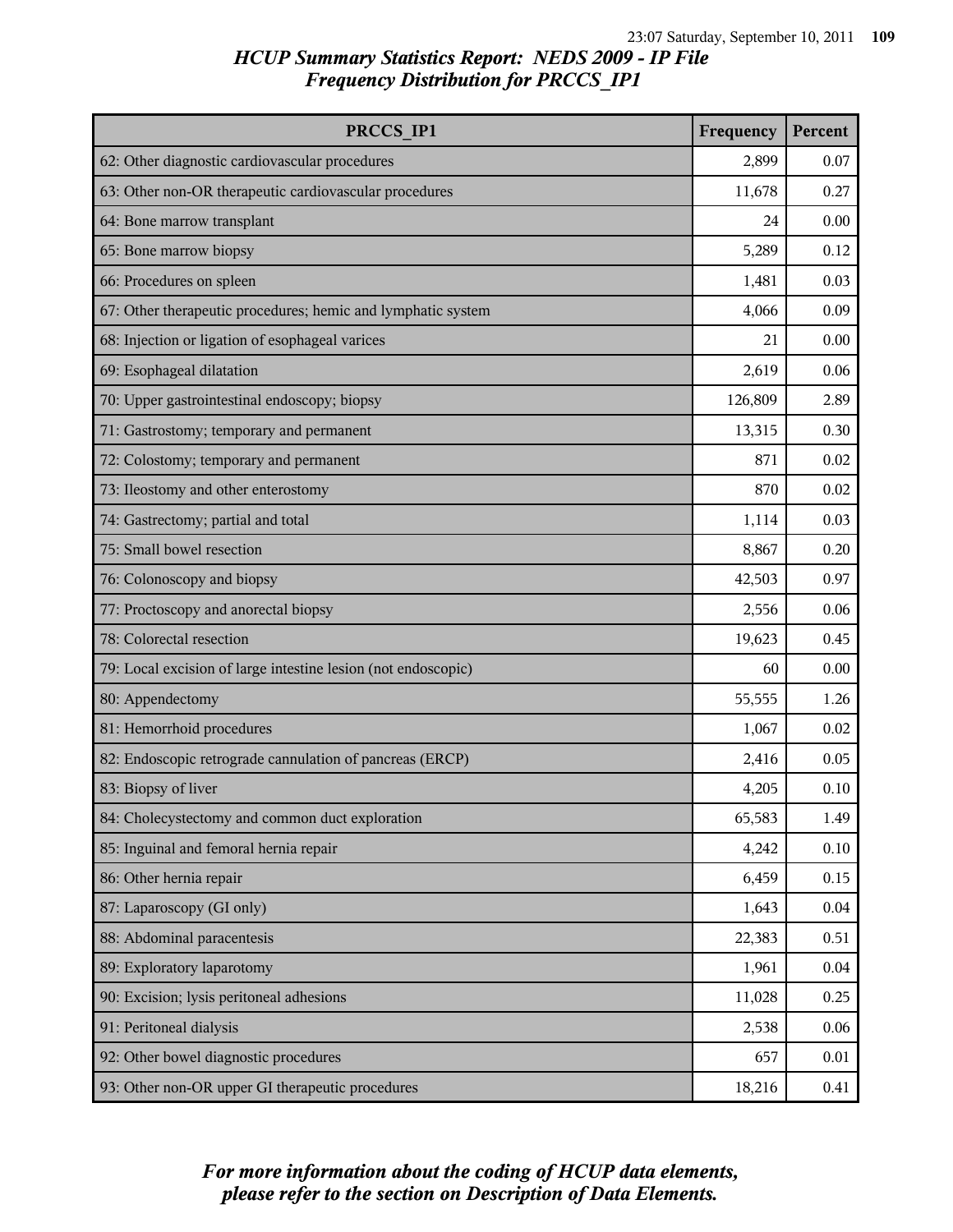| PRCCS IP1                                                             | Frequency | Percent |
|-----------------------------------------------------------------------|-----------|---------|
| 94: Other OR upper GI therapeutic procedures                          | 6,587     | 0.15    |
| 95: Other non-OR lower GI therapeutic procedures                      | 15,001    | 0.34    |
| 96: Other OR lower GI therapeutic procedures                          | 10,775    | 0.25    |
| 97: Other gastrointestinal diagnostic procedures                      | 2,157     | 0.05    |
| 98: Other non-OR gastrointestinal therapeutic procedures              | 13,780    | 0.31    |
| 99: Other OR gastrointestinal therapeutic procedures                  | 7,749     | 0.18    |
| 100: Endoscopy and endoscopic biopsy of the urinary tract             | 4,197     | 0.10    |
| 101: Transurethral excision; drainage; or removal urinary obstruction | 12,412    | 0.28    |
| 102: Ureteral catheterization                                         | 9,800     | 0.22    |
| 103: Nephrotomy and nephrostomy                                       | 3,990     | 0.09    |
| 104: Nephrectomy; partial or complete                                 | 670       | 0.02    |
| 105: Kidney transplant                                                | 86        | 0.00    |
| 106: Genitourinary incontinence procedures                            | 36        | 0.00    |
| 107: Extracorporeal lithotripsy; urinary                              | 1,249     | 0.03    |
| 108: Indwelling catheter                                              | 12,077    | 0.27    |
| 109: Procedures on the urethra                                        | 1,296     | 0.03    |
| 110: Other diagnostic procedures of urinary tract                     | 1,930     | 0.04    |
| 111: Other non-OR therapeutic procedures of urinary tract             | 4,324     | 0.10    |
| 112: Other OR therapeutic procedures of urinary tract                 | 1,724     | 0.04    |
| 113: Transurethral resection of prostate (TURP)                       | 2,097     | 0.05    |
| 114: Open prostatectomy                                               | 107       | 0.00    |
| 115: Circumcision                                                     | 257       | 0.01    |
| 116: Diagnostic procedures; male genital                              | 216       | 0.00    |
| 117: Other non-OR therapeutic procedures; male genital                | 1,327     | 0.03    |
| 118: Other OR therapeutic procedures; male genital                    | 1,937     | 0.04    |
| 119: Oophorectomy; unilateral and bilateral                           | 2,161     | 0.05    |
| 120: Other operations on ovary                                        | 1,682     | 0.04    |
| 121: Ligation or occlusion of fallopian tubes                         | 1,050     | 0.02    |
| 122: Removal of ectopic pregnancy                                     | 3,028     | 0.07    |
| 123: Other operations on fallopian tubes                              | 705       | 0.02    |
| 124: Hysterectomy; abdominal and vaginal                              | 2,321     | 0.05    |
| 125: Other excision of cervix and uterus                              | 683       | 0.02    |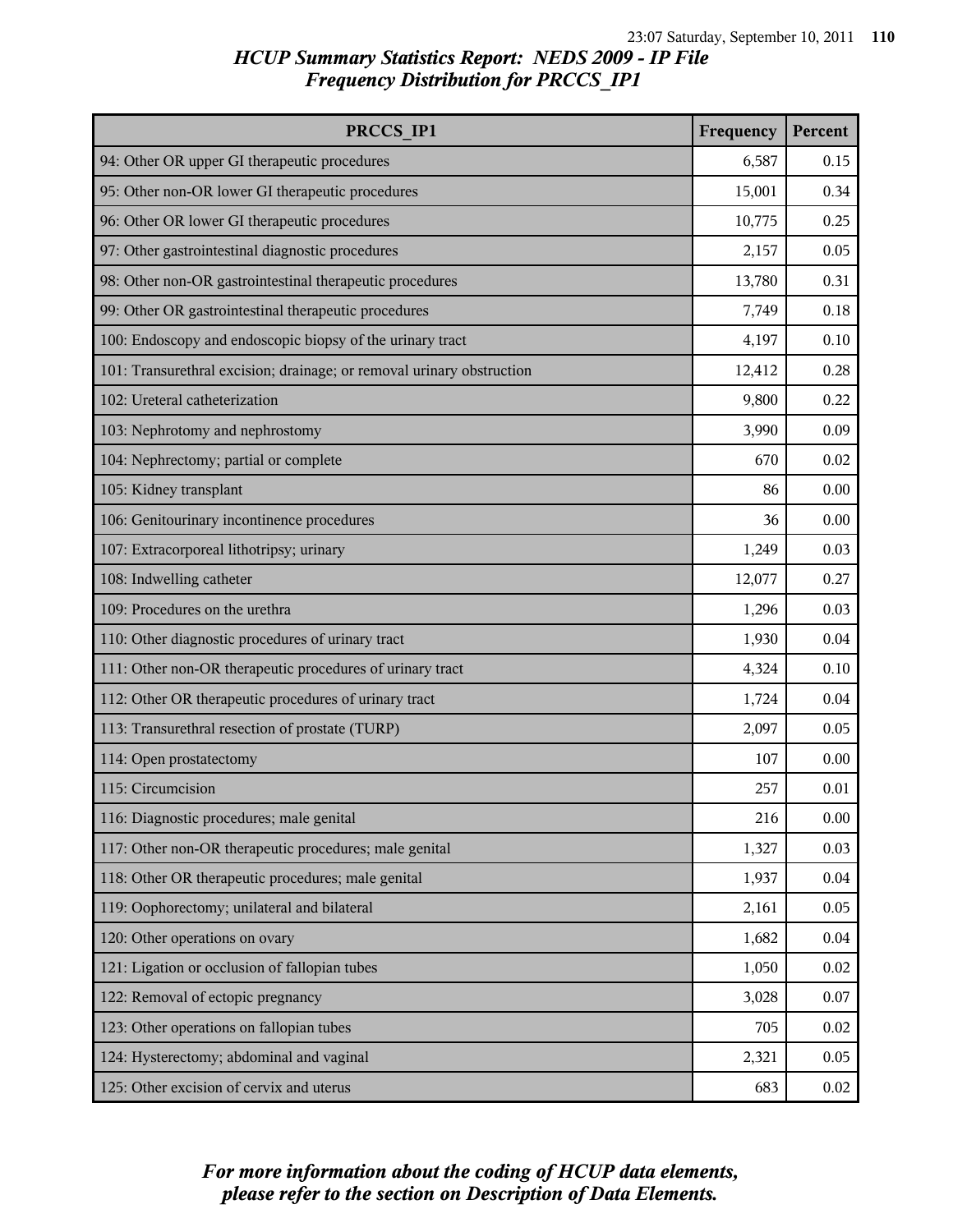| PRCCS IP1                                                                            | Frequency | Percent |
|--------------------------------------------------------------------------------------|-----------|---------|
| 126: Abortion (termination of pregnancy)                                             | 108       | 0.00    |
| 127: Dilatation and curettage (D&C); aspiration after delivery or abortion           | 3,146     | 0.07    |
| 128: Diagnostic dilatation and curettage (D&C)                                       | 1,389     | 0.03    |
| 129: Repair of cystocele and rectocele; obliteration of vaginal vault                | 64        | 0.00    |
| 130: Other diagnostic procedures; female organs                                      | 1,140     | 0.03    |
| 131: Other non-OR therapeutic procedures; female organs                              | 620       | 0.01    |
| 132: Other OR therapeutic procedures; female organs                                  | 2,367     | 0.05    |
| 133: Episiotomy                                                                      | 3,042     | 0.07    |
| 134: Cesarean section                                                                | 20,168    | 0.46    |
| 135: Forceps; vacuum; and breech delivery                                            | 2,228     | 0.05    |
| 136: Artificial rupture of membranes to assist delivery                              | 728       | 0.02    |
| 137: Other procedures to assist delivery                                             | 31,052    | 0.71    |
| 138: Diagnostic amniocentesis                                                        | 47        | 0.00    |
| 139: Fetal monitoring                                                                | 1,768     | 0.04    |
| 140: Repair of current obstetric laceration                                          | 9,991     | 0.23    |
| 141: Other therapeutic obstetrical procedures                                        | 436       | 0.01    |
| 142: Partial excision bone                                                           | 3,440     | 0.08    |
| 143: Bunionectomy or repair of toe deformities                                       | 17        | 0.00    |
| 144: Treatment; facial fracture or dislocation                                       | 4,037     | 0.09    |
| 145: Treatment; fracture or dislocation of radius and ulna                           | 8,544     | 0.19    |
| 146: Treatment; fracture or dislocation of hip and femur                             | 49,957    | 1.14    |
| 147: Treatment; fracture or dislocation of lower extremity (other than hip or femur) | 26,265    | 0.60    |
| 148: Other fracture and dislocation procedure                                        | 11,847    | 0.27    |
| 149: Arthroscopy                                                                     | 150       | 0.00    |
| 150: Division of joint capsule; ligament or cartilage                                | 56        | 0.00    |
| 151: Excision of semilunar cartilage of knee                                         | 272       | 0.01    |
| 152: Arthroplasty knee                                                               | 1,355     | 0.03    |
| 153: Hip replacement; total and partial                                              | 22,872    | 0.52    |
| 154: Arthroplasty other than hip or knee                                             | 1,280     | 0.03    |
| 155: Arthrocentesis                                                                  | 6,551     | 0.15    |
| 156: Injections and aspirations of muscles; tendons; bursa; joints and soft tissue   | 1,052     | 0.02    |
| 157: Amputation of lower extremity                                                   | 11,106    | 0.25    |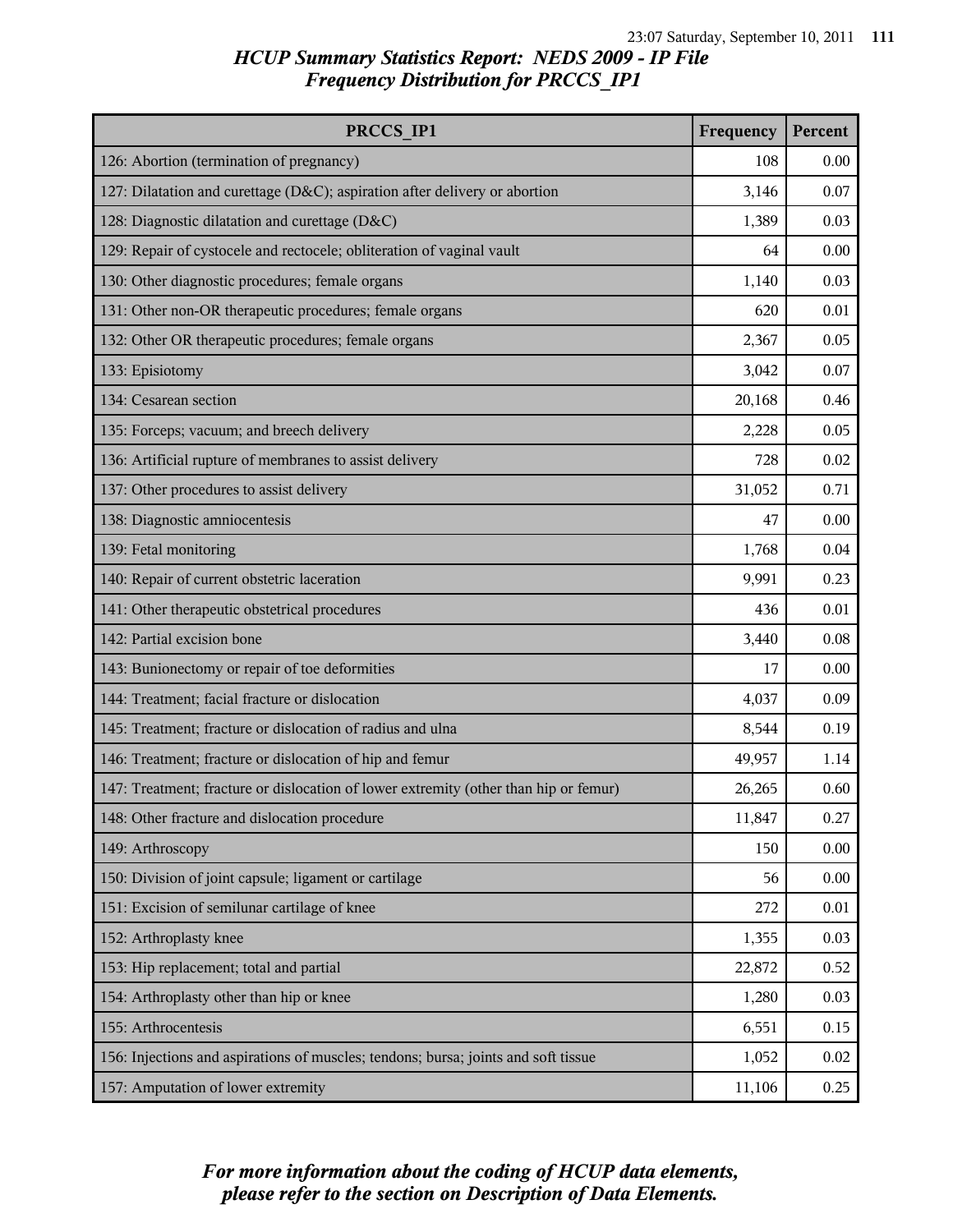| PRCCS IP1                                                          | Frequency | Percent |
|--------------------------------------------------------------------|-----------|---------|
| 158: Spinal fusion                                                 | 5,569     | 0.13    |
| 159: Other diagnostic procedures on musculoskeletal system         | 6,532     | 0.15    |
| 160: Other therapeutic procedures on muscles and tendons           | 12,733    | 0.29    |
| 161: Other OR therapeutic procedures on bone                       | 6,498     | 0.15    |
| 162: Other OR therapeutic procedures on joints                     | 5,261     | 0.12    |
| 163: Other non-OR therapeutic procedures on musculoskeletal system | 2,867     | 0.07    |
| 164: Other OR therapeutic procedures on musculoskeletal system     | 1,597     | 0.04    |
| 165: Breast biopsy and other diagnostic procedures on breast       | 673       | 0.02    |
| 166: Lumpectomy; quadrantectomy of breast                          | 460       | 0.01    |
| 167: Mastectomy                                                    | 147       | 0.00    |
| 168: Incision and drainage; skin and subcutaneous tissue           | 26,621    | 0.61    |
| 169: Debridement of wound; infection or burn                       | 24,217    | 0.55    |
| 170: Excision of skin lesion                                       | 1,300     | 0.03    |
| 171: Suture of skin and subcutaneous tissue                        | 17,958    | 0.41    |
| 172: Skin graft                                                    | 3,760     | 0.09    |
| 173: Other diagnostic procedures on skin and subcutaneous tissue   | 2,142     | 0.05    |
| 174: Other non-OR therapeutic procedures on skin and breast        | 15,014    | 0.34    |
| 175: Other OR therapeutic procedures on skin and breast            | 880       | 0.02    |
| 176: Other organ transplantation                                   | 287       | 0.01    |
| 177: Computerized axial tomography (CT) scan head                  | 23,590    | 0.54    |
| 178: CT scan chest                                                 | 11,900    | 0.27    |
| 179: CT scan abdomen                                               | 14,852    | 0.34    |
| 180: Other CT scan                                                 | 2,909     | 0.07    |
| 181: Myelogram                                                     | 419       | 0.01    |
| 182: Mammography                                                   | 21        | 0.00    |
| 183: Routine chest X-ray                                           | 701       | 0.02    |
| 184: Intraoperative cholangiogram                                  | 77        | 0.00    |
| 185: Upper gastrointestinal X-ray                                  | 292       | 0.01    |
| 186: Lower gastrointestinal X-ray                                  | 48        | 0.00    |
| 187: Intravenous pyelogram                                         | 167       | 0.00    |
| 188: Cerebral arteriogram                                          | 5,551     | 0.13    |
| 189: Contrast aortogram                                            | 1,044     | 0.02    |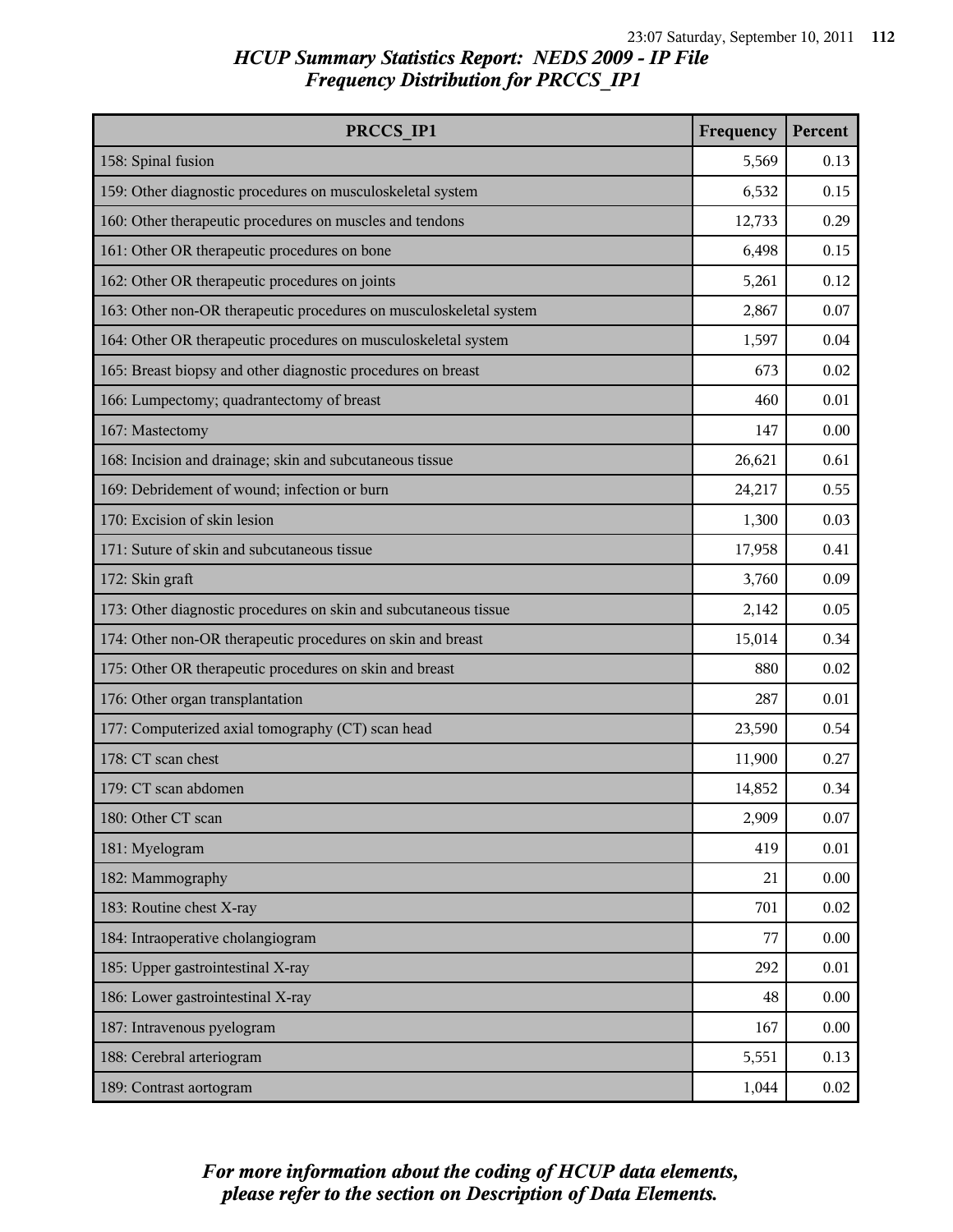| PRCCS IP1                                                           | Frequency | Percent |
|---------------------------------------------------------------------|-----------|---------|
| 190: Contrast arteriogram of femoral and lower extremity arteries   | 869       | 0.02    |
| 191: Arterio- or venogram (not heart and head)                      | 4,333     | 0.10    |
| 192: Diagnostic ultrasound of head and neck                         | 2,373     | 0.05    |
| 193: Diagnostic ultrasound of heart (echocardiogram)                | 58,026    | 1.32    |
| 194: Diagnostic ultrasound of gastrointestinal tract                | 426       | 0.01    |
| 195: Diagnostic ultrasound of urinary tract                         | 1,240     | 0.03    |
| 196: Diagnostic ultrasound of abdomen or retroperitoneum            | 3,076     | 0.07    |
| 197: Other diagnostic ultrasound                                    | 4,485     | 0.10    |
| 198: Magnetic resonance imaging                                     | 22,665    | 0.52    |
| 199: Electroencephalogram (EEG)                                     | 3,470     | 0.08    |
| 200: Nonoperative urinary system measurements                       | 250       | 0.01    |
| 201: Cardiac stress tests                                           | 12,474    | 0.28    |
| 202: Electrocardiogram                                              | 5,464     | 0.12    |
| 203: Electrographic cardiac monitoring                              | 6,688     | 0.15    |
| 204: Swan-Ganz catheterization for monitoring                       | 253       | 0.01    |
| 205: Arterial blood gases                                           | 4,668     | 0.11    |
| 206: Microscopic examination (bacterial smear; culture; toxicology) | 235       | 0.01    |
| 207: Radioisotope bone scan                                         | 511       | 0.01    |
| 208: Radioisotope pulmonary scan                                    | 1,525     | 0.03    |
| 209: Radioisotope scan and function studies                         | 3,230     | 0.07    |
| 210: Other radioisotope scan                                        | 208       | 0.00    |
| 211: Therapeutic radiology for cancer treatment                     | 4,036     | 0.09    |
| 212: Diagnostic physical therapy                                    | 279       | 0.01    |
| 213: Physical therapy exercises; manipulation; and other procedures | 4,898     | 0.11    |
| 214: Traction; splints; and other wound care                        | 6,644     | 0.15    |
| 215: Other physical therapy and rehabilitation                      | 1,152     | 0.03    |
| 216: Respiratory intubation and mechanical ventilation              | 139,740   | 3.18    |
| 217: Other respiratory therapy                                      | 17,287    | 0.39    |
| 218: Psychological and psychiatric evaluation and therapy           | 19,185    | 0.44    |
| 219: Alcohol and drug rehabilitation/detoxification                 | 48,790    | 1.11    |
| 220: Ophthalmologic and otologic diagnosis and treatment            | 84        | 0.00    |
| 221: Nasogastric tube                                               | 8,597     | 0.20    |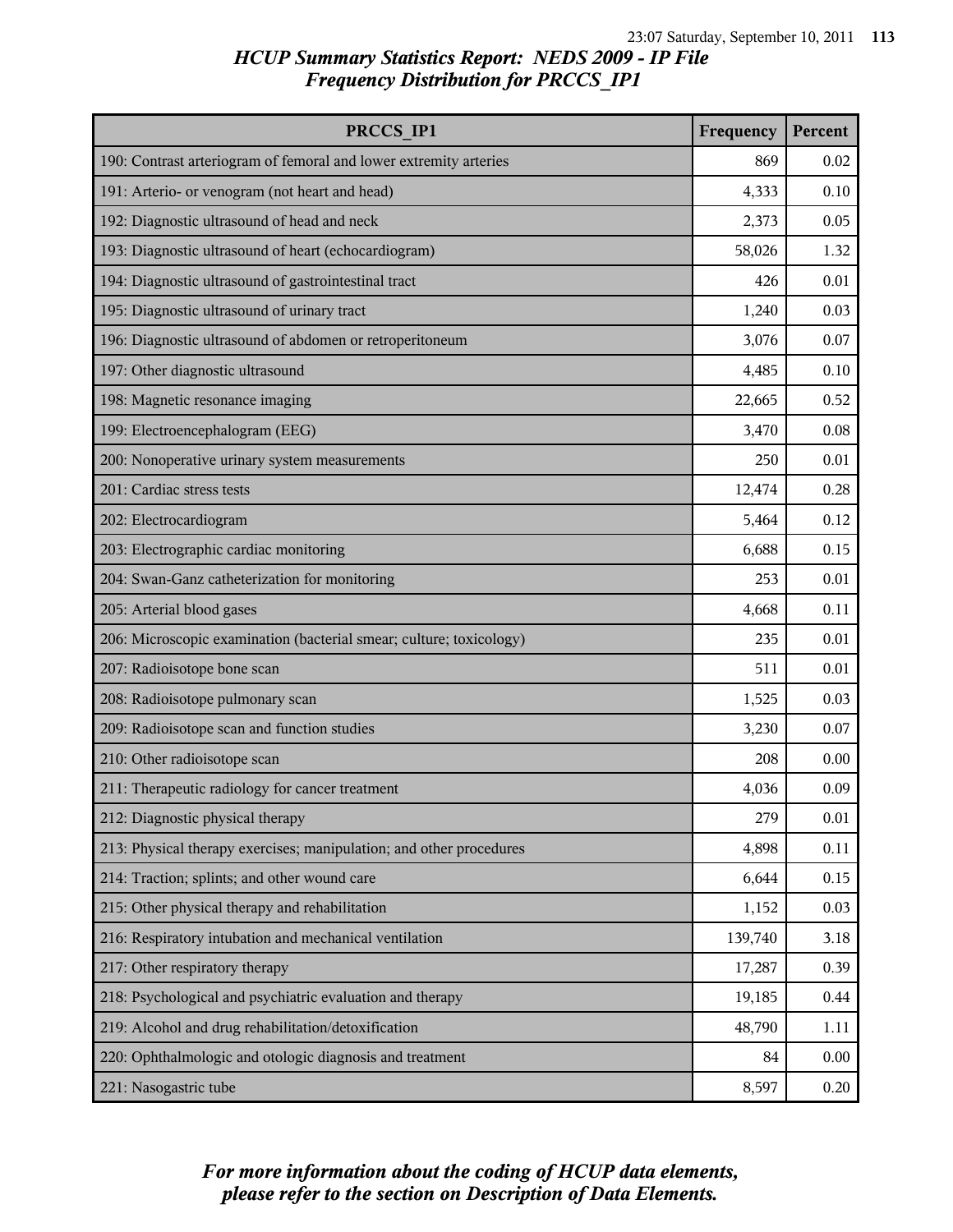| PRCCS IP1                                                              | Frequency | Percent |
|------------------------------------------------------------------------|-----------|---------|
| 222: Blood transfusion                                                 | 133,136   | 3.03    |
| 223: Enteral and parenteral nutrition                                  | 14,278    | 0.32    |
| 224: Cancer chemotherapy                                               | 3,289     | 0.07    |
| 225: Conversion of cardiac rhythm                                      | 11,590    | 0.26    |
| 226: Other diagnostic radiology and related techniques                 | 5,292     | 0.12    |
| 227: Other diagnostic procedures (interview; evaluation; consultation) | 14,149    | 0.32    |
| 228: Prophylactic vaccinations and inoculations                        | 13,252    | 0.30    |
| 229: Nonoperative removal of foreign body                              | 1,099     | 0.03    |
| 230: Extracorporeal shock wave other than urinary                      | $\leq$ 10 | * **    |
| 231: Other therapeutic procedures                                      | 69,227    | 1.58    |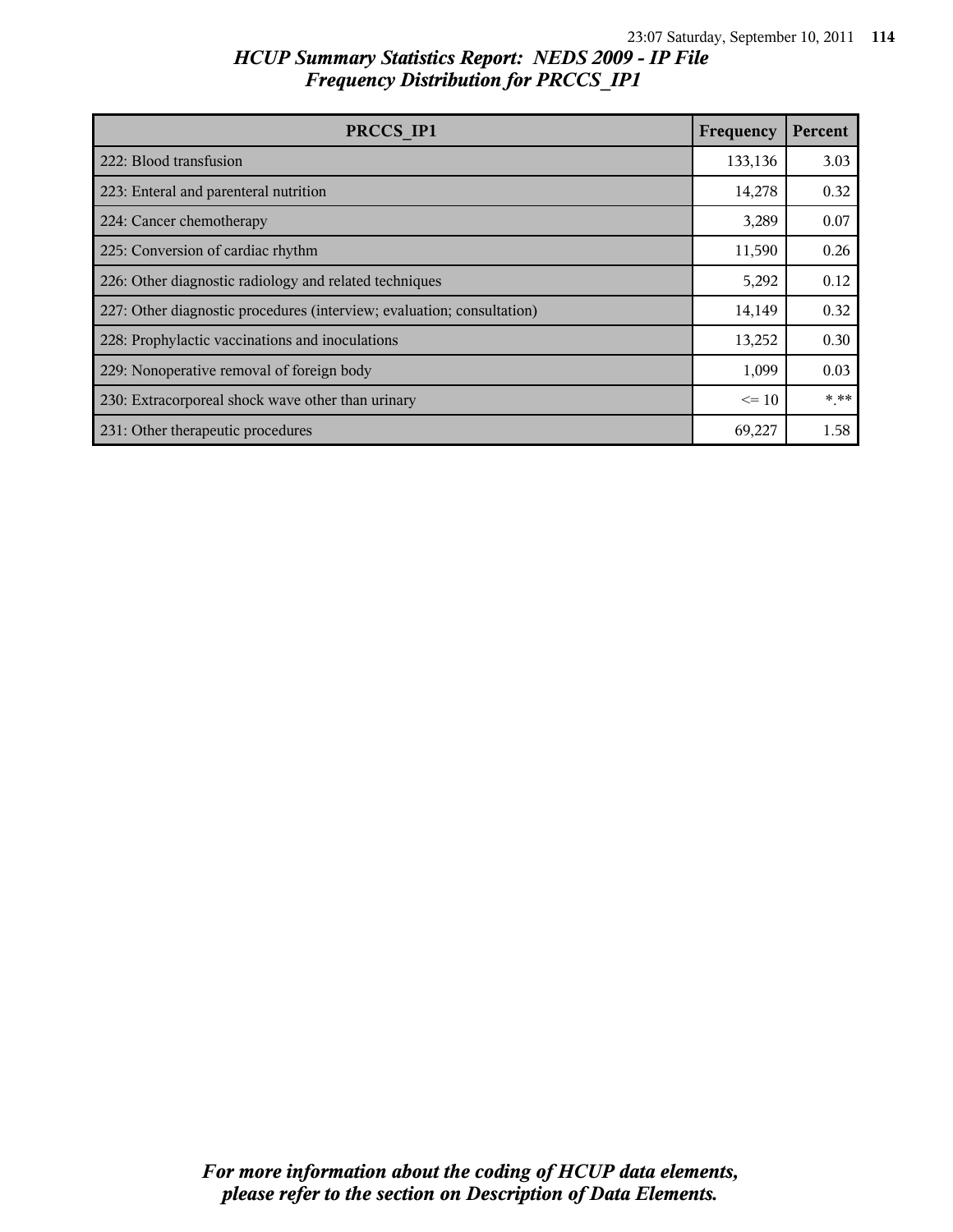| PR IP1                 | Frequency | Percent |
|------------------------|-----------|---------|
| <b>Blank</b>           | 2,160,042 | 49.15   |
| Valid PR               | 2,235,163 | 50.85   |
| Inconsistent PR (incn) | $\leq$ 10 | * **    |
| Invalid PR (invl)      | $\leq$ 10 | $***$   |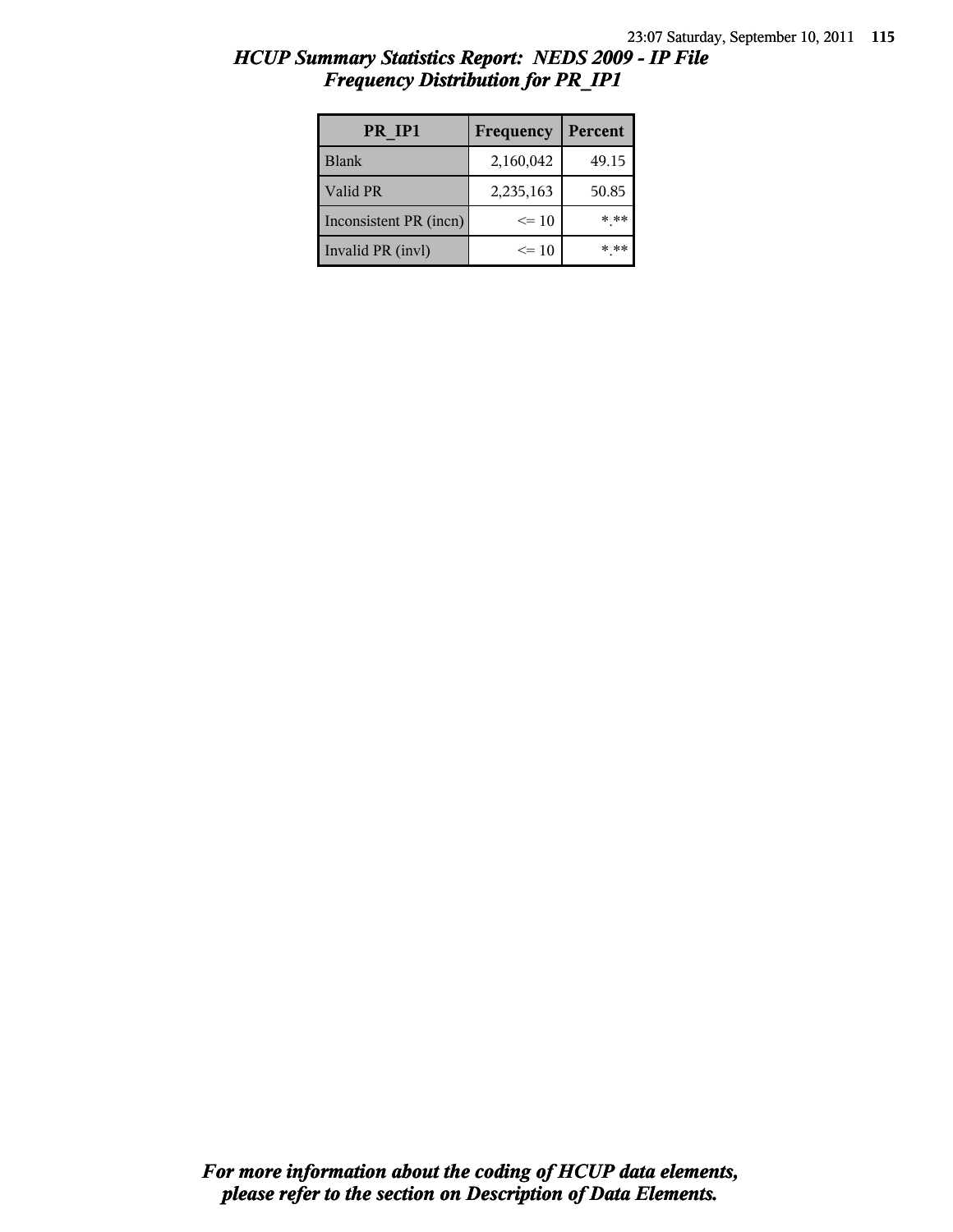| <b>TOTCHG IP</b>      | Frequency | Percent |
|-----------------------|-----------|---------|
| $\therefore$ Missing  | 89,056    | 2.03    |
| $A:$ Invalid          | 145       | 0.00    |
| .C: Inconsistent      | 511       | 0.01    |
| $$100-$ \$1,000       | 2,786     | 0.06    |
| $$1,001-$<br>\$5,000  | 248,414   | 5.65    |
| \$5,001- \$10,000     | 750,666   | 17.08   |
| \$10,001- \$50,000    | 2,621,166 | 59.64   |
| \$50,001-\$100,000    | 457,302   | 10.40   |
| \$100,001-\$200,000   | 163,006   | 3.71    |
| \$200,001- \$300,000  | 35,554    | 0.81    |
| \$300,001- \$400,000  | 12,649    | 0.29    |
| \$400,001- \$500,000  | 5,886     | 0.13    |
| \$500,001-\$1,000,000 | 7,032     | 0.16    |
| Over \$1,000,000      | 1,037     | 0.02    |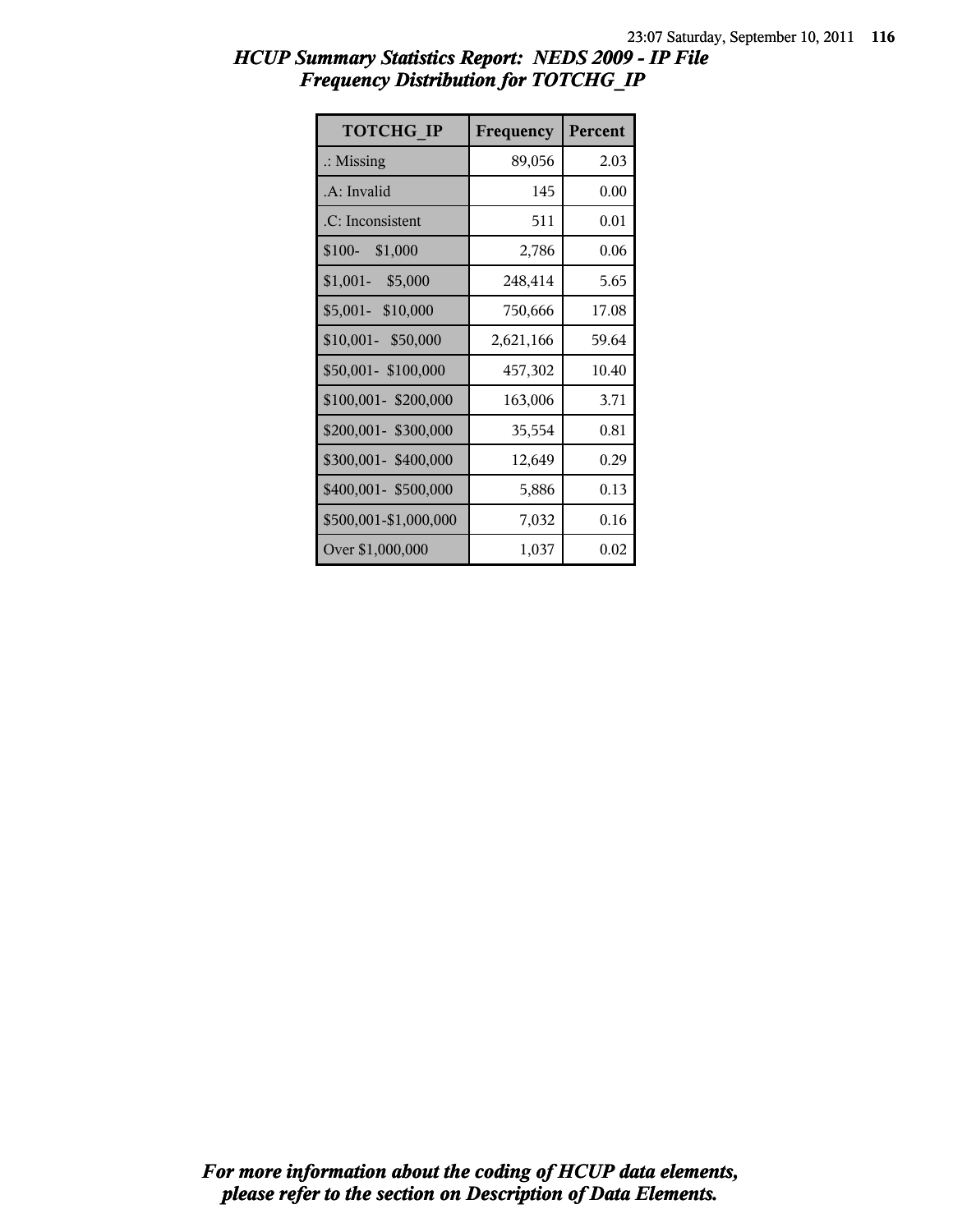| <b>Moments</b>         |            |                         |            |
|------------------------|------------|-------------------------|------------|
| N                      | 4395210    | <b>Sum Weights</b>      | 4395210    |
| Mean                   | 4.45770402 | <b>Sum Observations</b> | 19592545.3 |
| <b>Std Deviation</b>   | 1.56572886 | Variance                | 2.45150685 |
| <b>Skewness</b>        | 5.0445628  | <b>Kurtosis</b>         | 53.9707099 |
| <b>Uncorrected SS</b>  | 98112652.7 | <b>Corrected SS</b>     | 10774885   |
| <b>Coeff Variation</b> | 35.1241099 | <b>Std Error Mean</b>   | 0.00074684 |

#### *Variable: DISCWT (Weight to ED Visits in AHA universe)*

| <b>Basic Statistical Measures</b> |          |                            |          |  |
|-----------------------------------|----------|----------------------------|----------|--|
| Location                          |          | <b>Variability</b>         |          |  |
| Mean                              | 4.457704 | <b>Std Deviation</b>       | 1.56573  |  |
| <b>Median</b>                     | 4.506914 | <b>Variance</b>            | 2.45151  |  |
| Mode                              | 2.995837 | Range                      | 30.40986 |  |
|                                   |          | <b>Interquartile Range</b> | 0.95004  |  |

| Tests for Location: Mu0=0 |   |                    |               |         |
|---------------------------|---|--------------------|---------------|---------|
| <b>Test</b>               |   | <b>Statistic</b>   | p Value       |         |
| Student's t               |   | 5968.765 $ Pr> t $ |               | < 0.001 |
| <b>Sign</b>               | M | 2197605            | $Pr \geq  M $ | < 0.001 |
| <b>Signed Rank</b>        | S | 4.829E12           | $Pr \geq  S $ | < 0.001 |

| <b>Quantiles (Definition 5)</b> |                 |  |
|---------------------------------|-----------------|--|
| Quantile                        | <b>Estimate</b> |  |
| $100\%$ Max                     | 31.41938        |  |
| 99%                             | 9.93681         |  |
| 95%                             | 6.39884         |  |
| 90%                             | 5.01742         |  |
| 75% Q3                          | 4.75479         |  |
| 50% Median                      | 4.50691         |  |
| 25% Q1                          | 3.80476         |  |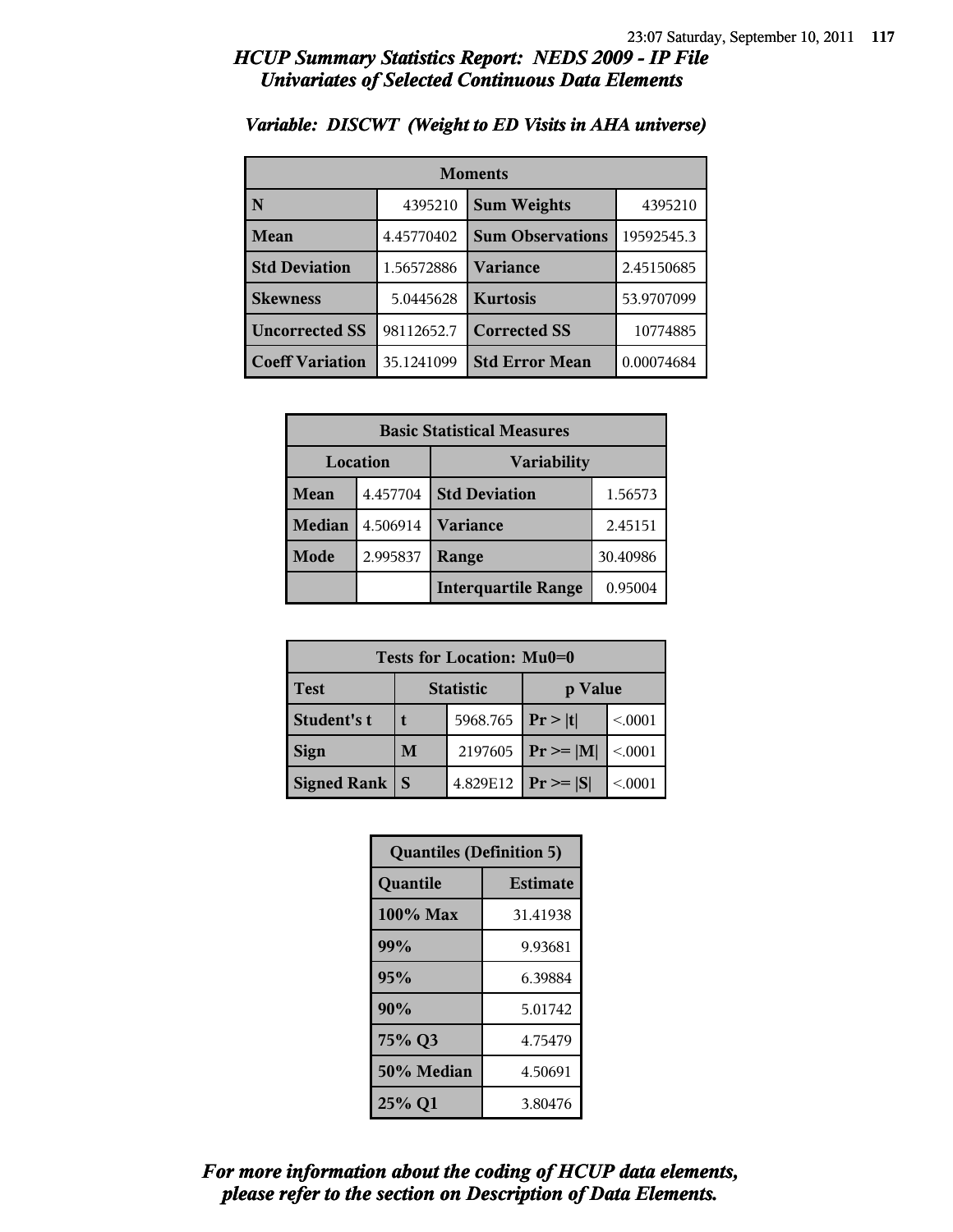| <b>Quantiles (Definition 5)</b> |         |  |
|---------------------------------|---------|--|
| <b>Estimate</b><br>Quantile     |         |  |
| 10%                             | 2.99584 |  |
| 5%<br>2.98509                   |         |  |
| $1\%$<br>1.01205                |         |  |
| 0% Min<br>1.00952               |         |  |

*Variable: DISCWT (Weight to ED Visits in AHA universe)*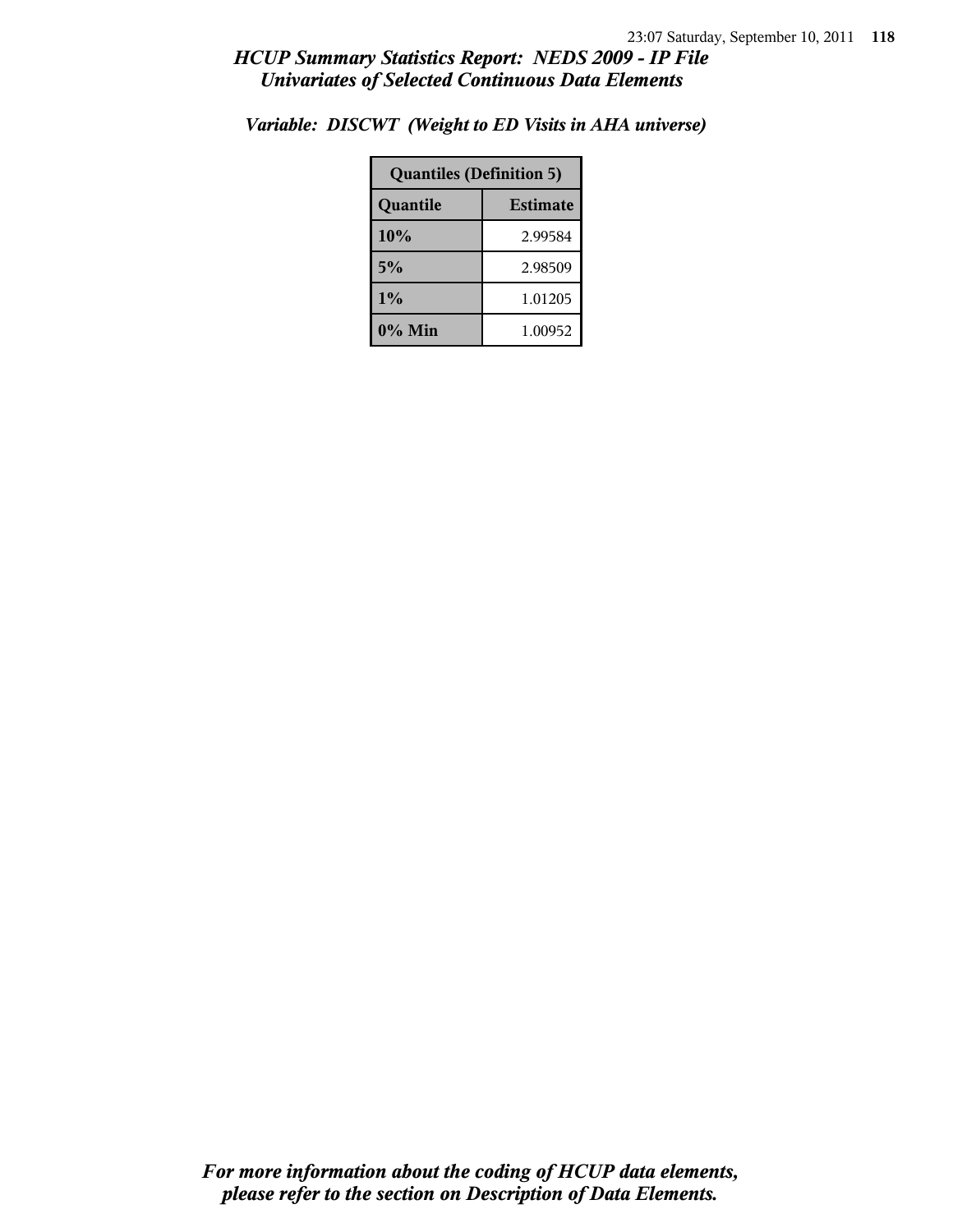| <b>Moments</b>         |            |                               |            |
|------------------------|------------|-------------------------------|------------|
| N                      | 4395152    | <b>Sum Weights</b><br>4395152 |            |
| Mean                   | 4.86610952 | <b>Sum Observations</b>       | 21387291   |
| <b>Std Deviation</b>   | 6.21463586 | Variance                      | 38.6216989 |
| <b>Skewness</b>        | 9.54176978 | <b>Kurtosis</b>               | 232.456107 |
| <b>Uncorrected SS</b>  | 273821099  | <b>Corrected SS</b>           | 169748199  |
| <b>Coeff Variation</b> | 127.712618 | <b>Std Error Mean</b>         | 0.00296434 |

### *Variable: LOS\_IP (Length of stay (cleaned) from IP)*

|                                | <b>Basic Statistical Measures</b> |                            |          |  |
|--------------------------------|-----------------------------------|----------------------------|----------|--|
| Location<br><b>Variability</b> |                                   |                            |          |  |
| Mean                           | 4.866110                          | <b>Std Deviation</b>       | 6.21464  |  |
| <b>Median</b>                  | 3.000000                          | <b>Variance</b>            | 38.62170 |  |
| Mode                           | 2.000000                          | 365.00000<br>Range         |          |  |
|                                |                                   | <b>Interquartile Range</b> | 4.00000  |  |

| Tests for Location: Mu0=0 |                             |          |                 |         |
|---------------------------|-----------------------------|----------|-----------------|---------|
| <b>Test</b>               | <b>Statistic</b><br>p Value |          |                 |         |
| Student's t               | 1641.546                    |          | Pr> t           | < 0.001 |
| <b>Sign</b>               | 2141315<br>M                |          | $Pr \geq  M $   | < 0001  |
| <b>Signed Rank</b>        | S                           | 4.585E12 | $ Pr \ge =  S $ | < 0.001 |

| <b>Quantiles (Definition 5)</b> |                 |  |
|---------------------------------|-----------------|--|
| Quantile                        | <b>Estimate</b> |  |
| 100% Max                        | 365             |  |
| 99%<br>28                       |                 |  |
| 95%<br>14                       |                 |  |
| 90%                             | 10              |  |
| 75% Q3<br>6                     |                 |  |
| 50% Median<br>3                 |                 |  |
| 25% Q1<br>2                     |                 |  |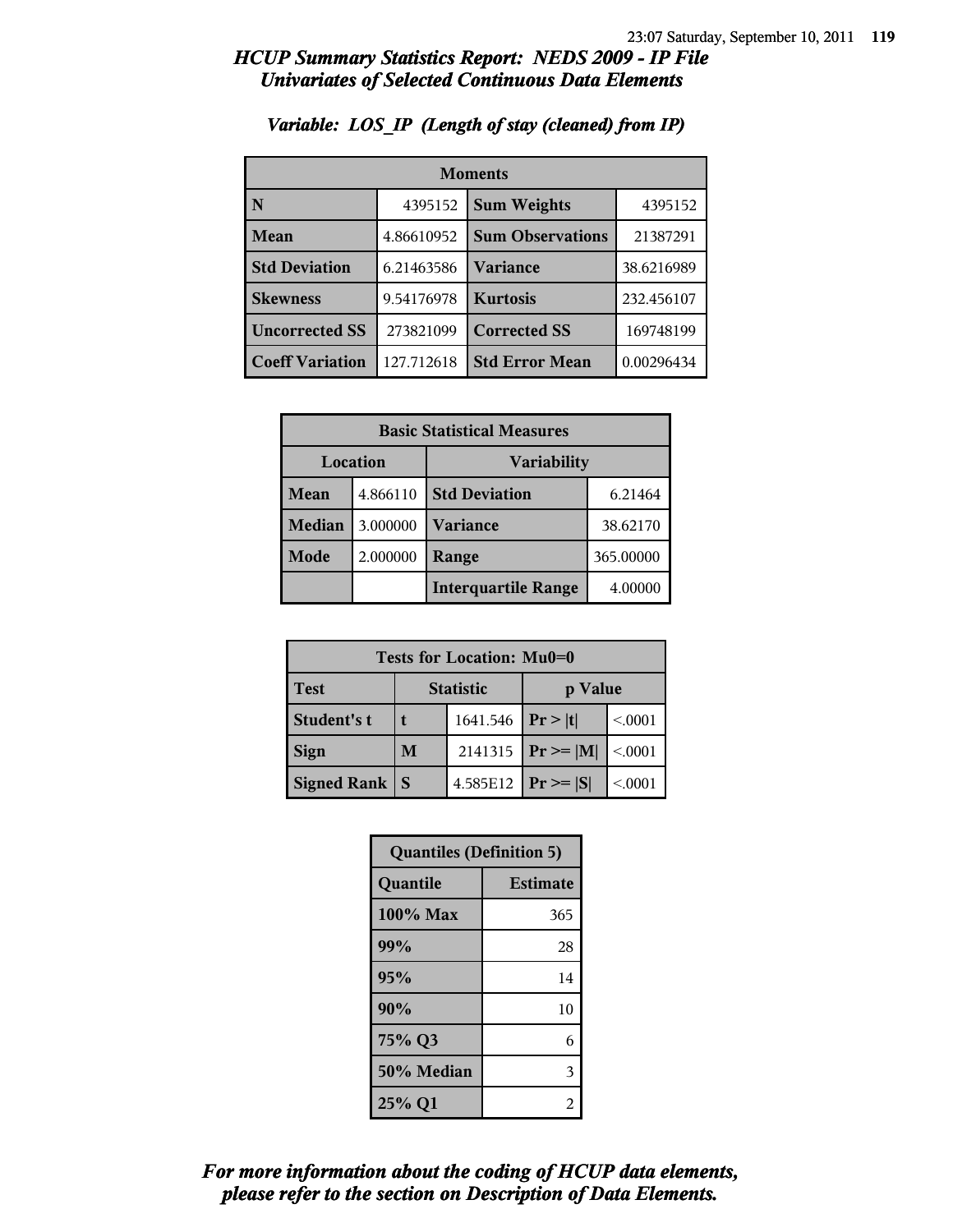| <b>Quantiles (Definition 5)</b> |  |  |
|---------------------------------|--|--|
| <b>Estimate</b><br>Quantile     |  |  |
| 10%                             |  |  |
| 5%                              |  |  |
| 1%<br>0                         |  |  |
| $0\%$ Min                       |  |  |

*Variable: LOS\_IP (Length of stay (cleaned) from IP)*

| <b>Missing Values</b>          |                   |         |                       |
|--------------------------------|-------------------|---------|-----------------------|
|                                | <b>Percent Of</b> |         |                       |
| <b>Missing</b><br><b>Value</b> | Count             | All Obs | <b>Missing</b><br>Obs |
| ſ.                             | 58                | 0.00    | 100.00                |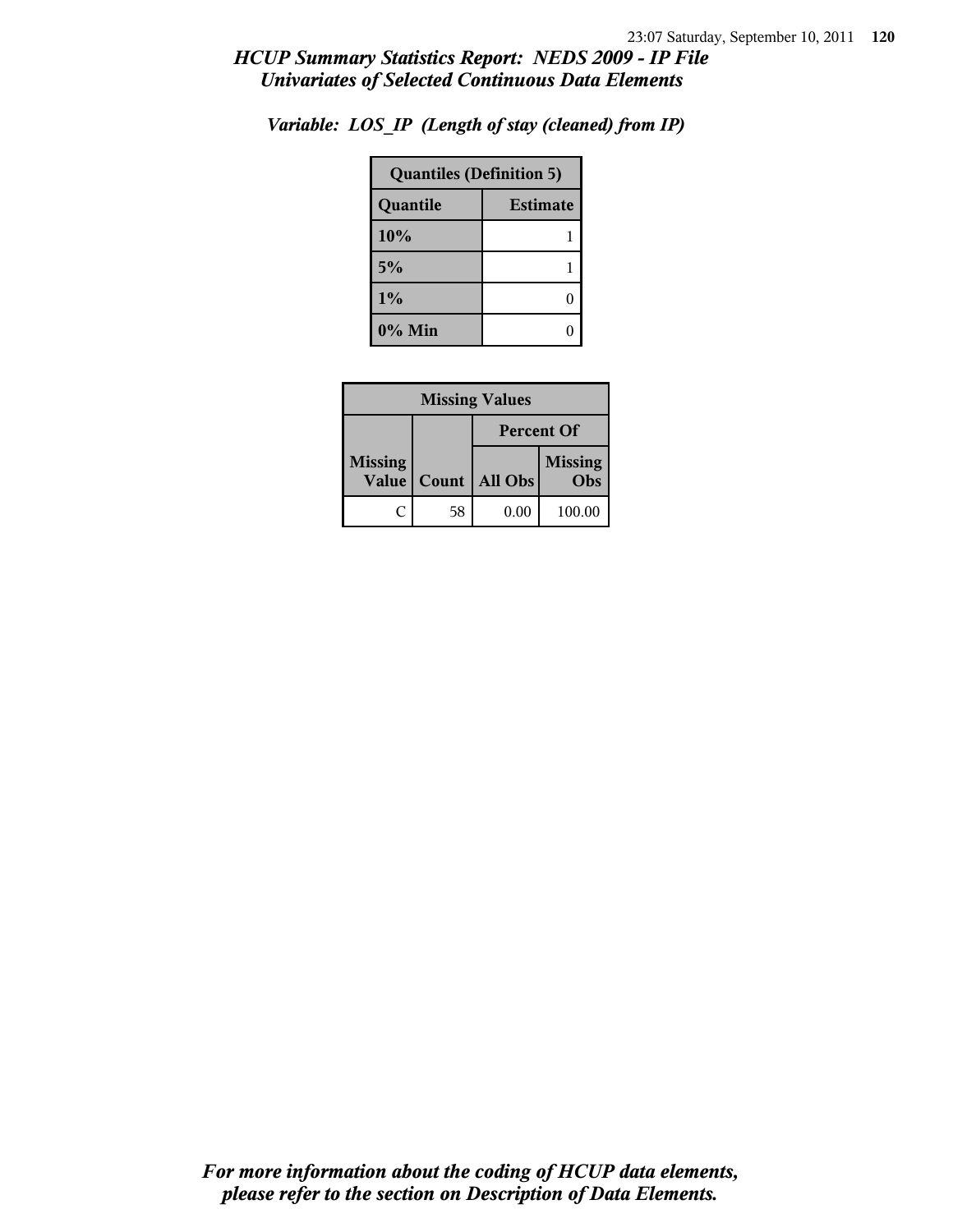| <b>Moments</b>          |            |                         |            |  |
|-------------------------|------------|-------------------------|------------|--|
| $\overline{\mathbf{N}}$ | 4305498    | <b>Sum Weights</b>      | 4305498    |  |
| Mean                    | 33026.4749 | <b>Sum Observations</b> | 1.42195E11 |  |
| <b>Std Deviation</b>    | 52377.276  | <b>Variance</b>         | 2743379043 |  |
| <b>Skewness</b>         | 8.13051406 | <b>Kurtosis</b>         | 116.492297 |  |
| <b>Uncorrected SS</b>   | 1.65078E16 | <b>Corrected SS</b>     | 1.18116E16 |  |
| <b>Coeff Variation</b>  | 158.591785 | <b>Std Error Mean</b>   | 25.242433  |  |

### *Variable: TOTCHG\_IP (Total charge for ED and inpatient services)*

|               | <b>Basic Statistical Measures</b> |                            |            |  |  |
|---------------|-----------------------------------|----------------------------|------------|--|--|
|               | Location<br>Variability           |                            |            |  |  |
| Mean          | 33026.47                          | <b>Std Deviation</b>       | 52377      |  |  |
| <b>Median</b> | 18915.00                          | <b>Variance</b>            | 2743379043 |  |  |
| <b>Mode</b>   | 8769.00                           | Range<br>1499336           |            |  |  |
|               |                                   | <b>Interquartile Range</b> | 25355      |  |  |

| Tests for Location: Mu0=0 |                             |          |               |         |
|---------------------------|-----------------------------|----------|---------------|---------|
| <b>Test</b>               | <b>Statistic</b><br>p Value |          |               |         |
| Student's t               | 1308.371                    |          | Pr >  t       | < 0.001 |
| <b>Sign</b>               | M<br>2152749                |          | $Pr \geq  M $ | < 0.001 |
| <b>Signed Rank</b>        | S                           | 4.634E12 | $Pr \geq  S $ | < 0001  |

| <b>Quantiles (Definition 5)</b> |                 |  |  |
|---------------------------------|-----------------|--|--|
| Quantile                        | <b>Estimate</b> |  |  |
| 100% Max                        | 1499436         |  |  |
| 99%<br>239471                   |                 |  |  |
| 95%<br>102616                   |                 |  |  |
| 90%<br>67731                    |                 |  |  |
| 75% Q3<br>35841                 |                 |  |  |
| 50% Median<br>18915             |                 |  |  |
| 25% Q1<br>10486                 |                 |  |  |